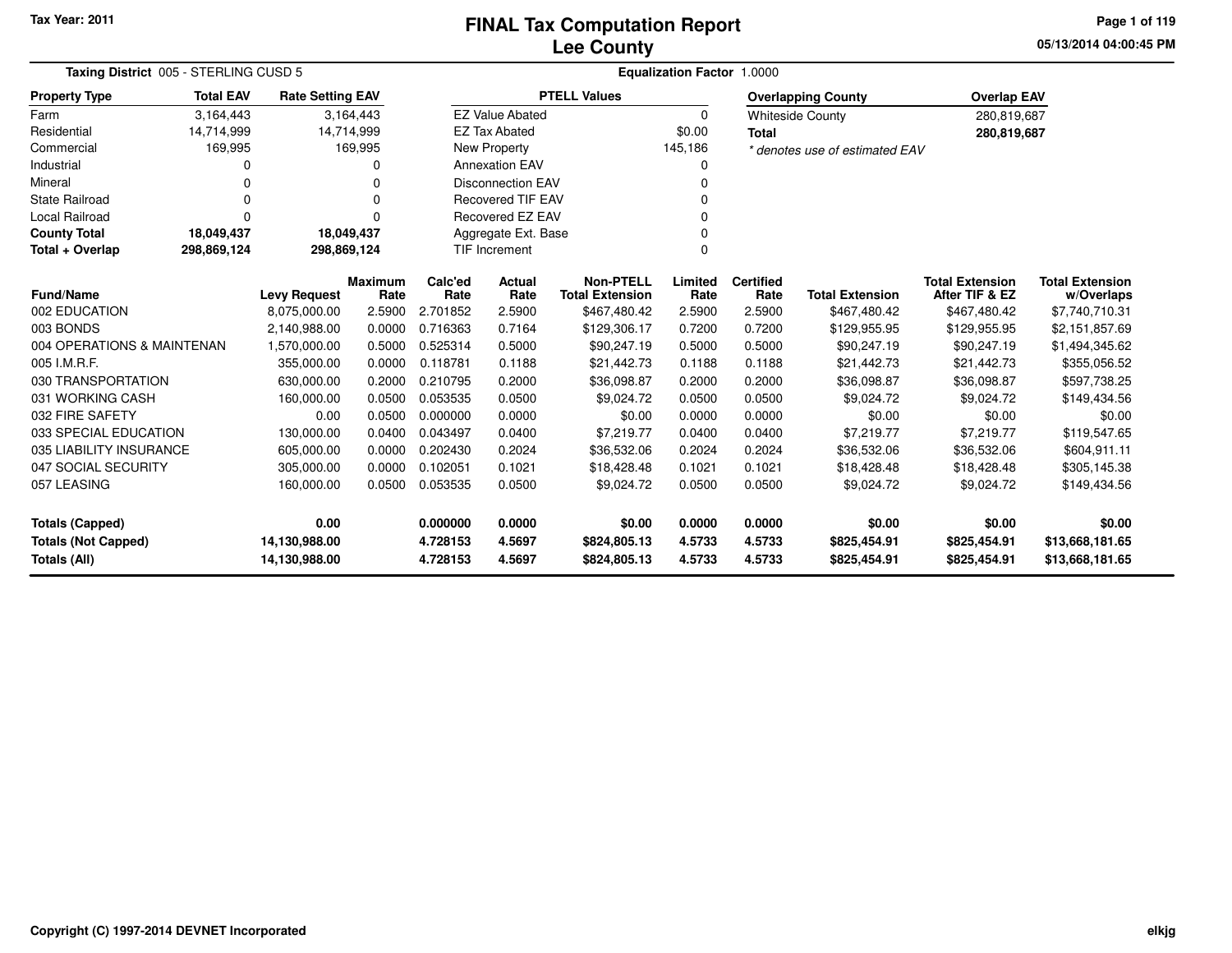**05/13/2014 04:00:45 PM Page 2 of 119**

| Taxing District 008 - NELSON PGSD 8 |                  |                         |                        |                       | Equalization Factor 1.0000 |                                            |                 |                          |                        |                                          |                                      |
|-------------------------------------|------------------|-------------------------|------------------------|-----------------------|----------------------------|--------------------------------------------|-----------------|--------------------------|------------------------|------------------------------------------|--------------------------------------|
| <b>Property Type</b>                | <b>Total EAV</b> | <b>Rate Setting EAV</b> |                        |                       |                            | <b>PTELL Values</b>                        |                 |                          |                        |                                          |                                      |
| Farm                                | 1,735,655        |                         | 1,735,655              |                       | <b>EZ Value Abated</b>     |                                            | $\Omega$        |                          |                        |                                          |                                      |
| Residential                         | 3,810,971        |                         | 3,810,971              |                       | <b>EZ Tax Abated</b>       |                                            | \$0.00          |                          |                        |                                          |                                      |
| Commercial                          | 375,927          |                         | 375,927                |                       | <b>New Property</b>        |                                            | 66,095          |                          |                        |                                          |                                      |
| Industrial                          | 3,826,114        |                         | 3,826,114              |                       | <b>Annexation EAV</b>      |                                            | 0               |                          |                        |                                          |                                      |
| Mineral                             | 0                |                         | 0                      |                       | <b>Disconnection EAV</b>   |                                            |                 |                          |                        |                                          |                                      |
| <b>State Railroad</b>               | 1,714,683        |                         | 1,714,683              |                       | <b>Recovered TIF EAV</b>   |                                            | 0               |                          |                        |                                          |                                      |
| <b>Local Railroad</b>               | $\Omega$         |                         | $\Omega$               | Recovered EZ EAV<br>ŋ |                            |                                            |                 |                          |                        |                                          |                                      |
| <b>County Total</b>                 | 11,463,350       |                         | 11,463,350             | Aggregate Ext. Base   |                            |                                            | 308,645         |                          |                        |                                          |                                      |
| Total + Overlap                     | 11,463,350       |                         | 11,463,350             |                       | TIF Increment              |                                            | 0               |                          |                        |                                          |                                      |
| <b>Fund/Name</b>                    |                  | <b>Levy Request</b>     | <b>Maximum</b><br>Rate | Calc'ed<br>Rate       | <b>Actual</b><br>Rate      | <b>Non-PTELL</b><br><b>Total Extension</b> | Limited<br>Rate | <b>Certified</b><br>Rate | <b>Total Extension</b> | <b>Total Extension</b><br>After TIF & EZ | <b>Total Extension</b><br>w/Overlaps |
| 002 EDUCATION                       |                  | 218,000.00              | 3.5000                 | 1.901713              | 1.9017                     | \$217,998.53                               | 1.9017          | 1.9017                   | \$217,998.53           | \$217,998.53                             | \$217,998.53                         |
| 003 BONDS & INTEREST                |                  | 13,548.00               | 0.0000                 | 0.118185              | 0.1182                     | \$13,549.68                                | 0.1188          | 0.1188                   | \$13,618.46            | \$13,618.46                              | \$13,618.46                          |
| 004 OPERATIONS & MAINTENAN          |                  | 42,500.00               | 0.5500                 | 0.370747              | 0.3707                     | \$42,494.64                                | 0.3707          | 0.3707                   | \$42,494.64            | \$42,494.64                              | \$42,494.64                          |
| 005 I.M.R.F.                        |                  | 0.00                    | 0.0000                 | 0.000000              | 0.0000                     | \$0.00                                     | 0.0000          | 0.0000                   | \$0.00                 | \$0.00                                   | \$0.00                               |
| 030 TRANSPORTATION                  |                  | 14,000.00               | 0.0000                 | 0.122128              | 0.1221                     | \$13,996.75                                | 0.1221          | 0.1221                   | \$13,996.75            | \$13,996.75                              | \$13,996.75                          |
| 031 WORKING CASH                    |                  | 5,150.00                | 0.0500                 | 0.044926              | 0.0449                     | \$5,147.04                                 | 0.0449          | 0.0449                   | \$5,147.04             | \$5,147.04                               | \$5,147.04                           |
| 032 FIRE SAFETY                     |                  | 100.00                  | 0.1000                 | 0.000872              | 0.0009                     | \$103.17                                   | 0.0009          | 0.0009                   | \$103.17               | \$103.17                                 | \$103.17                             |
| 033 SPECIAL EDUCATION               |                  | 2,500.00                | 0.4000                 | 0.021809              | 0.0218                     | \$2,499.01                                 | 0.0218          | 0.0218                   | \$2,499.01             | \$2,499.01                               | \$2,499.01                           |
| 035 LIABILITY INSURANCE             |                  | 20,100.00               | 0.0000                 | 0.175341              | 0.1753                     | \$20,095.25                                | 0.1753          | 0.1753                   | \$20,095.25            | \$20,095.25                              | \$20,095.25                          |
| 047 SOCIAL SECURITY                 |                  | 5,750.00                | 0.0000                 | 0.050160              | 0.0502                     | \$5,754.60                                 | 0.0502          | 0.0502                   | \$5,754.60             | \$5,754.60                               | \$5,754.60                           |
| 057 LEASING                         |                  | 5,150.00                | 0.1000                 | 0.044926              | 0.0449                     | \$5,147.04                                 | 0.0449          | 0.0449                   | \$5,147.04             | \$5,147.04                               | \$5,147.04                           |
| <b>Totals (Capped)</b>              |                  | 313,250.00              |                        | 2.732622              | 2.7325                     | \$313,236.03                               | 2.7325          | 2.7325                   | \$313,236.03           | \$313,236.03                             | \$313,236.03                         |
| <b>Totals (Not Capped)</b>          |                  | 13,548.00               |                        | 0.118185              | 0.1182                     | \$13,549.68                                | 0.1188          | 0.1188                   | \$13,618.46            | \$13,618.46                              | \$13,618.46                          |
| Totals (All)                        |                  | 326,798.00              |                        | 2.850807              | 2.8507                     | \$326,785.71                               | 2.8513          | 2.8513                   | \$326,854.49           | \$326,854.49                             | \$326,854.49                         |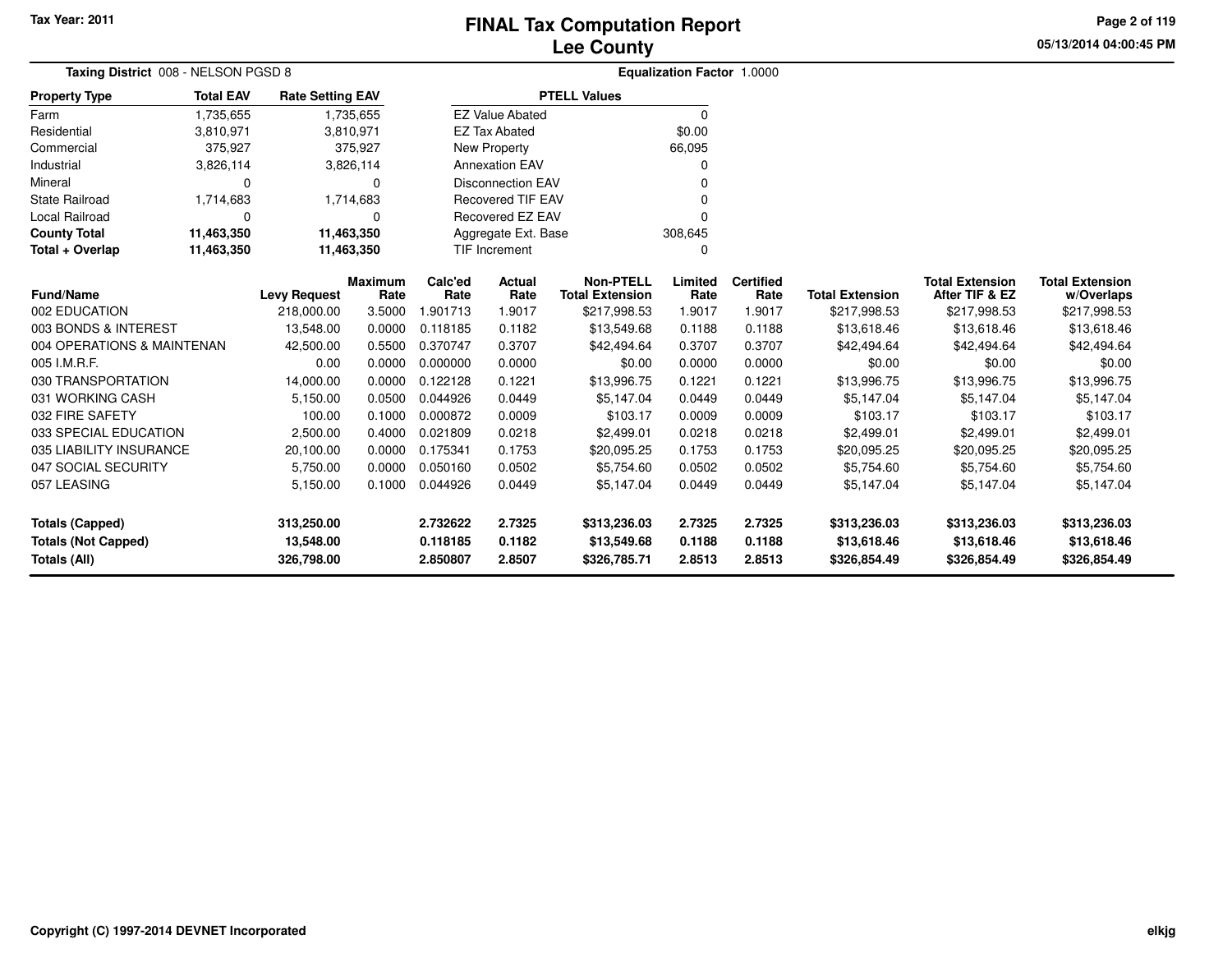**05/13/2014 04:00:45 PM Page 3 of 119**

| Taxing District 009 - EARLVILLE CUSD 9                                            |                                                                   |                         |         | Equalization Factor 1.0000 |                                  |                                            |                  |                          |                                |                                          |                                      |
|-----------------------------------------------------------------------------------|-------------------------------------------------------------------|-------------------------|---------|----------------------------|----------------------------------|--------------------------------------------|------------------|--------------------------|--------------------------------|------------------------------------------|--------------------------------------|
| <b>Property Type</b>                                                              | <b>Total EAV</b>                                                  | <b>Rate Setting EAV</b> |         |                            |                                  | <b>PTELL Values</b>                        |                  |                          | <b>Overlapping County</b>      | <b>Overlap EAV</b>                       |                                      |
| Farm                                                                              | 398,776                                                           |                         | 398,776 |                            | <b>EZ Value Abated</b>           |                                            | $\Omega$         | DeKalb County            |                                | 1,618,165                                |                                      |
| Residential                                                                       | 67,503                                                            |                         | 67,503  |                            | <b>EZ Tax Abated</b>             |                                            | \$0.00           | LaSalle County           |                                | *51,718,080                              |                                      |
| Commercial                                                                        | 0                                                                 |                         | 0       |                            | <b>New Property</b>              |                                            | 0                | <b>Total</b>             |                                | 53,336,245                               |                                      |
| Industrial                                                                        | ŋ                                                                 |                         | 0       |                            | <b>Annexation EAV</b>            |                                            | 0                |                          | * denotes use of estimated EAV |                                          |                                      |
| Mineral                                                                           | 0                                                                 |                         | 0       |                            | <b>Disconnection EAV</b>         |                                            | n                |                          |                                |                                          |                                      |
| <b>State Railroad</b>                                                             | $\Omega$                                                          |                         | 0       |                            | <b>Recovered TIF EAV</b>         |                                            | 0                |                          |                                |                                          |                                      |
| <b>Local Railroad</b>                                                             | $\Omega$                                                          |                         | 0       |                            | Recovered EZ EAV                 |                                            | 0                |                          |                                |                                          |                                      |
| <b>County Total</b>                                                               | 466,279                                                           |                         | 466,279 |                            | Aggregate Ext. Base              |                                            | 0                |                          |                                |                                          |                                      |
| Total + Overlap                                                                   | 53,802,524                                                        | 53,802,524              |         |                            | $\Omega$<br><b>TIF Increment</b> |                                            |                  |                          |                                |                                          |                                      |
|                                                                                   | <b>Maximum</b><br><b>Fund/Name</b><br><b>Levy Request</b><br>Rate |                         |         | Calc'ed<br>Rate            | Actual<br>Rate                   | <b>Non-PTELL</b><br><b>Total Extension</b> | Limited<br>Rate  | <b>Certified</b><br>Rate | <b>Total Extension</b>         | <b>Total Extension</b><br>After TIF & EZ | <b>Total Extension</b><br>w/Overlaps |
| 002 EDUCATION                                                                     |                                                                   |                         | 4.0000  | 3.996095                   | 3.9961                           | \$18,632.98                                | 3.9961           | 3.9961                   | \$18,632.98                    | \$18,632.98                              | \$2,150,002.66                       |
| 003 BONDS                                                                         | 2,150,000.00<br>389,163.00                                        |                         | 0.0000  | 0.723317                   | 0.7233                           | \$3,372.60                                 | 0.7269           | 0.7269                   | \$3,389.38                     | \$3,389.38                               | \$391,090.55                         |
| 004 OPERATIONS & MAINTENAN                                                        |                                                                   | 368,000.00              | 0.7050  | 0.683983                   | 0.6840                           | \$3,189.35                                 | 0.6840           | 0.6840                   | \$3,189.35                     | \$3,189.35                               | \$368,009.26                         |
| 005 I.M.R.F.                                                                      |                                                                   | 45,035.00               | 0.0000  | 0.083704                   | 0.0837                           | \$390.28                                   | 0.0837           | 0.0837                   | \$390.28                       | \$390.28                                 | \$45,032.71                          |
| 030 TRANSPORTATION                                                                |                                                                   | 105,000.00              | 0.2000  | 0.195158                   | 0.1952                           | \$910.18                                   | 0.1952           | 0.1952                   | \$910.18                       | \$910.18                                 | \$105,022.53                         |
| 031 WORKING CASH                                                                  |                                                                   | 26,060.00               | 0.0500  | 0.048436                   | 0.0484                           | \$225.68                                   | 0.0484           | 0.0484                   | \$225.68                       | \$225.68                                 | \$26,040.42                          |
| 032 FIRE SAFETY                                                                   |                                                                   | 26,060.00               | 0.0500  | 0.048436                   | 0.0484                           | \$225.68                                   | 0.0484           | 0.0484                   | \$225.68                       | \$225.68                                 | \$26,040.42                          |
| 033 SPECIAL EDUCATION                                                             |                                                                   | 21,000.00               | 0.0400  | 0.039032                   | 0.0390                           | \$181.85                                   | 0.0390           | 0.0390                   | \$181.85                       | \$181.85                                 | \$20,982.98                          |
| 035 LIABILITY INSURANCE                                                           |                                                                   | 67,550.00               | 0.0000  | 0.125552                   | 0.1256                           | \$585.65                                   | 0.1256           | 0.1256                   | \$585.65                       | \$585.65                                 | \$67,575.97                          |
| 047 SOCIAL SECURITY                                                               |                                                                   | 105,025.00              | 0.0000  | 0.195205                   | 0.1952                           | \$910.18                                   | 0.1952           | 0.1952                   | \$910.18                       | \$910.18                                 | \$105,022.53                         |
| 057 LEASING                                                                       |                                                                   | 27,000.00               | 0.0500  | 0.050184                   | 0.0500                           | \$233.14                                   | 0.0500           | 0.0500                   | \$233.14                       | \$233.14                                 | \$26,901.26                          |
| 0.00<br><b>Totals (Capped)</b>                                                    |                                                                   |                         |         | 0.000000                   | 0.0000                           | \$0.00                                     | 0.0000           | 0.0000                   | \$0.00                         | \$0.00                                   | \$0.00                               |
| <b>Totals (Not Capped)</b><br>3,329,893.00<br><b>Totals (All)</b><br>3,329,893.00 |                                                                   |                         |         | 6.189102<br>6.189102       | 6.1889<br>6.1889                 | \$28,857.57<br>\$28,857.57                 | 6.1925<br>6.1925 | 6.1925<br>6.1925         | \$28,874.35<br>\$28,874.35     | \$28,874.35<br>\$28,874.35               | \$3,331,721.29<br>\$3,331,721.29     |

-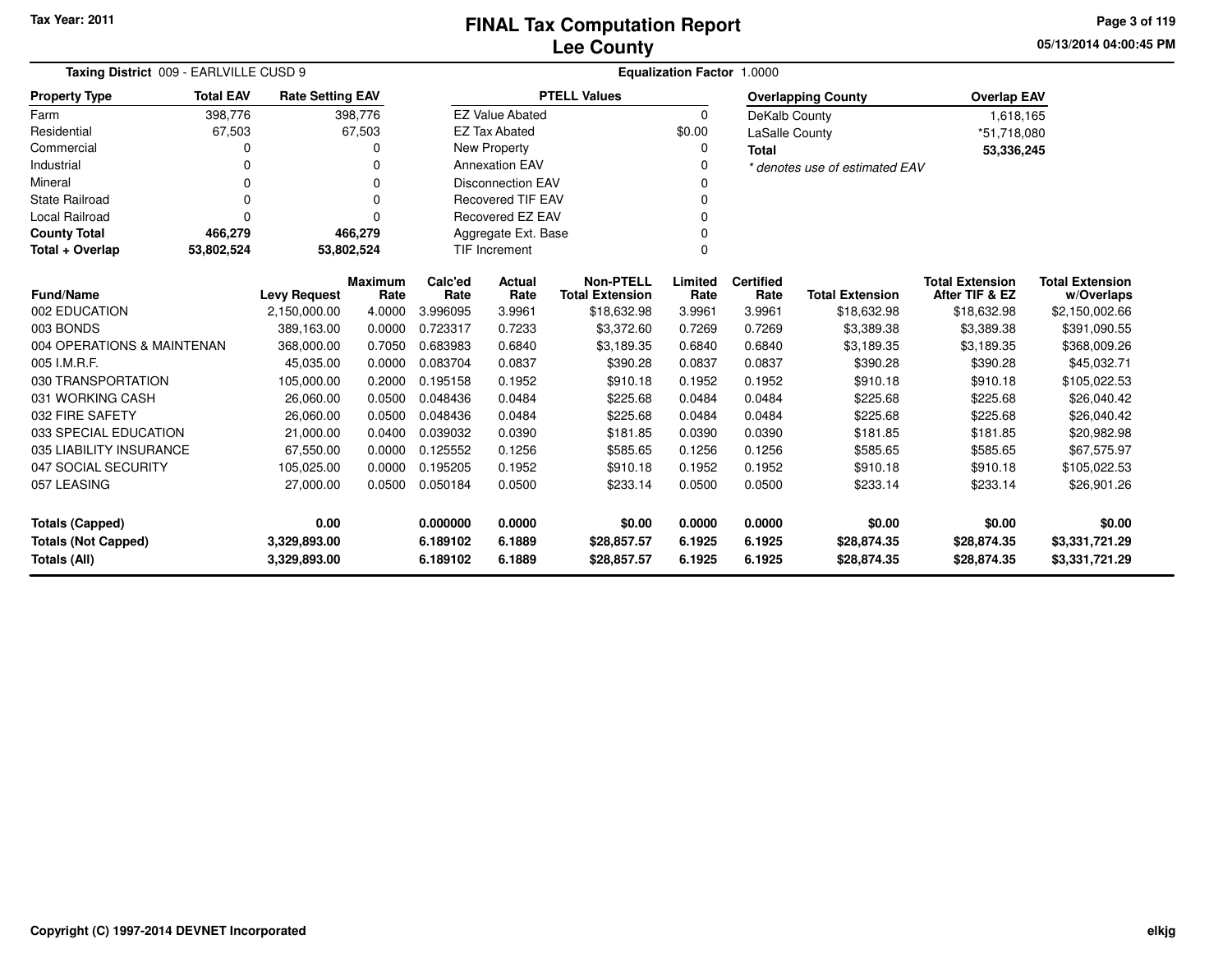**05/13/2014 04:00:45 PMPage 4 of 119**

| Taxing District 017 - OHIO CCGSD 17 |                  |                         | <b>Equalization Factor 1.0000</b> |          |                          |                        |           |                      |                                |                        |                        |  |
|-------------------------------------|------------------|-------------------------|-----------------------------------|----------|--------------------------|------------------------|-----------|----------------------|--------------------------------|------------------------|------------------------|--|
| <b>Property Type</b>                | <b>Total EAV</b> | <b>Rate Setting EAV</b> |                                   |          |                          | <b>PTELL Values</b>    |           |                      | <b>Overlapping County</b>      | <b>Overlap EAV</b>     |                        |  |
| Farm                                | 2.811.797        |                         | 2,811,797                         |          | <b>EZ Value Abated</b>   |                        | 0         | <b>Bureau County</b> |                                | *24,802,993            |                        |  |
| Residential                         | 427,027          |                         | 427,027                           |          | <b>EZ Tax Abated</b>     |                        | \$0.00    | Total                |                                | 24,802,993             |                        |  |
| Commercial                          | 0                |                         | ŋ                                 |          | New Property             |                        | 6,621,094 |                      | * denotes use of estimated EAV |                        |                        |  |
| Industrial                          | 120,368          |                         | 120,368                           |          | <b>Annexation EAV</b>    |                        |           |                      |                                |                        |                        |  |
| Mineral                             | 6,674,730        |                         | 6,674,730                         |          | <b>Disconnection EAV</b> |                        |           |                      |                                |                        |                        |  |
| <b>State Railroad</b>               | 0                |                         | 0                                 |          | <b>Recovered TIF EAV</b> |                        |           |                      |                                |                        |                        |  |
| Local Railroad                      | $\Omega$         |                         | 0                                 |          | <b>Recovered EZ EAV</b>  |                        |           |                      |                                |                        |                        |  |
| <b>County Total</b>                 | 10,033,922       | 10,033,922              |                                   |          | Aggregate Ext. Base      |                        |           |                      |                                |                        |                        |  |
| Total + Overlap                     | 34,836,915       | 34,836,915              |                                   |          | TIF Increment            |                        | $\Omega$  |                      |                                |                        |                        |  |
|                                     |                  |                         | <b>Maximum</b>                    | Calc'ed  | Actual                   | <b>Non-PTELL</b>       | Limited   | <b>Certified</b>     |                                | <b>Total Extension</b> | <b>Total Extension</b> |  |
| <b>Fund/Name</b>                    |                  | <b>Levy Request</b>     | Rate                              | Rate     | Rate                     | <b>Total Extension</b> | Rate      | Rate                 | <b>Total Extension</b>         | After TIF & EZ         | w/Overlaps             |  |
| 002 EDUCATION                       |                  | 704,082.00              | 2.2700                            | 2.021080 | 2.0211                   | \$202,795.60           | 2.0211    | 2.0211               | \$202,795.60                   | \$202,795.60           | \$704,088.89           |  |
| 003 BONDS                           |                  | 0.00                    | 0.0000                            | 0.000000 | 0.0000                   | \$0.00                 | 0.0000    | 0.0000               | \$0.00                         | \$0.00                 | \$0.00                 |  |
| 004 OPERATIONS & MAINTENAN          |                  | 131,039.00              | 0.3700                            | 0.376150 | 0.3700                   | \$37,125.51            | 0.3700    | 0.3700               | \$37,125.51                    | \$37,125.51            | \$128,896.59           |  |
| 005 I.M.R.F.                        |                  | 27,000.00               | 0.0000                            | 0.077504 | 0.0775                   | \$7,776.29             | 0.0775    | 0.0775               | \$7,776.29                     | \$7,776.29             | \$26,998.61            |  |
| 030 TRANSPORTATION                  |                  | 53,124.00               | 0.1500                            | 0.152493 | 0.1500                   | \$15,050.88            | 0.1500    | 0.1500               | \$15,050.88                    | \$15,050.88            | \$52,255.37            |  |
| 031 WORKING CASH                    |                  | 17,708.00               | 0.0500                            | 0.050831 | 0.0500                   | \$5,016.96             | 0.0500    | 0.0500               | \$5,016.96                     | \$5,016.96             | \$17,418.46            |  |
| 032 FIRE SAFETY                     |                  | 17,708.00               | 0.0500                            | 0.050831 | 0.0500                   | \$5,016.96             | 0.0500    | 0.0500               | \$5,016.96                     | \$5,016.96             | \$17,418.46            |  |
| 033 SPECIAL EDUCATION               |                  | 7,083.00                | 0.0200                            | 0.020332 | 0.0200                   | \$2,006.78             | 0.0200    | 0.0200               | \$2,006.78                     | \$2,006.78             | \$6,967.38             |  |
| 035 LIABILITY INSURANCE             |                  | 63,005.00               | 0.0000                            | 0.180857 | 0.1809                   | \$18,151.36            | 0.1809    | 0.1809               | \$18,151.36                    | \$18,151.36            | \$63,019.98            |  |
| 047 SOCIAL SECURITY                 |                  | 27,000.00               | 0.0000                            | 0.077504 | 0.0775                   | \$7,776.29             | 0.0775    | 0.0775               | \$7,776.29                     | \$7,776.29             | \$26,998.61            |  |
| 057 LEASING                         |                  | 14,662.00               | 0.0500                            | 0.042088 | 0.0421                   | \$4,224.28             | 0.0421    | 0.0421               | \$4,224.28                     | \$4,224.28             | \$14,666.34            |  |
| <b>Totals (Capped)</b>              |                  | 0.00                    |                                   | 0.000000 | 0.0000                   | \$0.00                 | 0.0000    | 0.0000               | \$0.00                         | \$0.00                 | \$0.00                 |  |
| <b>Totals (Not Capped)</b>          |                  | 1,062,411.00            |                                   | 3.049670 | 3.0391                   | \$304,940.91           | 3.0391    | 3.0391               | \$304,940.91                   | \$304,940.91           | \$1,058,728.69         |  |
| Totals (All)                        |                  | 1,062,411.00            |                                   | 3.049670 | 3.0391                   | \$304,940.91           | 3.0391    | 3.0391               | \$304,940.91                   | \$304,940.91           | \$1,058,728.69         |  |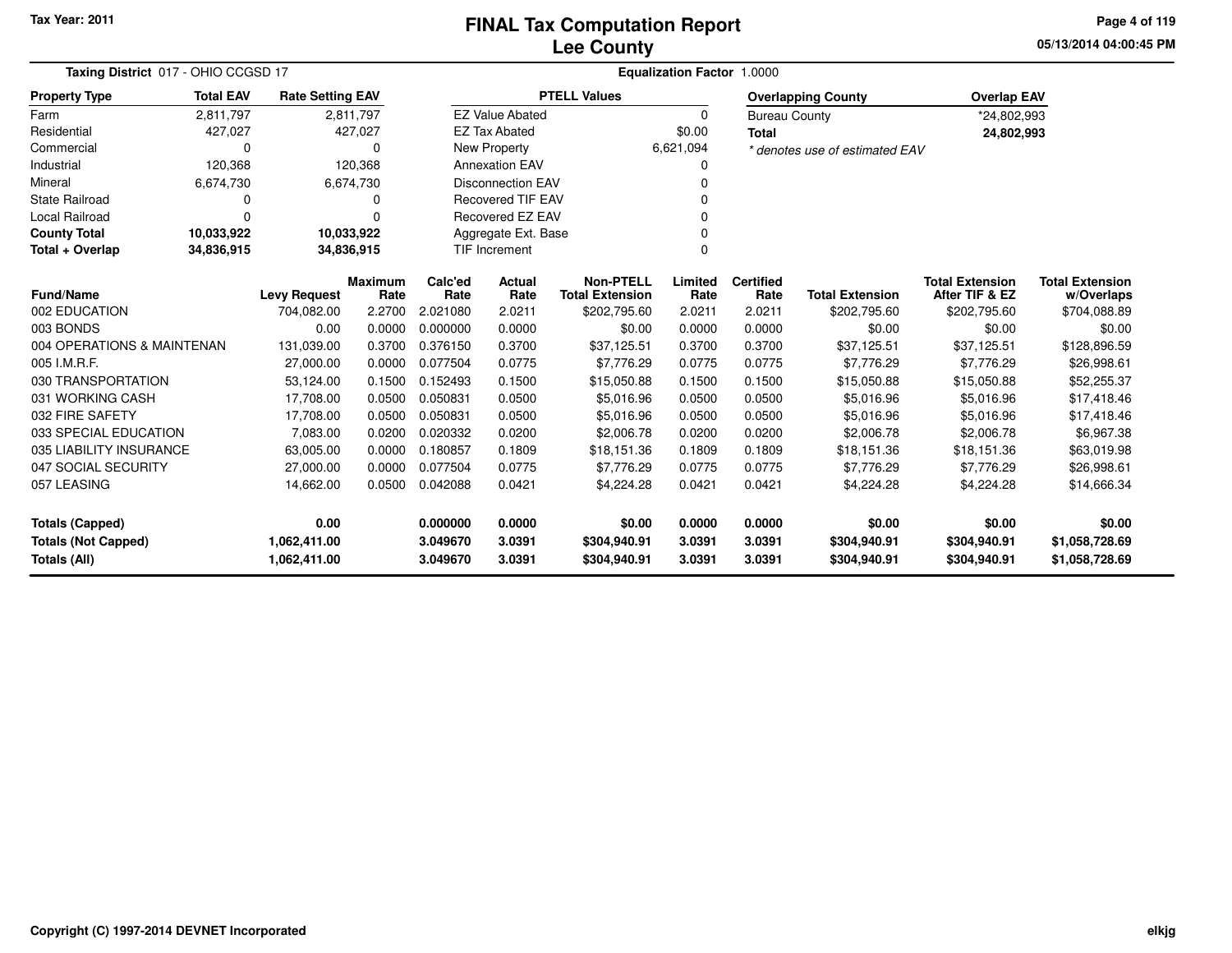**05/13/2014 04:00:45 PM Page 5 of 119**

| Taxing District 145 - MONTMORENCY CCGSD 145 |                  |                         |                 | Equalization Factor 1.0000 |                          |                                            |                 |                          |                                |                                          |                                      |  |  |
|---------------------------------------------|------------------|-------------------------|-----------------|----------------------------|--------------------------|--------------------------------------------|-----------------|--------------------------|--------------------------------|------------------------------------------|--------------------------------------|--|--|
| <b>Property Type</b>                        | <b>Total EAV</b> | <b>Rate Setting EAV</b> |                 |                            |                          | <b>PTELL Values</b>                        |                 |                          | <b>Overlapping County</b>      | <b>Overlap EAV</b>                       |                                      |  |  |
| Farm                                        | 827,301          |                         | 827,301         |                            | <b>EZ Value Abated</b>   |                                            | $\Omega$        |                          | <b>Whiteside County</b>        | 39,918,594                               |                                      |  |  |
| Residential                                 | 243,403          |                         | 243,403         |                            | <b>EZ Tax Abated</b>     |                                            | \$0.00          | <b>Total</b>             |                                | 39,918,594                               |                                      |  |  |
| Commercial                                  | 100,059          |                         | 100,059         |                            | <b>New Property</b>      |                                            |                 |                          | * denotes use of estimated EAV |                                          |                                      |  |  |
| Industrial                                  | 18,039           |                         | 18,039          |                            | <b>Annexation EAV</b>    |                                            |                 |                          |                                |                                          |                                      |  |  |
| Mineral                                     | 0                |                         | $\Omega$        |                            | <b>Disconnection EAV</b> |                                            |                 |                          |                                |                                          |                                      |  |  |
| <b>State Railroad</b>                       | 349,010          |                         | 349,010         |                            | <b>Recovered TIF EAV</b> |                                            |                 |                          |                                |                                          |                                      |  |  |
| Local Railroad                              | 0                |                         | $\Omega$        |                            | Recovered EZ EAV         |                                            |                 |                          |                                |                                          |                                      |  |  |
| <b>County Total</b>                         | 1,537,812        |                         | 1,537,812       |                            | Aggregate Ext. Base      |                                            |                 |                          |                                |                                          |                                      |  |  |
| Total + Overlap                             | 41,456,406       | 41,456,406              |                 |                            | TIF Increment            |                                            |                 |                          |                                |                                          |                                      |  |  |
| <b>Fund/Name</b>                            |                  | <b>Levy Request</b>     | Maximum<br>Rate | Calc'ed<br>Rate            | Actual<br>Rate           | <b>Non-PTELL</b><br><b>Total Extension</b> | Limited<br>Rate | <b>Certified</b><br>Rate | <b>Total Extension</b>         | <b>Total Extension</b><br>After TIF & EZ | <b>Total Extension</b><br>w/Overlaps |  |  |
| 002 EDUCATION                               |                  | 783,958.00              | 1.8200          | 1.891042                   | 1.8200                   | \$27,988.18                                | 1.8200          | 1.8200                   | \$27,988.18                    | \$27,988.18                              | \$754,506.59                         |  |  |
| 003 BONDS                                   |                  | 100,347.00              | 0.0000          | 0.242054                   | 0.2421                   | \$3,723.04                                 | 0.2433          | 0.2433                   | \$3,741.50                     | \$3,741.50                               | \$100,863.44                         |  |  |
| 004 OPERATIONS & MAINTENAN                  |                  | 107,582.00              | 0.2500          | 0.259506                   | 0.2500                   | \$3,844.53                                 | 0.2500          | 0.2500                   | \$3,844.53                     | \$3,844.53                               | \$103,641.02                         |  |  |
| 005 I.M.R.F.                                |                  | 29,293.00               | 0.0000          | 0.070660                   | 0.0707                   | \$1,087.23                                 | 0.0707          | 0.0707                   | \$1,087.23                     | \$1,087.23                               | \$29,309.68                          |  |  |
| 030 TRANSPORTATION                          |                  | 51,800.00               | 0.1200          | 0.124951                   | 0.1200                   | \$1,845.37                                 | 0.1200          | 0.1200                   | \$1,845.37                     | \$1,845.37                               | \$49,747.69                          |  |  |
| 031 WORKING CASH                            |                  | 21,571.00               | 0.0500          | 0.052033                   | 0.0500                   | \$768.91                                   | 0.0500          | 0.0500                   | \$768.91                       | \$768.91                                 | \$20,728.20                          |  |  |
| 032 FIRE SAFETY                             |                  | 21,571.00               | 0.0500          | 0.052033                   | 0.0500                   | \$768.91                                   | 0.0500          | 0.0500                   | \$768.91                       | \$768.91                                 | \$20,728.20                          |  |  |
| 033 SPECIAL EDUCATION                       |                  | 8,667.00                | 0.0200          | 0.020906                   | 0.0200                   | \$307.56                                   | 0.0200          | 0.0200                   | \$307.56                       | \$307.56                                 | \$8,291.28                           |  |  |
| 035 LIABILITY INSURANCE                     |                  | 117,626.00              | 0.0000          | 0.283734                   | 0.2837                   | \$4,362.77                                 | 0.2837          | 0.2837                   | \$4,362.77                     | \$4,362.77                               | \$117,611.82                         |  |  |
| 047 SOCIAL SECURITY                         |                  | 45,675.00               | 0.0000          | 0.110176                   | 0.1102                   | \$1,694.67                                 | 0.1102          | 0.1102                   | \$1,694.67                     | \$1,694.67                               | \$45,684.96                          |  |  |
| 057 LEASING                                 |                  | 15,377.00               | 0.0500          | 0.037092                   | 0.0371                   | \$570.53                                   | 0.0371          | 0.0371                   | \$570.53                       | \$570.53                                 | \$15,380.33                          |  |  |
| <b>Totals (Capped)</b>                      |                  | 0.00                    |                 | 0.000000                   | 0.0000                   | \$0.00                                     | 0.0000          | 0.0000                   | \$0.00                         | \$0.00                                   | \$0.00                               |  |  |
| <b>Totals (Not Capped)</b>                  |                  | 1,303,467.00            |                 | 3.144187                   | 3.0538                   | \$46,961.70                                | 3.0550          | 3.0550                   | \$46,980.16                    | \$46,980.16                              | \$1,266,493.21                       |  |  |
| Totals (All)                                |                  | 1,303,467.00            |                 | 3.144187                   | 3.0538                   | \$46,961.70                                | 3.0550          | 3.0550                   | \$46,980.16                    | \$46,980.16                              | \$1,266,493.21                       |  |  |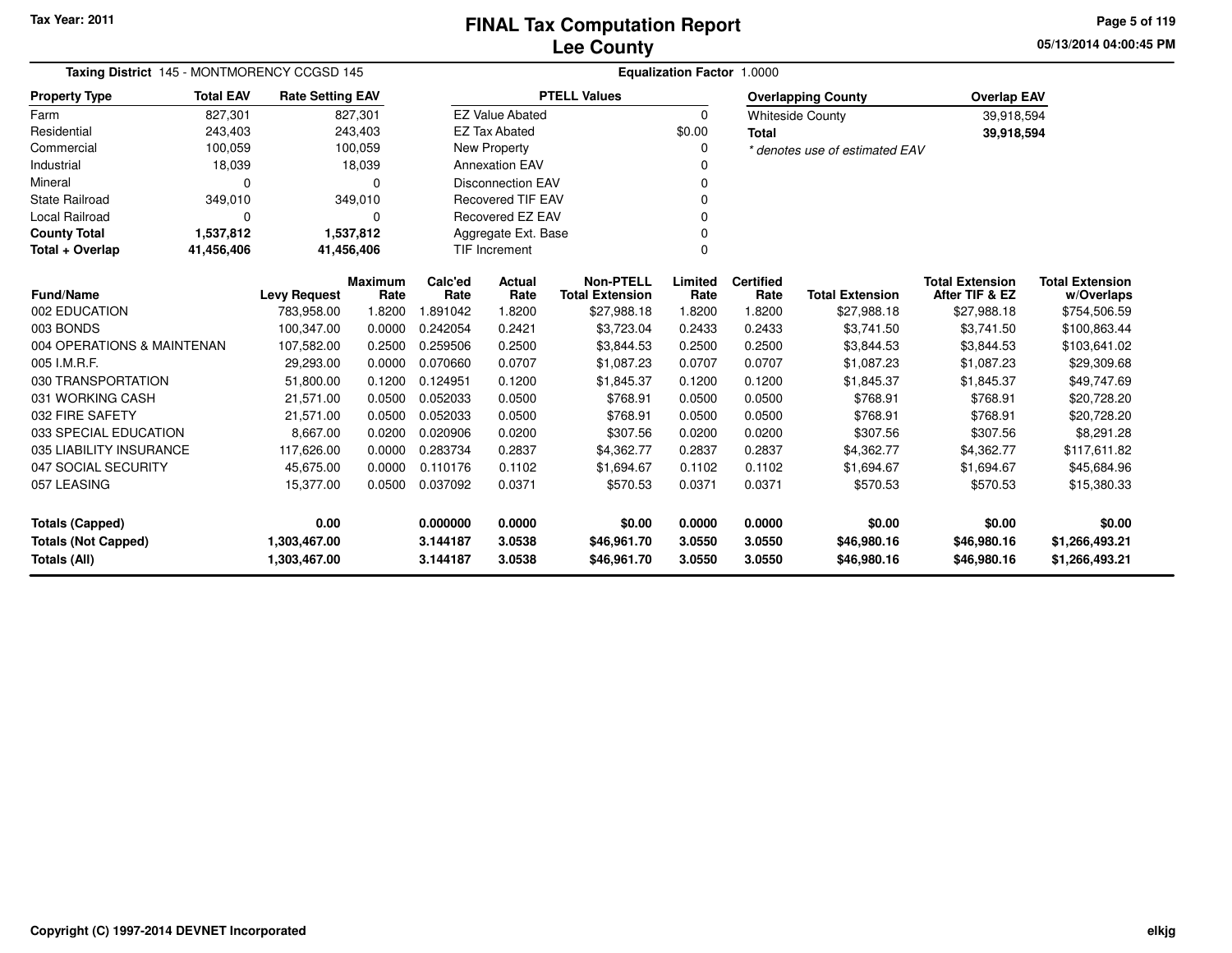**05/13/2014 04:00:45 PMPage 6 of 119**

| Taxing District 161 - CRESTON CCGSD 161  |                                                  |                         |                 | Equalization Factor 1.0000 |                          |                                            |                 |                          |                                |                                          |                                      |  |  |
|------------------------------------------|--------------------------------------------------|-------------------------|-----------------|----------------------------|--------------------------|--------------------------------------------|-----------------|--------------------------|--------------------------------|------------------------------------------|--------------------------------------|--|--|
| <b>Property Type</b>                     | <b>Total EAV</b>                                 | <b>Rate Setting EAV</b> |                 |                            |                          | <b>PTELL Values</b>                        |                 |                          | <b>Overlapping County</b>      | <b>Overlap EAV</b>                       |                                      |  |  |
| Farm                                     | 99,204                                           |                         | 99,204          |                            | <b>EZ Value Abated</b>   |                                            | $\Omega$        | DeKalb County            |                                | 2,090,107                                |                                      |  |  |
| Residential                              | 0                                                |                         | 0               |                            | <b>EZ Tax Abated</b>     |                                            | \$0.00          | Ogle County              |                                | 25,743,966                               |                                      |  |  |
| Commercial                               | 0                                                |                         | $\Omega$        |                            | New Property             |                                            | 0               | <b>Total</b>             |                                | 27,834,073                               |                                      |  |  |
| Industrial                               | ŋ                                                |                         | $\Omega$        |                            | <b>Annexation EAV</b>    |                                            | $\Omega$        |                          | * denotes use of estimated EAV |                                          |                                      |  |  |
| Mineral                                  | 0                                                |                         |                 |                            | <b>Disconnection EAV</b> |                                            |                 |                          |                                |                                          |                                      |  |  |
| <b>State Railroad</b>                    | 0                                                |                         | $\Omega$        |                            | <b>Recovered TIF EAV</b> |                                            |                 |                          |                                |                                          |                                      |  |  |
| <b>Local Railroad</b>                    | 0                                                |                         | n               |                            | <b>Recovered EZ EAV</b>  |                                            |                 |                          |                                |                                          |                                      |  |  |
| <b>County Total</b>                      | 99,204                                           |                         | 99,204          |                            | Aggregate Ext. Base      |                                            |                 |                          |                                |                                          |                                      |  |  |
| Total + Overlap                          | <b>TIF Increment</b><br>27,933,277<br>27,933,277 |                         |                 |                            |                          |                                            | $\Omega$        |                          |                                |                                          |                                      |  |  |
| <b>Fund/Name</b>                         |                                                  | <b>Levy Request</b>     | Maximum<br>Rate | Calc'ed<br>Rate            | Actual<br>Rate           | <b>Non-PTELL</b><br><b>Total Extension</b> | Limited<br>Rate | <b>Certified</b><br>Rate | <b>Total Extension</b>         | <b>Total Extension</b><br>After TIF & EZ | <b>Total Extension</b><br>w/Overlaps |  |  |
| 002 EDUCATION                            |                                                  | 710,030.00              | 2.3800          | 2.541879                   | 2.3800                   | \$2,361.06                                 | 2.3800          | 2.3800                   | \$2,361.06                     | \$2,361.06                               | \$664,811.99                         |  |  |
| 003 BONDS                                |                                                  | 0.00                    | 0.0000          | 0.000000                   | 0.0000                   | \$0.00                                     | 0.0000          | 0.0000                   | \$0.00                         | \$0.00                                   | \$0.00                               |  |  |
| 004 OPERATIONS & MAINTENAN               |                                                  | 74,583.00               | 0.2500          | 0.267004                   | 0.2500                   | \$248.01                                   | 0.2500          | 0.2500                   | \$248.01                       | \$248.01                                 | \$69,833.19                          |  |  |
| 005 I.M.R.F.                             |                                                  | 23,866.00               | 0.0000          | 0.085439                   | 0.0854                   | \$84.72                                    | 0.0854          | 0.0854                   | \$84.72                        | \$84.72                                  | \$23,855.02                          |  |  |
| 030 TRANSPORTATION                       |                                                  | 35,800.00               | 0.1200          | 0.128163                   | 0.1200                   | \$119.04                                   | 0.1200          | 0.1200                   | \$119.04                       | \$119.04                                 | \$33,519.93                          |  |  |
| 031 WORKING CASH                         |                                                  | 14,916.00               | 0.0500          | 0.053399                   | 0.0500                   | \$49.60                                    | 0.0500          | 0.0500                   | \$49.60                        | \$49.60                                  | \$13,966.64                          |  |  |
| 033 SPECIAL EDUCATION                    |                                                  | 5,966.00                | 0.0400          | 0.021358                   | 0.0214                   | \$21.23                                    | 0.0214          | 0.0214                   | \$21.23                        | \$21.23                                  | \$5,977.72                           |  |  |
| 035 LIABILITY INSURANCE                  |                                                  | 40,385.00               | 0.0000          | 0.144577                   | 0.1446                   | \$143.45                                   | 0.1446          | 0.1446                   | \$143.45                       | \$143.45                                 | \$40,391.52                          |  |  |
| 047 SOCIAL SECURITY                      |                                                  | 20,195.00               | 0.0000          | 0.072297                   | 0.0723                   | \$71.72                                    | 0.0723          | 0.0723                   | \$71.72                        | \$71.72                                  | \$20,195.76                          |  |  |
| 057 LEASING                              |                                                  | 14,916.00               | 0.0500          | 0.053399                   | 0.0500                   | \$49.60                                    | 0.0500          | 0.0500                   | \$49.60                        | \$49.60                                  | \$13,966.64                          |  |  |
| <b>Totals (Capped)</b>                   |                                                  | 0.00                    |                 | 0.000000                   | 0.0000                   | \$0.00                                     | 0.0000          | 0.0000                   | \$0.00                         | \$0.00                                   | \$0.00                               |  |  |
| <b>Totals (Not Capped)</b><br>940,657.00 |                                                  |                         |                 | 3.367515                   | 3.1737                   | \$3,148.43                                 | 3.1737          | 3.1737                   | \$3,148.43                     | \$3,148.43                               | \$886,518.41                         |  |  |
| <b>Totals (All)</b>                      |                                                  | 940,657.00              |                 | 3.367515                   | 3.1737                   | \$3,148.43                                 | 3.1737          | 3.1737                   | \$3,148.43                     | \$3,148.43                               | \$886,518.41                         |  |  |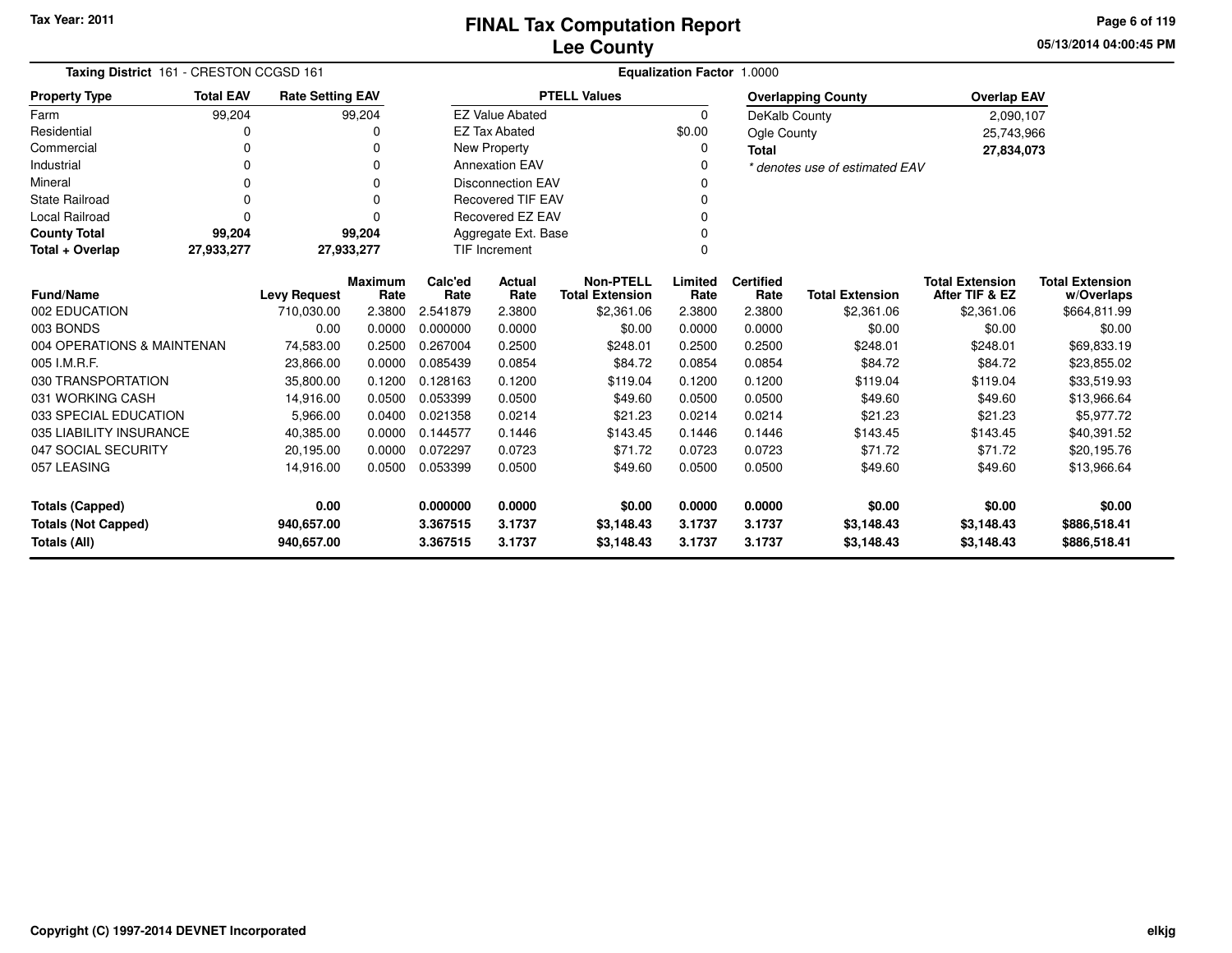# **Lee CountyFINAL Tax Computation Report**

**05/13/2014 04:00:45 PM Page 7 of 119**

| Taxing District 170 - DIXON PSUD 170 |                            | <b>Equalization Factor 1.0000</b> |                        |                 |                                    |                                            |                 |                          |                                |                                          |                                      |
|--------------------------------------|----------------------------|-----------------------------------|------------------------|-----------------|------------------------------------|--------------------------------------------|-----------------|--------------------------|--------------------------------|------------------------------------------|--------------------------------------|
| <b>Property Type</b>                 | <b>Total EAV</b>           | <b>Rate Setting EAV</b>           |                        |                 |                                    | <b>PTELL Values</b>                        |                 |                          | <b>Overlapping County</b>      | <b>Overlap EAV</b>                       |                                      |
| Farm                                 | 26,753,212                 | 26,693,132                        |                        |                 | <b>EZ Value Abated</b>             |                                            | 5,716,795       | Ogle County              |                                | 33,851,775                               |                                      |
| Residential                          | 204,173,677                | 203,507,350                       |                        |                 | <b>EZ Tax Abated</b>               |                                            | \$260,097.04    | <b>Total</b>             |                                | 33,851,775                               |                                      |
| Commercial                           | 56,993,851                 | 50,681,996                        |                        |                 | New Property                       |                                            | 2,141,745       |                          | * denotes use of estimated EAV |                                          |                                      |
| Industrial                           | 38,841,492                 | 34,716,794                        |                        |                 | <b>Annexation EAV</b>              |                                            | 0               |                          |                                |                                          |                                      |
| Mineral                              | 0                          |                                   | $\Omega$               |                 | <b>Disconnection EAV</b><br>0      |                                            |                 |                          |                                |                                          |                                      |
| <b>State Railroad</b>                | 2,143,518                  |                                   | 2,143,518              |                 | <b>Recovered TIF EAV</b><br>63,881 |                                            |                 |                          |                                |                                          |                                      |
| Local Railroad                       | 1,090                      |                                   | 1,090                  |                 | Recovered EZ EAV<br>265,092        |                                            |                 |                          |                                |                                          |                                      |
| <b>County Total</b>                  | 328,906,840                | 317,743,880                       |                        |                 | Aggregate Ext. Base                |                                            | $\Omega$        |                          |                                |                                          |                                      |
| Total + Overlap                      | 362,758,615<br>351,595,655 |                                   |                        |                 | <b>TIF Increment</b>               |                                            | 5,446,165       |                          |                                |                                          |                                      |
| <b>Fund/Name</b>                     |                            | <b>Levy Request</b>               | <b>Maximum</b><br>Rate | Calc'ed<br>Rate | <b>Actual</b><br>Rate              | <b>Non-PTELL</b><br><b>Total Extension</b> | Limited<br>Rate | <b>Certified</b><br>Rate | <b>Total Extension</b>         | <b>Total Extension</b><br>After TIF & EZ | <b>Total Extension</b><br>w/Overlaps |
| 002 EDUCATION                        |                            | 11,097,943.00                     | 2.9500                 | 3.156451        | 2.9500                             | \$9,373,444.46                             | 2.9500          | 2.9500                   | \$9,702,751.78                 | \$9,373,444.46                           | \$10,372,071.82                      |
| 003 BONDS                            |                            | 991,575.00                        | 0.0000                 | 0.282021        | 0.2820                             | \$896,037.74                               | 0.2834          | 0.2834                   | \$932,121.98                   | \$900,486.16                             | \$996,422.09                         |
| 004 OPERATIONS & MAINTENAN           |                            | 1,881,007.00                      | 0.5000                 | 0.534992        | 0.5000                             | \$1,588,719.40                             | 0.5000          | 0.5000                   | \$1,644,534.20                 | \$1,588,719.40                           | \$1,757,978.28                       |
| 005 I.M.R.F.                         |                            | 406,442.00                        | 0.0000                 | 0.115599        | 0.1156                             | \$367,311.93                               | 0.1156          | 0.1156                   | \$380,216.31                   | \$367,311.93                             | \$406,444.58                         |
| 030 TRANSPORTATION                   |                            | 752,403.00                        | 0.2000                 | 0.213997        | 0.2000                             | \$635,487.76                               | 0.2000          | 0.2000                   | \$657,813.68                   | \$635,487.76                             | \$703,191.31                         |
| 031 WORKING CASH                     |                            | 188,101.00                        | 0.0500                 | 0.053499        | 0.0500                             | \$158,871.94                               | 0.0500          | 0.0500                   | \$164,453.42                   | \$158,871.94                             | \$175,797.83                         |
| 032 FIRE SAFETY                      |                            | 188,101.00                        | 0.0500                 | 0.053499        | 0.0500                             | \$158,871.94                               | 0.0500          | 0.0500                   | \$164,453.42                   | \$158,871.94                             | \$175,797.83                         |
| 033 SPECIAL EDUCATION                |                            | 150.481.00                        | 0.0400                 | 0.042799        | 0.0400                             | \$127,097.55                               | 0.0400          | 0.0400                   | \$131,562.74                   | \$127,097.55                             | \$140,638.26                         |
| 035 LIABILITY INSURANCE              |                            | 825,860.00                        | 0.0000                 | 0.234889        | 0.2349                             | \$746,380.37                               | 0.2349          | 0.2349                   | \$772,602.17                   | \$746,380.37                             | \$825,898.19                         |
| 047 SOCIAL SECURITY                  |                            | 266,558.00                        | 0.0000                 | 0.075814        | 0.0758                             | \$240,849.86                               | 0.0758          | 0.0758                   | \$249,311.38                   | \$240,849.86                             | \$266,509.51                         |
| 057 LEASING                          |                            | 188,101.00                        | 0.0500                 | 0.053499        | 0.0500                             | \$158,871.94                               | 0.0500          | 0.0500                   | \$164,453.42                   | \$158,871.94                             | \$175,797.83                         |
| <b>Totals (Capped)</b>               |                            | 0.00                              |                        | 0.000000        | 0.0000                             | \$0.00                                     | 0.0000          | 0.0000                   | \$0.00                         | \$0.00                                   | \$0.00                               |
| <b>Totals (Not Capped)</b>           |                            | 16,936,572.00                     |                        | 4.817059        | 4.5483                             | \$14,451,944.89                            | 4.5497          | 4.5497                   | \$14,964,274.50                | \$14,456,393.31                          | \$15,996,547.53                      |
| Totals (All)                         |                            | 16,936,572.00                     |                        | 4.817059        | 4.5483                             | \$14,451,944.89                            | 4.5497          | 4.5497                   | \$14,964,274.50                | \$14,456,393.31                          | \$15,996,547.53                      |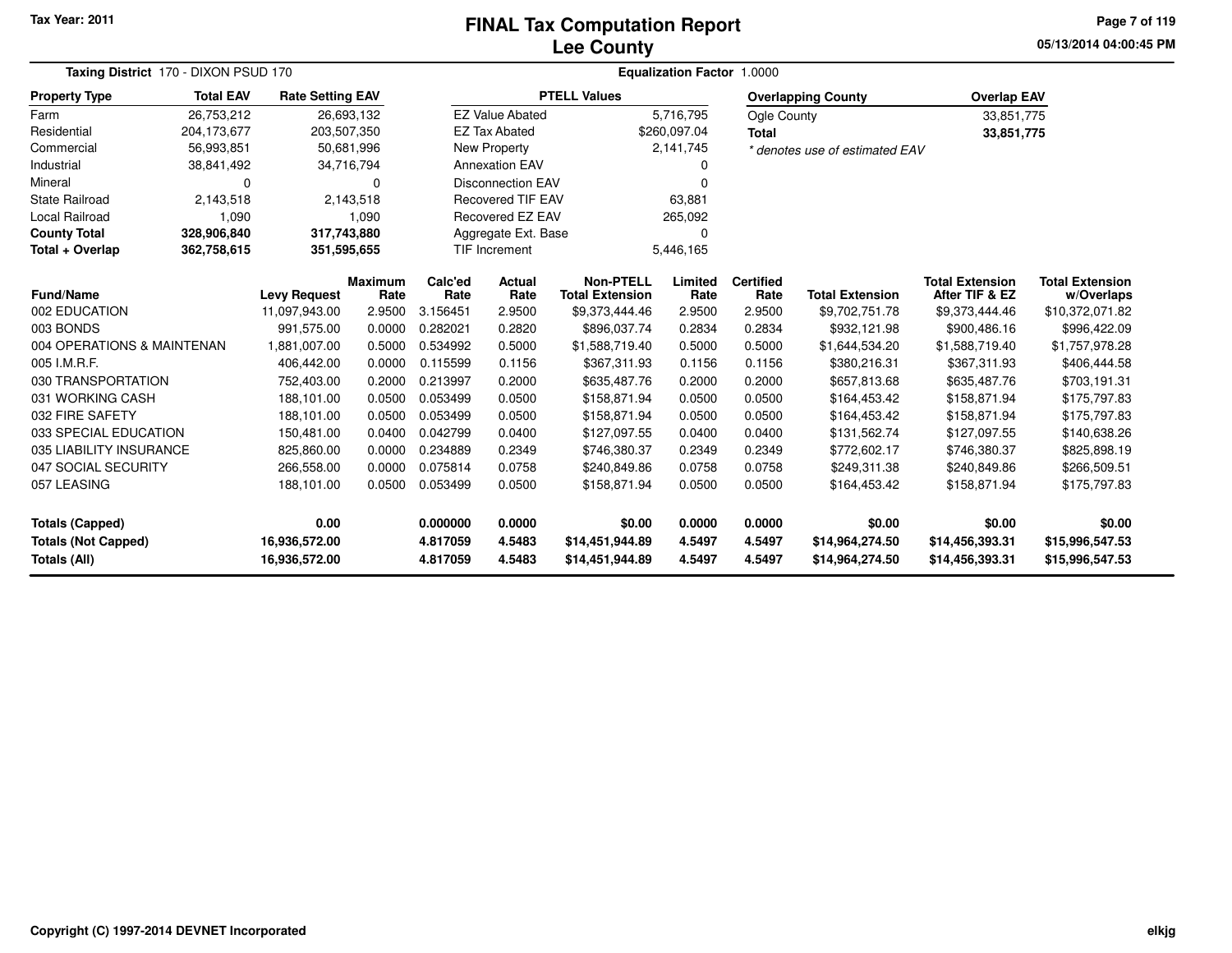### **Lee CountyFINAL Tax Computation Report**

**05/13/2014 04:00:45 PMPage 8 of 119**

| Taxing District 212 - ROCHELLE THSD 212                                      | Equalization Factor 1.0000            |                         |           |          |                          |                        |          |                  |                                |                        |                        |
|------------------------------------------------------------------------------|---------------------------------------|-------------------------|-----------|----------|--------------------------|------------------------|----------|------------------|--------------------------------|------------------------|------------------------|
| <b>Property Type</b>                                                         | <b>Total EAV</b>                      | <b>Rate Setting EAV</b> |           |          |                          | <b>PTELL Values</b>    |          |                  | <b>Overlapping County</b>      | <b>Overlap EAV</b>     |                        |
| Farm                                                                         | 14,370,319                            | 14,370,319              |           |          | <b>EZ Value Abated</b>   |                        | $\Omega$ | DeKalb County    |                                | 10,742,546             |                        |
| Residential                                                                  | 7,722,822                             |                         | 7,722,822 |          | <b>EZ Tax Abated</b>     |                        | \$0.00   | Ogle County      |                                | 344,436,984            |                        |
| Commercial                                                                   | 1,226,105                             |                         | 1,226,105 |          | New Property             |                        | 350,137  | <b>Total</b>     |                                | 355,179,530            |                        |
| Industrial                                                                   | 69,231                                |                         | 69,231    |          | <b>Annexation EAV</b>    |                        |          |                  | * denotes use of estimated EAV |                        |                        |
| Mineral                                                                      | 1,313,638                             |                         | 1,313,638 |          | <b>Disconnection EAV</b> |                        |          |                  |                                |                        |                        |
| <b>State Railroad</b>                                                        | 690,454                               |                         | 690,454   |          | <b>Recovered TIF EAV</b> |                        |          |                  |                                |                        |                        |
| <b>Local Railroad</b>                                                        | 0                                     |                         | 0         |          | Recovered EZ EAV         |                        |          |                  |                                |                        |                        |
| <b>County Total</b>                                                          | 25,392,569                            | 25,392,569              |           |          | Aggregate Ext. Base      |                        |          |                  |                                |                        |                        |
| Total + Overlap                                                              | 380,572,099                           | 380,572,099             |           |          | <b>TIF Increment</b>     |                        | $\Omega$ |                  |                                |                        |                        |
|                                                                              | <b>Maximum</b><br><b>Levy Request</b> |                         |           | Calc'ed  | Actual                   | <b>Non-PTELL</b>       | Limited  | <b>Certified</b> |                                | <b>Total Extension</b> | <b>Total Extension</b> |
| <b>Fund/Name</b>                                                             |                                       |                         | Rate      | Rate     | Rate                     | <b>Total Extension</b> | Rate     | Rate             | <b>Total Extension</b>         | After TIF & EZ         | w/Overlaps             |
| 002 EDUCATION                                                                |                                       | 5,310,000.00            | 1.3000    | 395268.  | 1.3000                   | \$330,103.40           | 1.3000   | 1.3000           | \$330,103.40                   | \$330,103.40           | \$4,947,437.29         |
| 003 BONDS                                                                    |                                       | 1.324.343.75            | 0.0000    | 0.347988 | 0.3480                   | \$88,366.14            | 0.3497   | 0.3497           | \$88,797.81                    | \$88,797.81            | \$1,330,860.63         |
| 004 OPERATIONS & MAINTENAN                                                   |                                       | 1,020,000.00            | 0.2500    | 0.268018 | 0.2500                   | \$63,481.42            | 0.2500   | 0.2500           | \$63,481.42                    | \$63,481.42            | \$951,430.25           |
| 005 I.M.R.F.                                                                 |                                       | 187,095.00              | 0.0000    | 0.049162 | 0.0492                   | \$12,493.14            | 0.0492   | 0.0492           | \$12,493.14                    | \$12,493.14            | \$187,241.47           |
| 030 TRANSPORTATION                                                           |                                       | 490,000.00              | 0.1200    | 0.128754 | 0.1200                   | \$30,471.08            | 0.1200   | 0.1200           | \$30,471.08                    | \$30,471.08            | \$456,686.52           |
| 031 WORKING CASH                                                             |                                       | 130,000.00              | 0.0500    | 0.034159 | 0.0342                   | \$8,684.26             | 0.0342   | 0.0342           | \$8,684.26                     | \$8,684.26             | \$130,155.66           |
| 032 FIRE SAFETY                                                              |                                       | 5,000.00                | 0.0500    | 0.001314 | 0.0013                   | \$330.10               | 0.0013   | 0.0013           | \$330.10                       | \$330.10               | \$4,947.44             |
| 033 SPECIAL EDUCATION                                                        |                                       | 81,500.00               | 0.0200    | 0.021415 | 0.0200                   | \$5,078.51             | 0.0200   | 0.0200           | \$5,078.51                     | \$5,078.51             | \$76.114.42            |
| 035 LIABILITY INSURANCE                                                      |                                       | 1,075,000.00            | 0.0000    | 0.282470 | 0.2825                   | \$71,734.01            | 0.2825   | 0.2825           | \$71,734.01                    | \$71,734.01            | \$1,075,116.18         |
| 047 SOCIAL SECURITY                                                          |                                       | 221,855.00              | 0.0000    | 0.058295 | 0.0583                   | \$14,803.87            | 0.0583   | 0.0583           | \$14,803.87                    | \$14,803.87            | \$221,873.53           |
| 057 LEASING                                                                  |                                       | 200,000.00              | 0.0500    | 0.052553 | 0.0500                   | \$12,696.28            | 0.0500   | 0.0500           | \$12,696.28                    | \$12,696.28            | \$190,286.05           |
| 0.00<br><b>Totals (Capped)</b>                                               |                                       |                         |           | 0.000000 | 0.0000                   | \$0.00                 | 0.0000   | 0.0000           | \$0.00                         | \$0.00                 | \$0.00                 |
|                                                                              |                                       |                         |           | 2.639396 | 2.5135                   | \$638,242.21           | 2.5152   | 2.5152           | \$638,673.88                   | \$638,673.88           | \$9,572,149.44         |
| <b>Totals (Not Capped)</b><br>10,044,793.75<br>Totals (All)<br>10,044,793.75 |                                       |                         |           | 2.639396 | 2.5135                   | \$638,242.21           | 2.5152   | 2.5152           | \$638,673.88                   | \$638,673.88           | \$9,572,149.44         |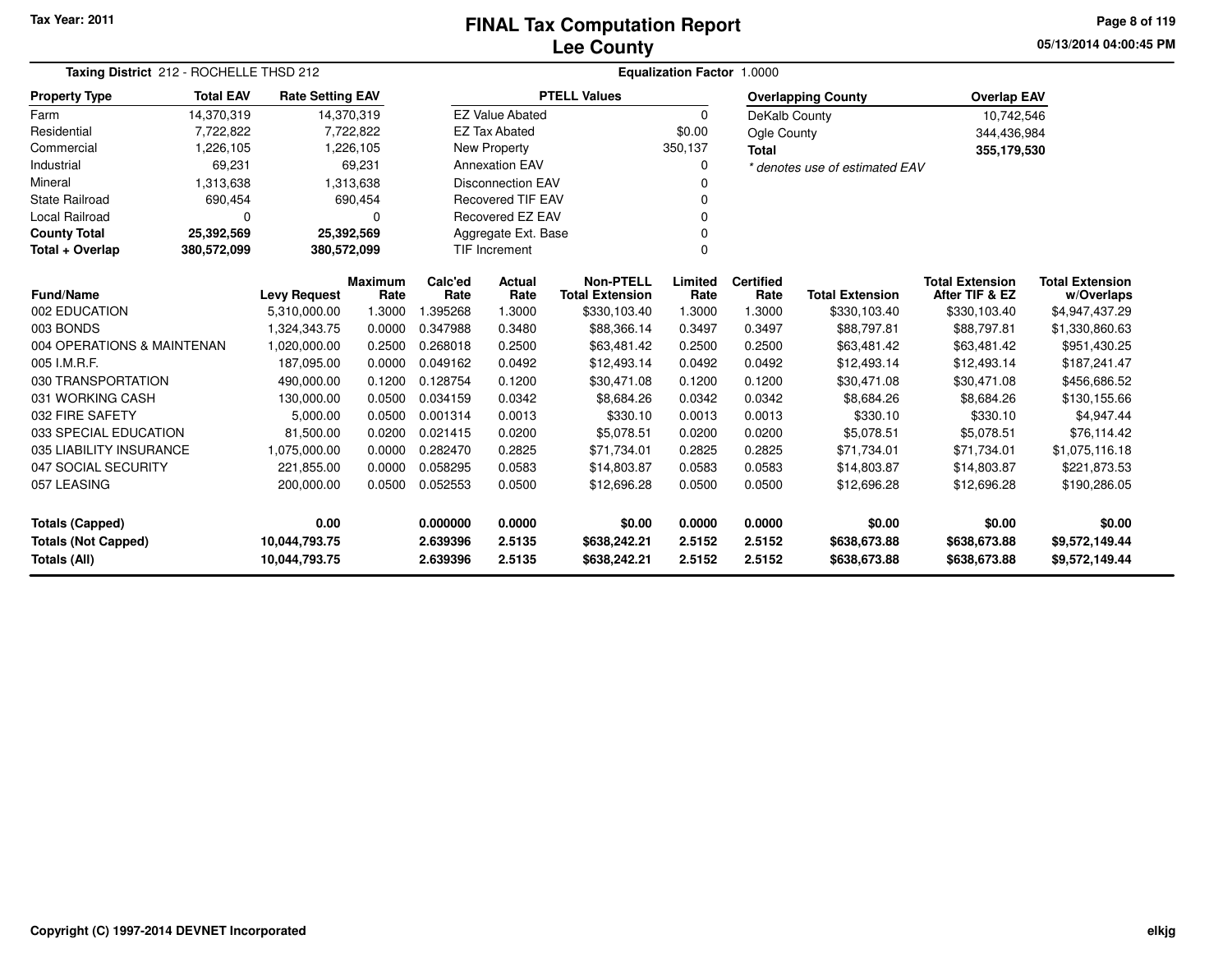# **Lee CountyFINAL Tax Computation Report**

**05/13/2014 04:00:45 PM Page 9 of 119**

| Taxing District 220 - STEWARD ESD 220    |                     |                         |                        |                 |                                |                                            | Equalization Factor 1.0000 |                          |                                |                                          |                                      |
|------------------------------------------|---------------------|-------------------------|------------------------|-----------------|--------------------------------|--------------------------------------------|----------------------------|--------------------------|--------------------------------|------------------------------------------|--------------------------------------|
| <b>Property Type</b>                     | <b>Total EAV</b>    | <b>Rate Setting EAV</b> |                        |                 |                                | <b>PTELL Values</b>                        |                            |                          | <b>Overlapping County</b>      | <b>Overlap EAV</b>                       |                                      |
| Farm                                     | 12,520,843          | 12,520,843              |                        |                 | <b>EZ Value Abated</b>         |                                            | 0                          | DeKalb County            |                                | 84,961                                   |                                      |
| Residential                              | 7,309,464           |                         | 7,309,464              |                 | <b>EZ Tax Abated</b>           |                                            | \$0.00                     | <b>Total</b>             |                                | 84,961                                   |                                      |
| Commercial                               | 1,226,105           |                         | 1,226,105              |                 | New Property                   |                                            | 350,137                    |                          | * denotes use of estimated EAV |                                          |                                      |
| Industrial                               | 69,231              |                         | 69,231                 |                 | <b>Annexation EAV</b>          |                                            | 0                          |                          |                                |                                          |                                      |
| Mineral                                  | 1,313,638           |                         | 1,313,638              |                 | <b>Disconnection EAV</b>       |                                            |                            |                          |                                |                                          |                                      |
| <b>State Railroad</b>                    | 690,454             |                         | 690,454                |                 | <b>Recovered TIF EAV</b>       |                                            |                            |                          |                                |                                          |                                      |
| Local Railroad                           | $\Omega$            |                         |                        |                 | <b>Recovered EZ EAV</b>        |                                            |                            |                          |                                |                                          |                                      |
| <b>County Total</b>                      | 23,129,735          | 23,129,735              |                        |                 | Aggregate Ext. Base<br>682,236 |                                            |                            |                          |                                |                                          |                                      |
| Total + Overlap                          | 23,214,696          | 23,214,696              |                        |                 | <b>TIF Increment</b>           |                                            | 0                          |                          |                                |                                          |                                      |
| <b>Fund/Name</b>                         | <b>Levy Request</b> |                         | <b>Maximum</b><br>Rate | Calc'ed<br>Rate | Actual<br>Rate                 | <b>Non-PTELL</b><br><b>Total Extension</b> | Limited<br>Rate            | <b>Certified</b><br>Rate | <b>Total Extension</b>         | <b>Total Extension</b><br>After TIF & EZ | <b>Total Extension</b><br>w/Overlaps |
| 002 EDUCATION                            |                     | 430,736.00              | 3.5000                 | 1.855445        | 1.8554                         | \$429,149.10                               | 1.8222                     | 1.8222                   | \$421,470.03                   | \$421,470.03                             | \$423,018.19                         |
| 003 BONDS                                |                     | 126,590.00              | 0.0000                 | 0.545301        | 0.5453                         | \$126,126.44                               | 0.5480                     | 0.5480                   | \$126,750.95                   | \$126,750.95                             | \$127,216.53                         |
| 004 OPERATIONS & MAINTENAN               |                     | 93,431.00               | 0.5500                 | 0.402465        | 0.4025                         | \$93,097.18                                | 0.3953                     | 0.3953                   | \$91,431.84                    | \$91,431.84                              | \$91,767.69                          |
| 005 I.M.R.F.                             |                     | 13,350.00               | 0.0000                 | 0.057507        | 0.0575                         | \$13,299.60                                | 0.0565                     | 0.0565                   | \$13,068.30                    | \$13,068.30                              | \$13,116.30                          |
| 030 TRANSPORTATION                       |                     | 35,277.00               | 0.0000                 | 0.151960        | 0.1520                         | \$35,157.20                                | 0.1493                     | 0.1493                   | \$34,532.69                    | \$34,532.69                              | \$34,659.54                          |
| 031 WORKING CASH                         |                     | 11,193.00               | 0.0500                 | 0.048215        | 0.0482                         | \$11,148.53                                | 0.0473                     | 0.0473                   | \$10,940.36                    | \$10,940.36                              | \$10,980.55                          |
| 032 FIRE SAFETY                          |                     | 10,783.00               | 0.1000                 | 0.046449        | 0.0464                         | \$10,732.20                                | 0.0456                     | 0.0456                   | \$10,547.16                    | \$10,547.16                              | \$10,585.90                          |
| 033 SPECIAL EDUCATION                    |                     | 4,441.00                | 0.4000                 | 0.019130        | 0.0191                         | \$4,417.78                                 | 0.0188                     | 0.0188                   | \$4,348.39                     | \$4,348.39                               | \$4,364.36                           |
| 035 LIABILITY INSURANCE                  |                     | 92,141.00               | 0.0000                 | 0.396908        | 0.3969                         | \$91,801.92                                | 0.3898                     | 0.3898                   | \$90,159.71                    | \$90,159.71                              | \$90,490.89                          |
| 047 SOCIAL SECURITY                      |                     | 13,350.00               | 0.0000                 | 0.057507        | 0.0575                         | \$13,299.60                                | 0.0565                     | 0.0565                   | \$13,068.30                    | \$13,068.30                              | \$13,116.30                          |
| 057 LEASING                              |                     | 11,193.00               | 0.1000                 | 0.048215        | 0.0482                         | \$11,148.53                                | 0.0473                     | 0.0473                   | \$10,940.36                    | \$10,940.36                              | \$10,980.55                          |
| <b>Totals (Capped)</b><br>715,895.00     |                     |                         |                        | 3.083801        | 3.0837                         | \$713,251.64                               | 3.0286                     | 3.0286                   | \$700,507.14                   | \$700,507.14                             | \$703,080.27                         |
| <b>Totals (Not Capped)</b><br>126,590.00 |                     |                         |                        | 0.545301        | 0.5453                         | \$126,126.44                               | 0.5480                     | 0.5480                   | \$126,750.95                   | \$126,750.95                             | \$127,216.53                         |
| Totals (All)                             |                     | 842,485.00              |                        | 3.629102        | 3.6290                         | \$839,378.08                               | 3.5766                     | 3.5766                   | \$827,258.09                   | \$827,258.09                             | \$830,296.80                         |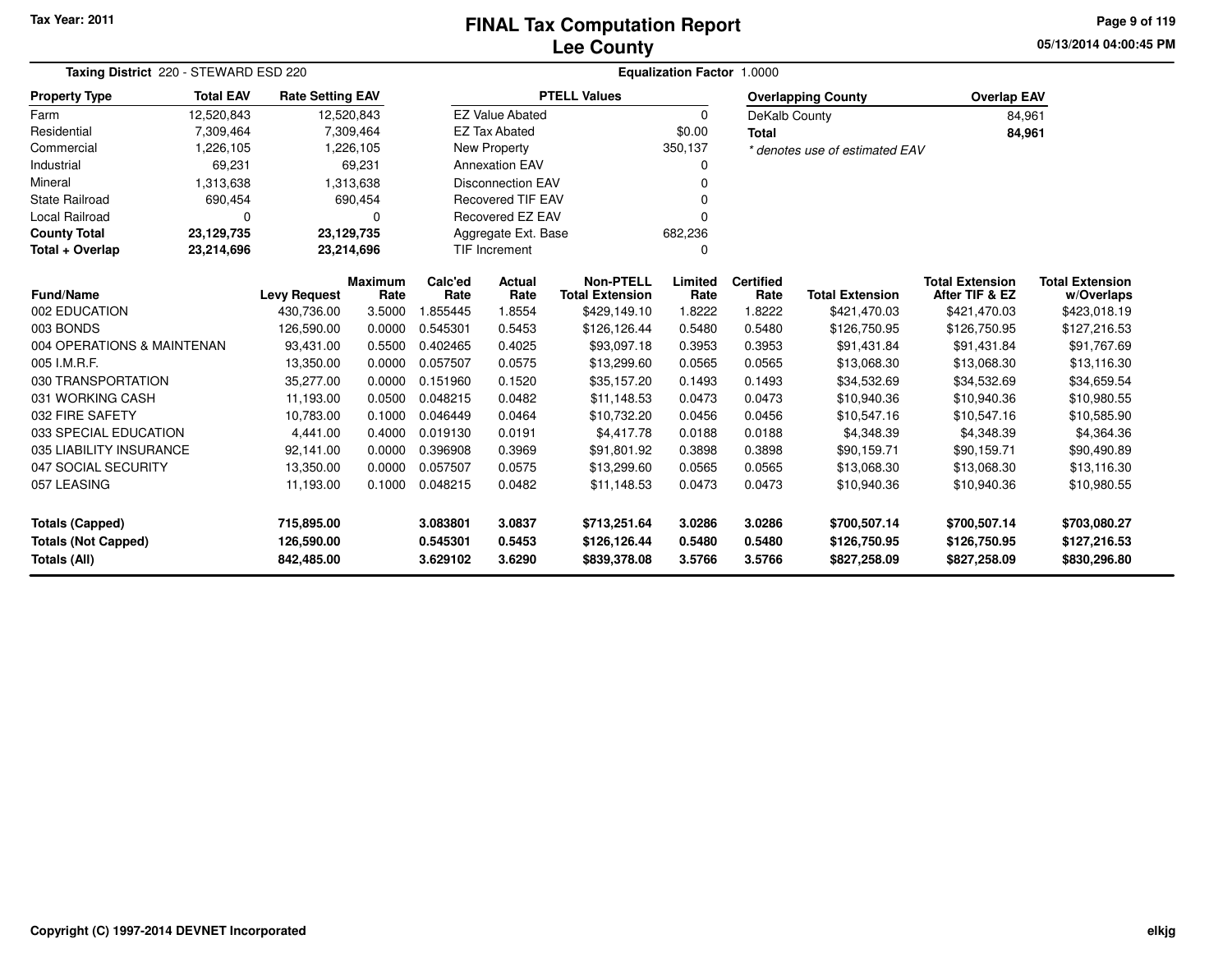# **Lee CountyFINAL Tax Computation Report**

**05/13/2014 04:00:45 PM Page 10 of 119**

| Taxing District 222 - POLO CUSD 222        |                                               |                         |             |                 | Equalization Factor 1.0000 |                                            |                 |                          |                                |                                          |                                      |  |  |
|--------------------------------------------|-----------------------------------------------|-------------------------|-------------|-----------------|----------------------------|--------------------------------------------|-----------------|--------------------------|--------------------------------|------------------------------------------|--------------------------------------|--|--|
| <b>Property Type</b>                       | <b>Total EAV</b>                              | <b>Rate Setting EAV</b> |             |                 |                            | <b>PTELL Values</b>                        |                 |                          | <b>Overlapping County</b>      | <b>Overlap EAV</b>                       |                                      |  |  |
| Farm                                       | 927,468                                       |                         | 927,468     |                 | <b>EZ Value Abated</b>     |                                            | $\Omega$        | Ogle County              |                                | 71,165,705                               |                                      |  |  |
| Residential                                | 20,661                                        |                         | 20,661      |                 | <b>EZ Tax Abated</b>       |                                            | \$0.00          |                          | <b>Whiteside County</b>        | 712,331                                  |                                      |  |  |
| Commercial                                 | 15,277                                        |                         | 15,277      |                 | <b>New Property</b>        |                                            | 0               | <b>Total</b>             |                                | 71,878,036                               |                                      |  |  |
| Industrial                                 | 1,602                                         |                         | 1,602       |                 | <b>Annexation EAV</b>      |                                            | $\Omega$        |                          | * denotes use of estimated EAV |                                          |                                      |  |  |
| Mineral                                    | $\Omega$                                      |                         | $\mathbf 0$ |                 | <b>Disconnection EAV</b>   |                                            | 0               |                          |                                |                                          |                                      |  |  |
| <b>State Railroad</b>                      | 0                                             |                         | 0           |                 | <b>Recovered TIF EAV</b>   |                                            | $\mathbf 0$     |                          |                                |                                          |                                      |  |  |
| <b>Local Railroad</b>                      | $\Omega$                                      |                         | n           |                 | <b>Recovered EZ EAV</b>    |                                            | $\Omega$        |                          |                                |                                          |                                      |  |  |
| <b>County Total</b>                        | 965,008                                       |                         | 965,008     |                 | Aggregate Ext. Base        |                                            |                 |                          |                                |                                          |                                      |  |  |
| Total + Overlap                            | 72,843,044                                    | 72,843,044              |             |                 | <b>TIF Increment</b>       |                                            | $\Omega$        |                          |                                |                                          |                                      |  |  |
| <b>Fund/Name</b>                           | <b>Maximum</b><br><b>Levy Request</b><br>Rate |                         |             | Calc'ed<br>Rate | Actual<br>Rate             | <b>Non-PTELL</b><br><b>Total Extension</b> | Limited<br>Rate | <b>Certified</b><br>Rate | <b>Total Extension</b>         | <b>Total Extension</b><br>After TIF & EZ | <b>Total Extension</b><br>w/Overlaps |  |  |
| 002 EDUCATION                              |                                               | 1,825,000.00            | 2.5000      | 2.505387        | 2.5000                     | \$24,125.20                                | 2.5000          | 2.5000                   | \$24,125.20                    | \$24,125.20                              | \$1,821,076.10                       |  |  |
| 003 BONDS                                  |                                               | 425,000.00              | 0.0000      | 0.583446        | 0.5834                     | \$5,629.86                                 | 0.5863          | 0.5863                   | \$5,657.84                     | \$5,657.84                               | \$427,078.77                         |  |  |
| 004 OPERATIONS & MAINTENAN                 |                                               | 365,000.00              | 0.5000      | 0.501077        | 0.5000                     | \$4,825.04                                 | 0.5000          | 0.5000                   | \$4,825.04                     | \$4,825.04                               | \$364,215.22                         |  |  |
| 005 I.M.R.F.                               |                                               | 30,000.00               | 0.0000      | 0.041184        | 0.0412                     | \$397.58                                   | 0.0412          | 0.0412                   | \$397.58                       | \$397.58                                 | \$30,011.33                          |  |  |
| 030 TRANSPORTATION                         |                                               | 146,000.00              | 0.2000      | 0.200431        | 0.2000                     | \$1,930.02                                 | 0.2000          | 0.2000                   | \$1,930.02                     | \$1,930.02                               | \$145,686.09                         |  |  |
| 031 WORKING CASH                           |                                               | 36,500.00               | 0.0500      | 0.050108        | 0.0500                     | \$482.50                                   | 0.0500          | 0.0500                   | \$482.50                       | \$482.50                                 | \$36,421.52                          |  |  |
| 032 FIRE SAFETY                            |                                               | 36,500.00               | 0.0500      | 0.050108        | 0.0500                     | \$482.50                                   | 0.0500          | 0.0500                   | \$482.50                       | \$482.50                                 | \$36,421.52                          |  |  |
| 033 SPECIAL EDUCATION                      |                                               | 29,200.00               | 0.0400      | 0.040086        | 0.0400                     | \$386.00                                   | 0.0400          | 0.0400                   | \$386.00                       | \$386.00                                 | \$29,137.22                          |  |  |
| 035 LIABILITY INSURANCE                    |                                               | 375,000.00              | 0.0000      | 0.514806        | 0.5148                     | \$4,967.86                                 | 0.5148          | 0.5148                   | \$4,967.86                     | \$4,967.86                               | \$374,995.99                         |  |  |
| 047 SOCIAL SECURITY                        |                                               | 170,000.00              | 0.0000      | 0.233379        | 0.2334                     | \$2,252.33                                 | 0.2334          | 0.2334                   | \$2,252.33                     | \$2,252.33                               | \$170,015.66                         |  |  |
| 057 LEASING                                |                                               | 36,500.00               | 0.0500      | 0.050108        | 0.0500                     | \$482.50                                   | 0.0500          | 0.0500                   | \$482.50                       | \$482.50                                 | \$36,421.52                          |  |  |
| <b>Totals (Capped)</b><br>0.00             |                                               |                         | 0.000000    | 0.0000          | \$0.00                     | 0.0000                                     | 0.0000          | \$0.00                   | \$0.00                         | \$0.00                                   |                                      |  |  |
| <b>Totals (Not Capped)</b><br>3,474,700.00 |                                               |                         | 4.770120    | 4.7628          | \$45,961.39                | 4.7657                                     | 4.7657          | \$45,989.37              | \$45,989.37                    | \$3,471,480.94                           |                                      |  |  |
| Totals (All)                               |                                               | 3,474,700.00            |             | 4.770120        | 4.7628                     | \$45,961.39                                | 4.7657          | 4.7657                   | \$45,989.37                    | \$45,989.37                              | \$3,471,480.94                       |  |  |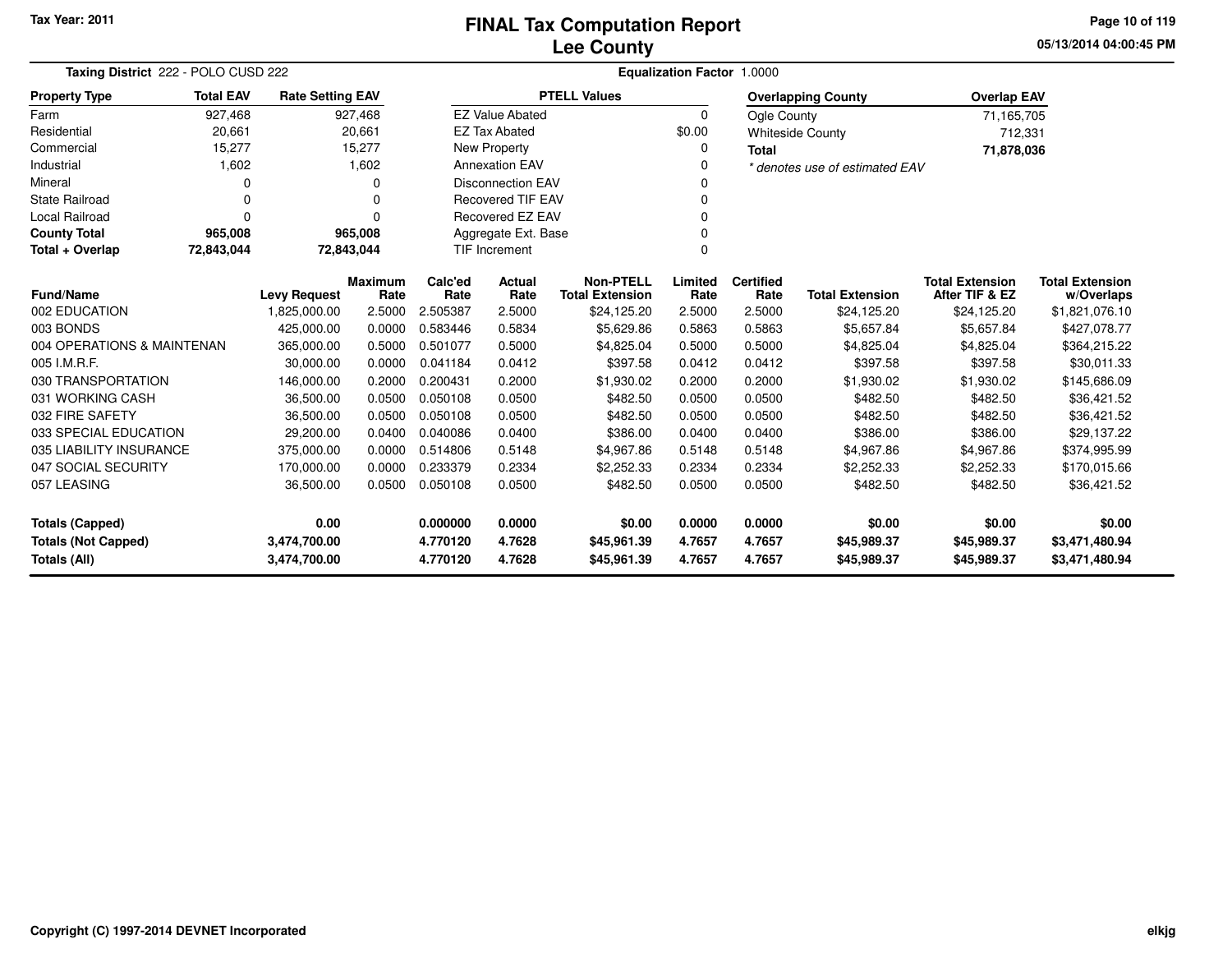**05/13/2014 04:00:45 PMPage 11 of 119**

| Taxing District 231 - ROCHELLE ESD 231 |                  |                         |                        | Equalization Factor 1.0000 |                          |                                            |                 |                          |                                |                                          |                                      |  |  |
|----------------------------------------|------------------|-------------------------|------------------------|----------------------------|--------------------------|--------------------------------------------|-----------------|--------------------------|--------------------------------|------------------------------------------|--------------------------------------|--|--|
| <b>Property Type</b>                   | <b>Total EAV</b> | <b>Rate Setting EAV</b> |                        |                            |                          | <b>PTELL Values</b>                        |                 |                          | <b>Overlapping County</b>      | <b>Overlap EAV</b>                       |                                      |  |  |
| Farm                                   | 1,750,272        |                         | 1,750,272              |                            | <b>EZ Value Abated</b>   |                                            | $\Omega$        | Ogle County              |                                | 278,800,223                              |                                      |  |  |
| Residential                            | 413,358          |                         | 413,358                |                            | <b>EZ Tax Abated</b>     |                                            | \$0.00          | <b>Total</b>             |                                | 278,800,223                              |                                      |  |  |
| Commercial                             | 0                |                         | 0                      |                            | New Property             |                                            | 0               |                          | * denotes use of estimated EAV |                                          |                                      |  |  |
| Industrial                             |                  |                         |                        |                            | <b>Annexation EAV</b>    |                                            |                 |                          |                                |                                          |                                      |  |  |
| Mineral                                | 0                |                         | 0                      |                            | <b>Disconnection EAV</b> |                                            | 0               |                          |                                |                                          |                                      |  |  |
| <b>State Railroad</b>                  | 0                |                         | 0                      |                            | <b>Recovered TIF EAV</b> |                                            |                 |                          |                                |                                          |                                      |  |  |
| <b>Local Railroad</b>                  | 0                |                         | 0                      |                            | Recovered EZ EAV         |                                            | $\Omega$        |                          |                                |                                          |                                      |  |  |
| <b>County Total</b>                    | 2,163,630        |                         | 2,163,630              |                            | Aggregate Ext. Base      |                                            |                 |                          |                                |                                          |                                      |  |  |
| Total + Overlap                        | 280,963,853      | 280,963,853             |                        |                            | <b>TIF Increment</b>     |                                            | $\Omega$        |                          |                                |                                          |                                      |  |  |
| <b>Fund/Name</b>                       |                  | <b>Levy Request</b>     | <b>Maximum</b><br>Rate | Calc'ed<br>Rate            | Actual<br>Rate           | <b>Non-PTELL</b><br><b>Total Extension</b> | Limited<br>Rate | <b>Certified</b><br>Rate | <b>Total Extension</b>         | <b>Total Extension</b><br>After TIF & EZ | <b>Total Extension</b><br>w/Overlaps |  |  |
| 002 EDUCATION                          |                  | 5,440,829.00            | 1.7600                 | 936487                     | 1.7600                   | \$38,079.89                                | 1.7600          | 1.7600                   | \$38,079.89                    | \$38,079.89                              | \$4,944,963.81                       |  |  |
| 003 BONDS                              |                  | 682,055.01              | 0.0000                 | 0.242755                   | 0.2428                   | \$5,253.29                                 | 0.2440          | 0.2440                   | \$5,279.26                     | \$5,279.26                               | \$685,551.80                         |  |  |
| 004 OPERATIONS & MAINTENAN             |                  | 1,452,949.00            | 0.4700                 | 0.517130                   | 0.4700                   | \$10,169.06                                | 0.4700          | 0.4700                   | \$10,169.06                    | \$10,169.06                              | \$1,320,530.11                       |  |  |
| 005 IMRF                               |                  | 170.000.00              | 0.0000                 | 0.060506                   | 0.0605                   | \$1,309.00                                 | 0.0605          | 0.0605                   | \$1,309.00                     | \$1,309.00                               | \$169,983.13                         |  |  |
| 030 TRANSPORTATION                     |                  | 370,966.00              | 0.1200                 | 0.132033                   | 0.1200                   | \$2,596.36                                 | 0.1200          | 0.1200                   | \$2,596.36                     | \$2,596.36                               | \$337,156.62                         |  |  |
| 031 WORKING CASH                       |                  | 154,569.00              | 0.0500                 | 0.055014                   | 0.0500                   | \$1,081.82                                 | 0.0500          | 0.0500                   | \$1,081.82                     | \$1,081.82                               | \$140,481.93                         |  |  |
| 032 FIRE SAFETY                        |                  | 0.00                    | 0.0500                 | 0.000000                   | 0.0000                   | \$0.00                                     | 0.0000          | 0.0000                   | \$0.00                         | \$0.00                                   | \$0.00                               |  |  |
| 033 SPECIAL EDUCATION                  |                  | 61,828.00               | 0.0200                 | 0.022006                   | 0.0200                   | \$432.73                                   | 0.0200          | 0.0200                   | \$432.73                       | \$432.73                                 | \$56,192.77                          |  |  |
| 035 LIABILITY INSURANCE                |                  | 575,000.00              | 0.0000                 | 0.204653                   | 0.2047                   | \$4,428.95                                 | 0.2047          | 0.2047                   | \$4,428.95                     | \$4,428.95                               | \$575,133.01                         |  |  |
| 047 SOCIAL SECURITY                    |                  | 250,000.00              | 0.0000                 | 0.088979                   | 0.0890                   | \$1,925.63                                 | 0.0890          | 0.0890                   | \$1,925.63                     | \$1,925.63                               | \$250,057.83                         |  |  |
| 057 LEASING                            |                  | 154,569.00              | 0.0500                 | 0.055014                   | 0.0500                   | \$1,081.82                                 | 0.0500          | 0.0500                   | \$1,081.82                     | \$1,081.82                               | \$140,481.93                         |  |  |
| <b>Totals (Capped)</b>                 |                  | 0.00                    |                        | 0.000000                   | 0.0000                   | \$0.00                                     | 0.0000          | 0.0000                   | \$0.00                         | \$0.00                                   | \$0.00                               |  |  |
| <b>Totals (Not Capped)</b>             |                  | 9,312,765.01            |                        | 3.314577                   | 3.0670                   | \$66,358.55                                | 3.0682          | 3.0682                   | \$66,384.52                    | \$66,384.52                              | \$8,620,532.94                       |  |  |
| Totals (All)                           |                  | 9,312,765.01            |                        | 3.314577                   | 3.0670                   | \$66,358.55                                | 3.0682          | 3.0682                   | \$66,384.52                    | \$66,384.52                              | \$8,620,532.94                       |  |  |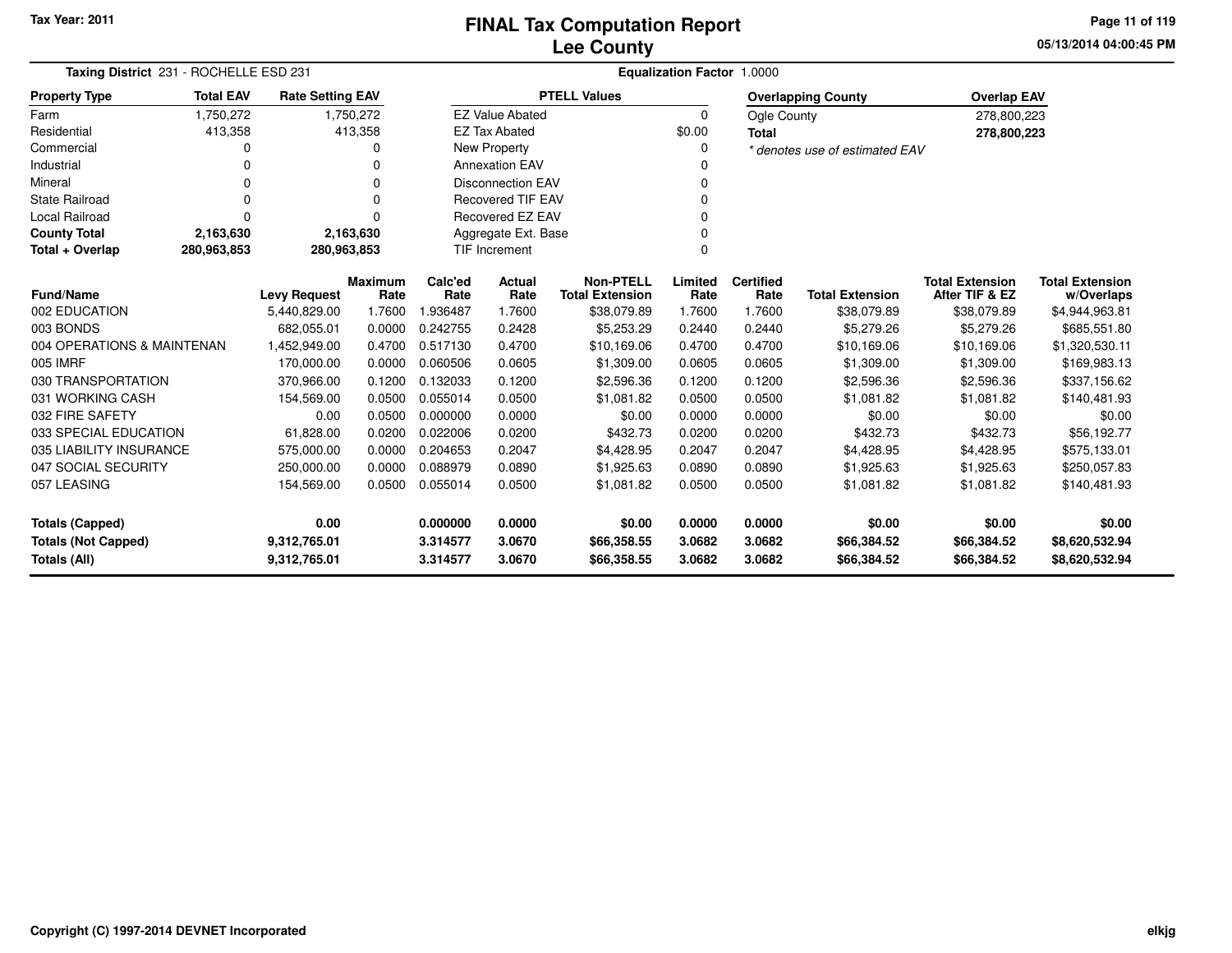### **Lee CountyFINAL Tax Computation Report**

**05/13/2014 04:00:45 PMPage 12 of 119**

| Taxing District 271 - PAW PAW CUSD 271 |                  |                         |                 | Equalization Factor 1.0000 |                          |                                            |                 |                          |                                |                                          |                                      |  |  |
|----------------------------------------|------------------|-------------------------|-----------------|----------------------------|--------------------------|--------------------------------------------|-----------------|--------------------------|--------------------------------|------------------------------------------|--------------------------------------|--|--|
| <b>Property Type</b>                   | <b>Total EAV</b> | <b>Rate Setting EAV</b> |                 |                            |                          | <b>PTELL Values</b>                        |                 |                          | <b>Overlapping County</b>      | <b>Overlap EAV</b>                       |                                      |  |  |
| Farm                                   | 16,321,265       | 16,319,931              |                 |                            | <b>EZ Value Abated</b>   |                                            | $\Omega$        | DeKalb County            |                                | 939,150                                  |                                      |  |  |
| Residential                            | 17,305,558       | 15,022,217              |                 |                            | <b>EZ Tax Abated</b>     |                                            | \$0.00          | <b>Total</b>             |                                | 939,150                                  |                                      |  |  |
| Commercial                             | 1,590,393        |                         | 1,332,806       |                            | New Property             |                                            | 245,340         |                          | * denotes use of estimated EAV |                                          |                                      |  |  |
| Industrial                             | $\Omega$         |                         | 0               |                            | <b>Annexation EAV</b>    |                                            | 15,358          |                          |                                |                                          |                                      |  |  |
| Mineral                                | 5,056,540        |                         | 5,056,540       |                            | <b>Disconnection EAV</b> |                                            | 36,024          |                          |                                |                                          |                                      |  |  |
| <b>State Railroad</b>                  |                  |                         | 0               |                            | <b>Recovered TIF EAV</b> |                                            | 0               |                          |                                |                                          |                                      |  |  |
| Local Railroad                         | 0                |                         | $\Omega$        |                            | Recovered EZ EAV         |                                            | ŋ               |                          |                                |                                          |                                      |  |  |
| <b>County Total</b>                    | 40,273,756       | 37,731,494              |                 |                            | Aggregate Ext. Base      |                                            | 1,847,006       |                          |                                |                                          |                                      |  |  |
| Total + Overlap                        | 41,212,906       | 38,670,644              |                 |                            | <b>TIF Increment</b>     |                                            | 2,542,262       |                          |                                |                                          |                                      |  |  |
| <b>Fund/Name</b>                       |                  | <b>Levy Request</b>     | Maximum<br>Rate | Calc'ed<br>Rate            | Actual<br>Rate           | <b>Non-PTELL</b><br><b>Total Extension</b> | Limited<br>Rate | <b>Certified</b><br>Rate | <b>Total Extension</b>         | <b>Total Extension</b><br>After TIF & EZ | <b>Total Extension</b><br>w/Overlaps |  |  |
| 002 EDUCATION                          |                  | 1,300,000.00            | 4.0000          | 3.361723                   | 3.3617                   | \$1,268,419.63                             | 3.3617          | 3.3617                   | \$1,353,882.86                 | \$1,268,419.63                           | \$1,299,991.04                       |  |  |
| 003 BONDS                              |                  | 533.681.26              | 0.0000          | 1.380068                   | 1.3801                   | \$520,732.35                               | 1.3870          | 1.3870                   | \$558,597.00                   | \$523,335.82                             | \$536,361.83                         |  |  |
| 004 OPERATIONS & MAINTENAN             |                  | 228,500.00              | 0.7500          | 0.590888                   | 0.5909                   | \$222,955.40                               | 0.5909          | 0.5909                   | \$237,977.62                   | \$222,955.40                             | \$228,504.84                         |  |  |
| 005 I.M.R.F.                           |                  | 55,000.00               | 0.0000          | 0.142227                   | 0.1422                   | \$53,654.18                                | 0.1422          | 0.1422                   | \$57,269.28                    | \$53,654.18                              | \$54,989.66                          |  |  |
| 030 TRANSPORTATION                     |                  | 70,000.00               | 0.0000          | 0.181016                   | 0.1810                   | \$68,294.00                                | 0.1810          | 0.1810                   | \$72,895.50                    | \$68,294.00                              | \$69,993.87                          |  |  |
| 031 WORKING CASH                       |                  | 13,650.00               | 0.0500          | 0.035298                   | 0.0353                   | \$13,319.22                                | 0.0353          | 0.0353                   | \$14,216.64                    | \$13,319.22                              | \$13,650.74                          |  |  |
| 032 FIRE SAFETY                        |                  | 1,100.00                | 0.1000          | 0.002845                   | 0.0028                   | \$1,056.48                                 | 0.0028          | 0.0028                   | \$1,127.67                     | \$1,056.48                               | \$1,082.78                           |  |  |
| 033 SPECIAL EDUCATION                  |                  | 11,030.00               | 0.8000          | 0.028523                   | 0.0285                   | \$10,753.48                                | 0.0285          | 0.0285                   | \$11,478.02                    | \$10,753.48                              | \$11,021.13                          |  |  |
| 035 LIABILITY INSURANCE                |                  | 90,000.00               | 0.0000          | 0.232735                   | 0.2327                   | \$87,801.19                                | 0.2327          | 0.2327                   | \$93,717.03                    | \$87,801.19                              | \$89,986.59                          |  |  |
| 047 SOCIAL SECURITY                    |                  | 60,000.00               | 0.0000          | 0.155157                   | 0.1552                   | \$58,559.28                                | 0.1552          | 0.1552                   | \$62,504.87                    | \$58,559.28                              | \$60,016.84                          |  |  |
| 057 LEASING                            |                  | 15,000.00               | 0.1000          | 0.038789                   | 0.0388                   | \$14,639.82                                | 0.0388          | 0.0388                   | \$15,626.22                    | \$14,639.82                              | \$15,004.21                          |  |  |
| <b>Totals (Capped)</b><br>1,844,280.00 |                  |                         | 4.769201        | 4.7691                     | \$1,799,452.68           | 4.7691                                     | 4.7691          | \$1,920,695.71           | \$1,799,452.68                 | \$1,844,241.70                           |                                      |  |  |
| <b>Totals (Not Capped)</b>             |                  | 533,681.26              |                 | 1.380068                   | 1.3801                   | \$520,732.35                               | 1.3870          | 1.3870                   | \$558,597.00                   | \$523,335.82                             | \$536,361.83                         |  |  |
| Totals (All)                           |                  | 2,377,961.26            |                 | 6.149269                   | 6.1492                   | \$2,320,185.03                             | 6.1561          | 6.1561                   | \$2,479,292.71                 | \$2,322,788.50                           | \$2,380,603.53                       |  |  |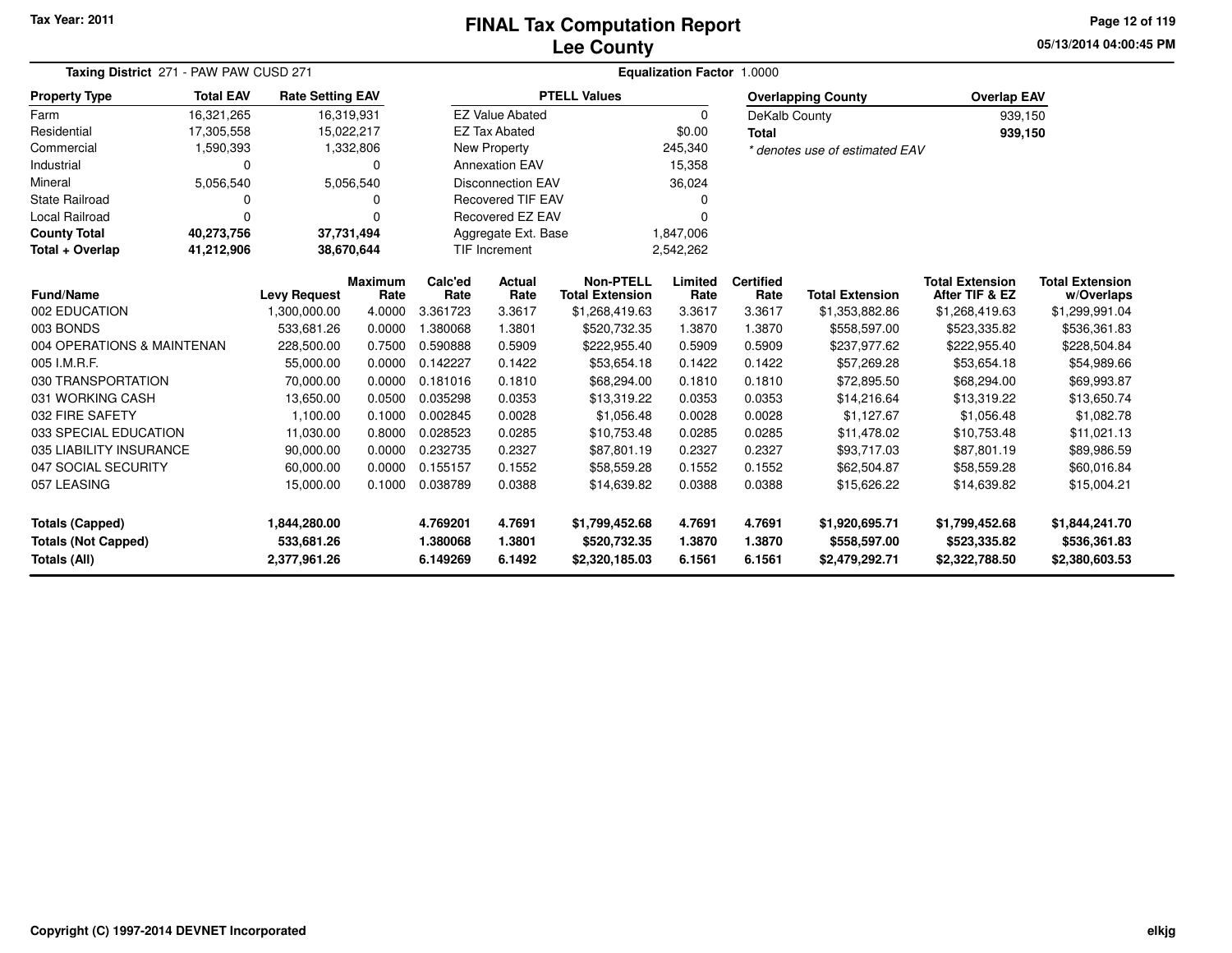## **Lee CountyFINAL Tax Computation Report**

**05/13/2014 04:00:45 PMPage 13 of 119**

| Taxing District 272 - AMBOY CUSD 272 |                  |                         |                |          |                          | Equalization Factor 1.0000 |             |                  |                        |                        |                        |
|--------------------------------------|------------------|-------------------------|----------------|----------|--------------------------|----------------------------|-------------|------------------|------------------------|------------------------|------------------------|
| <b>Property Type</b>                 | <b>Total EAV</b> | <b>Rate Setting EAV</b> |                |          |                          | <b>PTELL Values</b>        |             |                  |                        |                        |                        |
| Farm                                 | 40,920,096       | 40,920,096              |                |          | <b>EZ Value Abated</b>   |                            | 236,650     |                  |                        |                        |                        |
| Residential                          | 59,715,112       | 59,715,112              |                |          | <b>EZ Tax Abated</b>     |                            | \$10,745.57 |                  |                        |                        |                        |
| Commercial                           | 12,170,695       | 12,016,282              |                |          | <b>New Property</b>      |                            | 9,998,474   |                  |                        |                        |                        |
| Industrial                           | 7,200,527        |                         | 7,118,290      |          | <b>Annexation EAV</b>    |                            | 0           |                  |                        |                        |                        |
| Mineral                              | 12,241,848       | 12,241,848              |                |          | <b>Disconnection EAV</b> |                            | ∩           |                  |                        |                        |                        |
| State Railroad                       | 7,283            |                         | 7,283          |          | <b>Recovered TIF EAV</b> |                            | 4,249       |                  |                        |                        |                        |
| Local Railroad                       | 3,610            |                         | 3,610          |          | <b>Recovered EZ EAV</b>  |                            | 29,409      |                  |                        |                        |                        |
| <b>County Total</b>                  | 132,259,171      | 132,022,521             |                |          | Aggregate Ext. Base      |                            | 5,308,319   |                  |                        |                        |                        |
| Total + Overlap                      | 132,259,171      | 132,022,521             |                |          | <b>TIF Increment</b>     |                            | $\Omega$    |                  |                        |                        |                        |
|                                      |                  |                         | <b>Maximum</b> | Calc'ed  | Actual                   | <b>Non-PTELL</b>           | Limited     | <b>Certified</b> |                        | <b>Total Extension</b> | <b>Total Extension</b> |
| <b>Fund/Name</b>                     |                  | <b>Levy Request</b>     | Rate           | Rate     | Rate                     | <b>Total Extension</b>     | Rate        | Rate             | <b>Total Extension</b> | After TIF & EZ         | w/Overlaps             |
| 002 EDUCATION                        |                  | 3,845,783.00            | 4.0000         | 2.912975 | 2.9130                   | \$3,845,816.04             | 2.8094      | 2.8094           | \$3,715,689.15         | \$3,709,040.70         | \$3,709,040.70         |
| 003 BONDS                            |                  | 162,978.54              | 0.0000         | 0.123448 | 0.1234                   | \$162,915.79               | 0.1240      | 0.1240           | \$164,001.37           | \$163,707.93           | \$163,707.93           |
| 004 OPERATIONS & MAINTENAN           |                  | 963,119.00              | 0.7500         | 0.729511 | 0.7295                   | \$963,104.29               | 0.7036      | 0.7036           | \$930,575.53           | \$928,910.46           | \$928,910.46           |
| 005 I.M.R.F.                         |                  | 146,785.00              | 0.0000         | 0.111182 | 0.1112                   | \$146,809.04               | 0.1073      | 0.1073           | \$141,914.09           | \$141,660.17           | \$141,660.17           |
| 030 TRANSPORTATION                   |                  | 371,387.00              | 0.0000         | 0.281306 | 0.2813                   | \$371,379.35               | 0.2713      | 0.2713           | \$358,819.13           | \$358,177.10           | \$358,177.10           |
| 031 WORKING CASH                     |                  | 63,519.00               | 0.0500         | 0.048112 | 0.0481                   | \$63,502.83                | 0.0464      | 0.0464           | \$61,368.26            | \$61,258.45            | \$61,258.45            |
| 032 FIRE SAFETY                      |                  | 64,316.00               | 0.1000         | 0.048716 | 0.0487                   | \$64,294.97                | 0.0470      | 0.0470           | \$62,161.81            | \$62,050.58            | \$62,050.58            |
| 033 SPECIAL EDUCATION                |                  | 54,912.00               | 0.8000         | 0.041593 | 0.0416                   | \$54,921.37                | 0.0401      | 0.0401           | \$53,035.93            | \$52,941.03            | \$52,941.03            |
| 035 LIABILITY INSURANCE              |                  | 336,332.00              | 0.0000         | 0.254754 | 0.2548                   | \$336,393.38               | 0.2458      | 0.2458           | \$325,093.04           | \$324,511.36           | \$324,511.36           |
| 047 SOCIAL SECURITY                  |                  | 136,738.00              | 0.1024         | 0.103572 | 0.1024                   | \$135,191.06               | 0.0988      | 0.0988           | \$130,672.06           | \$130,438.25           | \$130,438.25           |
| 057 LEASING                          |                  | 64,316.00               | 0.1000         | 0.048716 | 0.0487                   | \$64,294.97                | 0.0470      | 0.0470           | \$62,161.81            | \$62,050.58            | \$62,050.58            |
| <b>Totals (Capped)</b>               |                  | 6,047,207.00            |                | 4.580437 | 4.5793                   | \$6,045,707.30             | 4.4167      | 4.4167           | \$5,841,490.81         | \$5,831,038.68         | \$5,831,038.68         |
| <b>Totals (Not Capped)</b>           |                  | 162,978.54              |                | 0.123448 | 0.1234                   | \$162,915.79               | 0.1240      | 0.1240           | \$164,001.37           | \$163,707.93           | \$163,707.93           |
| Totals (All)                         |                  | 6,210,185.54            |                | 4.703885 | 4.7027                   | \$6,208,623.09             | 4.5407      | 4.5407           | \$6,005,492.18         | \$5,994,746.61         | \$5,994,746.61         |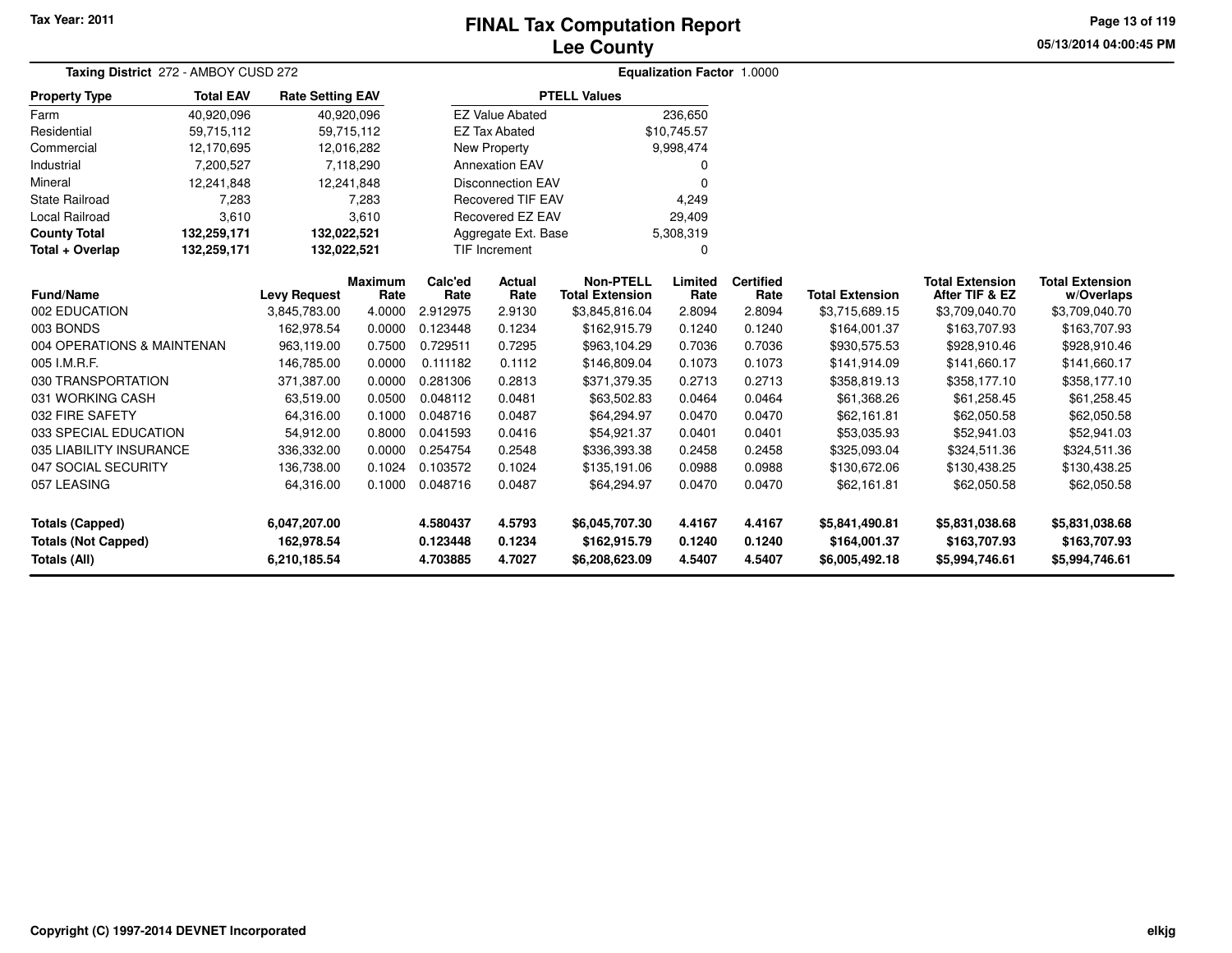**05/13/2014 04:00:45 PM Page 14 of 119**

| Taxing District 275 - ASHTON-FRNKLIN CNTR CUSD 275 | <b>Equalization Factor 1.0000</b> |                         |                        |                 |                          |                                            |                 |                          |                                |                                          |                                      |
|----------------------------------------------------|-----------------------------------|-------------------------|------------------------|-----------------|--------------------------|--------------------------------------------|-----------------|--------------------------|--------------------------------|------------------------------------------|--------------------------------------|
| <b>Property Type</b>                               | <b>Total EAV</b>                  | <b>Rate Setting EAV</b> |                        |                 |                          | <b>PTELL Values</b>                        |                 |                          | <b>Overlapping County</b>      | <b>Overlap EAV</b>                       |                                      |
| Farm                                               | 32,949,611                        | 32,949,611              |                        |                 | <b>EZ Value Abated</b>   |                                            | 811,355         | Ogle County              |                                | 8.101.185                                |                                      |
| Residential                                        | 29,512,641                        | 29,512,641              |                        |                 | <b>EZ Tax Abated</b>     |                                            | \$44,159.61     | <b>Total</b>             |                                | 8,101,185                                |                                      |
| Commercial                                         | 7,243,573                         |                         | 7,187,767              |                 | New Property             |                                            | 892,375         |                          | * denotes use of estimated EAV |                                          |                                      |
| Industrial                                         | 6,376,703                         |                         | 5,621,154              |                 | <b>Annexation EAV</b>    |                                            |                 |                          |                                |                                          |                                      |
| Mineral                                            | $\Omega$                          |                         | 0                      |                 | <b>Disconnection EAV</b> |                                            |                 |                          |                                |                                          |                                      |
| <b>State Railroad</b>                              | 1,754,972                         |                         | 1,754,972              |                 | <b>Recovered TIF EAV</b> |                                            |                 |                          |                                |                                          |                                      |
| Local Railroad                                     | 0                                 |                         | 0                      |                 | Recovered EZ EAV         |                                            | 90,831          |                          |                                |                                          |                                      |
| <b>County Total</b>                                | 77,837,500                        | 77,026,145              |                        |                 | Aggregate Ext. Base      |                                            |                 |                          |                                |                                          |                                      |
| Total + Overlap                                    | 85,938,685                        |                         | 85,127,330             |                 | <b>TIF Increment</b>     |                                            |                 |                          |                                |                                          |                                      |
| <b>Fund/Name</b>                                   |                                   | <b>Levy Request</b>     | <b>Maximum</b><br>Rate | Calc'ed<br>Rate | <b>Actual</b><br>Rate    | <b>Non-PTELL</b><br><b>Total Extension</b> | Limited<br>Rate | <b>Certified</b><br>Rate | <b>Total Extension</b>         | <b>Total Extension</b><br>After TIF & EZ | <b>Total Extension</b><br>w/Overlaps |
| 002 EDUCATION                                      |                                   | 2,640,000.00            | 3.0000                 | 3.101237        | 3.0000                   | \$2,310,784.35                             | 3.0000          | 3.0000                   | \$2,335,125.00                 | \$2,310,784.35                           | \$2,553,819.90                       |
| 003 BONDS                                          |                                   | 555,995.00              | 0.0000                 | 0.653133        | 0.6531                   | \$503,057.75                               | 0.6564          | 0.6564                   | \$510,925.35                   | \$505,599.62                             | \$558,775.79                         |
| 004 OPERATIONS & MAINTENAN                         |                                   | 660,000.00              | 0.7500                 | 0.775309        | 0.7500                   | \$577,696.09                               | 0.7500          | 0.7500                   | \$583,781.25                   | \$577,696.09                             | \$638,454.98                         |
| 005 I.M.R.F.                                       |                                   | 22,000.00               | 0.0000                 | 0.025844        | 0.0258                   | \$19,872.75                                | 0.0258          | 0.0258                   | \$20,082.08                    | \$19,872.75                              | \$21,962.85                          |
| 030 TRANSPORTATION                                 |                                   | 176,000.00              | 0.2000                 | 0.206749        | 0.2000                   | \$154,052.29                               | 0.2000          | 0.2000                   | \$155,675.00                   | \$154,052.29                             | \$170,254.66                         |
| 031 WORKING CASH                                   |                                   | 44,000.00               | 0.0500                 | 0.051687        | 0.0500                   | \$38,513.07                                | 0.0500          | 0.0500                   | \$38,918.75                    | \$38,513.07                              | \$42,563.67                          |
| 032 FIRE SAFETY                                    |                                   | 44,000.00               | 0.0500                 | 0.051687        | 0.0500                   | \$38,513.07                                | 0.0500          | 0.0500                   | \$38,918.75                    | \$38,513.07                              | \$42,563.67                          |
| 033 SPECIAL EDUCATION                              |                                   | 35,200.00               | 0.0400                 | 0.041350        | 0.0400                   | \$30,810.46                                | 0.0400          | 0.0400                   | \$31,135.00                    | \$30,810.46                              | \$34,050.93                          |
| 035 LIABILITY INSURANCE                            |                                   | 393,000.00              | 0.0000                 | 0.461661        | 0.4617                   | \$355,629.71                               | 0.4617          | 0.4617                   | \$359,375.74                   | \$355,629.71                             | \$393,032.88                         |
| 047 SOCIAL SECURITY                                |                                   | 135,154.00              | 0.0000                 | 0.158767        | 0.1588                   | \$122,317.52                               | 0.1588          | 0.1588                   | \$123,605.95                   | \$122,317.52                             | \$135,182.20                         |
| 057 LEASING                                        |                                   | 44,000.00               | 0.0500                 | 0.051687        | 0.0500                   | \$38,513.07                                | 0.0500          | 0.0500                   | \$38,918.75                    | \$38,513.07                              | \$42,563.67                          |
| <b>Totals (Capped)</b>                             | 0.00                              |                         | 0.000000               | 0.0000          | \$0.00                   | 0.0000                                     | 0.0000          | \$0.00                   | \$0.00                         | \$0.00                                   |                                      |
| <b>Totals (Not Capped)</b>                         |                                   | 4,749,349.00            |                        | 5.579111        | 5.4394                   | \$4,189,760.13                             | 5.4427          | 5.4427                   | \$4,236,461.62                 | \$4,192,302.00                           | \$4,633,225.20                       |
| Totals (All)                                       |                                   | 4,749,349.00            |                        | 5.579111        | 5.4394                   | \$4,189,760.13                             | 5.4427          | 5.4427                   | \$4,236,461.62                 | \$4,192,302.00                           | \$4,633,225.20                       |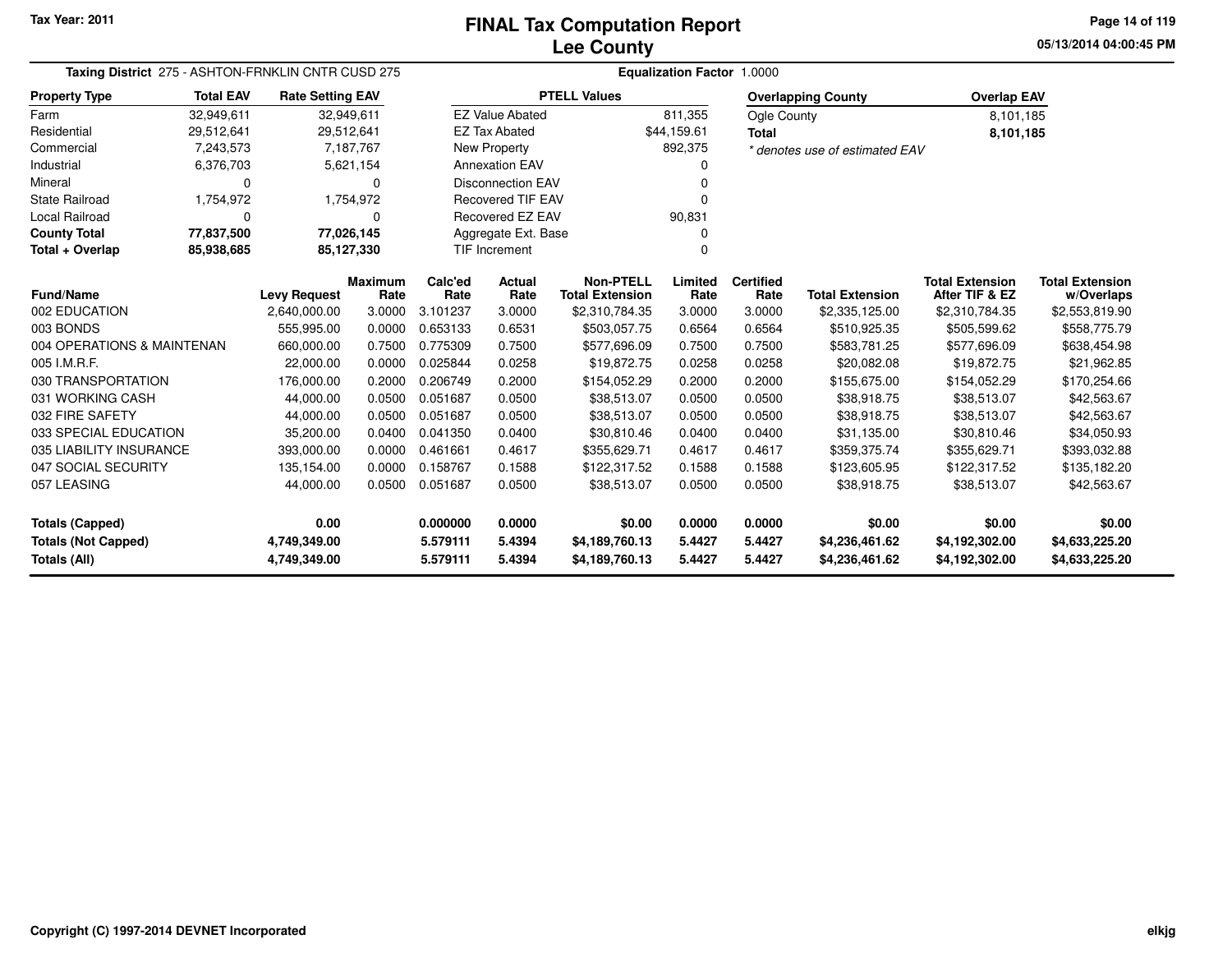# **Lee CountyFINAL Tax Computation Report**

**05/13/2014 04:00:45 PM Page 15 of 119**

| Taxing District 280 - MENDOTA THSD 280     |                            | Equalization Factor 1.0000 |                        |                                    |                          |                                            |                 |                          |                                |                                          |                                      |
|--------------------------------------------|----------------------------|----------------------------|------------------------|------------------------------------|--------------------------|--------------------------------------------|-----------------|--------------------------|--------------------------------|------------------------------------------|--------------------------------------|
| <b>Property Type</b>                       | <b>Total EAV</b>           | <b>Rate Setting EAV</b>    |                        |                                    |                          | <b>PTELL Values</b>                        |                 |                          | <b>Overlapping County</b>      | <b>Overlap EAV</b>                       |                                      |
| Farm                                       | 17,833,097                 |                            | 17,833,097             |                                    | <b>EZ Value Abated</b>   |                                            | $\Omega$        | <b>Bureau County</b>     |                                | *6,125,277                               |                                      |
| Residential                                | 8,172,645                  |                            | 8,172,645              |                                    | <b>EZ Tax Abated</b>     |                                            | \$0.00          | LaSalle County           |                                | *150,043,904                             |                                      |
| Commercial                                 | 1,494,507                  |                            | 1,494,507              |                                    | <b>New Property</b>      |                                            | 757,994         | <b>Total</b>             |                                | 156,169,181                              |                                      |
| Industrial                                 | 118,978                    |                            | 118,978                |                                    | <b>Annexation EAV</b>    |                                            | 36,024          |                          | * denotes use of estimated EAV |                                          |                                      |
| Mineral                                    | 1,535,703                  |                            | 1,535,703              | <b>Disconnection EAV</b><br>15,358 |                          |                                            |                 |                          |                                |                                          |                                      |
| <b>State Railroad</b>                      | $\Omega$                   |                            | 0                      |                                    | <b>Recovered TIF EAV</b> |                                            | 0               |                          |                                |                                          |                                      |
| <b>Local Railroad</b>                      | 10,490                     |                            | 10,490                 |                                    | Recovered EZ EAV         |                                            | $\Omega$        |                          |                                |                                          |                                      |
| <b>County Total</b>                        | 29,165,420                 | 29,165,420                 |                        |                                    | Aggregate Ext. Base      |                                            | 0               |                          |                                |                                          |                                      |
| Total + Overlap                            | 185,334,601<br>185,334,601 |                            |                        |                                    | <b>TIF Increment</b>     |                                            | $\Omega$        |                          |                                |                                          |                                      |
| Fund/Name                                  |                            | <b>Levy Request</b>        | <b>Maximum</b><br>Rate | Calc'ed<br>Rate                    | <b>Actual</b><br>Rate    | <b>Non-PTELL</b><br><b>Total Extension</b> | Limited<br>Rate | <b>Certified</b><br>Rate | <b>Total Extension</b>         | <b>Total Extension</b><br>After TIF & EZ | <b>Total Extension</b><br>w/Overlaps |
| 002 EDUCATION                              |                            | 2,597,347.00               | 1.3700                 | 1.401437                           | 1.3700                   | \$399,566.25                               | 1.3700          | 1.3700                   | \$399,566.25                   | \$399,566.25                             | \$2,539,084.03                       |
| 003 BONDS                                  |                            | 1,244,191.34               | 0.0000                 | 0.671322                           | 0.6713                   | \$195,787.46                               | 0.6747          | 0.6747                   | \$196,779.09                   | \$196,779.09                             | \$1,250,452.55                       |
| 004 OPERATIONS & MAINTENAN                 |                            | 473,968.00                 | 0.2500                 | 0.255736                           | 0.2500                   | \$72,913.55                                | 0.2500          | 0.2500                   | \$72,913.55                    | \$72,913.55                              | \$463,336.50                         |
| 005 I.M.R.F.                               |                            | 145,000.00                 | 0.0000                 | 0.078237                           | 0.0782                   | \$22,807.36                                | 0.0782          | 0.0782                   | \$22,807.36                    | \$22,807.36                              | \$144,931.66                         |
| 030 TRANSPORTATION                         |                            | 227,505.00                 | 0.1200                 | 0.122754                           | 0.1200                   | \$34,998.50                                | 0.1200          | 0.1200                   | \$34,998.50                    | \$34,998.50                              | \$222,401.52                         |
| 031 WORKING CASH                           |                            | 94,794.00                  | 0.0500                 | 0.051148                           | 0.0500                   | \$14,582.71                                | 0.0500          | 0.0500                   | \$14,582.71                    | \$14,582.71                              | \$92,667.30                          |
| 032 FIRE SAFETY                            |                            | 0.00                       | 0.0500                 | 0.000000                           | 0.0000                   | \$0.00                                     | 0.0000          | 0.0000                   | \$0.00                         | \$0.00                                   | \$0.00                               |
| 033 SPECIAL EDUCATION                      |                            | 37,917.00                  | 0.0200                 | 0.020459                           | 0.0200                   | \$5,833.08                                 | 0.0200          | 0.0200                   | \$5,833.08                     | \$5,833.08                               | \$37,066.92                          |
| 035 LIABILITY INSURANCE                    |                            | 120,000.00                 | 0.0000                 | 0.064748                           | 0.0647                   | \$18,870.03                                | 0.0647          | 0.0647                   | \$18,870.03                    | \$18,870.03                              | \$119,911.49                         |
| 047 SOCIAL SECURITY                        |                            | 155,000.00                 | 0.0000                 | 0.083633                           | 0.0836                   | \$24,382.29                                | 0.0836          | 0.0836                   | \$24,382.29                    | \$24,382.29                              | \$154,939.73                         |
| 057 LEASING                                |                            | 37,917.00                  | 0.0500                 | 0.020459                           | 0.0205                   | \$5,978.91                                 | 0.0205          | 0.0205                   | \$5,978.91                     | \$5,978.91                               | \$37,993.59                          |
| <b>Totals (Capped)</b><br>0.00             |                            |                            | 0.000000               | 0.0000                             | \$0.00                   | 0.0000                                     | 0.0000          | \$0.00                   | \$0.00                         | \$0.00                                   |                                      |
| <b>Totals (Not Capped)</b><br>5,133,639.34 |                            |                            | 2.769933               | 2.7283                             | \$795,720.14             | 2.7317                                     | 2.7317          | \$796,711.77             | \$796,711.77                   | \$5,062,785.29                           |                                      |
| Totals (All)                               |                            | 5,133,639.34               |                        | 2.769933                           | 2.7283                   | \$795,720.14                               | 2.7317          | 2.7317                   | \$796,711.77                   | \$796,711.77                             | \$5,062,785.29                       |

 $\sim$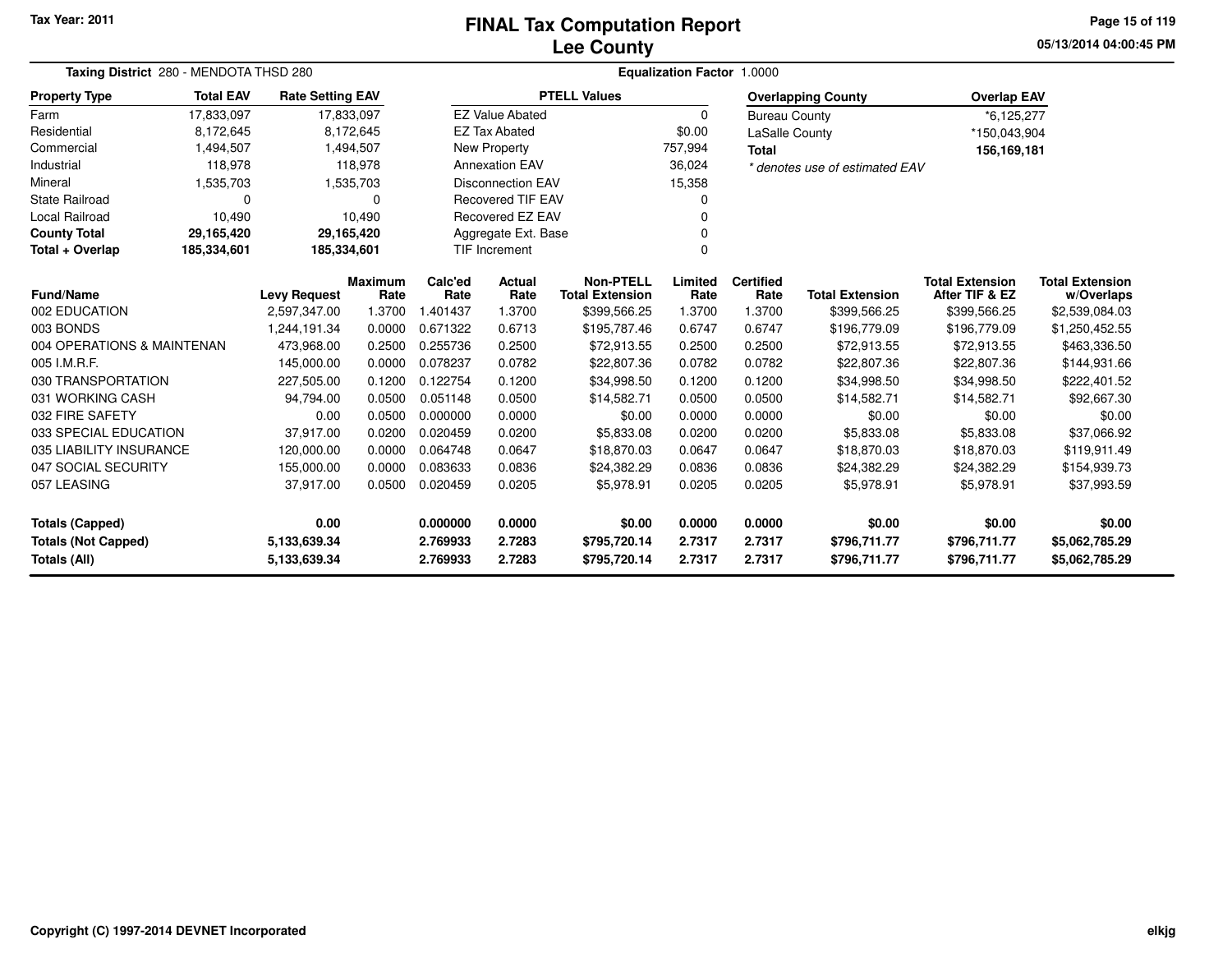### **Lee CountyFINAL Tax Computation Report**

**05/13/2014 04:00:45 PMPage 16 of 119**

| Taxing District 289 - MENDOTA CCGSD 289                       |                  |                                     |                | Equalization Factor 1.0000 |                                    |                                        |                |                      |                                        |                                          |                              |  |  |
|---------------------------------------------------------------|------------------|-------------------------------------|----------------|----------------------------|------------------------------------|----------------------------------------|----------------|----------------------|----------------------------------------|------------------------------------------|------------------------------|--|--|
| <b>Property Type</b>                                          | <b>Total EAV</b> | <b>Rate Setting EAV</b>             |                |                            |                                    | <b>PTELL Values</b>                    |                |                      | <b>Overlapping County</b>              | <b>Overlap EAV</b>                       |                              |  |  |
| Farm                                                          | 17,833,097       | 17,833,097                          |                |                            | <b>EZ Value Abated</b>             |                                        | $\Omega$       | <b>Bureau County</b> |                                        | *6,125,277                               |                              |  |  |
| Residential                                                   | 8,172,645        |                                     | 8,172,645      |                            | <b>EZ Tax Abated</b>               |                                        | \$0.00         | LaSalle County       |                                        | 148,776,341                              |                              |  |  |
| Commercial                                                    | 1,494,507        |                                     | 1,494,507      |                            | <b>New Property</b>                |                                        | 757,994        | <b>Total</b>         |                                        | 154,901,618                              |                              |  |  |
| Industrial                                                    | 118,978          |                                     | 118.978        |                            | <b>Annexation EAV</b>              |                                        | 36,024         |                      | * denotes use of estimated EAV         |                                          |                              |  |  |
| Mineral                                                       | 1,535,703        |                                     | 1,535,703      |                            | <b>Disconnection EAV</b><br>15,358 |                                        |                |                      |                                        |                                          |                              |  |  |
| <b>State Railroad</b>                                         | $\Omega$         |                                     | 0              |                            | <b>Recovered TIF EAV</b>           |                                        |                |                      |                                        |                                          |                              |  |  |
| Local Railroad                                                | 10,490           |                                     | 10,490         |                            | <b>Recovered EZ EAV</b>            |                                        |                |                      |                                        |                                          |                              |  |  |
| <b>County Total</b>                                           | 29,165,420       | 29,165,420                          |                |                            | Aggregate Ext. Base                |                                        |                |                      |                                        |                                          |                              |  |  |
| Total + Overlap                                               | 184,067,038      | 184,067,038                         |                |                            | <b>TIF Increment</b>               |                                        | $\Omega$       |                      |                                        |                                          |                              |  |  |
| Fund/Name                                                     |                  |                                     | <b>Maximum</b> | Calc'ed                    | Actual                             | <b>Non-PTELL</b>                       | Limited        | <b>Certified</b>     |                                        | <b>Total Extension</b><br>After TIF & EZ | <b>Total Extension</b>       |  |  |
| 002 EDUCATION                                                 |                  | <b>Levy Request</b><br>2,816,700.00 | Rate<br>1.4400 | Rate<br>1.530258           | Rate<br>1.4400                     | <b>Total Extension</b><br>\$419,982.05 | Rate<br>1.4400 | Rate<br>1.4400       | <b>Total Extension</b><br>\$419,982.05 | \$419,982.05                             | w/Overlaps<br>\$2,650,565.35 |  |  |
| 003 BONDS                                                     |                  | 474,620.00                          | 0.0000         | 0.257852                   | 0.2579                             | \$75,217.62                            | 0.2592         | 0.2592               | \$75,596.77                            | \$75,596.77                              | \$477,101.76                 |  |  |
| 004 OPERATIONS & MAINTENAN                                    |                  | 488,900.00                          | 0.2500         | 0.265610                   |                                    | \$72,913.55                            | 0.2500         | 0.2500               | \$72,913.55                            | \$72,913.55                              | \$460,167.60                 |  |  |
| 005 I.M.R.F.                                                  |                  | 140,000.00                          | 0.0000         | 0.076059                   | 0.2500<br>0.0761                   | \$22,194.88                            | 0.0761         | 0.0761               | \$22,194.88                            | \$22,194.88                              | \$140,075.02                 |  |  |
| 030 TRANSPORTATION                                            |                  | 234,700.00                          | 0.1200         | 0.127508                   | 0.1200                             | \$34,998.50                            | 0.1200         | 0.1200               | \$34,998.50                            | \$34,998.50                              | \$220,880.45                 |  |  |
| 031 WORKING CASH                                              |                  | 97,700.00                           | 0.0500         | 0.053079                   | 0.0500                             | \$14,582.71                            | 0.0500         | 0.0500               | \$14,582.71                            | \$14,582.71                              | \$92,033.52                  |  |  |
| 032 FIRE SAFETY                                               |                  | 97,700.00                           | 0.0500         | 0.053079                   | 0.0500                             | \$14,582.71                            | 0.0500         | 0.0500               | \$14,582.71                            | \$14,582.71                              | \$92,033.52                  |  |  |
| 033 SPECIAL EDUCATION                                         |                  | 39,100.00                           | 0.0200         | 0.021242                   | 0.0200                             | \$5,833.08                             | 0.0200         | 0.0200               | \$5,833.08                             | \$5,833.08                               | \$36,813.41                  |  |  |
| 035 LIABILITY INSURANCE                                       |                  | 150,000.00                          | 0.0000         | 0.081492                   | 0.0815                             | \$23,769.82                            | 0.0815         | 0.0815               | \$23,769.82                            | \$23,769.82                              | \$150,014.64                 |  |  |
|                                                               |                  |                                     | 0.0000         | 0.095074                   | 0.0951                             | \$27,736.31                            | 0.0951         | 0.0951               | \$27,736.31                            | \$27,736.31                              | \$175,047.75                 |  |  |
| 047 SOCIAL SECURITY<br>175,000.00<br>057 LEASING<br>97,700.00 |                  | 0.0500                              | 0.053079       | 0.0500                     | \$14,582.71                        | 0.0500                                 | 0.0500         | \$14,582.71          | \$14,582.71                            | \$92,033.52                              |                              |  |  |
|                                                               |                  |                                     |                |                            |                                    |                                        |                |                      |                                        |                                          |                              |  |  |
| 0.00<br><b>Totals (Capped)</b>                                |                  |                                     |                | 0.000000                   | 0.0000                             | \$0.00                                 | 0.0000         | 0.0000               | \$0.00                                 | \$0.00                                   | \$0.00                       |  |  |
| <b>Totals (Not Capped)</b><br>4,812,120.00                    |                  |                                     |                | 2.614332                   | 2.4906                             | \$726,393.94                           | 2.4919         | 2.4919               | \$726,773.09                           | \$726,773.09                             | \$4,586,766.54               |  |  |
| Totals (All)<br>4,812,120.00                                  |                  |                                     |                | 2.614332                   | 2.4906                             | \$726,393.94                           | 2.4919         | 2.4919               | \$726,773.09                           | \$726,773.09                             | \$4,586,766.54               |  |  |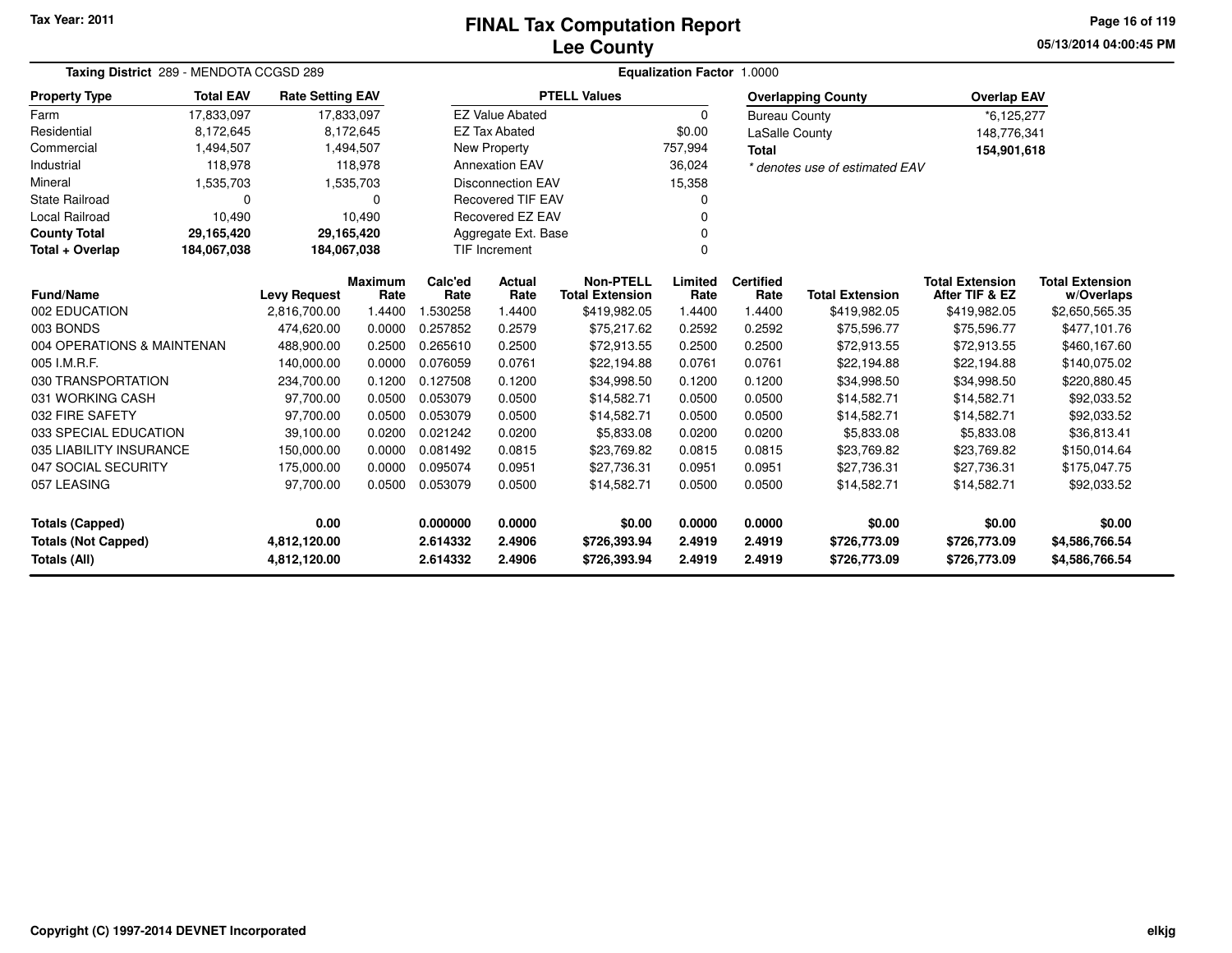**05/13/2014 04:00:45 PM Page 17 of 119**

| Taxing District 301 - ROCK FALLS THSD 301 |                  |                         |                        |                 | Equalization Factor 1.0000 |                                            |                 |                          |                                |                                          |                                      |
|-------------------------------------------|------------------|-------------------------|------------------------|-----------------|----------------------------|--------------------------------------------|-----------------|--------------------------|--------------------------------|------------------------------------------|--------------------------------------|
| <b>Property Type</b>                      | <b>Total EAV</b> | <b>Rate Setting EAV</b> |                        |                 |                            | <b>PTELL Values</b>                        |                 |                          | <b>Overlapping County</b>      | <b>Overlap EAV</b>                       |                                      |
| Farm                                      | 2,562,956        |                         | 2,562,956              |                 | <b>EZ Value Abated</b>     |                                            | 0               |                          | <b>Whiteside County</b>        | 145,582,458                              |                                      |
| Residential                               | 4,054,374        | 4,054,374               |                        |                 | <b>EZ Tax Abated</b>       |                                            | \$0.00          | <b>Total</b>             |                                | 145,582,458                              |                                      |
| Commercial                                | 475,986          |                         | 475,986                |                 | New Property               |                                            | 66,095          |                          | * denotes use of estimated EAV |                                          |                                      |
| Industrial                                | 3,844,153        | 3,844,153               |                        |                 | <b>Annexation EAV</b>      |                                            | 0               |                          |                                |                                          |                                      |
| Mineral                                   | $\Omega$         |                         | $\Omega$               |                 | <b>Disconnection EAV</b>   |                                            | 0               |                          |                                |                                          |                                      |
| <b>State Railroad</b>                     | 2,063,693        | 2,063,693               |                        |                 | <b>Recovered TIF EAV</b>   |                                            | 0               |                          |                                |                                          |                                      |
| Local Railroad                            | 0                |                         | 0                      |                 | Recovered EZ EAV           |                                            | 0               |                          |                                |                                          |                                      |
| <b>County Total</b>                       | 13,001,162       | 13,001,162              |                        |                 | Aggregate Ext. Base        |                                            |                 |                          |                                |                                          |                                      |
| Total + Overlap                           | 158,583,620      | 158,583,620             |                        |                 | TIF Increment              |                                            |                 |                          |                                |                                          |                                      |
| <b>Fund/Name</b>                          |                  | <b>Levy Request</b>     | <b>Maximum</b><br>Rate | Calc'ed<br>Rate | Actual<br>Rate             | <b>Non-PTELL</b><br><b>Total Extension</b> | Limited<br>Rate | <b>Certified</b><br>Rate | <b>Total Extension</b>         | <b>Total Extension</b><br>After TIF & EZ | <b>Total Extension</b><br>w/Overlaps |
| 002 EDUCATION                             |                  | 2,948,831.00            | 1.8600                 | 1.859480        | 1.8595                     | \$241,756.61                               | 1.8595          | 1.8595                   | \$241,756.61                   | \$241,756.61                             | \$2,948,862.41                       |
| 003 BONDS                                 |                  | 712,225.00              | 0.0000                 | 0.449116        | 0.4491                     | \$58,388.22                                | 0.4513          | 0.4513                   | \$58,674.24                    | \$58,674.24                              | \$715,687.88                         |
| 004 OPERATIONS & MAINTENAN                |                  | 396,348.00              | 0.2500                 | 0.249930        | 0.2499                     | \$32,489.90                                | 0.2499          | 0.2499                   | \$32,489.90                    | \$32,489.90                              | \$396,300.47                         |
| 005 I.M.R.F.                              |                  | 160,125.00              | 0.0000                 | 0.100972        | 0.1010                     | \$13,131.17                                | 0.1010          | 0.1010                   | \$13,131.17                    | \$13,131.17                              | \$160,169.46                         |
| 030 TRANSPORTATION                        |                  | 190,247.00              | 0.1200                 | 0.119966        | 0.1200                     | \$15,601.39                                | 0.1200          | 0.1200                   | \$15,601.39                    | \$15,601.39                              | \$190,300.34                         |
| 031 WORKING CASH                          |                  | 79,269.00               | 0.0500                 | 0.049986        | 0.0500                     | \$6,500.58                                 | 0.0500          | 0.0500                   | \$6,500.58                     | \$6,500.58                               | \$79,291.81                          |
| 032 FIRE SAFETY                           |                  | 79,269.00               | 0.0500                 | 0.049986        | 0.0500                     | \$6,500.58                                 | 0.0500          | 0.0500                   | \$6,500.58                     | \$6,500.58                               | \$79,291.81                          |
| 033 SPECIAL EDUCATION                     |                  | 31,707.00               | 0.0200                 | 0.019994        | 0.0200                     | \$2,600.23                                 | 0.0200          | 0.0200                   | \$2,600.23                     | \$2,600.23                               | \$31,716.72                          |
| 035 LIABILITY INSURANCE                   |                  | 558,851.00              | 0.0000                 | 0.352402        | 0.3524                     | \$45,816.09                                | 0.3524          | 0.3524                   | \$45,816.09                    | \$45,816.09                              | \$558,848.68                         |
| 047 SOCIAL SECURITY                       |                  | 83,867.00               | 0.0000                 | 0.052885        | 0.0529                     | \$6,877.61                                 | 0.0529          | 0.0529                   | \$6,877.61                     | \$6,877.61                               | \$83,890.73                          |
| 057 LEASING                               |                  | 79,269.00               | 0.0500                 | 0.049986        | 0.0500                     | \$6,500.58                                 | 0.0500          | 0.0500                   | \$6,500.58                     | \$6,500.58                               | \$79,291.81                          |
| <b>Totals (Capped)</b>                    |                  |                         |                        | 0.000000        | 0.0000                     | \$0.00                                     | 0.0000          | 0.0000                   | \$0.00                         | \$0.00                                   | \$0.00                               |
| <b>Totals (Not Capped)</b>                |                  | 5,320,008.00            |                        | 3.354703        | 3.3548                     | \$436,162.96                               | 3.3570          | 3.3570                   | \$436,448.98                   | \$436,448.98                             | \$5,323,652.12                       |
| <b>Totals (All)</b>                       |                  | 5,320,008.00            |                        | 3.354703        | 3.3548                     | \$436,162.96                               | 3.3570          | 3.3570                   | \$436,448.98                   | \$436,448.98                             | \$5,323,652.12                       |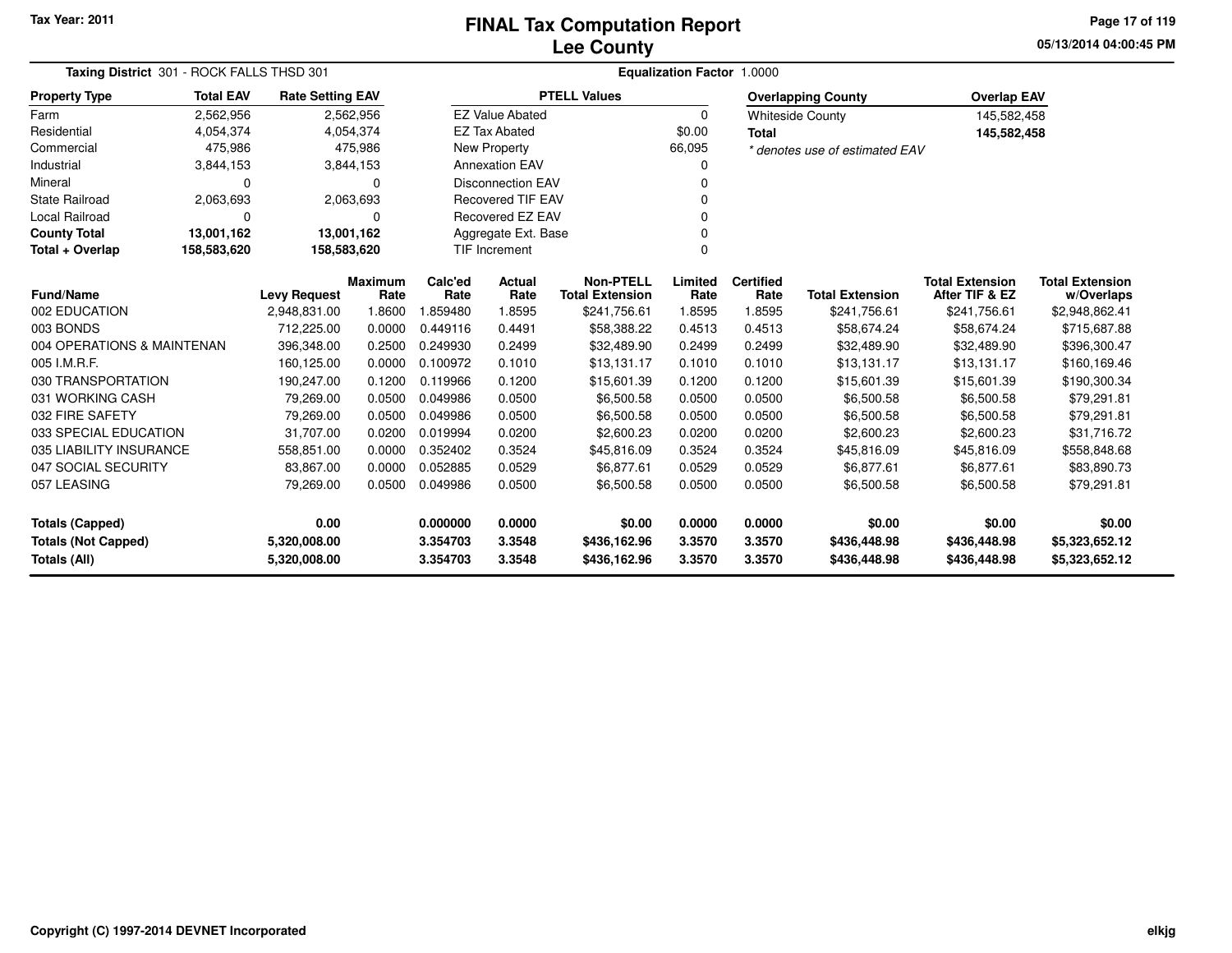**05/13/2014 04:00:45 PM Page 18 of 119**

| Taxing District 303 - LAMOILLE CUSD 303           |                  |                         |                        |                     | <b>Equalization Factor 1.0000</b>   |                                            |                 |                          |                                |                                          |                                      |  |  |
|---------------------------------------------------|------------------|-------------------------|------------------------|---------------------|-------------------------------------|--------------------------------------------|-----------------|--------------------------|--------------------------------|------------------------------------------|--------------------------------------|--|--|
| <b>Property Type</b>                              | <b>Total EAV</b> | <b>Rate Setting EAV</b> |                        |                     |                                     | <b>PTELL Values</b>                        |                 |                          | <b>Overlapping County</b>      | <b>Overlap EAV</b>                       |                                      |  |  |
| Farm                                              | 709,546          |                         | 709,546                |                     | <b>EZ Value Abated</b>              |                                            | $\Omega$        | <b>Bureau County</b>     |                                | *35,271,445                              |                                      |  |  |
| Residential                                       | 59,364           |                         | 59,364                 |                     | <b>EZ Tax Abated</b>                |                                            | \$0.00          | <b>Total</b>             |                                | 35,271,445                               |                                      |  |  |
| Commercial                                        | 0                |                         |                        |                     | <b>New Property</b>                 |                                            | 8,605           |                          | * denotes use of estimated EAV |                                          |                                      |  |  |
| Industrial                                        | 0                |                         |                        |                     | <b>Annexation EAV</b>               |                                            |                 |                          |                                |                                          |                                      |  |  |
| Mineral                                           | 0                |                         | $\Omega$               |                     | <b>Disconnection EAV</b>            |                                            | 0               |                          |                                |                                          |                                      |  |  |
| <b>State Railroad</b>                             | 0                |                         | $\Omega$               |                     | <b>Recovered TIF EAV</b>            |                                            | $\Omega$        |                          |                                |                                          |                                      |  |  |
| <b>Local Railroad</b>                             | 0                |                         | O                      |                     | <b>Recovered EZ EAV</b><br>$\Omega$ |                                            |                 |                          |                                |                                          |                                      |  |  |
| <b>County Total</b>                               | 768,910          |                         | 768,910                | Aggregate Ext. Base |                                     |                                            |                 |                          |                                |                                          |                                      |  |  |
| Total + Overlap                                   | 36,040,355       | 36,040,355              |                        |                     | <b>TIF Increment</b>                |                                            | $\Omega$        |                          |                                |                                          |                                      |  |  |
| <b>Fund/Name</b>                                  |                  | <b>Levy Request</b>     | <b>Maximum</b><br>Rate | Calc'ed<br>Rate     | Actual<br>Rate                      | <b>Non-PTELL</b><br><b>Total Extension</b> | Limited<br>Rate | <b>Certified</b><br>Rate | <b>Total Extension</b>         | <b>Total Extension</b><br>After TIF & EZ | <b>Total Extension</b><br>w/Overlaps |  |  |
| 002 EDUCATION                                     |                  | 1,225,600.00            | 3.3000                 | 3.400632            | 3.3000                              | \$25,374.03                                | 3.3000          | 3.3000                   | \$25,374.03                    | \$25,374.03                              | \$1,189,331.72                       |  |  |
| 003 BONDS                                         |                  | 198.966.67              | 0.0000                 | 0.552066            | 0.5521                              | \$4,245.15                                 | 0.5549          | 0.5549                   | \$4,266.68                     | \$4,266.68                               | \$199,987.93                         |  |  |
| 004 OPERATIONS & MAINTENAN                        |                  | 258,300.00              | 0.7000                 | 0.716697            | 0.7000                              | \$5,382.37                                 | 0.7000          | 0.7000                   | \$5,382.37                     | \$5,382.37                               | \$252,282.49                         |  |  |
| 005 I.M.R.F.                                      |                  | 55,000.00               | 0.0000                 | 0.152607            | 0.1526                              | \$1,173.36                                 | 0.1526          | 0.1526                   | \$1,173.36                     | \$1,173.36                               | \$54,997.58                          |  |  |
| 030 TRANSPORTATION                                |                  | 76,300.00               | 0.2000                 | 0.211707            | 0.2000                              | \$1,537.82                                 | 0.2000          | 0.2000                   | \$1,537.82                     | \$1,537.82                               | \$72,080.71                          |  |  |
| 031 WORKING CASH                                  |                  | 18,500.00               | 0.0500                 | 0.051331            | 0.0500                              | \$384.46                                   | 0.0500          | 0.0500                   | \$384.46                       | \$384.46                                 | \$18,020.18                          |  |  |
| 032 FIRE SAFETY                                   |                  | 18,500.00               | 0.0500                 | 0.051331            | 0.0500                              | \$384.46                                   | 0.0500          | 0.0500                   | \$384.46                       | \$384.46                                 | \$18,020.18                          |  |  |
| 033 SPECIAL EDUCATION                             |                  | 14,800.00               | 0.0400                 | 0.041065            | 0.0400                              | \$307.56                                   | 0.0400          | 0.0400                   | \$307.56                       | \$307.56                                 | \$14,416.14                          |  |  |
| 035 LIABILITY INSURANCE                           |                  | 145,000.00              | 0.0000                 | 0.402327            | 0.4023                              | \$3,093.32                                 | 0.4023          | 0.4023                   | \$3,093.32                     | \$3,093.32                               | \$144,990.35                         |  |  |
| 047 SOCIAL SECURITY                               |                  | 75,000.00               | 0.0000                 | 0.208100            | 0.2081                              | \$1,600.10                                 | 0.2081          | 0.2081                   | \$1,600.10                     | \$1,600.10                               | \$74,999.98                          |  |  |
| 057 LEASING                                       |                  | 18,500.00               | 0.0500                 | 0.051331            | 0.0500                              | \$384.46                                   | 0.0500          | 0.0500                   | \$384.46                       | \$384.46                                 | \$18,020.18                          |  |  |
| 0.00<br><b>Totals (Capped)</b>                    |                  |                         |                        | 0.000000            | 0.0000                              | \$0.00                                     | 0.0000          | 0.0000                   | \$0.00                         | \$0.00                                   | \$0.00                               |  |  |
|                                                   |                  | 2,104,466.67            |                        | 5.839194            | 5.7051                              | \$43,867.09                                | 5.7079          | 5.7079                   | \$43,888.62                    | \$43,888.62                              | \$2,057,147.44                       |  |  |
| <b>Totals (Not Capped)</b><br><b>Totals (All)</b> |                  | 2,104,466.67            |                        | 5.839194            | 5.7051                              | \$43,867.09                                | 5.7079          | 5.7079                   | \$43,888.62                    | \$43,888.62                              | \$2,057,147.44                       |  |  |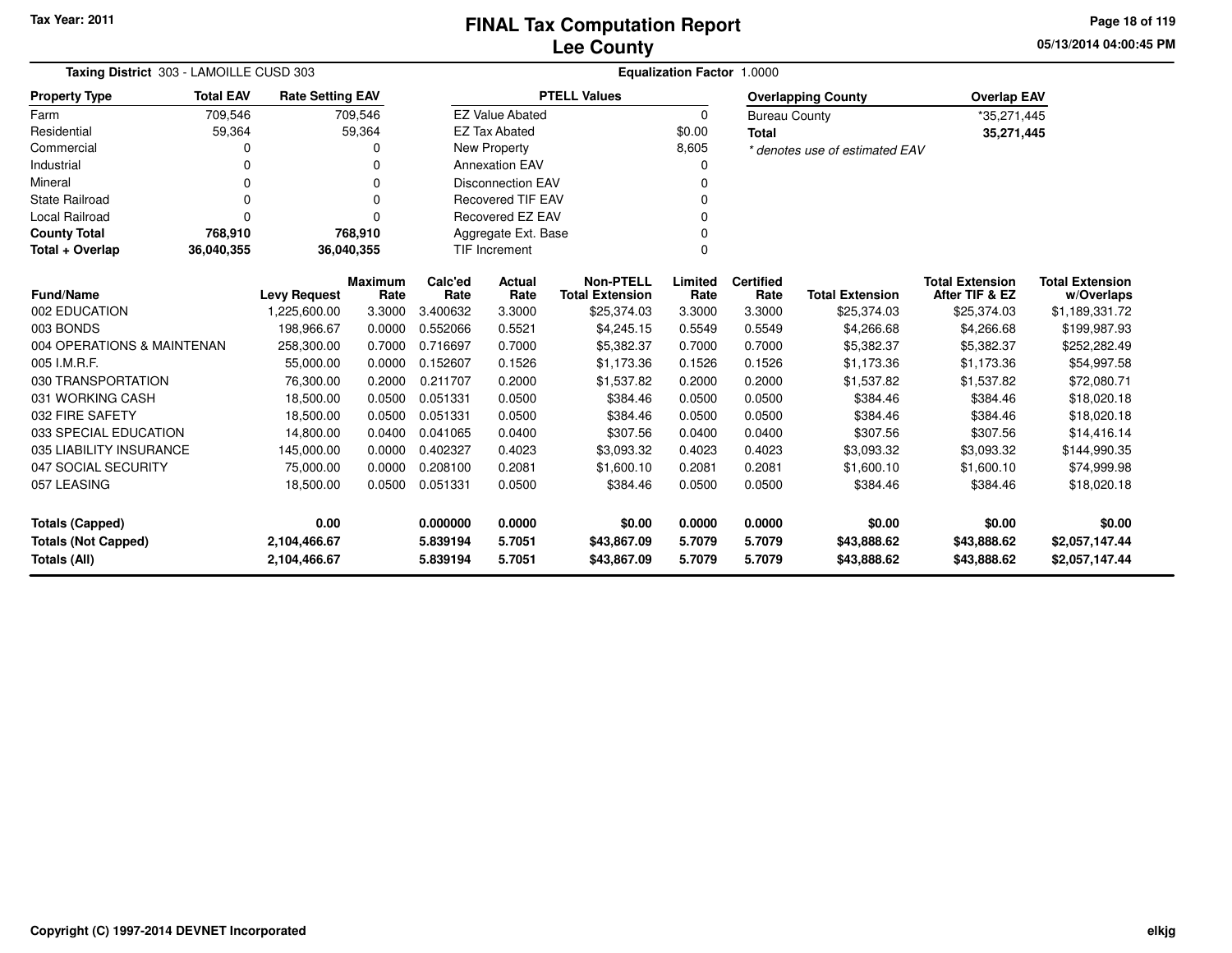**05/13/2014 04:00:45 PM Page 19 of 119**

| Taxing District 340 - BUREAU VALLEY CUSD 340       |                  |                         |                        | Equalization Factor 1.0000 |                                  |                                            |                 |                          |                                |                                          |                                      |  |  |
|----------------------------------------------------|------------------|-------------------------|------------------------|----------------------------|----------------------------------|--------------------------------------------|-----------------|--------------------------|--------------------------------|------------------------------------------|--------------------------------------|--|--|
| <b>Property Type</b>                               | <b>Total EAV</b> | <b>Rate Setting EAV</b> |                        |                            |                                  | <b>PTELL Values</b>                        |                 |                          | <b>Overlapping County</b>      | <b>Overlap EAV</b>                       |                                      |  |  |
| Farm                                               | 5,839,133        |                         | 5,839,133              |                            | <b>EZ Value Abated</b>           |                                            | $\Omega$        | <b>Bureau County</b>     |                                | *103,965,547                             |                                      |  |  |
| Residential                                        | 891,751          |                         | 891,751                |                            | <b>EZ Tax Abated</b>             |                                            | \$0.00          |                          | <b>Whiteside County</b>        | 827,013                                  |                                      |  |  |
| Commercial                                         | $\Omega$         |                         | 0                      |                            | <b>New Property</b>              |                                            | 88,656          | <b>Total</b>             |                                | 104,792,560                              |                                      |  |  |
| Industrial                                         | 941              |                         | 941                    |                            | <b>Annexation EAV</b>            |                                            | $\Omega$        |                          | * denotes use of estimated EAV |                                          |                                      |  |  |
| Mineral                                            | $\Omega$         |                         | 0                      |                            | <b>Disconnection EAV</b><br>ŋ    |                                            |                 |                          |                                |                                          |                                      |  |  |
| <b>State Railroad</b>                              | 151,573          |                         | 151,573                |                            | <b>Recovered TIF EAV</b>         |                                            |                 |                          |                                |                                          |                                      |  |  |
| Local Railroad                                     | 0                |                         | 0                      |                            | Recovered EZ EAV<br>0            |                                            |                 |                          |                                |                                          |                                      |  |  |
| <b>County Total</b>                                | 6,883,398        |                         | 6,883,398              |                            | Aggregate Ext. Base              |                                            |                 |                          |                                |                                          |                                      |  |  |
| Total + Overlap                                    | 111,675,958      | 111,675,958             |                        |                            | <b>TIF Increment</b><br>$\Omega$ |                                            |                 |                          |                                |                                          |                                      |  |  |
| <b>Fund/Name</b>                                   |                  | <b>Levy Request</b>     | <b>Maximum</b><br>Rate | Calc'ed<br>Rate            | Actual<br>Rate                   | <b>Non-PTELL</b><br><b>Total Extension</b> | Limited<br>Rate | <b>Certified</b><br>Rate | <b>Total Extension</b>         | <b>Total Extension</b><br>After TIF & EZ | <b>Total Extension</b><br>w/Overlaps |  |  |
| 002 EDUCATION                                      |                  | 3,327,816.00            | 2.7500                 | 2.979886                   | 2.7500                           | \$189,293.45                               | 2.7500          | 2.7500                   | \$189,293.45                   | \$189,293.45                             | \$3,071,088.85                       |  |  |
| 003 BONDS                                          |                  | 1,080,442.50            | 0.0000                 | 0.967480                   | 0.9675                           | \$66,596.88                                | 0.9723          | 0.9723                   | \$66,927.28                    | \$66,927.28                              | \$1,085,825.34                       |  |  |
| 004 OPERATIONS & MAINTENAN                         |                  | 605,058.00              | 0.5000                 | 0.541798                   | 0.5000                           | \$34,416.99                                | 0.5000          | 0.5000                   | \$34,416.99                    | \$34,416.99                              | \$558,379.79                         |  |  |
| 005 I.M.R.F.                                       |                  | 205,720.00              | 0.0000                 | 0.184212                   | 0.1842                           | \$12,679.22                                | 0.1842          | 0.1842                   | \$12,679.22                    | \$12,679.22                              | \$205,707.11                         |  |  |
| 030 TRANSPORTATION                                 |                  | 302,529.00              | 0.2500                 | 0.270899                   | 0.2500                           | \$17,208.50                                | 0.2500          | 0.2500                   | \$17,208.50                    | \$17,208.50                              | \$279,189.90                         |  |  |
| 031 WORKING CASH                                   |                  | 60,506.00               | 0.0500                 | 0.054180                   | 0.0500                           | \$3,441.70                                 | 0.0500          | 0.0500                   | \$3,441.70                     | \$3,441.70                               | \$55,837.98                          |  |  |
| 032 FIRE SAFETY                                    |                  | 60,506.00               | 0.0500                 | 0.054180                   | 0.0500                           | \$3,441.70                                 | 0.0500          | 0.0500                   | \$3,441.70                     | \$3,441.70                               | \$55,837.98                          |  |  |
| 033 SPECIAL EDUCATION                              |                  | 48,405.00               | 0.0400                 | 0.043344                   | 0.0400                           | \$2,753.36                                 | 0.0400          | 0.0400                   | \$2,753.36                     | \$2,753.36                               | \$44,670.38                          |  |  |
| 035 LIABILITY INSURANCE                            |                  | 321,528.00              | 0.0000                 | 0.287912                   | 0.2879                           | \$19,817.30                                | 0.2879          | 0.2879                   | \$19,817.30                    | \$19,817.30                              | \$321,515.08                         |  |  |
| 047 SOCIAL SECURITY                                |                  | 242,023.00              | 0.0000                 | 0.216719                   | 0.2167                           | \$14,916.32                                | 0.2167          | 0.2167                   | \$14,916.32                    | \$14,916.32                              | \$242,001.80                         |  |  |
| 057 LEASING                                        |                  | 60,506.00               | 0.0500                 | 0.054180                   | 0.0500                           | \$3,441.70                                 | 0.0500          | 0.0500                   | \$3,441.70                     | \$3,441.70                               | \$55,837.98                          |  |  |
| <b>Totals (Capped)</b>                             |                  | 0.000000                | 0.0000                 | \$0.00                     | 0.0000                           | 0.0000                                     | \$0.00          | \$0.00                   | \$0.00                         |                                          |                                      |  |  |
| 0.00<br><b>Totals (Not Capped)</b><br>6,315,039.50 |                  |                         |                        | 5.654790                   | 5.3463                           | \$368,007.12                               | 5.3511          | 5.3511                   | \$368,337.52                   | \$368,337.52                             | \$5,975,892.19                       |  |  |
| Totals (All)                                       |                  | 6,315,039.50            |                        | 5.654790                   | 5.3463                           | \$368,007.12                               | 5.3511          | 5.3511                   | \$368,337.52                   | \$368,337.52                             | \$5,975,892.19                       |  |  |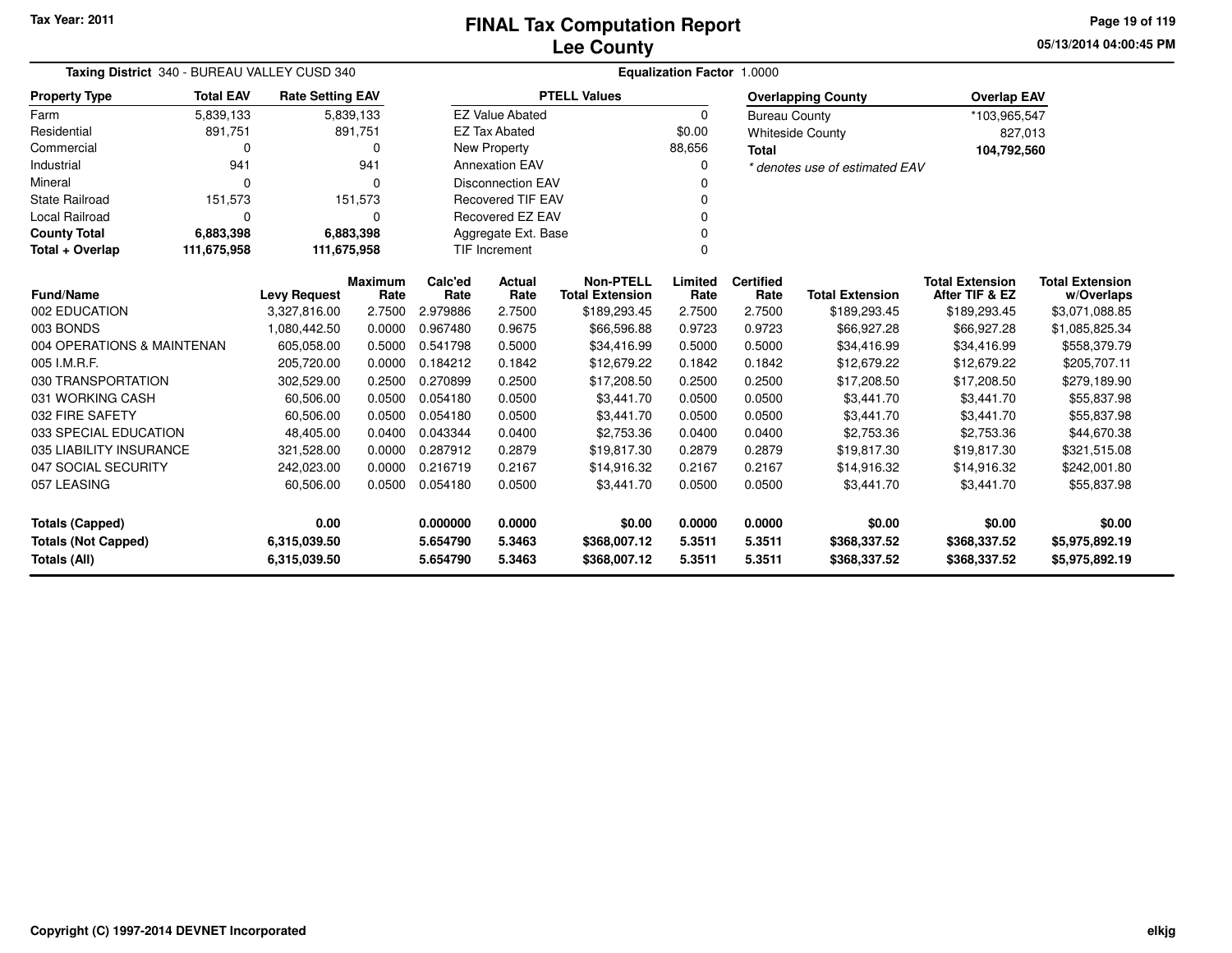### **Lee CountyFINAL Tax Computation Report**

**05/13/2014 04:00:45 PMPage 20 of 119**

| Taxing District 425 - INDIAN CREEK CUSD 425                        |                  |                                                                     |                        | <b>Equalization Factor 1.0000</b> |                          |                                            |                  |                          |                           |                                          |                                      |  |  |
|--------------------------------------------------------------------|------------------|---------------------------------------------------------------------|------------------------|-----------------------------------|--------------------------|--------------------------------------------|------------------|--------------------------|---------------------------|------------------------------------------|--------------------------------------|--|--|
| <b>Property Type</b>                                               | <b>Total EAV</b> | <b>Rate Setting EAV</b>                                             |                        |                                   |                          | <b>PTELL Values</b>                        |                  |                          | <b>Overlapping County</b> | <b>Overlap EAV</b>                       |                                      |  |  |
| Farm                                                               | 6,795,345        |                                                                     | 6,795,345              |                                   | <b>EZ Value Abated</b>   |                                            | $\Omega$         | DeKalb County            |                           | 142,916,222                              |                                      |  |  |
| Residential                                                        | 5,653,130        |                                                                     | 5,653,130              |                                   | <b>EZ Tax Abated</b>     |                                            | \$0.00           | LaSalle County           |                           | *12,088                                  |                                      |  |  |
| Commercial                                                         | 844,562          |                                                                     | 844,562                |                                   | New Property             |                                            | 127,883          | <b>Total</b>             |                           | 142,928,310                              |                                      |  |  |
| Industrial                                                         | 762              | 762<br><b>Annexation EAV</b><br>0<br>* denotes use of estimated EAV |                        |                                   |                          |                                            |                  |                          |                           |                                          |                                      |  |  |
| Mineral                                                            | 2,064,290        |                                                                     | 2,064,290              |                                   | <b>Disconnection EAV</b> |                                            |                  |                          |                           |                                          |                                      |  |  |
| <b>State Railroad</b>                                              | 285,510          |                                                                     | 285,510                |                                   | <b>Recovered TIF EAV</b> |                                            |                  |                          |                           |                                          |                                      |  |  |
| <b>Local Railroad</b>                                              | 0                |                                                                     | 0                      |                                   | <b>Recovered EZ EAV</b>  |                                            |                  |                          |                           |                                          |                                      |  |  |
| <b>County Total</b>                                                | 15,643,599       | 15,643,599                                                          |                        |                                   | Aggregate Ext. Base      |                                            | 14,182,923       |                          |                           |                                          |                                      |  |  |
| Total + Overlap                                                    | 158,571,909      | 158,571,909                                                         |                        |                                   | <b>TIF Increment</b>     |                                            | $\Omega$         |                          |                           |                                          |                                      |  |  |
| Fund/Name                                                          |                  | <b>Levy Request</b>                                                 | <b>Maximum</b><br>Rate | Calc'ed<br>Rate                   | Actual<br>Rate           | <b>Non-PTELL</b><br><b>Total Extension</b> | Limited<br>Rate  | <b>Certified</b><br>Rate | <b>Total Extension</b>    | <b>Total Extension</b><br>After TIF & EZ | <b>Total Extension</b><br>w/Overlaps |  |  |
| 002 EDUCATION                                                      |                  | 6,435,233.00                                                        | 4.0000                 | 4.058243                          | 4.0000                   | \$625,743.96                               | 4.0000           | 4.0000                   | \$625,743.96              | \$625,743.96                             | \$6,342,876.36                       |  |  |
| 003 BONDS                                                          |                  | 0.00                                                                | 0.0000                 | 0.000000                          | 0.0000                   | \$0.00                                     | 0.0000           | 0.0000                   | \$0.00                    | \$0.00                                   | \$0.00                               |  |  |
| 004 OPERATIONS & MAINTENAN                                         |                  | 359,625.00                                                          | 0.7500                 | 0.226790                          | 0.2268                   | \$35,479.68                                | 0.2268           | 0.2268                   | \$35,479.68               | \$35,479.68                              | \$359,641.09                         |  |  |
| 005 I.M.R.F.                                                       |                  | 102,750.00                                                          | 0.0000                 | 0.064797                          | 0.0648                   | \$10,137.05                                | 0.0648           | 0.0648                   | \$10,137.05               | \$10,137.05                              | \$102,754.60                         |  |  |
| 030 TRANSPORTATION                                                 |                  | 385,313.00                                                          | 0.0000                 | 0.242989                          | 0.2430                   | \$38,013.95                                | 0.2430           | 0.2430                   | \$38,013.95               | \$38,013.95                              | \$385,329.74                         |  |  |
| 031 WORKING CASH                                                   |                  | 0.00                                                                | 0.0500                 | 0.000000                          | 0.0000                   | \$0.00                                     | 0.0000           | 0.0000                   | \$0.00                    | \$0.00                                   | \$0.00                               |  |  |
| 032 FIRE SAFETY                                                    |                  | 0.00                                                                | 0.1000                 | 0.000000                          | 0.0000                   | \$0.00                                     | 0.0000           | 0.0000                   | \$0.00                    | \$0.00                                   | \$0.00                               |  |  |
| 033 SPECIAL EDUCATION                                              |                  | 282,563.00                                                          | 0.8000                 | 0.178192                          | 0.1782                   | \$27,876.89                                | 0.1782           | 0.1782                   | \$27,876.89               | \$27,876.89                              | \$282,575.14                         |  |  |
| 035 LIABILITY INSURANCE                                            |                  | 123.300.00                                                          | 0.0000                 | 0.077757                          | 0.0778                   | \$12,170.72                                | 0.0778           | 0.0778                   | \$12,170.72               | \$12,170.72                              | \$123,368.95                         |  |  |
| 047 SOCIAL SECURITY                                                |                  | 154,125.00                                                          | 0.0000                 | 0.097196                          | 0.0972                   | \$15,205.58                                | 0.0972           | 0.0972                   | \$15,205.58               | \$15,205.58                              | \$154,131.90                         |  |  |
| 057 LEASING                                                        |                  | 0.00                                                                | 0.1000                 | 0.000000                          | 0.0000                   | \$0.00                                     | 0.0000           | 0.0000                   | \$0.00                    | \$0.00                                   | \$0.00                               |  |  |
| <b>Totals (Capped)</b><br>7,842,909.00                             |                  |                                                                     | 4.945964               | 4.8878                            | \$764,627.83             | 4.8878                                     | 4.8878           | \$764,627.83             | \$764,627.83              | \$7,750,677.78                           |                                      |  |  |
| 0.00<br><b>Totals (Not Capped)</b><br>Totals (All)<br>7,842,909.00 |                  |                                                                     |                        | 0.000000<br>4.945964              | 0.0000<br>4.8878         | \$0.00<br>\$764,627.83                     | 0.0000<br>4.8878 | 0.0000<br>4.8878         | \$0.00<br>\$764,627.83    | \$0.00<br>\$764,627.83                   | \$0.00<br>\$7,750,677.78             |  |  |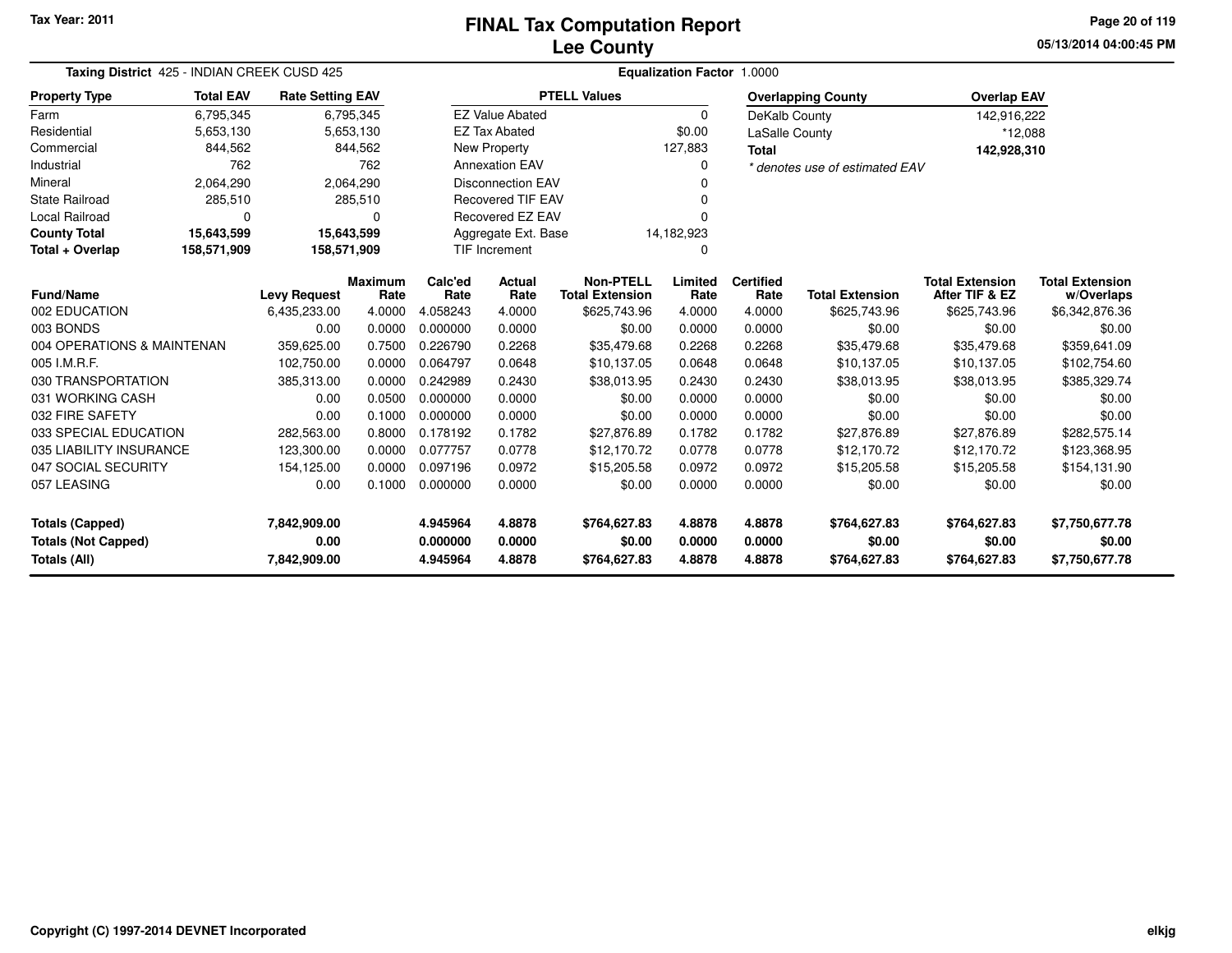**05/13/2014 04:00:45 PM Page 21 of 119**

| Taxing District 505 - OHIO HIGH CHSD 505          |                  |                              |                        |                      |                          |                                            |                  |                          |                                |                                          |                                      |
|---------------------------------------------------|------------------|------------------------------|------------------------|----------------------|--------------------------|--------------------------------------------|------------------|--------------------------|--------------------------------|------------------------------------------|--------------------------------------|
| <b>Property Type</b>                              | <b>Total EAV</b> | <b>Rate Setting EAV</b>      |                        |                      |                          | <b>PTELL Values</b>                        |                  |                          | <b>Overlapping County</b>      | <b>Overlap EAV</b>                       |                                      |
| Farm                                              | 2,811,797        | 2,811,797                    |                        |                      | <b>EZ Value Abated</b>   |                                            | 0                | <b>Bureau County</b>     |                                | *25,196,782                              |                                      |
| Residential                                       | 427,027          |                              | 427,027                |                      | <b>EZ Tax Abated</b>     |                                            | \$0.00           | <b>Total</b>             |                                | 25,196,782                               |                                      |
| Commercial                                        | 0                |                              | $\Omega$               |                      | New Property             |                                            | 6,621,094        |                          | * denotes use of estimated EAV |                                          |                                      |
| Industrial                                        | 120,368          |                              | 120,368                |                      | <b>Annexation EAV</b>    |                                            | 0                |                          |                                |                                          |                                      |
| Mineral                                           | 6,674,730        | 6,674,730                    |                        |                      | <b>Disconnection EAV</b> |                                            |                  |                          |                                |                                          |                                      |
| <b>State Railroad</b>                             |                  |                              |                        |                      | <b>Recovered TIF EAV</b> |                                            | 0                |                          |                                |                                          |                                      |
| Local Railroad                                    | $\Omega$         |                              | $\Omega$               |                      | Recovered EZ EAV         |                                            |                  |                          |                                |                                          |                                      |
| <b>County Total</b>                               | 10,033,922       | 10,033,922                   |                        |                      | Aggregate Ext. Base      |                                            | U                |                          |                                |                                          |                                      |
| Total + Overlap                                   | 35,230,704       | 35,230,704                   |                        |                      | TIF Increment            |                                            | 0                |                          |                                |                                          |                                      |
| <b>Fund/Name</b>                                  |                  | <b>Levy Request</b>          | <b>Maximum</b><br>Rate | Calc'ed<br>Rate      | <b>Actual</b><br>Rate    | <b>Non-PTELL</b><br><b>Total Extension</b> | Limited<br>Rate  | <b>Certified</b><br>Rate | <b>Total Extension</b>         | <b>Total Extension</b><br>After TIF & EZ | <b>Total Extension</b><br>w/Overlaps |
| 002 EDUCATION                                     |                  | 718,605.00                   | 2.9500                 | 2.039712             | 2.0397                   | \$204,661.91                               | 2.0397           | 2.0397                   | \$204,661.91                   | \$204,661.91                             | \$718,600.67                         |
| 003 BONDS                                         |                  | 0.00                         | 0.0000                 | 0.000000             | 0.0000                   | \$0.00                                     | 0.0000           | 0.0000                   | \$0.00                         | \$0.00                                   | \$0.00                               |
| 004 OPERATIONS & MAINTENAN                        |                  | 140,000.00                   | 0.3700                 | 0.397381             | 0.3700                   | \$37,125.51                                | 0.3700           | 0.3700                   | \$37,125.51                    | \$37,125.51                              | \$130,353.60                         |
| 005 I.M.R.F.                                      |                  | 16,008.00                    | 0.0000                 | 0.045438             | 0.0454                   | \$4,555.40                                 | 0.0454           | 0.0454                   | \$4,555.40                     | \$4,555.40                               | \$15,994.74                          |
| 030 TRANSPORTATION                                |                  | 46,000.00                    | 0.1200                 | 0.130568             | 0.1200                   | \$12,040.71                                | 0.1200           | 0.1200                   | \$12,040.71                    | \$12,040.71                              | \$42,276.84                          |
| 031 WORKING CASH                                  |                  | 20,000.00                    | 0.0500                 | 0.056769             | 0.0500                   | \$5,016.96                                 | 0.0500           | 0.0500                   | \$5,016.96                     | \$5,016.96                               | \$17,615.35                          |
| 032 FIRE SAFETY                                   |                  | 20,000.00                    | 0.0500                 | 0.056769             | 0.0500                   | \$5,016.96                                 | 0.0500           | 0.0500                   | \$5,016.96                     | \$5,016.96                               | \$17,615.35                          |
| 033 SPECIAL EDUCATION                             |                  | 10,000.00                    | 0.0200                 | 0.028384             | 0.0200                   | \$2,006.78                                 | 0.0200           | 0.0200                   | \$2,006.78                     | \$2,006.78                               | \$7,046.14                           |
| 035 LIABILITY INSURANCE                           |                  | 55,000.00                    | 0.0000                 | 0.156114             | 0.1561                   | \$15,662.95                                | 0.1561           | 0.1561                   | \$15,662.95                    | \$15,662.95                              | \$54,995.13                          |
| 047 SOCIAL SECURITY                               |                  | 19,500.00                    | 0.0000                 | 0.055349             | 0.0553                   | \$5,548.76                                 | 0.0553           | 0.0553                   | \$5,548.76                     | \$5,548.76                               | \$19,482.58                          |
| 057 LEASING                                       |                  | 14,662.00                    | 0.0500                 | 0.041617             | 0.0416                   | \$4,174.11                                 | 0.0416           | 0.0416                   | \$4,174.11                     | \$4,174.11                               | \$14,655.97                          |
| <b>Totals (Capped)</b>                            |                  | 0.00                         |                        | 0.000000             | 0.0000                   | \$0.00                                     | 0.0000           | 0.0000                   | \$0.00                         | \$0.00                                   | \$0.00                               |
| <b>Totals (Not Capped)</b><br><b>Totals (All)</b> |                  | 1,059,775.00<br>1,059,775.00 |                        | 3.008101<br>3.008101 | 2.9481<br>2.9481         | \$295,810.05<br>\$295,810.05               | 2.9481<br>2.9481 | 2.9481<br>2.9481         | \$295,810.05<br>\$295,810.05   | \$295,810.05<br>\$295,810.05             | \$1,038,636.37<br>\$1,038,636.37     |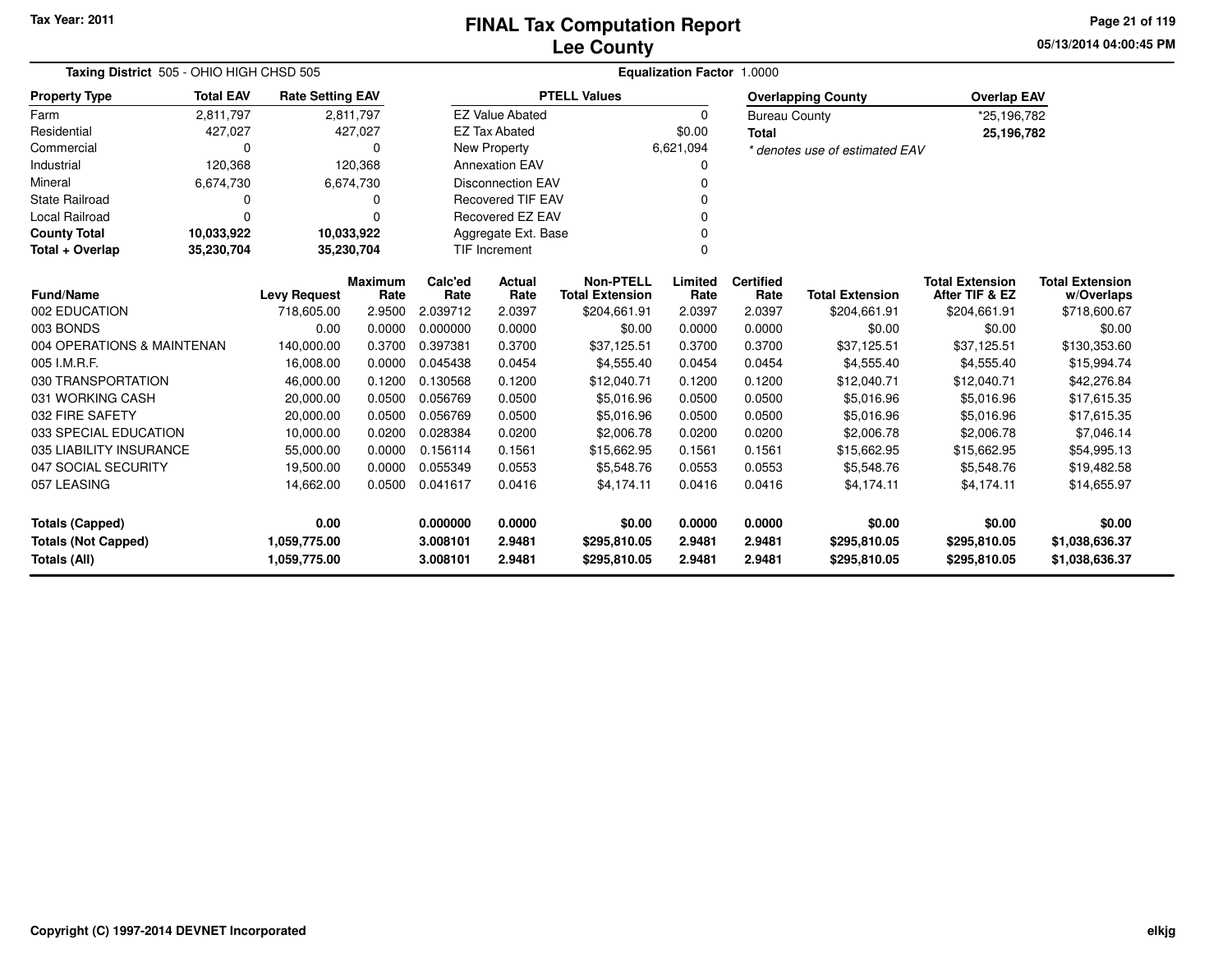### **Lee CountyFINAL Tax Computation Report**

**05/13/2014 04:00:45 PM Page 22 of 119**

| Taxing District 506 - SVCC SCHOOL DIST 506<br><b>Total EAV</b><br><b>Rate Setting EAV</b><br>116,096,204<br>116,096,177<br>313,510,242<br>312,843,915<br>77,069,377<br>72,289,566<br>56,385,786<br>56,385,786 |                                |                     |                        |                 |                          |                                            | Equalization Factor 1.0000 |                          |                                |                                          |                                      |  |
|---------------------------------------------------------------------------------------------------------------------------------------------------------------------------------------------------------------|--------------------------------|---------------------|------------------------|-----------------|--------------------------|--------------------------------------------|----------------------------|--------------------------|--------------------------------|------------------------------------------|--------------------------------------|--|
| <b>Property Type</b>                                                                                                                                                                                          |                                |                     |                        |                 |                          | <b>PTELL Values</b>                        |                            |                          | <b>Overlapping County</b>      | <b>Overlap EAV</b>                       |                                      |  |
| Farm                                                                                                                                                                                                          |                                |                     |                        |                 | <b>EZ Value Abated</b>   |                                            | $\Omega$                   | <b>Bureau County</b>     |                                | *82,788,046                              |                                      |  |
| Residential                                                                                                                                                                                                   |                                |                     |                        |                 | <b>EZ Tax Abated</b>     |                                            | \$0.00                     | <b>Carroll County</b>    |                                | 74,516,870                               |                                      |  |
| Commercial                                                                                                                                                                                                    |                                |                     |                        |                 | New Property             |                                            | 19,953,625                 | Henry County             |                                | 2,671,393                                |                                      |  |
| Industrial                                                                                                                                                                                                    |                                |                     |                        |                 | <b>Annexation EAV</b>    |                                            | 0                          | Ogle County              |                                | 113,103,996                              |                                      |  |
| Mineral                                                                                                                                                                                                       | 18,916,578                     |                     | 18,916,578             |                 | <b>Disconnection EAV</b> |                                            | $\Omega$                   |                          | <b>Whiteside County</b>        | 725,908,773                              |                                      |  |
| <b>State Railroad</b>                                                                                                                                                                                         | 6,121,039                      |                     | 6,121,039              |                 | <b>Recovered TIF EAV</b> |                                            | 68,130                     | <b>Total</b>             |                                | 998,989,078                              |                                      |  |
| <b>Local Railroad</b>                                                                                                                                                                                         | 4,700                          |                     | 4,700                  |                 | Recovered EZ EAV         |                                            | 0                          |                          | * denotes use of estimated EAV |                                          |                                      |  |
| <b>County Total</b>                                                                                                                                                                                           | 588,103,926                    | 582,657,761         |                        |                 | Aggregate Ext. Base      |                                            |                            |                          |                                |                                          |                                      |  |
| Total + Overlap                                                                                                                                                                                               | 1,587,093,004<br>1,581,646,839 |                     |                        |                 | <b>TIF Increment</b>     |                                            | 5,446,165                  |                          |                                |                                          |                                      |  |
| <b>Fund/Name</b>                                                                                                                                                                                              |                                | <b>Levy Request</b> | <b>Maximum</b><br>Rate | Calc'ed<br>Rate | Actual<br>Rate           | <b>Non-PTELL</b><br><b>Total Extension</b> | Limited<br>Rate            | <b>Certified</b><br>Rate | <b>Total Extension</b>         | <b>Total Extension</b><br>After TIF & EZ | <b>Total Extension</b><br>w/Overlaps |  |
| 003 BONDS                                                                                                                                                                                                     |                                | 1,777,200.00        | 0.0000                 | 0.112364        | 0.1124                   | \$654,907.32                               | 0.1130                     | 0.1130                   | \$664,557.44                   | \$658,403.27                             | \$1,787,260.93                       |  |
| 027 AUDIT                                                                                                                                                                                                     |                                | 65,000.00           | 0.0050                 | 0.004110        | 0.0041                   | \$23,888.97                                | 0.0041                     | 0.0041                   | \$24,112.26                    | \$23,888.97                              | \$64,847.52                          |  |
| 035 LIABILITY INS                                                                                                                                                                                             |                                | 0.00                | 0.0000                 | 0.000000        | 0.0000                   | \$0.00                                     | 0.0000                     | 0.0000                   | \$0.00                         | \$0.00                                   | \$0.00                               |  |
| 047 SOCIAL SECURITY                                                                                                                                                                                           |                                | 0.00                | 0.0000                 | 0.000000        | 0.0000                   | \$0.00                                     | 0.0000                     | 0.0000                   | \$0.00                         | \$0.00                                   | \$0.00                               |  |
| 136 OPERATIONS & MAINTENAN                                                                                                                                                                                    |                                | 500,000.00          | 0.0300                 | 0.031613        | 0.0300                   | \$174,797.33                               | 0.0300                     | 0.0300                   | \$176,431.18                   | \$174,797.33                             | \$474,494.05                         |  |
| <b>141 FIRE SAFETY</b>                                                                                                                                                                                        |                                | 846,754.00          | 0.0500                 | 0.053536        | 0.0500                   | \$291.328.88                               | 0.0500                     | 0.0500                   | \$294,051.96                   | \$291,328.88                             | \$790,823.42                         |  |
| <b>159 EDUCATION</b>                                                                                                                                                                                          |                                | 4,000,000.00        | 0.2450                 | 0.252901        | 0.2450                   | \$1,427,511.51                             | 0.2450                     | 0.2450                   | \$1,440,854.62                 | \$1,427,511.51                           | \$3,875,034.76                       |  |
| <b>Totals (Capped)</b>                                                                                                                                                                                        |                                | 0.00                |                        | 0.000000        | 0.0000                   | \$0.00                                     | 0.0000                     | 0.0000                   | \$0.00                         | \$0.00                                   | \$0.00                               |  |
| <b>Totals (Not Capped)</b><br>7,188,954.00                                                                                                                                                                    |                                |                     | 0.454524               | 0.4415          | \$2,572,434.01           | 0.4421                                     | 0.4421                     | \$2,600,007.46           | \$2,575,929.96                 | \$6,992,460.68                           |                                      |  |
| <b>Totals (All)</b>                                                                                                                                                                                           |                                | 7,188,954.00        |                        | 0.454524        | 0.4415                   | \$2,572,434.01                             | 0.4421                     | 0.4421                   | \$2,600,007.46                 | \$2,575,929.96                           | \$6,992,460.68                       |  |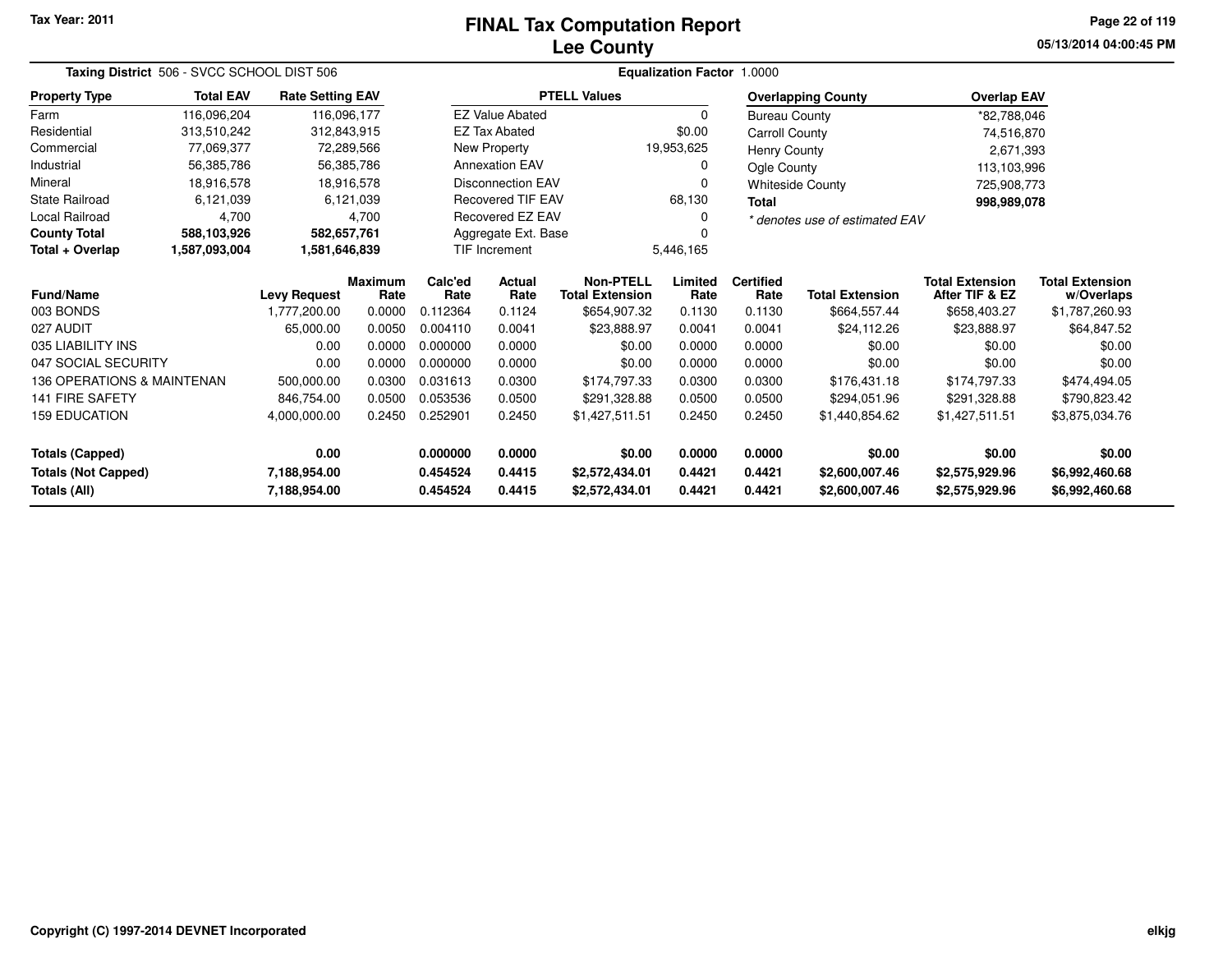# **Lee CountyFINAL Tax Computation Report**

**05/13/2014 04:00:45 PM Page 23 of 119**

| Taxing District 513 - IVCC SCHOOL DIST 513<br><b>Total EAV</b><br><b>Rate Setting EAV</b> |                                       |               |            |                 |                                                                    |                                            | Equalization Factor 1.0000 |                          |                           |                                          |                                      |
|-------------------------------------------------------------------------------------------|---------------------------------------|---------------|------------|-----------------|--------------------------------------------------------------------|--------------------------------------------|----------------------------|--------------------------|---------------------------|------------------------------------------|--------------------------------------|
| <b>Property Type</b>                                                                      |                                       |               |            |                 |                                                                    | <b>PTELL Values</b>                        |                            |                          | <b>Overlapping County</b> | <b>Overlap EAV</b>                       |                                      |
| Farm                                                                                      | 18,935,512                            |               | 18,935,512 |                 | <b>EZ Value Abated</b>                                             |                                            | $\Omega$                   | <b>Bureau County</b>     |                           | *482,113,976                             |                                      |
| Residential                                                                               | 8,299,512                             |               | 8,299,512  |                 | <b>EZ Tax Abated</b>                                               |                                            | \$0.00                     | DeKalb County            |                           | 1,618,165                                |                                      |
| Commercial                                                                                | 1,494,507                             |               | 1,494,507  |                 | New Property                                                       |                                            | 766,599                    | <b>Grundy County</b>     |                           | 19,285,655                               |                                      |
| Industrial                                                                                | 118,978                               |               | 118,978    |                 | <b>Annexation EAV</b><br>9,343<br>LaSalle County                   |                                            |                            |                          | *2,359,868,025            |                                          |                                      |
| Mineral                                                                                   | 1,535,703                             |               | 1,535,703  |                 | <b>Disconnection EAV</b><br>15,699<br><b>Livingston County</b>     |                                            |                            |                          |                           | *56,047,441                              |                                      |
| <b>State Railroad</b>                                                                     | 0                                     |               | $\Omega$   |                 | <b>Recovered TIF EAV</b><br>0<br><b>Marshall County</b>            |                                            |                            |                          |                           | 78,175,509                               |                                      |
| Local Railroad                                                                            | 10,490                                |               | 10,490     |                 | Recovered EZ EAV                                                   | 0<br><b>Putnam County</b>                  |                            |                          |                           | 153,566,581                              |                                      |
| <b>County Total</b>                                                                       | 30,394,702                            |               | 30,394,702 |                 | Aggregate Ext. Base<br>0<br>Total                                  |                                            |                            |                          | 3,150,675,352             |                                          |                                      |
| Total + Overlap                                                                           | 3,181,070,054                         | 3,181,070,054 |            |                 | <b>TIF Increment</b><br>$\Omega$<br>* denotes use of estimated EAV |                                            |                            |                          |                           |                                          |                                      |
| <b>Fund/Name</b>                                                                          | <b>Maximum</b><br><b>Levy Request</b> |               | Rate       | Calc'ed<br>Rate | Actual<br>Rate                                                     | <b>Non-PTELL</b><br><b>Total Extension</b> | Limited<br>Rate            | <b>Certified</b><br>Rate | <b>Total Extension</b>    | <b>Total Extension</b><br>After TIF & EZ | <b>Total Extension</b><br>w/Overlaps |
| 003 BONDS                                                                                 |                                       | 1,261,839.58  | 0.0000     | 0.039667        | 0.0397                                                             | \$12,066.70                                | 0.0399                     | 0.0399                   | \$12,127.49               | \$12,127.49                              | \$1,269,246.95                       |
| 027 AUDIT                                                                                 |                                       | 35,000.00     | 0.0050     | 0.001100        | 0.0011                                                             | \$334.34                                   | 0.0011                     | 0.0011                   | \$334.34                  | \$334.34                                 | \$34,991.77                          |
| 035 LIABILITY INS                                                                         |                                       | 0.00          | 0.0000     | 0.000000        | 0.0000                                                             | \$0.00                                     | 0.0000                     | 0.0000                   | \$0.00                    | \$0.00                                   | \$0.00                               |
| 047 SOCIAL SECURITY                                                                       |                                       | 275,000.00    | 0.0000     | 0.008645        | 0.0086                                                             | \$2,613.94                                 | 0.0086                     | 0.0086                   | \$2,613.94                | \$2,613.94                               | \$273,572.02                         |
| 109A PRIOR YEAR ADJUSTMENT                                                                |                                       | 62.00         | 0.0000     | 0.000002        | 0.0002                                                             | \$60.79                                    | 0.0002                     | 0.0002                   | \$60.79                   | \$60.79                                  | \$6,362.14                           |
| 136 OPERATIONS & MAINTENAN                                                                |                                       | 1,346,900.00  | 0.0400     | 0.042341        | 0.0400                                                             | \$12,157.88                                | 0.0400                     | 0.0400                   | \$12,157.88               | \$12,157.88                              | \$1,272,428.02                       |
| <b>141 FIRE SAFETY</b>                                                                    |                                       | 1,607,950.00  | 0.0500     | 0.050548        | 0.0500                                                             | \$15,197.35                                | 0.0500                     | 0.0500                   | \$15,197.35               | \$15,197.35                              | \$1,590,535.03                       |
| <b>149 ADDITIONAL TAX</b>                                                                 |                                       | 2,764,600.00  | 0.0821     | 0.086908        | 0.0821                                                             | \$24,954.05                                | 0.0821                     | 0.0821                   | \$24,954.05               | \$24,954.05                              | \$2,611,658.51                       |
| <b>159 EDUCATION</b>                                                                      |                                       | 4,377,700.00  | 0.1300     | 0.137617        | 0.1300                                                             | \$39,513.11                                | 0.1300                     | 0.1300                   | \$39,513.11               | \$39,513.11                              | \$4,135,391.07                       |
| <b>Totals (Capped)</b>                                                                    |                                       | 0.00          |            | 0.000000        | 0.0000                                                             | \$0.00                                     | 0.0000                     | 0.0000                   | \$0.00                    | \$0.00                                   | \$0.00                               |
|                                                                                           |                                       | 11,669,051.58 |            | 0.366828        | 0.3517                                                             | \$106,898.16                               | 0.3519                     | 0.3519                   | \$106,958.95              | \$106,958.95                             | \$11,194,185.51                      |
| <b>Totals (Not Capped)</b><br>Totals (All)<br>11,669,051.58                               |                                       |               | 0.366828   | 0.3517          | \$106,898.16                                                       | 0.3519                                     | 0.3519                     | \$106,958.95             | \$106,958.95              | \$11,194,185.51                          |                                      |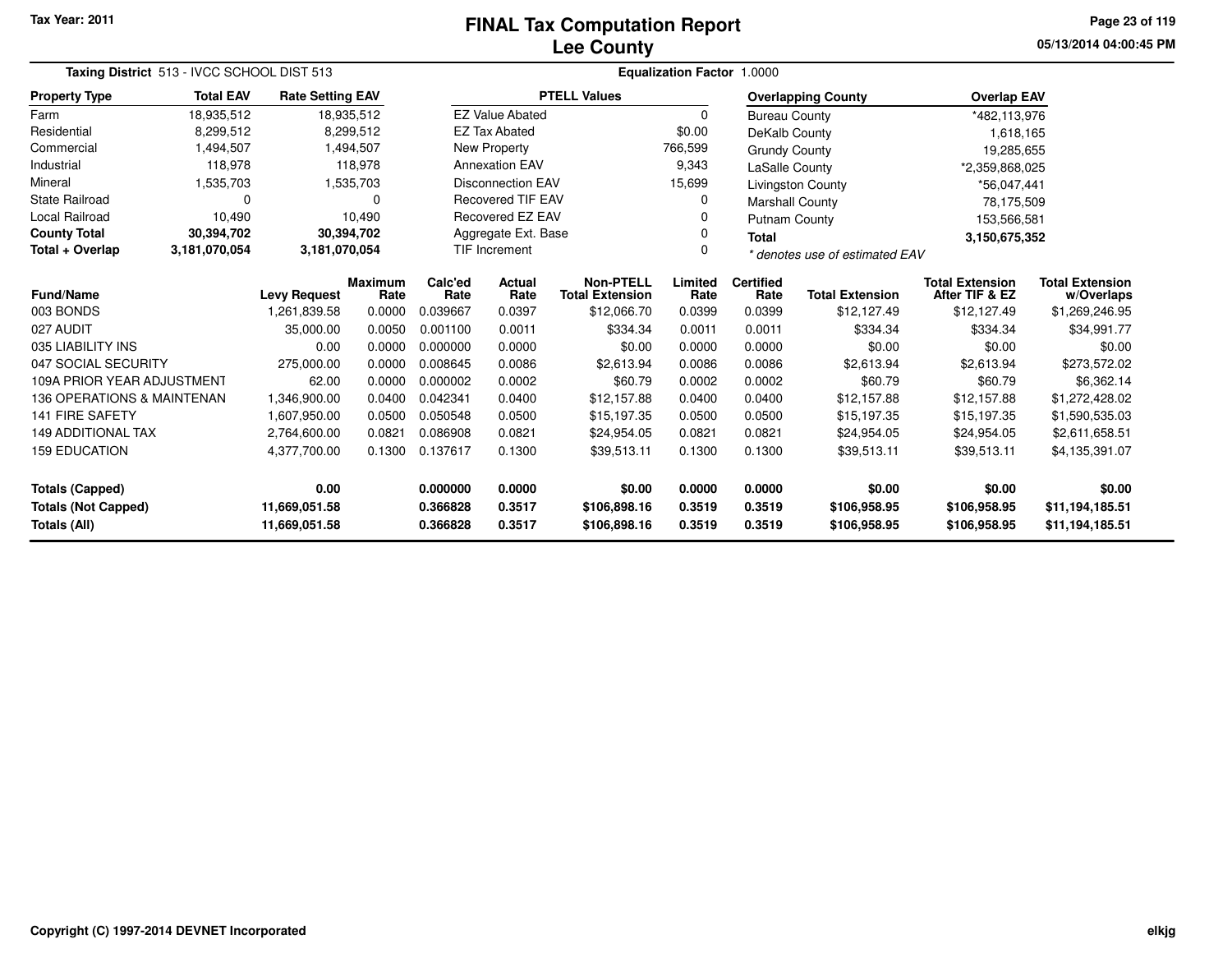# **Lee CountyFINAL Tax Computation Report**

**05/13/2014 04:00:45 PM Page 24 of 119**

|                            | Taxing District 523 - KISHWAUKEE CC SD 523 |                         |                 |                                   |                                              |                                            | <b>Equalization Factor 1.0000</b> |                          |                           |                                          |                                      |
|----------------------------|--------------------------------------------|-------------------------|-----------------|-----------------------------------|----------------------------------------------|--------------------------------------------|-----------------------------------|--------------------------|---------------------------|------------------------------------------|--------------------------------------|
| <b>Property Type</b>       | <b>Total EAV</b>                           | <b>Rate Setting EAV</b> |                 |                                   |                                              | <b>PTELL Values</b>                        |                                   |                          | <b>Overlapping County</b> | <b>Overlap EAV</b>                       |                                      |
| Farm                       | 37,325,348                                 |                         | 37,324,014      |                                   | <b>EZ Value Abated</b>                       |                                            | $\Omega$                          | Boone County             |                           | 5,408,449                                |                                      |
| Residential                | 30,681,510                                 |                         | 28,398,169      |                                   | <b>EZ Tax Abated</b>                         |                                            | \$0.00                            | DeKalb County            |                           | 1,689,027,575                            |                                      |
| Commercial                 | 3,661,060                                  |                         | 3,403,473       |                                   | <b>New Property</b>                          |                                            | 723,360                           | Kane County              |                           | 7,989,015                                |                                      |
| Industrial                 | 69,993                                     |                         | 69,993          |                                   | <b>Annexation EAV</b>                        |                                            | 15,699                            | LaSalle County           |                           | *12,088                                  |                                      |
| Mineral                    | 8,434,468                                  |                         | 8,434,468       |                                   | <b>Disconnection EAV</b>                     |                                            | 9,343                             | Ogle County              |                           | 389,936,472                              |                                      |
| <b>State Railroad</b>      | 975,964                                    |                         | 975,964         |                                   | <b>Recovered TIF EAV</b><br>Winnebago County |                                            |                                   |                          | 595,385                   |                                          |                                      |
| Local Railroad             | $\Omega$                                   |                         | 0               |                                   | <b>Recovered EZ EAV</b><br><b>Total</b>      |                                            |                                   |                          | 2,092,968,984             |                                          |                                      |
| <b>County Total</b>        | 81,148,343                                 |                         | 78,606,081      |                                   | Aggregate Ext. Base                          | * denotes use of estimated EAV             |                                   |                          |                           |                                          |                                      |
| Total + Overlap            | 2,174,117,327                              | 2,171,575,065           |                 | 2,542,262<br><b>TIF Increment</b> |                                              |                                            |                                   |                          |                           |                                          |                                      |
| Fund/Name                  |                                            | <b>Levy Request</b>     | Maximum<br>Rate | Calc'ed<br>Rate                   | Actual<br>Rate                               | <b>Non-PTELL</b><br><b>Total Extension</b> | Limited<br>Rate                   | <b>Certified</b><br>Rate | <b>Total Extension</b>    | <b>Total Extension</b><br>After TIF & EZ | <b>Total Extension</b><br>w/Overlaps |
| 003 BONDS                  |                                            | 3,492,656.26            | 0.0000          | 0.160835                          | 0.1608                                       | \$126,398.58                               | 0.1616                            | 0.1616                   | \$131,135.72              | \$127,027.43                             | \$3,509,265.31                       |
| 027 AUDIT                  |                                            | 123,988.00              | 0.0050          | 0.005710                          | 0.0050                                       | \$3,930.30                                 | 0.0050                            | 0.0050                   | \$4,057.42                | \$3,930.30                               | \$108,578.75                         |
| 035 LIABILITY INSURANCE    |                                            | 1,015,000.00            | 0.0000          | 0.046740                          | 0.0467                                       | \$36,709.04                                | 0.0467                            | 0.0467                   | \$37,896.28               | \$36,709.04                              | \$1,014,125.56                       |
| 047 SOCIAL SECURITY        |                                            | 279,000.00              | 0.0000          | 0.012848                          | 0.0128                                       | \$10,061.58                                | 0.0128                            | 0.0128                   | \$10,386.99               | \$10,061.58                              | \$277,961.61                         |
| 136 OPERATIONS & MAINTENAN |                                            | 1,750,844.00            | 0.0750          | 0.080626                          | 0.0750                                       | \$58,954.56                                | 0.0750                            | 0.0750                   | \$60,861.26               | \$58,954.56                              | \$1,628,681.30                       |
| 141 FIRE SAFETY            |                                            | 0.00                    | 0.0500          | 0.000000                          | 0.0000                                       | \$0.00                                     | 0.0000                            | 0.0000                   | \$0.00                    | \$0.00                                   | \$0.00                               |
| <b>159 EDUCATION</b>       |                                            | 6,419,764.00            | 0.2750          | 0.295627                          | 0.2750                                       | \$216,166.72                               | 0.2750                            | 0.2750                   | \$223,157.94              | \$216,166.72                             | \$5,971,831.43                       |
| <b>Totals (Capped)</b>     |                                            | 0.00                    |                 | 0.000000                          | 0.0000                                       | \$0.00                                     | 0.0000                            | 0.0000                   | \$0.00                    | \$0.00                                   | \$0.00                               |
| <b>Totals (Not Capped)</b> |                                            | 13,081,252.26           |                 | 0.602386                          | 0.5753                                       | \$452,220.78                               | 0.5761                            | 0.5761                   | \$467,495.61              | \$452,849.63                             | \$12,510,443.96                      |
| Totals (All)               |                                            | 13,081,252.26           |                 | 0.602386                          | 0.5753                                       | \$452,220.78                               | 0.5761                            | 0.5761                   | \$467,495.61              | \$452,849.63                             | \$12,510,443.96                      |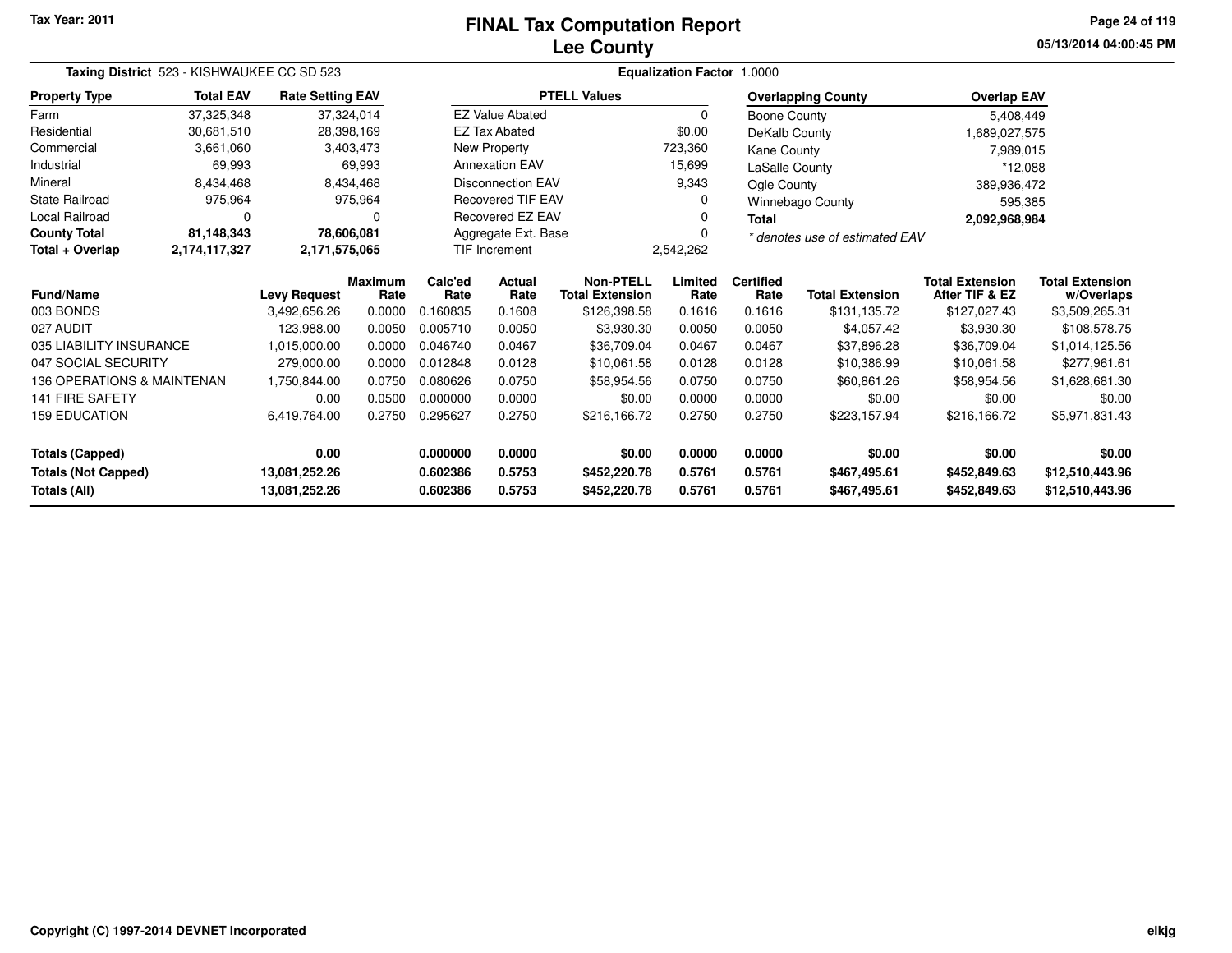## **Lee CountyFINAL Tax Computation Report**

**05/13/2014 04:00:45 PM Page 25 of 119**

| Taxing District 600 - LEE COUNTY                  |                  |                         |                        |                      |                            |                                            | <b>Equalization Factor 1.0000</b> |                          |                          |                                          |                                      |  |
|---------------------------------------------------|------------------|-------------------------|------------------------|----------------------|----------------------------|--------------------------------------------|-----------------------------------|--------------------------|--------------------------|------------------------------------------|--------------------------------------|--|
| <b>Property Type</b>                              | <b>Total EAV</b> | <b>Rate Setting EAV</b> |                        |                      |                            | <b>PTELL Values</b>                        |                                   |                          |                          |                                          |                                      |  |
| Farm                                              | 172,357,064      | 172,295,650             |                        |                      | <b>EZ Value Abated</b>     |                                            | 6,764,800                         |                          |                          |                                          |                                      |  |
| Residential                                       | 352,491,264      | 349,541,596             |                        |                      | <b>EZ Tax Abated</b>       |                                            | \$54,057.53                       |                          |                          |                                          |                                      |  |
| Commercial                                        | 82,224,944       | 75,445,283              |                        |                      | New Property               |                                            | 21,443,584                        |                          |                          |                                          |                                      |  |
| Industrial                                        | 56,574,757       | 51,612,273              |                        |                      | <b>Annexation EAV</b>      |                                            | 0                                 |                          |                          |                                          |                                      |  |
| Mineral                                           | 28,886,749       | 28,886,749              |                        |                      | <b>Disconnection EAV</b>   |                                            | $\Omega$                          |                          |                          |                                          |                                      |  |
| <b>State Railroad</b>                             | 7,097,003        |                         | 7,097,003              |                      | <b>Recovered TIF EAV</b>   |                                            | 68,130                            |                          |                          |                                          |                                      |  |
| Local Railroad                                    | 15,190           |                         | 15,190                 |                      | Recovered EZ EAV           |                                            | 385,332                           |                          |                          |                                          |                                      |  |
| <b>County Total</b>                               | 699,646,971      | 684,893,744             |                        |                      | Aggregate Ext. Base        |                                            | 5,219,913                         |                          |                          |                                          |                                      |  |
| Total + Overlap                                   | 699,646,971      | 684,893,744             |                        |                      | TIF Increment<br>7,988,427 |                                            |                                   |                          |                          |                                          |                                      |  |
| <b>Fund/Name</b>                                  |                  | <b>Levy Request</b>     | <b>Maximum</b><br>Rate | Calc'ed<br>Rate      | <b>Actual</b><br>Rate      | <b>Non-PTELL</b><br><b>Total Extension</b> | Limited<br>Rate                   | <b>Certified</b><br>Rate | <b>Total Extension</b>   | <b>Total Extension</b><br>After TIF & EZ | <b>Total Extension</b><br>w/Overlaps |  |
| 001 CORPORATE                                     |                  | 1,886,249.00            | 0.0000                 | 0.275408             | 0.2754                     | \$1,886,197.37                             | 0.2749                            | 0.2749                   | \$1,923,329.52           | \$1,882,772.90                           | \$1,882,772.90                       |  |
| 005 I.M.R.F.                                      |                  | 600,000.00              | 0.0000                 | 0.087605             | 0.0876                     | \$599,966.92                               | 0.0875                            | 0.0875                   | \$612,191.10             | \$599,282.03                             | \$599,282.03                         |  |
| 006 HIGHWAY                                       |                  | 640,500.00              | 0.2000                 | 0.093518             | 0.0935                     | \$640,375.65                               | 0.0934                            | 0.0934                   | \$653,470.27             | \$639,690.76                             | \$639,690.76                         |  |
| 008 BRIDGE                                        |                  | 241,500.00              | 0.2500                 | 0.035261             | 0.0353                     | \$241,767.49                               | 0.0353                            | 0.0353                   | \$246,975.38             | \$241,767.49                             | \$241,767.49                         |  |
| 020 TUBERCULOSIS SANATARIU                        |                  | 25,000.00               | 0.0750                 | 0.003650             | 0.0037                     | \$25,341.07                                | 0.0037                            | 0.0037                   | \$25,886.94              | \$25,341.07                              | \$25,341.07                          |  |
| 021 FEDERAL AID HIGHWAY MAT                       |                  | 304,500.00              | 0.0500                 | 0.044460             | 0.0445                     | \$304,777.72                               | 0.0444                            | 0.0444                   | \$310,643.26             | \$304,092.82                             | \$304,092.82                         |  |
| 022 COUNTY HEALTH DEPARTMI                        |                  | 556,000.00              | 0.1000                 | 0.081181             | 0.0812                     | \$556,133.72                               | 0.0811                            | 0.0811                   | \$567,413.69             | \$555,448.83                             | \$555,448.83                         |  |
| 035 LIABILITY INSURANCE                           |                  | 280,000.00              | 0.0000                 | 0.040882             | 0.0409                     | \$280,121.54                               | 0.0409                            | 0.0409                   | \$286,155.61             | \$280,121.54                             | \$280,121.54                         |  |
| 047 SOCIAL SECURITY                               |                  | 630,000.00              | 0.0000                 | 0.091985             | 0.0920                     | \$630,102.24                               | 0.0919                            | 0.0919                   | \$642,975.57             | \$629,417.35                             | \$629,417.35                         |  |
| 053 EXTENSION EDUCATION                           |                  | 136,860.00              | 0.0500                 | 0.019983             | 0.0200                     | \$136,978.75                               | 0.0200                            | 0.0200                   | \$139,929.39             | \$136,978.75                             | \$136,978.75                         |  |
| 055 VETERANS ASSISTANCE                           |                  | 75,000.00               | 0.0400                 | 0.010951             | 0.0110                     | \$75,338.31                                | 0.0110                            | 0.0110                   | \$76,961.17              | \$75,338.31                              | \$75,338.31                          |  |
| 142 SENIOR CITIZENS SOCIAL S                      |                  | 102,500.00              | 0.0250                 | 0.014966             | 0.0150                     | \$102,734.06                               | 0.0150                            | 0.0150                   | \$104,947.05             | \$102,734.06                             | \$102,734.06                         |  |
| <b>Totals (Capped)</b>                            |                  | 5,478,109.00            |                        | 0.799850             | 0.8001                     | \$5,479,834.84                             | 0.7991                            | 0.7991                   | \$5,590,878.95           | \$5,472,985.91                           | \$5,472,985.91                       |  |
| <b>Totals (Not Capped)</b><br><b>Totals (All)</b> |                  | 0.00<br>5,478,109.00    |                        | 0.000000<br>0.799850 | 0.0000<br>0.8001           | \$0.00<br>\$5,479,834.84                   | 0.0000<br>0.7991                  | 0.0000<br>0.7991         | \$0.00<br>\$5,590,878.95 | \$0.00<br>\$5,472,985.91                 | \$0.00<br>\$5,472,985.91             |  |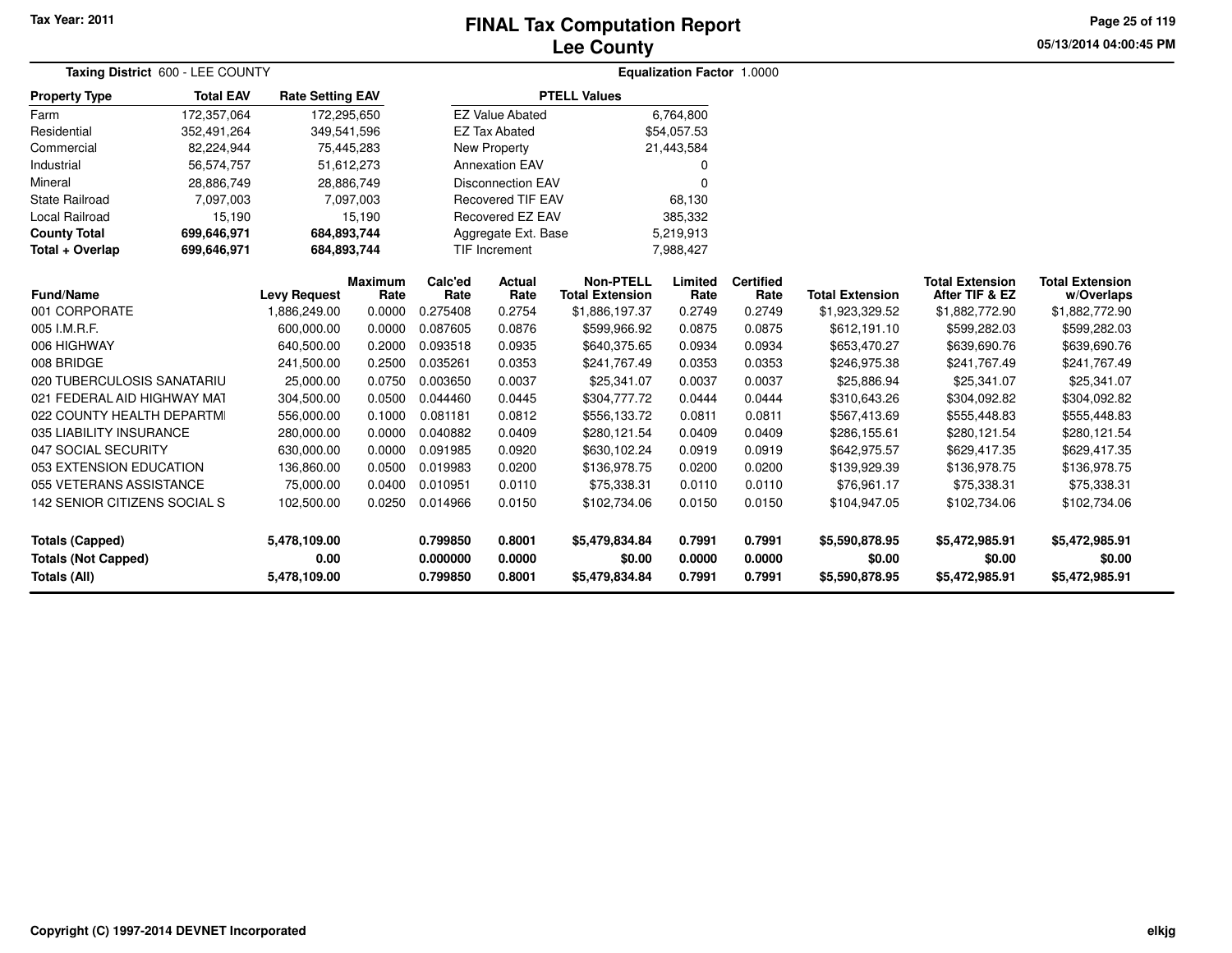# **Lee CountyFINAL Tax Computation Report**

**05/13/2014 04:00:45 PM Page 26 of 119**

| Taxing District 601 - ALTO TOWNSHIP                                  |                  |                                |                        |                                  |                            |                                            | <b>Equalization Factor 1.0000</b> |                            |                                      |                                          |                                      |
|----------------------------------------------------------------------|------------------|--------------------------------|------------------------|----------------------------------|----------------------------|--------------------------------------------|-----------------------------------|----------------------------|--------------------------------------|------------------------------------------|--------------------------------------|
| <b>Property Type</b>                                                 | <b>Total EAV</b> | <b>Rate Setting EAV</b>        |                        |                                  |                            | <b>PTELL Values</b>                        |                                   |                            |                                      |                                          |                                      |
| Farm                                                                 | 8,189,687        |                                | 8,189,687              |                                  | <b>EZ Value Abated</b>     |                                            | 0                                 |                            |                                      |                                          |                                      |
| Residential                                                          | 6,659,133        |                                | 6,659,133              |                                  | <b>EZ Tax Abated</b>       |                                            | \$0.00                            |                            |                                      |                                          |                                      |
| Commercial                                                           | 1,103,910        |                                | 1,103,910              |                                  | New Property               |                                            | 316,211                           |                            |                                      |                                          |                                      |
| Industrial                                                           | 69,162           |                                | 69,162                 |                                  | <b>Annexation EAV</b>      |                                            | 0                                 |                            |                                      |                                          |                                      |
| Mineral                                                              | 1,313,638        |                                | 1,313,638              |                                  | <b>Disconnection EAV</b>   |                                            | 0                                 |                            |                                      |                                          |                                      |
| State Railroad                                                       | 929,199          |                                | 929,199                |                                  | <b>Recovered TIF EAV</b>   |                                            | 0                                 |                            |                                      |                                          |                                      |
| Local Railroad                                                       | $\Omega$         |                                |                        |                                  | Recovered EZ EAV           |                                            | 0                                 |                            |                                      |                                          |                                      |
| <b>County Total</b>                                                  | 18,264,729       |                                | 18,264,729             |                                  | Aggregate Ext. Base        |                                            | 55,803                            |                            |                                      |                                          |                                      |
| Total + Overlap                                                      | 18,264,729       |                                | 18,264,729             |                                  | TIF Increment              |                                            | 0                                 |                            |                                      |                                          |                                      |
| <b>Fund/Name</b>                                                     |                  | <b>Levy Request</b>            | <b>Maximum</b><br>Rate | Calc'ed<br>Rate                  | Actual<br>Rate             | <b>Non-PTELL</b><br><b>Total Extension</b> | Limited<br>Rate                   | <b>Certified</b><br>Rate   | <b>Total Extension</b>               | <b>Total Extension</b><br>After TIF & EZ | <b>Total Extension</b><br>w/Overlaps |
| 001 CORPORATE                                                        |                  | 58,593.00                      | 0.4300                 | 0.320799                         | 0.3208                     | \$58,593.25                                | 0.3156                            | 0.3156                     | \$57,643.48                          | \$57,643.48                              | \$57,643.48                          |
| <b>Totals (Capped)</b><br><b>Totals (Not Capped)</b><br>Totals (All) |                  | 58,593.00<br>0.00<br>58,593.00 |                        | 0.320799<br>0.000000<br>0.320799 | 0.3208<br>0.0000<br>0.3208 | \$58,593.25<br>\$0.00<br>\$58,593.25       | 0.3156<br>0.0000<br>0.3156        | 0.3156<br>0.0000<br>0.3156 | \$57,643.48<br>\$0.00<br>\$57,643.48 | \$57,643.48<br>\$0.00<br>\$57,643.48     | \$57,643.48<br>\$0.00<br>\$57,643.48 |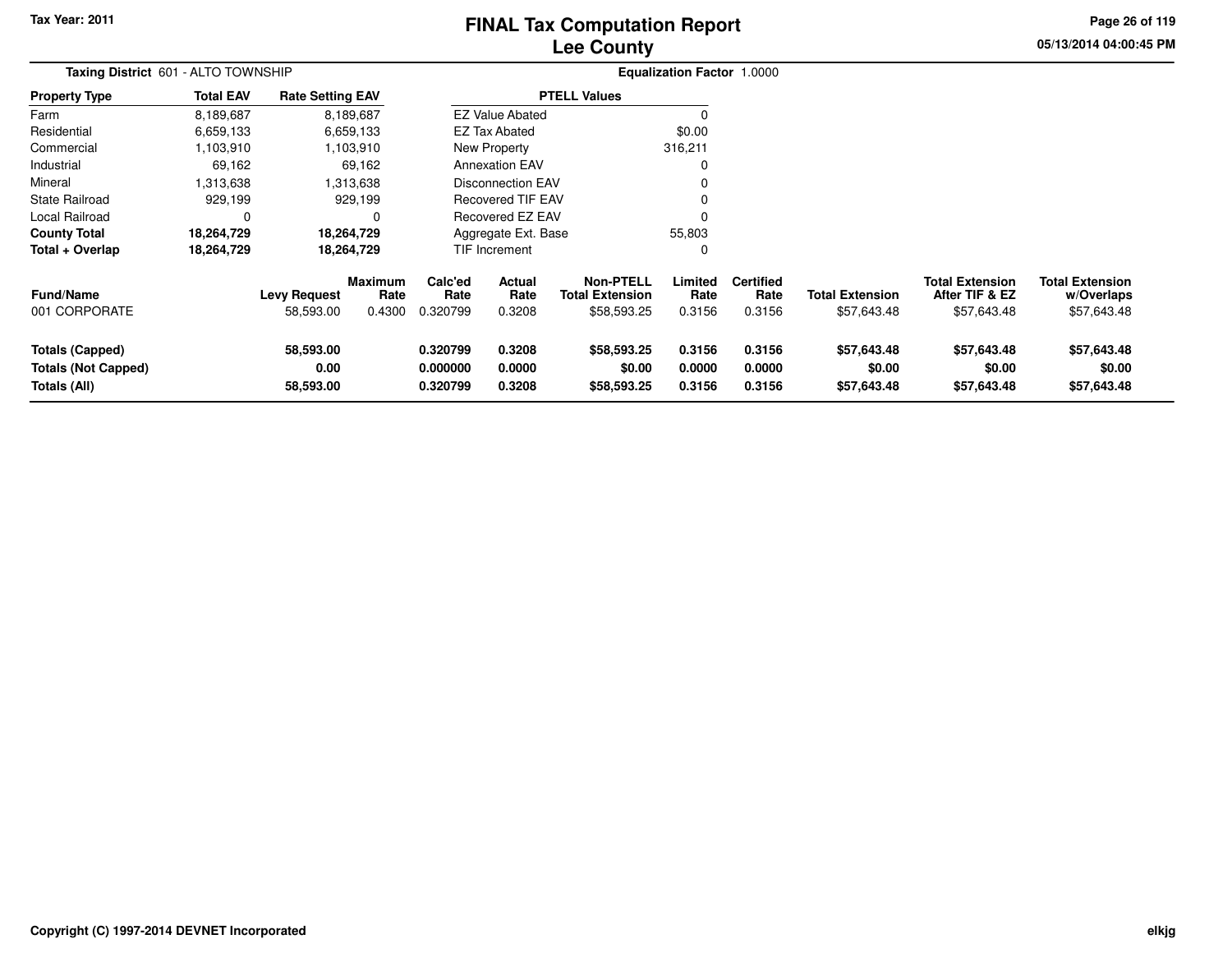## **Lee CountyFINAL Tax Computation Report**

**05/13/2014 04:00:45 PM Page 27 of 119**

| Taxing District 601RB - ALTO TWP ROAD/BRIDGE |                  | <b>Equalization Factor 1.0000</b> |                        |                      |                          |                                            |                  |                          |                                 |                                          |                                      |
|----------------------------------------------|------------------|-----------------------------------|------------------------|----------------------|--------------------------|--------------------------------------------|------------------|--------------------------|---------------------------------|------------------------------------------|--------------------------------------|
| <b>Property Type</b>                         | <b>Total EAV</b> | <b>Rate Setting EAV</b>           |                        |                      |                          | <b>PTELL Values</b>                        |                  |                          | <b>Road and Bridge Transfer</b> |                                          |                                      |
| Farm                                         | 8,189,687        |                                   | 8,189,687              |                      | <b>EZ Value Abated</b>   |                                            |                  | <b>Municipality</b>      |                                 | Fund                                     | <b>Amount Extended</b>               |
| Residential                                  | 6,659,133        |                                   | 6,659,133              |                      | <b>EZ Tax Abated</b>     |                                            | \$0.00           |                          |                                 |                                          |                                      |
| Commercial                                   | 1,103,910        |                                   | 1,103,910              |                      | New Property             |                                            | 316,211          |                          | 711 - VILLAGE OF STEWARD        | 007                                      | \$2,355.95                           |
| Industrial                                   | 69,162           |                                   | 69,162                 |                      | <b>Annexation EAV</b>    |                                            |                  | Total                    |                                 |                                          | \$2,355.95                           |
| Mineral                                      | 1,313,638        |                                   | 1,313,638              |                      | <b>Disconnection EAV</b> |                                            |                  |                          |                                 |                                          |                                      |
| <b>State Railroad</b>                        | 929,199          |                                   | 929,199                |                      | <b>Recovered TIF EAV</b> |                                            |                  |                          |                                 |                                          |                                      |
| Local Railroad                               | $\Omega$         |                                   | $\Omega$               |                      | Recovered EZ EAV         |                                            |                  |                          |                                 |                                          |                                      |
| <b>County Total</b>                          | 18,264,729       |                                   | 18,264,729             | Aggregate Ext. Base  |                          |                                            | 63,515           |                          |                                 |                                          |                                      |
| Total + Overlap                              | 18,264,729       |                                   | 18,264,729             | TIF Increment        |                          |                                            |                  |                          |                                 |                                          |                                      |
| <b>Fund/Name</b>                             |                  | Levy Request                      | <b>Maximum</b><br>Rate | Calc'ed<br>Rate      | Actual<br>Rate           | <b>Non-PTELL</b><br><b>Total Extension</b> | Limited<br>Rate  | <b>Certified</b><br>Rate | <b>Total Extension</b>          | <b>Total Extension</b><br>After TIF & EZ | <b>Total Extension</b><br>w/Overlaps |
| 007 ROAD & BRIDGE                            |                  | 30,640.00                         | 0.9400                 | 0.167755             | 0.1678                   | \$30,648.22                                | 0.1651           | 0.1651                   | \$30,155.07                     | \$30,155.07                              | \$30,155.07                          |
| 009 PERMANENT ROAD                           |                  | 29,540.00                         | 0.2500                 | 0.161733             | 0.1617                   | \$29,534.07                                | 0.1591           | 0.1591                   | \$29,059.18                     | \$29,059.18                              | \$29,059.18                          |
| 010 EQUIPMENT & BUILDING                     |                  | 6,510.00                          | 0.1000                 | 0.035643             | 0.0356                   | \$6,502.24                                 | 0.0350           | 0.0350                   | \$6,392.66                      | \$6,392.66                               | \$6,392.66                           |
| <b>Totals (Capped)</b>                       |                  | 66,690.00                         |                        | 0.365131             | 0.3651                   | \$66,684.53                                | 0.3592           | 0.3592                   | \$65,606.91                     | \$65,606.91                              | \$65,606.91                          |
| <b>Totals (Not Capped)</b><br>Totals (All)   |                  | 0.00<br>66,690.00                 |                        | 0.000000<br>0.365131 | 0.0000<br>0.3651         | \$0.00<br>\$66,684.53                      | 0.0000<br>0.3592 | 0.0000<br>0.3592         | \$0.00<br>\$65,606.91           | \$0.00<br>\$65,606.91                    | \$0.00<br>\$65,606.91                |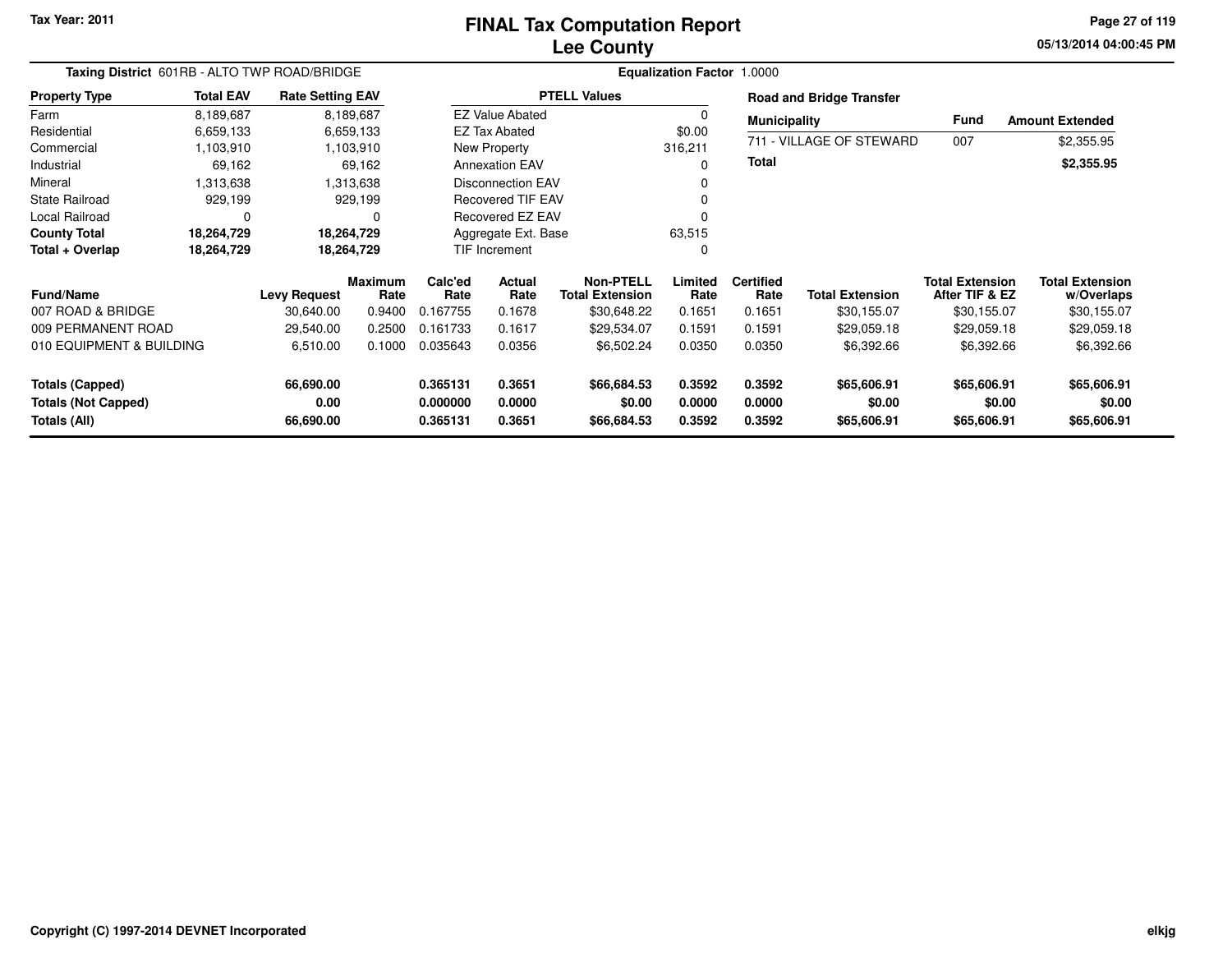# **Lee CountyFINAL Tax Computation Report**

**05/13/2014 04:00:45 PM Page 28 of 119**

| Taxing District 602 - AMBOY TOWNSHIP                                 |                  |                                |                 |                                  | <b>Equalization Factor 1.0000</b> |                                            |                            |                            |                                      |                                          |                                      |  |
|----------------------------------------------------------------------|------------------|--------------------------------|-----------------|----------------------------------|-----------------------------------|--------------------------------------------|----------------------------|----------------------------|--------------------------------------|------------------------------------------|--------------------------------------|--|
| <b>Property Type</b>                                                 | <b>Total EAV</b> | <b>Rate Setting EAV</b>        |                 |                                  |                                   | <b>PTELL Values</b>                        |                            |                            |                                      |                                          |                                      |  |
| Farm                                                                 | 6,852,950        |                                | 6,852,950       |                                  | <b>EZ Value Abated</b>            |                                            | $\Omega$                   |                            |                                      |                                          |                                      |  |
| Residential                                                          | 26,219,978       |                                | 26,219,978      |                                  | EZ Tax Abated                     |                                            | \$0.00                     |                            |                                      |                                          |                                      |  |
| Commercial                                                           | 5,253,543        |                                | 5,253,543       |                                  | New Property                      |                                            | 65,385                     |                            |                                      |                                          |                                      |  |
| Industrial                                                           | 6,684,234        |                                | 6,684,234       |                                  | <b>Annexation EAV</b>             |                                            | 0                          |                            |                                      |                                          |                                      |  |
| Mineral                                                              | 0                |                                | 0               |                                  | <b>Disconnection EAV</b>          |                                            | 0                          |                            |                                      |                                          |                                      |  |
| <b>State Railroad</b>                                                | 0                |                                | 0               |                                  | <b>Recovered TIF EAV</b>          |                                            | 4,249                      |                            |                                      |                                          |                                      |  |
| Local Railroad                                                       | 1,800            |                                | 1,800           |                                  | <b>Recovered EZ EAV</b>           |                                            | $\Omega$                   |                            |                                      |                                          |                                      |  |
| <b>County Total</b>                                                  | 45,012,505       |                                | 45,012,505      |                                  | 94,898<br>Aggregate Ext. Base     |                                            |                            |                            |                                      |                                          |                                      |  |
| Total + Overlap                                                      | 45,012,505       |                                | 45,012,505      |                                  | <b>TIF Increment</b>              |                                            | 0                          |                            |                                      |                                          |                                      |  |
| <b>Fund/Name</b>                                                     |                  | <b>Levy Request</b>            | Maximum<br>Rate | Calc'ed<br>Rate                  | <b>Actual</b><br>Rate             | <b>Non-PTELL</b><br><b>Total Extension</b> | Limited<br>Rate            | <b>Certified</b><br>Rate   | <b>Total Extension</b>               | <b>Total Extension</b><br>After TIF & EZ | <b>Total Extension</b><br>w/Overlaps |  |
| 001 CORPORATE                                                        |                  | 68.890.00                      | 0.2500          | 0.153046                         | 0.1530                            | \$68,869.13                                | 0.1482                     | 0.1482                     | \$66,708.53                          | \$66,708.53                              | \$66,708.53                          |  |
| 054 GENERAL ASSISTANCE                                               |                  | 30,754.00                      | 0.1000          | 0.068323                         | 0.0683                            | \$30,743.54                                | 0.0661                     | 0.0661                     | \$29,753.27                          | \$29,753.27                              | \$29,753.27                          |  |
| <b>Totals (Capped)</b><br><b>Totals (Not Capped)</b><br>Totals (All) |                  | 99,644.00<br>0.00<br>99,644.00 |                 | 0.221369<br>0.000000<br>0.221369 | 0.2213<br>0.0000<br>0.2213        | \$99,612.67<br>\$0.00<br>\$99,612.67       | 0.2143<br>0.0000<br>0.2143 | 0.2143<br>0.0000<br>0.2143 | \$96,461.80<br>\$0.00<br>\$96,461.80 | \$96,461.80<br>\$0.00<br>\$96,461.80     | \$96,461.80<br>\$0.00<br>\$96,461.80 |  |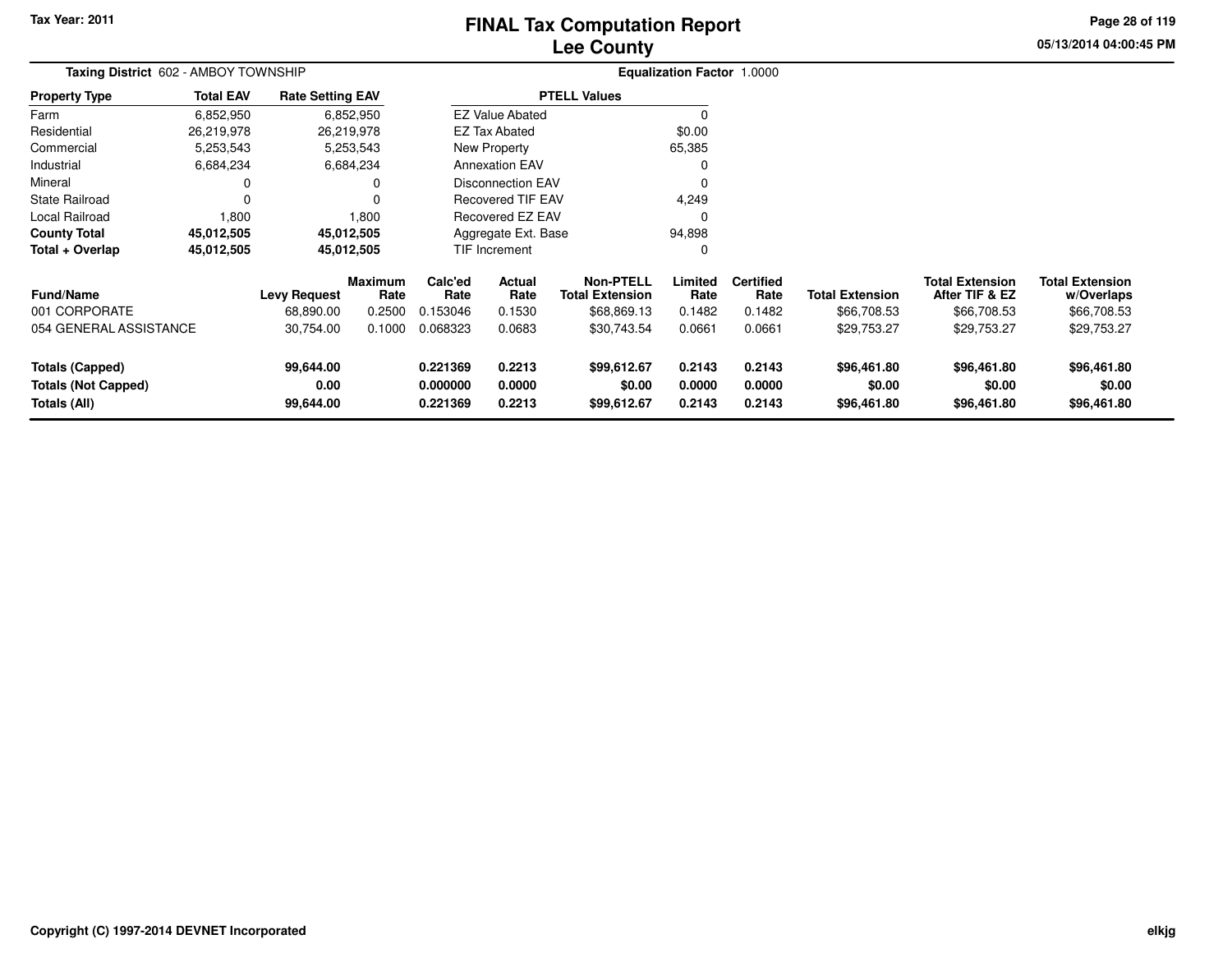### **Lee CountyFINAL Tax Computation Report**

**05/13/2014 04:00:45 PM Page 29 of 119**

| Taxing District 602RB - AMBOY TWP ROAD/BRIDGE        |                  |                         |                        | Equalization Factor 1.0000 |                         |                                            |                  |                          |                                 |                                          |                                      |  |  |
|------------------------------------------------------|------------------|-------------------------|------------------------|----------------------------|-------------------------|--------------------------------------------|------------------|--------------------------|---------------------------------|------------------------------------------|--------------------------------------|--|--|
| <b>Property Type</b>                                 | <b>Total EAV</b> | <b>Rate Setting EAV</b> |                        |                            |                         | <b>PTELL Values</b>                        |                  |                          | <b>Road and Bridge Transfer</b> |                                          |                                      |  |  |
| Farm                                                 | 6,852,950        |                         | 6,852,950              |                            | <b>EZ Value Abated</b>  |                                            | $\Omega$         | <b>Municipality</b>      |                                 | <b>Fund</b>                              | <b>Amount Extended</b>               |  |  |
| Residential                                          | 26,219,978       | 26,219,978              |                        |                            | <b>EZ Tax Abated</b>    |                                            | \$0.00           |                          | 701 - CITY OF AMBOY             | 007                                      | \$15,333.06                          |  |  |
| Commercial                                           | 5,253,543        |                         | 5,253,543              |                            | New Property            |                                            | 65,385           |                          |                                 |                                          |                                      |  |  |
| Industrial                                           | 6,684,234        |                         | 6,684,234              |                            | <b>Annexation EAV</b>   |                                            | 0                | Total                    |                                 |                                          | \$15,333.06                          |  |  |
| Mineral                                              | 0                |                         | 0                      | <b>Disconnection EAV</b>   |                         |                                            |                  |                          |                                 |                                          |                                      |  |  |
| <b>State Railroad</b>                                | $\Omega$         |                         | O                      | <b>Recovered TIF EAV</b>   |                         |                                            | 4,249            |                          |                                 |                                          |                                      |  |  |
| Local Railroad                                       | 1,800            |                         | 1,800                  |                            | <b>Recovered EZ EAV</b> |                                            | 0                |                          |                                 |                                          |                                      |  |  |
| <b>County Total</b>                                  | 45,012,505       | 45,012,505              |                        |                            | Aggregate Ext. Base     |                                            | 150,304          |                          |                                 |                                          |                                      |  |  |
| Total + Overlap                                      | 45,012,505       | 45,012,505              |                        | <b>TIF Increment</b>       |                         |                                            | 0                |                          |                                 |                                          |                                      |  |  |
| <b>Fund/Name</b>                                     |                  | <b>Levy Request</b>     | <b>Maximum</b><br>Rate | Calc'ed<br>Rate            | Actual<br>Rate          | <b>Non-PTELL</b><br><b>Total Extension</b> | Limited<br>Rate  | <b>Certified</b><br>Rate | <b>Total Extension</b>          | <b>Total Extension</b><br>After TIF & EZ | <b>Total Extension</b><br>w/Overlaps |  |  |
| 007 ROAD & BRIDGE                                    |                  | 54,844.00               | 0.6600                 | 0.121842                   | 0.1218                  | \$54,825.23                                | 0.1179           | 0.1179                   | \$53,069.74                     | \$53,069.74                              | \$53,069.74                          |  |  |
| 008 BRIDGE JOINT W/COUNTY                            |                  | 10,997.00               | 0.2500                 | 0.024431                   | 0.0244                  | \$10,983.05                                | 0.0236           | 0.0236                   | \$10,622.95                     | \$10,622.95                              | \$10,622.95                          |  |  |
| 009 PERMANENT ROAD                                   |                  | 74,744.00               | 0.2500                 | 0.166052                   | 0.1661                  | \$74,765.77                                | 0.1608           | 0.1608                   | \$72,380.11                     | \$72,380.11                              | \$72,380.11                          |  |  |
| 010 EQUIPMENT & BUILDING                             |                  | 10,474.00               | 0.1000                 | 0.023269                   | 0.0233                  | \$10,487.91                                | 0.0226           | 0.0226                   | \$10,172.83                     | \$10,172.83                              | \$10,172.83                          |  |  |
| 035 LIABILITY INSURANCE                              |                  | 6,760.00                | 0.0000                 | 0.015018                   | 0.0150                  | \$6,751.88                                 | 0.0145           | 0.0145                   | \$6,526.81                      | \$6,526.81                               | \$6,526.81                           |  |  |
| <b>Totals (Capped)</b><br><b>Totals (Not Capped)</b> |                  | 157,819.00<br>0.00      |                        | 0.350612<br>0.000000       | 0.3506<br>0.0000        | \$157,813.84<br>\$0.00                     | 0.3394<br>0.0000 | 0.3394<br>0.0000         | \$152,772.44<br>\$0.00          | \$152,772.44<br>\$0.00                   | \$152,772.44<br>\$0.00               |  |  |
| Totals (All)                                         |                  | 157,819.00              |                        | 0.350612                   | 0.3506                  | \$157,813.84                               | 0.3394           | 0.3394                   | \$152,772.44                    | \$152,772.44                             | \$152,772.44                         |  |  |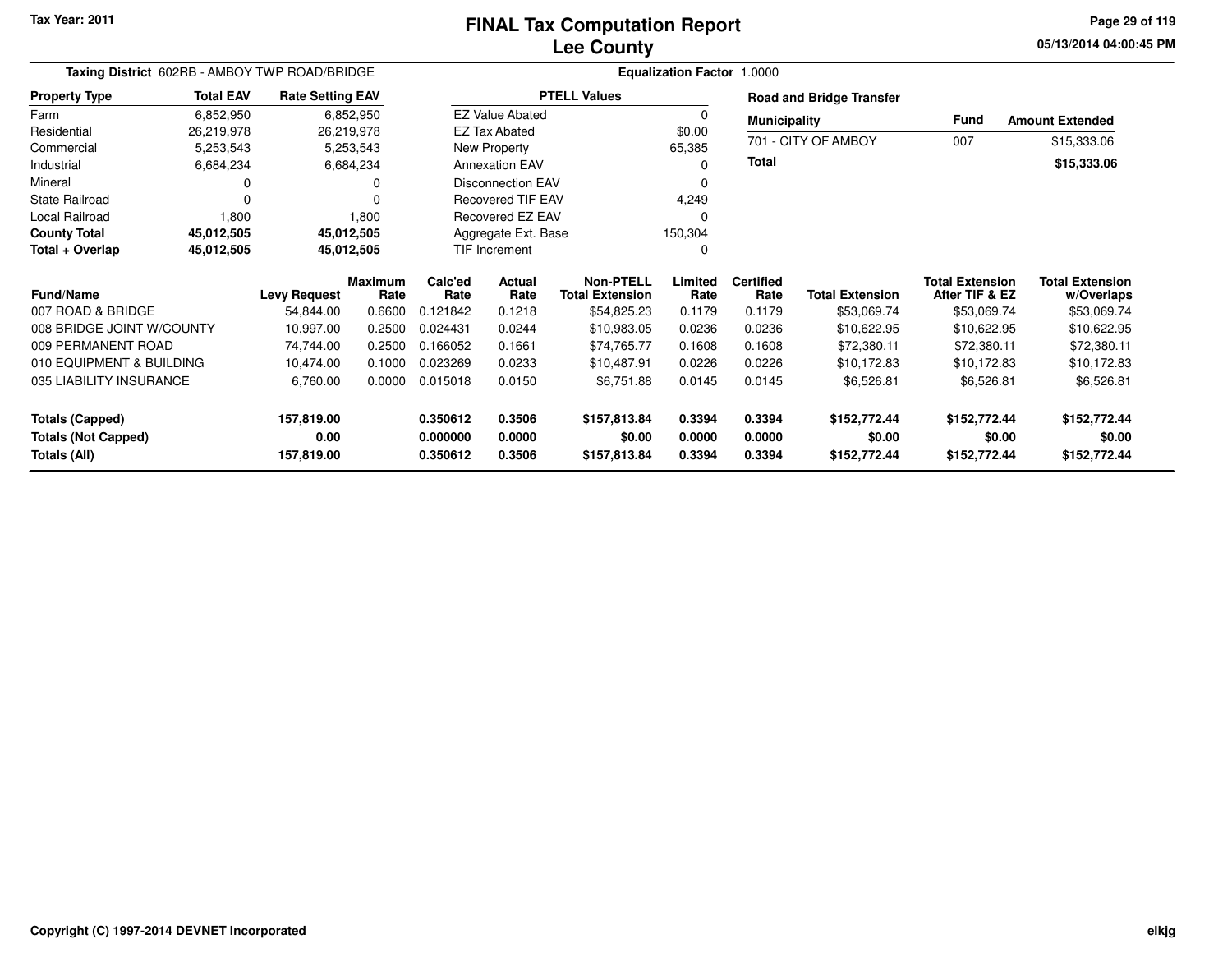# **Lee CountyFINAL Tax Computation Report**

**05/13/2014 04:00:45 PM Page 30 of 119**

| Taxing District 603 - ASHTON TOWNSHIP                                |                  |                                |                                  |                                  | <b>Equalization Factor 1.0000</b> |                                                           |                            |                                    |                                      |                                                         |                                                     |
|----------------------------------------------------------------------|------------------|--------------------------------|----------------------------------|----------------------------------|-----------------------------------|-----------------------------------------------------------|----------------------------|------------------------------------|--------------------------------------|---------------------------------------------------------|-----------------------------------------------------|
| <b>Property Type</b>                                                 | <b>Total EAV</b> | <b>Rate Setting EAV</b>        |                                  |                                  |                                   | <b>PTELL Values</b>                                       |                            |                                    |                                      |                                                         |                                                     |
| Farm                                                                 | 4,127,712        |                                | 4,127,712                        |                                  | <b>EZ Value Abated</b>            |                                                           |                            |                                    |                                      |                                                         |                                                     |
| Residential                                                          | 11,248,128       |                                | 11,248,128                       |                                  | <b>EZ Tax Abated</b>              |                                                           | \$0.00                     |                                    |                                      |                                                         |                                                     |
| Commercial                                                           | 3,551,985        |                                | 3,551,985                        |                                  | New Property                      |                                                           | 703,126                    |                                    |                                      |                                                         |                                                     |
| Industrial                                                           | 6,376,326        |                                | 6,376,326                        |                                  | <b>Annexation EAV</b>             |                                                           |                            |                                    |                                      |                                                         |                                                     |
| Mineral                                                              | $\Omega$         |                                | 0                                |                                  | <b>Disconnection EAV</b>          |                                                           |                            |                                    |                                      |                                                         |                                                     |
| <b>State Railroad</b>                                                | 888,107          |                                | 888,107                          |                                  | <b>Recovered TIF EAV</b>          |                                                           |                            |                                    |                                      |                                                         |                                                     |
| Local Railroad                                                       | $\Omega$         |                                |                                  |                                  | <b>Recovered EZ EAV</b>           |                                                           |                            |                                    |                                      |                                                         |                                                     |
| <b>County Total</b>                                                  | 26,192,258       |                                | 26,192,258                       |                                  | Aggregate Ext. Base<br>43,453     |                                                           |                            |                                    |                                      |                                                         |                                                     |
| Total + Overlap                                                      | 26,192,258       |                                | 26,192,258                       |                                  | TIF Increment                     |                                                           | 0                          |                                    |                                      |                                                         |                                                     |
| <b>Fund/Name</b><br>001 CORPORATE                                    |                  | Levy Request<br>38,200.00      | <b>Maximum</b><br>Rate<br>0.3400 | Calc'ed<br>Rate<br>0.145845      | Actual<br>Rate<br>0.1458          | <b>Non-PTELL</b><br><b>Total Extension</b><br>\$38,188.31 | Limited<br>Rate<br>0.1449  | <b>Certified</b><br>Rate<br>0.1449 | Total Extension<br>\$37,952.58       | <b>Total Extension</b><br>After TIF & EZ<br>\$37,952.58 | <b>Total Extension</b><br>w/Overlaps<br>\$37,952.58 |
| 054 GENERAL ASSISTANCE                                               |                  | 7,425.00                       | 0.1000                           | 0.028348                         | 0.0283                            | \$7,412.41                                                | 0.0281                     | 0.0281                             | \$7,360.02                           | \$7,360.02                                              | \$7,360.02                                          |
| <b>Totals (Capped)</b><br><b>Totals (Not Capped)</b><br>Totals (All) |                  | 45,625.00<br>0.00<br>45,625.00 |                                  | 0.174193<br>0.000000<br>0.174193 | 0.1741<br>0.0000<br>0.1741        | \$45,600.72<br>\$0.00<br>\$45,600.72                      | 0.1730<br>0.0000<br>0.1730 | 0.1730<br>0.0000<br>0.1730         | \$45,312.60<br>\$0.00<br>\$45,312.60 | \$45,312.60<br>\$0.00<br>\$45,312.60                    | \$45,312.60<br>\$0.00<br>\$45,312.60                |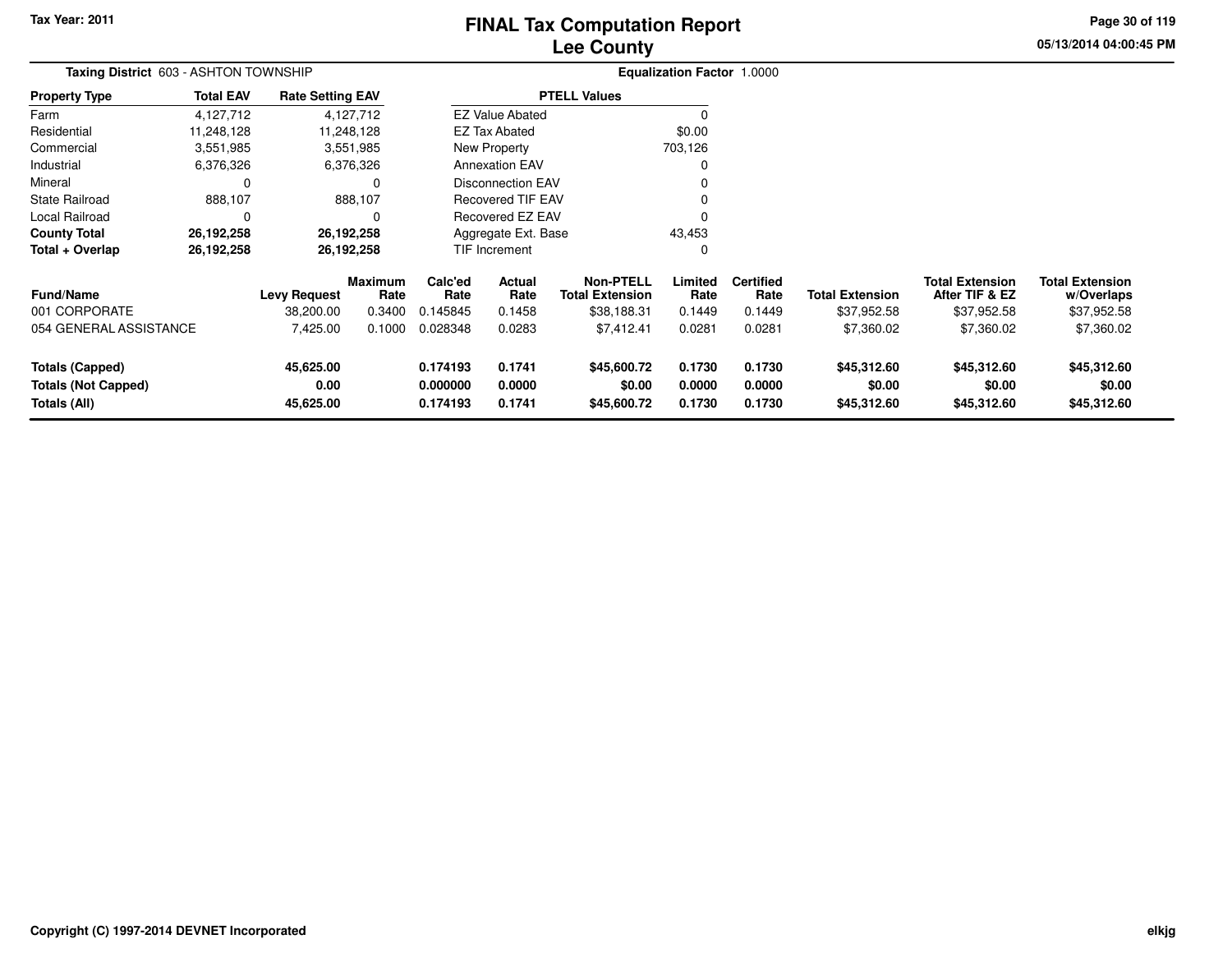# **Lee CountyFINAL Tax Computation Report**

**05/13/2014 04:00:45 PM Page 31 of 119**

| Taxing District 603RB - ASHTON TWP ROAD/BRIDGE |                  |                         |                        |                      | Equalization Factor 1.0000 |                                            |                  |                          |                                 |                                          |                                      |
|------------------------------------------------|------------------|-------------------------|------------------------|----------------------|----------------------------|--------------------------------------------|------------------|--------------------------|---------------------------------|------------------------------------------|--------------------------------------|
| <b>Property Type</b>                           | <b>Total EAV</b> | <b>Rate Setting EAV</b> |                        |                      |                            | <b>PTELL Values</b>                        |                  |                          | <b>Road and Bridge Transfer</b> |                                          |                                      |
| Farm                                           | 4,127,712        |                         | 4,127,712              |                      | <b>EZ Value Abated</b>     |                                            |                  | <b>Municipality</b>      |                                 | <b>Fund</b>                              | <b>Amount Extended</b>               |
| Residential                                    | 11,248,128       |                         | 11,248,128             |                      | EZ Tax Abated              |                                            | \$0.00           |                          |                                 |                                          |                                      |
| Commercial                                     | 3,551,985        |                         | 3,551,985              |                      | New Property               |                                            | 703,126          |                          | 702 - VILLAGE OF ASHTON         | 007                                      | \$10,346.71                          |
| Industrial                                     | 6,376,326        |                         | 6,376,326              |                      | <b>Annexation EAV</b>      |                                            |                  | <b>Total</b>             |                                 |                                          | \$10,346.71                          |
| Mineral                                        | 0                |                         | 0                      |                      | <b>Disconnection EAV</b>   |                                            |                  |                          |                                 |                                          |                                      |
| <b>State Railroad</b>                          | 888,107          |                         | 888,107                |                      | <b>Recovered TIF EAV</b>   |                                            |                  |                          |                                 |                                          |                                      |
| <b>Local Railroad</b>                          | 0                |                         | 0                      | Recovered EZ EAV     |                            |                                            |                  |                          |                                 |                                          |                                      |
| <b>County Total</b>                            | 26,192,258       | 26,192,258              |                        |                      | Aggregate Ext. Base        |                                            | 89,893           |                          |                                 |                                          |                                      |
| Total + Overlap                                | 26,192,258       | 26,192,258              |                        | TIF Increment        |                            |                                            | 0                |                          |                                 |                                          |                                      |
| Fund/Name                                      |                  | <b>Levy Request</b>     | <b>Maximum</b><br>Rate | Calc'ed<br>Rate      | Actual<br>Rate             | <b>Non-PTELL</b><br><b>Total Extension</b> | Limited<br>Rate  | <b>Certified</b><br>Rate | <b>Total Extension</b>          | <b>Total Extension</b><br>After TIF & EZ | <b>Total Extension</b><br>w/Overlaps |
| 007 ROAD & BRIDGE                              |                  | 43,500.00               | 0.6600                 | 0.166080             | 0.1661                     | \$43,505.34                                | 0.1650           | 0.1650                   | \$43,217.23                     | \$43,217.23                              | \$43,217.23                          |
| 008 BRIDGE JOINT W/COUNTY                      |                  | 7,887.00                | 0.2500                 | 0.030112             | 0.0301                     | \$7,883.87                                 | 0.0299           | 0.0299                   | \$7,831.49                      | \$7,831.49                               | \$7,831.49                           |
| 009 PERMANENT ROAD                             |                  | 35,000.00               | 0.2500                 | 0.133627             | 0.1336                     | \$34,992.86                                | 0.1327           | 0.1327                   | \$34,757.13                     | \$34,757.13                              | \$34,757.13                          |
| 010 EQUIPMENT & BUILDING                       |                  | 8,000.00                | 0.1000                 | 0.030543             | 0.0305                     | \$7,988.64                                 | 0.0303           | 0.0303                   | \$7,936.25                      | \$7,936.25                               | \$7,936.25                           |
| <b>Totals (Capped)</b>                         |                  | 94,387.00               |                        | 0.360362             | 0.3603                     | \$94,370.71                                | 0.3579           | 0.3579                   | \$93,742.10                     | \$93,742.10                              | \$93,742.10                          |
| <b>Totals (Not Capped)</b><br>Totals (All)     |                  | 0.00<br>94,387.00       |                        | 0.000000<br>0.360362 | 0.0000<br>0.3603           | \$0.00<br>\$94,370.71                      | 0.0000<br>0.3579 | 0.0000<br>0.3579         | \$0.00<br>\$93,742.10           | \$0.00<br>\$93,742.10                    | \$0.00<br>\$93,742.10                |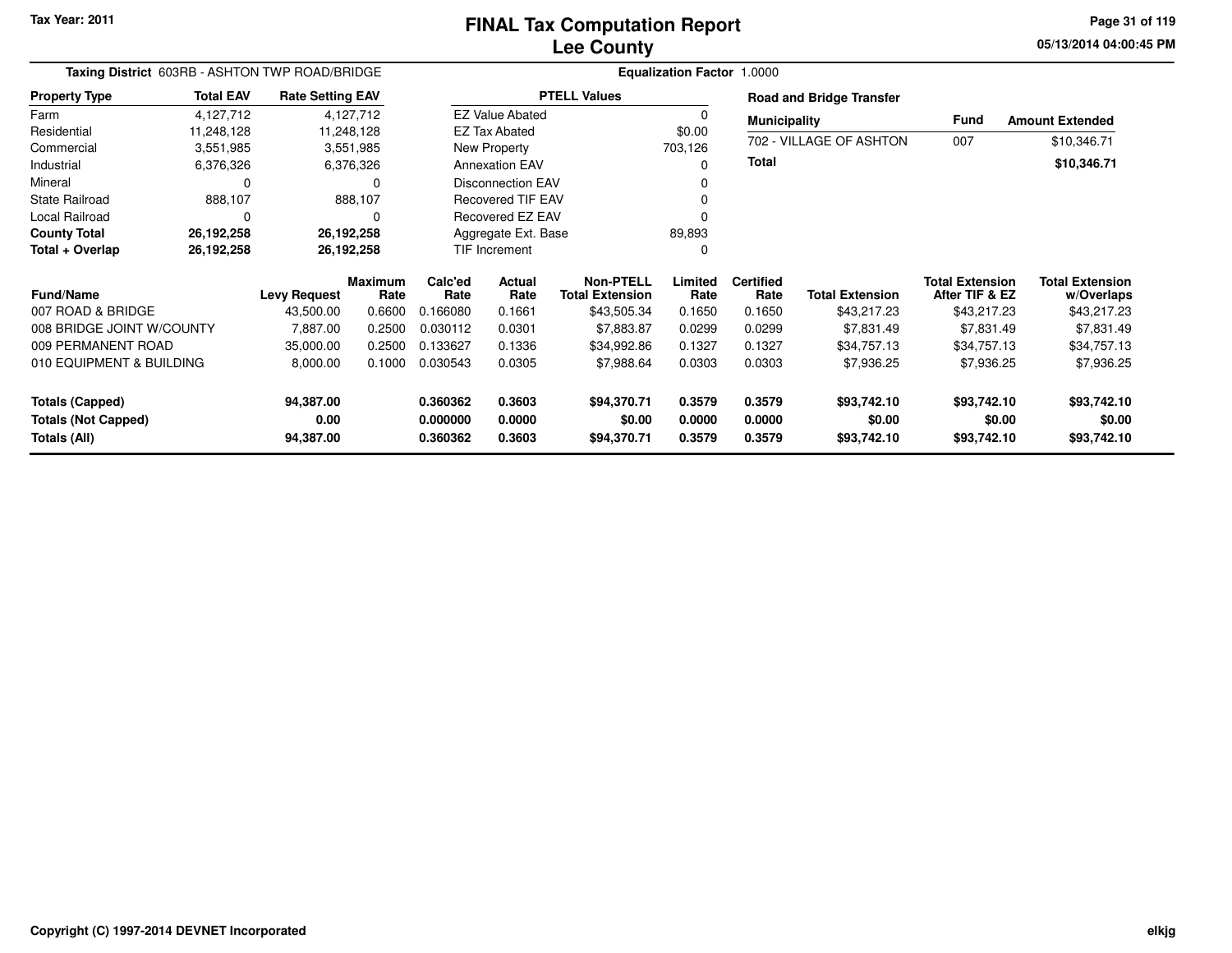**05/13/2014 04:00:45 PM Page 32 of 119**

| Taxing District 604 - BRADFORD TOWNSHIP                              |                  |                                  |                           |                                  |                               |                                                           | Equalization Factor 1.0000 |                                    |                                       |                                                         |                                                     |  |
|----------------------------------------------------------------------|------------------|----------------------------------|---------------------------|----------------------------------|-------------------------------|-----------------------------------------------------------|----------------------------|------------------------------------|---------------------------------------|---------------------------------------------------------|-----------------------------------------------------|--|
| <b>Property Type</b>                                                 | <b>Total EAV</b> | <b>Rate Setting EAV</b>          |                           |                                  |                               | <b>PTELL Values</b>                                       |                            |                                    |                                       |                                                         |                                                     |  |
| Farm                                                                 | 10,574,346       |                                  | 10,574,346                |                                  | <b>EZ Value Abated</b>        |                                                           |                            |                                    |                                       |                                                         |                                                     |  |
| Residential                                                          | 2,025,893        |                                  | 2,025,893                 |                                  | EZ Tax Abated                 |                                                           | \$0.00                     |                                    |                                       |                                                         |                                                     |  |
| Commercial                                                           | 2,460            |                                  | 2,460                     |                                  | New Property                  |                                                           | 23,984                     |                                    |                                       |                                                         |                                                     |  |
| Industrial                                                           |                  |                                  | 0                         |                                  | <b>Annexation EAV</b>         |                                                           |                            |                                    |                                       |                                                         |                                                     |  |
| Mineral                                                              |                  |                                  |                           |                                  | Disconnection EAV             |                                                           |                            |                                    |                                       |                                                         |                                                     |  |
| State Railroad                                                       |                  |                                  |                           |                                  | Recovered TIF EAV             |                                                           |                            |                                    |                                       |                                                         |                                                     |  |
| Local Railroad                                                       |                  |                                  |                           |                                  | Recovered EZ EAV              |                                                           |                            |                                    |                                       |                                                         |                                                     |  |
| <b>County Total</b>                                                  | 12,602,699       |                                  | 12,602,699                |                                  | Aggregate Ext. Base<br>29,119 |                                                           |                            |                                    |                                       |                                                         |                                                     |  |
| Total + Overlap                                                      | 12,602,699       |                                  | 12,602,699                |                                  | <b>TIF Increment</b>          |                                                           |                            |                                    |                                       |                                                         |                                                     |  |
| <b>Fund/Name</b><br>001 CORPORATE                                    |                  | <b>Levy Request</b><br>30,900.00 | Maximum<br>Rate<br>0.4500 | Calc'ed<br>Rate<br>0.245186      | Actual<br>Rate<br>0.2452      | <b>Non-PTELL</b><br><b>Total Extension</b><br>\$30,901.82 | Limited<br>Rate<br>0.2305  | <b>Certified</b><br>Rate<br>0.2305 | <b>Total Extension</b><br>\$29,049.22 | <b>Total Extension</b><br>After TIF & EZ<br>\$29,049.22 | <b>Total Extension</b><br>w/Overlaps<br>\$29,049.22 |  |
| 027 AUDIT                                                            |                  | 600.00                           | 0.0050                    | 0.004761                         | 0.0048                        | \$604.93                                                  | 0.0045                     | 0.0045                             | \$567.12                              | \$567.12                                                | \$567.12                                            |  |
| <b>Totals (Capped)</b><br><b>Totals (Not Capped)</b><br>Totals (All) |                  | 31,500.00<br>0.00<br>31,500.00   |                           | 0.249947<br>0.000000<br>0.249947 | 0.2500<br>0.0000<br>0.2500    | \$31,506.75<br>\$0.00<br>\$31,506.75                      | 0.2350<br>0.0000<br>0.2350 | 0.2350<br>0.0000<br>0.2350         | \$29,616.34<br>\$0.00<br>\$29,616.34  | \$29,616.34<br>\$0.00<br>\$29,616.34                    | \$29,616.34<br>\$0.00<br>\$29,616.34                |  |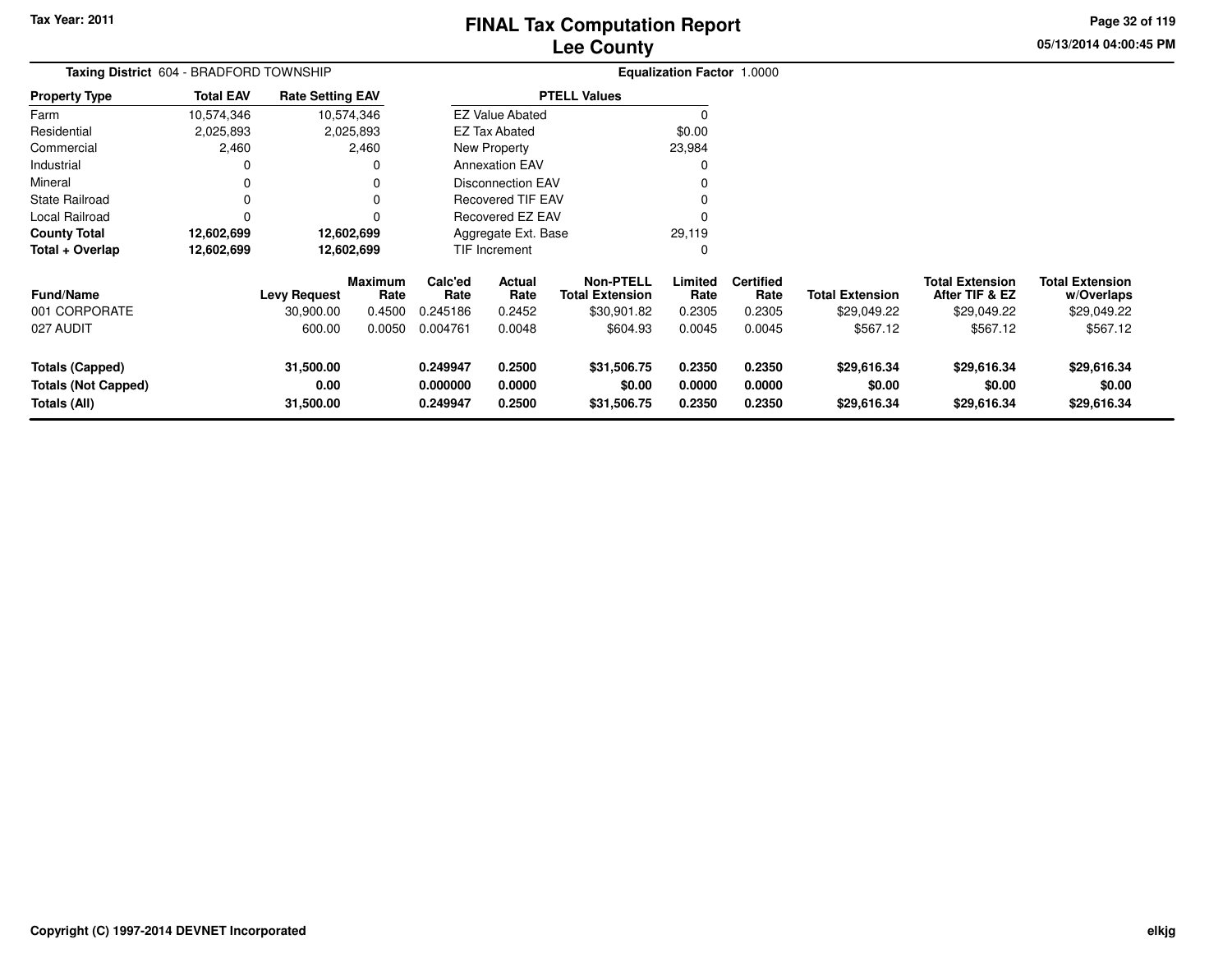**05/13/2014 04:00:45 PMPage 33 of 119**

| Taxing District 604RB - BRADFORD TWP ROAD/BRIDGE |                  |                         |                 |                 | <b>Equalization Factor 1.0000</b> |                                            |                 |                          |                        |                                          |                                      |
|--------------------------------------------------|------------------|-------------------------|-----------------|-----------------|-----------------------------------|--------------------------------------------|-----------------|--------------------------|------------------------|------------------------------------------|--------------------------------------|
| <b>Property Type</b>                             | <b>Total EAV</b> | <b>Rate Setting EAV</b> |                 |                 |                                   | <b>PTELL Values</b>                        |                 |                          |                        |                                          |                                      |
| Farm                                             | 10,574,346       | 10,574,346              |                 |                 | <b>EZ Value Abated</b>            |                                            | $\Omega$        |                          |                        |                                          |                                      |
| Residential                                      | 2,025,893        |                         | 2,025,893       |                 | <b>EZ Tax Abated</b>              |                                            | \$0.00          |                          |                        |                                          |                                      |
| Commercial                                       | 2,460            |                         | 2,460           |                 | New Property                      |                                            | 23,984          |                          |                        |                                          |                                      |
| Industrial                                       |                  |                         |                 |                 | <b>Annexation EAV</b>             |                                            |                 |                          |                        |                                          |                                      |
| Mineral                                          |                  |                         |                 |                 | <b>Disconnection EAV</b>          |                                            |                 |                          |                        |                                          |                                      |
| <b>State Railroad</b>                            |                  |                         |                 |                 | <b>Recovered TIF EAV</b>          |                                            |                 |                          |                        |                                          |                                      |
| Local Railroad                                   |                  |                         |                 |                 | Recovered EZ EAV                  |                                            |                 |                          |                        |                                          |                                      |
| <b>County Total</b>                              | 12,602,699       | 12,602,699              |                 |                 | Aggregate Ext. Base               |                                            | 45,126          |                          |                        |                                          |                                      |
| Total + Overlap                                  | 12,602,699       | 12,602,699              |                 |                 | TIF Increment                     |                                            | O               |                          |                        |                                          |                                      |
| <b>Fund/Name</b>                                 |                  | <b>Levy Request</b>     | Maximum<br>Rate | Calc'ed<br>Rate | Actual<br>Rate                    | <b>Non-PTELL</b><br><b>Total Extension</b> | Limited<br>Rate | <b>Certified</b><br>Rate | <b>Total Extension</b> | <b>Total Extension</b><br>After TIF & EZ | <b>Total Extension</b><br>w/Overlaps |
| 007 ROAD & BRIDGE                                |                  | 13,400.00               | 0.6600          | 0.106326        | 0.1063                            | \$13,396.67                                | 0.1051          | 0.1051                   | \$13,245.44            | \$13,245.44                              | \$13,245.44                          |
| 008 BRIDGE JOINT W/ COUNTY                       |                  | 9,000.00                | 0.2500          | 0.071413        | 0.0714                            | \$8,998.33                                 | 0.0706          | 0.0706                   | \$8,897.51             | \$8,897.51                               | \$8,897.51                           |
| 009 PERMANENT ROAD                               |                  | 12,400.00               | 0.2500          | 0.098392        | 0.0984                            | \$12,401.06                                | 0.0973          | 0.0973                   | \$12,262.43            | \$12,262.43                              | \$12,262.43                          |
| 010 EQUIPMENT & BUILDING                         |                  | 10,600.00               | 0.1000          | 0.084109        | 0.0841                            | \$10,598.87                                | 0.0831          | 0.0831                   | \$10,472.84            | \$10,472.84                              | \$10,472.84                          |
| 090 ROAD DAMAGE                                  |                  | 1,025.00                | 0.0330          | 0.008133        | 0.0081                            | \$1,020.82                                 | 0.0080          | 0.0080                   | \$1,008.22             | \$1,008.22                               | \$1,008.22                           |
| <b>Totals (Capped)</b>                           |                  | 46,425.00               |                 | 0.368373        | 0.3683                            | \$46,415.75                                | 0.3641          | 0.3641                   | \$45,886.44            | \$45,886.44                              | \$45,886.44                          |
| <b>Totals (Not Capped)</b>                       |                  | 0.00                    |                 | 0.000000        | 0.0000                            | \$0.00                                     | 0.0000          | 0.0000                   | \$0.00                 | \$0.00                                   | \$0.00                               |
| Totals (All)                                     |                  | 46,425.00               |                 | 0.368373        | 0.3683                            | \$46,415.75                                | 0.3641          | 0.3641                   | \$45,886.44            | \$45,886.44                              | \$45,886.44                          |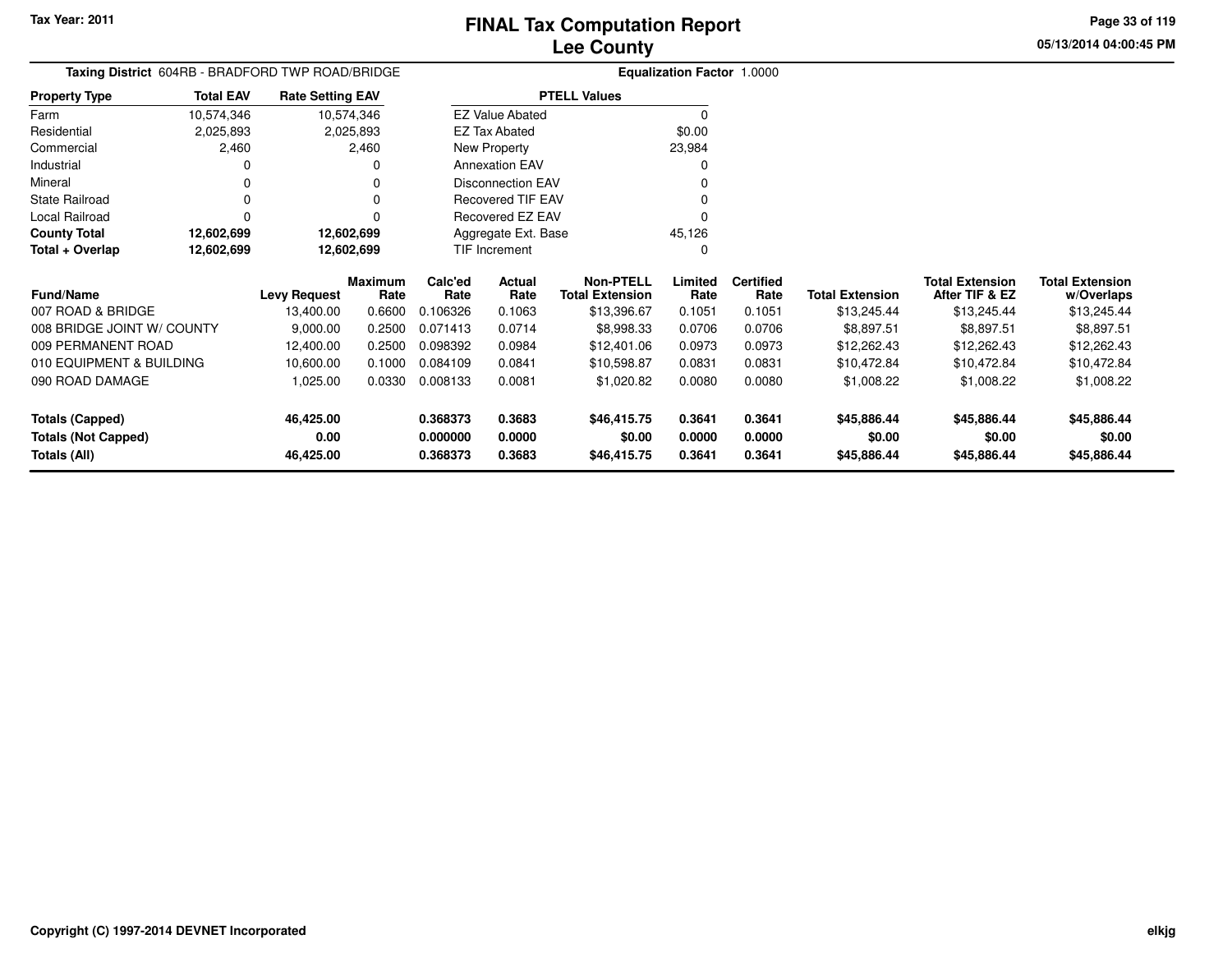# **Lee CountyFINAL Tax Computation Report**

**05/13/2014 04:00:45 PM Page 34 of 119**

| Taxing District 605 - BROOKLYN TOWNSHIP<br><b>Property Type</b> |                                                     |           |                                                                                                                       |                                                                |                                                                                                 | <b>Equalization Factor 1.0000</b>                            |                          |                        |                                          |                                      |
|-----------------------------------------------------------------|-----------------------------------------------------|-----------|-----------------------------------------------------------------------------------------------------------------------|----------------------------------------------------------------|-------------------------------------------------------------------------------------------------|--------------------------------------------------------------|--------------------------|------------------------|------------------------------------------|--------------------------------------|
| <b>Total EAV</b>                                                |                                                     |           |                                                                                                                       |                                                                |                                                                                                 |                                                              |                          |                        |                                          |                                      |
| 10,367,683                                                      |                                                     |           |                                                                                                                       |                                                                |                                                                                                 | $\Omega$                                                     |                          |                        |                                          |                                      |
| 6,384,065                                                       |                                                     |           |                                                                                                                       |                                                                |                                                                                                 | \$0.00                                                       |                          |                        |                                          |                                      |
| 636,919                                                         |                                                     |           |                                                                                                                       |                                                                |                                                                                                 | 227,522                                                      |                          |                        |                                          |                                      |
| 118,978                                                         |                                                     |           |                                                                                                                       |                                                                |                                                                                                 | 0                                                            |                          |                        |                                          |                                      |
| .695,217                                                        |                                                     |           |                                                                                                                       | <b>Disconnection EAV</b><br>0<br><b>Recovered TIF EAV</b><br>0 |                                                                                                 |                                                              |                          |                        |                                          |                                      |
| 0                                                               |                                                     | $\Omega$  |                                                                                                                       |                                                                |                                                                                                 |                                                              |                          |                        |                                          |                                      |
| 2,400                                                           |                                                     | 2,400     | <b>Recovered EZ EAV</b><br>$\Omega$                                                                                   |                                                                |                                                                                                 |                                                              |                          |                        |                                          |                                      |
|                                                                 |                                                     |           | Aggregate Ext. Base<br>55,891                                                                                         |                                                                |                                                                                                 |                                                              |                          |                        |                                          |                                      |
|                                                                 | 19,205,262                                          |           |                                                                                                                       |                                                                |                                                                                                 | 0                                                            |                          |                        |                                          |                                      |
|                                                                 | <b>Levy Request</b>                                 | Rate      | Calc'ed<br>Rate                                                                                                       | Actual<br>Rate                                                 | <b>Non-PTELL</b><br><b>Total Extension</b>                                                      | Limited<br>Rate                                              | <b>Certified</b><br>Rate | <b>Total Extension</b> | <b>Total Extension</b><br>After TIF & EZ | <b>Total Extension</b><br>w/Overlaps |
|                                                                 | 57,700.00                                           | 0.4300    | 0.300439                                                                                                              | 0.3004                                                         | \$57,692.61                                                                                     | 0.2939                                                       | 0.2939                   | \$56,444.27            | \$56,444.27                              | \$56,444.27                          |
|                                                                 | 985.00                                              | 0.0000    | 0.005129                                                                                                              | 0.0051                                                         | \$979.47                                                                                        | 0.0050                                                       | 0.0050                   | \$960.26               | \$960.26                                 | \$960.26                             |
|                                                                 | 58,685.00<br>0.00                                   |           | 0.305568<br>0.000000                                                                                                  | 0.3055<br>0.0000                                               | \$58,672.08<br>\$0.00                                                                           | 0.2989<br>0.0000                                             | 0.2989<br>0.0000         | \$57,404.53<br>\$0.00  | \$57,404.53<br>\$0.00                    | \$57,404.53<br>\$0.00<br>\$57,404.53 |
|                                                                 | 19,205,262<br>19,205,262<br>035 LIABILITY INSURANCE | 58,685.00 | <b>Rate Setting EAV</b><br>10,367,683<br>6,384,065<br>636,919<br>118,978<br>1,695,217<br>19,205,262<br><b>Maximum</b> | 0.305568                                                       | <b>EZ Tax Abated</b><br><b>New Property</b><br><b>Annexation EAV</b><br>TIF Increment<br>0.3055 | <b>PTELL Values</b><br><b>EZ Value Abated</b><br>\$58,672.08 | 0.2989                   | 0.2989                 | \$57,404.53                              | \$57,404.53                          |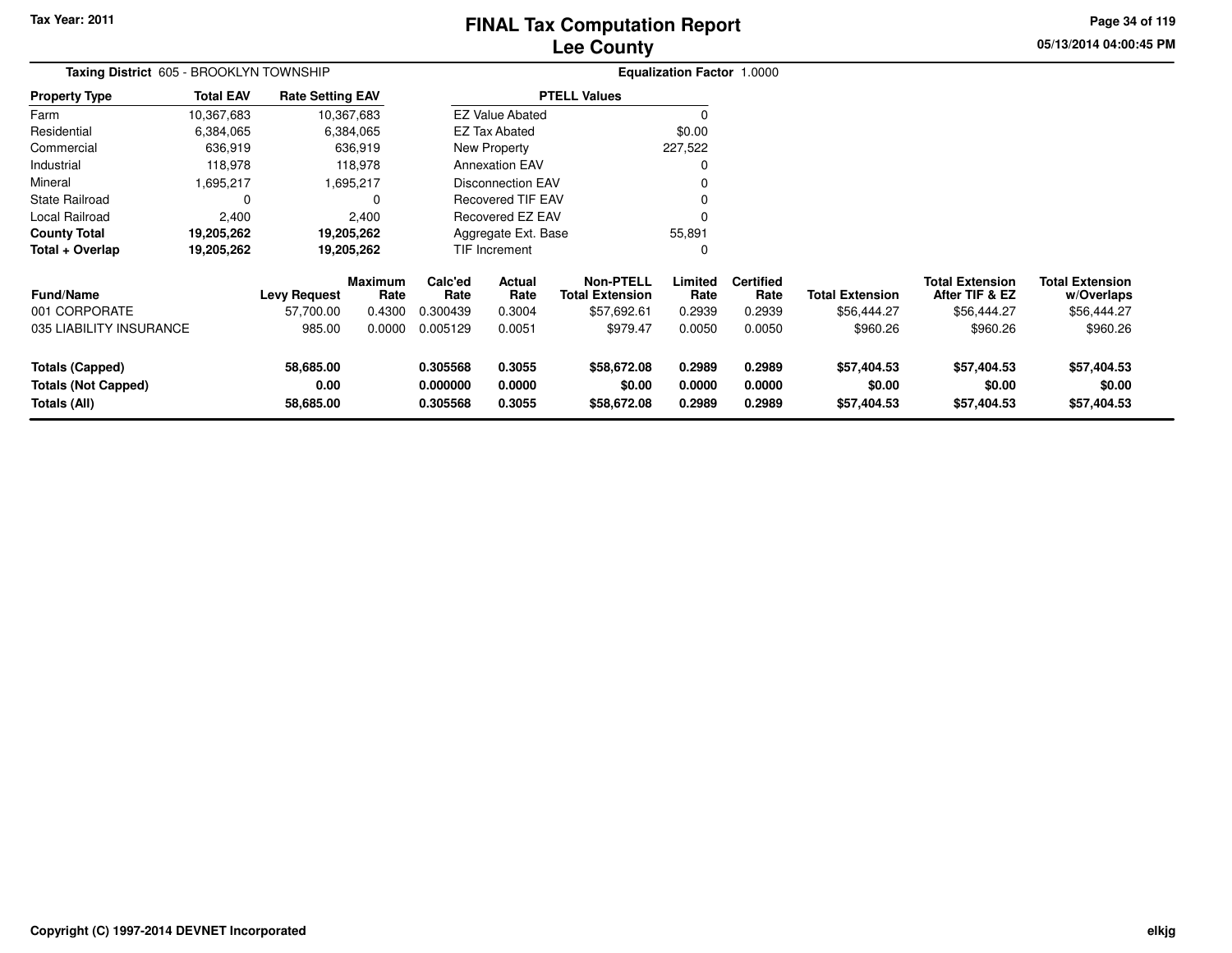**05/13/2014 04:00:45 PM Page 35 of 119**

| Taxing District 605RB - BROOKLYN TWP ROAD/BRIDGE |                  |                         |                        |                     |                          | Equalization Factor 1.0000                 |                 |                          |                                  |                                          |                                      |
|--------------------------------------------------|------------------|-------------------------|------------------------|---------------------|--------------------------|--------------------------------------------|-----------------|--------------------------|----------------------------------|------------------------------------------|--------------------------------------|
| <b>Property Type</b>                             | <b>Total EAV</b> | <b>Rate Setting EAV</b> |                        |                     |                          | <b>PTELL Values</b>                        |                 |                          | <b>Road and Bridge Transfer</b>  |                                          |                                      |
| Farm                                             | 10,367,683       | 10,367,683              |                        |                     | <b>EZ Value Abated</b>   |                                            | 0               | <b>Municipality</b>      |                                  | <b>Fund</b>                              | <b>Amount Extended</b>               |
| Residential                                      | 6,384,065        |                         | 6,384,065              |                     | <b>EZ Tax Abated</b>     |                                            | \$0.00          |                          | 703 - VILLAGE OF COMPTON         | 007                                      |                                      |
| Commercial                                       | 636,919          |                         | 636,919                |                     | New Property             |                                            | 227,522         |                          |                                  |                                          | \$2,371.53                           |
| Industrial                                       | 118,978          |                         | 118,978                |                     | <b>Annexation EAV</b>    |                                            | 0               |                          | 713 - VILLAGE OF WEST BROOKL'007 |                                          | \$1,260.32                           |
| Mineral                                          | 1,695,217        |                         | 1,695,217              |                     | Disconnection EAV        |                                            | 0               | Total                    |                                  |                                          | \$3,631.85                           |
| <b>State Railroad</b>                            | 0                |                         | O                      |                     | <b>Recovered TIF EAV</b> |                                            | 0               |                          |                                  |                                          |                                      |
| Local Railroad                                   | 2,400            |                         | 2,400                  |                     | Recovered EZ EAV         |                                            | O               |                          |                                  |                                          |                                      |
| <b>County Total</b>                              | 19,205,262       | 19,205,262              |                        | Aggregate Ext. Base |                          |                                            | 95,301          |                          |                                  |                                          |                                      |
| Total + Overlap                                  | 19,205,262       | 19,205,262              |                        | TIF Increment       |                          |                                            | 0               |                          |                                  |                                          |                                      |
| <b>Fund/Name</b>                                 |                  | <b>Levy Request</b>     | <b>Maximum</b><br>Rate | Calc'ed<br>Rate     | Actual<br>Rate           | <b>Non-PTELL</b><br><b>Total Extension</b> | Limited<br>Rate | <b>Certified</b><br>Rate | <b>Total Extension</b>           | <b>Total Extension</b><br>After TIF & EZ | <b>Total Extension</b><br>w/Overlaps |
| 007 ROAD & BRIDGE                                |                  | 32,494.00               | 0.6600                 | 0.169193            | 0.1692                   | \$32,495.30                                | 0.1655          | 0.1655                   | \$31,784.71                      | \$31,784.71                              | \$31,784.71                          |
| 008 BRIDGE JOINT W/ COUNTY                       |                  | 6,922.00                | 0.2500                 | 0.036042            | 0.0360                   | \$6,913.89                                 | 0.0352          | 0.0352                   | \$6,760.25                       | \$6,760.25                               | \$6,760.25                           |
| 009 PERMANENT ROAD                               |                  | 44,650.00               | 0.2500                 | 0.232488            | 0.2325                   | \$44,652.23                                | 0.2275          | 0.2275                   | \$43,691.97                      | \$43,691.97                              | \$43,691.97                          |
| 010 EQUIPMENT & BUILDING                         |                  | 15,467.00               | 0.1000                 | 0.080535            | 0.0805                   | \$15,460.24                                | 0.0788          | 0.0788                   | \$15,133.75                      | \$15,133.75                              | \$15,133.75                          |
| 035 LIABILITY INS                                |                  | 534.00                  | 0.0000                 | 0.002781            | 0.0028                   | \$537.75                                   | 0.0027          | 0.0027                   | \$518.54                         | \$518.54                                 | \$518.54                             |
| <b>Totals (Capped)</b>                           |                  | 100,067.00              |                        | 0.521039            | 0.5210                   | \$100,059.41                               | 0.5097          | 0.5097                   | \$97,889.22                      | \$97,889.22                              | \$97,889.22                          |
| <b>Totals (Not Capped)</b>                       |                  | 0.00                    |                        | 0.000000            | 0.0000                   | \$0.00                                     | 0.0000          | 0.0000                   | \$0.00                           | \$0.00                                   | \$0.00                               |
| Totals (All)                                     |                  | 100,067.00              |                        | 0.521039            | 0.5210                   | \$100,059.41                               | 0.5097          | 0.5097                   | \$97,889.22                      | \$97,889.22                              | \$97,889.22                          |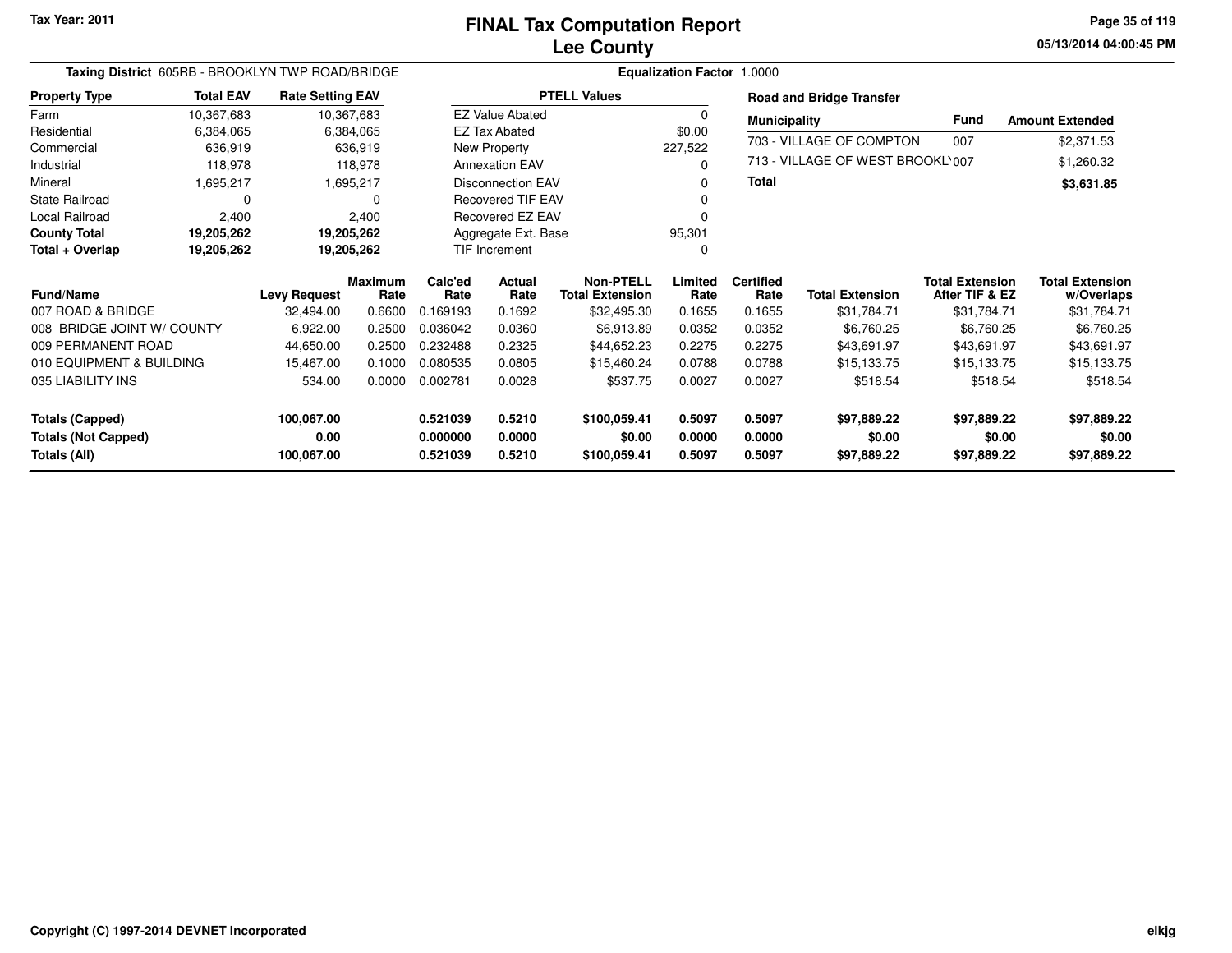**05/13/2014 04:00:45 PMPage 36 of 119**

| Taxing District 606 - FRANKLIN GROVE TOWNSHIP |                                                  |                         |                 |                          |                          |                                            |                 |                          |                        |                                          |                                      |
|-----------------------------------------------|--------------------------------------------------|-------------------------|-----------------|--------------------------|--------------------------|--------------------------------------------|-----------------|--------------------------|------------------------|------------------------------------------|--------------------------------------|
| <b>Property Type</b>                          | <b>Total EAV</b>                                 | <b>Rate Setting EAV</b> |                 |                          |                          | <b>PTELL Values</b>                        |                 |                          |                        |                                          |                                      |
| Farm                                          | 7,855,843                                        |                         | 7,855,843       |                          | <b>EZ Value Abated</b>   |                                            | $\Omega$        |                          |                        |                                          |                                      |
| Residential                                   | 11,296,039                                       | 11,296,039              |                 |                          | <b>EZ Tax Abated</b>     |                                            | \$0.00          |                          |                        |                                          |                                      |
| Commercial                                    | 2,633,836                                        |                         | 2,633,836       |                          | <b>New Property</b>      |                                            | 48,775          |                          |                        |                                          |                                      |
| Industrial                                    |                                                  |                         | O               |                          | <b>Annexation EAV</b>    |                                            |                 |                          |                        |                                          |                                      |
| Mineral                                       |                                                  |                         | 0               |                          | <b>Disconnection EAV</b> |                                            |                 |                          |                        |                                          |                                      |
| <b>State Railroad</b>                         | 501,263                                          |                         | 501,263         | <b>Recovered TIF EAV</b> |                          |                                            |                 |                          |                        |                                          |                                      |
| Local Railroad                                | O                                                |                         | O               | Recovered EZ EAV         |                          |                                            |                 |                          |                        |                                          |                                      |
| <b>County Total</b>                           | 22,286,981                                       | 22,286,981              |                 | Aggregate Ext. Base      |                          |                                            | 35,250          |                          |                        |                                          |                                      |
| Total + Overlap                               | 22,286,981<br>22,286,981<br><b>TIF Increment</b> |                         |                 | 0                        |                          |                                            |                 |                          |                        |                                          |                                      |
| <b>Fund/Name</b>                              |                                                  | <b>Levy Request</b>     | Maximum<br>Rate | Calc'ed<br>Rate          | Actual<br>Rate           | <b>Non-PTELL</b><br><b>Total Extension</b> | Limited<br>Rate | <b>Certified</b><br>Rate | <b>Total Extension</b> | <b>Total Extension</b><br>After TIF & EZ | <b>Total Extension</b><br>w/Overlaps |
| 001 CORPORATE                                 |                                                  | 24,919.00               | 0.4000          | 0.111810                 | 0.1118                   | \$24,916.84                                | 0.1083          | 0.1083                   | \$24,136.80            | \$24,136.80                              | \$24,136.80                          |
| 027 AUDIT                                     |                                                  | 850.00                  | 0.0050          | 0.003814                 | 0.0038                   | \$846.91                                   | 0.0037          | 0.0037                   | \$824.62               | \$824.62                                 | \$824.62                             |
| 035 LIABILITY INSURANCE                       |                                                  | 1,034.00                | 0.0000          | 0.004640                 | 0.0046                   | \$1,025.20                                 | 0.0045          | 0.0045                   | \$1,002.91             | \$1,002.91                               | \$1,002.91                           |
| 047 SOCIAL SECURITY                           |                                                  | 735.00                  | 0.0000          | 0.003298                 | 0.0033                   | \$735.47                                   | 0.0032          | 0.0032                   | \$713.18               | \$713.18                                 | \$713.18                             |
| 054 GENERAL ASSISTANCE                        |                                                  | 9,471.00                | 0.1000          | 0.042496                 | 0.0425                   | \$9,471.97                                 | 0.0412          | 0.0412                   | \$9,182.24             | \$9,182.24                               | \$9,182.24                           |
| <b>Totals (Capped)</b>                        |                                                  | 37,009.00               |                 | 0.166058                 | 0.1660                   | \$36,996.39                                | 0.1609          | 0.1609                   | \$35,859.75            | \$35,859.75                              | \$35,859.75                          |
| <b>Totals (Not Capped)</b>                    |                                                  | 0.00                    |                 | 0.000000                 | 0.0000                   | \$0.00                                     | 0.0000          | 0.0000                   | \$0.00                 | \$0.00                                   | \$0.00                               |
| Totals (All)                                  |                                                  | 37,009.00               |                 | 0.166058                 | 0.1660                   | \$36,996.39                                | 0.1609          | 0.1609                   | \$35,859.75            | \$35,859.75                              | \$35,859.75                          |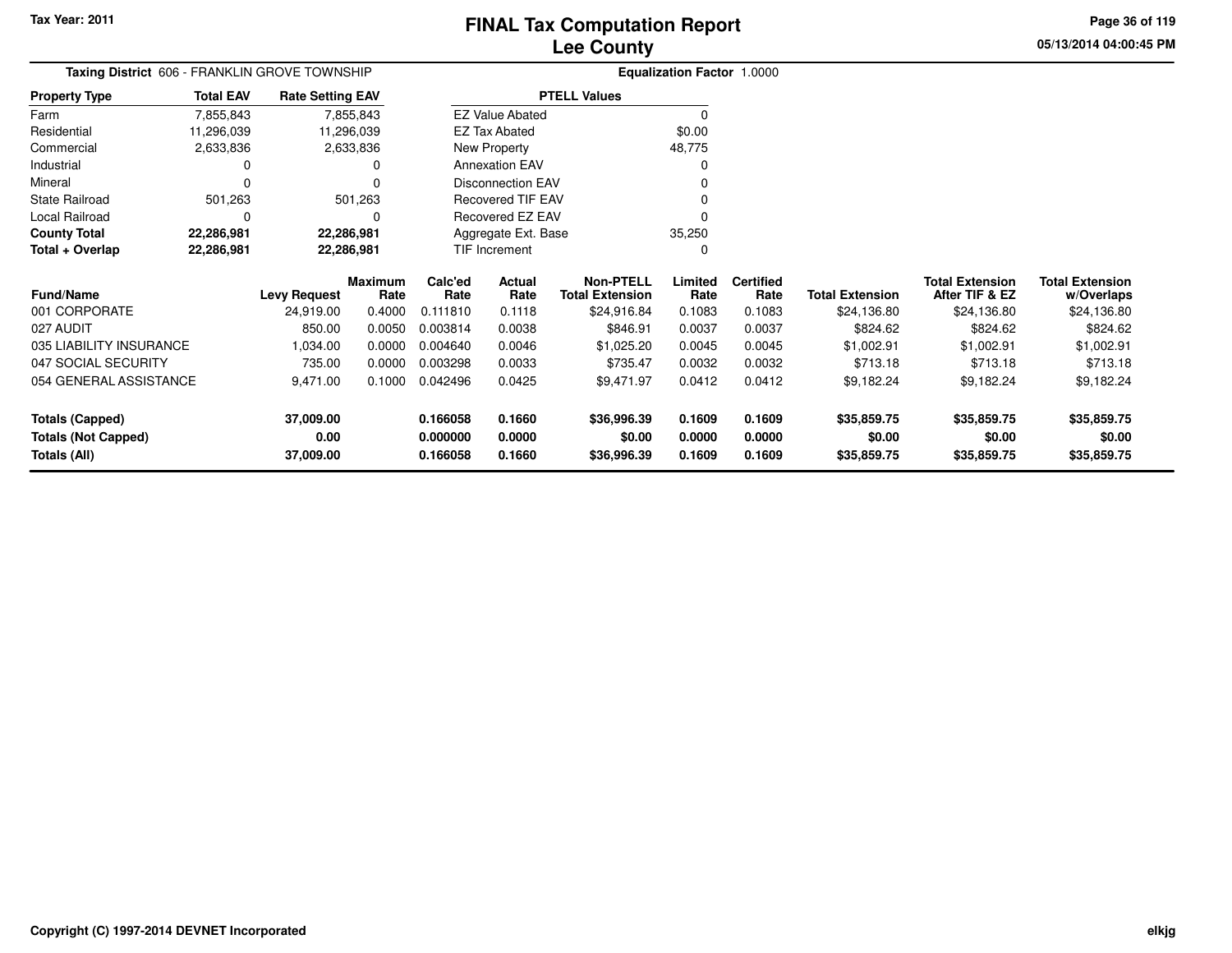**05/13/2014 04:00:45 PMPage 37 of 119**

|                            | Taxing District 606RB - FRANKLIN GROVE ROAD/BRIDGE |                         |                |          |                          |                        | <b>Equalization Factor</b> | 1.0000              |                                   |                        |                        |
|----------------------------|----------------------------------------------------|-------------------------|----------------|----------|--------------------------|------------------------|----------------------------|---------------------|-----------------------------------|------------------------|------------------------|
| <b>Property Type</b>       | <b>Total EAV</b>                                   | <b>Rate Setting EAV</b> |                |          |                          | <b>PTELL Values</b>    |                            |                     | <b>Road and Bridge Transfer</b>   |                        |                        |
| Farm                       | 7,855,843                                          |                         | 7,855,843      |          | <b>EZ Value Abated</b>   |                        | 0                          | <b>Municipality</b> |                                   | Fund                   | <b>Amount Extended</b> |
| Residential                | 11,296,039                                         |                         | 11,296,039     |          | <b>EZ Tax Abated</b>     |                        | \$0.00                     |                     | 706 - VILLAGE OF FRANKLIN GRO 007 |                        |                        |
| Commercial                 | 2,633,836                                          |                         | 2,633,836      |          | New Property             |                        | 48,775                     |                     |                                   |                        | \$5,941.46             |
| Industrial                 |                                                    |                         | U              |          | <b>Annexation EAV</b>    |                        | 0                          | Total               |                                   |                        | \$5,941.46             |
| Mineral                    |                                                    |                         | 0              |          | <b>Disconnection EAV</b> |                        |                            |                     |                                   |                        |                        |
| <b>State Railroad</b>      | 501,263                                            |                         | 501,263        |          | <b>Recovered TIF EAV</b> |                        |                            |                     |                                   |                        |                        |
| Local Railroad             |                                                    |                         | 0              |          | Recovered EZ EAV         |                        | 0                          |                     |                                   |                        |                        |
| <b>County Total</b>        | 22,286,981                                         |                         | 22,286,981     |          | Aggregate Ext. Base      |                        | 72,997                     |                     |                                   |                        |                        |
| Total + Overlap            | 22,286,981                                         |                         | 22,286,981     |          | TIF Increment            |                        | 0                          |                     |                                   |                        |                        |
|                            |                                                    |                         | <b>Maximum</b> | Calc'ed  | Actual                   | <b>Non-PTELL</b>       | Limited                    | <b>Certified</b>    |                                   | <b>Total Extension</b> | <b>Total Extension</b> |
| <b>Fund/Name</b>           |                                                    | <b>Levy Request</b>     | Rate           | Rate     | Rate                     | <b>Total Extension</b> | Rate                       | Rate                | <b>Total Extension</b>            | After TIF & EZ         | w/Overlaps             |
| 007 ROAD & BRIDGE          |                                                    | 27,339.00               | 0.6600         | 0.122668 | 0.1227                   | \$27,346.13            | 0.1169                     | 0.1169              | \$26,053.48                       | \$26,053.48            | \$26,053.48            |
| 008 BRIDGE JOINT W/ COUNTY |                                                    | 228.00                  | 0.2500         | 0.001023 | 0.0010                   | \$222.87               | 0.0010                     | 0.0010              | \$222.87                          | \$222.87               | \$222.87               |
| 009 PERMANENT ROAD         |                                                    | 41,528.00               | 0.2500         | 0.186333 | 0.1863                   | \$41,520.65            | 0.1777                     | 0.1777              | \$39,603.97                       | \$39,603.97            | \$39,603.97            |
| 010 EQUIPMENT & BUILDING   |                                                    | 6,459.00                | 0.1000         | 0.028981 | 0.0290                   | \$6,463.22             | 0.0277                     | 0.0277              | \$6,173.49                        | \$6,173.49             | \$6,173.49             |
| 027 AUDIT                  |                                                    | 551.00                  | 0.0025         | 0.002472 | 0.0025                   | \$557.17               | 0.0024                     | 0.0024              | \$534.89                          | \$534.89               | \$534.89               |
| 035 LIABILITY INSURANCE    |                                                    | 1.034.00                | 0.0000         | 0.004640 | 0.0046                   | \$1,025.20             | 0.0044                     | 0.0044              | \$980.63                          | \$980.63               | \$980.63               |
| 047 SOCIAL SECURITY        |                                                    | 735.00                  | 0.0000         | 0.003298 | 0.0033                   | \$735.47               | 0.0031                     | 0.0031              | \$690.90                          | \$690.90               | \$690.90               |
|                            |                                                    |                         |                |          |                          |                        |                            |                     |                                   |                        |                        |
| <b>Totals (Capped)</b>     |                                                    | 77,874.00               |                | 0.349415 | 0.3494                   | \$77,870.71            | 0.3332                     | 0.3332              | \$74,260.23                       | \$74,260.23            | \$74,260.23            |
| <b>Totals (Not Capped)</b> |                                                    | 0.00                    |                | 0.000000 | 0.0000                   | \$0.00                 | 0.0000                     | 0.0000              | \$0.00                            | \$0.00                 | \$0.00                 |
| Totals (All)               |                                                    | 77,874.00               |                | 0.349415 | 0.3494                   | \$77,870.71            | 0.3332                     | 0.3332              | \$74,260.23                       | \$74,260.23            | \$74,260.23            |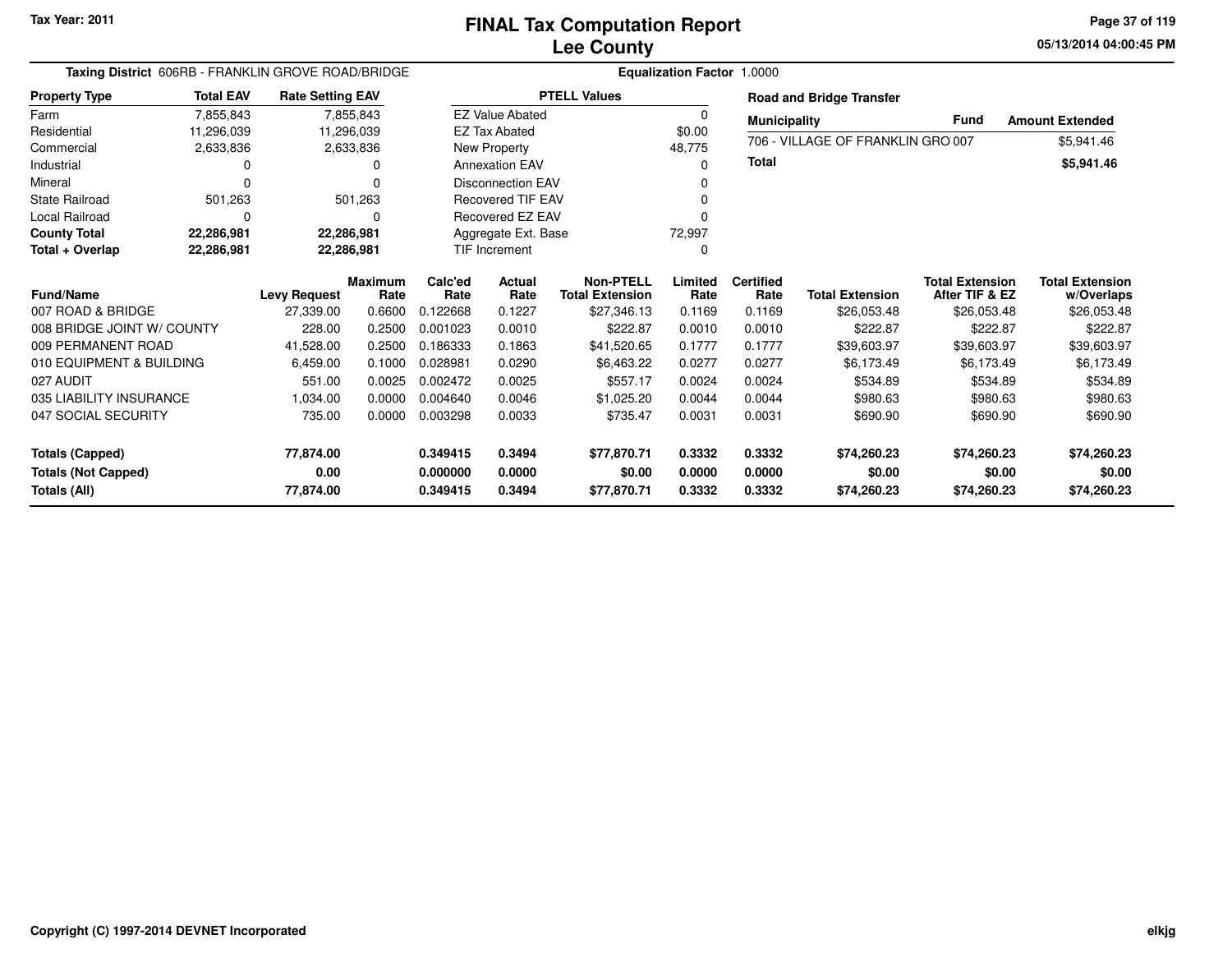#### **Lee CountyFINAL Tax Computation Report**

**05/13/2014 04:00:45 PM Page 38 of 119**

| Taxing District 607 - DIXON TOWNSHIP |                  |                         |                        |                 |                          |                                            | <b>Equalization Factor 1.0000</b> |                          |                        |                                          |                                      |
|--------------------------------------|------------------|-------------------------|------------------------|-----------------|--------------------------|--------------------------------------------|-----------------------------------|--------------------------|------------------------|------------------------------------------|--------------------------------------|
| <b>Property Type</b>                 | <b>Total EAV</b> | <b>Rate Setting EAV</b> |                        |                 |                          | <b>PTELL Values</b>                        |                                   |                          |                        |                                          |                                      |
| Farm                                 | 8,386,626        |                         | 8,386,599              |                 | <b>EZ Value Abated</b>   |                                            | 783,661                           |                          |                        |                                          |                                      |
| Residential                          | 153,101,964      | 152,435,637             |                        |                 | EZ Tax Abated            |                                            | \$1,351.02                        |                          |                        |                                          |                                      |
| Commercial                           | 42,120,495       |                         | 36,582,023             |                 | New Property             |                                            | 944,879                           |                          |                        |                                          |                                      |
| Industrial                           | 9,764,031        |                         | 9,739,031              |                 | <b>Annexation EAV</b>    |                                            |                                   |                          |                        |                                          |                                      |
| Mineral                              | 0                |                         | 0                      |                 | <b>Disconnection EAV</b> |                                            | 0                                 |                          |                        |                                          |                                      |
| <b>State Railroad</b>                | 816,510          |                         | 816,510                |                 | <b>Recovered TIF EAV</b> |                                            | 63,881                            |                          |                        |                                          |                                      |
| Local Railroad                       | 0                |                         | 0                      |                 | Recovered EZ EAV         |                                            | 59,702                            |                          |                        |                                          |                                      |
| <b>County Total</b>                  | 214,189,626      | 207,959,800             |                        |                 | Aggregate Ext. Base      |                                            | 351,316                           |                          |                        |                                          |                                      |
| Total + Overlap                      | 214,189,626      | 207,959,800             |                        |                 | TIF Increment            |                                            | 5,446,165                         |                          |                        |                                          |                                      |
| <b>Fund/Name</b>                     |                  | <b>Levy Request</b>     | <b>Maximum</b><br>Rate | Calc'ed<br>Rate | <b>Actual</b><br>Rate    | <b>Non-PTELL</b><br><b>Total Extension</b> | Limited<br>Rate                   | <b>Certified</b><br>Rate | <b>Total Extension</b> | <b>Total Extension</b><br>After TIF & EZ | <b>Total Extension</b><br>w/Overlaps |
| 001 CORPORATE                        |                  | 242,800.00              | 0.2500                 | 0.116753        | 0.1168                   | \$242,897.05                               | 0.1135                            | 0.1135                   | \$243,105.23           | \$236,034.37                             | \$236,034.37                         |
| 005 I.M.R.F.                         |                  | 30,000.00               | 0.0000                 | 0.014426        | 0.0144                   | \$29,946.21                                | 0.0140                            | 0.0140                   | \$29,986.55            | \$29,114.37                              | \$29,114.37                          |
| 035 LIABILITY INSURANCE              |                  | 10,000.00               | 0.0000                 | 0.004809        | 0.0048                   | \$9,982.07                                 | 0.0047                            | 0.0047                   | \$10,066.91            | \$9,774.11                               | \$9,774.11                           |
| 047 SOCIAL SECURITY                  |                  | 16,000.00               | 0.0000                 | 0.007694        | 0.0077                   | \$16,012.90                                | 0.0075                            | 0.0075                   | \$16,064.22            | \$15,596.99                              | \$15,596.99                          |
| 054 GENERAL ASSISTANCE               |                  | 70,000.00               | 0.1000                 | 0.033660        | 0.0337                   | \$70,082.45                                | 0.0327                            | 0.0327                   | \$70,040.01            | \$68,002.85                              | \$68,002.85                          |
| <b>Totals (Capped)</b>               |                  | 368,800.00              |                        | 0.177342        | 0.1774                   | \$368,920.68                               | 0.1724                            | 0.1724                   | \$369,262.92           | \$358,522.69                             | \$358,522.69                         |
| <b>Totals (Not Capped)</b>           |                  | 0.00                    |                        | 0.000000        | 0.0000                   | \$0.00                                     | 0.0000                            | 0.0000                   | \$0.00                 | \$0.00                                   | \$0.00                               |
| Totals (All)                         |                  | 368,800.00              |                        | 0.177342        | 0.1774                   | \$368,920.68                               | 0.1724                            | 0.1724                   | \$369,262.92           | \$358,522.69                             | \$358,522.69                         |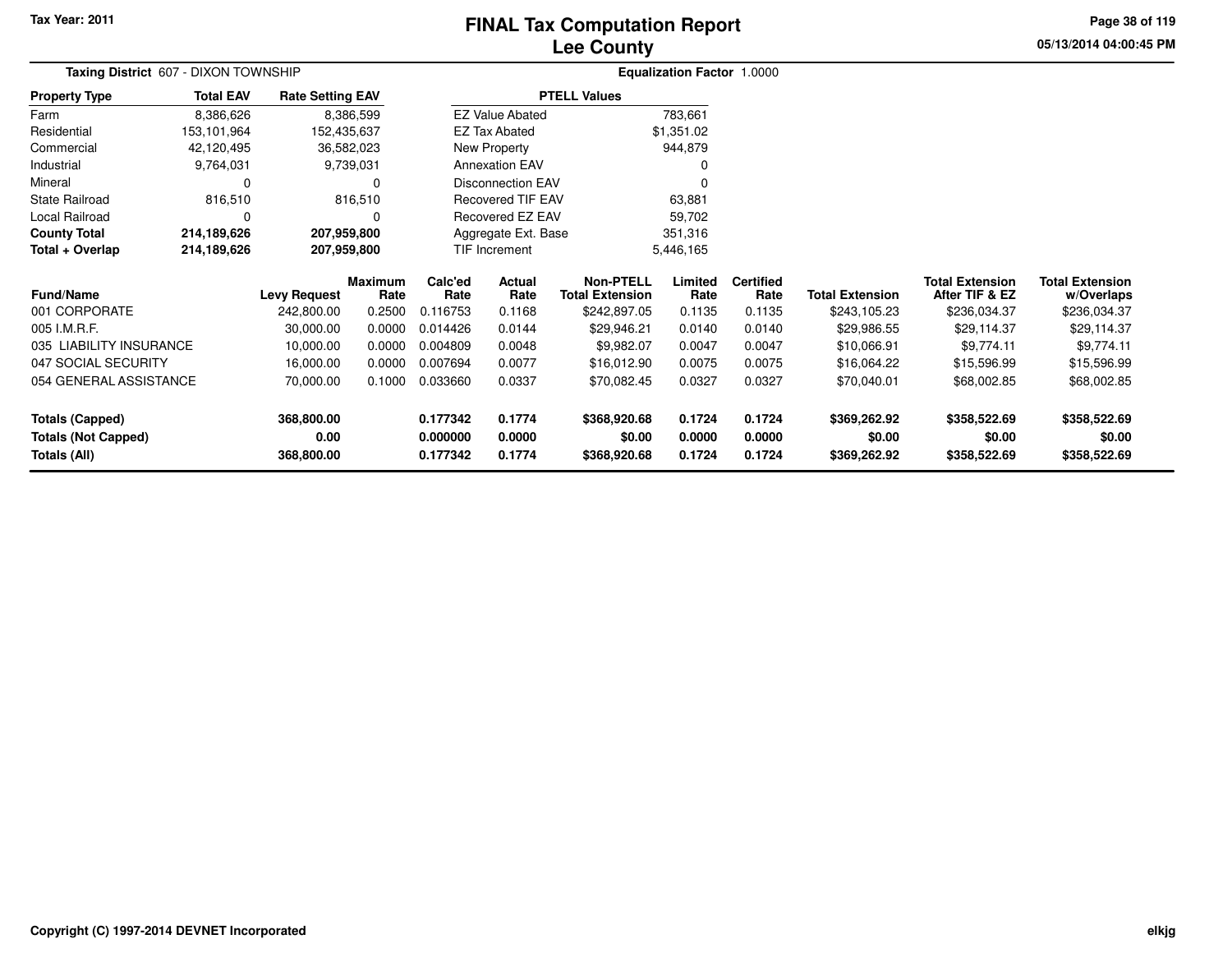#### **Lee CountyFINAL Tax Computation Report**

**05/13/2014 04:00:45 PM Page 39 of 119**

| Taxing District 607RB - DIXON TWP ROAD/BRIDGE |                  |                         | Equalization Factor 1.0000 |                          |                         |                                     |                  |                          |                                 |                                          |                                      |
|-----------------------------------------------|------------------|-------------------------|----------------------------|--------------------------|-------------------------|-------------------------------------|------------------|--------------------------|---------------------------------|------------------------------------------|--------------------------------------|
| <b>Property Type</b>                          | <b>Total EAV</b> | <b>Rate Setting EAV</b> |                            |                          |                         | <b>PTELL Values</b>                 |                  |                          | <b>Road and Bridge Transfer</b> |                                          |                                      |
| Farm                                          | 8,386,626        |                         | 8,386,599                  |                          | <b>EZ Value Abated</b>  |                                     | 783,661          | <b>Municipality</b>      |                                 | <b>Fund</b>                              | <b>Amount Extended</b>               |
| Residential                                   | 153,101,964      | 152,435,637             |                            |                          | <b>EZ Tax Abated</b>    |                                     | \$1,622.20       |                          |                                 |                                          |                                      |
| Commercial                                    | 42,120,495       |                         | 36,582,023                 |                          | New Property            |                                     | 944,879          |                          | 705 - CITY OF DIXON             | 007                                      | \$66,989.22                          |
| Industrial                                    | 9,764,031        |                         | 9,739,031                  |                          | <b>Annexation EAV</b>   |                                     |                  | <b>Total</b>             |                                 |                                          | \$66,989.22                          |
| Mineral                                       | 0                |                         |                            | <b>Disconnection EAV</b> |                         |                                     | 0                |                          |                                 |                                          |                                      |
| <b>State Railroad</b>                         | 816,510          |                         | 816,510                    | <b>Recovered TIF EAV</b> |                         | 63,881                              |                  |                          |                                 |                                          |                                      |
| <b>Local Railroad</b>                         | $\Omega$         |                         |                            |                          | <b>Recovered EZ EAV</b> |                                     | 59,702           |                          |                                 |                                          |                                      |
| <b>County Total</b>                           | 214,189,626      | 207,959,800             |                            |                          | Aggregate Ext. Base     |                                     | 421,834          |                          |                                 |                                          |                                      |
| Total + Overlap                               | 214,189,626      | 207,959,800             |                            |                          | <b>TIF Increment</b>    |                                     | 5,446,165        |                          |                                 |                                          |                                      |
| Fund/Name                                     |                  | <b>Levy Request</b>     | <b>Maximum</b><br>Rate     | Calc'ed<br>Rate          | Actual<br>Rate          | Non-PTELL<br><b>Total Extension</b> | Limited<br>Rate  | <b>Certified</b><br>Rate | <b>Total Extension</b>          | <b>Total Extension</b><br>After TIF & EZ | <b>Total Extension</b><br>w/Overlaps |
| 007 ROAD & BRIDGE                             |                  | 190.700.00              | 0.6600                     | 0.091700                 | 0.0917                  | \$190,699.14                        | 0.0891           | 0.0891                   | \$190,842.96                    | \$185,292.18                             | \$185,292.18                         |
| 009 PERMANENT ROAD                            |                  | 252,224.00              | 0.2500                     | 0.121285                 | 0.1213                  | \$252,255.24                        | 0.1179           | 0.1179                   | \$252,529.57                    | \$245,184.60                             | \$245,184.60                         |
| <b>Totals (Capped)</b>                        |                  | 442,924.00              |                            | 0.212985                 | 0.2130                  | \$442,954.38                        | 0.2070           | 0.2070                   | \$443,372.53                    | \$430,476.78                             | \$430,476.78                         |
| <b>Totals (Not Capped)</b><br>Totals (All)    |                  | 0.00<br>442,924.00      |                            | 0.000000<br>0.212985     | 0.0000<br>0.2130        | \$0.00<br>\$442,954.38              | 0.0000<br>0.2070 | 0.0000<br>0.2070         | \$0.00<br>\$443,372.53          | \$0.00<br>\$430,476.78                   | \$0.00<br>\$430,476.78               |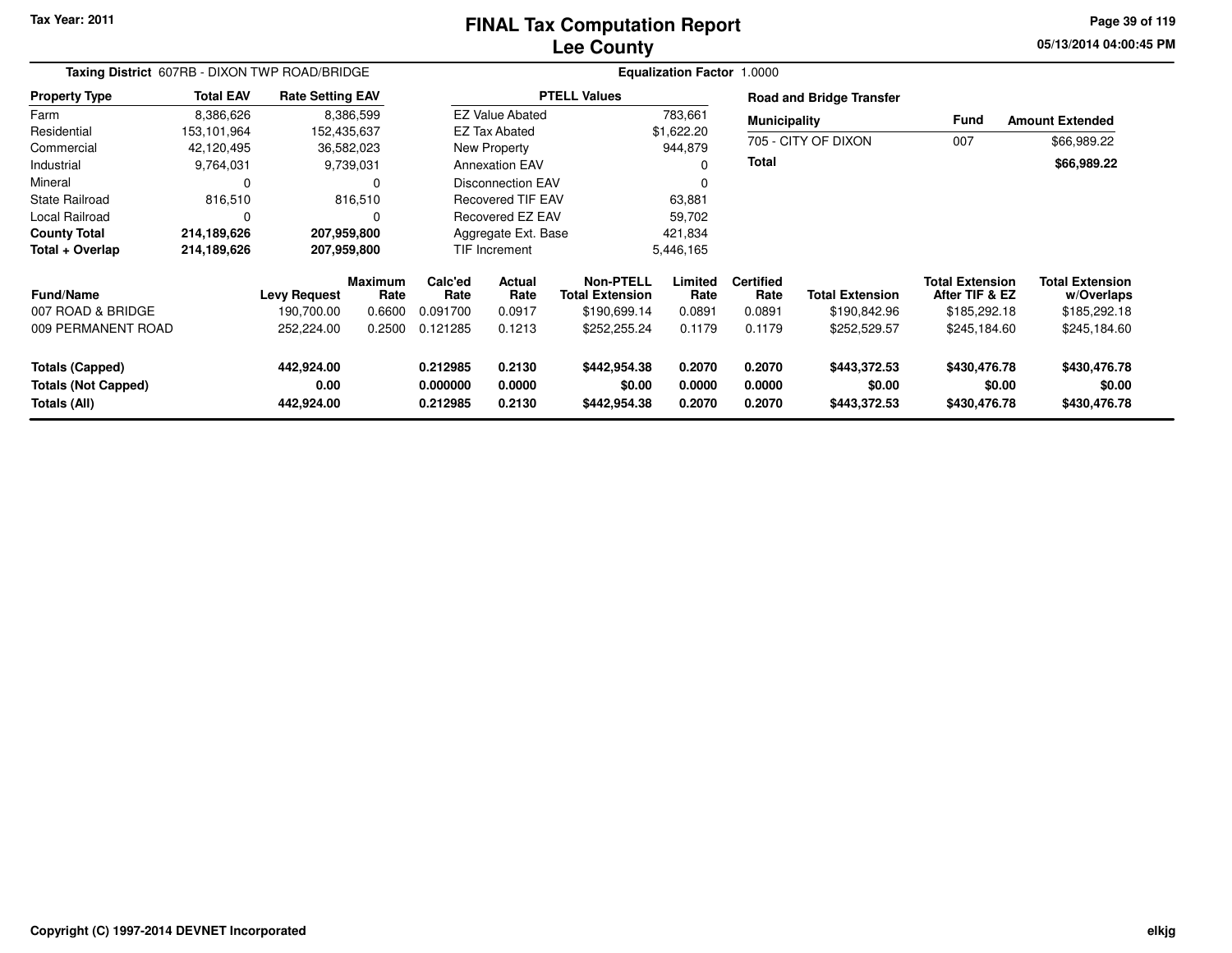### **Lee CountyFINAL Tax Computation Report**

**05/13/2014 04:00:45 PM Page 40 of 119**

| <b>Taxing District</b> 608 - EAST GROVE TOWNSHIP |                  |                         |                        |                 | Equalization Factor 1.0000 |                                            |                 |                          |                        |                                          |                                      |
|--------------------------------------------------|------------------|-------------------------|------------------------|-----------------|----------------------------|--------------------------------------------|-----------------|--------------------------|------------------------|------------------------------------------|--------------------------------------|
| <b>Property Type</b>                             | <b>Total EAV</b> | <b>Rate Setting EAV</b> |                        |                 |                            | <b>PTELL Values</b>                        |                 |                          |                        |                                          |                                      |
| Farm                                             | 5,649,122        |                         | 5,649,122              |                 | <b>EZ Value Abated</b>     |                                            |                 |                          |                        |                                          |                                      |
| Residential                                      | 605,575,         |                         | 1,605,575              |                 | EZ Tax Abated              |                                            | \$0.00          |                          |                        |                                          |                                      |
| Commercial                                       | 0                |                         | 0                      |                 | New Property               |                                            | 6,384,549       |                          |                        |                                          |                                      |
| Industrial                                       | 120,368          |                         | 120,368                |                 | <b>Annexation EAV</b>      |                                            | 0               |                          |                        |                                          |                                      |
| Mineral                                          | 6,410,177        |                         | 6,410,177              |                 | <b>Disconnection EAV</b>   |                                            |                 |                          |                        |                                          |                                      |
| <b>State Railroad</b>                            | 0                |                         | 0                      |                 | <b>Recovered TIF EAV</b>   |                                            |                 |                          |                        |                                          |                                      |
| Local Railroad                                   | 0                |                         | O                      |                 | <b>Recovered EZ EAV</b>    |                                            |                 |                          |                        |                                          |                                      |
| <b>County Total</b>                              | 13,785,242       |                         | 13,785,242             |                 | Aggregate Ext. Base        |                                            | 30,271          |                          |                        |                                          |                                      |
| Total + Overlap                                  | 13,785,242       |                         | 13,785,242             |                 | TIF Increment              |                                            | 0               |                          |                        |                                          |                                      |
| <b>Fund/Name</b>                                 |                  | <b>Levy Request</b>     | <b>Maximum</b><br>Rate | Calc'ed<br>Rate | Actual<br>Rate             | <b>Non-PTELL</b><br><b>Total Extension</b> | Limited<br>Rate | <b>Certified</b><br>Rate | <b>Total Extension</b> | <b>Total Extension</b><br>After TIF & EZ | <b>Total Extension</b><br>w/Overlaps |
| 001 CORPORATE                                    |                  | 55,477.00               | 0.6500                 | 0.402438        | 0.4024                     | \$55,471.81                                | 0.4024          | 0.4024                   | \$55,471.81            | \$55,471.81                              | \$55,471.81                          |
| 054 GENERAL ASSISTANCE                           |                  | 1,700.00                | 0.1000                 | 0.012332        | 0.0123                     | \$1,695.58                                 | 0.0123          | 0.0123                   | \$1,695.58             | \$1,695.58                               | \$1,695.58                           |
| <b>Totals (Capped)</b>                           |                  | 57,177.00               |                        | 0.414770        | 0.4147                     | \$57,167.39                                | 0.4147          | 0.4147                   | \$57,167.39            | \$57,167.39                              | \$57,167.39                          |
| <b>Totals (Not Capped)</b>                       |                  | 0.00                    |                        | 0.000000        | 0.0000                     | \$0.00                                     | 0.0000          | 0.0000                   | \$0.00                 | \$0.00                                   | \$0.00                               |
| Totals (All)                                     |                  | 57,177.00               |                        | 0.414770        | 0.4147                     | \$57,167.39                                | 0.4147          | 0.4147                   | \$57,167.39            | \$57,167.39                              | \$57,167.39                          |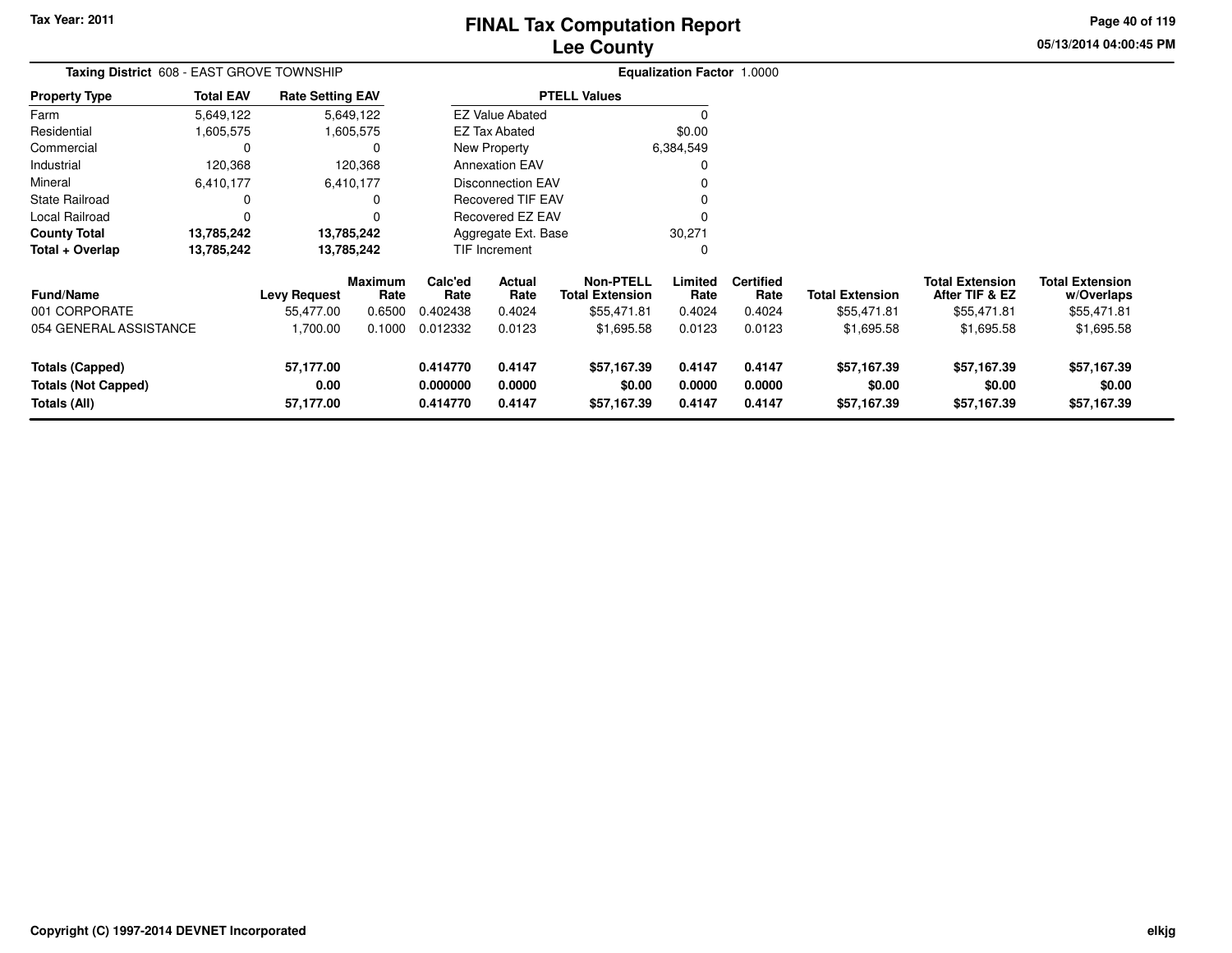**05/13/2014 04:00:45 PMPage 41 of 119**

## **Equalization Factor** 1.0000 **Taxing District** 608RB - EAST GROVE TWP RD/BRIDGE

| <b>Property Type</b> | <b>Total EAV</b> | <b>Rate Setting EAV</b> | <b>PTELL Values</b>      |           |
|----------------------|------------------|-------------------------|--------------------------|-----------|
| Farm                 | 5,649,122        | 5,649,122               | <b>EZ Value Abated</b>   |           |
| Residential          | 1,605,575        | 1,605,575               | EZ Tax Abated            | \$0.00    |
| Commercial           |                  | 0                       | New Property             | 6,384,549 |
| Industrial           | 120,368          | 120.368                 | <b>Annexation EAV</b>    |           |
| Mineral              | 6,410,177        | 6,410,177               | Disconnection EAV        |           |
| State Railroad       |                  | 0                       | <b>Recovered TIF EAV</b> |           |
| Local Railroad       |                  | $\Omega$                | Recovered EZ EAV         |           |
| <b>County Total</b>  | 13,785,242       | 13,785,242              | Aggregate Ext. Base      | 59.436    |
| Total + Overlap      | 13,785,242       | 13,785,242              | <b>TIF Increment</b>     |           |

| <b>Fund/Name</b><br>007 ROAD & BRIDGE<br>008 BRIDGE JOINT W/ COUNTY<br>009 PERMANENT ROAD | <b>Levy Request</b><br>83.653.00<br>7.224.00<br>21.390.00 | Maximum<br>Rate<br>0.6600<br>0.2500<br>0.2500 | Calc'ed<br>Rate<br>0.606830<br>0.052404<br>0.155166 | Actual<br>Rate<br>0.6068<br>0.0524<br>0.1552 | Non-PTELL<br>Total Extension<br>\$83,648.85<br>\$7.223.47<br>\$21,394.70 | Limited<br>Rate<br>0.6068<br>0.0524<br>0.1552 | <b>Certified</b><br>Rate<br>0.6068<br>0.0524<br>0.1552 | <b>Total Extension</b><br>\$83,648.85<br>\$7.223.47<br>\$21,394.70 | <b>Total Extension</b><br>After TIF & EZ<br>\$83,648.85<br>\$7.223.47<br>\$21,394.70 | <b>Total Extension</b><br>w/Overlaps<br>\$83,648.85<br>\$7,223.47<br>\$21,394.70 |
|-------------------------------------------------------------------------------------------|-----------------------------------------------------------|-----------------------------------------------|-----------------------------------------------------|----------------------------------------------|--------------------------------------------------------------------------|-----------------------------------------------|--------------------------------------------------------|--------------------------------------------------------------------|--------------------------------------------------------------------------------------|----------------------------------------------------------------------------------|
| Totals (Capped)                                                                           | 112.267.00                                                |                                               | 0.814400                                            | 0.8144                                       | \$112,267.02                                                             | 0.8144                                        | 0.8144                                                 | \$112,267.02                                                       | \$112,267.02                                                                         | \$112,267.02                                                                     |
| <b>Totals (Not Capped)</b>                                                                | 0.00                                                      |                                               | 0.000000                                            | 0.0000                                       | \$0.00                                                                   | 0.0000                                        | 0.0000                                                 | \$0.00                                                             | \$0.00                                                                               | \$0.00                                                                           |
| Totals (All)                                                                              | 112.267.00                                                |                                               | 0.814400                                            | 0.8144                                       | \$112,267.02                                                             | 0.8144                                        | 0.8144                                                 | \$112,267.02                                                       | \$112,267.02                                                                         | \$112,267.02                                                                     |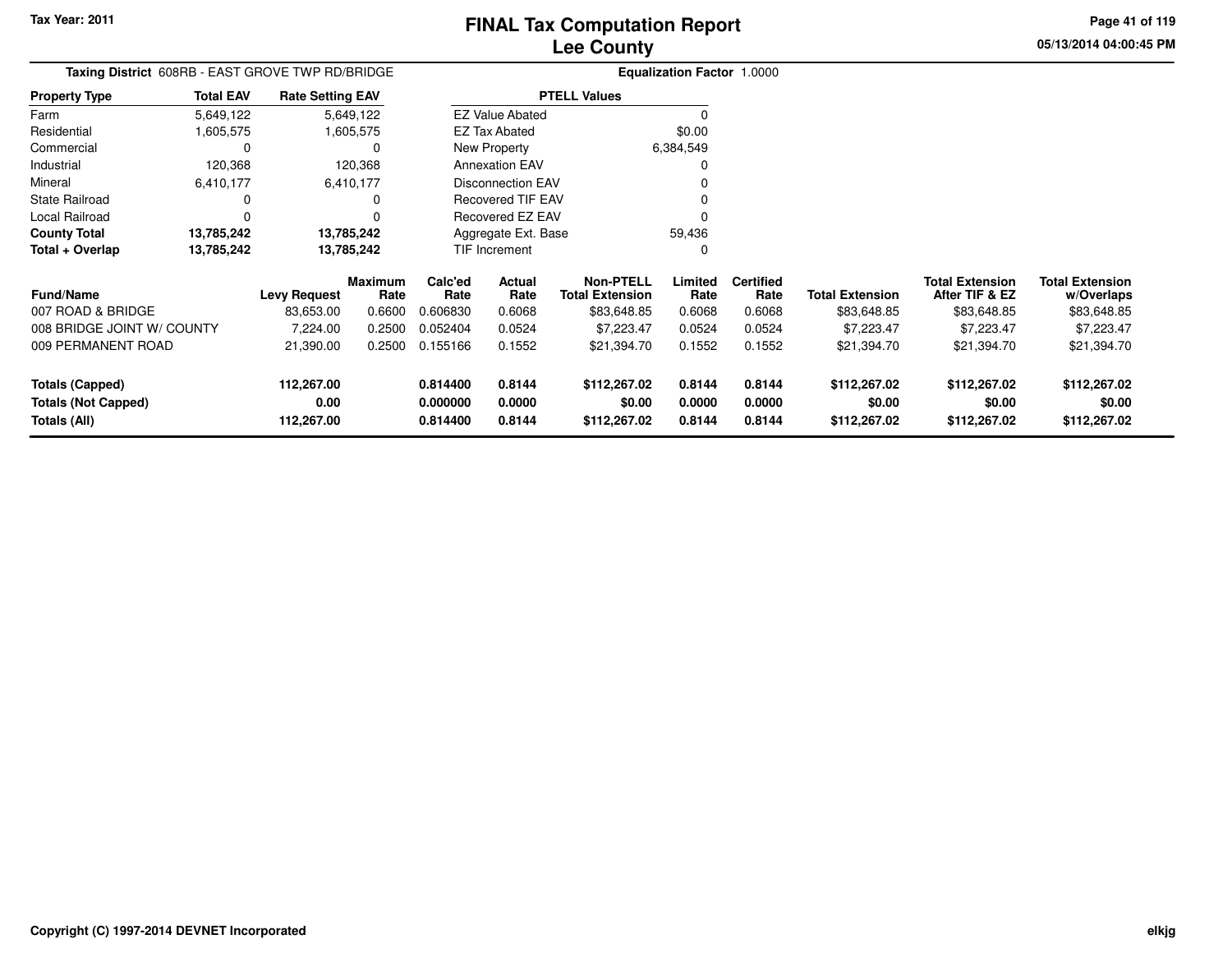**05/13/2014 04:00:45 PM Page 42 of 119**

| Taxing District 609 - HAMILTON TOWNSHIP                              |                  |                                |                        |                                  |                            |                                            | <b>Equalization Factor 1.0000</b> |                            |                                      |                                          |                                      |
|----------------------------------------------------------------------|------------------|--------------------------------|------------------------|----------------------------------|----------------------------|--------------------------------------------|-----------------------------------|----------------------------|--------------------------------------|------------------------------------------|--------------------------------------|
| Property Type                                                        | <b>Total EAV</b> | <b>Rate Setting EAV</b>        |                        |                                  |                            | <b>PTELL Values</b>                        |                                   |                            |                                      |                                          |                                      |
| Farm                                                                 | 5,324,075        |                                | 5,324,075              |                                  | <b>EZ Value Abated</b>     |                                            |                                   |                            |                                      |                                          |                                      |
| Residential                                                          | 726,146          |                                | 726,146                |                                  | <b>EZ Tax Abated</b>       |                                            | \$0.00                            |                            |                                      |                                          |                                      |
| Commercial                                                           | 0                |                                |                        |                                  | New Property               |                                            | 70,522                            |                            |                                      |                                          |                                      |
| Industrial                                                           | 941              |                                | 941                    |                                  | <b>Annexation EAV</b>      |                                            | 0                                 |                            |                                      |                                          |                                      |
| Mineral                                                              | $\Omega$         |                                |                        |                                  | <b>Disconnection EAV</b>   |                                            |                                   |                            |                                      |                                          |                                      |
| State Railroad                                                       | 113,489          |                                | 113,489                |                                  | <b>Recovered TIF EAV</b>   |                                            |                                   |                            |                                      |                                          |                                      |
| Local Railroad                                                       | 0                |                                |                        |                                  | Recovered EZ EAV           |                                            |                                   |                            |                                      |                                          |                                      |
| County Total                                                         | 6,164,651        |                                | 6,164,651              |                                  | Aggregate Ext. Base        |                                            | 28,689                            |                            |                                      |                                          |                                      |
| Total + Overlap                                                      | 6,164,651        |                                | 6,164,651              |                                  | TIF Increment              |                                            | 0                                 |                            |                                      |                                          |                                      |
| <b>Fund/Name</b>                                                     |                  | <b>Levy Request</b>            | <b>Maximum</b><br>Rate | Calc'ed<br>Rate                  | Actual<br>Rate             | <b>Non-PTELL</b><br><b>Total Extension</b> | Limited<br>Rate                   | <b>Certified</b><br>Rate   | <b>Total Extension</b>               | <b>Total Extension</b><br>After TIF & EZ | <b>Total Extension</b><br>w/Overlaps |
| 001 CORPORATE                                                        |                  | 27,523.00                      | 0.6500                 | 0.446465                         | 0.4465                     | \$27,525.17                                | 0.4365                            | 0.4365                     | \$26,908.70                          | \$26,908.70                              | \$26,908.70                          |
| 054 GENERAL ASSISTANCE                                               |                  | 2,600.00                       | 0.1000                 | 0.042176                         | 0.0422                     | \$2,601.48                                 | 0.0413                            | 0.0413                     | \$2,546.00                           | \$2,546.00                               | \$2,546.00                           |
| <b>Totals (Capped)</b><br><b>Totals (Not Capped)</b><br>Totals (All) |                  | 30,123.00<br>0.00<br>30,123.00 |                        | 0.488641<br>0.000000<br>0.488641 | 0.4887<br>0.0000<br>0.4887 | \$30,126.65<br>\$0.00<br>\$30,126.65       | 0.4778<br>0.0000<br>0.4778        | 0.4778<br>0.0000<br>0.4778 | \$29,454.70<br>\$0.00<br>\$29,454.70 | \$29,454.70<br>\$0.00<br>\$29,454.70     | \$29,454.70<br>\$0.00<br>\$29,454.70 |
|                                                                      |                  |                                |                        |                                  |                            |                                            |                                   |                            |                                      |                                          |                                      |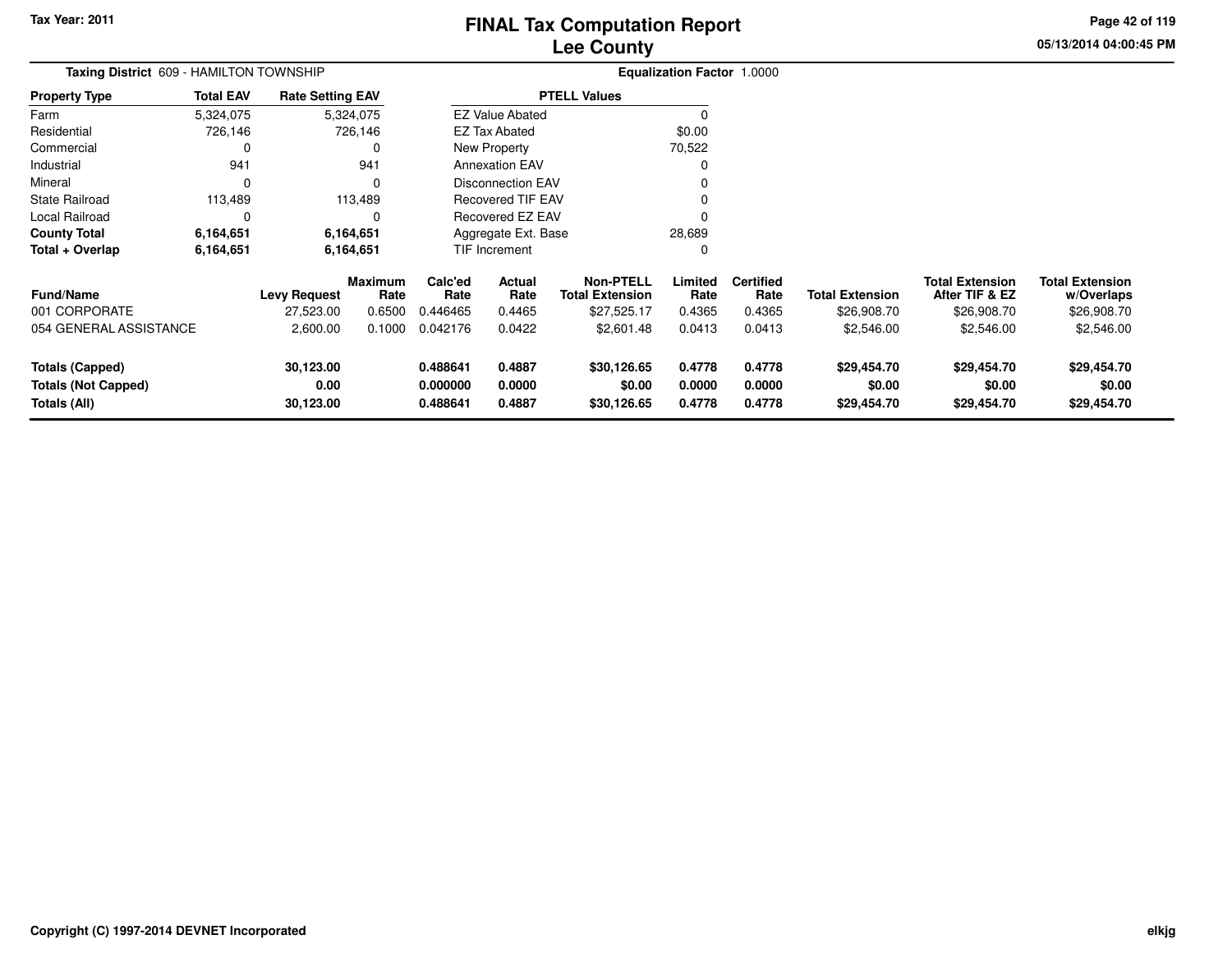**Totals (All)**

#### **Lee CountyFINAL Tax Computation Report**

**0.562758 0.5627 \$34,688.49 0.5502 0.5502 \$33,917.91 \$33,917.91 \$33,917.91**

**05/13/2014 04:00:45 PMPage 43 of 119**

> **w/Overlaps** \$26,600.47

| Taxing District 609RB - HAMILTON TWP ROAD/BRIDGE |                  |                         |                        |                 |                          |                                            | Equalization Factor 1.0000 |                          |                        |                                          |                                      |
|--------------------------------------------------|------------------|-------------------------|------------------------|-----------------|--------------------------|--------------------------------------------|----------------------------|--------------------------|------------------------|------------------------------------------|--------------------------------------|
| <b>Property Type</b>                             | <b>Total EAV</b> | <b>Rate Setting EAV</b> |                        |                 |                          | <b>PTELL Values</b>                        |                            |                          |                        |                                          |                                      |
| Farm                                             | 5,324,075        |                         | 5,324,075              |                 | <b>EZ Value Abated</b>   |                                            |                            |                          |                        |                                          |                                      |
| Residential                                      | 726,146          |                         | 726,146                |                 | <b>EZ Tax Abated</b>     |                                            | \$0.00                     |                          |                        |                                          |                                      |
| Commercial                                       |                  |                         |                        |                 | New Property             |                                            | 70,522                     |                          |                        |                                          |                                      |
| Industrial                                       | 941              |                         | 941                    |                 | <b>Annexation EAV</b>    |                                            |                            |                          |                        |                                          |                                      |
| Mineral                                          |                  |                         | 0                      |                 | <b>Disconnection EAV</b> |                                            |                            |                          |                        |                                          |                                      |
| <b>State Railroad</b>                            | 113,489          |                         | 113,489                |                 | <b>Recovered TIF EAV</b> |                                            |                            |                          |                        |                                          |                                      |
| Local Railroad                                   |                  |                         | n                      |                 | Recovered EZ EAV         |                                            |                            |                          |                        |                                          |                                      |
| <b>County Total</b>                              | 6,164,651        |                         | 6,164,651              |                 | Aggregate Ext. Base      |                                            | 33,040                     |                          |                        |                                          |                                      |
| Total + Overlap                                  | 6,164,651        |                         | 6,164,651              |                 | TIF Increment            |                                            |                            |                          |                        |                                          |                                      |
| <b>Fund/Name</b>                                 |                  | Levy Request            | <b>Maximum</b><br>Rate | Calc'ed<br>Rate | Actual<br>Rate           | <b>Non-PTELL</b><br><b>Total Extension</b> | Limited<br>Rate            | <b>Certified</b><br>Rate | <b>Total Extension</b> | <b>Total Extension</b><br>After TIF & EZ | <b>Total Extension</b><br>w/Overlaps |
| 007 ROAD & BRIDGE                                |                  | 27,201.00               | 0.6600                 | 0.441242        | 0.4412                   | \$27,198.44                                | 0.4315                     | 0.4315                   | \$26,600.47            | \$26,600.47                              | \$26,600.47                          |
| 008 BRIDGE JOINT W/ COUNTY                       |                  | 1,000.00                | 0.2500                 | 0.016222        | 0.0162                   | \$998.67                                   | 0.0158                     | 0.0158                   | \$974.01               | \$974.01                                 | \$974.01                             |
| 009 PERMANENT ROAD                               |                  | 5,500.00                | 0.2500                 | 0.089218        | 0.0892                   | \$5,498.87                                 | 0.0872                     | 0.0872                   | \$5,375.58             | \$5,375.58                               | \$5,375.58                           |
| 010 EQUIPMENT & BUILDING                         |                  | 991.00                  | 0.1000                 | 0.016076        | 0.0161                   | \$992.51                                   | 0.0157                     | 0.0157                   | \$967.85               | \$967.85                                 | \$967.85                             |
| <b>Totals (Capped)</b>                           |                  | 34,692.00               |                        | 0.562758        | 0.5627                   | \$34,688.49                                | 0.5502                     | 0.5502                   | \$33,917.91            | \$33,917.91                              | \$33,917.91                          |
| <b>Totals (Not Capped)</b>                       |                  | 0.00                    |                        | 0.000000        | 0.0000                   | \$0.00                                     | 0.0000                     | 0.0000                   | \$0.00                 | \$0.00                                   | \$0.00                               |

**34,692.00**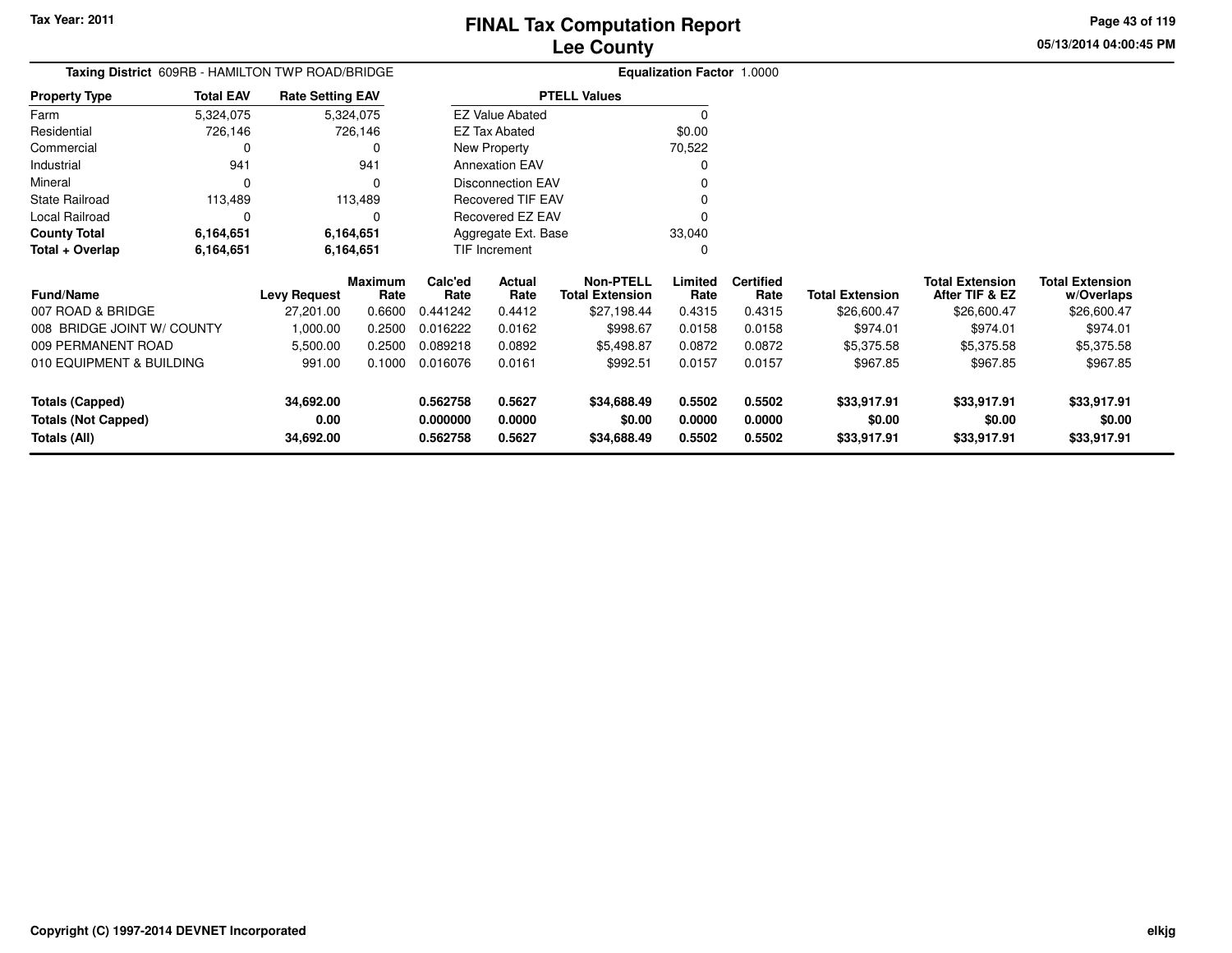### **Lee CountyFINAL Tax Computation Report**

**05/13/2014 04:00:45 PMPage 44 of 119**

|                  |                   |                                                              |                                                                                                                                      |                  |                                                                                | <b>Equalization Factor 1.0000</b>                                                                                                                |                          |                        |                                          |                                      |
|------------------|-------------------|--------------------------------------------------------------|--------------------------------------------------------------------------------------------------------------------------------------|------------------|--------------------------------------------------------------------------------|--------------------------------------------------------------------------------------------------------------------------------------------------|--------------------------|------------------------|------------------------------------------|--------------------------------------|
| <b>Total EAV</b> |                   |                                                              |                                                                                                                                      |                  |                                                                                |                                                                                                                                                  |                          |                        |                                          |                                      |
| 4,526,125        |                   |                                                              |                                                                                                                                      |                  |                                                                                | $\Omega$                                                                                                                                         |                          |                        |                                          |                                      |
| 2,586,876        |                   |                                                              |                                                                                                                                      |                  |                                                                                | \$0.00                                                                                                                                           |                          |                        |                                          |                                      |
| 1,467,513        |                   |                                                              |                                                                                                                                      |                  |                                                                                |                                                                                                                                                  |                          |                        |                                          |                                      |
| 2,705,521        |                   |                                                              |                                                                                                                                      |                  |                                                                                | 0                                                                                                                                                |                          |                        |                                          |                                      |
| 0                |                   | 0                                                            |                                                                                                                                      |                  |                                                                                |                                                                                                                                                  |                          |                        |                                          |                                      |
| 462,499          |                   |                                                              |                                                                                                                                      |                  |                                                                                | 0                                                                                                                                                |                          |                        |                                          |                                      |
| 0                |                   | 0                                                            |                                                                                                                                      |                  |                                                                                |                                                                                                                                                  |                          |                        |                                          |                                      |
| 11,748,534       |                   |                                                              |                                                                                                                                      |                  |                                                                                | 57,127                                                                                                                                           |                          |                        |                                          |                                      |
| 11,748,534       |                   |                                                              |                                                                                                                                      |                  |                                                                                | 0                                                                                                                                                |                          |                        |                                          |                                      |
|                  |                   | Rate                                                         | Calc'ed<br>Rate                                                                                                                      | Actual<br>Rate   | Non-PTELL<br><b>Total Extension</b>                                            | Limited<br>Rate                                                                                                                                  | <b>Certified</b><br>Rate | <b>Total Extension</b> | <b>Total Extension</b><br>After TIF & EZ | <b>Total Extension</b><br>w/Overlaps |
|                  | 50,680.00         | 0.4500                                                       | 0.431373                                                                                                                             | 0.4314           | \$50,683.18                                                                    | 0.4272                                                                                                                                           | 0.4272                   | \$50,189.74            | \$50,189.74                              | \$50,189.74                          |
|                  | 6,450.00          | 0.1000                                                       | 0.054901                                                                                                                             | 0.0549           | \$6,449.95                                                                     | 0.0544                                                                                                                                           | 0.0544                   | \$6,391.20             | \$6,391.20                               | \$6,391.20                           |
|                  | 2,840.00          | 0.1000                                                       | 0.024173                                                                                                                             | 0.0242           | \$2,843.15                                                                     | 0.0240                                                                                                                                           | 0.0240                   | \$2,819.65             | \$2,819.65                               | \$2,819.65                           |
|                  | 59,970.00         |                                                              | 0.510447                                                                                                                             | 0.5105           | \$59,976.28                                                                    | 0.5056                                                                                                                                           | 0.5056                   | \$59,400.59            | \$59,400.59                              | \$59,400.59                          |
|                  | 0.00<br>59,970.00 |                                                              | 0.000000<br>0.510447                                                                                                                 | 0.0000<br>0.5105 | \$0.00<br>\$59,976.28                                                          | 0.0000<br>0.5056                                                                                                                                 | 0.0000<br>0.5056         | \$0.00<br>\$59,400.59  | \$0.00<br>\$59,400.59                    | \$0.00<br>\$59,400.59                |
|                  |                   | Taxing District 610 - HARMON TOWNSHIP<br><b>Levy Request</b> | <b>Rate Setting EAV</b><br>4,526,125<br>2,586,876<br>1,467,513<br>2,705,521<br>462,499<br>11,748,534<br>11,748,534<br><b>Maximum</b> |                  | <b>EZ Tax Abated</b><br>New Property<br><b>Annexation EAV</b><br>TIF Increment | <b>PTELL Values</b><br><b>EZ Value Abated</b><br><b>Disconnection EAV</b><br><b>Recovered TIF EAV</b><br>Recovered EZ EAV<br>Aggregate Ext. Base | 280,504                  |                        |                                          |                                      |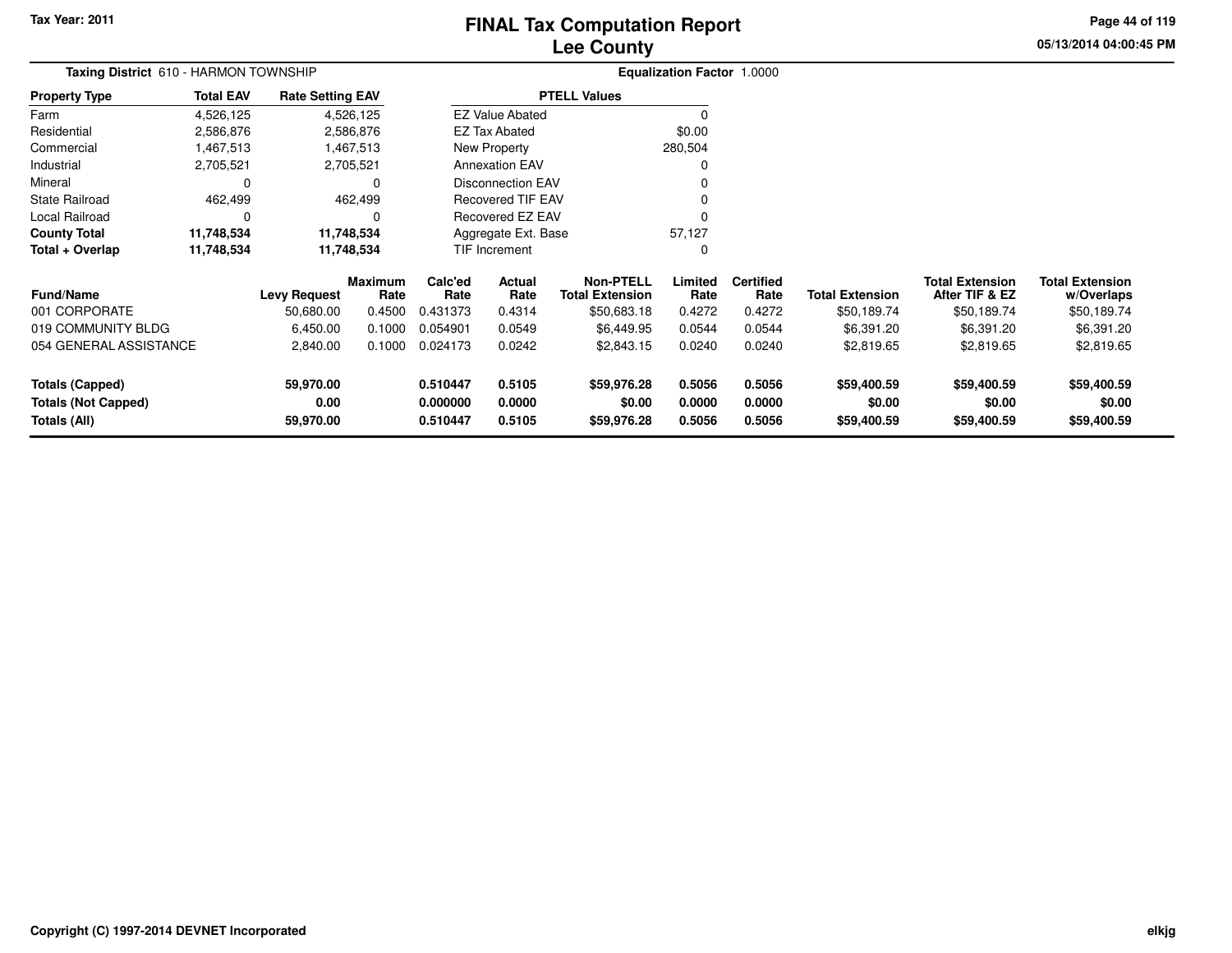#### **Lee CountyFINAL Tax Computation Report**

**05/13/2014 04:00:45 PM Page 45 of 119**

| Taxing District 610RB - HARMON TWP ROAD/BRIDGE |                  |                         |                        |                      |                          |                                            | <b>Equalization Factor 1.0000</b> |                          |                                 |                                          |                                      |
|------------------------------------------------|------------------|-------------------------|------------------------|----------------------|--------------------------|--------------------------------------------|-----------------------------------|--------------------------|---------------------------------|------------------------------------------|--------------------------------------|
| <b>Property Type</b>                           | <b>Total EAV</b> | <b>Rate Setting EAV</b> |                        |                      |                          | <b>PTELL Values</b>                        |                                   |                          | <b>Road and Bridge Transfer</b> |                                          |                                      |
| Farm                                           | 4,526,125        |                         | 4,526,125              |                      | <b>EZ Value Abated</b>   |                                            | $\Omega$                          | <b>Municipality</b>      |                                 | Fund                                     | <b>Amount Extended</b>               |
| Residential                                    | 2,586,876        |                         | 2,586,876              |                      | EZ Tax Abated            |                                            | \$0.00                            |                          |                                 |                                          |                                      |
| Commercial                                     | 1,467,513        |                         | 1,467,513              |                      | New Property             |                                            | 280,504                           |                          | 707 - VILLAGE OF HARMON         | 007                                      | \$1,862.58                           |
| Industrial                                     | 2,705,521        |                         | 2,705,521              |                      | <b>Annexation EAV</b>    |                                            |                                   | <b>Total</b>             |                                 |                                          | \$1,862.58                           |
| Mineral                                        |                  |                         | 0                      |                      | <b>Disconnection EAV</b> |                                            |                                   |                          |                                 |                                          |                                      |
| <b>State Railroad</b>                          | 462,499          |                         | 462,499                |                      | <b>Recovered TIF EAV</b> |                                            |                                   |                          |                                 |                                          |                                      |
| Local Railroad                                 | $\Omega$         |                         | 0                      |                      | Recovered EZ EAV         |                                            |                                   |                          |                                 |                                          |                                      |
| <b>County Total</b>                            | 11,748,534       |                         | 11,748,534             |                      | Aggregate Ext. Base      |                                            | 33,132                            |                          |                                 |                                          |                                      |
| Total + Overlap                                | 11,748,534       |                         | 11,748,534             |                      | TIF Increment            |                                            | 0                                 |                          |                                 |                                          |                                      |
| <b>Fund/Name</b>                               |                  | <b>Levy Request</b>     | <b>Maximum</b><br>Rate | Calc'ed<br>Rate      | Actual<br>Rate           | <b>Non-PTELL</b><br><b>Total Extension</b> | Limited<br>Rate                   | <b>Certified</b><br>Rate | <b>Total Extension</b>          | <b>Total Extension</b><br>After TIF & EZ | <b>Total Extension</b><br>w/Overlaps |
| 007 ROAD & BRIDGE                              |                  | 23,850.00               | 0.6600                 | 0.203004             | 0.2030                   | \$23,849.52                                | 0.2011                            | 0.2011                   | \$23,626.30                     | \$23,626.30                              | \$23,626.30                          |
| 008 BRIDGE JOINT W/ COUNTY                     |                  | 7,230.00                | 0.2500                 | 0.061540             | 0.0615                   | \$7,225.35                                 | 0.0609                            | 0.0609                   | \$7,154.86                      | \$7,154.86                               | \$7,154.86                           |
| 090 ROAD DAMAGE                                |                  | 3,700.00                | 0.0330                 | 0.031493             | 0.0315                   | \$3,700.79                                 | 0.0312                            | 0.0312                   | \$3,665.54                      | \$3,665.54                               | \$3,665.54                           |
| <b>Totals (Capped)</b>                         |                  | 34,780.00               |                        | 0.296037             | 0.2960                   | \$34,775.66                                | 0.2932                            | 0.2932                   | \$34,446.70                     | \$34,446.70                              | \$34,446.70                          |
| <b>Totals (Not Capped)</b><br>Totals (All)     |                  | 0.00<br>34,780.00       |                        | 0.000000<br>0.296037 | 0.0000<br>0.2960         | \$0.00<br>\$34,775.66                      | 0.0000<br>0.2932                  | 0.0000<br>0.2932         | \$0.00<br>\$34,446.70           | \$0.00<br>\$34,446.70                    | \$0.00<br>\$34,446.70                |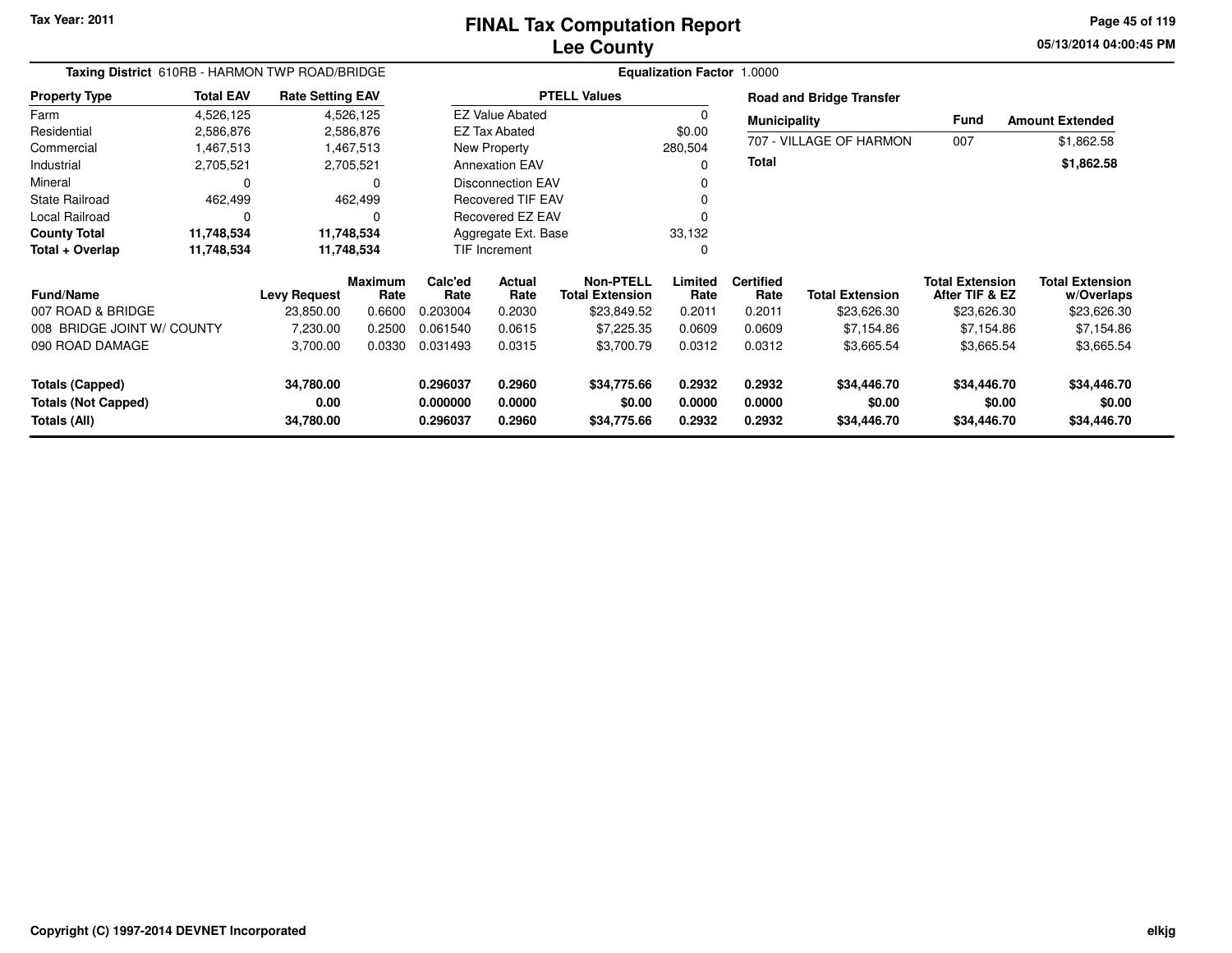### **Lee CountyFINAL Tax Computation Report**

**05/13/2014 04:00:45 PM Page 46 of 119**

| Taxing District 611 - LEE CENTER TOWNSHIP |                  |                         |                        |                 |                          |                                            | <b>Equalization Factor 1.0000</b> |                          |                        |                                          |                                      |
|-------------------------------------------|------------------|-------------------------|------------------------|-----------------|--------------------------|--------------------------------------------|-----------------------------------|--------------------------|------------------------|------------------------------------------|--------------------------------------|
| <b>Property Type</b>                      | <b>Total EAV</b> | <b>Rate Setting EAV</b> |                        |                 |                          | <b>PTELL Values</b>                        |                                   |                          |                        |                                          |                                      |
| Farm                                      | 7,265,735        |                         | 7,265,735              |                 | <b>EZ Value Abated</b>   |                                            | $\Omega$                          |                          |                        |                                          |                                      |
| Residential                               | 5,040,141        |                         | 5,040,141              |                 | <b>EZ Tax Abated</b>     |                                            | \$0.00                            |                          |                        |                                          |                                      |
| Commercial                                | 1,513,671        |                         | 1,513,671              |                 | New Property             |                                            | 95,325                            |                          |                        |                                          |                                      |
| Industrial                                | 377              |                         | 377                    |                 | <b>Annexation EAV</b>    |                                            | O                                 |                          |                        |                                          |                                      |
| Mineral                                   | 2,064,287        |                         | 2,064,287              |                 | Disconnection EAV        |                                            | O                                 |                          |                        |                                          |                                      |
| State Railroad                            | 7,283            |                         | 7,283                  |                 | <b>Recovered TIF EAV</b> |                                            | O                                 |                          |                        |                                          |                                      |
| Local Railroad                            |                  |                         | $\Omega$               |                 | <b>Recovered EZ EAV</b>  |                                            |                                   |                          |                        |                                          |                                      |
| <b>County Total</b>                       | 15,891,494       |                         | 15,891,494             |                 | Aggregate Ext. Base      |                                            | 57,085                            |                          |                        |                                          |                                      |
| Total + Overlap                           | 15,891,494       |                         | 15,891,494             |                 | <b>TIF Increment</b>     |                                            | 0                                 |                          |                        |                                          |                                      |
| <b>Fund/Name</b>                          |                  | <b>Levy Request</b>     | <b>Maximum</b><br>Rate | Calc'ed<br>Rate | Actual<br>Rate           | <b>Non-PTELL</b><br><b>Total Extension</b> | Limited<br>Rate                   | <b>Certified</b><br>Rate | <b>Total Extension</b> | <b>Total Extension</b><br>After TIF & EZ | <b>Total Extension</b><br>w/Overlaps |
| 001 CORPORATE                             |                  | 56,326.00               | 0.4500                 | 0.354441        | 0.3544                   | \$56,319.45                                | 0.3447                            | 0.3447                   | \$54,777.98            | \$54,777.98                              | \$54,777.98                          |
| 054 GENERAL ASSISTANCE                    |                  | 3,613.00                | 0.1000                 | 0.022735        | 0.0227                   | \$3,607.37                                 | 0.0221                            | 0.0221                   | \$3,512.02             | \$3,512.02                               | \$3,512.02                           |
| <b>Totals (Capped)</b>                    |                  | 59,939.00               |                        | 0.377176        | 0.3771                   | \$59,926.82                                | 0.3668                            | 0.3668                   | \$58,290.00            | \$58,290.00                              | \$58,290.00                          |
| <b>Totals (Not Capped)</b>                |                  | 0.00                    |                        | 0.000000        | 0.0000                   | \$0.00                                     | 0.0000                            | 0.0000                   | \$0.00                 | \$0.00                                   | \$0.00                               |
| Totals (All)                              |                  | 59,939.00               |                        | 0.377176        | 0.3771                   | \$59,926.82                                | 0.3668                            | 0.3668                   | \$58,290.00            | \$58,290.00                              | \$58,290.00                          |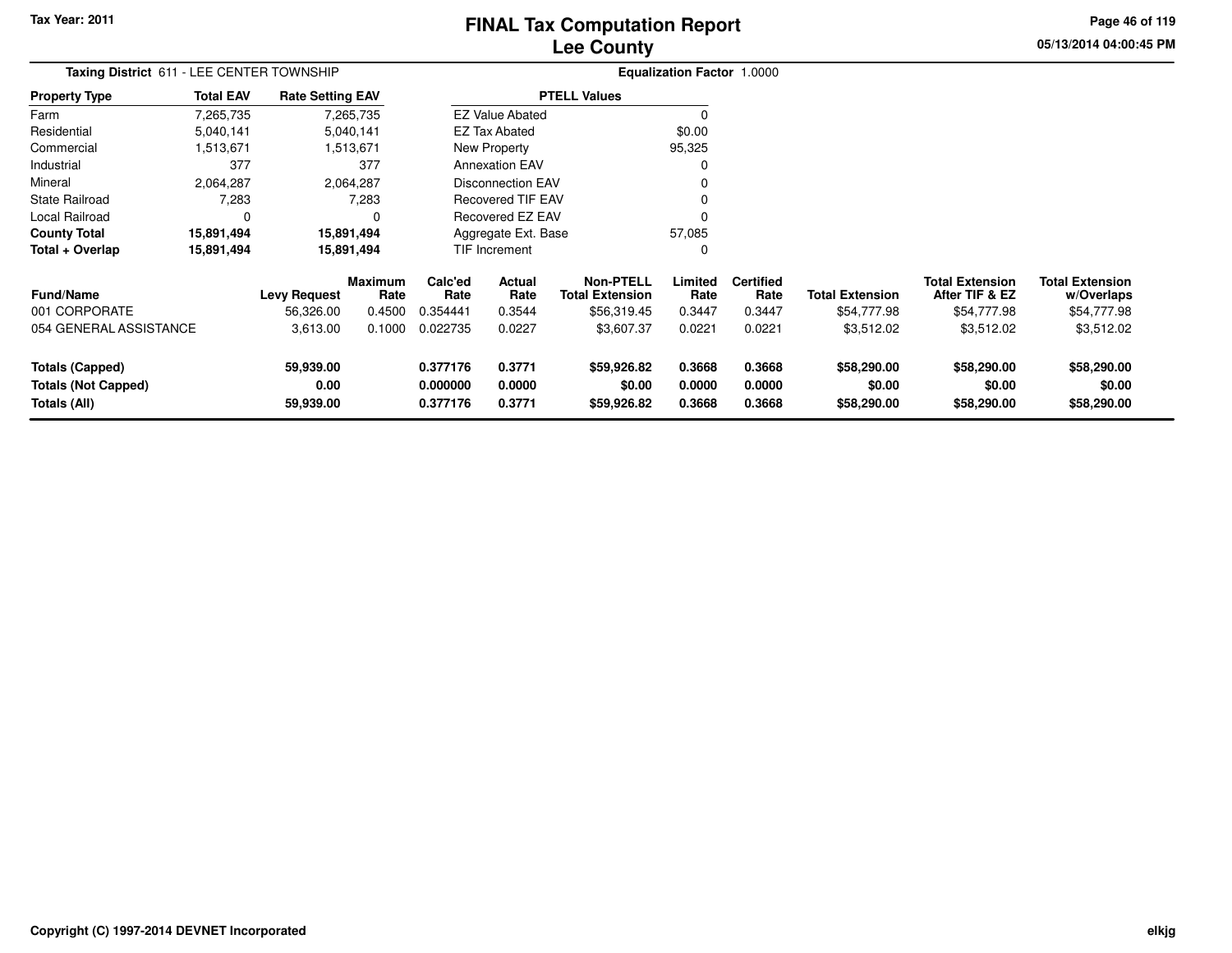**0.440393 0.4403 \$69,970.24 0.4029 0.4029 \$64,026.82 \$64,026.82 \$64,026.82**

**05/13/2014 04:00:45 PMPage 47 of 119**

|                            | Taxing District 611RB - LEE CENTER TWP RD/BRIDGE<br><b>Total EAV</b><br><b>Rate Setting EAV</b> |                     |                        |                 |                          |                                            | Equalization Factor 1.0000 |                          |                        |                                          |                                      |
|----------------------------|-------------------------------------------------------------------------------------------------|---------------------|------------------------|-----------------|--------------------------|--------------------------------------------|----------------------------|--------------------------|------------------------|------------------------------------------|--------------------------------------|
| <b>Property Type</b>       |                                                                                                 |                     |                        |                 |                          | <b>PTELL Values</b>                        |                            |                          |                        |                                          |                                      |
| Farm                       | 7,265,735                                                                                       |                     | 7,265,735              |                 | <b>EZ Value Abated</b>   |                                            | $\Omega$                   |                          |                        |                                          |                                      |
| Residential                | 5,040,141                                                                                       |                     | 5,040,141              |                 | EZ Tax Abated            |                                            | \$0.00                     |                          |                        |                                          |                                      |
| Commercial                 | 1,513,671                                                                                       |                     | 1,513,671              |                 | New Property             |                                            | 95,325                     |                          |                        |                                          |                                      |
| Industrial                 | 377                                                                                             |                     | 377                    |                 | <b>Annexation EAV</b>    |                                            | $\Omega$                   |                          |                        |                                          |                                      |
| Mineral                    | 2,064,287                                                                                       |                     | 2,064,287              |                 | <b>Disconnection EAV</b> |                                            | O                          |                          |                        |                                          |                                      |
| <b>State Railroad</b>      | 7,283                                                                                           |                     | 7,283                  |                 | Recovered TIF EAV        |                                            | O                          |                          |                        |                                          |                                      |
| Local Railroad             | $\Omega$                                                                                        |                     | 0                      |                 | Recovered EZ EAV         |                                            | $\Omega$                   |                          |                        |                                          |                                      |
| <b>County Total</b>        | 15,891,494                                                                                      | 15,891,494          |                        |                 | Aggregate Ext. Base      |                                            | 62,707                     |                          |                        |                                          |                                      |
| Total + Overlap            | 15,891,494                                                                                      | 15,891,494          |                        |                 | <b>TIF Increment</b>     |                                            | $\Omega$                   |                          |                        |                                          |                                      |
| <b>Fund/Name</b>           |                                                                                                 | <b>Levy Request</b> | <b>Maximum</b><br>Rate | Calc'ed<br>Rate | Actual<br>Rate           | <b>Non-PTELL</b><br><b>Total Extension</b> | Limited<br>Rate            | <b>Certified</b><br>Rate | <b>Total Extension</b> | <b>Total Extension</b><br>After TIF & EZ | <b>Total Extension</b><br>w/Overlaps |
| 007 ROAD & BRIDGE          |                                                                                                 | 40,245.00           | 0.6600                 | 0.253249        | 0.2532                   | \$40,237.26                                | 0.2317                     | 0.2317                   | \$36,820.59            | \$36,820.59                              | \$36,820.59                          |
| 008 BRIDGE JOINT W/ COUNTY |                                                                                                 | 0.00                | 0.2500                 | 0.000000        | 0.0000                   | \$0.00                                     | 0.0000                     | 0.0000                   | \$0.00                 | \$0.00                                   | \$0.00                               |
| 009 PERMANENT ROAD         |                                                                                                 | 23,408.00           | 0.2500                 | 0.147299        | 0.1473                   | \$23,408.17                                | 0.1348                     | 0.1348                   | \$21,421.73            | \$21,421.73                              | \$21,421.73                          |
| 010 EQUIPMENT & BUILDING   |                                                                                                 | 6,332.00            | 0.1000                 | 0.039845        | 0.0398                   | \$6,324.81                                 | 0.0364                     | 0.0364                   | \$5,784.50             | \$5,784.50                               | \$5,784.50                           |
| 035 LIABILITY INSURANCE    |                                                                                                 | 0.00                | 0.0000                 | 0.000000        | 0.0000                   | \$0.00                                     | 0.0000                     | 0.0000                   | \$0.00                 | \$0.00                                   | \$0.00                               |
| <b>Totals (Capped)</b>     |                                                                                                 | 69,985.00           |                        | 0.440393        | 0.4403                   | \$69,970.24                                | 0.4029                     | 0.4029                   | \$64,026.82            | \$64,026.82                              | \$64,026.82                          |
| <b>Totals (Not Capped)</b> |                                                                                                 | 0.00                |                        | 0.000000        | 0.0000                   | \$0.00                                     | 0.0000                     | 0.0000                   | \$0.00                 | \$0.00                                   | \$0.00                               |
| Totals (All)               |                                                                                                 | 69,985.00           |                        | 0.440393        | 0.4403                   | \$69,970.24                                | 0.4029                     | 0.4029                   | \$64,026.82            | \$64,026.82                              | \$64,026.82                          |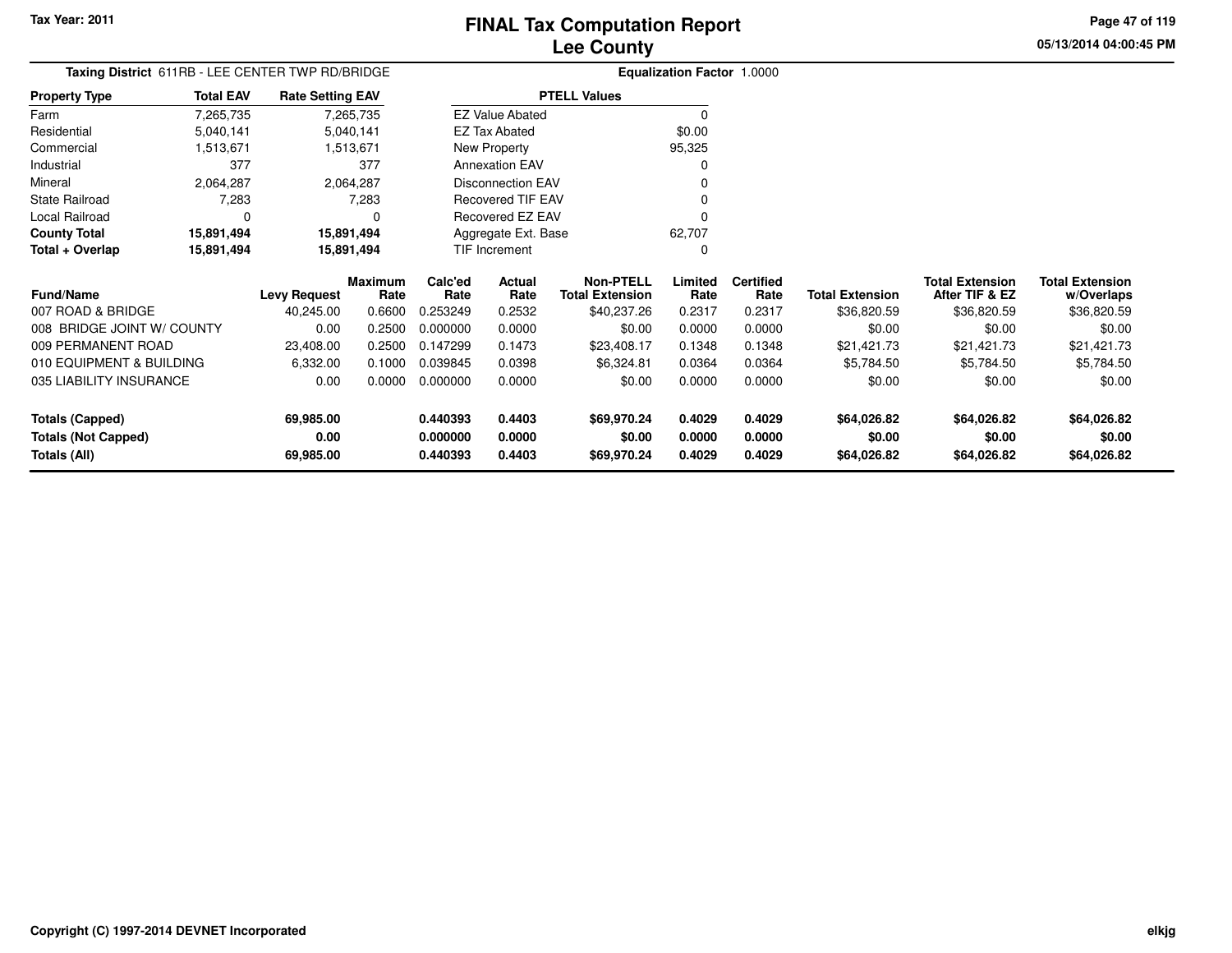### **Lee CountyFINAL Tax Computation Report**

**05/13/2014 04:00:45 PM Page 48 of 119**

| Taxing District 612 - MARION TOWNSHIP                                |                  |                                |                        | Equalization Factor 1.0000                           |                            |                                            |                            |                            |                                      |                                          |                                      |  |
|----------------------------------------------------------------------|------------------|--------------------------------|------------------------|------------------------------------------------------|----------------------------|--------------------------------------------|----------------------------|----------------------------|--------------------------------------|------------------------------------------|--------------------------------------|--|
| Property Type                                                        | <b>Total EAV</b> | <b>Rate Setting EAV</b>        |                        |                                                      |                            | <b>PTELL Values</b>                        |                            |                            |                                      |                                          |                                      |  |
| Farm                                                                 | 6,021,290        |                                | 6,021,290              |                                                      | <b>EZ Value Abated</b>     |                                            |                            |                            |                                      |                                          |                                      |  |
| Residential                                                          | 1,668,135        |                                | 1,668,135              |                                                      | EZ Tax Abated              |                                            | \$0.00                     |                            |                                      |                                          |                                      |  |
| Commercial                                                           | 684,589          |                                | 684,589                |                                                      | New Property               |                                            | 62,932                     |                            |                                      |                                          |                                      |  |
| Industrial                                                           | 67,110           |                                | 67,110                 |                                                      | <b>Annexation EAV</b>      |                                            |                            |                            |                                      |                                          |                                      |  |
| Mineral                                                              | 0                |                                | 0                      | <b>Disconnection EAV</b><br><b>Recovered TIF EAV</b> |                            |                                            |                            |                            |                                      |                                          |                                      |  |
| State Railroad                                                       | $\mathbf 0$      |                                | 0                      |                                                      |                            |                                            |                            |                            |                                      |                                          |                                      |  |
| Local Railroad                                                       | $\Omega$         |                                | 0                      |                                                      | <b>Recovered EZ EAV</b>    |                                            |                            |                            |                                      |                                          |                                      |  |
| County Total                                                         | 8,441,124        |                                | 8,441,124              |                                                      | Aggregate Ext. Base        |                                            | 35,790                     |                            |                                      |                                          |                                      |  |
| Total + Overlap                                                      | 8,441,124        |                                | 8,441,124              |                                                      | TIF Increment              |                                            |                            |                            |                                      |                                          |                                      |  |
| <b>Fund/Name</b>                                                     |                  | <b>Levy Request</b>            | <b>Maximum</b><br>Rate | Calc'ed<br>Rate                                      | Actual<br>Rate             | <b>Non-PTELL</b><br><b>Total Extension</b> | Limited<br>Rate            | <b>Certified</b><br>Rate   | <b>Total Extension</b>               | <b>Total Extension</b><br>After TIF & EZ | <b>Total Extension</b><br>w/Overlaps |  |
| 001 CORPORATE                                                        |                  | 36,575.00                      | 0.6500                 | 0.433295                                             | 0.4333                     | \$36,575.39                                | 0.4221                     | 0.4221                     | \$35,629.98                          | \$35,629.98                              | \$35,629.98                          |  |
| 035 LIABILITY INSURANCE                                              |                  | 1,000.00                       | 0.0000                 | 0.011847                                             | 0.0118                     | \$996.05                                   | 0.0115                     | 0.0115                     | \$970.73                             | \$970.73                                 | \$970.73                             |  |
| <b>Totals (Capped)</b><br><b>Totals (Not Capped)</b><br>Totals (All) |                  | 37,575.00<br>0.00<br>37,575.00 |                        | 0.445142<br>0.000000<br>0.445142                     | 0.4451<br>0.0000<br>0.4451 | \$37,571.44<br>\$0.00<br>\$37,571.44       | 0.4336<br>0.0000<br>0.4336 | 0.4336<br>0.0000<br>0.4336 | \$36,600.71<br>\$0.00<br>\$36,600.71 | \$36,600.71<br>\$0.00<br>\$36,600.71     | \$36,600.71<br>\$0.00<br>\$36,600.71 |  |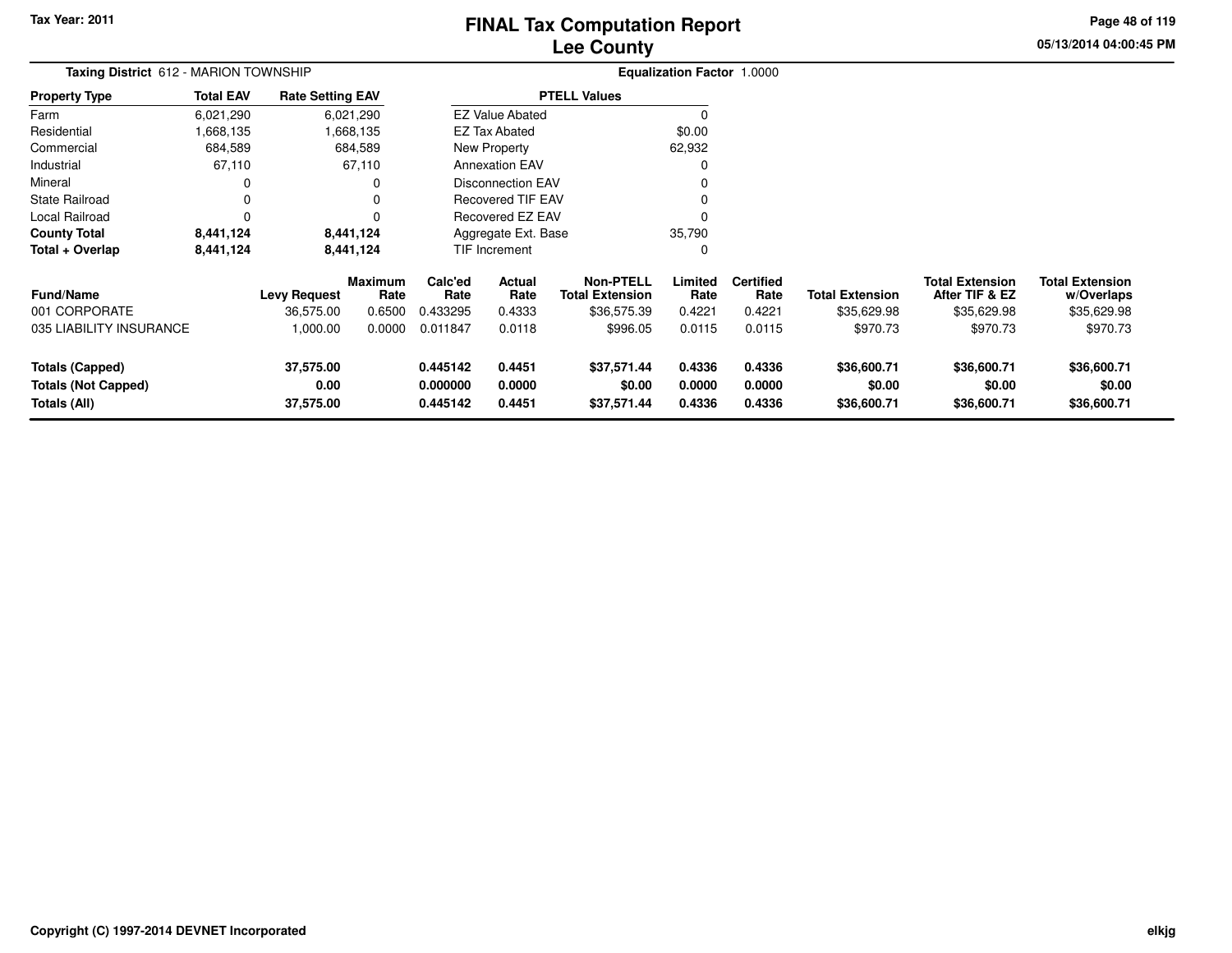**Totals (All)**

#### **Lee CountyFINAL Tax Computation Report**

**0.662235 0.6622 \$55,897.14 0.6454 0.6454 \$54,479.01 \$54,479.01 \$54,479.01**

**05/13/2014 04:00:45 PMPage 49 of 119**

> **w/Overlaps**\$30,801.66

| Taxing District 612RB - MARION TWP ROAD/BRIDGE |                  |                         |                 |                 |                          |                                            | Equalization Factor 1.0000 |                          |                        |                                          |                                      |
|------------------------------------------------|------------------|-------------------------|-----------------|-----------------|--------------------------|--------------------------------------------|----------------------------|--------------------------|------------------------|------------------------------------------|--------------------------------------|
| <b>Property Type</b>                           | <b>Total EAV</b> | <b>Rate Setting EAV</b> |                 |                 |                          | <b>PTELL Values</b>                        |                            |                          |                        |                                          |                                      |
| Farm                                           | 6,021,290        |                         | 6,021,290       |                 | <b>EZ Value Abated</b>   |                                            |                            |                          |                        |                                          |                                      |
| Residential                                    | 1,668,135        |                         | 1,668,135       |                 | <b>EZ Tax Abated</b>     |                                            | \$0.00                     |                          |                        |                                          |                                      |
| Commercial                                     | 684,589          |                         | 684,589         |                 | New Property             |                                            | 62,932                     |                          |                        |                                          |                                      |
| Industrial                                     | 67,110           |                         | 67,110          |                 | <b>Annexation EAV</b>    |                                            |                            |                          |                        |                                          |                                      |
| Mineral                                        |                  |                         |                 |                 | <b>Disconnection EAV</b> |                                            |                            |                          |                        |                                          |                                      |
| <b>State Railroad</b>                          |                  |                         |                 |                 | <b>Recovered TIF EAV</b> |                                            |                            |                          |                        |                                          |                                      |
| Local Railroad                                 |                  |                         |                 |                 | Recovered EZ EAV         |                                            |                            |                          |                        |                                          |                                      |
| <b>County Total</b>                            | 8,441,124        |                         | 8,441,124       |                 | Aggregate Ext. Base      |                                            | 53,271                     |                          |                        |                                          |                                      |
| Total + Overlap                                | 8,441,124        |                         | 8,441,124       |                 | TIF Increment            |                                            |                            |                          |                        |                                          |                                      |
| <b>Fund/Name</b>                               |                  | <b>Levy Request</b>     | Maximum<br>Rate | Calc'ed<br>Rate | Actual<br>Rate           | <b>Non-PTELL</b><br><b>Total Extension</b> | Limited<br>Rate            | <b>Certified</b><br>Rate | <b>Total Extension</b> | <b>Total Extension</b><br>After TIF & EZ | <b>Total Extension</b><br>w/Overlaps |
| 007 ROAD & BRIDGE                              |                  | 31,600.00               | 0.6600          | 0.374358        | 0.3744                   | \$31,603.57                                | 0.3649                     | 0.3649                   | \$30,801.66            | \$30,801.66                              | \$30,801.66                          |
| 008 BRIDGE JOINT W/ COUNTY                     |                  | 4,100.00                | 0.2500          | 0.048572        | 0.0486                   | \$4,102.39                                 | 0.0474                     | 0.0474                   | \$4,001.09             | \$4,001.09                               | \$4,001.09                           |
| 009 PERMANENT ROAD                             |                  | 14,700.00               | 0.2500          | 0.174147        | 0.1741                   | \$14,696.00                                | 0.1697                     | 0.1697                   | \$14,324.59            | \$14,324.59                              | \$14,324.59                          |
| 010 EQUIPMENT & BUILDING                       |                  | 3,200.00                | 0.1000          | 0.037910        | 0.0379                   | \$3,199.19                                 | 0.0369                     | 0.0369                   | \$3,114.77             | \$3,114.77                               | \$3,114.77                           |
| 035 LIABILITY INSURANCE                        |                  | 2,300.00                | 0.0000          | 0.027248        | 0.0272                   | \$2,295.99                                 | 0.0265                     | 0.0265                   | \$2,236.90             | \$2,236.90                               | \$2,236.90                           |
| <b>Totals (Capped)</b>                         |                  | 55,900.00               |                 | 0.662235        | 0.6622                   | \$55,897.14                                | 0.6454                     | 0.6454                   | \$54,479.01            | \$54,479.01                              | \$54,479.01                          |
| <b>Totals (Not Capped)</b>                     |                  | 0.00                    |                 | 0.000000        | 0.0000                   | \$0.00                                     | 0.0000                     | 0.0000                   | \$0.00                 | \$0.00                                   | \$0.00                               |

**55,900.00**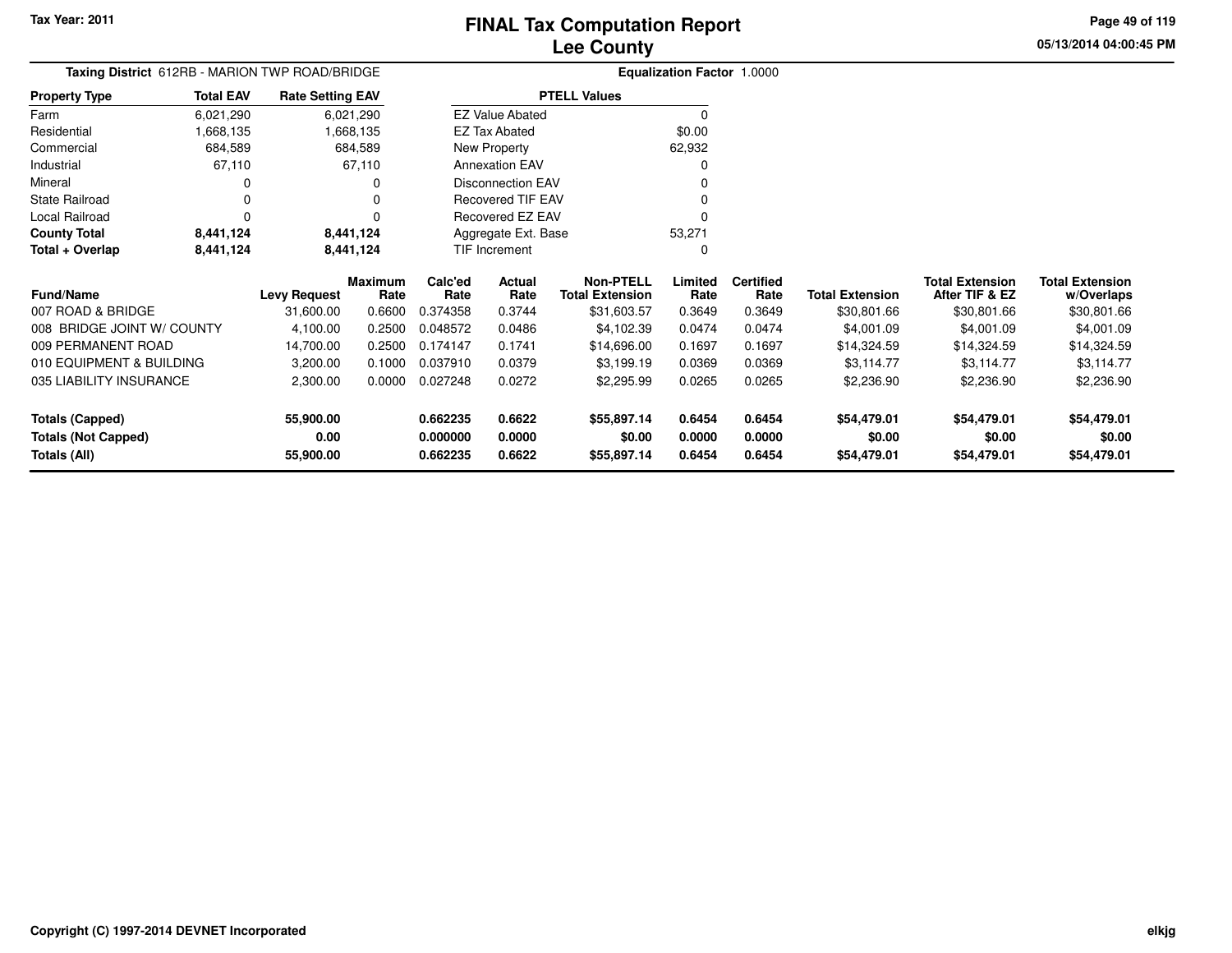### **Lee CountyFINAL Tax Computation Report**

**05/13/2014 04:00:45 PMPage 50 of 119**

| Taxing District 613 - MAY TOWNSHIP                                   |                  |                                  |                                  |                                  |                                 |                                                           | <b>Equalization Factor 1.0000</b> |                                    |                                       |                                                         |                                                     |
|----------------------------------------------------------------------|------------------|----------------------------------|----------------------------------|----------------------------------|---------------------------------|-----------------------------------------------------------|-----------------------------------|------------------------------------|---------------------------------------|---------------------------------------------------------|-----------------------------------------------------|
| <b>Property Type</b>                                                 | <b>Total EAV</b> | <b>Rate Setting EAV</b>          |                                  |                                  |                                 | <b>PTELL Values</b>                                       |                                   |                                    |                                       |                                                         |                                                     |
| Farm                                                                 | 7,355,557        |                                  | 7,355,557                        |                                  | <b>EZ Value Abated</b>          |                                                           | $\Omega$                          |                                    |                                       |                                                         |                                                     |
| Residential                                                          | 13,975,170       |                                  | 13,975,170                       |                                  | EZ Tax Abated                   |                                                           | \$0.00                            |                                    |                                       |                                                         |                                                     |
| Commercial                                                           | 984,400          |                                  | 984,400                          |                                  | New Property                    |                                                           | 9,533,283                         |                                    |                                       |                                                         |                                                     |
| Industrial                                                           | 7,190            |                                  | 7,190                            |                                  | <b>Annexation EAV</b>           |                                                           |                                   |                                    |                                       |                                                         |                                                     |
| Mineral                                                              | 9,524,654        |                                  | 9,524,654                        |                                  | <b>Disconnection EAV</b>        |                                                           |                                   |                                    |                                       |                                                         |                                                     |
| <b>State Railroad</b>                                                |                  |                                  |                                  |                                  | <b>Recovered TIF EAV</b>        |                                                           |                                   |                                    |                                       |                                                         |                                                     |
| Local Railroad                                                       |                  |                                  |                                  |                                  | Recovered EZ EAV                |                                                           |                                   |                                    |                                       |                                                         |                                                     |
| <b>County Total</b>                                                  | 31,846,971       |                                  | 31,846,971                       |                                  | Aggregate Ext. Base             |                                                           | 36,379                            |                                    |                                       |                                                         |                                                     |
| Total + Overlap                                                      | 31,846,971       |                                  | 31,846,971                       |                                  | TIF Increment                   |                                                           | 0                                 |                                    |                                       |                                                         |                                                     |
| <b>Fund/Name</b><br>001 CORPORATE                                    |                  | <b>Levy Request</b><br>52,649.00 | <b>Maximum</b><br>Rate<br>0.4100 | Calc'ed<br>Rate<br>0.165319      | <b>Actual</b><br>Rate<br>0.1653 | <b>Non-PTELL</b><br><b>Total Extension</b><br>\$52,643.04 | Limited<br>Rate<br>0.1653         | <b>Certified</b><br>Rate<br>0.1653 | <b>Total Extension</b><br>\$52,643.04 | <b>Total Extension</b><br>After TIF & EZ<br>\$52,643.04 | <b>Total Extension</b><br>w/Overlaps<br>\$52,643.04 |
| <b>Totals (Capped)</b><br><b>Totals (Not Capped)</b><br>Totals (All) |                  | 52,649.00<br>0.00<br>52,649.00   |                                  | 0.165319<br>0.000000<br>0.165319 | 0.1653<br>0.0000<br>0.1653      | \$52,643.04<br>\$0.00<br>\$52,643.04                      | 0.1653<br>0.0000<br>0.1653        | 0.1653<br>0.0000<br>0.1653         | \$52,643.04<br>\$0.00<br>\$52,643.04  | \$52,643.04<br>\$0.00<br>\$52,643.04                    | \$52,643.04<br>\$0.00<br>\$52,643.04                |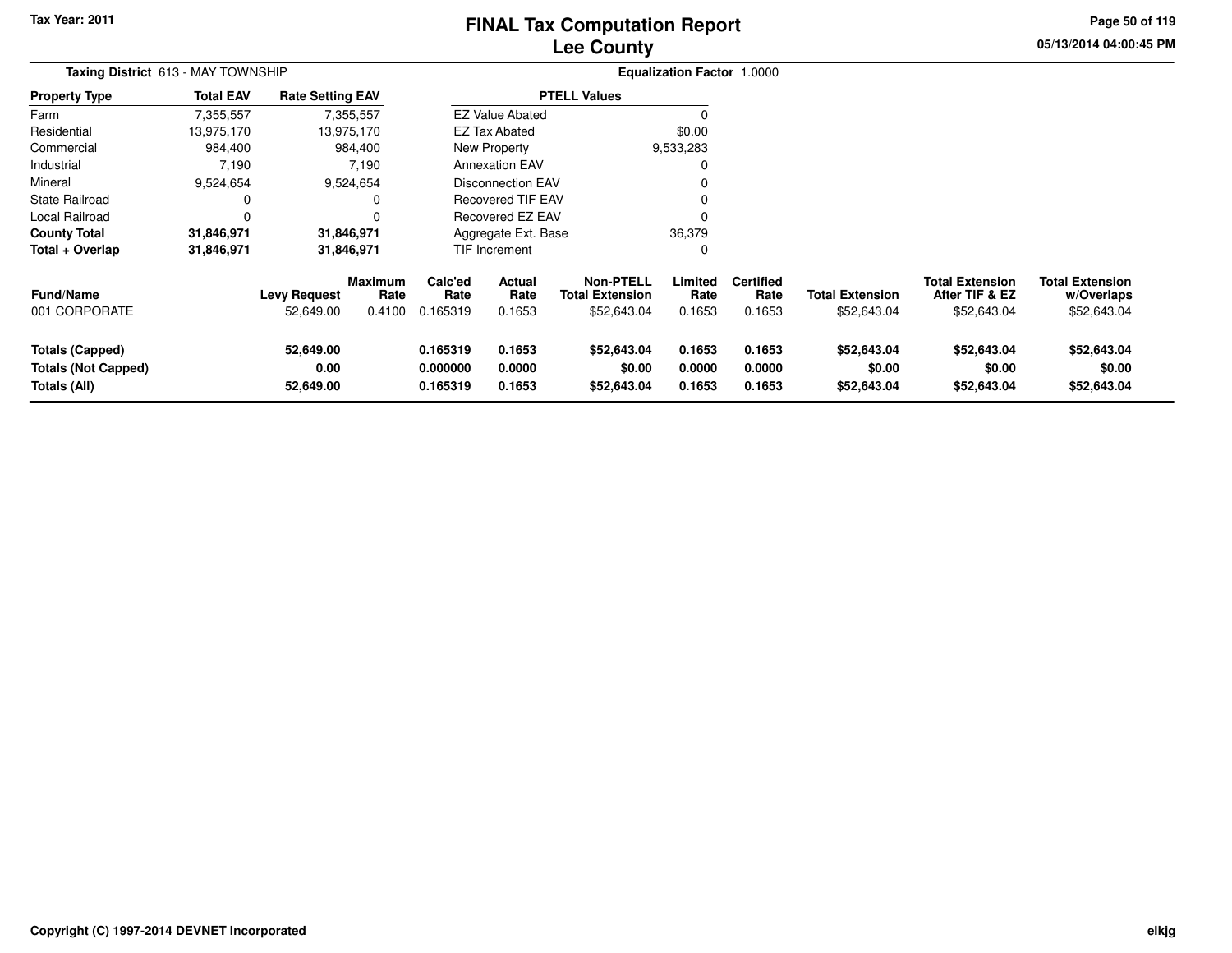### **Lee CountyFINAL Tax Computation Report**

**05/13/2014 04:00:45 PM Page 51 of 119**

| Taxing District 613RB - MAY TWP ROAD/BRIDGE                   |                  |                                |                        |                                  |                            |                                            | <b>Equalization Factor 1.0000</b> |                            |                                      |                                          |                                      |
|---------------------------------------------------------------|------------------|--------------------------------|------------------------|----------------------------------|----------------------------|--------------------------------------------|-----------------------------------|----------------------------|--------------------------------------|------------------------------------------|--------------------------------------|
| <b>Property Type</b>                                          | <b>Total EAV</b> | <b>Rate Setting EAV</b>        |                        |                                  |                            | <b>PTELL Values</b>                        |                                   |                            |                                      |                                          |                                      |
| Farm                                                          | 7,355,557        |                                | 7,355,557              |                                  | <b>EZ Value Abated</b>     |                                            |                                   |                            |                                      |                                          |                                      |
| Residential                                                   | 13,975,170       |                                | 13,975,170             |                                  | <b>EZ Tax Abated</b>       |                                            | \$0.00                            |                            |                                      |                                          |                                      |
| Commercial                                                    | 984,400          |                                | 984,400                |                                  | New Property               |                                            | 9,533,283                         |                            |                                      |                                          |                                      |
| Industrial                                                    | 7,190            |                                | 7,190                  |                                  | <b>Annexation EAV</b>      |                                            | $\Omega$                          |                            |                                      |                                          |                                      |
| Mineral                                                       | 9,524,654        |                                | 9,524,654              |                                  | <b>Disconnection EAV</b>   |                                            |                                   |                            |                                      |                                          |                                      |
| <b>State Railroad</b>                                         | 0                |                                | 0                      |                                  | <b>Recovered TIF EAV</b>   |                                            |                                   |                            |                                      |                                          |                                      |
| Local Railroad                                                | $\Omega$         |                                | ŋ                      |                                  | <b>Recovered EZ EAV</b>    |                                            | O                                 |                            |                                      |                                          |                                      |
| <b>County Total</b>                                           | 31,846,971       |                                | 31,846,971             |                                  | Aggregate Ext. Base        |                                            | 61,007                            |                            |                                      |                                          |                                      |
| Total + Overlap                                               | 31,846,971       |                                | 31,846,971             |                                  | TIF Increment              |                                            | 0                                 |                            |                                      |                                          |                                      |
| <b>Fund/Name</b>                                              |                  | <b>Levy Request</b>            | <b>Maximum</b><br>Rate | Calc'ed<br>Rate                  | <b>Actual</b><br>Rate      | <b>Non-PTELL</b><br><b>Total Extension</b> | Limited<br>Rate                   | <b>Certified</b><br>Rate   | <b>Total Extension</b>               | <b>Total Extension</b><br>After TIF & EZ | <b>Total Extension</b><br>w/Overlaps |
| 007 ROAD & BRIDGE                                             |                  | 88,291.00                      | 0.6600                 | 0.277235                         | 0.2772                     | \$88,279.80                                | 0.2772                            | 0.2772                     | \$88,279.80                          | \$88,279.80                              | \$88,279.80                          |
| Totals (Capped)<br><b>Totals (Not Capped)</b><br>Totals (All) |                  | 88,291.00<br>0.00<br>88,291.00 |                        | 0.277235<br>0.000000<br>0.277235 | 0.2772<br>0.0000<br>0.2772 | \$88,279.80<br>\$0.00<br>\$88,279.80       | 0.2772<br>0.0000<br>0.2772        | 0.2772<br>0.0000<br>0.2772 | \$88,279.80<br>\$0.00<br>\$88,279.80 | \$88,279.80<br>\$0.00<br>\$88,279.80     | \$88,279.80<br>\$0.00<br>\$88,279.80 |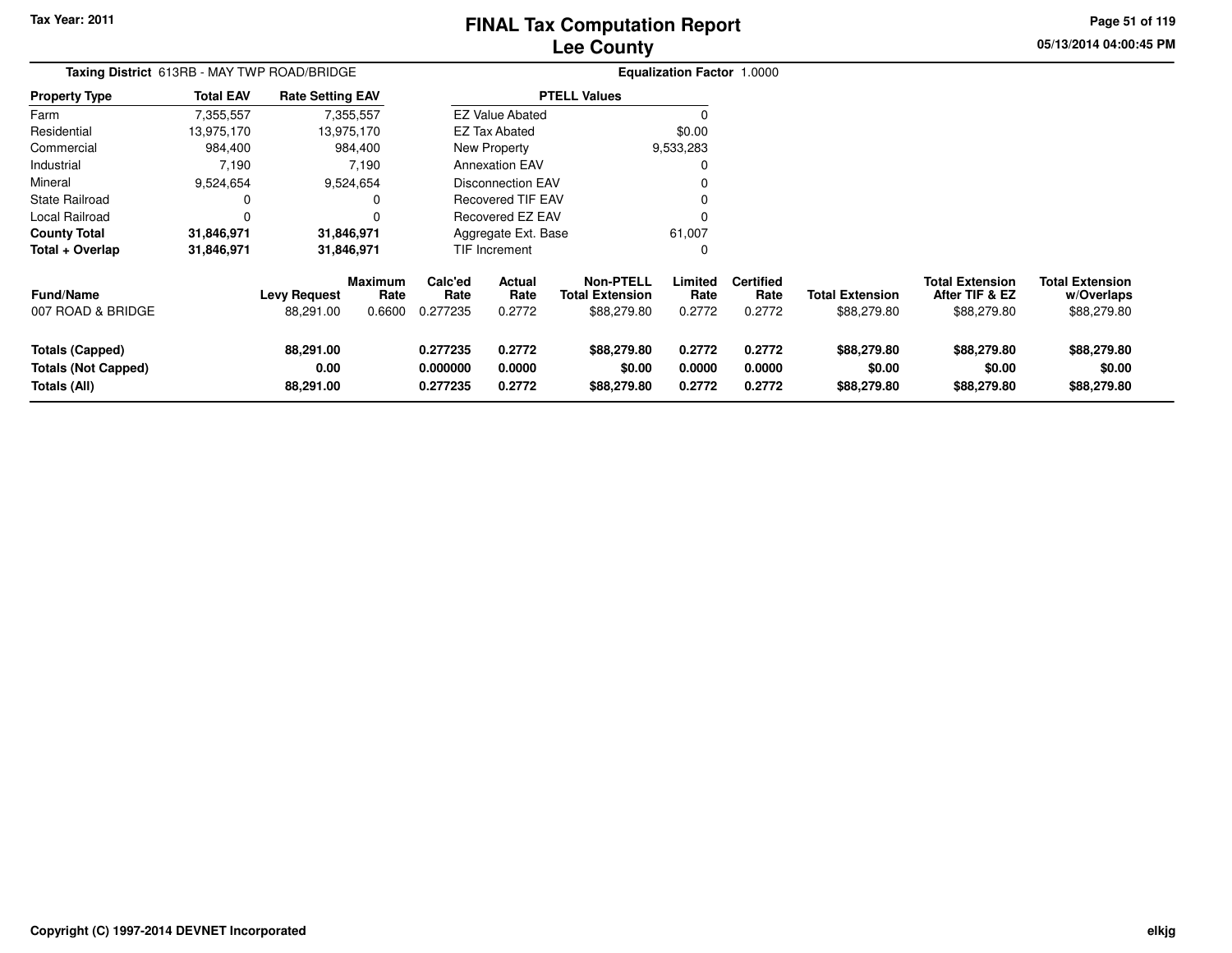**Totals (Not Capped)**

**Totals (All)**

**0.00**

**28,499.00**

#### **Lee CountyFINAL Tax Computation Report**

**0.000000 0.0000 \$0.00 0.0000 0.0000 \$0.00 \$0.00 \$0.00**

**0.219814 0.2198 \$28,497.19 0.2136 0.2136 \$27,693.36 \$27,693.36 \$27,693.36**

**05/13/2014 04:00:45 PMPage 52 of 119**

#### **Equalization Factor** 1.0000 **Taxing District** 614 - NACHUSA TOWNSHIP**Property Type**3,986,308 3,986,308 560,941 Farm ResidentialCommercial 560,941 560,94114,803 Industrial 14,803 14,803 $\mathbf 0$ Mineral 0 0472,414 State Railroad 472,414 1,630 Local Railroad 1,630 12,965,056 **County Total 12,965,056 12,965,056**12,965,056 **Total + Overlap 12,965,056 12,965,056** 7,928,9603,986,308 **Fund/Name Levy Request Rate Limited Certified** Rate **w/Overlaps** \$24,789.19 **Total ExtensionAfter TIF & EZ** \$24,789.19 **Total ExtensionRate Total Extension Rate Total Extension**\$24,789.19 **Maximum Calc'ed Rate**0.196791 **Actual RateNon-PTELL**\$25,515.23 001 CORPORATE 25,514.00 0.4500 0.196791 0.1968 \$25,515.23 0.1912 0.1912 \$24,789.19 \$24,789.19 \$24,789.19 047 SOCIAL SECURITY 2,309.00 0.0000 0.017809 0.0178 \$2,307.78 0.0173 0.0173 \$2,242.95 \$2,242.95 \$2,242.95 054 GENERAL ASSISTANCEE 676.00 0.1000 0.005214 0.0052 \$674.18 0.0051 0.0051 \$661.22 \$661.22 \$661.22 **Totals (Capped) 28,499.00 0.219814 0.2198 \$28,497.19 0.2136 0.2136 \$27,693.36 \$27,693.36 \$27,693.36** 7,928,960**Total EAVRate Setting EAV PTELL Values**  $\overline{\overline{0}}$  \$0.00 65,335 $\mathbf 0$ Annexation EAV v o Disconnection EAV $\sim$  0 Recovered TIF EAV0 v Recovered EZ EAV <sup>0</sup> 27,143 $\mathbf{0}$ New Property EZ Tax AbatedEZ Value AbatedAggregate Ext. BaseTIF Increment0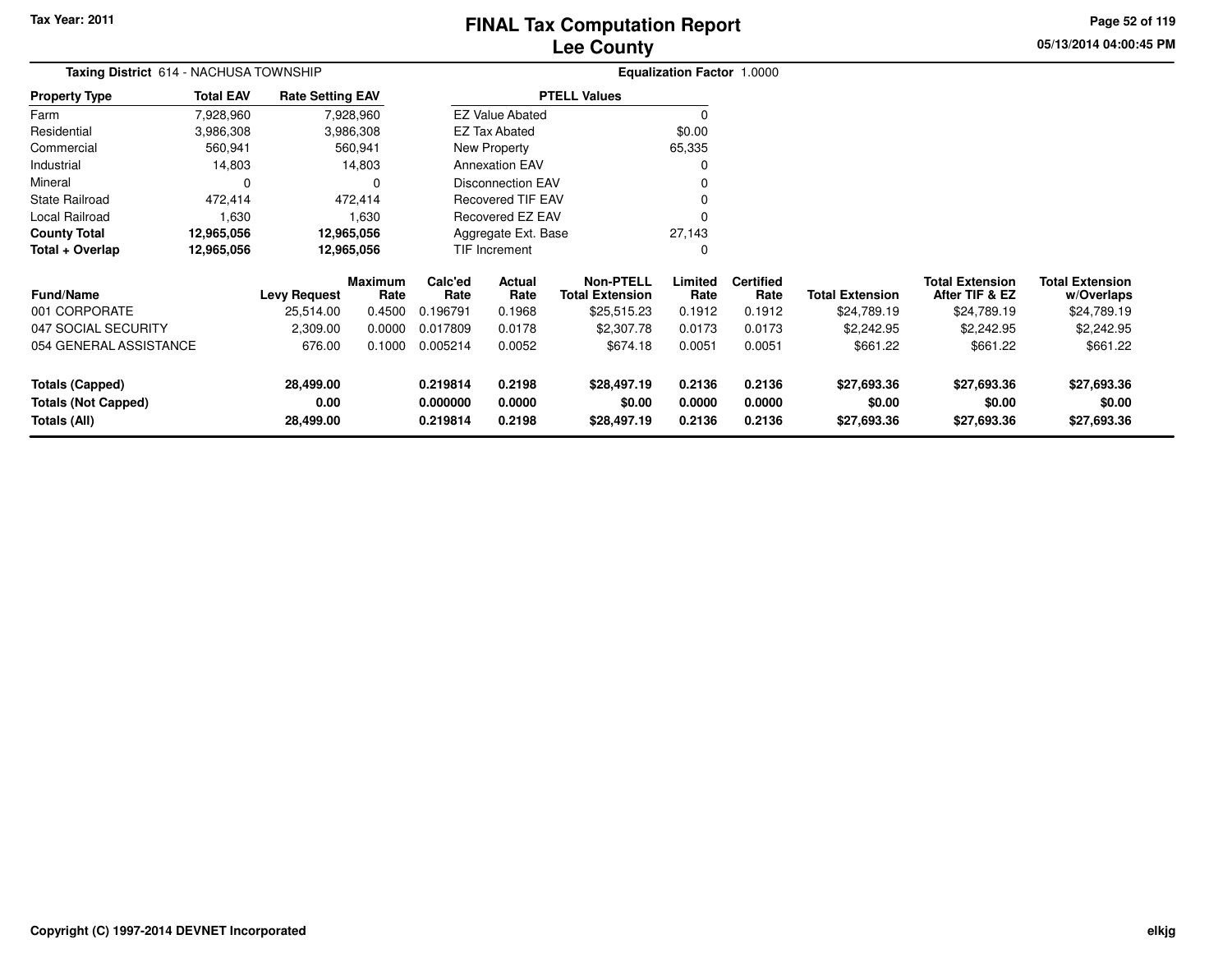**Totals (Not Capped)**

**Totals (All)**

#### **Lee CountyFINAL Tax Computation Report**

**0.000000 0.0000 \$0.00 0.0000 0.0000 \$0.00 \$0.00 \$0.00**

**0.383763 0.3838 \$49,759.88 0.3729 0.3729 \$48,346.70 \$48,346.70 \$48,346.70**

**05/13/2014 04:00:45 PMPage 53 of 119**

|                            | Taxing District 614RB - NACHUSA TWP ROAD/BRIDGE |                         |                |          |                          |                        | <b>Equalization Factor</b> | 1.0000           |                        |                        |                        |
|----------------------------|-------------------------------------------------|-------------------------|----------------|----------|--------------------------|------------------------|----------------------------|------------------|------------------------|------------------------|------------------------|
| <b>Property Type</b>       | <b>Total EAV</b>                                | <b>Rate Setting EAV</b> |                |          |                          | <b>PTELL Values</b>    |                            |                  |                        |                        |                        |
| Farm                       | 7,928,960                                       |                         | 7,928,960      |          | <b>EZ Value Abated</b>   |                        | $\Omega$                   |                  |                        |                        |                        |
| Residential                | 3,986,308                                       |                         | 3,986,308      |          | <b>EZ Tax Abated</b>     |                        | \$0.00                     |                  |                        |                        |                        |
| Commercial                 | 560,941                                         |                         | 560,941        |          | New Property             |                        | 65,335                     |                  |                        |                        |                        |
| Industrial                 | 14,803                                          |                         | 14,803         |          | <b>Annexation EAV</b>    |                        | 0                          |                  |                        |                        |                        |
| Mineral                    | 0                                               |                         |                |          | <b>Disconnection EAV</b> |                        | 0                          |                  |                        |                        |                        |
| <b>State Railroad</b>      | 472,414                                         |                         | 472,414        |          | <b>Recovered TIF EAV</b> |                        | 0                          |                  |                        |                        |                        |
| Local Railroad             | 1,630                                           |                         | 1,630          |          | Recovered EZ EAV         |                        | 0                          |                  |                        |                        |                        |
| <b>County Total</b>        | 12,965,056                                      | 12,965,056              |                |          | Aggregate Ext. Base      |                        | 47,386                     |                  |                        |                        |                        |
| Total + Overlap            | 12,965,056                                      | 12,965,056              |                |          | TIF Increment            |                        | 0                          |                  |                        |                        |                        |
|                            |                                                 |                         | <b>Maximum</b> | Calc'ed  | Actual                   | <b>Non-PTELL</b>       | Limited                    | <b>Certified</b> |                        | <b>Total Extension</b> | <b>Total Extension</b> |
| <b>Fund/Name</b>           |                                                 | <b>Levy Request</b>     | Rate           | Rate     | Rate                     | <b>Total Extension</b> | Rate                       | Rate             | <b>Total Extension</b> | After TIF & EZ         | w/Overlaps             |
| 007 ROAD & BRIDGE          |                                                 | 26,178.00               | 0.6600         | 0.201912 | 0.2019                   | \$26,176.45            | 0.1962                     | 0.1962           | \$25,437.44            | \$25,437.44            | \$25,437.44            |
| 008 BRIDGE JOINT W/ COUNTY |                                                 | 1,207.00                | 0.2500         | 0.009310 | 0.0093                   | \$1,205.75             | 0.0090                     | 0.0090           | \$1,166.86             | \$1,166.86             | \$1,166.86             |
| 009 PERMANENT ROAD         |                                                 | 17,873.00               | 0.2500         | 0.137855 | 0.1379                   | \$17,878.81            | 0.1340                     | 0.1340           | \$17,373.18            | \$17,373.18            | \$17,373.18            |
| 010 EQUIPMENT & BUILDING   |                                                 | 4,497.00                | 0.1000         | 0.034686 | 0.0347                   | \$4,498.87             | 0.0337                     | 0.0337           | \$4,369.22             | \$4,369.22             | \$4,369.22             |
| <b>Totals (Capped)</b>     |                                                 | 49,755.00               |                | 0.383763 | 0.3838                   | \$49,759.88            | 0.3729                     | 0.3729           | \$48,346.70            | \$48,346.70            | \$48,346.70            |

**0.00**

**49,755.00**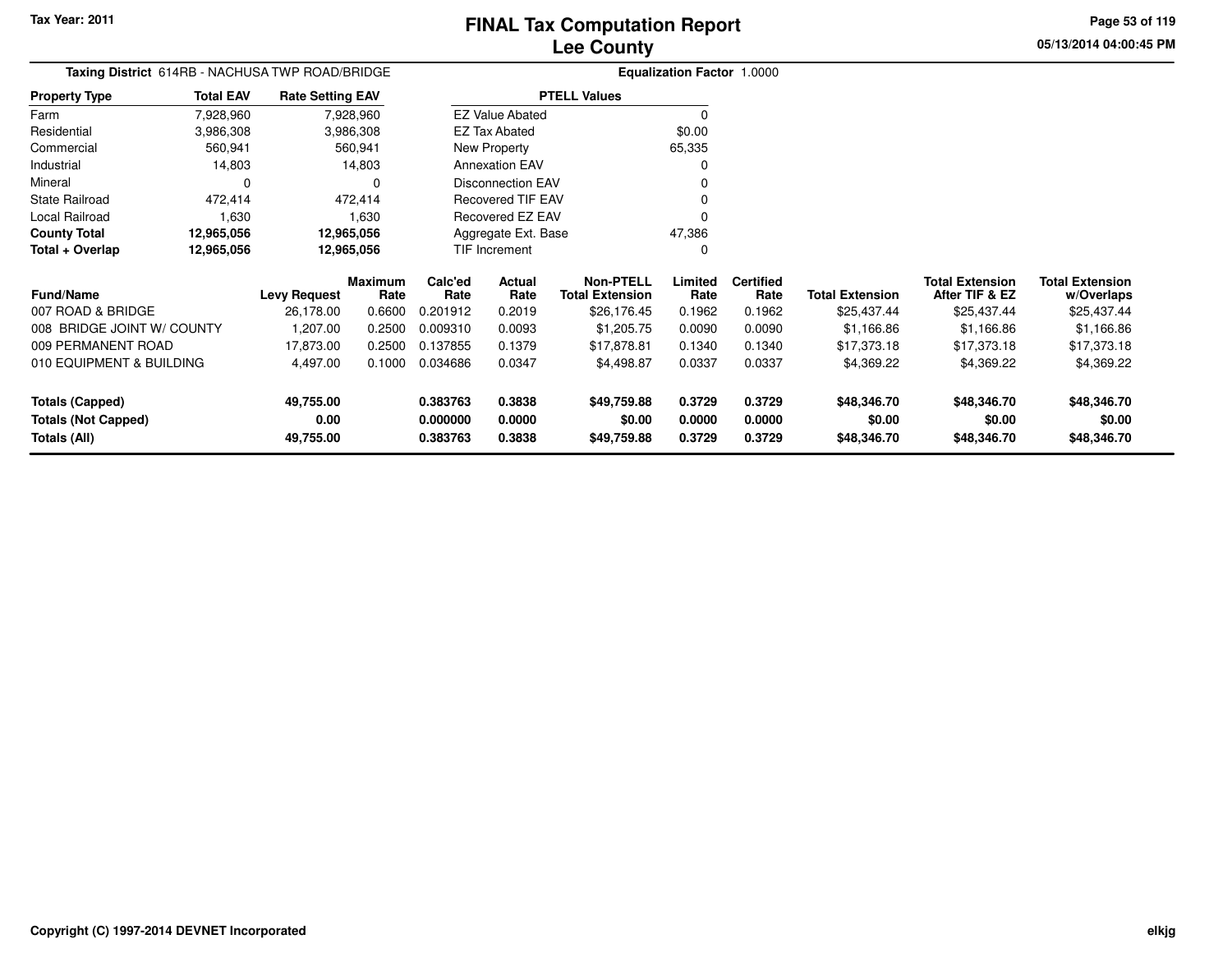**Property Type**

**Total + Overlap**

**County Total 18,159,789 18,159,789**

**18,159,789 18,159,789**

FarmResidential

Mineral

### **Lee CountyFINAL Tax Computation Report**

24,023 $\mathbf 0$  **05/13/2014 04:00:45 PMPage 54 of 119**

#### **Equalization Factor** 1.0000 **Taxing District** 615 - NELSON TOWNSHIP10,038,753 10,038,753 408,975 Commercial 408,975 408,9751,259,414 Industrial 1,259,414 1,259,414 $\mathbf 0$  0 02,256,231 State Railroad 2,256,231  $\mathbf 0$ Local Railroad 0 0 4,196,41610,038,753 4,196,416**Total EAV Rate Setting EAV PTELL Values**  $\overline{0}$  \$0.00 123,198 $\pmb{0}$ Annexation EAV v o Disconnection EAV $\sim$  0 Recovered TIF EAV0 v Recovered EZ EAV <sup>0</sup> New Property EZ Tax AbatedEZ Value Abated

Aggregate Ext. BaseTIF Increment

18,159,789

18,159,789

| <b>Fund/Name</b>           | <b>Levy Request</b> | <b>Maximum</b><br>Rate | Calc'ed<br>Rate | Actual<br>Rate | Non-PTELL<br><b>Total Extension</b> | Limited<br>Rate | <b>Certified</b><br>Rate | <b>Total Extension</b> | <b>Total Extension</b><br>After TIF & EZ | <b>Total Extension</b><br>w/Overlaps |
|----------------------------|---------------------|------------------------|-----------------|----------------|-------------------------------------|-----------------|--------------------------|------------------------|------------------------------------------|--------------------------------------|
| 001 CORPORATE              | 17.386.00           | 0.4500                 | 0.095739        | 0.0957         | \$17,378.92                         | 0.0957          | 0.0957                   | \$17,378.92            | \$17,378.92                              | \$17,378.92                          |
| 035 LIABILITY INSURANCE    | 3,903.00            | 0.0000                 | 0.021493        | 0.0215         | \$3,904.35                          | 0.0215          | 0.0215                   | \$3,904.35             | \$3,904.35                               | \$3,904.35                           |
| 047 SOCIAL SECURITY        | 2.214.00            | 0.0000                 | 0.012192        | 0.0122         | \$2,215.49                          | 0.0122          | 0.0122                   | \$2,215.49             | \$2,215.49                               | \$2,215.49                           |
| 054 GENERAL ASSISTANCE     | 879.00              | 0.1000                 | 0.004840        | 0.0048         | \$871.67                            | 0.0048          | 0.0048                   | \$871.67               | \$871.67                                 | \$871.67                             |
| Totals (Capped)            | 24.382.00           |                        | 0.134264        | 0.1342         | \$24,370.43                         | 0.1342          | 0.1342                   | \$24,370.43            | \$24.370.43                              | \$24,370.43                          |
| <b>Totals (Not Capped)</b> | 0.00                |                        | 0.000000        | 0.0000         | \$0.00                              | 0.0000          | 0.0000                   | \$0.00                 | \$0.00                                   | \$0.00                               |
| Totals (All)               | 24,382.00           |                        | 0.134264        | 0.1342         | \$24,370.43                         | 0.1342          | 0.1342                   | \$24,370.43            | \$24,370.43                              | \$24,370.43                          |

0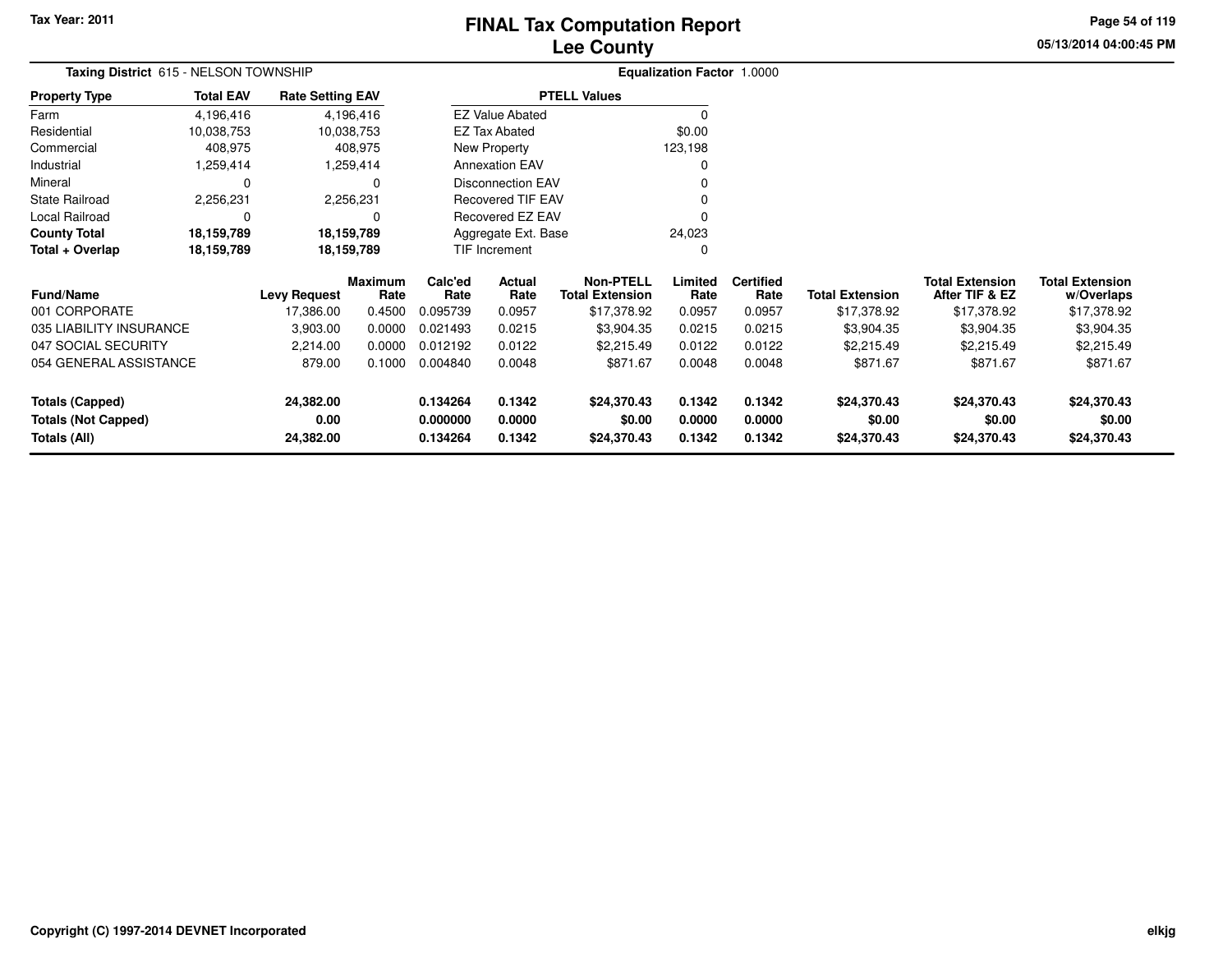#### **Lee CountyFINAL Tax Computation Report**

**05/13/2014 04:00:45 PM Page 55 of 119**

| Taxing District 615RB - NELSON TWP ROAD/BRIDGE                       |                  |                                |                 |                                  |                                        |                                            | <b>Equalization Factor 1.0000</b> |                            |                                      |                                          |                                      |
|----------------------------------------------------------------------|------------------|--------------------------------|-----------------|----------------------------------|----------------------------------------|--------------------------------------------|-----------------------------------|----------------------------|--------------------------------------|------------------------------------------|--------------------------------------|
| <b>Property Type</b>                                                 | <b>Total EAV</b> | <b>Rate Setting EAV</b>        |                 |                                  |                                        | <b>PTELL Values</b>                        |                                   |                            | <b>Road and Bridge Transfer</b>      |                                          |                                      |
| Farm                                                                 | 4,196,416        |                                | 4,196,416       |                                  | <b>EZ Value Abated</b>                 |                                            | $\Omega$                          | <b>Municipality</b>        |                                      | Fund                                     | <b>Amount Extended</b>               |
| Residential                                                          | 10,038,753       |                                | 10,038,753      |                                  | <b>EZ Tax Abated</b>                   |                                            | \$0.00                            |                            |                                      |                                          |                                      |
| Commercial                                                           | 408,975          |                                | 408,975         |                                  | New Property                           |                                            | 123,198                           |                            | 709 - VILLAGE OF NELSON              | 007                                      | \$1,107.93                           |
| Industrial                                                           | 1,259,414        |                                | 1,259,414       |                                  | <b>Annexation EAV</b>                  |                                            |                                   | Total                      |                                      |                                          | \$1,107.93                           |
| Mineral                                                              | 0                |                                | 0               |                                  | Disconnection EAV<br>Recovered TIF EAV |                                            |                                   |                            |                                      |                                          |                                      |
| <b>State Railroad</b>                                                | 2,256,231        |                                | 2,256,231       |                                  |                                        |                                            |                                   |                            |                                      |                                          |                                      |
| Local Railroad                                                       | 0                |                                | $\Omega$        |                                  | Recovered EZ EAV                       |                                            |                                   |                            |                                      |                                          |                                      |
| <b>County Total</b>                                                  | 18,159,789       |                                | 18,159,789      |                                  | Aggregate Ext. Base                    |                                            | 50,414                            |                            |                                      |                                          |                                      |
| Total + Overlap                                                      | 18,159,789       |                                | 18,159,789      |                                  | <b>TIF Increment</b>                   |                                            | 0                                 |                            |                                      |                                          |                                      |
| <b>Fund/Name</b>                                                     |                  | <b>Levy Request</b>            | Maximum<br>Rate | Calc'ed<br>Rate                  | <b>Actual</b><br>Rate                  | <b>Non-PTELL</b><br><b>Total Extension</b> | Limited<br>Rate                   | <b>Certified</b><br>Rate   | <b>Total Extension</b>               | <b>Total Extension</b><br>After TIF & EZ | <b>Total Extension</b><br>w/Overlaps |
| 007 ROAD & BRIDGE                                                    |                  | 27,005.00                      | 0.6600          | 0.148708                         | 0.1487                                 | \$27,003.61                                | 0.1487                            | 0.1487                     | \$27,003.61                          | \$27,003.61                              | \$27,003.61                          |
| 009 PERMANENT ROAD                                                   |                  | 24,173.00                      | 0.2500          | 0.133113                         | 0.1331                                 | \$24,170.68                                | 0.1331                            | 0.1331                     | \$24,170.68                          | \$24,170.68                              | \$24,170.68                          |
| <b>Totals (Capped)</b><br><b>Totals (Not Capped)</b><br>Totals (All) |                  | 51,178.00<br>0.00<br>51,178.00 |                 | 0.281821<br>0.000000<br>0.281821 | 0.2818<br>0.0000<br>0.2818             | \$51,174.29<br>\$0.00<br>\$51,174.29       | 0.2818<br>0.0000<br>0.2818        | 0.2818<br>0.0000<br>0.2818 | \$51,174.29<br>\$0.00<br>\$51,174.29 | \$51,174.29<br>\$0.00<br>\$51,174.29     | \$51,174.29<br>\$0.00<br>\$51,174.29 |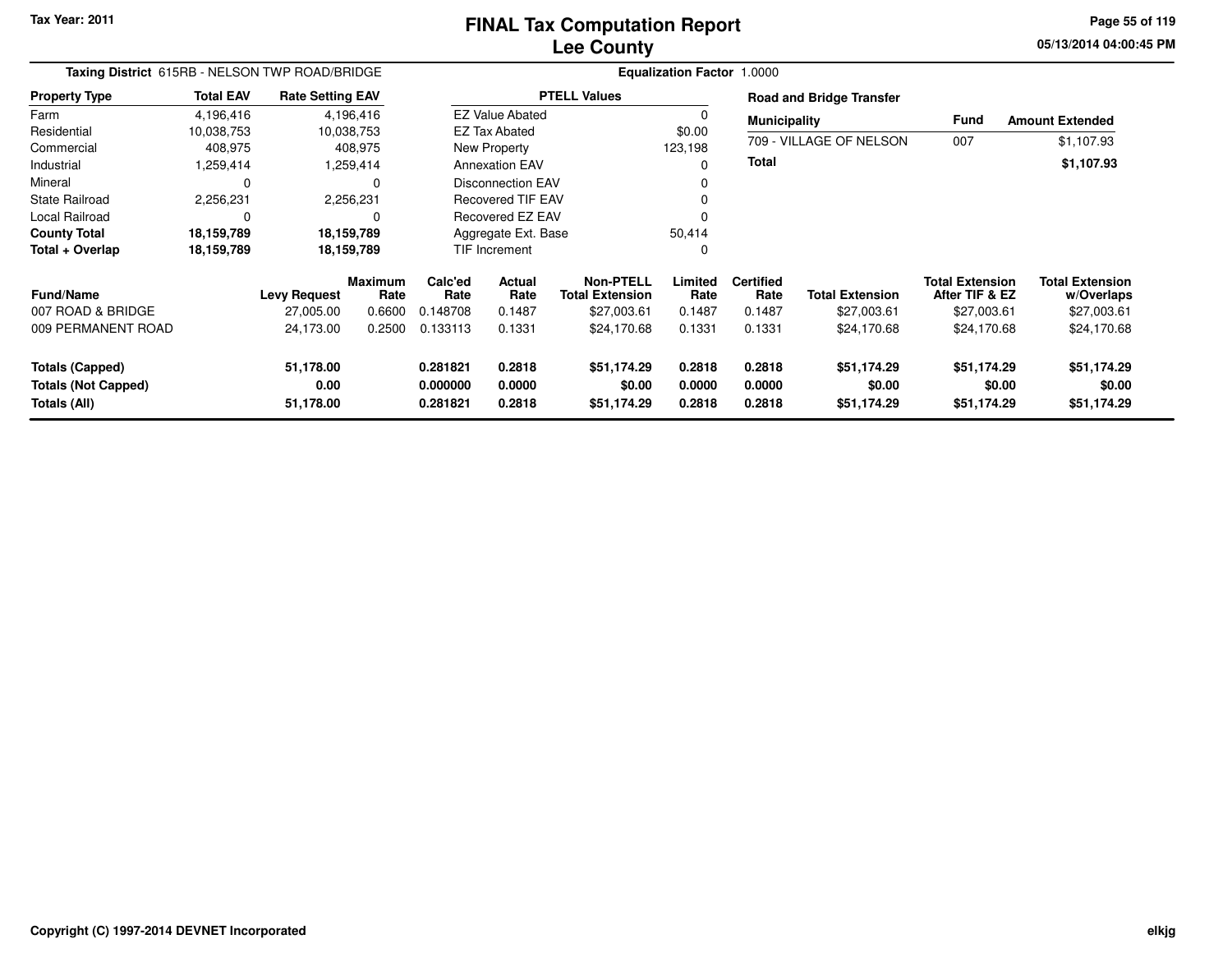### **Lee CountyFINAL Tax Computation Report**

**05/13/2014 04:00:45 PM Page 56 of 119**

| Taxing District 616 - PALMYRA TOWNSHIP |                  |                         |                        |                 | Equalization Factor 1.0000 |                                            |                 |                          |                        |                                          |                                      |
|----------------------------------------|------------------|-------------------------|------------------------|-----------------|----------------------------|--------------------------------------------|-----------------|--------------------------|------------------------|------------------------------------------|--------------------------------------|
| <b>Property Type</b>                   | <b>Total EAV</b> | <b>Rate Setting EAV</b> |                        |                 |                            | <b>PTELL Values</b>                        |                 |                          |                        |                                          |                                      |
| Farm                                   | 10,338,288       | 10,338,288              |                        |                 | <b>EZ Value Abated</b>     |                                            | $\Omega$        |                          |                        |                                          |                                      |
| Residential                            | 48,169,672       | 48,169,672              |                        |                 | <b>EZ Tax Abated</b>       |                                            | \$0.00          |                          |                        |                                          |                                      |
| Commercial                             | 4,399,625        |                         | 4,399,625              |                 | New Property               |                                            | 839,480         |                          |                        |                                          |                                      |
| Industrial                             | 1,602            |                         | 1,602                  |                 | <b>Annexation EAV</b>      |                                            | $\Omega$        |                          |                        |                                          |                                      |
| Mineral                                | $\Omega$         |                         | 0                      |                 | <b>Disconnection EAV</b>   |                                            |                 |                          |                        |                                          |                                      |
| <b>State Railroad</b>                  | 0                |                         | $\Omega$               |                 | <b>Recovered TIF EAV</b>   |                                            | 0               |                          |                        |                                          |                                      |
| Local Railroad                         | 0                |                         | $\Omega$               |                 | <b>Recovered EZ EAV</b>    |                                            | $\Omega$        |                          |                        |                                          |                                      |
| <b>County Total</b>                    | 62,909,187       | 62,909,187              |                        |                 | Aggregate Ext. Base        |                                            | 86,546          |                          |                        |                                          |                                      |
| Total + Overlap                        | 62,909,187       | 62,909,187              |                        |                 | TIF Increment              |                                            | $\Omega$        |                          |                        |                                          |                                      |
| <b>Fund/Name</b>                       |                  | <b>Levy Request</b>     | <b>Maximum</b><br>Rate | Calc'ed<br>Rate | Actual<br>Rate             | <b>Non-PTELL</b><br><b>Total Extension</b> | Limited<br>Rate | <b>Certified</b><br>Rate | <b>Total Extension</b> | <b>Total Extension</b><br>After TIF & EZ | <b>Total Extension</b><br>w/Overlaps |
| 001 CORPORATE                          |                  | 77,750.00               | 0.2500                 | 0.123591        | 0.1236                     | \$77,755.76                                | 0.1236          | 0.1236                   | \$77,755.76            | \$77,755.76                              | \$77,755.76                          |
| 047 SOCIAL SECURITY                    |                  | 4,100.00                | 0.0000                 | 0.006517        | 0.0065                     | \$4,089.10                                 | 0.0065          | 0.0065                   | \$4,089.10             | \$4,089.10                               | \$4,089.10                           |
| 054 GENERAL ASSISTANCE                 |                  | 7,100.00                | 0.1000                 | 0.011286        | 0.0113                     | \$7,108.74                                 | 0.0113          | 0.0113                   | \$7,108.74             | \$7,108.74                               | \$7,108.74                           |
| <b>Totals (Capped)</b>                 |                  | 88,950.00               |                        | 0.141394        | 0.1414                     | \$88,953.60                                | 0.1414          | 0.1414                   | \$88,953.60            | \$88,953.60                              | \$88,953.60                          |
| <b>Totals (Not Capped)</b>             |                  | 0.00                    |                        | 0.000000        | 0.0000                     | \$0.00                                     | 0.0000          | 0.0000                   | \$0.00                 | \$0.00                                   | \$0.00                               |
| Totals (All)                           |                  | 88,950.00               |                        | 0.141394        | 0.1414                     | \$88,953.60                                | 0.1414          | 0.1414                   | \$88,953.60            | \$88,953.60                              | \$88,953.60                          |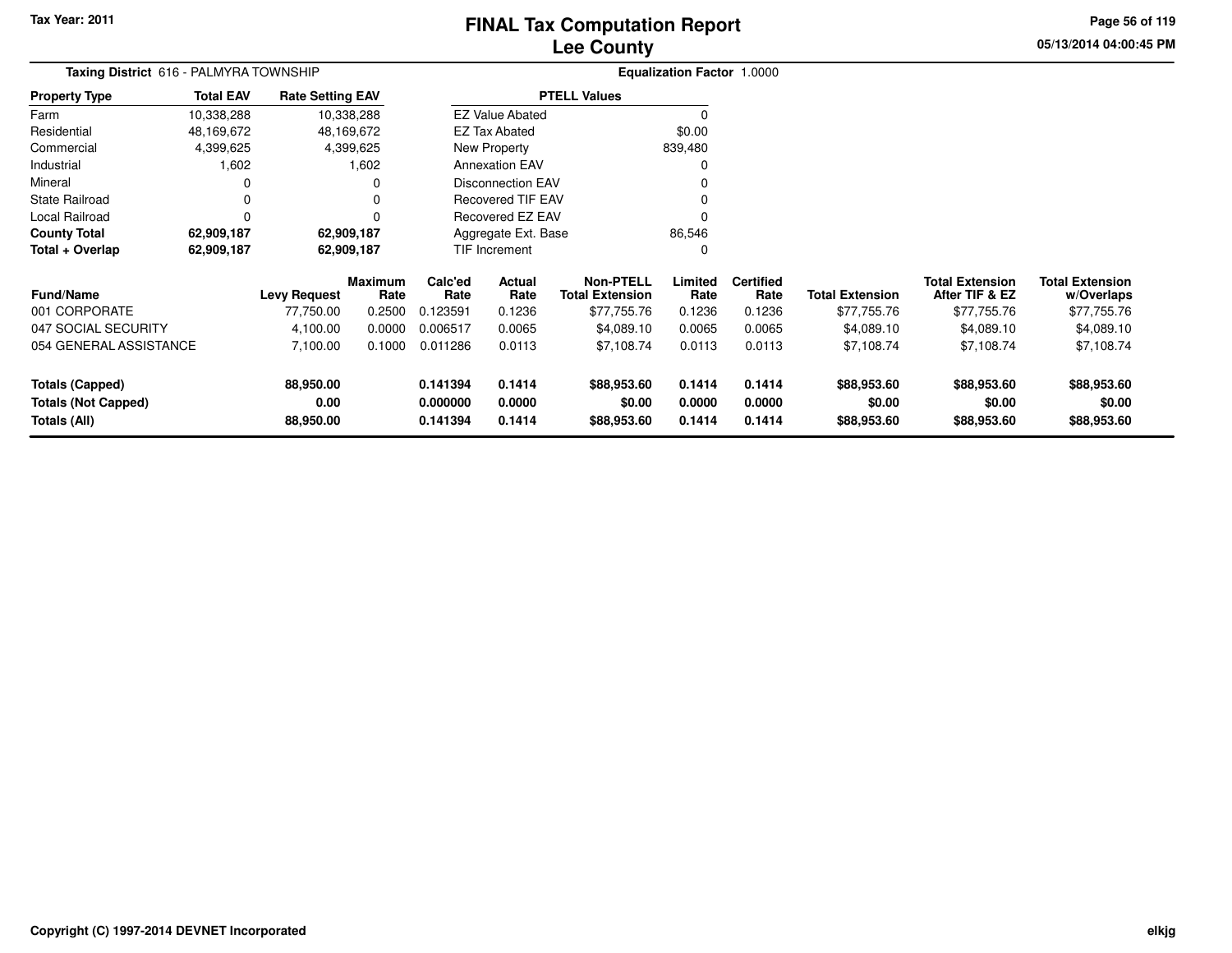**05/13/2014 04:00:45 PMPage 57 of 119**

|                            | <b>Taxing District</b> 616RB - PALMYRA TWP ROAD/BRIDGE |                         |                 |                 |                          |                                            | <b>Equalization Factor 1.0000</b> |                          |                        |                                          |                                      |
|----------------------------|--------------------------------------------------------|-------------------------|-----------------|-----------------|--------------------------|--------------------------------------------|-----------------------------------|--------------------------|------------------------|------------------------------------------|--------------------------------------|
| Property Type              | <b>Total EAV</b>                                       | <b>Rate Setting EAV</b> |                 |                 |                          | <b>PTELL Values</b>                        |                                   |                          |                        |                                          |                                      |
| Farm                       | 10,338,288                                             |                         | 10,338,288      |                 | <b>EZ Value Abated</b>   |                                            | 0                                 |                          |                        |                                          |                                      |
| Residential                | 48,169,672                                             |                         | 48,169,672      |                 | <b>EZ Tax Abated</b>     |                                            | \$0.00                            |                          |                        |                                          |                                      |
| Commercial                 | 4,399,625                                              |                         | 4,399,625       |                 | New Property             |                                            | 839,480                           |                          |                        |                                          |                                      |
| Industrial                 | 1,602                                                  |                         | 1,602           |                 | <b>Annexation EAV</b>    |                                            | O                                 |                          |                        |                                          |                                      |
| Mineral                    | 0                                                      |                         | 0               |                 | <b>Disconnection EAV</b> |                                            |                                   |                          |                        |                                          |                                      |
| State Railroad             | 0                                                      |                         |                 |                 | <b>Recovered TIF EAV</b> |                                            |                                   |                          |                        |                                          |                                      |
| Local Railroad             | 0                                                      |                         |                 |                 | Recovered EZ EAV         |                                            |                                   |                          |                        |                                          |                                      |
| <b>County Total</b>        | 62,909,187                                             | 62,909,187              |                 |                 | Aggregate Ext. Base      |                                            | 117,921                           |                          |                        |                                          |                                      |
| Total + Overlap            | 62,909,187                                             | 62,909,187              |                 |                 | TIF Increment            |                                            | O                                 |                          |                        |                                          |                                      |
| Fund/Name                  |                                                        | Levy Request            | Maximum<br>Rate | Calc'ed<br>Rate | Actual<br>Rate           | <b>Non-PTELL</b><br><b>Total Extension</b> | Limited<br>Rate                   | <b>Certified</b><br>Rate | <b>Total Extension</b> | <b>Total Extension</b><br>After TIF & EZ | <b>Total Extension</b><br>w/Overlaps |
| 007 ROAD & BRIDGE          |                                                        | 94,800.00               | 0.6600          | 0.150693        | 0.1507                   | \$94,804.14                                | 0.1478                            | 0.1478                   | \$92,979.78            | \$92,979.78                              | \$92,979.78                          |
| 008 BRIDGE JOINT W/ COUNTY |                                                        | 6,450.00                | 0.2500          | 0.010253        | 0.0103                   | \$6,479.65                                 | 0.0101                            | 0.0101                   | \$6,353.83             | \$6,353.83                               | \$6,353.83                           |
| 010 EQUIPMENT & BUILDING   |                                                        | 20,200.00               | 0.1000          | 0.032110        | 0.0321                   | \$20,193.85                                | 0.0315                            | 0.0315                   | \$19,816.39            | \$19,816.39                              | \$19,816.39                          |
| 047 SOCIAL SECURITY        |                                                        | 2,100.00                | 0.0000          | 0.003338        | 0.0033                   | \$2,076.00                                 | 0.0032                            | 0.0032                   | \$2,013.09             | \$2,013.09                               | \$2,013.09                           |
| 090 ROAD DAMAGE            |                                                        | 125.00                  | 0.0330          | 0.000199        | 0.0002                   | \$125.82                                   | 0.0002                            | 0.0002                   | \$125.82               | \$125.82                                 | \$125.82                             |
| <b>Totals (Capped)</b>     |                                                        | 123,675.00              |                 | 0.196593        | 0.1966                   | \$123,679.46                               | 0.1928                            | 0.1928                   | \$121,288.91           | \$121,288.91                             | \$121,288.91                         |
| <b>Totals (Not Capped)</b> |                                                        | 0.00                    |                 | 0.000000        | 0.0000                   | \$0.00                                     | 0.0000                            | 0.0000                   | \$0.00                 | \$0.00                                   | \$0.00                               |
| Totals (All)               |                                                        | 123,675.00              |                 | 0.196593        | 0.1966                   | \$123,679.46                               | 0.1928                            | 0.1928                   | \$121,288.91           | \$121,288.91                             | \$121,288.91                         |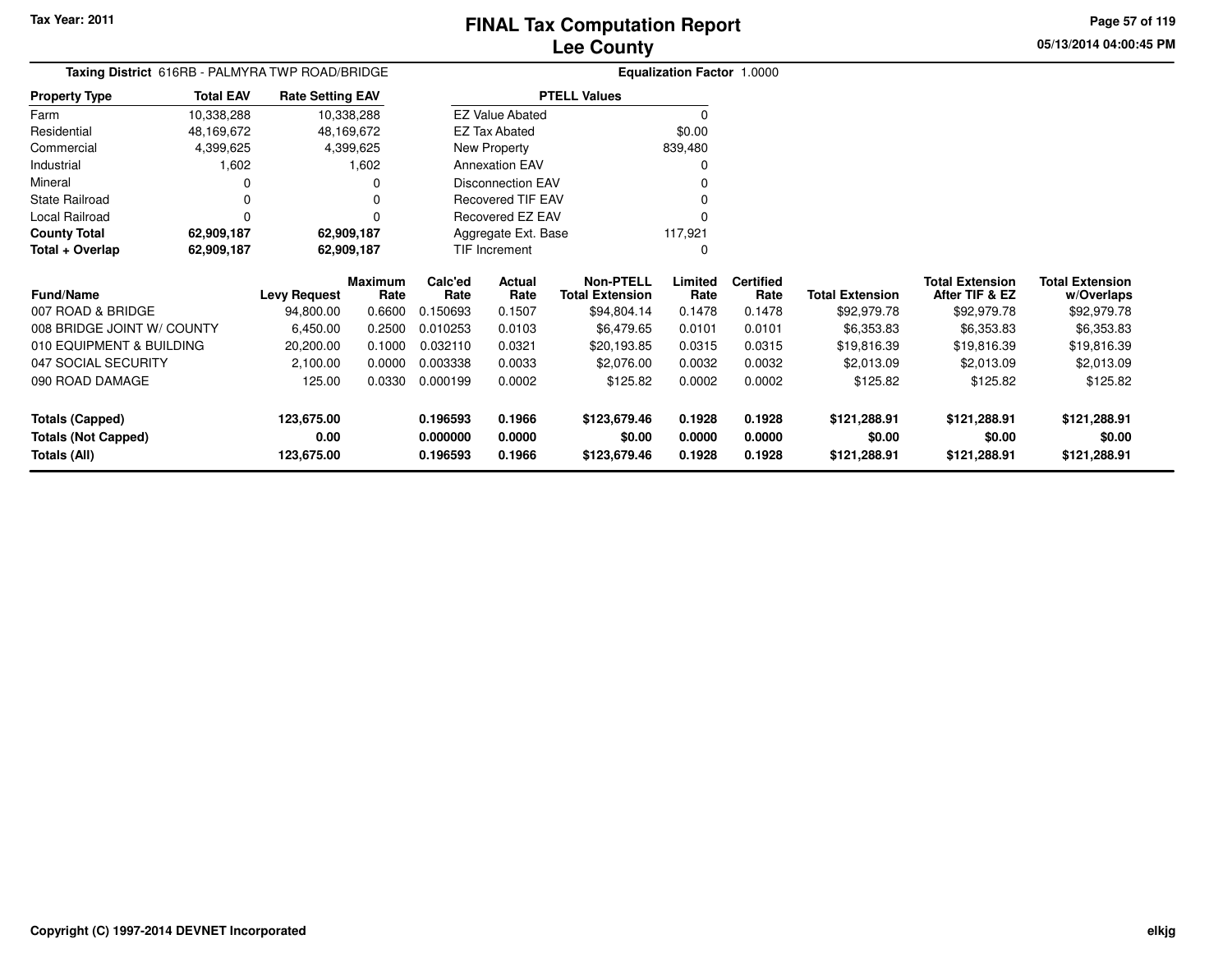### **Lee CountyFINAL Tax Computation Report**

**05/13/2014 04:00:45 PM Page 58 of 119**

| Taxing District 617 - REYNOLDS TOWNSHIP                              |                  |                                  |                                  |                                  |                            |                                                           | Equalization Factor 1.0000 |                                    |                                       |                                                         |                                                     |
|----------------------------------------------------------------------|------------------|----------------------------------|----------------------------------|----------------------------------|----------------------------|-----------------------------------------------------------|----------------------------|------------------------------------|---------------------------------------|---------------------------------------------------------|-----------------------------------------------------|
| Property Type                                                        | <b>Total EAV</b> | <b>Rate Setting EAV</b>          |                                  |                                  |                            | <b>PTELL Values</b>                                       |                            |                                    |                                       |                                                         |                                                     |
| Farm                                                                 | 9,794,096        |                                  | 9,794,096                        |                                  | EZ Value Abated            |                                                           | $\Omega$                   |                                    |                                       |                                                         |                                                     |
| Residential                                                          | 2,418,671        |                                  | 2,418,671                        |                                  | <b>EZ Tax Abated</b>       |                                                           | \$0.00                     |                                    |                                       |                                                         |                                                     |
| Commercial                                                           | 97,391           |                                  | 97,391                           |                                  | New Property               |                                                           | 117,893                    |                                    |                                       |                                                         |                                                     |
| Industrial                                                           | 69               |                                  | 69                               |                                  | <b>Annexation EAV</b>      |                                                           |                            |                                    |                                       |                                                         |                                                     |
| Mineral                                                              | 0                |                                  |                                  |                                  | <b>Disconnection EAV</b>   |                                                           |                            |                                    |                                       |                                                         |                                                     |
| State Railroad                                                       | 137,101          |                                  | 137,101                          |                                  | <b>Recovered TIF EAV</b>   |                                                           |                            |                                    |                                       |                                                         |                                                     |
| Local Railroad                                                       | 0                |                                  |                                  |                                  | Recovered EZ EAV           |                                                           |                            |                                    |                                       |                                                         |                                                     |
| County Total                                                         | 12,447,328       |                                  | 12,447,328                       |                                  | Aggregate Ext. Base        |                                                           | 41,773                     |                                    |                                       |                                                         |                                                     |
| Total + Overlap                                                      | 12,447,328       |                                  | 12,447,328                       |                                  | TIF Increment              |                                                           | 0                          |                                    |                                       |                                                         |                                                     |
| <b>Fund/Name</b><br>001 CORPORATE                                    |                  | <b>Levy Request</b><br>43,861.00 | <b>Maximum</b><br>Rate<br>0.4500 | Calc'ed<br>Rate<br>0.352373      | Actual<br>Rate<br>0.3524   | <b>Non-PTELL</b><br><b>Total Extension</b><br>\$43,864.38 | Limited<br>Rate<br>0.3439  | <b>Certified</b><br>Rate<br>0.3439 | <b>Total Extension</b><br>\$42,806.36 | <b>Total Extension</b><br>After TIF & EZ<br>\$42,806.36 | <b>Total Extension</b><br>w/Overlaps<br>\$42,806.36 |
| <b>Totals (Capped)</b><br><b>Totals (Not Capped)</b><br>Totals (All) |                  | 43,861.00<br>0.00<br>43,861.00   |                                  | 0.352373<br>0.000000<br>0.352373 | 0.3524<br>0.0000<br>0.3524 | \$43,864.38<br>\$0.00<br>\$43,864.38                      | 0.3439<br>0.0000<br>0.3439 | 0.3439<br>0.0000<br>0.3439         | \$42,806.36<br>\$0.00<br>\$42,806.36  | \$42,806.36<br>\$0.00<br>\$42,806.36                    | \$42,806.36<br>\$0.00<br>\$42,806.36                |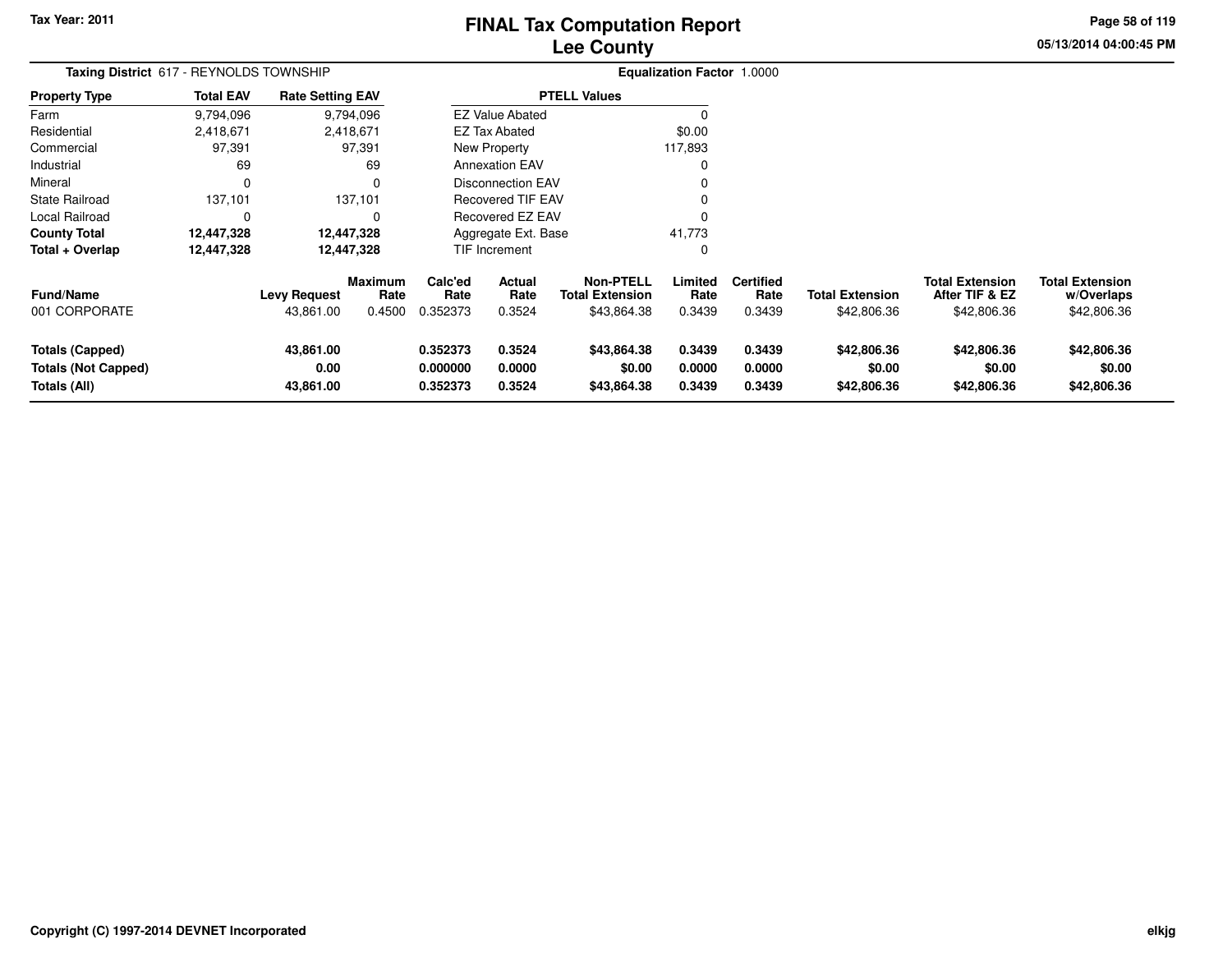# **FINAL Tax Computation Report**

**05/13/2014 04:00:45 PMPage 59 of 119**

## **Lee County**

|                      |                  | Taxing District 617RB - REYNOLDS TWP RD/BRIDGE |                        | Equalization Factor 1.0000 |
|----------------------|------------------|------------------------------------------------|------------------------|----------------------------|
| <b>Property Type</b> | <b>Total EAV</b> | <b>Rate Setting EAV</b>                        | <b>PTELL Values</b>    |                            |
| Farm                 | 9,794,096        | 9,794,096                                      | <b>EZ Value Abated</b> |                            |
| Residential          | 2,418,671        | 2,418,671                                      | EZ Tax Abated          | \$0.00                     |
| Commercial           | 97.391           | 97.391                                         | New Property           | 117,893                    |
| Industrial           | 69               | 69                                             | <b>Annexation EAV</b>  | 0                          |
| Mineral              | 0                | $\Omega$                                       | Disconnection EAV      | 0                          |
| State Railroad       | 137,101          | 137,101                                        | Recovered TIF EAV      | 0                          |
| Local Railroad       | 0                | 0                                              | Recovered EZ EAV       | 0                          |
| <b>County Total</b>  | 12,447,328       | 12,447,328                                     | Aggregate Ext. Base    | 44.341                     |
| Total + Overlap      | 12,447,328       | 12,447,328                                     | <b>TIF Increment</b>   | 0                          |
|                      |                  |                                                |                        |                            |

| <b>Fund/Name</b>                                       | <b>Levy Request</b>            | <b>Maximum</b><br>Rate | Calc'ed<br>Rate                  | <b>Actual</b><br>Rate      | <b>Non-PTELL</b><br><b>Total Extension</b> | Limited<br>Rate            | <b>Certified</b><br>Rate   | <b>Total Extension</b>               | <b>Total Extension</b><br>After TIF & EZ | <b>Total Extension</b><br>w/Overlaps |
|--------------------------------------------------------|--------------------------------|------------------------|----------------------------------|----------------------------|--------------------------------------------|----------------------------|----------------------------|--------------------------------------|------------------------------------------|--------------------------------------|
| 007 ROAD & BRIDGE                                      | 19,827.00                      | 0.6600                 | 0.159287                         | 0.1593                     | \$19,828.59                                | 0.1554                     | 0.1554                     | \$19,343.15                          | \$19,343.15                              | \$19,343.15                          |
| 008 BRIDGE JOINT W/ COUNTY                             | 20,075.00                      | 0.2500                 | 0.161280                         | 0.1613                     | \$20,077.54                                | 0.1574                     | 0.1574                     | \$19.592.09                          | \$19,592.09                              | \$19,592.09                          |
| 009 PERMANENT ROAD                                     | 2.449.00                       | 0.2500                 | 0.019675                         | 0.0197                     | \$2,452.12                                 | 0.0192                     | 0.0192                     | \$2,389.89                           | \$2,389.89                               | \$2,389.89                           |
| 010 EQUIPMENT & BUILDING                               | 4.207.00                       | 0.1000                 | 0.033798                         | 0.0338                     | \$4,207.20                                 | 0.0330                     | 0.0330                     | \$4,107.62                           | \$4,107.62                               | \$4,107.62                           |
| Totals (Capped)<br>Totals (Not Capped)<br>Totals (All) | 46.558.00<br>0.00<br>46,558.00 |                        | 0.374040<br>0.000000<br>0.374040 | 0.3741<br>0.0000<br>0.3741 | \$46,565,45<br>\$0.00<br>\$46,565.45       | 0.3650<br>0.0000<br>0.3650 | 0.3650<br>0.0000<br>0.3650 | \$45,432.75<br>\$0.00<br>\$45,432.75 | \$45,432.75<br>\$0.00<br>\$45,432.75     | \$45,432.75<br>\$0.00<br>\$45,432.75 |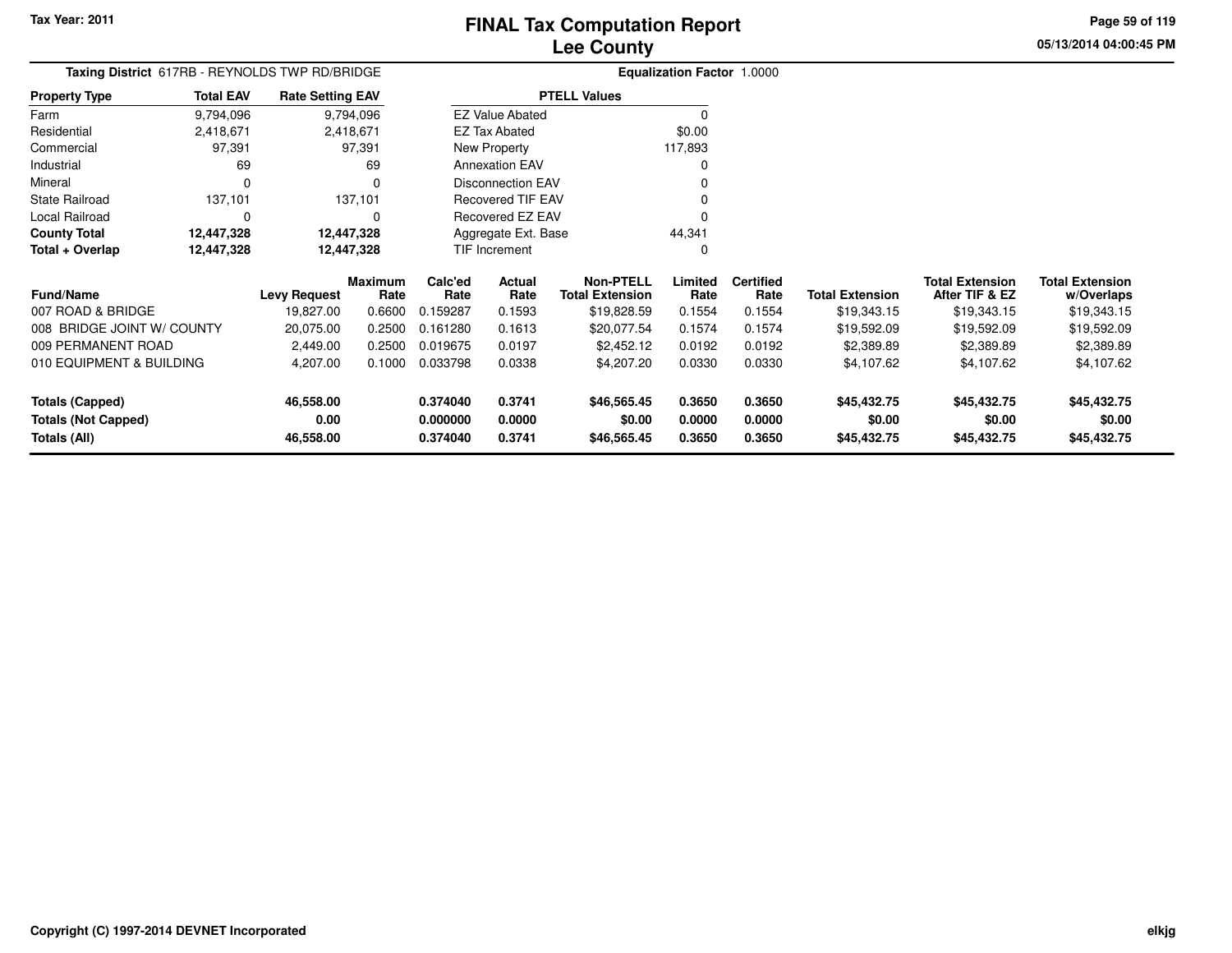### **Lee CountyFINAL Tax Computation Report**

**05/13/2014 04:00:45 PM Page 60 of 119**

| Taxing District 618 - SOUTH DIXON TOWNSHIP<br><b>Rate Setting EAV</b> |                  |                     |                 |                 |                          |                                            | Equalization Factor 1.0000 |                          |                        |                                          |                                      |
|-----------------------------------------------------------------------|------------------|---------------------|-----------------|-----------------|--------------------------|--------------------------------------------|----------------------------|--------------------------|------------------------|------------------------------------------|--------------------------------------|
| <b>Property Type</b>                                                  | <b>Total EAV</b> |                     |                 |                 |                          | <b>PTELL Values</b>                        |                            |                          |                        |                                          |                                      |
| Farm                                                                  | 7,313,844        |                     | 7,265,110       |                 | <b>EZ Value Abated</b>   |                                            | 4,579,698                  |                          |                        |                                          |                                      |
| Residential                                                           | 11,017,715       |                     | 11,017,715      |                 | <b>EZ Tax Abated</b>     |                                            | \$5,124.68                 |                          |                        |                                          |                                      |
| Commercial                                                            | 10,549,936       |                     | 10,118,670      |                 | New Property             |                                            | 649,230                    |                          |                        |                                          |                                      |
| Industrial                                                            | 29,097,162       |                     | 24,997,464      |                 | <b>Annexation EAV</b>    |                                            |                            |                          |                        |                                          |                                      |
| Mineral                                                               | 0                |                     | 0               |                 | <b>Disconnection EAV</b> |                                            |                            |                          |                        |                                          |                                      |
| <b>State Railroad</b>                                                 | 466,142          |                     | 466,142         |                 | <b>Recovered TIF EAV</b> |                                            |                            |                          |                        |                                          |                                      |
| Local Railroad                                                        | 1,270            |                     | 1,270           |                 | Recovered EZ EAV         |                                            | 194,072                    |                          |                        |                                          |                                      |
| <b>County Total</b>                                                   | 58,446,069       |                     | 53,866,371      |                 | Aggregate Ext. Base      |                                            | 59,988                     |                          |                        |                                          |                                      |
| Total + Overlap                                                       | 58,446,069       | 53,866,371          |                 |                 | <b>TIF Increment</b>     |                                            |                            |                          |                        |                                          |                                      |
| <b>Fund/Name</b>                                                      |                  | <b>Levy Request</b> | Maximum<br>Rate | Calc'ed<br>Rate | Actual<br>Rate           | <b>Non-PTELL</b><br><b>Total Extension</b> | Limited<br>Rate            | <b>Certified</b><br>Rate | <b>Total Extension</b> | <b>Total Extension</b><br>After TIF & EZ | <b>Total Extension</b><br>w/Overlaps |
| 001 CORPORATE                                                         |                  | 45,000.00           | 0.2500          | 0.083540        | 0.0835                   | \$44,978.42                                | 0.0835                     | 0.0835                   | \$48,802.47            | \$44,978.42                              | \$44,978.42                          |
| 027 AUDIT                                                             |                  | 2,200.00            | 0.0050          | 0.004084        | 0.0041                   | \$2,208.52                                 | 0.0041                     | 0.0041                   | \$2,396.29             | \$2,208.52                               | \$2,208.52                           |
| 035 LIABILITY INSURANCE                                               |                  | 4,325.00            | 0.0000          | 0.008029        | 0.0080                   | \$4,309.31                                 | 0.0080                     | 0.0080                   | \$4,675.69             | \$4,309.31                               | \$4,309.31                           |
| 047 SOCIAL SECURITY                                                   |                  | 4,800.00            | 0.0000          | 0.008911        | 0.0089                   | \$4,794.11                                 | 0.0089                     | 0.0089                   | \$5,201.70             | \$4,794.11                               | \$4,794.11                           |
| 054 GENERAL ASSISTANCE                                                |                  | 4,000.00            | 0.1000          | 0.007426        | 0.0074                   | \$3,986.11                                 | 0.0074                     | 0.0074                   | \$4,325.01             | \$3,986.11                               | \$3,986.11                           |
| <b>Totals (Capped)</b>                                                |                  | 60,325.00           |                 | 0.111990        | 0.1119                   | \$60,276.47                                | 0.1119                     | 0.1119                   | \$65,401.16            | \$60,276.47                              | \$60,276.47                          |
| <b>Totals (Not Capped)</b>                                            |                  | 0.00                |                 | 0.000000        | 0.0000                   | \$0.00                                     | 0.0000                     | 0.0000                   | \$0.00                 | \$0.00                                   | \$0.00                               |
| Totals (All)                                                          |                  | 60,325.00           |                 | 0.111990        | 0.1119                   | \$60,276.47                                | 0.1119                     | 0.1119                   | \$65,401.16            | \$60,276.47                              | \$60,276.47                          |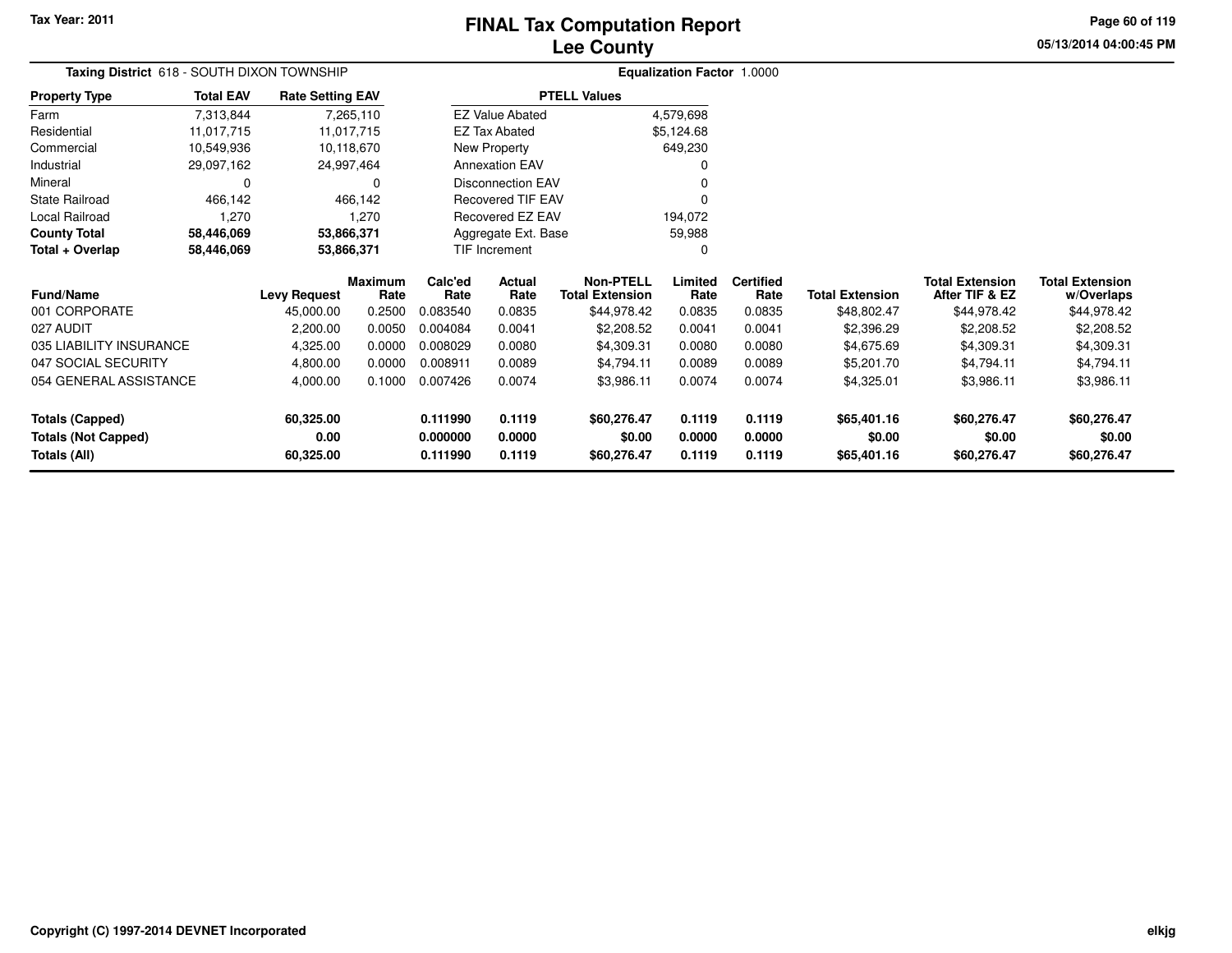**05/13/2014 04:00:45 PM Page 61 of 119**

| Taxing District 618RB - SOUTH DIXON TWP RD/BRIDGE |                  |                         |                        |                 |                          | <b>Equalization Factor</b>                 |                 |                          |                                 |                                          |                                      |
|---------------------------------------------------|------------------|-------------------------|------------------------|-----------------|--------------------------|--------------------------------------------|-----------------|--------------------------|---------------------------------|------------------------------------------|--------------------------------------|
| <b>Property Type</b>                              | <b>Total EAV</b> | <b>Rate Setting EAV</b> |                        |                 |                          | <b>PTELL Values</b>                        |                 |                          | <b>Road and Bridge Transfer</b> |                                          |                                      |
| Farm                                              | 7,313,844        |                         | 7,265,110              |                 | <b>EZ Value Abated</b>   |                                            | 4,579,698       | <b>Municipality</b>      |                                 | Fund                                     | <b>Amount Extended</b>               |
| Residential                                       | 11,017,715       |                         | 11,017,715             |                 | <b>EZ Tax Abated</b>     |                                            | \$8,934.99      |                          | 705 - CITY OF DIXON             |                                          |                                      |
| Commercial                                        | 10,549,936       |                         | 10,118,670             |                 | New Property             |                                            | 649,230         |                          |                                 | 007                                      | \$1,202.57                           |
| Industrial                                        | 29,097,162       |                         | 24,997,464             |                 | <b>Annexation EAV</b>    |                                            | 0               | Total                    |                                 |                                          | \$1,202.57                           |
| Mineral                                           | 0                |                         | 0                      |                 | <b>Disconnection EAV</b> |                                            |                 |                          |                                 |                                          |                                      |
| <b>State Railroad</b>                             | 466,142          |                         | 466,142                |                 | <b>Recovered TIF EAV</b> |                                            |                 |                          |                                 |                                          |                                      |
| Local Railroad                                    | 1,270            |                         | 1,270                  |                 | Recovered EZ EAV         |                                            | 194,072         |                          |                                 |                                          |                                      |
| <b>County Total</b>                               | 58,446,069       |                         | 53,866,371             |                 | Aggregate Ext. Base      |                                            | 101,906         |                          |                                 |                                          |                                      |
| Total + Overlap                                   | 58,446,069       |                         | 53,866,371             |                 | <b>TIF Increment</b>     |                                            | 0               |                          |                                 |                                          |                                      |
| <b>Fund/Name</b>                                  |                  | <b>Levy Request</b>     | <b>Maximum</b><br>Rate | Calc'ed<br>Rate | Actual<br>Rate           | <b>Non-PTELL</b><br><b>Total Extension</b> | Limited<br>Rate | <b>Certified</b><br>Rate | <b>Total Extension</b>          | <b>Total Extension</b><br>After TIF & EZ | <b>Total Extension</b><br>w/Overlaps |
| 007 ROAD & BRIDGE                                 |                  | 5,500.00                | 0.6600                 | 0.010211        | 0.0102                   | \$5,494.37                                 | 0.0100          | 0.0100                   | \$5,844.61                      | \$5,386.64                               | \$5,386.64                           |
| 009 PERMANENT ROAD                                |                  | 77,800.00               | 0.2500                 | 0.144432        | 0.1444                   | \$77,783.04                                | 0.1419          | 0.1419                   | \$82,934.97                     | \$76,436.38                              | \$76,436.38                          |
| 010 EQUIPMENT & BUILDING                          |                  | 23,700.00               | 0.1000                 | 0.043998        | 0.0440                   | \$23,701.20                                | 0.0432          | 0.0432                   | \$25,248.70                     | \$23,270.27                              | \$23,270.27                          |
| <b>Totals (Capped)</b>                            |                  | 107,000.00              |                        | 0.198641        | 0.1986                   | \$106,978.61                               | 0.1951          | 0.1951                   | \$114,028.28                    | \$105,093.29                             | \$105,093.29                         |
| <b>Totals (Not Capped)</b>                        |                  | 0.00                    |                        | 0.000000        | 0.0000                   | \$0.00                                     | 0.0000          | 0.0000                   | \$0.00                          | \$0.00                                   | \$0.00                               |
| Totals (All)                                      |                  | 107,000.00              |                        | 0.198641        | 0.1986                   | \$106,978.61                               | 0.1951          | 0.1951                   | \$114,028.28                    | \$105,093.29                             | \$105,093.29                         |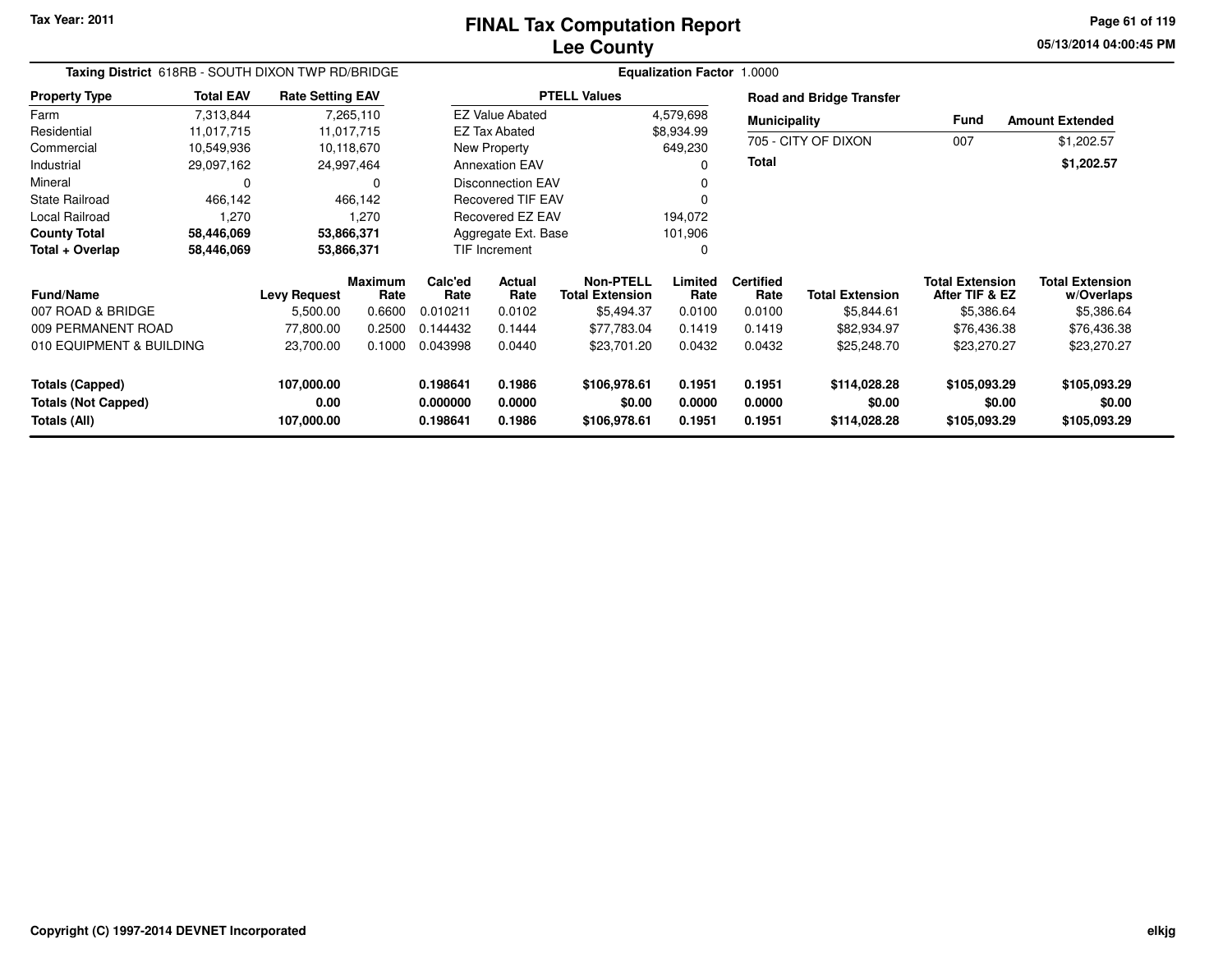### **Lee CountyFINAL Tax Computation Report**

**05/13/2014 04:00:45 PM Page 62 of 119**

| Taxing District 619 - SUBLETTE TOWNSHIP    |                  |                         |                        |                      | <b>Equalization Factor 1.0000</b> |                                            |                  |                          |                        |                                          |                                      |
|--------------------------------------------|------------------|-------------------------|------------------------|----------------------|-----------------------------------|--------------------------------------------|------------------|--------------------------|------------------------|------------------------------------------|--------------------------------------|
| <b>Property Type</b>                       | <b>Total EAV</b> | <b>Rate Setting EAV</b> |                        |                      |                                   | <b>PTELL Values</b>                        |                  |                          |                        |                                          |                                      |
| Farm                                       | 10,923,594       |                         | 10,923,594             |                      | <b>EZ Value Abated</b>            |                                            | $\Omega$         |                          |                        |                                          |                                      |
| Residential                                | 9,722,294        |                         | 9,722,294              |                      | <b>EZ Tax Abated</b>              |                                            | \$0.00           |                          |                        |                                          |                                      |
| Commercial                                 | 3,072,950        |                         | 3,072,950              |                      | New Property                      |                                            | 38,385           |                          |                        |                                          |                                      |
| Industrial                                 | 286,707          |                         | 286,707                |                      | <b>Annexation EAV</b>             |                                            | O                |                          |                        |                                          |                                      |
| Mineral                                    | 917,460          |                         | 917,460                |                      | <b>Disconnection EAV</b>          |                                            |                  |                          |                        |                                          |                                      |
| <b>State Railroad</b>                      | 0                |                         | 0                      |                      | <b>Recovered TIF EAV</b>          |                                            |                  |                          |                        |                                          |                                      |
| Local Railroad                             | 8,090            |                         | 8,090                  |                      | Recovered EZ EAV                  |                                            |                  |                          |                        |                                          |                                      |
| <b>County Total</b>                        | 24,931,095       |                         | 24,931,095             |                      | Aggregate Ext. Base               |                                            | 41,301           |                          |                        |                                          |                                      |
| Total + Overlap                            | 24,931,095       |                         | 24,931,095             |                      | TIF Increment                     |                                            | 0                |                          |                        |                                          |                                      |
| <b>Fund/Name</b>                           |                  | <b>Levy Request</b>     | <b>Maximum</b><br>Rate | Calc'ed<br>Rate      | Actual<br>Rate                    | <b>Non-PTELL</b><br><b>Total Extension</b> | Limited<br>Rate  | <b>Certified</b><br>Rate | <b>Total Extension</b> | <b>Total Extension</b><br>After TIF & EZ | <b>Total Extension</b><br>w/Overlaps |
| 001 CORPORATE                              |                  | 36,280.00               | 0.3900                 | 0.145521             | 0.1455                            | \$36,274.74                                | 0.1354           | 0.1354                   | \$33,756.70            | \$33,756.70                              | \$33,756.70                          |
| 019 COMMUNITY BLDG                         |                  | 8,003.00                | 0.1000                 | 0.032101             | 0.0321                            | \$8,002.88                                 | 0.0299           | 0.0299                   | \$7,454.40             | \$7,454.40                               | \$7,454.40                           |
| 054 GENERAL ASSISTANCE                     |                  | 818.00                  | 0.0000                 | 0.003281             | 0.0033                            | \$822.73                                   | 0.0031           | 0.0031                   | \$772.86               | \$772.86                                 | \$772.86                             |
| <b>Totals (Capped)</b>                     |                  | 45,101.00               |                        | 0.180903             | 0.1809                            | \$45,100.35                                | 0.1684           | 0.1684                   | \$41,983.96            | \$41,983.96                              | \$41,983.96                          |
| <b>Totals (Not Capped)</b><br>Totals (All) |                  | 0.00<br>45,101.00       |                        | 0.000000<br>0.180903 | 0.0000<br>0.1809                  | \$0.00<br>\$45,100.35                      | 0.0000<br>0.1684 | 0.0000<br>0.1684         | \$0.00<br>\$41,983.96  | \$0.00<br>\$41,983.96                    | \$0.00<br>\$41,983.96                |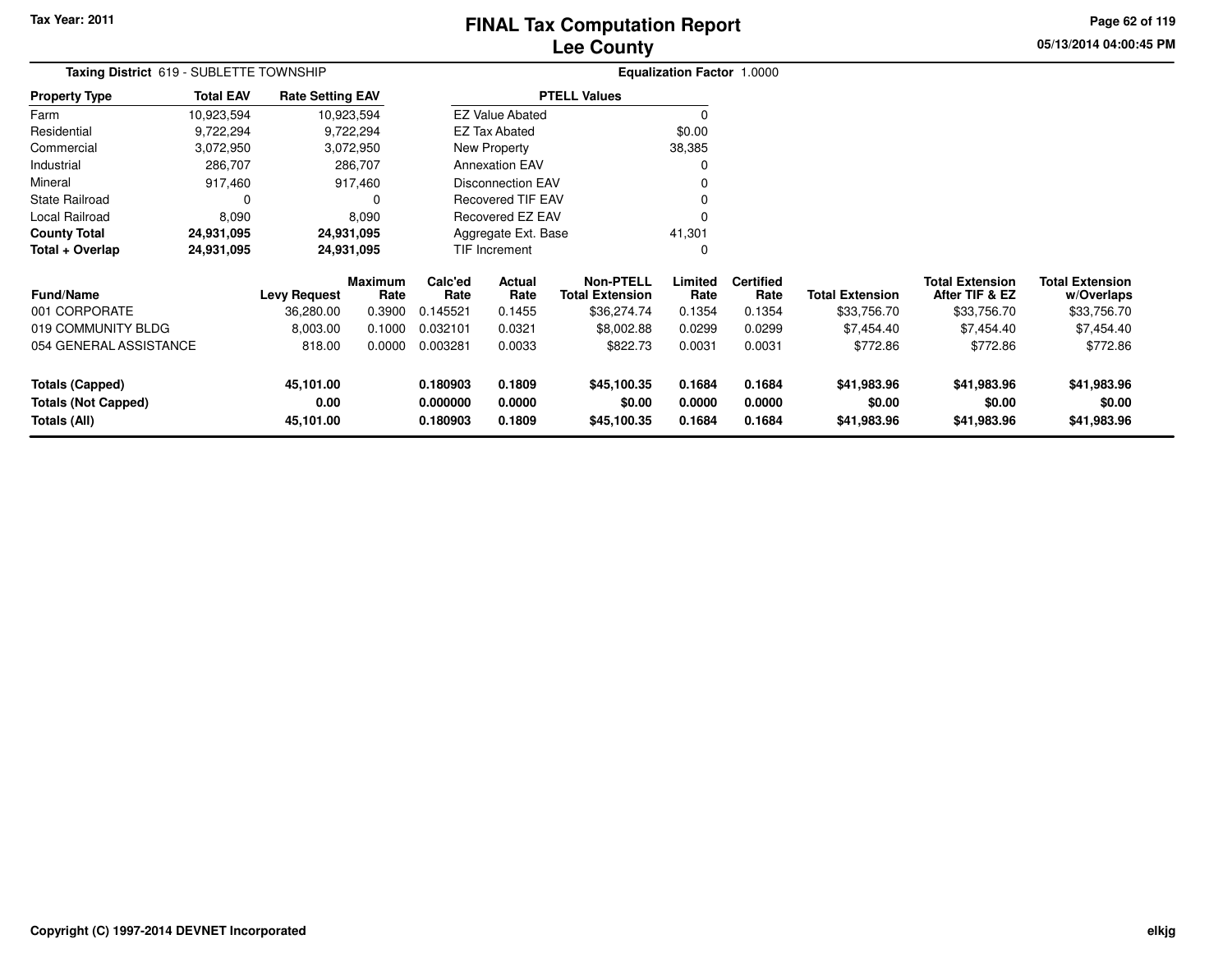**05/13/2014 04:00:45 PM Page 63 of 119**

| Taxing District 619RB - SUBLETTE TWP ROAD/BRIDGE                     |                                               |                                |                 |                                  |                                            | <b>Equalization Factor 1.0000</b>    |                            |                            |                                          |                                      |                                      |
|----------------------------------------------------------------------|-----------------------------------------------|--------------------------------|-----------------|----------------------------------|--------------------------------------------|--------------------------------------|----------------------------|----------------------------|------------------------------------------|--------------------------------------|--------------------------------------|
| <b>Property Type</b>                                                 | <b>Total EAV</b>                              | <b>Rate Setting EAV</b>        |                 |                                  |                                            | <b>PTELL Values</b>                  |                            |                            | <b>Road and Bridge Transfer</b>          |                                      |                                      |
| Farm                                                                 | 10,923,594                                    |                                | 10,923,594      |                                  | <b>EZ Value Abated</b>                     |                                      |                            | <b>Municipality</b>        |                                          | <b>Fund</b>                          | <b>Amount Extended</b>               |
| Residential                                                          | 9,722,294                                     |                                | 9,722,294       |                                  | <b>EZ Tax Abated</b>                       |                                      | \$0.00                     |                            |                                          |                                      |                                      |
| Commercial                                                           | 3,072,950                                     |                                | 3,072,950       |                                  | New Property                               |                                      | 38,385                     |                            | 712 - VILLAGE OF SUBLETTE                | 007                                  | \$10,712.38                          |
| Industrial                                                           | 286,707                                       |                                | 286,707         |                                  | <b>Annexation EAV</b>                      |                                      | $\Omega$                   | <b>Total</b>               |                                          |                                      | \$10,712.38                          |
| Mineral                                                              | 917,460                                       |                                | 917,460         |                                  | <b>Disconnection EAV</b>                   |                                      |                            |                            |                                          |                                      |                                      |
| <b>State Railroad</b>                                                | 0                                             |                                | $\Omega$        |                                  | <b>Recovered TIF EAV</b>                   |                                      |                            |                            |                                          |                                      |                                      |
| Local Railroad                                                       | 8,090                                         |                                | 8,090           |                                  | Recovered EZ EAV                           |                                      |                            |                            |                                          |                                      |                                      |
| <b>County Total</b>                                                  | 24,931,095                                    |                                | 24,931,095      |                                  | Aggregate Ext. Base                        |                                      | 87,840                     |                            |                                          |                                      |                                      |
| Total + Overlap                                                      | 24,931,095                                    |                                | 24,931,095      |                                  | TIF Increment                              |                                      | 0                          |                            |                                          |                                      |                                      |
| <b>Fund/Name</b>                                                     | <b>Maximum</b><br><b>Levy Request</b><br>Rate |                                | Calc'ed<br>Rate | Actual<br>Rate                   | <b>Non-PTELL</b><br><b>Total Extension</b> | Limited<br>Rate                      | <b>Certified</b><br>Rate   | <b>Total Extension</b>     | <b>Total Extension</b><br>After TIF & EZ | <b>Total Extension</b><br>w/Overlaps |                                      |
| 007 ROAD & BRIDGE                                                    |                                               | 86,500.00                      | 0.6600          | 0.346956                         | 0.3470                                     | \$86,510.90                          | 0.3218                     | 0.3218                     | \$80,228.26                              | \$80,228.26                          | \$80,228.26                          |
| 008 BRIDGE JOINT W/ COUNTY                                           |                                               | 0.00                           | 0.2500          | 0.000000                         | 0.0000                                     | \$0.00                               | 0.0000                     | 0.0000                     | \$0.00                                   | \$0.00                               | \$0.00                               |
| 010 EQUIPMENT & BUILDING                                             |                                               | 9,800.00                       | 0.1000          | 0.039308                         | 0.0393                                     | \$9,797.92                           | 0.0364                     | 0.0364                     | \$9,074.92                               | \$9,074.92                           | \$9,074.92                           |
| <b>Totals (Capped)</b><br><b>Totals (Not Capped)</b><br>Totals (All) |                                               | 96,300.00<br>0.00<br>96,300.00 |                 | 0.386264<br>0.000000<br>0.386264 | 0.3863<br>0.0000<br>0.3863                 | \$96,308.82<br>\$0.00<br>\$96,308.82 | 0.3582<br>0.0000<br>0.3582 | 0.3582<br>0.0000<br>0.3582 | \$89,303.18<br>\$0.00<br>\$89,303.18     | \$89,303.18<br>\$0.00<br>\$89,303.18 | \$89,303.18<br>\$0.00<br>\$89,303.18 |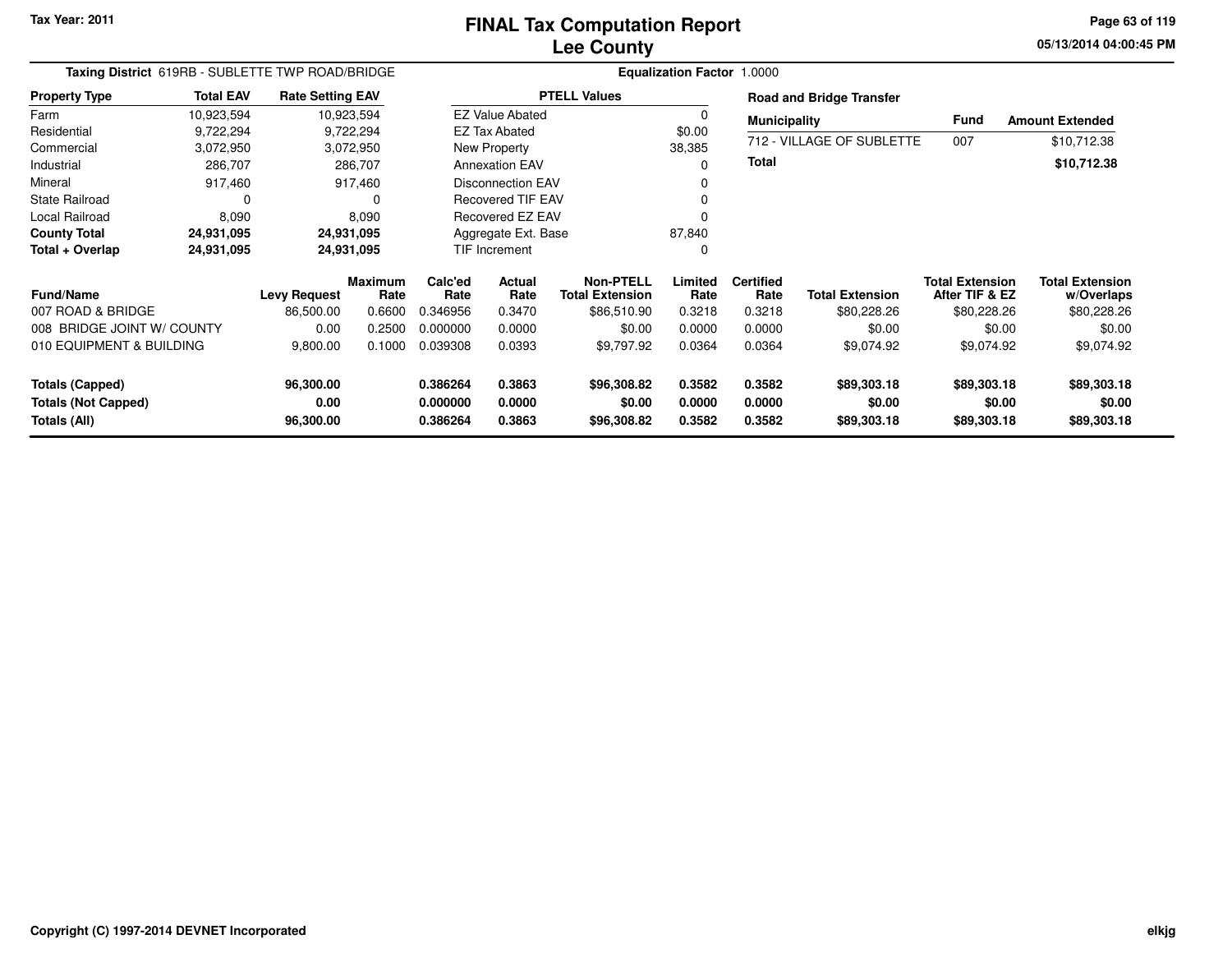### **Lee CountyFINAL Tax Computation Report**

**05/13/2014 04:00:45 PM Page 64 of 119**

| Taxing District 620 - VIOLA TOWNSHIP                                 |                  |                                |                        |                                  |                            |                                            | Equalization Factor 1.0000 |                            |                                      |                                          |                                      |  |
|----------------------------------------------------------------------|------------------|--------------------------------|------------------------|----------------------------------|----------------------------|--------------------------------------------|----------------------------|----------------------------|--------------------------------------|------------------------------------------|--------------------------------------|--|
| Property Type                                                        | <b>Total EAV</b> | <b>Rate Setting EAV</b>        |                        |                                  |                            | <b>PTELL Values</b>                        |                            |                            |                                      |                                          |                                      |  |
| Farm                                                                 | 9,172,035        |                                | 9,172,035              |                                  | <b>EZ Value Abated</b>     |                                            |                            |                            |                                      |                                          |                                      |  |
| Residential                                                          | 2,260,706        |                                | 2,260,706              |                                  | EZ Tax Abated              |                                            | \$0.00                     |                            |                                      |                                          |                                      |  |
| Commercial                                                           | 758,309          |                                | 758,309                |                                  | New Property               |                                            | 515,520                    |                            |                                      |                                          |                                      |  |
| Industrial                                                           | 0                |                                | 0                      |                                  | <b>Annexation EAV</b>      |                                            |                            |                            |                                      |                                          |                                      |  |
| Mineral                                                              | 638,053          |                                | 638,053                |                                  | <b>Disconnection EAV</b>   |                                            |                            |                            |                                      |                                          |                                      |  |
| State Railroad                                                       | 0                |                                | 0                      |                                  | <b>Recovered TIF EAV</b>   |                                            |                            |                            |                                      |                                          |                                      |  |
| Local Railroad                                                       | 0                |                                | n                      |                                  | Recovered EZ EAV           |                                            |                            |                            |                                      |                                          |                                      |  |
| County Total                                                         | 12,829,103       |                                | 12,829,103             |                                  | Aggregate Ext. Base        |                                            | 37,788                     |                            |                                      |                                          |                                      |  |
| Total + Overlap                                                      | 12,829,103       |                                | 12,829,103             |                                  | <b>TIF Increment</b>       |                                            |                            |                            |                                      |                                          |                                      |  |
| <b>Fund/Name</b>                                                     |                  | <b>Levy Request</b>            | <b>Maximum</b><br>Rate | Calc'ed<br>Rate                  | Actual<br>Rate             | <b>Non-PTELL</b><br><b>Total Extension</b> | Limited<br>Rate            | <b>Certified</b><br>Rate   | <b>Total Extension</b>               | <b>Total Extension</b><br>After TIF & EZ | <b>Total Extension</b><br>w/Overlaps |  |
| 001 CORPORATE                                                        |                  | 35,980.00                      | 0.4500                 | 0.280456                         | 0.2805                     | \$35,985.63                                | 0.2805                     | 0.2805                     | \$35,985.63                          | \$35,985.63                              | \$35,985.63                          |  |
| 054 GENERAL ASSISTANCE                                               |                  | 3,690.00                       | 0.1000                 | 0.028763                         | 0.0288                     | \$3,694.78                                 | 0.0288                     | 0.0288                     | \$3,694.78                           | \$3,694.78                               | \$3,694.78                           |  |
| <b>Totals (Capped)</b><br><b>Totals (Not Capped)</b><br>Totals (All) |                  | 39,670.00<br>0.00<br>39,670.00 |                        | 0.309219<br>0.000000<br>0.309219 | 0.3093<br>0.0000<br>0.3093 | \$39,680.41<br>\$0.00<br>\$39,680.41       | 0.3093<br>0.0000<br>0.3093 | 0.3093<br>0.0000<br>0.3093 | \$39,680.41<br>\$0.00<br>\$39,680.41 | \$39,680.41<br>\$0.00<br>\$39,680.41     | \$39,680.41<br>\$0.00<br>\$39,680.41 |  |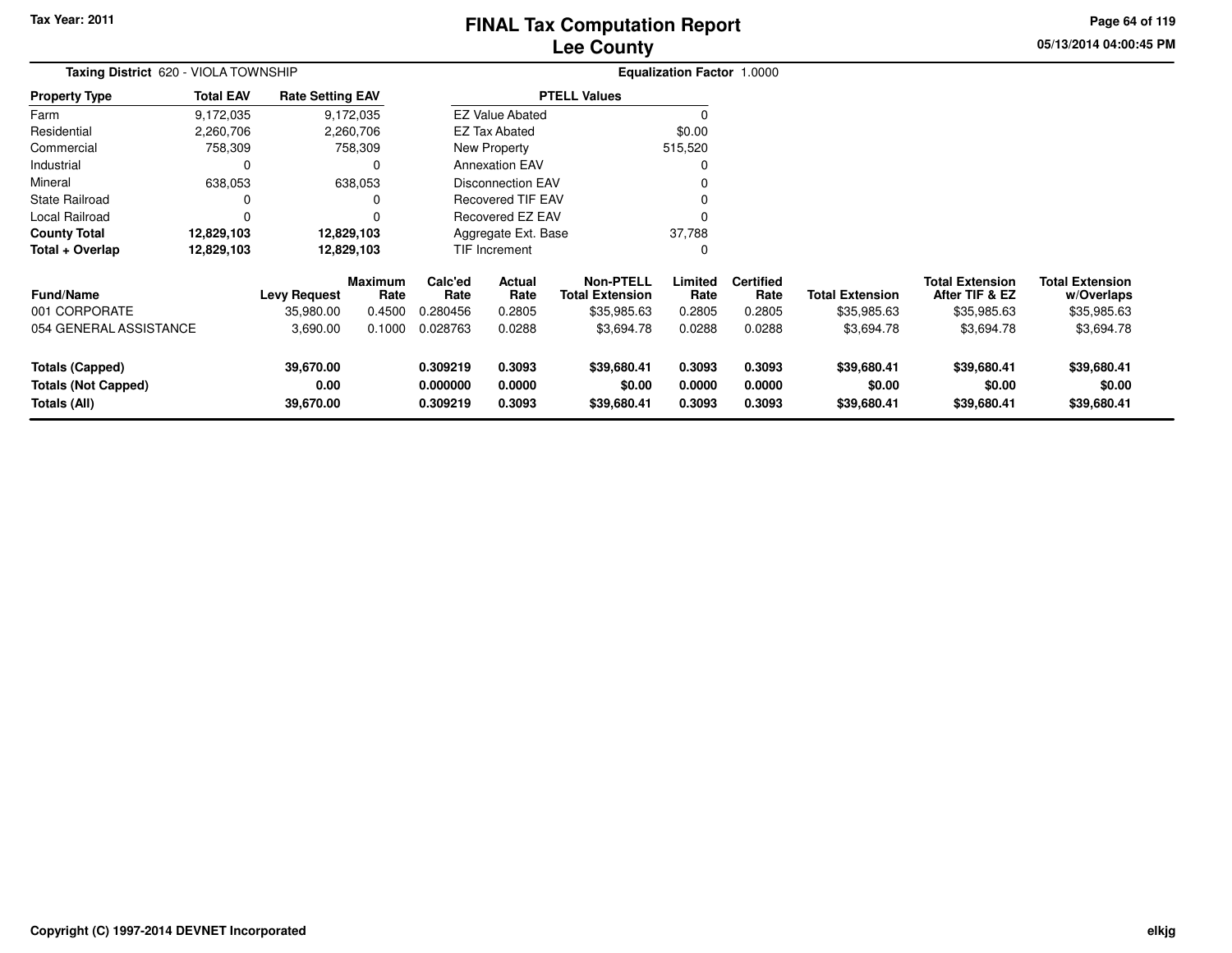**Totals (Not Capped)**

**Totals (All)**

### **Lee CountyFINAL Tax Computation Report**

**0.000000 0.0000 \$0.00 0.0000 0.0000 \$0.00 \$0.00 \$0.00**

**0.476028 0.4760 \$61,066.52 0.4760 0.4760 \$61,066.52 \$61,066.52 \$61,066.52**

**05/13/2014 04:00:45 PMPage 65 of 119**

| Taxing District 620RB - VIOLA TWP ROAD/BRIDGE |                  |                                  |                        |                 | <b>Equalization Factor 1.0000</b> |                                            |                 |                          |                        |                                          |                           |
|-----------------------------------------------|------------------|----------------------------------|------------------------|-----------------|-----------------------------------|--------------------------------------------|-----------------|--------------------------|------------------------|------------------------------------------|---------------------------|
| <b>Property Type</b>                          | <b>Total EAV</b> | <b>Rate Setting EAV</b>          |                        |                 |                                   | <b>PTELL Values</b>                        |                 |                          |                        |                                          |                           |
| Farm                                          | 9,172,035        |                                  | 9,172,035              |                 | <b>EZ Value Abated</b>            |                                            |                 |                          |                        |                                          |                           |
| Residential                                   | 2,260,706        |                                  | 2,260,706              |                 | <b>EZ Tax Abated</b>              |                                            | \$0.00          |                          |                        |                                          |                           |
| Commercial                                    | 758,309          |                                  | 758,309                |                 | New Property                      |                                            | 515,520         |                          |                        |                                          |                           |
| Industrial                                    |                  |                                  | 0                      |                 | <b>Annexation EAV</b>             |                                            |                 |                          |                        |                                          |                           |
| Mineral                                       | 638,053          |                                  | 638,053                |                 | <b>Disconnection EAV</b>          |                                            |                 |                          |                        |                                          |                           |
| <b>State Railroad</b>                         |                  |                                  |                        |                 | <b>Recovered TIF EAV</b>          |                                            |                 |                          |                        |                                          |                           |
| Local Railroad                                |                  |                                  |                        |                 | Recovered EZ EAV                  |                                            |                 |                          |                        |                                          |                           |
| <b>County Total</b>                           | 12,829,103       | 12,829,103                       |                        |                 | Aggregate Ext. Base               |                                            | 58,224          |                          |                        |                                          |                           |
| Total + Overlap                               | 12,829,103       | 12,829,103                       |                        | TIF Increment   |                                   |                                            |                 |                          |                        |                                          |                           |
| <b>Fund/Name</b>                              |                  |                                  | <b>Maximum</b><br>Rate | Calc'ed<br>Rate | Actual<br>Rate                    | <b>Non-PTELL</b><br><b>Total Extension</b> | Limited<br>Rate | <b>Certified</b><br>Rate | <b>Total Extension</b> | <b>Total Extension</b><br>After TIF & EZ | <b>Total Extension</b>    |
| 007 ROAD & BRIDGE                             |                  | <b>Levy Request</b><br>27,440.00 | 0.6600                 | 0.213889        | 0.2139                            | \$27,441.45                                | 0.2139          | 0.2139                   | \$27,441.45            | \$27,441.45                              | w/Overlaps<br>\$27,441.45 |
| 008 BRIDGE JOINT W/ COUNTY                    |                  | 6,670.00                         | 0.2500                 | 0.051991        | 0.0520                            | \$6,671.13                                 | 0.0520          | 0.0520                   | \$6,671.13             | \$6,671.13                               | \$6,671.13                |
| 009 PERMANENT ROAD                            |                  | 22,300.00                        | 0.2500                 | 0.173824        | 0.1738                            | \$22,296.98                                | 0.1738          | 0.1738                   | \$22,296.98            | \$22,296.98                              | \$22,296.98               |
| 010 EQUIPMENT & BUILDING                      |                  | 4,660.00                         | 0.1000                 | 0.036324        | 0.0363                            | \$4,656.96                                 | 0.0363          | 0.0363                   | \$4,656.96             | \$4,656.96                               | \$4,656.96                |
| <b>Totals (Capped)</b>                        |                  | 61,070.00                        |                        | 0.476028        | 0.4760                            | \$61,066.52                                | 0.4760          | 0.4760                   | \$61,066.52            | \$61,066.52                              | \$61,066.52               |

**0.00**

**61,070.00**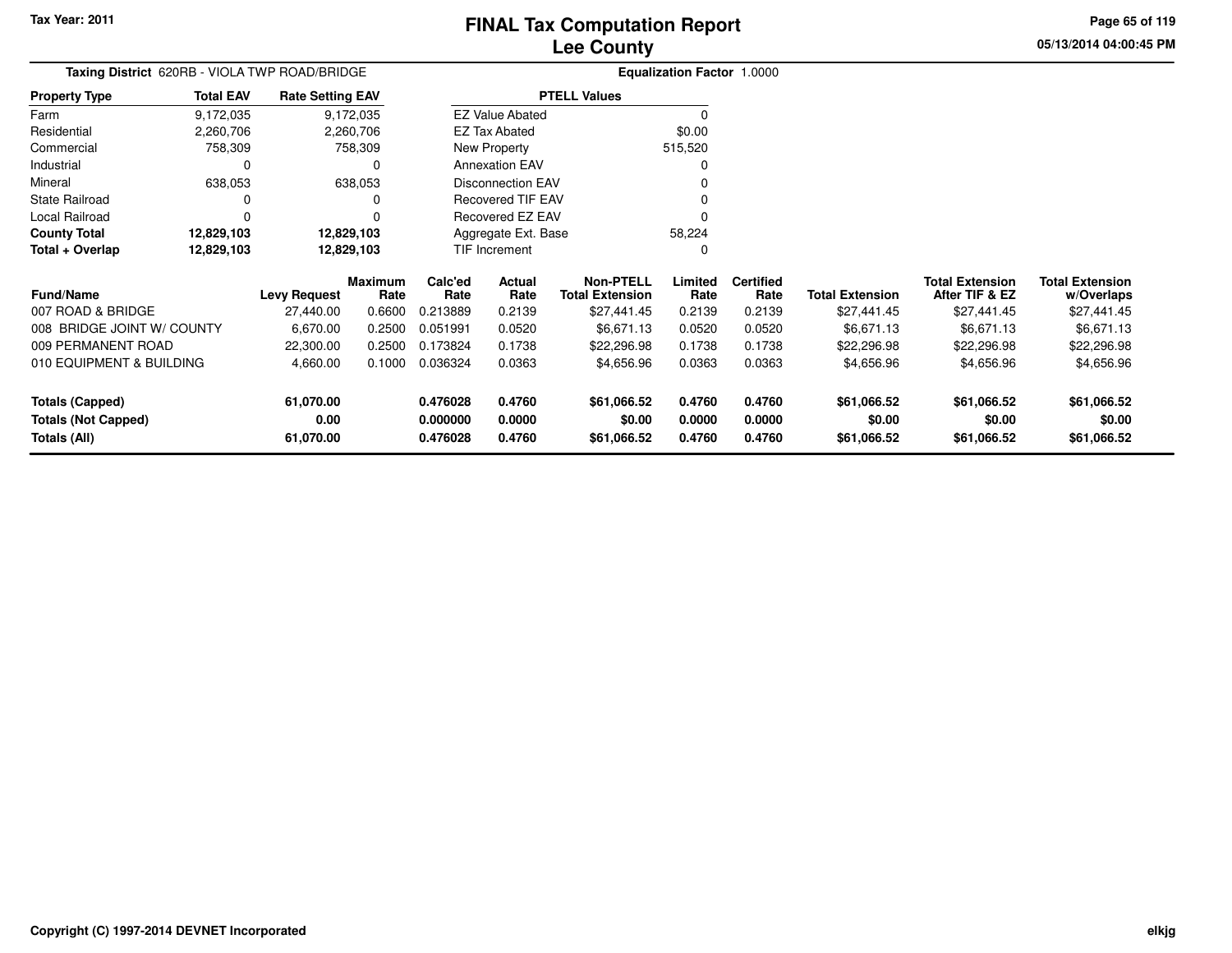### **Lee CountyFINAL Tax Computation Report**

**05/13/2014 04:00:45 PM Page 66 of 119**

| Taxing District 621 - WILLOW CREEK TOWNSHIP                          |                  |                                |                           |                                  |                            |                                                           | <b>Equalization Factor 1.0000</b> |                                    |                                       |                                                         |                                                     |
|----------------------------------------------------------------------|------------------|--------------------------------|---------------------------|----------------------------------|----------------------------|-----------------------------------------------------------|-----------------------------------|------------------------------------|---------------------------------------|---------------------------------------------------------|-----------------------------------------------------|
| <b>Property Type</b>                                                 | <b>Total EAV</b> | <b>Rate Setting EAV</b>        |                           |                                  |                            | <b>PTELL Values</b>                                       |                                   |                                    |                                       |                                                         |                                                     |
| Farm                                                                 | 9,973,309        |                                | 9,973,309                 |                                  | <b>EZ Value Abated</b>     |                                                           | 0                                 |                                    |                                       |                                                         |                                                     |
| Residential                                                          | 7,773,459        |                                | 7,773,459                 |                                  | <b>EZ Tax Abated</b>       |                                                           | \$0.00                            |                                    |                                       |                                                         |                                                     |
| Commercial                                                           | 922,079          |                                | 922,079                   | New Property<br>163,541          |                            |                                                           |                                   |                                    |                                       |                                                         |                                                     |
| Industrial                                                           | 762              |                                | 762                       | <b>Annexation EAV</b>            |                            |                                                           |                                   |                                    |                                       |                                                         |                                                     |
| Mineral                                                              | 5,126,195        |                                | 5,126,195                 |                                  | <b>Disconnection EAV</b>   |                                                           |                                   |                                    |                                       |                                                         |                                                     |
| <b>State Railroad</b>                                                | 46,765           |                                | 46,765                    |                                  | <b>Recovered TIF EAV</b>   |                                                           |                                   |                                    |                                       |                                                         |                                                     |
| Local Railroad                                                       | 0                |                                | 0                         |                                  | Recovered EZ EAV           |                                                           |                                   |                                    |                                       |                                                         |                                                     |
| <b>County Total</b>                                                  | 23,842,569       |                                | 23,842,569                |                                  | Aggregate Ext. Base        |                                                           | 41,899                            |                                    |                                       |                                                         |                                                     |
| Total + Overlap                                                      | 23,842,569       |                                | 23,842,569                |                                  | TIF Increment              |                                                           | 0                                 |                                    |                                       |                                                         |                                                     |
| <b>Fund/Name</b><br>001 CORPORATE                                    |                  | Levy Request<br>43,989.00      | Maximum<br>Rate<br>0.3800 | Calc'ed<br>Rate<br>0.184498      | Actual<br>Rate<br>0.1845   | <b>Non-PTELL</b><br><b>Total Extension</b><br>\$43,989.54 | Limited<br>Rate<br>0.1796         | <b>Certified</b><br>Rate<br>0.1796 | <b>Total Extension</b><br>\$42,821.25 | <b>Total Extension</b><br>After TIF & EZ<br>\$42,821.25 | <b>Total Extension</b><br>w/Overlaps<br>\$42,821.25 |
| <b>Totals (Capped)</b><br><b>Totals (Not Capped)</b><br>Totals (All) |                  | 43,989.00<br>0.00<br>43,989.00 |                           | 0.184498<br>0.000000<br>0.184498 | 0.1845<br>0.0000<br>0.1845 | \$43,989.54<br>\$0.00<br>\$43,989.54                      | 0.1796<br>0.0000<br>0.1796        | 0.1796<br>0.0000<br>0.1796         | \$42,821.25<br>\$0.00<br>\$42,821.25  | \$42,821.25<br>\$0.00<br>\$42,821.25                    | \$42,821.25<br>\$0.00<br>\$42,821.25                |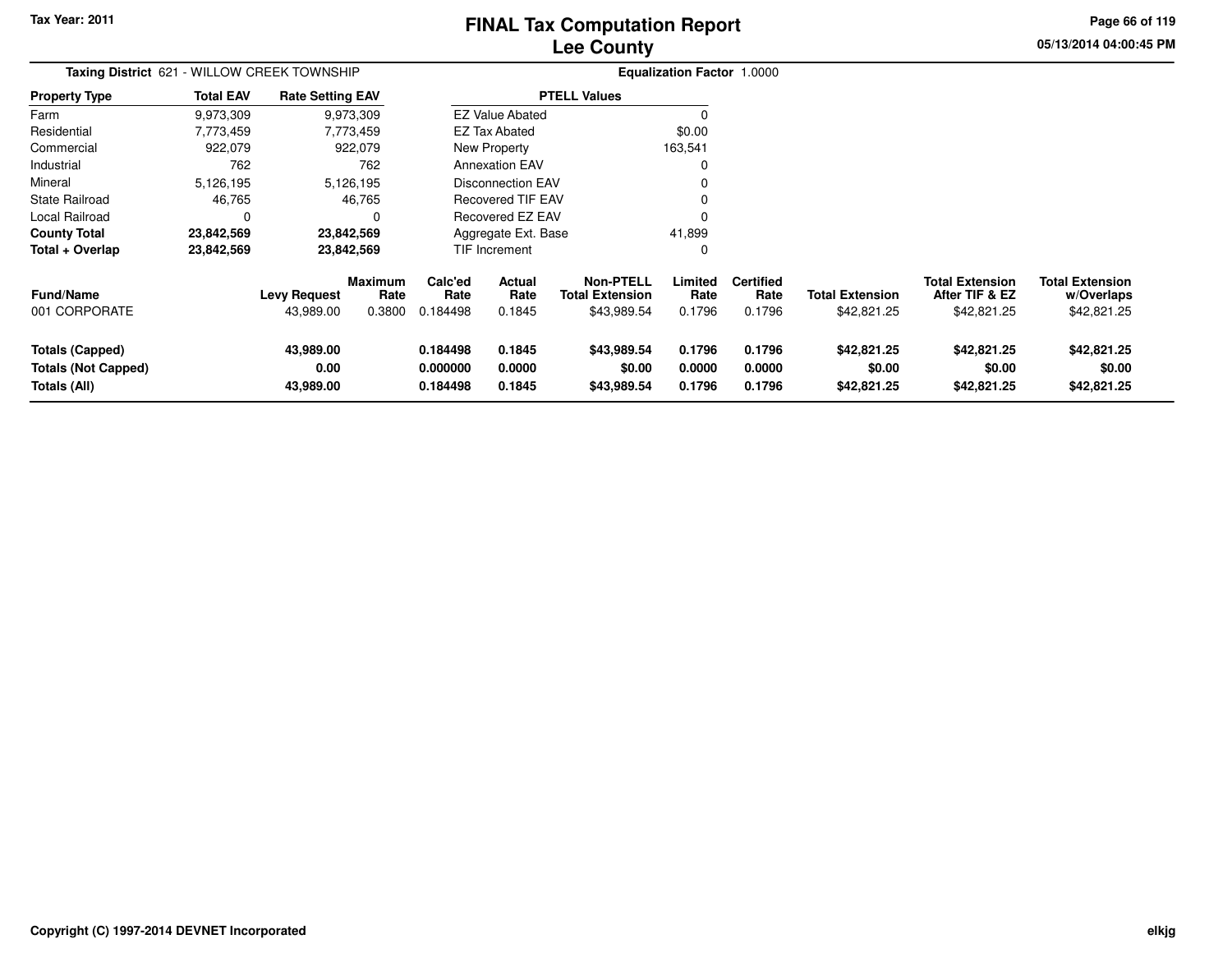**05/13/2014 04:00:45 PMPage 67 of 119**

| Taxing District 621RB - WILLOW CRK TWP RD/BRIDGE |                  |                         |                        |                      |                          |                                            | <b>Equalization Factor 1.0000</b> |                          |                                 |                                          |                                      |
|--------------------------------------------------|------------------|-------------------------|------------------------|----------------------|--------------------------|--------------------------------------------|-----------------------------------|--------------------------|---------------------------------|------------------------------------------|--------------------------------------|
| <b>Property Type</b>                             | <b>Total EAV</b> | <b>Rate Setting EAV</b> |                        |                      |                          | <b>PTELL Values</b>                        |                                   |                          | <b>Road and Bridge Transfer</b> |                                          |                                      |
| Farm                                             | 9,973,309        |                         | 9,973,309              |                      | <b>EZ Value Abated</b>   |                                            | $\Omega$                          | <b>Municipality</b>      |                                 | <b>Fund</b>                              | <b>Amount Extended</b>               |
| Residential                                      | 7,773,459        |                         | 7,773,459              |                      | <b>EZ Tax Abated</b>     |                                            | \$0.00                            |                          | 708 - VILLAGE OF LEE            |                                          |                                      |
| Commercial                                       | 922,079          |                         | 922,079                |                      | New Property             |                                            | 163,541                           |                          |                                 | 007                                      | \$3,146.85                           |
| Industrial                                       | 762              |                         | 762                    |                      | <b>Annexation EAV</b>    |                                            | 0                                 | <b>Total</b>             |                                 |                                          | \$3,146.85                           |
| Mineral                                          | 5,126,195        |                         | 5,126,195              |                      | <b>Disconnection EAV</b> |                                            |                                   |                          |                                 |                                          |                                      |
| <b>State Railroad</b>                            | 46,765           |                         | 46,765                 |                      | <b>Recovered TIF EAV</b> |                                            | 0                                 |                          |                                 |                                          |                                      |
| Local Railroad                                   | 0                |                         |                        |                      | Recovered EZ EAV         |                                            |                                   |                          |                                 |                                          |                                      |
| <b>County Total</b>                              | 23,842,569       | 23,842,569              |                        |                      | Aggregate Ext. Base      |                                            | 113,723                           |                          |                                 |                                          |                                      |
| Total + Overlap                                  | 23,842,569       | 23,842,569              |                        | TIF Increment        |                          |                                            | 0                                 |                          |                                 |                                          |                                      |
| <b>Fund/Name</b>                                 |                  | <b>Levy Request</b>     | <b>Maximum</b><br>Rate | Calc'ed<br>Rate      | Actual<br>Rate           | <b>Non-PTELL</b><br><b>Total Extension</b> | Limited<br>Rate                   | <b>Certified</b><br>Rate | <b>Total Extension</b>          | <b>Total Extension</b><br>After TIF & EZ | <b>Total Extension</b><br>w/Overlaps |
| 007 ROAD & BRIDGE                                |                  | 64,400.00               | 0.6600                 | 0.270105             | 0.2701                   | \$64,398.78                                | 0.2629                            | 0.2629                   | \$62,682.11                     | \$62,682.11                              | \$62,682.11                          |
| 008 BRIDGE JOINT W/ COUNTY                       |                  | 9,683.00                | 0.2500                 | 0.040612             | 0.0406                   | \$9,680.08                                 | 0.0395                            | 0.0395                   | \$9,417.81                      | \$9,417.81                               | \$9,417.81                           |
| 009 PERMANENT ROAD                               |                  | 38,544.00               | 0.2500                 | 0.161660             | 0.1617                   | \$38,553.43                                | 0.1574                            | 0.1574                   | \$37,528.20                     | \$37,528.20                              | \$37,528.20                          |
| 010 EQUIPMENT & BUILDING                         |                  | 6,787.00                | 0.1000                 | 0.028466             | 0.0285                   | \$6,795.13                                 | 0.0277                            | 0.0277                   | \$6,604.39                      | \$6,604.39                               | \$6,604.39                           |
| Totals (Capped)<br><b>Totals (Not Capped)</b>    |                  | 119,414.00<br>0.00      |                        | 0.500843<br>0.000000 | 0.5009<br>0.0000         | \$119,427.42<br>\$0.00                     | 0.4875<br>0.0000                  | 0.4875<br>0.0000         | \$116,232.51<br>\$0.00          | \$116,232.51<br>\$0.00                   | \$116,232.51<br>\$0.00               |
| Totals (All)                                     |                  | 119,414.00              |                        | 0.500843             | 0.5009                   | \$119,427.42                               | 0.4875                            | 0.4875                   | \$116,232.51                    | \$116,232.51                             | \$116,232.51                         |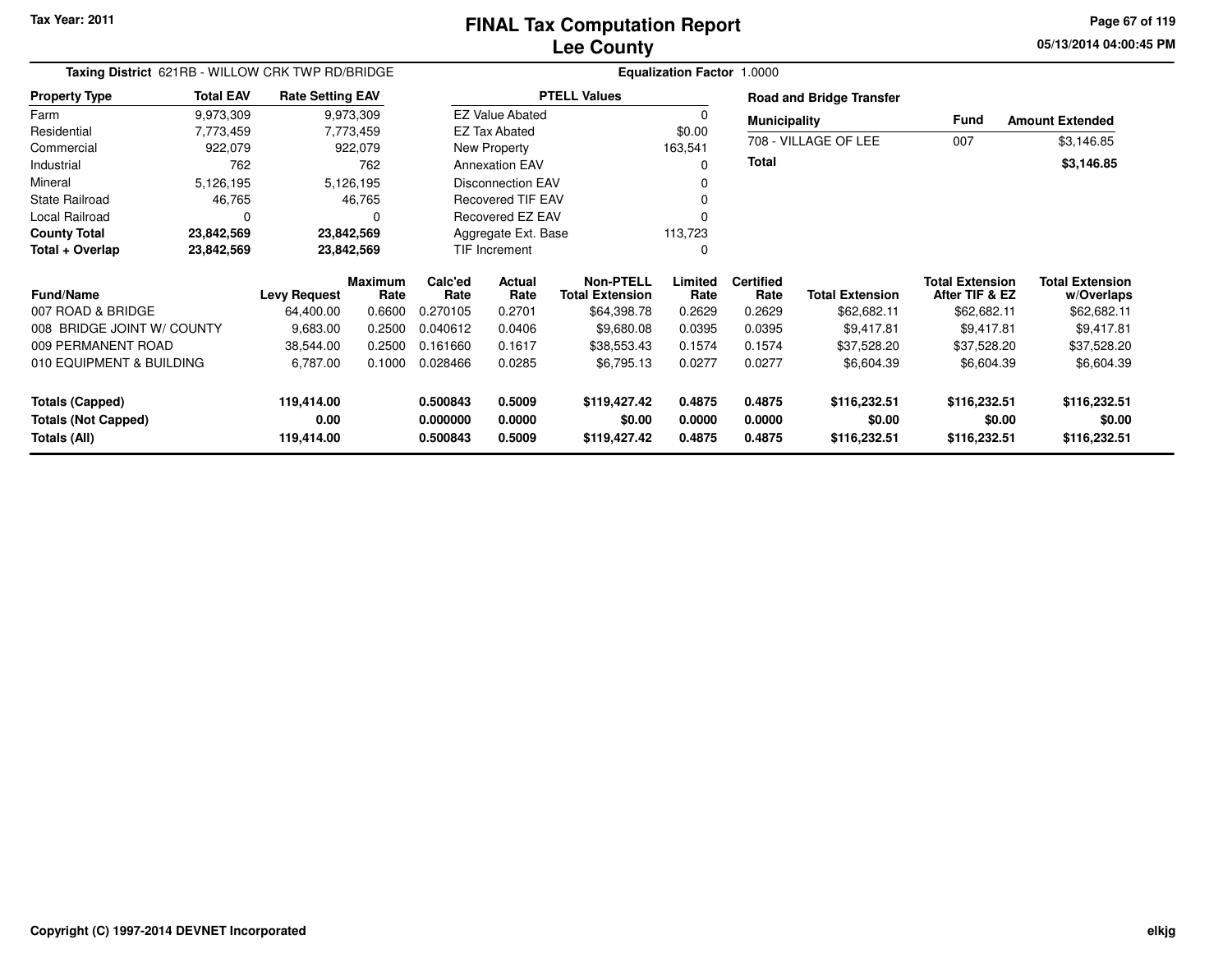### **Lee CountyFINAL Tax Computation Report**

**05/13/2014 04:00:45 PM Page 68 of 119**

| Taxing District 622 - WYOMING TOWNSHIP |                  |                         |                        |                                |                          |                                            | Equalization Factor 1.0000 |                          |                        |                                          |                                      |
|----------------------------------------|------------------|-------------------------|------------------------|--------------------------------|--------------------------|--------------------------------------------|----------------------------|--------------------------|------------------------|------------------------------------------|--------------------------------------|
| <b>Property Type</b>                   | <b>Total EAV</b> | <b>Rate Setting EAV</b> |                        |                                |                          | <b>PTELL Values</b>                        |                            |                          |                        |                                          |                                      |
| Farm                                   | 10,219,771       | 10,218,437              |                        |                                | <b>EZ Value Abated</b>   |                                            | $\Omega$                   |                          |                        |                                          |                                      |
| Residential                            | 14,566,443       | 12,283,102              |                        |                                | <b>EZ Tax Abated</b>     |                                            | \$0.00                     |                          |                        |                                          |                                      |
| Commercial                             | 1,501,417        |                         | 1,243,830              |                                | New Property             |                                            | 174,005                    |                          |                        |                                          |                                      |
| Industrial                             |                  |                         | $\Omega$               |                                | <b>Annexation EAV</b>    |                                            |                            |                          |                        |                                          |                                      |
| Mineral                                | 1,197,068        |                         | 1,197,068              |                                | <b>Disconnection EAV</b> |                                            |                            |                          |                        |                                          |                                      |
| <b>State Railroad</b>                  |                  |                         | O                      |                                | <b>Recovered TIF EAV</b> |                                            |                            |                          |                        |                                          |                                      |
| <b>Local Railroad</b>                  |                  |                         |                        |                                | Recovered EZ EAV         |                                            |                            |                          |                        |                                          |                                      |
| <b>County Total</b>                    | 27,484,699       | 24,942,437              |                        | Aggregate Ext. Base<br>132,628 |                          |                                            |                            |                          |                        |                                          |                                      |
| Total + Overlap<br>27,484,699          |                  | 24,942,437              |                        | TIF Increment                  |                          |                                            | 2,542,262                  |                          |                        |                                          |                                      |
| <b>Fund/Name</b>                       |                  | <b>Levy Request</b>     | <b>Maximum</b><br>Rate | Calc'ed<br>Rate                | Actual<br>Rate           | <b>Non-PTELL</b><br><b>Total Extension</b> | Limited<br>Rate            | <b>Certified</b><br>Rate | <b>Total Extension</b> | <b>Total Extension</b><br>After TIF & EZ | <b>Total Extension</b><br>w/Overlaps |
| 001 CORPORATE                          |                  | 82,500.00               | 0.4000                 | 0.330762                       | 0.3308                   | \$82,509.58                                | 0.3178                     | 0.3178                   | \$87,346.37            | \$79,267.06                              | \$79,267.06                          |
| 005 IMRF                               |                  | 2,700.00                | 0.0000                 | 0.010825                       | 0.0108                   | \$2,693.78                                 | 0.0108                     | 0.0108                   | \$2,968.35             | \$2,693.78                               | \$2,693.78                           |
| 017 CEMETERY                           |                  | 37,800.00               | 0.2000                 | 0.151549                       | 0.1515                   | \$37,787.79                                | 0.1515                     | 0.1515                   | \$41,639.32            | \$37,787.79                              | \$37,787.79                          |
| 035 LIABILITY INS                      |                  | 2,800.00                | 0.0000                 | 0.011226                       | 0.0112                   | \$2,793.55                                 | 0.0112                     | 0.0112                   | \$3,078.29             | \$2,793.55                               | \$2,793.55                           |
| 047 SOCIAL SECURITY                    |                  | 11,000.00               | 0.0000                 | 0.044102                       | 0.0441                   | \$10,999.61                                | 0.0441                     | 0.0441                   | \$12,120.75            | \$10,999.61                              | \$10,999.61                          |
| 054 GENERAL ASSISTANCE                 |                  | 2,000.00                | 0.1000                 | 0.008019                       | 0.0080                   | \$1,995.39                                 | 0.0080                     | 0.0080                   | \$2,198.78             | \$1,995.39                               | \$1,995.39                           |
| <b>Totals (Capped)</b>                 |                  | 138,800.00              |                        | 0.556483                       | 0.5564                   | \$138,779.70                               | 0.5434                     | 0.5434                   | \$149,351.86           | \$135,537.18                             | \$135,537.18                         |
| <b>Totals (Not Capped)</b>             |                  | 0.00                    |                        | 0.000000                       | 0.0000                   | \$0.00                                     | 0.0000                     | 0.0000                   | \$0.00                 | \$0.00                                   | \$0.00                               |
| Totals (All)                           |                  | 138,800.00              |                        | 0.556483                       | 0.5564                   | \$138,779.70                               | 0.5434                     | 0.5434                   | \$149,351.86           | \$135,537.18                             | \$135,537.18                         |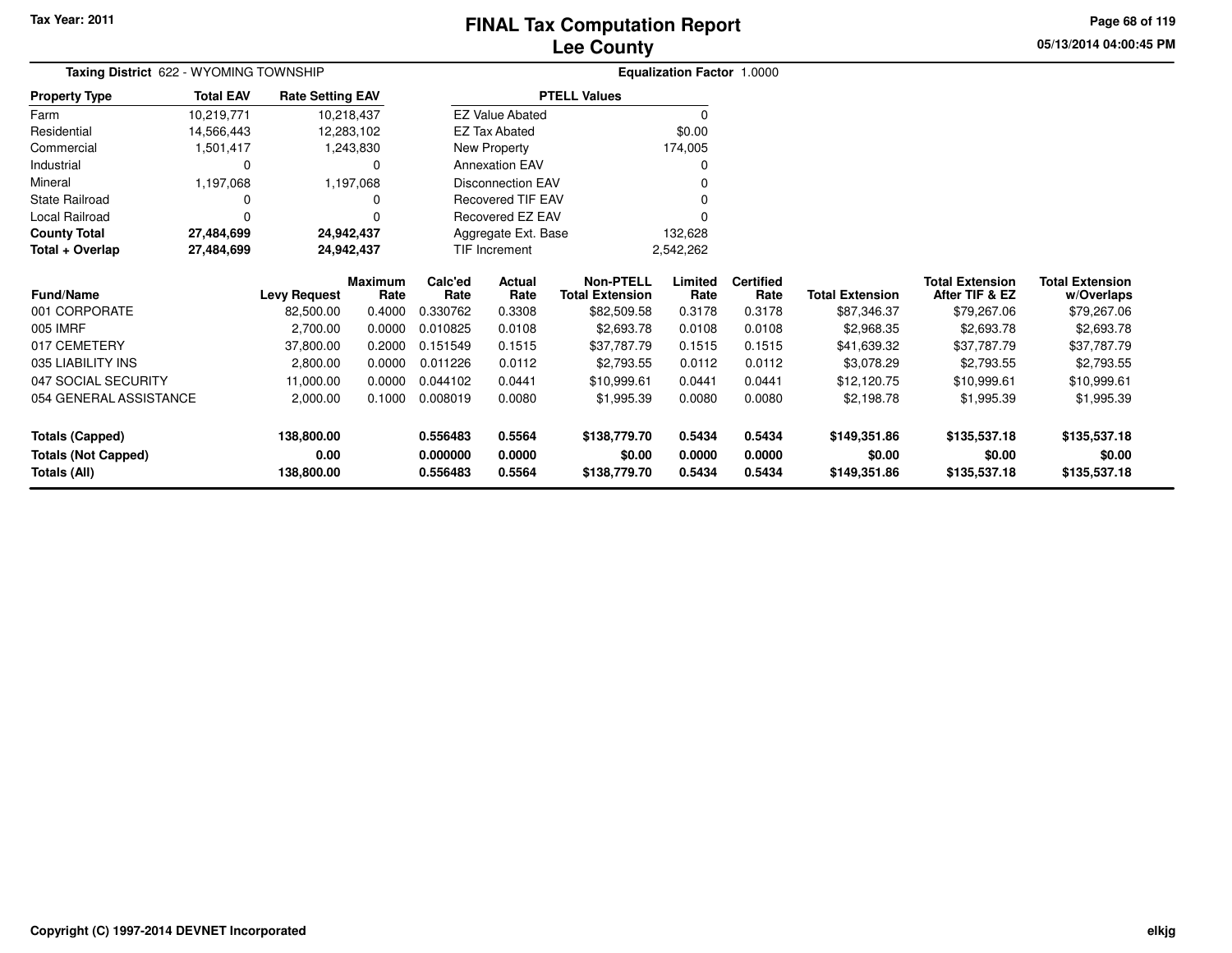**05/13/2014 04:00:45 PM Page 69 of 119**

| Taxing District 622RB - WYOMING TWP ROAD/BRIDGE                      | <b>Equalization Factor 1.0000</b> |                                  |                 |                                  |                            |                                            |                            |                            |                                        |                                          |                                        |
|----------------------------------------------------------------------|-----------------------------------|----------------------------------|-----------------|----------------------------------|----------------------------|--------------------------------------------|----------------------------|----------------------------|----------------------------------------|------------------------------------------|----------------------------------------|
| <b>Property Type</b>                                                 | <b>Total EAV</b>                  | <b>Rate Setting EAV</b>          |                 |                                  |                            | <b>PTELL Values</b>                        |                            |                            | <b>Road and Bridge Transfer</b>        |                                          |                                        |
| Farm                                                                 | 10,219,771                        | 10,218,437                       |                 |                                  | <b>EZ Value Abated</b>     |                                            |                            | <b>Municipality</b>        |                                        | <b>Fund</b>                              | <b>Amount Extended</b>                 |
| Residential                                                          | 14,566,443                        | 12,283,102                       |                 |                                  | <b>EZ Tax Abated</b>       |                                            | \$0.00                     |                            |                                        |                                          |                                        |
| Commercial                                                           | 1,501,417                         | 1,243,830                        |                 |                                  | New Property               |                                            | 174,005                    |                            | 710 - VILLAGE OF PAW PAW               | 007                                      | \$5,949.19                             |
| Industrial                                                           |                                   |                                  | 0               |                                  | <b>Annexation EAV</b>      |                                            | ŋ                          | <b>Total</b>               |                                        |                                          | \$5,949.19                             |
| Mineral                                                              | 1,197,068                         | 1,197,068                        |                 |                                  | <b>Disconnection EAV</b>   |                                            |                            |                            |                                        |                                          |                                        |
| <b>State Railroad</b>                                                |                                   |                                  | 0               |                                  | <b>Recovered TIF EAV</b>   |                                            |                            |                            |                                        |                                          |                                        |
| Local Railroad                                                       |                                   |                                  | 0               |                                  | Recovered EZ EAV           |                                            |                            |                            |                                        |                                          |                                        |
| <b>County Total</b>                                                  | 27,484,699                        | 24,942,437                       |                 |                                  | Aggregate Ext. Base        |                                            | 123,600                    |                            |                                        |                                          |                                        |
| Total + Overlap                                                      | 27,484,699                        | 24,942,437                       |                 | <b>TIF Increment</b>             |                            |                                            | 2,542,262                  |                            |                                        |                                          |                                        |
| <b>Fund/Name</b>                                                     |                                   | <b>Levy Request</b>              | Maximum<br>Rate | Calc'ed<br>Rate                  | <b>Actual</b><br>Rate      | <b>Non-PTELL</b><br><b>Total Extension</b> | Limited<br>Rate            | <b>Certified</b><br>Rate   | <b>Total Extension</b>                 | <b>Total Extension</b><br>After TIF & EZ | <b>Total Extension</b><br>w/Overlaps   |
| 007 ROAD & BRIDGE                                                    |                                   | 33,680.00                        | 0.6600          | 0.135031                         | 0.1350                     | \$33,672.29                                | 0.1350                     | 0.1350                     | \$37,104.34                            | \$33,672.29                              | \$33,672.29                            |
| 008 BRIDGE JOINT W/COUNTY                                            |                                   | 500.00                           | 0.2500          | 0.002005                         | 0.0020                     | \$498.85                                   | 0.0020                     | 0.0020                     | \$549.69                               | \$498.85                                 | \$498.85                               |
| 009 PERMANENT ROAD                                                   |                                   | 68,300.00                        | 0.2500          | 0.273831                         | 0.2500                     | \$62,356.09                                | 0.2500                     | 0.2500                     | \$68,711.75                            | \$62,356.09                              | \$62,356.09                            |
| 010 EQUIPMENT & BUILDING                                             |                                   | 27,300.00                        | 0.1000          | 0.109452                         | 0.1000                     | \$24,942.44                                | 0.1000                     | 0.1000                     | \$27,484.70                            | \$24,942.44                              | \$24,942.44                            |
| <b>Totals (Capped)</b><br><b>Totals (Not Capped)</b><br>Totals (All) |                                   | 129,780.00<br>0.00<br>129,780.00 |                 | 0.520319<br>0.000000<br>0.520319 | 0.4870<br>0.0000<br>0.4870 | \$121,469.67<br>\$0.00<br>\$121,469.67     | 0.4870<br>0.0000<br>0.4870 | 0.4870<br>0.0000<br>0.4870 | \$133,850.48<br>\$0.00<br>\$133,850.48 | \$121,469.67<br>\$0.00<br>\$121,469.67   | \$121,469.67<br>\$0.00<br>\$121,469.67 |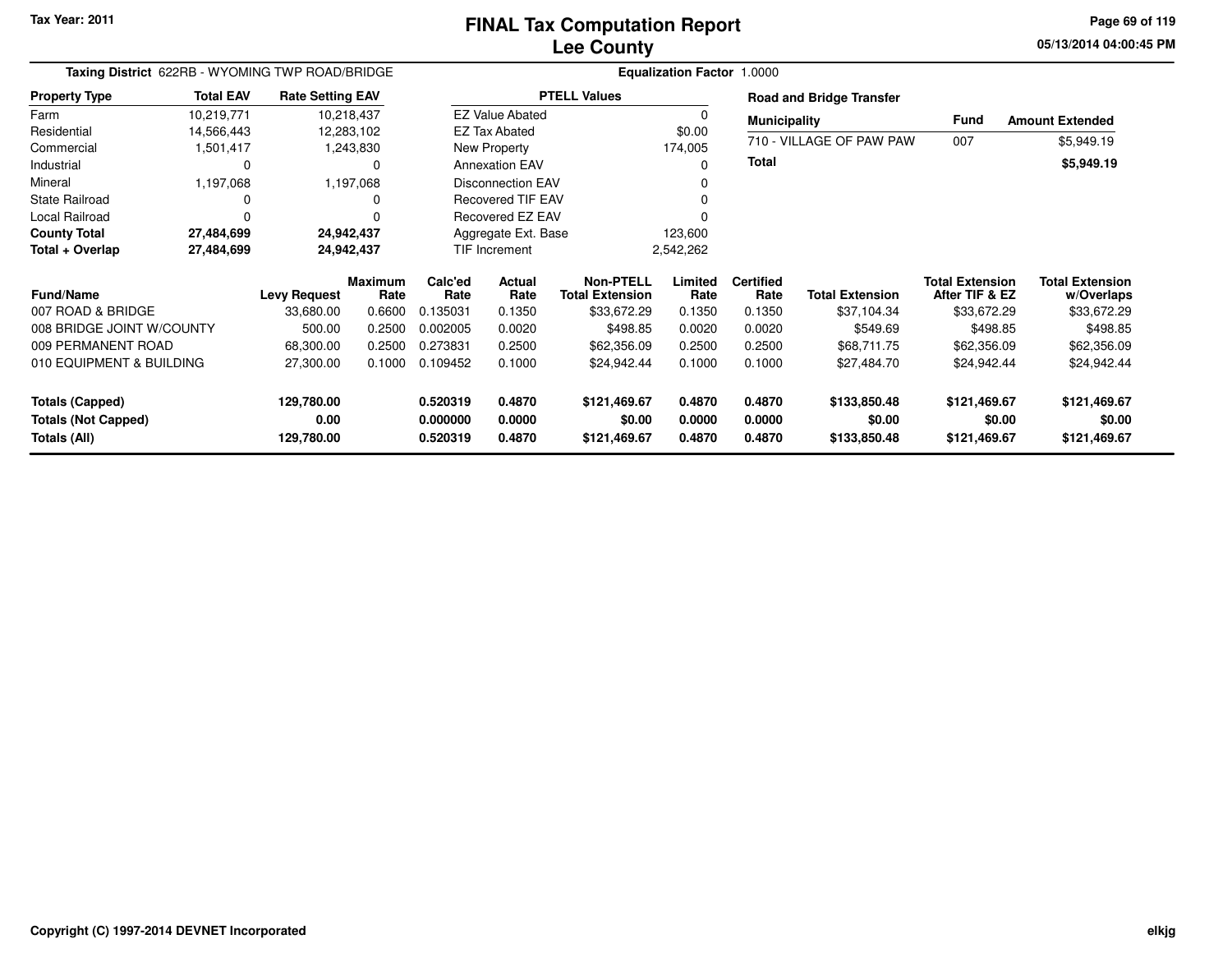#### **Lee CountyFINAL Tax Computation Report**

**05/13/2014 04:00:45 PM Page 70 of 119**

| Taxing District 701 - CITY OF AMBOY           |                  |                         |                        | Equalization Factor 1.0000 |                          |                                            |                  |                          |                                 |                                          |                                      |
|-----------------------------------------------|------------------|-------------------------|------------------------|----------------------------|--------------------------|--------------------------------------------|------------------|--------------------------|---------------------------------|------------------------------------------|--------------------------------------|
| <b>Property Type</b>                          | <b>Total EAV</b> | <b>Rate Setting EAV</b> |                        |                            |                          | <b>PTELL Values</b>                        |                  |                          | <b>Road and Bridge Transfer</b> |                                          |                                      |
| Farm                                          | 772,699          |                         | 772,699                |                            | <b>EZ Value Abated</b>   |                                            | 64,890           | <b>Road District</b>     |                                 | <b>Fund</b>                              | <b>Amount Extended</b>               |
| Residential                                   | 20,665,493       |                         | 20,665,493             |                            | <b>EZ Tax Abated</b>     |                                            | \$665.12         |                          | 602RB - AMBOY TWP ROAD/BRID     | 007                                      |                                      |
| Commercial                                    | 4,493,759        |                         | 4,428,869              |                            | <b>New Property</b>      |                                            | $\Omega$         |                          |                                 |                                          | \$15,333.06                          |
| Industrial                                    | 713,052          |                         | 713,052                |                            | <b>Annexation EAV</b>    |                                            | $\Omega$         | <b>Total</b>             |                                 |                                          | \$15,333.06                          |
| Mineral                                       | 0                |                         | 0                      |                            | <b>Disconnection EAV</b> |                                            | $\Omega$         |                          |                                 |                                          |                                      |
| <b>State Railroad</b>                         | 0                |                         | 0                      |                            | <b>Recovered TIF EAV</b> |                                            | 4,249            |                          |                                 |                                          |                                      |
| <b>Local Railroad</b>                         | $\Omega$         |                         | $\Omega$               |                            | Recovered EZ EAV         |                                            | $\Omega$         |                          |                                 |                                          |                                      |
| <b>County Total</b>                           | 26,645,003       |                         | 26,580,113             |                            | Aggregate Ext. Base      |                                            | 273,408          |                          |                                 |                                          |                                      |
| Total + Overlap                               | 26,645,003       |                         | 26,580,113             | <b>TIF Increment</b>       |                          |                                            | $\Omega$         |                          |                                 |                                          |                                      |
| <b>Fund/Name</b>                              |                  | <b>Levy Request</b>     | <b>Maximum</b><br>Rate | Calc'ed<br>Rate            | Actual<br>Rate           | <b>Non-PTELL</b><br><b>Total Extension</b> | Limited<br>Rate  | <b>Certified</b><br>Rate | <b>Total Extension</b>          | <b>Total Extension</b><br>After TIF & EZ | <b>Total Extension</b><br>w/Overlaps |
| 001 CORPORATE                                 |                  | 63,809.00               | 0.4375                 | 0.240063                   | 0.2401                   | \$63,818.85                                | 0.2401           | 0.2401                   | \$63,974.65                     | \$63,818.85                              | \$63,818.85                          |
| 005 I.M.R.F.                                  |                  | 50,000.00               | 0.0000                 | 0.188111                   | 0.1881                   | \$49,997.19                                | 0.1881           | 0.1881                   | \$50,119.25                     | \$49,997.19                              | \$49,997.19                          |
| 007 CITY SHARE OF TWNSHP R                    |                  | 0.00                    | 0.0000                 | 0.000000                   | 0.0000                   | \$0.00                                     | 0.0000           | 0.0000                   | \$0.00                          | \$0.00                                   | \$0.00                               |
| 014 POLICE PROTECTION                         |                  | 20,070.00               | 0.6000                 | 0.075508                   | 0.0755                   | \$20,067.99                                | 0.0755           | 0.0755                   | \$20,116.98                     | \$20,067.99                              | \$20,067.99                          |
| 016 LIBRARY                                   |                  | 33,000.00               | 0.1500                 | 0.124153                   | 0.1242                   | \$33,012.50                                | 0.1242           | 0.1242                   | \$33,093.09                     | \$33,012.50                              | \$33,012.50                          |
| 027 AUDIT                                     |                  | 6,000.00                | 0.0000                 | 0.022573                   | 0.0226                   | \$6,007.11                                 | 0.0226           | 0.0226                   | \$6,021.77                      | \$6,007.11                               | \$6,007.11                           |
| 035 LIABILITY INS                             |                  | 30,000.00               | 0.0000                 | 0.112866                   | 0.1129                   | \$30,008.95                                | 0.1129           | 0.1129                   | \$30,082.21                     | \$30,008.95                              | \$30,008.95                          |
| 041 STREET LIGHTING                           |                  | 12,000.00               | 0.0500                 | 0.045147                   | 0.0451                   | \$11,987.63                                | 0.0451           | 0.0451                   | \$12,016.90                     | \$11,987.63                              | \$11,987.63                          |
| 042 CITY PARK                                 |                  | 2,500.00                | 0.0750                 | 0.009406                   | 0.0094                   | \$2,498.53                                 | 0.0094           | 0.0094                   | \$2,504.63                      | \$2,498.53                               | \$2,498.53                           |
| 044 BAND                                      |                  | 1,000.00                | 0.0400                 | 0.003762                   | 0.0038                   | \$1,010.04                                 | 0.0038           | 0.0038                   | \$1,012.51                      | \$1,010.04                               | \$1,010.04                           |
| 046 EMERGENCY & DISASTER                      |                  | 3,000.00                | 0.0500                 | 0.011287                   | 0.0113                   | \$3,003.55                                 | 0.0113           | 0.0113                   | \$3,010.89                      | \$3,003.55                               | \$3,003.55                           |
| 047 SOCIAL SECURITY                           |                  | 36,220.00               | 0.0000                 | 0.136267                   | 0.1363                   | \$36,228.69                                | 0.1363           | 0.1363                   | \$36,317.14                     | \$36,228.69                              | \$36,228.69                          |
| 048 SCHOOL CROSSING GUARD                     |                  | 4,800.00                | 0.0200                 | 0.018059                   | 0.0181                   | \$4,811.00                                 | 0.0181           | 0.0181                   | \$4,822.75                      | \$4,811.00                               | \$4,811.00                           |
| 062 WORKMENS COMP                             |                  | 10,000.00               | 0.0000                 | 0.037622                   | 0.0376                   | \$9,994.12                                 | 0.0376           | 0.0376                   | \$10,018.52                     | \$9,994.12                               | \$9,994.12                           |
| Totals (Capped)<br><b>Totals (Not Capped)</b> |                  | 272,399.00<br>0.00      |                        | 1.024824<br>0.000000       | 1.0250<br>0.0000         | \$272,446.15<br>\$0.00                     | 1.0250<br>0.0000 | 1.0250<br>0.0000         | \$273,111.29<br>\$0.00          | \$272,446.15<br>\$0.00                   | \$272,446.15<br>\$0.00               |
| <b>Totals (All)</b>                           |                  | 272,399.00              |                        | 1.024824                   | 1.0250                   | \$272,446.15                               | 1.0250           | 1.0250                   | \$273,111.29                    | \$272,446.15                             | \$272,446.15                         |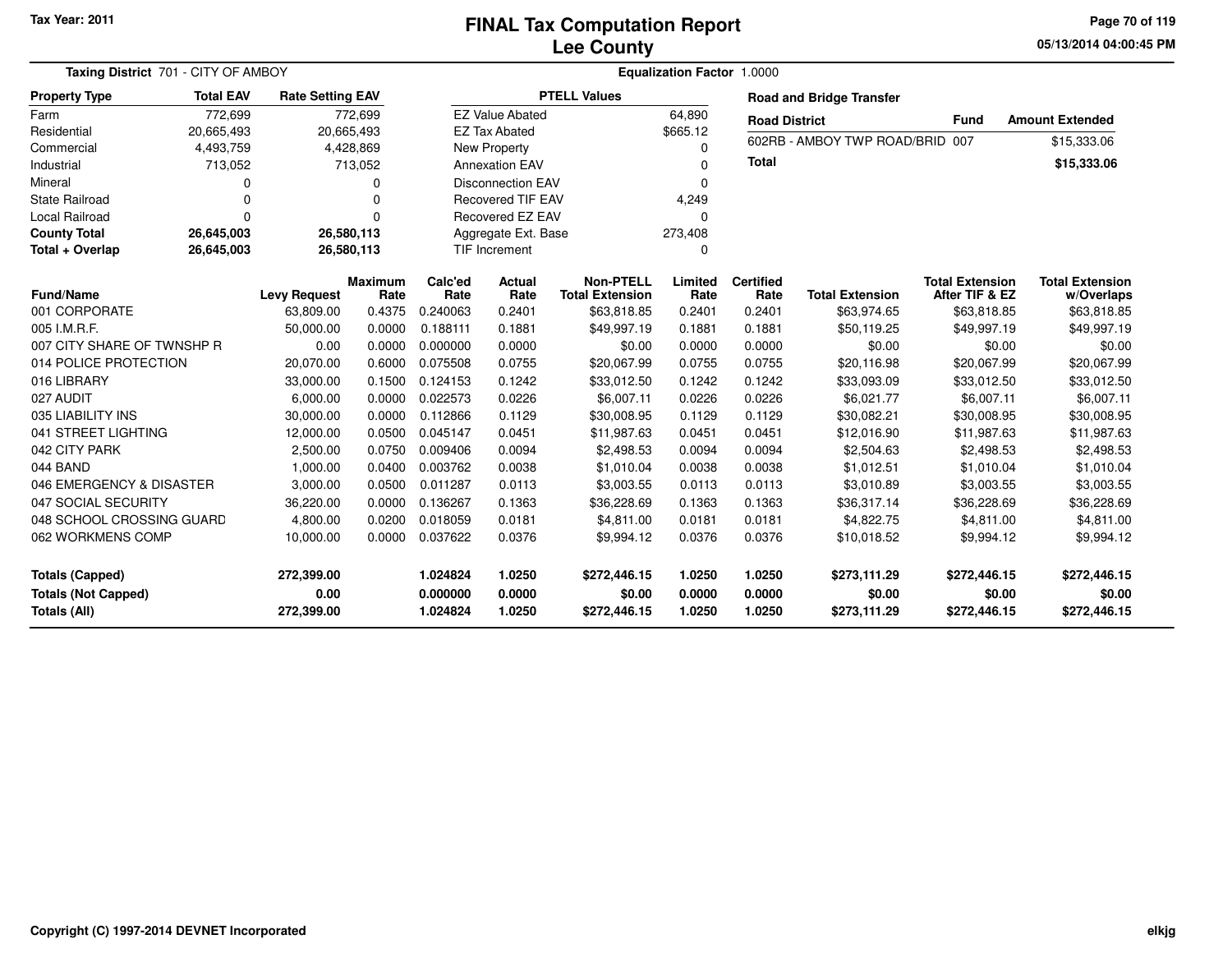**05/13/2014 04:00:45 PM Page 71 of 119**

| Taxing District 702 - VILLAGE OF ASHTON              | Equalization Factor 1.0000 |                         |                        |                      |                          |                                            |                  |                          |                                  |                                          |                                      |
|------------------------------------------------------|----------------------------|-------------------------|------------------------|----------------------|--------------------------|--------------------------------------------|------------------|--------------------------|----------------------------------|------------------------------------------|--------------------------------------|
| <b>Property Type</b>                                 | <b>Total EAV</b>           | <b>Rate Setting EAV</b> |                        |                      |                          | <b>PTELL Values</b>                        |                  |                          | <b>Road and Bridge Transfer</b>  |                                          |                                      |
| Farm                                                 | 55,064                     |                         | 55,064                 |                      | <b>EZ Value Abated</b>   |                                            | 55,806           | <b>Road District</b>     |                                  | <b>Fund</b>                              | <b>Amount Extended</b>               |
| Residential                                          | 9,354,077                  |                         | 9,354,077              |                      | <b>EZ Tax Abated</b>     |                                            | \$532.84         |                          |                                  |                                          |                                      |
| Commercial                                           | 2,126,264                  |                         | 2,070,458              |                      | <b>New Property</b>      |                                            | 30,104           |                          | 603RB - ASHTON TWP ROAD/BRII 007 |                                          | \$10,346.71                          |
| Industrial                                           | 1,160,487                  |                         | 1,160,487              |                      | <b>Annexation EAV</b>    |                                            | <sup>0</sup>     | <b>Total</b>             |                                  |                                          | \$10,346.71                          |
| Mineral                                              | $\Omega$                   |                         | $\Omega$               |                      | <b>Disconnection EAV</b> |                                            | 0                |                          |                                  |                                          |                                      |
| <b>State Railroad</b>                                | 121,867                    |                         | 121,867                |                      | <b>Recovered TIF EAV</b> |                                            | $\Omega$         |                          |                                  |                                          |                                      |
| <b>Local Railroad</b>                                | $\Omega$                   | 0                       |                        |                      | Recovered EZ EAV         |                                            | 41,212           |                          |                                  |                                          |                                      |
| <b>County Total</b>                                  | 12,817,759                 |                         | 12,761,953             |                      | Aggregate Ext. Base      |                                            | 119,384          |                          |                                  |                                          |                                      |
| Total + Overlap                                      | 12,817,759                 |                         | 12,761,953             |                      | <b>TIF Increment</b>     |                                            | $\Omega$         |                          |                                  |                                          |                                      |
| <b>Fund/Name</b>                                     |                            | <b>Levy Request</b>     | <b>Maximum</b><br>Rate | Calc'ed<br>Rate      | Actual<br>Rate           | <b>Non-PTELL</b><br><b>Total Extension</b> | Limited<br>Rate  | <b>Certified</b><br>Rate | <b>Total Extension</b>           | <b>Total Extension</b><br>After TIF & EZ | <b>Total Extension</b><br>w/Overlaps |
| 001 CORPORATE                                        |                            | 35,000.00               | 0.4375                 | 0.274253             | 0.2743                   | \$35,006.04                                | 0.2666           | 0.2666                   | \$34,172.15                      | \$34,023.37                              | \$34,023.37                          |
| 005 I.M.R.F.                                         |                            | 9,000.00                | 0.0000                 | 0.070522             | 0.0705                   | \$8,997.18                                 | 0.0685           | 0.0685                   | \$8,780.16                       | \$8,741.94                               | \$8,741.94                           |
| 007 CITY SHARE OF TWNSHP R                           |                            | 0.00                    | 0.0000                 | 0.000000             | 0.0000                   | \$0.00                                     | 0.0000           | 0.0000                   | \$0.00                           | \$0.00                                   | \$0.00                               |
| 014 POLICE PROTECTION                                |                            | 10,500.00               | 0.6000                 | 0.082276             | 0.0823                   | \$10,503.09                                | 0.0800           | 0.0800                   | \$10,254.21                      | \$10,209.56                              | \$10,209.56                          |
| 016 LIBRARY                                          |                            | 19,000.00               | 0.1500                 | 0.148880             | 0.1489                   | \$19,002.55                                | 0.1447           | 0.1447                   | \$18,547.30                      | \$18,466.55                              | \$18,466.55                          |
| 017 CEMETERY                                         |                            | 500.00                  | 0.0250                 | 0.003918             | 0.0039                   | \$497.72                                   | 0.0038           | 0.0038                   | \$487.07                         | \$484.95                                 | \$484.95                             |
| 025 GARBAGE                                          |                            | 200.00                  | 0.2000                 | 0.001567             | 0.0016                   | \$204.19                                   | 0.0016           | 0.0016                   | \$205.08                         | \$204.19                                 | \$204.19                             |
| 027 AUDIT                                            |                            | 7,000.00                | 0.0000                 | 0.054851             | 0.0549                   | \$7,006.31                                 | 0.0534           | 0.0534                   | \$6,844.68                       | \$6,814.88                               | \$6,814.88                           |
| 035 LIABILITY INSURANCE                              |                            | 17,000.00               | 0.0000                 | 0.133209             | 0.1332                   | \$16,998.92                                | 0.1295           | 0.1295                   | \$16,599.00                      | \$16,526.73                              | \$16,526.73                          |
| 047 SOCIAL SECURITY                                  |                            | 14,500.00               | 0.0000                 | 0.113619             | 0.1136                   | \$14,497.58                                | 0.1104           | 0.1104                   | \$14,150.81                      | \$14,089.20                              | \$14,089.20                          |
| 060 UNEMPLOYMENT INSURANC                            |                            | 1,200.00                | 0.0000                 | 0.009403             | 0.0094                   | \$1,199.62                                 | 0.0091           | 0.0091                   | \$1,166.42                       | \$1,161.34                               | \$1,161.34                           |
| 062 WORKMENS COMP                                    |                            | 11,450.00               | 0.0000                 | 0.089720             | 0.0897                   | \$11,447.47                                | 0.0872           | 0.0872                   | \$11,177.09                      | \$11,128.42                              | \$11,128.42                          |
| <b>Totals (Capped)</b><br><b>Totals (Not Capped)</b> |                            | 125,350.00<br>0.00      |                        | 0.982218<br>0.000000 | 0.9823<br>0.0000         | \$125,360.67<br>\$0.00                     | 0.9548<br>0.0000 | 0.9548<br>0.0000         | \$122,383.97<br>\$0.00           | \$121,851.13<br>\$0.00                   | \$121,851.13<br>\$0.00               |
| Totals (All)                                         |                            | 125,350.00              |                        | 0.982218             | 0.9823                   | \$125,360.67                               | 0.9548           | 0.9548                   | \$122,383.97                     | \$121,851.13                             | \$121,851.13                         |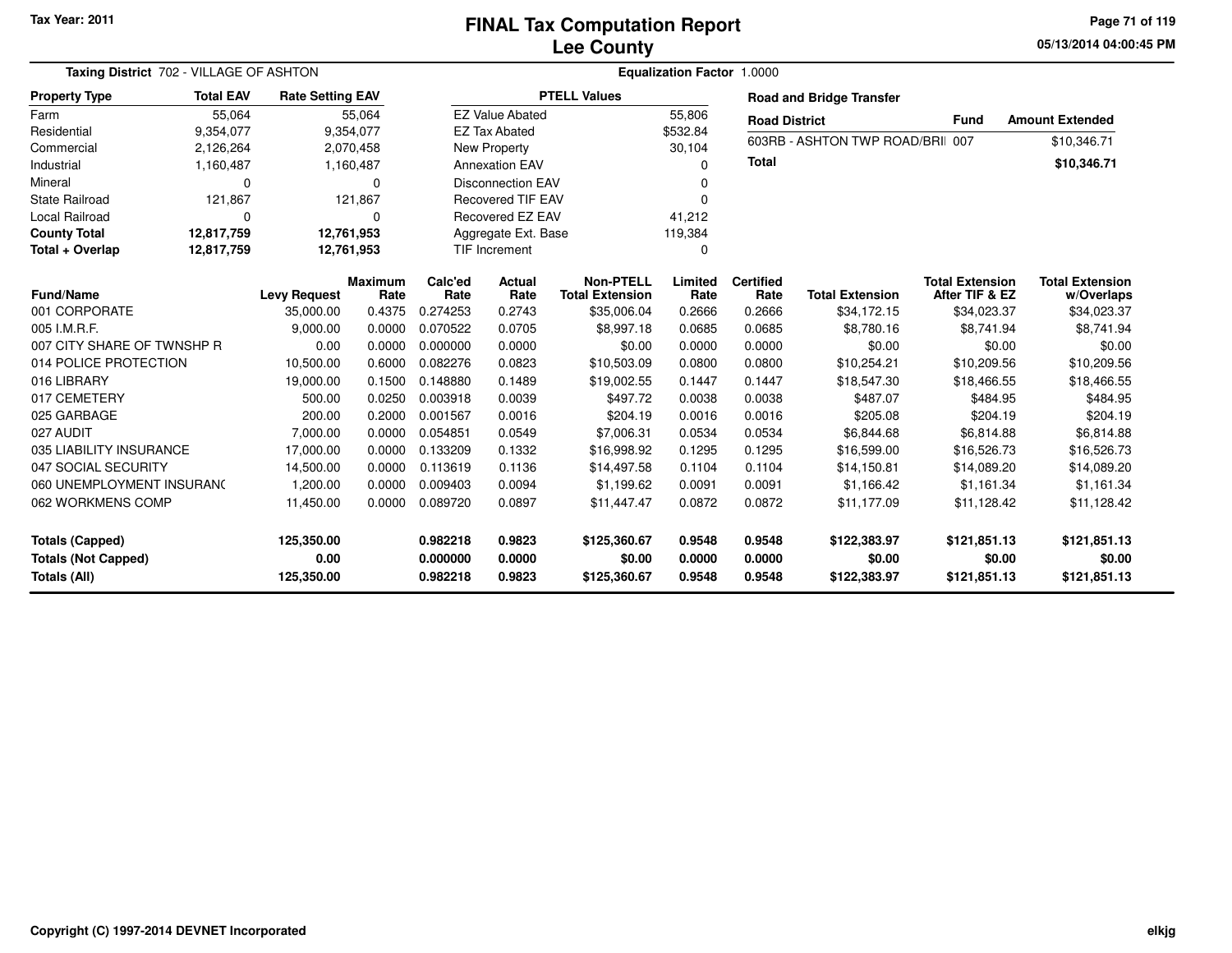#### **Lee CountyFINAL Tax Computation Report**

**05/13/2014 04:00:45 PM Page 72 of 119**

| Taxing District 703 - VILLAGE OF COMPTON |                  |                         |                        | <b>Equalization Factor 1.0000</b> |                |                                            |                 |                                               |                                                        |                                          |                                      |  |
|------------------------------------------|------------------|-------------------------|------------------------|-----------------------------------|----------------|--------------------------------------------|-----------------|-----------------------------------------------|--------------------------------------------------------|------------------------------------------|--------------------------------------|--|
| <b>Property Type</b>                     | <b>Total EAV</b> | <b>Rate Setting EAV</b> |                        | <b>PTELL Values</b>               |                |                                            |                 |                                               | <b>Road and Bridge Transfer</b>                        |                                          |                                      |  |
| Farm                                     | 3,893            | 3,893                   |                        | <b>EZ Value Abated</b>            |                |                                            |                 |                                               | <b>Amount Extended</b><br>Fund<br><b>Road District</b> |                                          |                                      |  |
| Residential                              | 2,582,142        | 2,582,142               |                        | <b>EZ Tax Abated</b>              |                |                                            | \$0.00          |                                               |                                                        |                                          |                                      |  |
| Commercial                               | 275,732          | 275,732                 |                        | New Property                      |                |                                            | 9,064           | 605RB - BROOKLYN TWP ROAD/E 007<br>\$2,371.53 |                                                        |                                          |                                      |  |
| Industrial                               |                  | 0                       |                        | <b>Annexation EAV</b>             |                |                                            | 0               | Total                                         |                                                        |                                          | \$2,371.53                           |  |
| Mineral                                  |                  | 0                       |                        | <b>Disconnection EAV</b>          |                |                                            |                 |                                               |                                                        |                                          |                                      |  |
| <b>State Railroad</b>                    |                  | $\Omega$                |                        | <b>Recovered TIF EAV</b>          |                |                                            |                 |                                               |                                                        |                                          |                                      |  |
| Local Railroad                           | 2,400            | 2,400                   |                        | Recovered EZ EAV                  |                |                                            |                 |                                               |                                                        |                                          |                                      |  |
| <b>County Total</b>                      | 2,864,167        | 2,864,167               |                        | Aggregate Ext. Base               |                | 2,848                                      |                 |                                               |                                                        |                                          |                                      |  |
| Total + Overlap                          | 2,864,167        | 2,864,167               |                        | <b>TIF Increment</b>              |                | 0                                          |                 |                                               |                                                        |                                          |                                      |  |
| <b>Fund/Name</b>                         |                  | <b>Levy Request</b>     | <b>Maximum</b><br>Rate | Calc'ed<br>Rate                   | Actual<br>Rate | <b>Non-PTELL</b><br><b>Total Extension</b> | Limited<br>Rate | <b>Certified</b><br>Rate                      | <b>Total Extension</b>                                 | <b>Total Extension</b><br>After TIF & EZ | <b>Total Extension</b><br>w/Overlaps |  |
| 001 CORPORATE                            |                  | 3,325.00                | 0.4375                 | 0.116090                          | 0.1161         | \$3,325.30                                 | 0.1013          | 0.1013                                        | \$2,901.40                                             | \$2,901.40                               | \$2,901.40                           |  |
| 007 CITY SHARE OF TWNSHP R               |                  | 0.00                    | 0.0000                 | 0.000000                          | 0.0000         | \$0.00                                     | 0.0000          | 0.0000                                        | \$0.00                                                 | \$0.00                                   | \$0.00                               |  |
| <b>Totals (Capped)</b>                   |                  | 3,325.00                |                        | 0.116090                          | 0.1161         | \$3,325.30                                 | 0.1013          | 0.1013                                        | \$2,901.40                                             | \$2,901.40                               | \$2,901.40                           |  |
| <b>Totals (Not Capped)</b>               |                  | 0.00                    |                        | 0.000000                          | 0.0000         | \$0.00                                     | 0.0000          | 0.0000                                        | \$0.00                                                 | \$0.00                                   | \$0.00                               |  |
| Totals (All)                             |                  | 3,325.00                |                        | 0.116090                          | 0.1161         | \$3,325.30                                 | 0.1013          | 0.1013                                        | \$2,901.40                                             | \$2,901.40                               | \$2,901.40                           |  |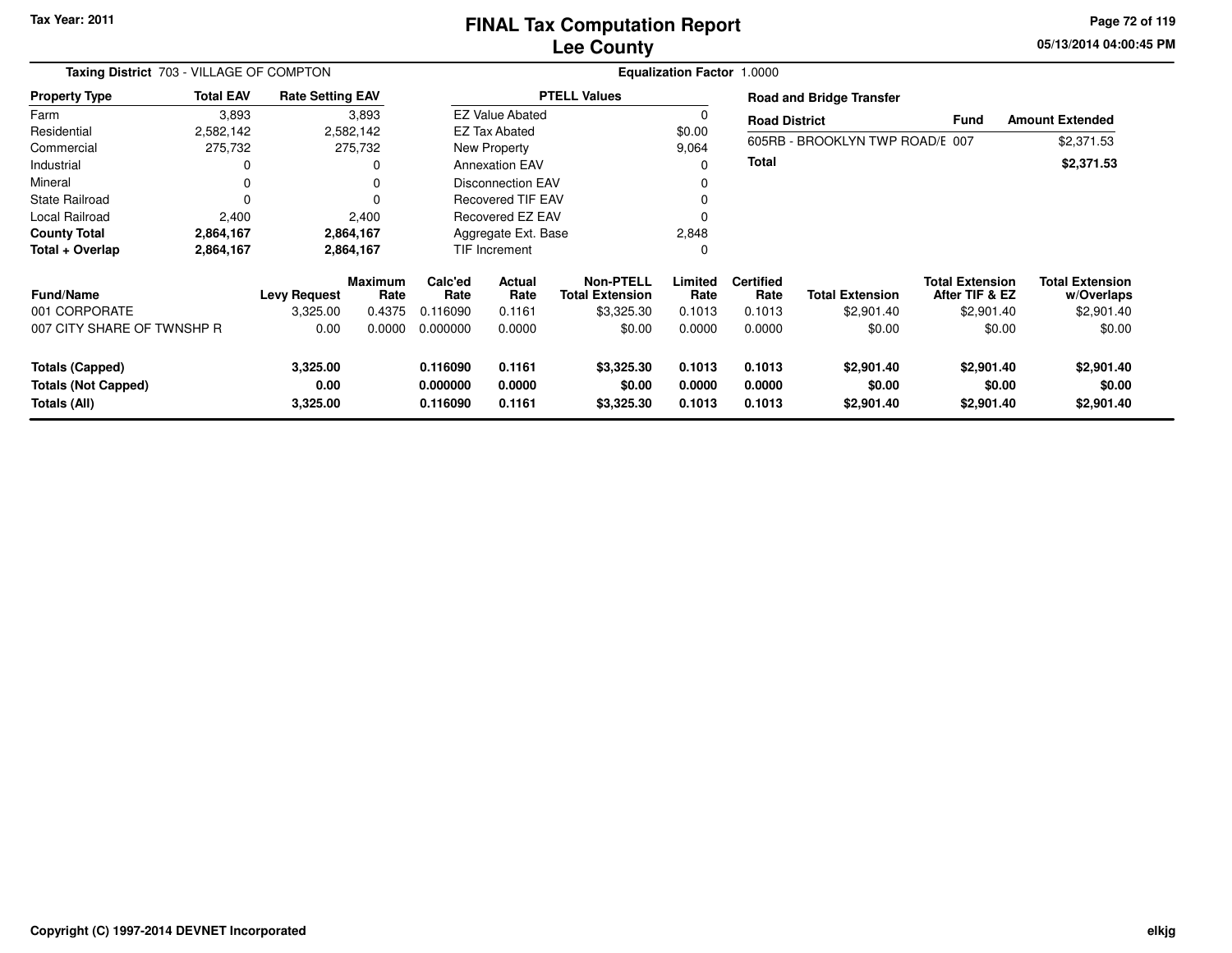**05/13/2014 04:00:45 PMPage 73 of 119**

|                            | Taxing District 705 - CITY OF DIXON |                         |                        |                 |                          |                                            | Equalization Factor 1.0000 |                          |                                  |                                          |                                      |
|----------------------------|-------------------------------------|-------------------------|------------------------|-----------------|--------------------------|--------------------------------------------|----------------------------|--------------------------|----------------------------------|------------------------------------------|--------------------------------------|
| <b>Property Type</b>       | <b>Total EAV</b>                    | <b>Rate Setting EAV</b> |                        |                 |                          | <b>PTELL Values</b>                        |                            |                          | <b>Road and Bridge Transfer</b>  |                                          |                                      |
| Farm                       | 124.815                             |                         | 124.788                |                 | <b>EZ Value Abated</b>   |                                            | 5.938.744                  | <b>Road District</b>     |                                  | <b>Fund</b>                              | <b>Amount Extended</b>               |
| Residential                | 112,418,926                         | 111,044,212             |                        |                 | <b>EZ Tax Abated</b>     |                                            | \$100,869.64               |                          | 607RB - DIXON TWP ROAD/BRID(007  |                                          | \$66,989.22                          |
| Commercial                 | 47,581,063                          |                         | 41,695,593             |                 | <b>New Property</b>      |                                            | 1,003,091                  |                          |                                  |                                          |                                      |
| Industrial                 | 25,898,649                          | 21,773,951              |                        |                 | <b>Annexation EAV</b>    |                                            | $\Omega$                   |                          | 618RB - SOUTH DIXON TWP RD/E 007 |                                          | \$1,202.57                           |
| Mineral                    | 0                                   |                         | $\mathbf 0$            |                 | <b>Disconnection EAV</b> |                                            | $\Omega$                   | Total                    |                                  |                                          | \$68,191.79                          |
| <b>State Railroad</b>      | 1,103,660                           |                         | 1,103,660              |                 | <b>Recovered TIF EAV</b> |                                            | 63,881                     |                          |                                  |                                          |                                      |
| Local Railroad             | 0                                   |                         | 0                      |                 | Recovered EZ EAV         |                                            | 289,490                    |                          |                                  |                                          |                                      |
| <b>County Total</b>        | 187, 127, 113                       | 175,742,204             |                        |                 | Aggregate Ext. Base      |                                            | 2,918,144                  |                          |                                  |                                          |                                      |
| Total + Overlap            | 187, 127, 113                       | 175,742,204             |                        |                 | <b>TIF Increment</b>     |                                            | 5,446,165                  |                          |                                  |                                          |                                      |
| <b>Fund/Name</b>           |                                     | <b>Levy Request</b>     | <b>Maximum</b><br>Rate | Calc'ed<br>Rate | Actual<br>Rate           | <b>Non-PTELL</b><br><b>Total Extension</b> | Limited<br>Rate            | <b>Certified</b><br>Rate | <b>Total Extension</b>           | <b>Total Extension</b><br>After TIF & EZ | <b>Total Extension</b><br>w/Overlaps |
| 001 CORPORATE              |                                     | 546,992.00              | 0.4375                 | 0.311247        | 0.3112                   | \$546,909.74                               | 0.3033                     | 0.3033                   | \$567,556.53                     | \$533,026.10                             | \$533,026.10                         |
| 003 BONDS & INTEREST       |                                     | 0.00                    | 0.0000                 | 0.000000        | 0.0000                   | \$0.00                                     | 0.0000                     | 0.0000                   | \$0.00                           | \$0.00                                   | \$0.00                               |
| 005 I.M.R.F.               |                                     | 491,175.00              | 0.0000                 | 0.279486        | 0.2795                   | \$491,199.46                               | 0.2726                     | 0.2726                   | \$510,108.51                     | \$479,073.25                             | \$479,073.25                         |
| 007 CITY SHARE OF TWNSHP R |                                     | 0.00                    | 0.0000                 | 0.000000        | 0.0000                   | \$0.00                                     | 0.0000                     | 0.0000                   | \$0.00                           | \$0.00                                   | \$0.00                               |
| 014 POLICE PROTECTION      |                                     | 277,710.00              | 0.6000                 | 0.158021        | 0.1580                   | \$277,672.68                               | 0.1541                     | 0.1541                   | \$288,362.88                     | \$270,818.74                             | \$270,818.74                         |
| 015 POLICE PENSION         |                                     | 454,435.00              | 0.0000                 | 0.258581        | 0.2586                   | \$454,469.34                               | 0.2522                     | 0.2522                   | \$471,934.58                     | \$443,221.84                             | \$443,221.84                         |
| 016 LIBRARY                |                                     | 269,986.00              | 0.6000                 | 0.153626        | 0.1536                   | \$269,940.03                               | 0.1498                     | 0.1498                   | \$280,316.42                     | \$263,261.82                             | \$263,261.82                         |
| 017 CEMETERY               |                                     | 45,029.00               | 0.0250                 | 0.025622        | 0.0250                   | \$43,935.55                                | 0.0244                     | 0.0244                   | \$45,659.02                      | \$42,881.10                              | \$42,881.10                          |
| 027 AUDIT                  |                                     | 53,884.00               | 0.0000                 | 0.030661        | 0.0307                   | \$53,952.86                                | 0.0299                     | 0.0299                   | \$55,951.01                      | \$52,546.92                              | \$52,546.92                          |
| 028 LIBRARY MAINTENANCE    |                                     | 36,362.00               | 0.0000                 | 0.020691        | 0.0207                   | \$36,378.64                                | 0.0202                     | 0.0202                   | \$37,799.68                      | \$35,499.93                              | \$35,499.93                          |
| 035 LIABILITY INSURANCE    |                                     | 355,899.00              | 0.0000                 | 0.202512        | 0.2025                   | \$355,877.96                               | 0.1975                     | 0.1975                   | \$369,576.05                     | \$347,090.85                             | \$347,090.85                         |
| 040 STREET & BRIDGE        |                                     | 0.00                    | 0.1000                 | 0.000000        | 0.0000                   | \$0.00                                     | 0.0000                     | 0.0000                   | \$0.00                           | \$0.00                                   | \$0.00                               |
| 044 BAND                   |                                     | 20,000.00               | 0.0400                 | 0.011380        | 0.0114                   | \$20,034.61                                | 0.0111                     | 0.0111                   | \$20,771.11                      | \$19,507.38                              | \$19,507.38                          |
| 045 PUBLIC BENEFIT         |                                     | 90,058.00               | 0.0500                 | 0.051244        | 0.0500                   | \$87,871.10                                | 0.0488                     | 0.0488                   | \$91,318.03                      | \$85,762.20                              | \$85,762.20                          |
| 046 EMERGENCY & DISASTER   |                                     | 17,521.00               | 0.0500                 | 0.009970        | 0.0100                   | \$17,574.22                                | 0.0098                     | 0.0098                   | \$18,338.46                      | \$17,222.74                              | \$17,222.74                          |
| 047 SOCIAL SECURITY        |                                     | 405,000.00              | 0.0000                 | 0.230451        | 0.2305                   | \$405,085.78                               | 0.2248                     | 0.2248                   | \$420.661.75                     | \$395,068.47                             | \$395,068.47                         |
| <b>Totals (Capped)</b>     |                                     | 3,064,051.00            |                        | 1.743492        | 1.7417                   | \$3,060,901.97                             | 1.6985                     | 1.6985                   | \$3,178,354.03                   | \$2,984,981.34                           | \$2,984,981.34                       |
| <b>Totals (Not Capped)</b> |                                     | 0.00                    |                        | 0.000000        | 0.0000                   | \$0.00                                     | 0.0000                     | 0.0000                   | \$0.00                           | \$0.00                                   | \$0.00                               |
| Totals (All)               |                                     | 3,064,051.00            |                        | 1.743492        | 1.7417                   | \$3,060,901.97                             | 1.6985                     | 1.6985                   | \$3,178,354.03                   | \$2,984,981.34                           | \$2,984,981.34                       |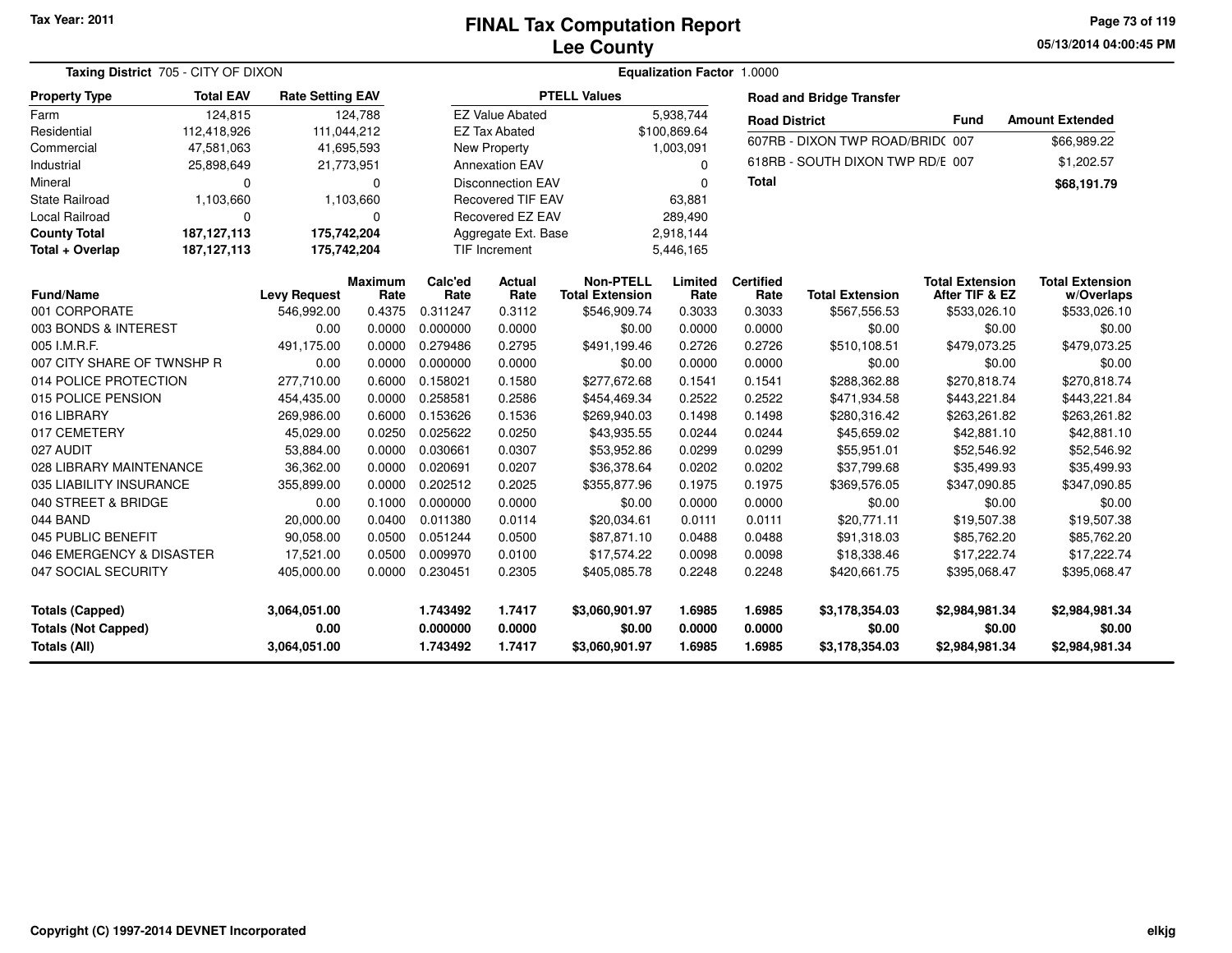**05/13/2014 04:00:45 PM Page 74 of 119**

|                            |                  |                                  | Taxing District 706 - VILLAGE OF FRANKLIN GROVE<br>Equalization Factor 1.0000<br><b>Rate Setting EAV</b> |                      |                          |                                       |                |                      |                                       |                               |                           |
|----------------------------|------------------|----------------------------------|----------------------------------------------------------------------------------------------------------|----------------------|--------------------------|---------------------------------------|----------------|----------------------|---------------------------------------|-------------------------------|---------------------------|
| <b>Property Type</b>       | <b>Total EAV</b> |                                  |                                                                                                          |                      |                          | <b>PTELL Values</b>                   |                |                      | <b>Road and Bridge Transfer</b>       |                               |                           |
| Farm                       | 10,160           |                                  | 10,160                                                                                                   |                      | <b>EZ Value Abated</b>   |                                       | 16,105         | <b>Road District</b> |                                       | <b>Fund</b>                   | <b>Amount Extended</b>    |
| Residential                | 7,715,337        |                                  | 7,699,232                                                                                                |                      | <b>EZ Tax Abated</b>     |                                       | \$93.43        |                      |                                       |                               |                           |
| Commercial                 | 2,377,516        |                                  | 2,377,516                                                                                                |                      | New Property             |                                       | 5,564          |                      | 606RB - FRANKLIN GROVE ROAD 007       |                               | \$5,941.46                |
| Industrial                 |                  |                                  | 0                                                                                                        |                      | <b>Annexation EAV</b>    |                                       |                | <b>Total</b>         |                                       |                               | \$5,941.46                |
| Mineral                    |                  |                                  |                                                                                                          |                      | <b>Disconnection EAV</b> |                                       |                |                      |                                       |                               |                           |
| <b>State Railroad</b>      | 86,914           |                                  | 86,914                                                                                                   |                      | <b>Recovered TIF EAV</b> |                                       |                |                      |                                       |                               |                           |
| Local Railroad             |                  |                                  | 0                                                                                                        |                      | <b>Recovered EZ EAV</b>  |                                       |                |                      |                                       |                               |                           |
| <b>County Total</b>        | 10,189,927       |                                  | 10,173,822                                                                                               | Aggregate Ext. Base  |                          |                                       | 58,116         |                      |                                       |                               |                           |
| Total + Overlap            | 10,189,927       |                                  | 10,173,822                                                                                               | <b>TIF Increment</b> |                          |                                       | 0              |                      |                                       |                               |                           |
|                            | <b>Fund/Name</b> |                                  | <b>Maximum</b>                                                                                           | Calc'ed              | Actual                   | <b>Non-PTELL</b>                      | Limited        | <b>Certified</b>     |                                       | <b>Total Extension</b>        | <b>Total Extension</b>    |
| 001 CORPORATE              |                  | <b>Levy Request</b><br>23,875.00 | Rate<br>0.4375                                                                                           | Rate<br>0.234671     | Rate<br>0.2347           | <b>Total Extension</b><br>\$23,877.96 | Rate<br>0.2267 | Rate<br>0.2267       | <b>Total Extension</b><br>\$23,100.56 | After TIF & EZ<br>\$23,064.05 | w/Overlaps<br>\$23,064.05 |
| 007 CITY SHARE OF TWNSHP R |                  |                                  |                                                                                                          | 0.000000             |                          |                                       |                |                      |                                       |                               |                           |
|                            |                  | 0.00                             | 0.0000                                                                                                   |                      | 0.0000                   | \$0.00                                | 0.0000         | 0.0000               | \$0.00                                | \$0.00                        | \$0.00                    |
| 014 POLICE PROTECTION      |                  | 7,200.00                         | 0.6000                                                                                                   | 0.070770             | 0.0708                   | \$7,203.07                            | 0.0684         | 0.0684               | \$6,969.91                            | \$6,958.89                    | \$6,958.89                |
| 016 LIBRARY                |                  | 21,570.00                        | 0.3000                                                                                                   | 0.212015             | 0.2120                   | \$21,568.50                           | 0.2050         | 0.2050               | \$20,889.35                           | \$20,856.34                   | \$20,856.34               |
| 027 AUDIT                  |                  | 1,675.00                         | 0.0000                                                                                                   | 0.016464             | 0.0165                   | \$1,678.68                            | 0.0160         | 0.0160               | \$1,630.39                            | \$1,627.81                    | \$1,627.81                |
| 035 LIABILITY INSURANCE    |                  | 1,675.00                         | 0.0000                                                                                                   | 0.016464             | 0.0165                   | \$1,678.68                            | 0.0160         | 0.0160               | \$1,630.39                            | \$1,627.81                    | \$1,627.81                |
| 041 STREET LIGHTING        |                  | 1,675.00                         | 0.0500                                                                                                   | 0.016464             | 0.0165                   | \$1,678.68                            | 0.0160         | 0.0160               | \$1,630.39                            | \$1,627.81                    | \$1,627.81                |
| 047 SOCIAL SECURITY        |                  | 1,675.00                         | 0.0000                                                                                                   | 0.016464             | 0.0165                   | \$1,678.68                            | 0.0160         | 0.0160               | \$1,630.39                            | \$1,627.81                    | \$1,627.81                |
| 062 WORKMENS COMP          |                  | 1,675.00                         | 0.0000                                                                                                   | 0.016464             | 0.0165                   | \$1,678.68                            | 0.0160         | 0.0160               | \$1,630.39                            | \$1,627.81                    | \$1,627.81                |
| Totals (Capped)            |                  | 61,020.00                        |                                                                                                          | 0.599776             | 0.6000                   | \$61,042.93                           | 0.5801         | 0.5801               | \$59,111.77                           | \$59,018.33                   | \$59,018.33               |
| <b>Totals (Not Capped)</b> |                  | 0.00                             |                                                                                                          | 0.000000             | 0.0000                   | \$0.00                                | 0.0000         | 0.0000               | \$0.00                                | \$0.00                        | \$0.00                    |
| Totals (All)               |                  | 61,020.00                        |                                                                                                          | 0.599776             | 0.6000                   | \$61,042.93                           | 0.5801         | 0.5801               | \$59,111.77                           | \$59,018.33                   | \$59,018.33               |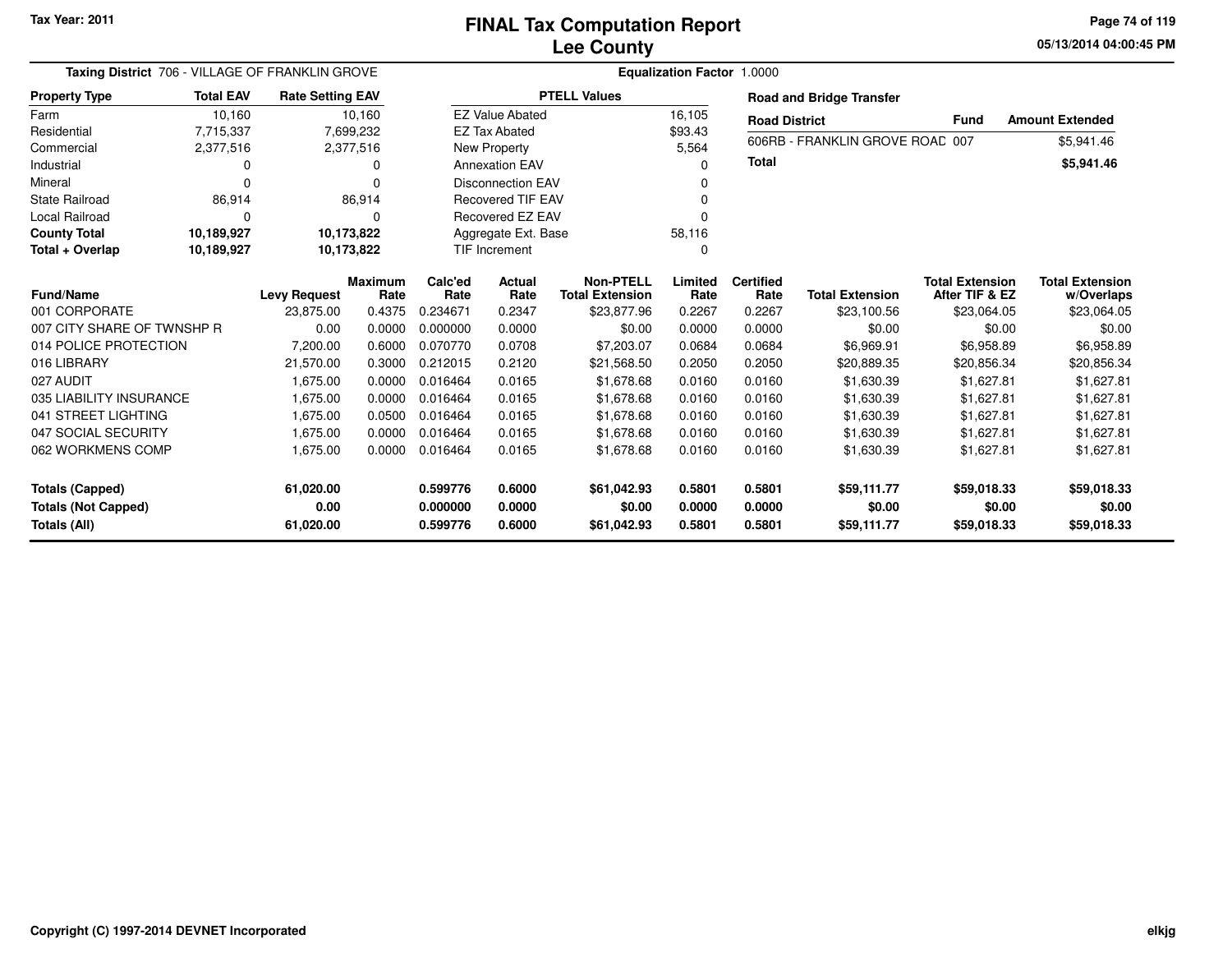# **Lee CountyFINAL Tax Computation Report**

**05/13/2014 04:00:45 PM Page 75 of 119**

|                            | Taxing District 707 - VILLAGE OF HARMON<br><b>Total EAV</b><br><b>Rate Setting EAV</b> |                     |                        |                     |                          |                                            | <b>Equalization Factor 1.0000</b> |                          |                                 |                                          |                                      |
|----------------------------|----------------------------------------------------------------------------------------|---------------------|------------------------|---------------------|--------------------------|--------------------------------------------|-----------------------------------|--------------------------|---------------------------------|------------------------------------------|--------------------------------------|
| <b>Property Type</b>       |                                                                                        |                     |                        |                     |                          | <b>PTELL Values</b>                        |                                   |                          | <b>Road and Bridge Transfer</b> |                                          |                                      |
| Farm                       | 6,221                                                                                  |                     | 6,221                  |                     | <b>EZ Value Abated</b>   |                                            |                                   | <b>Road District</b>     |                                 | <b>Fund</b>                              | <b>Amount Extended</b>               |
| Residential                | 1,071,547                                                                              |                     | 1,071,547              |                     | EZ Tax Abated            |                                            | \$0.00                            |                          |                                 |                                          |                                      |
| Commercial                 | 652,924                                                                                |                     | 652,924                |                     | New Property             |                                            |                                   |                          | 610RB - HARMON TWP ROAD/BR 007  |                                          | \$1,862.58                           |
| Industrial                 | 120,782                                                                                |                     | 120,782                |                     | <b>Annexation EAV</b>    |                                            |                                   | Total                    |                                 |                                          | \$1,862.58                           |
| Mineral                    |                                                                                        |                     | 0                      |                     | <b>Disconnection EAV</b> |                                            |                                   |                          |                                 |                                          |                                      |
| <b>State Railroad</b>      |                                                                                        |                     | 0                      |                     | <b>Recovered TIF EAV</b> |                                            |                                   |                          |                                 |                                          |                                      |
| Local Railroad             |                                                                                        |                     | n                      | Recovered EZ EAV    |                          |                                            |                                   |                          |                                 |                                          |                                      |
| <b>County Total</b>        | 1,851,474                                                                              |                     | 1,851,474              | Aggregate Ext. Base |                          |                                            | 2,081                             |                          |                                 |                                          |                                      |
| Total + Overlap            | 1,851,474                                                                              |                     | 1,851,474              | TIF Increment       |                          |                                            |                                   |                          |                                 |                                          |                                      |
| <b>Fund/Name</b>           |                                                                                        | <b>Levy Request</b> | <b>Maximum</b><br>Rate | Calc'ed<br>Rate     | Actual<br>Rate           | <b>Non-PTELL</b><br><b>Total Extension</b> | Limited<br>Rate                   | <b>Certified</b><br>Rate | <b>Total Extension</b>          | <b>Total Extension</b><br>After TIF & EZ | <b>Total Extension</b><br>w/Overlaps |
| 001 CORPORATE              |                                                                                        | 2,248.00            | 0.4375                 | 0.121417            | 0.1214                   | \$2,247.69                                 | 0.1141                            | 0.1141                   | \$2,112.53                      | \$2,112.53                               | \$2,112.53                           |
| 003 BONDS & INTEREST       |                                                                                        | 0.00                | 0.0000                 | 0.000000            | 0.0000                   | \$0.00                                     | 0.0000                            | 0.0000                   | \$0.00                          | \$0.00                                   | \$0.00                               |
| 007 CITY SHARE OF TWNSHP R |                                                                                        | 0.00                | 0.0000                 | 0.000000            | 0.0000                   | \$0.00                                     | 0.0000                            | 0.0000                   | \$0.00                          | \$0.00                                   | \$0.00                               |
| <b>Totals (Capped)</b>     |                                                                                        | 2,248.00            |                        | 0.121417            | 0.1214                   | \$2,247.69                                 | 0.1141                            | 0.1141                   | \$2,112.53                      | \$2,112.53                               | \$2,112.53                           |
| <b>Totals (Not Capped)</b> |                                                                                        | 0.00                |                        | 0.000000            | 0.0000                   | \$0.00                                     | 0.0000                            | 0.0000                   | \$0.00                          | \$0.00                                   | \$0.00                               |
| Totals (All)               |                                                                                        | 2,248.00            |                        | 0.121417            | 0.1214                   | \$2,247.69                                 | 0.1141                            | 0.1141                   | \$2,112.53                      | \$2,112.53                               | \$2,112.53                           |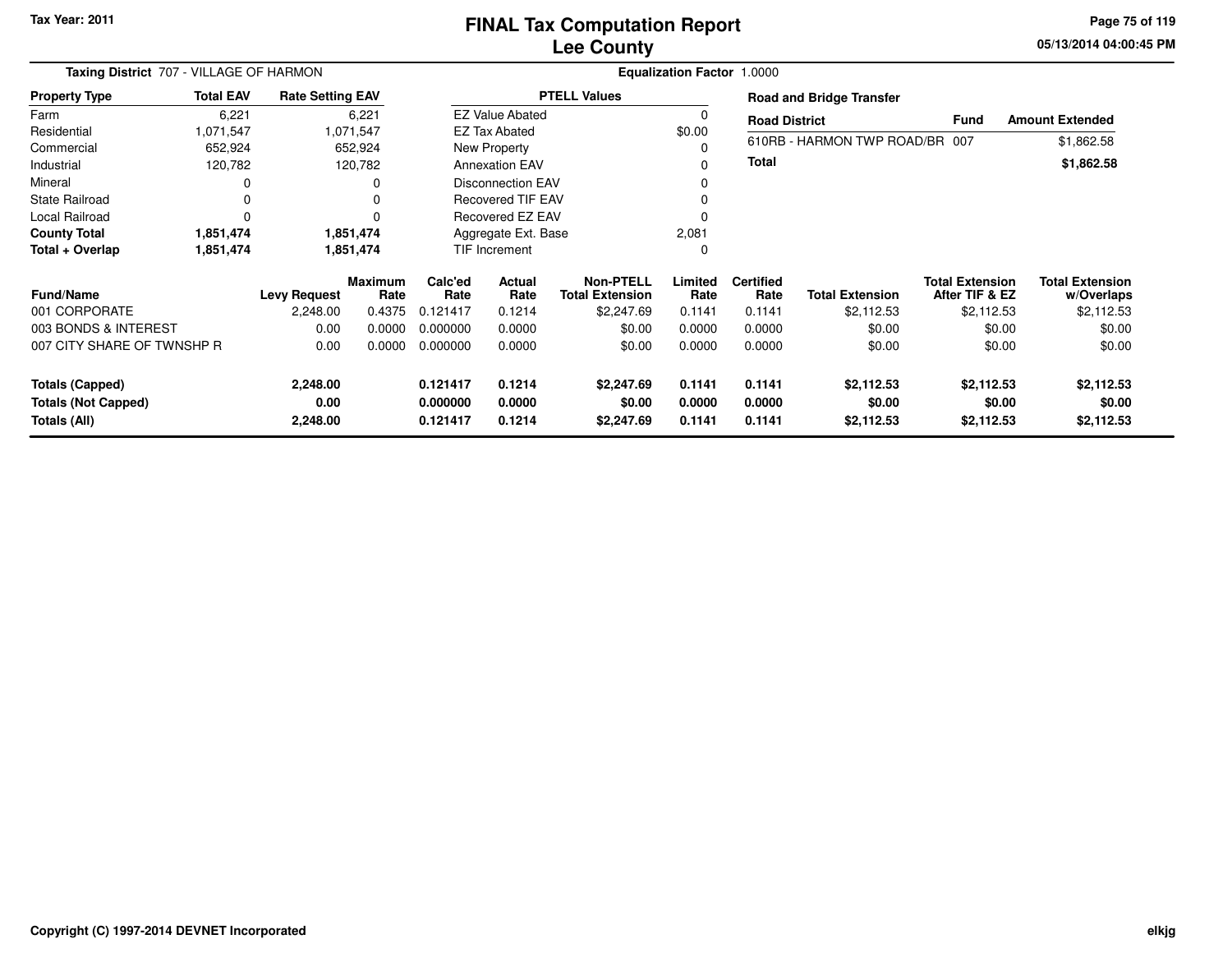**05/13/2014 04:00:45 PM Page 76 of 119**

| Taxing District 708 - VILLAGE OF LEE | Equalization Factor 1.0000 |                         |                        |                               |                          |                                            |                 |                                  |                                 |                                          |                                      |
|--------------------------------------|----------------------------|-------------------------|------------------------|-------------------------------|--------------------------|--------------------------------------------|-----------------|----------------------------------|---------------------------------|------------------------------------------|--------------------------------------|
| <b>Property Type</b>                 | <b>Total EAV</b>           | <b>Rate Setting EAV</b> |                        |                               |                          | <b>PTELL Values</b>                        |                 |                                  | <b>Overlapping County</b>       |                                          | <b>Overlap EAV</b>                   |
| Farm                                 | 1,921                      |                         | 1,921                  |                               | <b>EZ Value Abated</b>   |                                            | $\Omega$        |                                  | DeKalb County                   |                                          | 2,441,486                            |
| Residential                          | 2,216,316                  |                         | 2,216,316              |                               | <b>EZ Tax Abated</b>     |                                            | \$0.00          | <b>Total</b>                     |                                 |                                          | 2,441,486                            |
| Commercial                           | 128,034                    |                         | 128,034                |                               | New Property             |                                            | 8,430           |                                  | * denotes use of estimated EAV  |                                          |                                      |
| Industrial                           | 0                          |                         | 0                      |                               | <b>Annexation EAV</b>    |                                            |                 |                                  | <b>Road and Bridge Transfer</b> |                                          |                                      |
| Mineral                              | O                          |                         | O                      |                               | <b>Disconnection EAV</b> |                                            |                 |                                  |                                 |                                          |                                      |
| <b>State Railroad</b>                | 46,765                     |                         | 46,765                 |                               | Recovered TIF EAV        |                                            |                 | <b>Road District</b>             |                                 | <b>Fund</b>                              | <b>Amount Extended</b>               |
| Local Railroad                       | 0                          |                         | 0                      | Recovered EZ EAV              |                          |                                            |                 | 621RB - WILLOW CRK TWP RD/BI 007 |                                 | \$3,146.85                               |                                      |
| <b>County Total</b>                  | 2,393,036                  |                         | 2,393,036              | Aggregate Ext. Base<br>19,945 |                          |                                            | Total           |                                  |                                 | \$3,146.85                               |                                      |
| Total + Overlap                      | 4,834,522                  |                         | 4,834,522              | <b>TIF Increment</b>          |                          |                                            |                 |                                  |                                 |                                          |                                      |
| <b>Fund/Name</b>                     | <b>Levy Request</b>        |                         | <b>Maximum</b><br>Rate | Calc'ed<br>Rate               | <b>Actual</b><br>Rate    | <b>Non-PTELL</b><br><b>Total Extension</b> | Limited<br>Rate | <b>Certified</b><br>Rate         | <b>Total Extension</b>          | <b>Total Extension</b><br>After TIF & EZ | <b>Total Extension</b><br>w/Overlaps |
| 001 CORPORATE                        |                            | 8,441.00                | 0.4375                 | 0.174598                      | 0.1746                   | \$4,178.24                                 | 0.1707          | 0.1707                           | \$4,084.91                      | \$4,084.91                               | \$8,252.53                           |
| 007 CITY SHARE OF TWNSHP R           |                            | 0.00                    | 0.0000                 | 0.000000                      | 0.0000                   | \$0.00                                     | 0.0000          | 0.0000                           | \$0.00                          | \$0.00                                   | \$0.00                               |
| 025 GARBAGE DISPOSAL                 |                            | 2,967.00                | 0.2000                 | 0.061371                      | 0.0614                   | \$1,469.32                                 | 0.0600          | 0.0600                           | \$1,435.82                      | \$1,435.82                               | \$2,900.71                           |
| 027 AUDIT                            |                            | 2,140.00                | 0.0000                 | 0.044265                      | 0.0443                   | \$1,060.11                                 | 0.0433          | 0.0433                           | \$1,036.18                      | \$1,036.18                               | \$2,093.35                           |
| 035 LIABILITY INSURANCE              |                            | 6,149.00                | 0.0000                 | 0.127189                      | 0.1272                   | \$3,043.94                                 | 0.1243          | 0.1243                           | \$2,974.54                      | \$2,974.54                               | \$6,009.31                           |
| 072 WATERWORKS AND SEWAG             |                            | 1,047.00                | 0.1666                 | 0.021657                      | 0.0217                   | \$519.29                                   | 0.0212          | 0.0212                           | \$507.32                        | \$507.32                                 | \$1,024.92                           |
| <b>Totals (Capped)</b>               |                            | 20,744.00               |                        | 0.429080                      | 0.4292                   | \$10,270.90                                | 0.4195          | 0.4195                           | \$10,038.77                     | \$10,038.77                              | \$20,280.82                          |
| <b>Totals (Not Capped)</b>           |                            | 0.00                    |                        | 0.000000                      | 0.0000                   | \$0.00                                     | 0.0000          | 0.0000<br>\$0.00<br>\$0.00       |                                 |                                          | \$0.00                               |
| Totals (All)                         |                            | 20,744.00               |                        | 0.429080                      | 0.4292                   | \$10,270.90                                | 0.4195          | 0.4195                           | \$20,280.82<br>\$10,038.77      |                                          |                                      |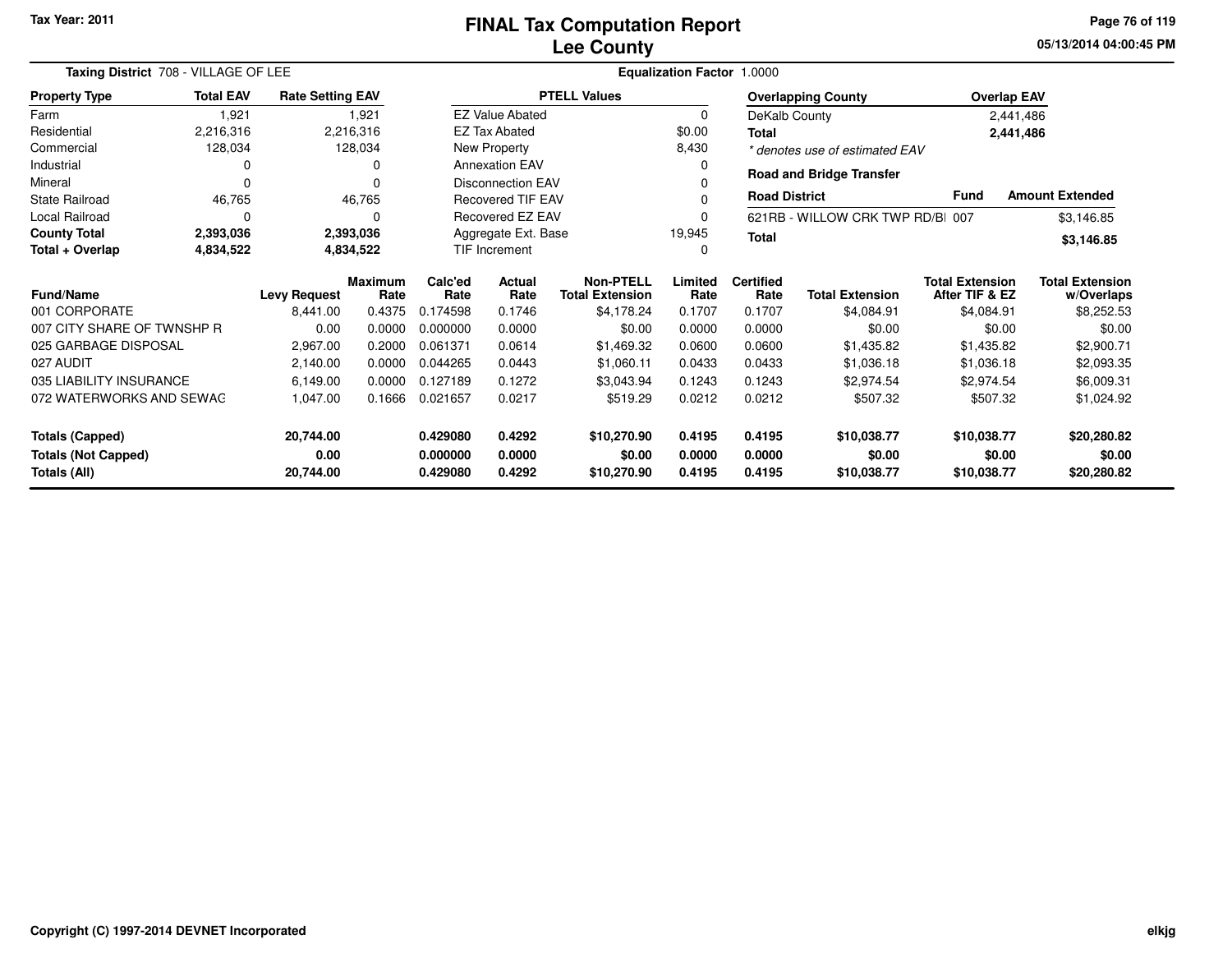**05/13/2014 04:00:45 PM Page 77 of 119**

| Taxing District 709 - VILLAGE OF NELSON    |                  |                         |                        |                      |                          |                                            | <b>Equalization Factor 1.0000</b> |                          |                                 |                                          |                                      |
|--------------------------------------------|------------------|-------------------------|------------------------|----------------------|--------------------------|--------------------------------------------|-----------------------------------|--------------------------|---------------------------------|------------------------------------------|--------------------------------------|
| <b>Property Type</b>                       | <b>Total EAV</b> | <b>Rate Setting EAV</b> |                        |                      |                          | <b>PTELL Values</b>                        |                                   |                          | <b>Road and Bridge Transfer</b> |                                          |                                      |
| Farm                                       | 82,435           |                         | 82,435                 |                      | <b>EZ Value Abated</b>   |                                            | 0                                 | <b>Road District</b>     |                                 | <b>Fund</b>                              | <b>Amount Extended</b>               |
| Residential                                | 1,045,354        |                         | 1,045,354              |                      | <b>EZ Tax Abated</b>     |                                            | \$0.00                            |                          |                                 |                                          |                                      |
| Commercial                                 | 104,724          |                         | 104,724                |                      | New Property             |                                            | 0                                 |                          | 615RB - NELSON TWP ROAD/BRI 007 |                                          | \$1,107.93                           |
| Industrial                                 | 0                |                         | 0                      |                      | <b>Annexation EAV</b>    |                                            | 0                                 | Total                    |                                 |                                          | \$1,107.93                           |
| Mineral                                    | $\Omega$         |                         | $\Omega$               |                      | <b>Disconnection EAV</b> |                                            | 0                                 |                          |                                 |                                          |                                      |
| <b>State Railroad</b>                      | 256,636          |                         | 256,636                |                      | <b>Recovered TIF EAV</b> |                                            | 0                                 |                          |                                 |                                          |                                      |
| Local Railroad                             | 0                |                         | 0                      |                      | Recovered EZ EAV         |                                            |                                   |                          |                                 |                                          |                                      |
| <b>County Total</b>                        | 1,489,149        |                         | 1,489,149              |                      | Aggregate Ext. Base      |                                            | 3,102                             |                          |                                 |                                          |                                      |
| Total + Overlap                            | 1,489,149        |                         | 1,489,149              | TIF Increment        |                          |                                            | 0                                 |                          |                                 |                                          |                                      |
| <b>Fund/Name</b>                           |                  | <b>Levy Request</b>     | <b>Maximum</b><br>Rate | Calc'ed<br>Rate      | Actual<br>Rate           | <b>Non-PTELL</b><br><b>Total Extension</b> | Limited<br>Rate                   | <b>Certified</b><br>Rate | <b>Total Extension</b>          | <b>Total Extension</b><br>After TIF & EZ | <b>Total Extension</b><br>w/Overlaps |
| 001 CORPORATE                              |                  | 1,250.00                | 0.4375                 | 0.083941             | 0.0839                   | \$1,249.40                                 | 0.0839                            | 0.0839                   | \$1,249.40                      | \$1,249.40                               | \$1,249.40                           |
| 007 CITY SHARE OF TWNSHP R                 |                  | 0.00                    | 0.0000                 | 0.000000             | 0.0000                   | \$0.00                                     | 0.0000                            | 0.0000                   | \$0.00                          | \$0.00                                   | \$0.00                               |
| 025 GARBAGE DISPOSAL                       |                  | 950.00                  | 0.2000                 | 0.063795             | 0.0638                   | \$950.08                                   | 0.0638                            | 0.0638                   | \$950.08                        | \$950.08                                 | \$950.08                             |
| 035 LIABILITY INSURANCE                    |                  | 900.00                  | 0.0000                 | 0.060437             | 0.0604                   | \$899.45                                   | 0.0604                            | 0.0604                   | \$899.45                        | \$899.45                                 | \$899.45                             |
| <b>Totals (Capped)</b>                     |                  | 3,100.00                |                        | 0.208173             | 0.2081                   | \$3,098.93                                 | 0.2081                            | 0.2081                   | \$3,098.93                      | \$3,098.93                               | \$3,098.93                           |
| <b>Totals (Not Capped)</b><br>Totals (All) |                  | 0.00<br>3,100.00        |                        | 0.000000<br>0.208173 | 0.0000<br>0.2081         | \$0.00<br>\$3,098.93                       | 0.0000<br>0.2081                  | 0.0000<br>0.2081         | \$0.00<br>\$3,098.93            | \$0.00<br>\$3,098.93                     | \$0.00<br>\$3,098.93                 |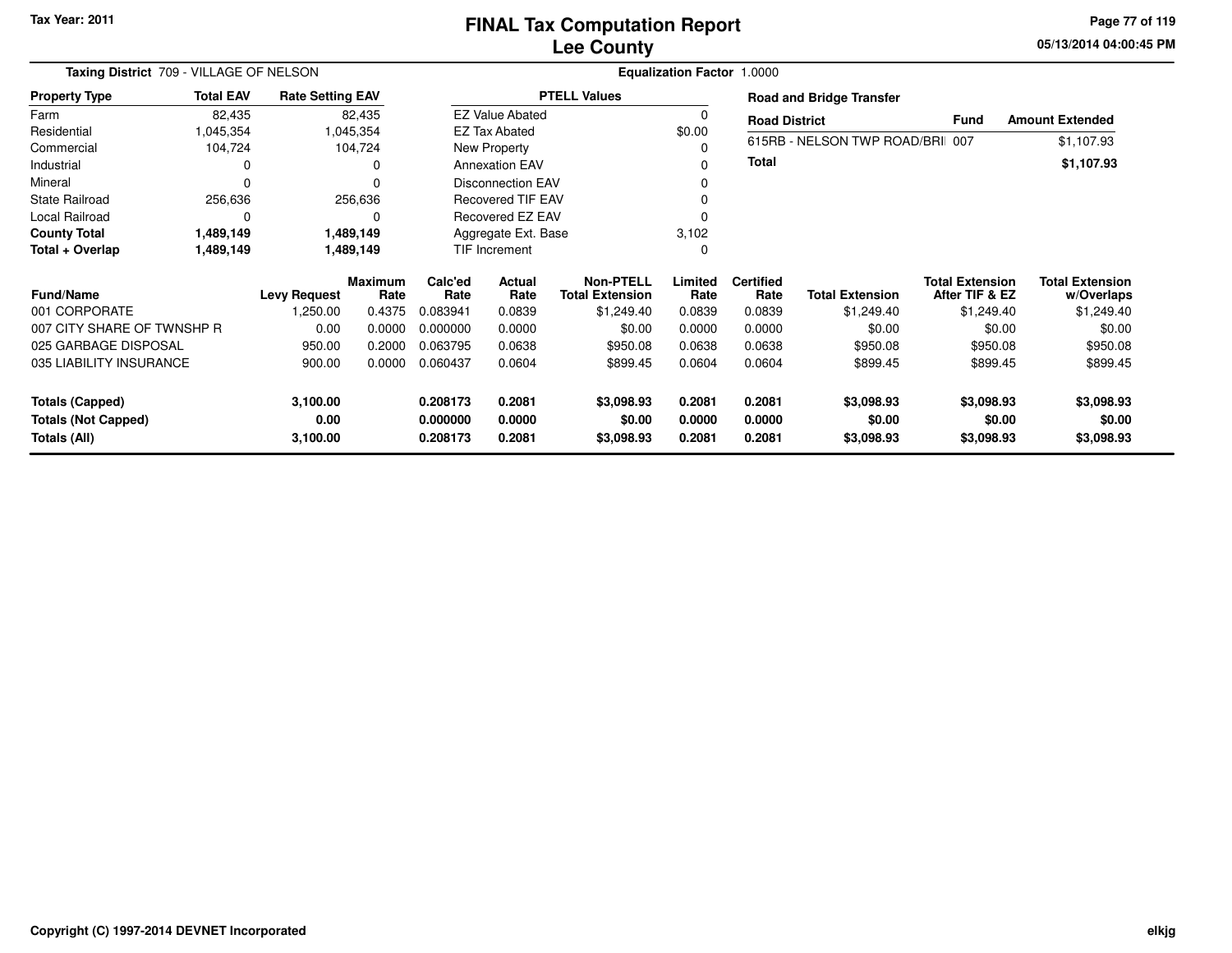**05/13/2014 04:00:45 PM Page 78 of 119**

| Taxing District 710 - VILLAGE OF PAW PAW<br>Equalization Factor 1.0000 |                  |                         |                        |                 |                          |                                            |                 |                          |                                 |                                          |                                      |
|------------------------------------------------------------------------|------------------|-------------------------|------------------------|-----------------|--------------------------|--------------------------------------------|-----------------|--------------------------|---------------------------------|------------------------------------------|--------------------------------------|
| <b>Property Type</b>                                                   | <b>Total EAV</b> | <b>Rate Setting EAV</b> |                        |                 |                          | <b>PTELL Values</b>                        |                 |                          | <b>Road and Bridge Transfer</b> |                                          |                                      |
| Farm                                                                   | 60,851           |                         | 59,517                 |                 | <b>EZ Value Abated</b>   |                                            | 0               | <b>Road District</b>     |                                 | Fund                                     | <b>Amount Extended</b>               |
| Residential                                                            | 10,211,007       |                         | 7,927,666              |                 | <b>EZ Tax Abated</b>     |                                            | \$0.00          |                          | 622RB - WYOMING TWP ROAD/BI 007 |                                          |                                      |
| Commercial                                                             | 1,084,012        |                         | 826,425                |                 | New Property             |                                            | 9,275           |                          |                                 |                                          | \$5,949.19                           |
| Industrial                                                             |                  |                         | 0                      |                 | <b>Annexation EAV</b>    |                                            | <sup>0</sup>    | Total                    |                                 |                                          | \$5,949.19                           |
| Mineral                                                                | 0                |                         | 0                      |                 | <b>Disconnection EAV</b> |                                            |                 |                          |                                 |                                          |                                      |
| <b>State Railroad</b>                                                  | 0                |                         | $\Omega$               |                 | <b>Recovered TIF EAV</b> |                                            | <sup>0</sup>    |                          |                                 |                                          |                                      |
| Local Railroad                                                         | $\Omega$         |                         | 0                      |                 | Recovered EZ EAV         |                                            |                 |                          |                                 |                                          |                                      |
| <b>County Total</b>                                                    | 11,355,870       |                         | 8,813,608              |                 | Aggregate Ext. Base      |                                            | 64,091          |                          |                                 |                                          |                                      |
| Total + Overlap                                                        | 11,355,870       |                         | 8,813,608              |                 | TIF Increment            |                                            | 2,542,262       |                          |                                 |                                          |                                      |
| <b>Fund/Name</b>                                                       |                  | <b>Levy Request</b>     | <b>Maximum</b><br>Rate | Calc'ed<br>Rate | Actual<br>Rate           | <b>Non-PTELL</b><br><b>Total Extension</b> | Limited<br>Rate | <b>Certified</b><br>Rate | <b>Total Extension</b>          | <b>Total Extension</b><br>After TIF & EZ | <b>Total Extension</b><br>w/Overlaps |
| 001 CORPORATE                                                          |                  | 30.272.00               | 0.4375                 | 0.343469        | 0.3435                   | \$30,274.74                                | 0.3358          | 0.3358                   | \$38,133.01                     | \$29,596.10                              | \$29,596.10                          |
| 005 I.M.R.F.                                                           |                  | 3,623.00                | 0.0000                 | 0.041107        | 0.0411                   | \$3,622.39                                 | 0.0402          | 0.0402                   | \$4,565.06                      | \$3,543.07                               | \$3,543.07                           |
| 007 CITY SHARE OF TWNSHP R                                             |                  | 0.00                    | 0.0000                 | 0.000000        | 0.0000                   | \$0.00                                     | 0.0000          | 0.0000                   | \$0.00                          | \$0.00                                   | \$0.00                               |
| 014 POLICE PROTECTION                                                  |                  | 9,090.00                | 0.6000                 | 0.103136        | 0.1031                   | \$9,086.83                                 | 0.1008          | 0.1008                   | \$11,446.72                     | \$8,884.12                               | \$8,884.12                           |
| 027 AUDIT                                                              |                  | 3,395.00                | 0.0000                 | 0.038520        | 0.0385                   | \$3,393.24                                 | 0.0376          | 0.0376                   | \$4,269.81                      | \$3,313.92                               | \$3,313.92                           |
| 035 LIABILITY INSURANCE                                                |                  | 3,944.00                | 0.0000                 | 0.044749        | 0.0447                   | \$3,939.68                                 | 0.0437          | 0.0437                   | \$4,962.52                      | \$3,851.55                               | \$3,851.55                           |
| 041 STREET LIGHTING                                                    |                  | 5,073.00                | 0.0500                 | 0.057559        | 0.0500                   | \$4,406.80                                 | 0.0489          | 0.0489                   | \$5,553.02                      | \$4,309.85                               | \$4,309.85                           |
| 047 SOCIAL SECURITY                                                    |                  | 4,772.00                | 0.0000                 | 0.054144        | 0.0541                   | \$4,768.16                                 | 0.0529          | 0.0529                   | \$6,007.26                      | \$4,662.40                               | \$4,662.40                           |
| 062 WORKMENS COMP                                                      |                  | 5,435.00                | 0.0000                 | 0.061666        | 0.0617                   | \$5,438.00                                 | 0.0603          | 0.0603                   | \$6,847.59                      | \$5,314.61                               | \$5,314.61                           |
| 143 MEDICARE                                                           |                  | 1,687.00                | 0.0000                 | 0.019141        | 0.0191                   | \$1,683.40                                 | 0.0187          | 0.0187                   | \$2,123.55                      | \$1,648.14                               | \$1,648.14                           |
| <b>Totals (Capped)</b>                                                 |                  | 67,291.00               |                        | 0.763491        | 0.7558                   | \$66,613.24                                | 0.7389          | 0.7389                   | \$83,908.54                     | \$65,123.76                              | \$65,123.76                          |
| <b>Totals (Not Capped)</b>                                             |                  | 0.00                    |                        | 0.000000        | 0.0000                   | \$0.00                                     | 0.0000          | 0.0000                   | \$0.00                          | \$0.00                                   | \$0.00                               |
| Totals (All)                                                           |                  | 67,291.00               |                        | 0.763491        | 0.7558                   | \$66,613.24                                | 0.7389          | 0.7389                   | \$83,908.54                     | \$65,123.76                              | \$65,123.76                          |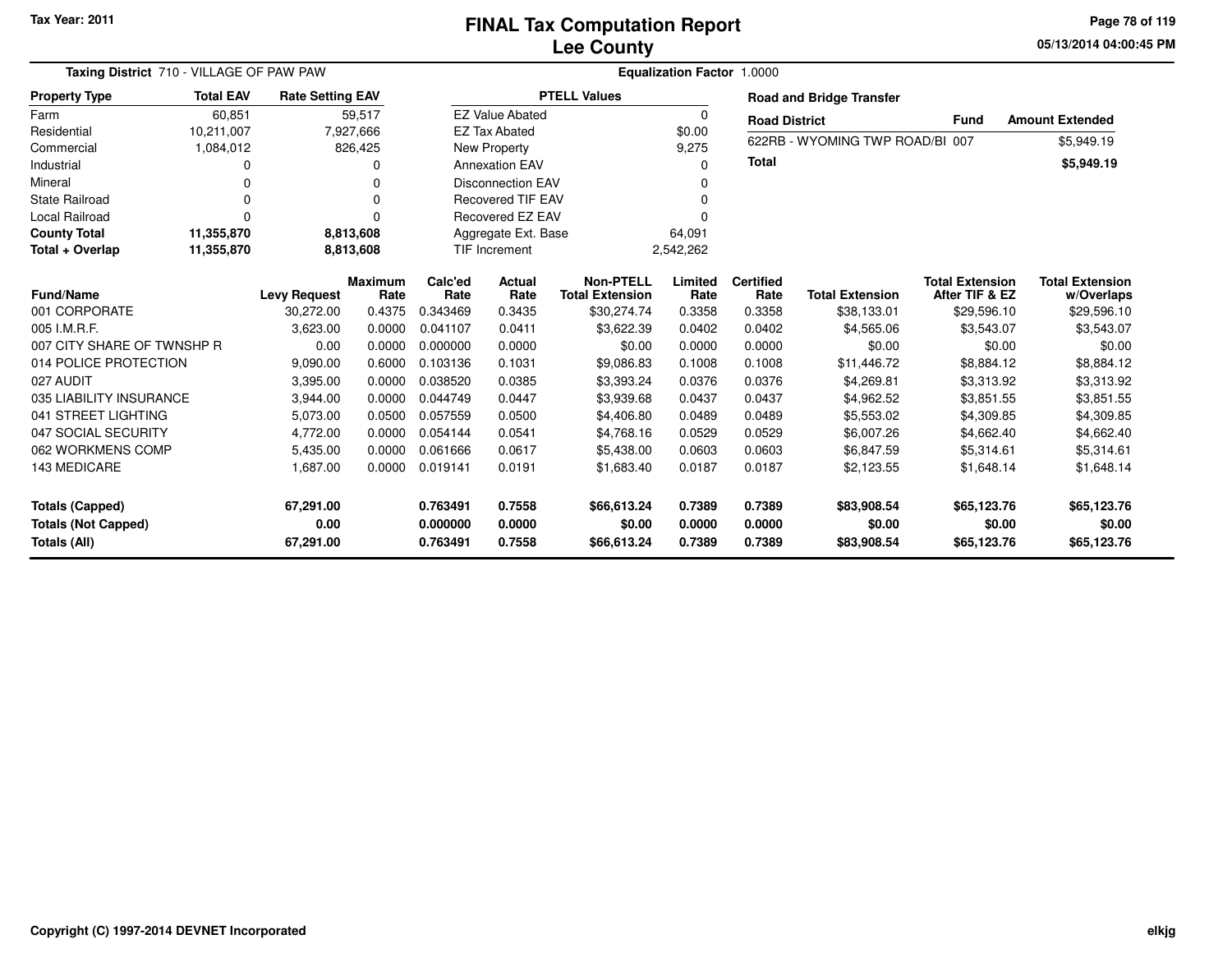**05/13/2014 04:00:45 PM Page 79 of 119**

| Taxing District 711 - VILLAGE OF STEWARD   |                  |                         |                        |                      |                          |                                            | <b>Equalization Factor 1.0000</b> |                          |                                  |                                          |                                      |
|--------------------------------------------|------------------|-------------------------|------------------------|----------------------|--------------------------|--------------------------------------------|-----------------------------------|--------------------------|----------------------------------|------------------------------------------|--------------------------------------|
| <b>Property Type</b>                       | <b>Total EAV</b> | <b>Rate Setting EAV</b> |                        |                      |                          | <b>PTELL Values</b>                        |                                   |                          | <b>Road and Bridge Transfer</b>  |                                          |                                      |
| Farm                                       | $\mathbf 0$      |                         | 0                      |                      | <b>EZ Value Abated</b>   |                                            | O                                 | <b>Road District</b>     |                                  | <b>Fund</b>                              | <b>Amount Extended</b>               |
| Residential                                | 2,606,531        |                         | 2,606,531              |                      | <b>EZ Tax Abated</b>     |                                            | \$0.00                            |                          |                                  |                                          |                                      |
| Commercial                                 | 119,713          |                         | 119,713                |                      | <b>New Property</b>      |                                            | 21,511                            |                          | 601RB - ALTO TWP ROAD/BRIDGI 007 |                                          | \$2,355.95                           |
| Industrial                                 | 0                |                         | 0                      |                      | <b>Annexation EAV</b>    |                                            | 0                                 | <b>Total</b>             |                                  |                                          | \$2,355.95                           |
| Mineral                                    | $\Omega$         |                         | 0                      |                      | Disconnection EAV        |                                            |                                   |                          |                                  |                                          |                                      |
| <b>State Railroad</b>                      | 125,998          |                         | 125,998                |                      | <b>Recovered TIF EAV</b> |                                            |                                   |                          |                                  |                                          |                                      |
| Local Railroad                             | 0                |                         | 0                      |                      | <b>Recovered EZ EAV</b>  |                                            |                                   |                          |                                  |                                          |                                      |
| <b>County Total</b>                        | 2,852,242        |                         | 2,852,242              | Aggregate Ext. Base  |                          |                                            | 3,692                             |                          |                                  |                                          |                                      |
| Total + Overlap                            | 2,852,242        |                         | 2,852,242              |                      | TIF Increment<br>0       |                                            |                                   |                          |                                  |                                          |                                      |
| <b>Fund/Name</b>                           |                  | <b>Levy Request</b>     | <b>Maximum</b><br>Rate | Calc'ed<br>Rate      | Actual<br>Rate           | <b>Non-PTELL</b><br><b>Total Extension</b> | Limited<br>Rate                   | <b>Certified</b><br>Rate | <b>Total Extension</b>           | <b>Total Extension</b><br>After TIF & EZ | <b>Total Extension</b><br>w/Overlaps |
| 001 CORPORATE                              |                  | 4,020.00                | 0.4375                 | 0.140942             | 0.1409                   | \$4,018.81                                 | 0.1324                            | 0.1324                   | \$3,776.37                       | \$3,776.37                               | \$3,776.37                           |
| 003 BONDS & INTEREST                       |                  | 0.00                    | 0.0000                 | 0.000000             | 0.0000                   | \$0.00                                     | 0.0000                            | 0.0000                   | \$0.00                           | \$0.00                                   | \$0.00                               |
| 007 CITY SHARE OF TWNSHP R                 |                  | 0.00                    | 0.0000                 | 0.000000             | 0.0000                   | \$0.00                                     | 0.0000                            | 0.0000                   | \$0.00                           | \$0.00                                   | \$0.00                               |
| <b>Totals (Capped)</b>                     |                  | 4,020.00                |                        | 0.140942             | 0.1409                   | \$4,018.81                                 | 0.1324                            | 0.1324                   | \$3,776.37                       | \$3,776.37                               | \$3,776.37                           |
| <b>Totals (Not Capped)</b><br>Totals (All) |                  | 0.00<br>4,020.00        |                        | 0.000000<br>0.140942 | 0.0000<br>0.1409         | \$0.00<br>\$4,018.81                       | 0.0000<br>0.1324                  | 0.0000<br>0.1324         | \$0.00<br>\$3,776.37             | \$0.00<br>\$3,776.37                     | \$0.00<br>\$3,776.37                 |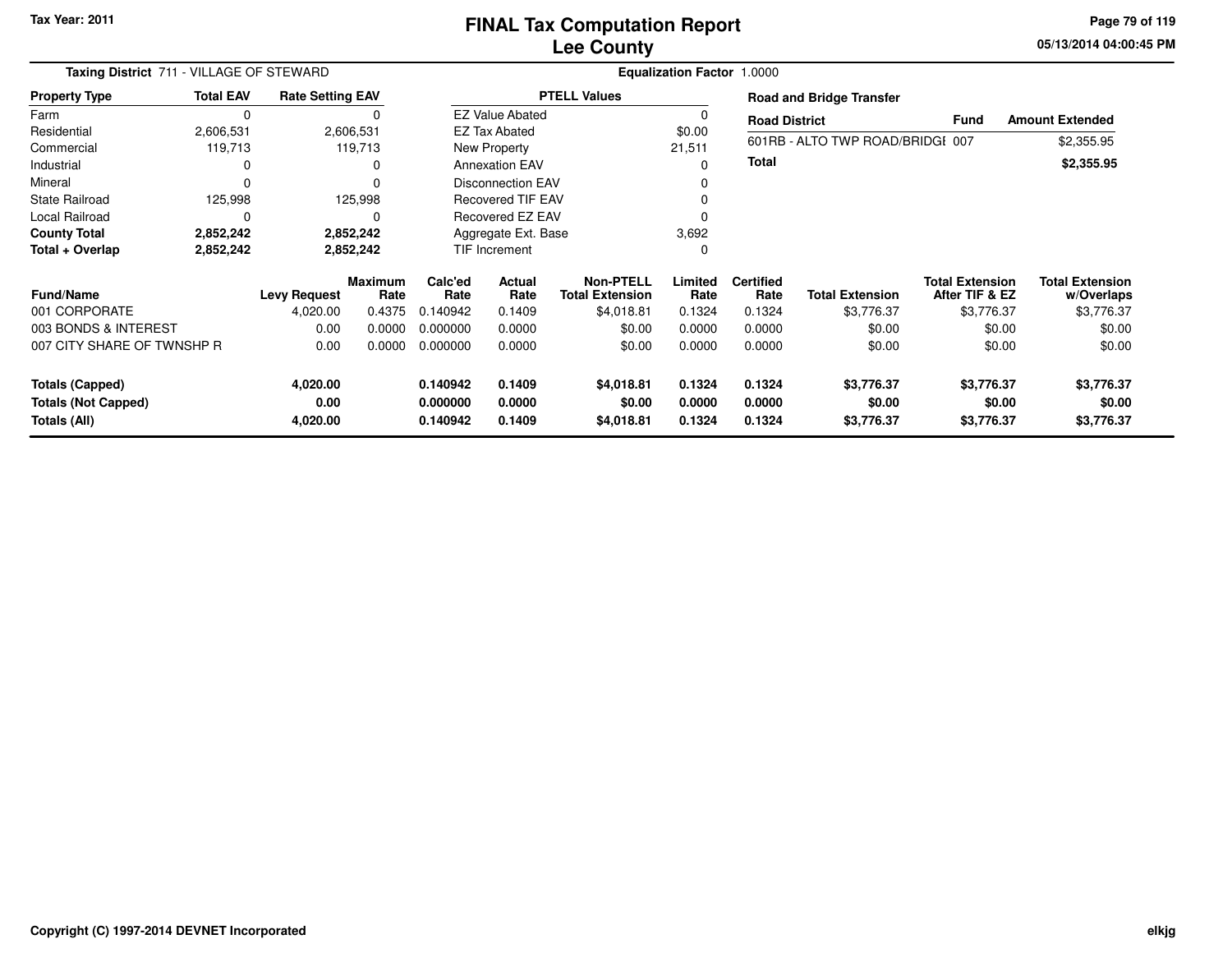### **Lee CountyFINAL Tax Computation Report**

**05/13/2014 04:00:45 PM Page 80 of 119**

| Taxing District 712 - VILLAGE OF SUBLETTE |                  |                         |                        |                               |                          |                                     | Equalization Factor 1.0000 |                          |                                 |                                          |                                      |
|-------------------------------------------|------------------|-------------------------|------------------------|-------------------------------|--------------------------|-------------------------------------|----------------------------|--------------------------|---------------------------------|------------------------------------------|--------------------------------------|
| <b>Property Type</b>                      | <b>Total EAV</b> | <b>Rate Setting EAV</b> |                        |                               |                          | <b>PTELL Values</b>                 |                            |                          | <b>Road and Bridge Transfer</b> |                                          |                                      |
| Farm                                      | 134,810          |                         | 134,810                |                               | <b>EZ Value Abated</b>   |                                     | 0                          | <b>Road District</b>     |                                 | <b>Fund</b>                              | <b>Amount Extended</b>               |
| Residential                               | 4,790,152        |                         | 4,790,152              |                               | <b>EZ Tax Abated</b>     |                                     | \$0.00                     |                          |                                 |                                          |                                      |
| Commercial                                | 1,732,824        |                         | 1,732,824              |                               | New Property             |                                     | 0                          |                          | 619RB - SUBLETTE TWP ROAD/B 007 |                                          | \$10,712.38                          |
| Industrial                                |                  |                         |                        |                               | <b>Annexation EAV</b>    |                                     | 0                          | Total                    |                                 |                                          | \$10,712.38                          |
| Mineral                                   |                  |                         |                        | <b>Disconnection EAV</b><br>0 |                          |                                     |                            |                          |                                 |                                          |                                      |
| State Railroad                            |                  |                         |                        |                               | <b>Recovered TIF EAV</b> |                                     | $\Omega$                   |                          |                                 |                                          |                                      |
| Local Railroad                            |                  |                         |                        |                               | Recovered EZ EAV         |                                     | $\Omega$                   |                          |                                 |                                          |                                      |
| <b>County Total</b>                       | 6,657,786        |                         | 6,657,786              |                               | Aggregate Ext. Base      |                                     |                            |                          |                                 |                                          |                                      |
| Total + Overlap                           | 6,657,786        |                         | 6,657,786              |                               | TIF Increment            |                                     | $\Omega$                   |                          |                                 |                                          |                                      |
| <b>Fund/Name</b>                          |                  | <b>Levy Request</b>     | <b>Maximum</b><br>Rate | Calc'ed<br>Rate               | Actual<br>Rate           | Non-PTELL<br><b>Total Extension</b> | Limited<br>Rate            | <b>Certified</b><br>Rate | <b>Total Extension</b>          | <b>Total Extension</b><br>After TIF & EZ | <b>Total Extension</b><br>w/Overlaps |
| 001 CORPORATE                             |                  | 15,363.00               | 0.4375                 | 0.230752                      | 0.2308                   | \$15,366.17                         | 0.2308                     | 0.2308                   | \$15,366.17                     | \$15,366.17                              | \$15,366.17                          |
| 007 CITY SHARE OF TWNSHP R                |                  | 0.00                    | 0.0000                 | 0.000000                      | 0.0000                   | \$0.00                              | 0.0000                     | 0.0000                   | \$0.00                          | \$0.00                                   | \$0.00                               |
| <b>Totals (Capped)</b>                    |                  | 15,363.00               |                        | 0.230752                      | 0.2308                   | \$15,366.17                         | 0.2308                     | 0.2308                   | \$15,366.17                     | \$15,366.17                              | \$15,366.17                          |
| <b>Totals (Not Capped)</b>                |                  | 0.00                    |                        | 0.000000                      | 0.0000                   | \$0.00                              | 0.0000                     | 0.0000                   | \$0.00                          | \$0.00                                   | \$0.00                               |
| Totals (All)                              |                  | 15,363.00               |                        | 0.230752                      | 0.2308                   | \$15,366.17                         | 0.2308                     | 0.2308                   | \$15,366.17                     | \$15,366.17                              | \$15,366.17                          |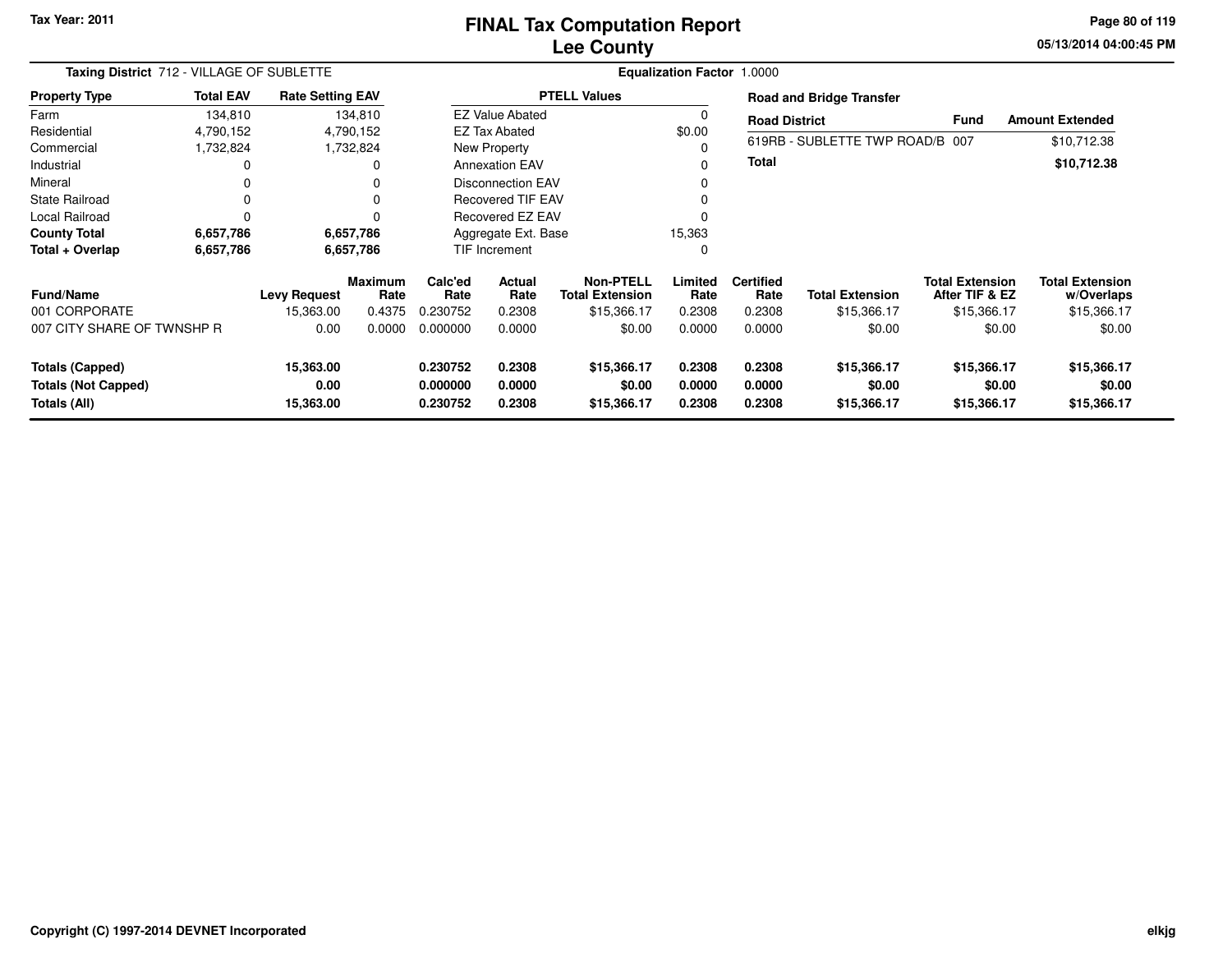**05/13/2014 04:00:45 PM Page 81 of 119**

| Taxing District 713 - VILLAGE OF WEST BROOKLYN       |                  |                         | <b>Equalization Factor 1.0000</b> |                      |                          |                                            |                  |                          |                                 |                                          |                                      |
|------------------------------------------------------|------------------|-------------------------|-----------------------------------|----------------------|--------------------------|--------------------------------------------|------------------|--------------------------|---------------------------------|------------------------------------------|--------------------------------------|
| <b>Property Type</b>                                 | <b>Total EAV</b> | <b>Rate Setting EAV</b> |                                   |                      |                          | <b>PTELL Values</b>                        |                  |                          | <b>Road and Bridge Transfer</b> |                                          |                                      |
| Farm                                                 | $\Omega$         |                         | $\Omega$                          |                      | <b>EZ Value Abated</b>   |                                            | 0                | <b>Road District</b>     |                                 | <b>Fund</b>                              | <b>Amount Extended</b>               |
| Residential                                          | 1,402,000        |                         | 1,402,000                         |                      | <b>EZ Tax Abated</b>     |                                            | \$0.00           |                          | 605RB - BROOKLYN TWP ROAD/E 007 |                                          | \$1,260.32                           |
| Commercial                                           | 120,122          |                         | 120,122                           |                      | New Property             |                                            | 12,751           |                          |                                 |                                          |                                      |
| Industrial                                           | 0                |                         | 0                                 |                      | <b>Annexation EAV</b>    |                                            | 0                | <b>Total</b>             |                                 |                                          | \$1,260.32                           |
| Mineral                                              | ŋ                |                         | n                                 |                      | <b>Disconnection EAV</b> |                                            |                  |                          |                                 |                                          |                                      |
| <b>State Railroad</b>                                |                  |                         |                                   |                      | <b>Recovered TIF EAV</b> |                                            |                  |                          |                                 |                                          |                                      |
| <b>Local Railroad</b>                                |                  |                         |                                   |                      | <b>Recovered EZ EAV</b>  |                                            | 0                |                          |                                 |                                          |                                      |
| <b>County Total</b>                                  | 1,522,122        |                         | 1,522,122                         | Aggregate Ext. Base  |                          |                                            | 10,062           |                          |                                 |                                          |                                      |
| Total + Overlap                                      | 1,522,122        |                         | 1,522,122                         | <b>TIF Increment</b> |                          |                                            | 0                |                          |                                 |                                          |                                      |
| <b>Fund/Name</b>                                     |                  | <b>Levy Request</b>     | <b>Maximum</b><br>Rate            | Calc'ed<br>Rate      | Actual<br>Rate           | <b>Non-PTELL</b><br><b>Total Extension</b> | Limited<br>Rate  | <b>Certified</b><br>Rate | <b>Total Extension</b>          | <b>Total Extension</b><br>After TIF & EZ | <b>Total Extension</b><br>w/Overlaps |
| 001 CORPORATE                                        |                  | 4,235.00                | 0.4375                            | 0.278230             | 0.2782                   | \$4,234.54                                 | 0.2713           | 0.2713                   | \$4,129.52                      | \$4,129.52                               | \$4,129.52                           |
| 007 CITY SHARE OF TWNSHP R                           |                  | 0.00                    | 0.0000                            | 0.000000             | 0.0000                   | \$0.00                                     | 0.0000           | 0.0000                   | \$0.00                          | \$0.00                                   | \$0.00                               |
| 027 AUDIT                                            |                  | 2,570.00                | 0.0000                            | 0.168843             | 0.1688                   | \$2,569.34                                 | 0.1646           | 0.1646                   | \$2,505.41                      | \$2,505.41                               | \$2,505.41                           |
| 035 LIABILITY INSURANCE                              |                  | 2,160.00                | 0.0000                            | 0.141907             | 0.1419                   | \$2.159.89                                 | 0.1384           | 0.1384                   | \$2,106.62                      | \$2,106.62                               | \$2,106.62                           |
| 041 STREET LIGHTING                                  |                  | 410.00                  | 0.0500                            | 0.026936             | 0.0269                   | \$409.45                                   | 0.0262           | 0.0262                   | \$398.80                        | \$398.80                                 | \$398.80                             |
| 047 SOCIAL SECURITY                                  |                  | 410.00                  | 0.0000                            | 0.026936             | 0.0269                   | \$409.45                                   | 0.0262           | 0.0262                   | \$398.80                        | \$398.80                                 | \$398.80                             |
| 062 WORKMANS COMP                                    |                  | 780.00                  | 0.0000                            | 0.051244             | 0.0512                   | \$779.33                                   | 0.0499           | 0.0499                   | \$759.54                        | \$759.54                                 | \$759.54                             |
| <b>Totals (Capped)</b><br><b>Totals (Not Capped)</b> |                  | 10,565.00<br>0.00       |                                   | 0.694096<br>0.000000 | 0.6939<br>0.0000         | \$10,562.00<br>\$0.00                      | 0.6766<br>0.0000 | 0.6766<br>0.0000         | \$10,298.69<br>\$0.00           | \$10,298.69<br>\$0.00                    | \$10,298.69<br>\$0.00                |
| Totals (All)                                         |                  | 10,565.00               |                                   | 0.694096             | 0.6939                   | \$10,562.00                                | 0.6766           | 0.6766                   | \$10,298.69                     | \$10,298.69                              | \$10,298.69                          |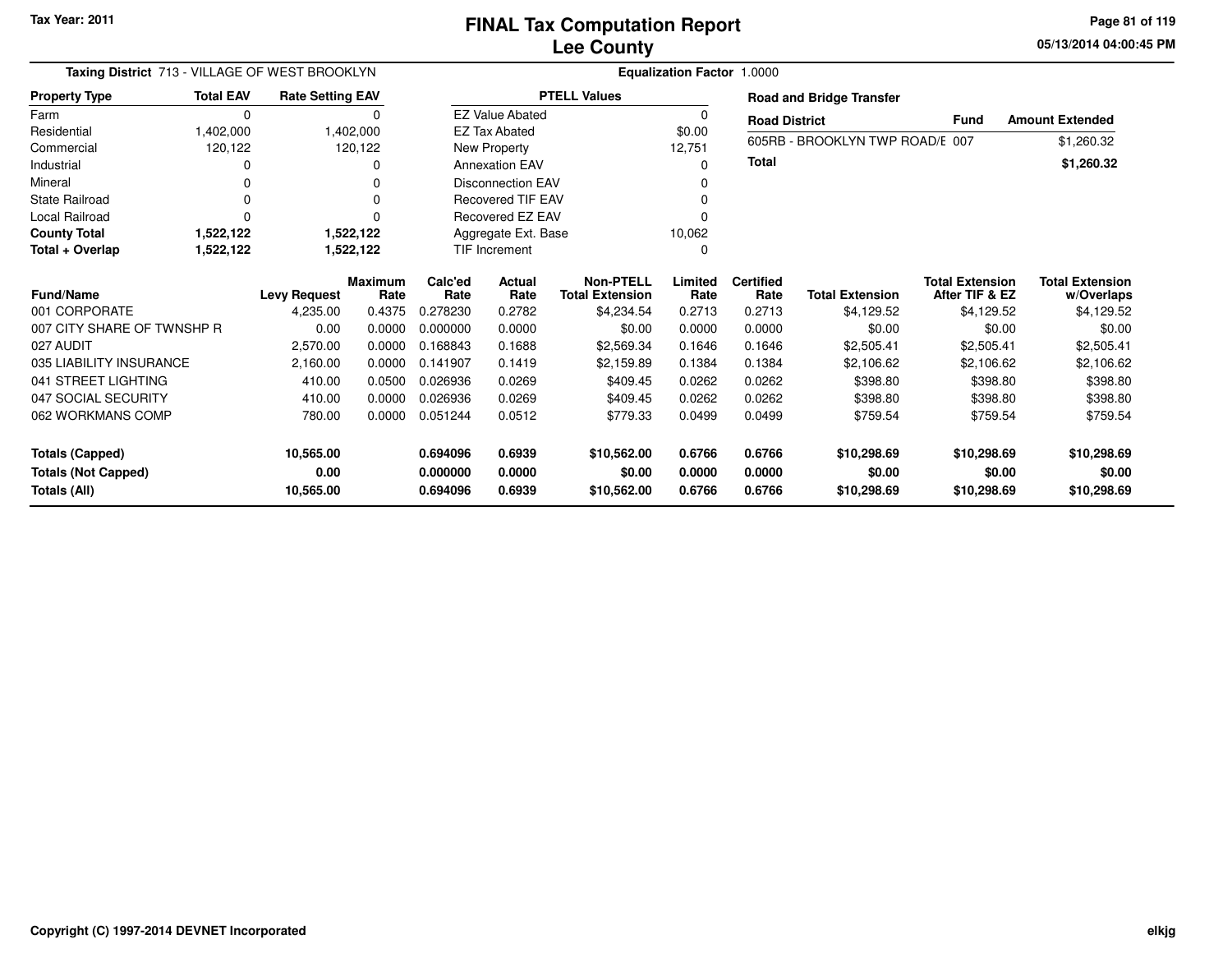**05/13/2014 04:00:45 PM Page 82 of 119**

| Taxing District 714 - CITY OF ROCHELLE                                                                                                                                                                                                                                                                                                          | <b>Equalization Factor 1.0000</b> |                         |                        |                                                 |                          |                                            |                 |                          |                                |                                          |                                      |
|-------------------------------------------------------------------------------------------------------------------------------------------------------------------------------------------------------------------------------------------------------------------------------------------------------------------------------------------------|-----------------------------------|-------------------------|------------------------|-------------------------------------------------|--------------------------|--------------------------------------------|-----------------|--------------------------|--------------------------------|------------------------------------------|--------------------------------------|
| <b>Property Type</b>                                                                                                                                                                                                                                                                                                                            | <b>Total EAV</b>                  | <b>Rate Setting EAV</b> |                        |                                                 |                          | <b>PTELL Values</b>                        |                 |                          | <b>Overlapping County</b>      | <b>Overlap EAV</b>                       |                                      |
| Farm                                                                                                                                                                                                                                                                                                                                            | 3,715                             |                         | 3,715                  |                                                 | <b>EZ Value Abated</b>   |                                            | $\Omega$        | Ogle County              |                                | 217,492,201                              |                                      |
| Residential                                                                                                                                                                                                                                                                                                                                     | 0                                 |                         | 0                      |                                                 | <b>EZ Tax Abated</b>     |                                            | \$0.00          | <b>Total</b>             |                                | 217,492,201                              |                                      |
| Commercial                                                                                                                                                                                                                                                                                                                                      | 0                                 |                         | 0                      |                                                 | <b>New Property</b>      |                                            | 0               |                          | * denotes use of estimated EAV |                                          |                                      |
| Industrial                                                                                                                                                                                                                                                                                                                                      | 0                                 |                         | $\Omega$               |                                                 | <b>Annexation EAV</b>    |                                            |                 |                          |                                |                                          |                                      |
| Mineral                                                                                                                                                                                                                                                                                                                                         | 0                                 |                         | $\Omega$               |                                                 | <b>Disconnection EAV</b> |                                            | 0               |                          |                                |                                          |                                      |
| <b>State Railroad</b>                                                                                                                                                                                                                                                                                                                           | $\mathbf 0$                       |                         | $\mathbf 0$            |                                                 | <b>Recovered TIF EAV</b> |                                            | 0               |                          |                                |                                          |                                      |
| <b>Local Railroad</b>                                                                                                                                                                                                                                                                                                                           | $\Omega$                          |                         | $\Omega$               |                                                 | Recovered EZ EAV         |                                            | $\Omega$        |                          |                                |                                          |                                      |
| <b>County Total</b>                                                                                                                                                                                                                                                                                                                             | 3,715                             |                         | 3,715                  |                                                 | Aggregate Ext. Base      |                                            | $\Omega$        |                          |                                |                                          |                                      |
| Total + Overlap                                                                                                                                                                                                                                                                                                                                 | 217,495,916                       | 217,495,916             |                        | <b>TIF Increment</b><br>0                       |                          |                                            |                 |                          |                                |                                          |                                      |
| <b>Fund/Name</b>                                                                                                                                                                                                                                                                                                                                |                                   | <b>Levy Request</b>     | <b>Maximum</b><br>Rate | Calc'ed<br>Rate                                 | <b>Actual</b><br>Rate    | <b>Non-PTELL</b><br><b>Total Extension</b> | Limited<br>Rate | <b>Certified</b><br>Rate | <b>Total Extension</b>         | <b>Total Extension</b><br>After TIF & EZ | <b>Total Extension</b><br>w/Overlaps |
| 001 CORPORATE                                                                                                                                                                                                                                                                                                                                   |                                   | 610,271.00              | 0.2500                 | 0.280590                                        | 0.2500                   | \$9.29                                     | 0.2500          | 0.2500                   | \$9.29                         | \$9.29                                   | \$543,739.79                         |
| 003 BONDS & INTEREST                                                                                                                                                                                                                                                                                                                            |                                   | 63,087.50               | 0.0000                 | 0.029006                                        | 0.0290                   | \$1.08                                     | 0.0291          | 0.0291                   | \$1.08                         | \$1.08                                   | \$63,291.31                          |
| 005 I.M.R.F.                                                                                                                                                                                                                                                                                                                                    |                                   | 191,000.00              | 0.0000                 | 0.087818                                        | 0.0878                   | \$3.26                                     | 0.0878          | 0.0878                   | \$3.26                         | \$3.26                                   | \$190,961.41                         |
| 012 FIRE PROTECTION                                                                                                                                                                                                                                                                                                                             |                                   | 183,081.00              | 0.0000                 | 0.084177                                        | 0.0842                   | \$3.13                                     | 0.0842          | 0.0842                   | \$3.13                         | \$3.13                                   | \$183,131.56                         |
| 013 FIRE PENSION                                                                                                                                                                                                                                                                                                                                |                                   | 78,330.00               | 0.0000                 | 0.036015                                        | 0.0360                   | \$1.34                                     | 0.0360          | 0.0360                   | \$1.34                         | \$1.34                                   | \$78,298.53                          |
| 014 POLICE PROTECTION                                                                                                                                                                                                                                                                                                                           |                                   | 183,081.00              | 0.0750                 | 0.084177                                        | 0.0750                   | \$2.79                                     | 0.0750          | 0.0750                   | \$2.79                         | \$2.79                                   | \$163,121.94                         |
| 015 POLICE PENSION                                                                                                                                                                                                                                                                                                                              |                                   | 102,982.00              | 0.0000                 | 0.047349                                        | 0.0473                   | \$1.76                                     | 0.0473          | 0.0473                   | \$1.76                         | \$1.76                                   | \$102,875.57                         |
| 027 AUDIT                                                                                                                                                                                                                                                                                                                                       |                                   | 33,000.00               | 0.0050                 | 0.015173                                        | 0.0050                   | \$0.19                                     | 0.0050          | 0.0050                   | \$0.19                         | \$0.19                                   | \$10,874.80                          |
| 035 LIABILITY INSURANCE                                                                                                                                                                                                                                                                                                                         |                                   | 221,000.00              | 0.0000                 | 0.101611                                        | 0.1016                   | \$3.77                                     | 0.1016          | 0.1016                   | \$3.77                         | \$3.77                                   | \$220,975.85                         |
| 041 STREET LIGHTING                                                                                                                                                                                                                                                                                                                             |                                   | 122,054.00              | 0.1016                 | 0.056118                                        | 0.0561                   | \$2.08                                     | 0.0561          | 0.0561                   | \$2.08                         | \$2.08                                   | \$122,015.21                         |
| 047 SOCIAL SECURITY                                                                                                                                                                                                                                                                                                                             |                                   | 195,000.00              | 0.0000                 | 0.089657                                        | 0.0897                   | \$3.33                                     | 0.0897          | 0.0897                   | \$3.33                         | \$3.33                                   | \$195,093.84                         |
| 048 SCHOOL CROSSING GUARD                                                                                                                                                                                                                                                                                                                       |                                   | 48,822.00               | 0.0200                 | 0.022447                                        | 0.0200                   | \$0.74                                     | 0.0200          | 0.0200                   | \$0.74                         | \$0.74                                   | \$43,499.18                          |
| 0.0290<br>0.0291<br><b>Totals (Capped)</b><br>63,087.50<br>0.029006<br>\$1.08<br>0.0291<br>\$1.08<br>\$1.08<br><b>Totals (Not Capped)</b><br>\$31.68<br>0.8527<br>1,968,621.00<br>0.905132<br>0.8527<br>0.8527<br>\$31.68<br>\$31.68<br>0.934138<br>0.8817<br>\$32.76<br>0.8818<br>\$32.76<br>Totals (All)<br>2,031,708.50<br>0.8818<br>\$32.76 |                                   |                         |                        | \$63,291.31<br>\$1,854,587.68<br>\$1,917,878.99 |                          |                                            |                 |                          |                                |                                          |                                      |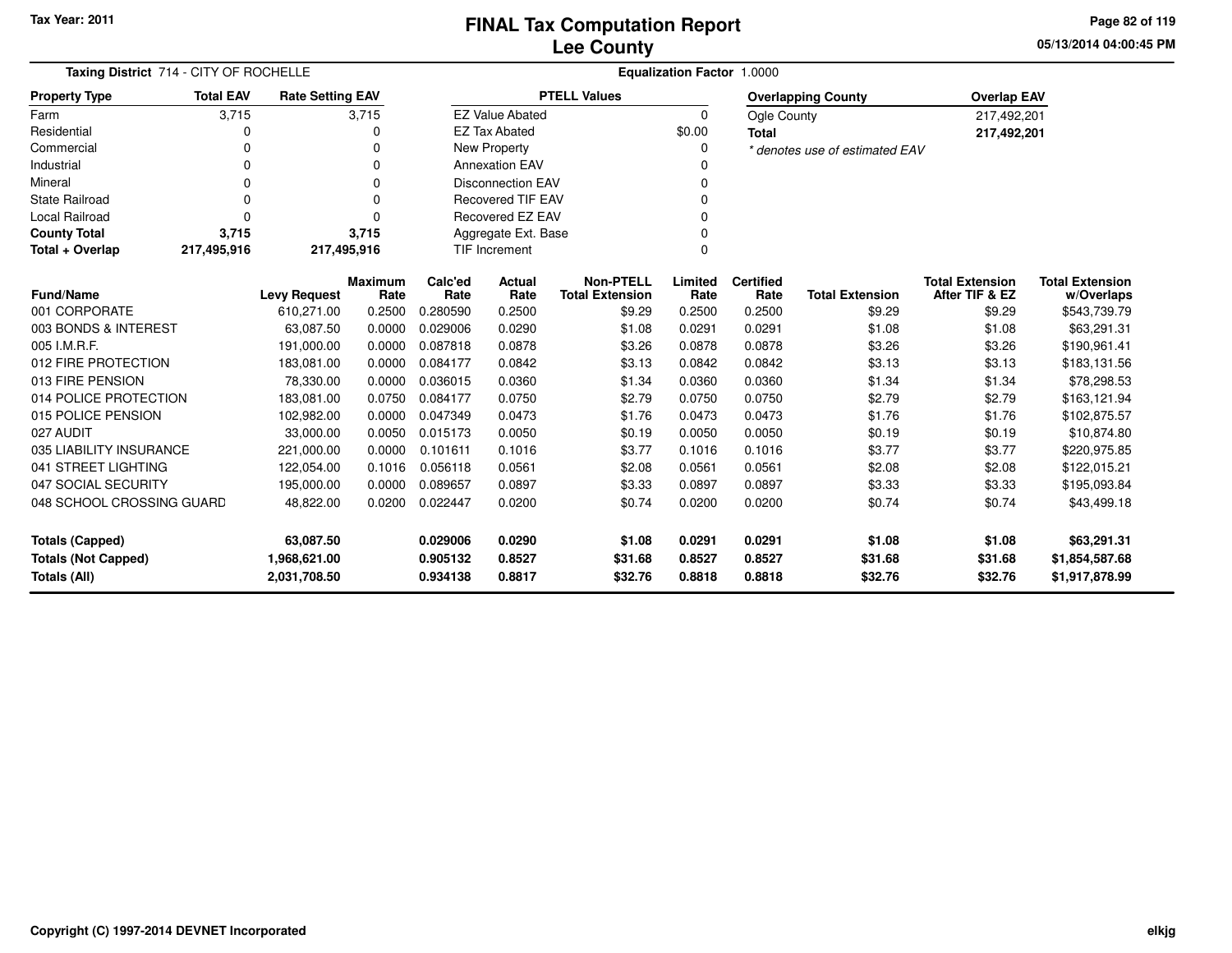# **Lee CountyFINAL Tax Computation Report**

**05/13/2014 04:00:45 PM Page 83 of 119**

| Taxing District 801 - AMBOY FIRE                                     |                  |                                  |                        | Equalization Factor 1.0000        |                            |                                            |                            |                            |                                        |                                          |                                        |  |  |  |
|----------------------------------------------------------------------|------------------|----------------------------------|------------------------|-----------------------------------|----------------------------|--------------------------------------------|----------------------------|----------------------------|----------------------------------------|------------------------------------------|----------------------------------------|--|--|--|
| <b>Property Type</b>                                                 | <b>Total EAV</b> | <b>Rate Setting EAV</b>          |                        |                                   |                            | <b>PTELL Values</b>                        |                            |                            |                                        |                                          |                                        |  |  |  |
| Farm                                                                 | 16,424,755       | 16,424,755                       |                        |                                   | <b>EZ Value Abated</b>     |                                            | 211,757                    |                            |                                        |                                          |                                        |  |  |  |
| Residential                                                          | 34,548,623       | 34,548,623                       |                        |                                   | <b>EZ Tax Abated</b>       |                                            | \$1,180.34                 |                            |                                        |                                          |                                        |  |  |  |
| Commercial                                                           | 7,868,006        |                                  | 7,738,486              |                                   | New Property               |                                            | 125,454                    |                            |                                        |                                          |                                        |  |  |  |
| Industrial                                                           | 6,749,786        |                                  | 6,667,549              |                                   | <b>Annexation EAV</b>      |                                            | 0                          |                            |                                        |                                          |                                        |  |  |  |
| Mineral                                                              | 0                |                                  | 0                      |                                   | <b>Disconnection EAV</b>   |                                            | 0                          |                            |                                        |                                          |                                        |  |  |  |
| <b>State Railroad</b>                                                | $\Omega$         |                                  | $\Omega$               |                                   | <b>Recovered TIF EAV</b>   |                                            | 4,249                      |                            |                                        |                                          |                                        |  |  |  |
| Local Railroad                                                       | 1,800            |                                  | 1,800                  | <b>Recovered EZ EAV</b><br>29,409 |                            |                                            |                            |                            |                                        |                                          |                                        |  |  |  |
| <b>County Total</b>                                                  | 65,592,970       | 65,381,213                       |                        |                                   | Aggregate Ext. Base        |                                            | 358,194                    |                            |                                        |                                          |                                        |  |  |  |
| Total + Overlap                                                      | 65,592,970       | 65,381,213                       |                        |                                   | <b>TIF Increment</b>       |                                            | 0                          |                            |                                        |                                          |                                        |  |  |  |
| <b>Fund/Name</b>                                                     |                  | <b>Levy Request</b>              | <b>Maximum</b><br>Rate | Calc'ed<br>Rate                   | <b>Actual</b><br>Rate      | <b>Non-PTELL</b><br><b>Total Extension</b> | Limited<br>Rate            | <b>Certified</b><br>Rate   | <b>Total Extension</b>                 | <b>Total Extension</b><br>After TIF & EZ | <b>Total Extension</b><br>w/Overlaps   |  |  |  |
| 001 CORPORATE                                                        |                  | 219,879.00                       | 0.4000                 | 0.336303                          | 0.3363                     | \$219,877.02                               | 0.3259                     | 0.3259                     | \$213,767.49                           | \$213,077.37                             | \$213,077.37                           |  |  |  |
| 064 AMBULANCE                                                        |                  | 156,224.00                       | 0.3000                 | 0.238943                          | 0.2389                     | \$156,195.72                               | 0.2315                     | 0.2315                     | \$151,847.73                           | \$151,357.51                             | \$151,357.51                           |  |  |  |
| <b>Totals (Capped)</b><br><b>Totals (Not Capped)</b><br>Totals (All) |                  | 376,103.00<br>0.00<br>376,103.00 |                        | 0.575246<br>0.000000<br>0.575246  | 0.5752<br>0.0000<br>0.5752 | \$376,072.74<br>\$0.00<br>\$376,072.74     | 0.5574<br>0.0000<br>0.5574 | 0.5574<br>0.0000<br>0.5574 | \$365,615.22<br>\$0.00<br>\$365,615.22 | \$364,434.88<br>\$0.00<br>\$364,434.88   | \$364,434.88<br>\$0.00<br>\$364,434.88 |  |  |  |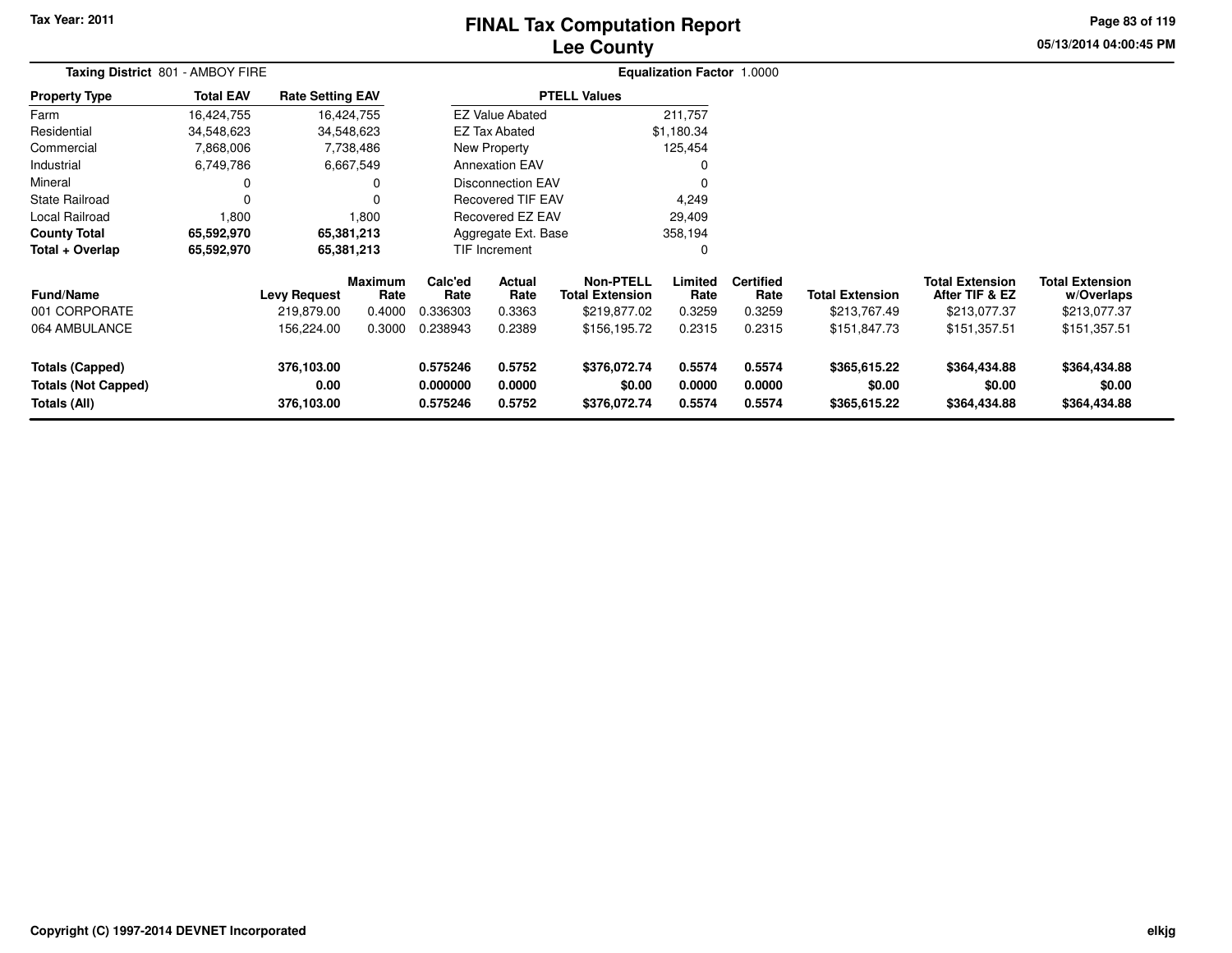### **Lee CountyFINAL Tax Computation Report**

**05/13/2014 04:00:45 PM Page 84 of 119**

| Taxing District 802 - ASHTON FIRE |                            |                         |                        |                 | <b>Equalization Factor 1.0000</b> |                                            |                 |                          |                                |                                          |                                      |
|-----------------------------------|----------------------------|-------------------------|------------------------|-----------------|-----------------------------------|--------------------------------------------|-----------------|--------------------------|--------------------------------|------------------------------------------|--------------------------------------|
| <b>Property Type</b>              | <b>Total EAV</b>           | <b>Rate Setting EAV</b> |                        |                 |                                   | <b>PTELL Values</b>                        |                 |                          | <b>Overlapping County</b>      | <b>Overlap EAV</b>                       |                                      |
| Farm                              | 14,565,068                 |                         | 14,565,068             |                 | <b>EZ Value Abated</b>            |                                            | 0               | Ogle County              |                                | 7,209,291                                |                                      |
| Residential                       | 13,518,139                 |                         | 13,518,139             |                 | <b>EZ Tax Abated</b>              |                                            | \$0.00          | <b>Total</b>             |                                | 7,209,291                                |                                      |
| Commercial                        | 3,466,500                  |                         | 3,466,500              |                 | New Property                      |                                            | 813,700         |                          | * denotes use of estimated EAV |                                          |                                      |
| Industrial                        | 3,919,205                  |                         | 3,919,205              |                 | <b>Annexation EAV</b>             |                                            |                 |                          |                                |                                          |                                      |
| Mineral                           | 0                          |                         | 0                      |                 | <b>Disconnection EAV</b>          |                                            |                 |                          |                                |                                          |                                      |
| <b>State Railroad</b>             | 862,211                    |                         | 862,211                |                 | <b>Recovered TIF EAV</b>          |                                            |                 |                          |                                |                                          |                                      |
| Local Railroad                    | Recovered EZ EAV<br>0<br>0 |                         |                        |                 |                                   |                                            |                 |                          |                                |                                          |                                      |
| <b>County Total</b>               | 36,331,123<br>36,331,123   |                         |                        |                 | Aggregate Ext. Base               |                                            |                 |                          |                                |                                          |                                      |
| Total + Overlap<br>43,540,414     |                            |                         | 43,540,414             |                 | TIF Increment                     |                                            |                 |                          |                                |                                          |                                      |
| <b>Fund/Name</b>                  |                            | <b>Levy Request</b>     | <b>Maximum</b><br>Rate | Calc'ed<br>Rate | <b>Actual</b><br>Rate             | <b>Non-PTELL</b><br><b>Total Extension</b> | Limited<br>Rate | <b>Certified</b><br>Rate | <b>Total Extension</b>         | <b>Total Extension</b><br>After TIF & EZ | <b>Total Extension</b><br>w/Overlaps |
| 001 CORPORATE                     |                            | 134,307.00              | 0.3000                 | 0.308465        | 0.3000                            | \$108,993.37                               | 0.3000          | 0.3000                   | \$108,993.37                   | \$108,993.37                             | \$130,621.24                         |
| 027 AUDIT                         |                            | 2,238.00                | 0.0050                 | 0.005140        | 0.0050                            | \$1,816.56                                 | 0.0050          | 0.0050                   | \$1,816.56                     | \$1,816.56                               | \$2,177.02                           |
| 035 LIABILITY INSURANCE           |                            | 15,400.00               | 0.0000                 | 0.035369        | 0.0354                            | \$12,861.22                                | 0.0354          | 0.0354                   | \$12,861.22                    | \$12,861.22                              | \$15,413.31                          |
| 062 WORKMANS COMP                 |                            | 2,283.00                | 0.0000                 | 0.005243        | 0.0052                            | \$1,889.22                                 | 0.0052          | 0.0052                   | \$1,889.22                     | \$1,889.22                               | \$2,264.10                           |
| 064 AMBULANCE                     |                            | 69,839.00               | 0.3000                 | 0.160400        | 0.1604                            | \$58,275.12                                | 0.1604          | 0.1604                   | \$58,275.12                    | \$58,275.12                              | \$69,838.82                          |
| <b>Totals (Capped)</b>            |                            | 0.00                    |                        | 0.000000        | 0.0000                            | \$0.00                                     | 0.0000          | 0.0000                   | \$0.00                         | \$0.00                                   | \$0.00                               |
| <b>Totals (Not Capped)</b>        |                            | 224,067.00              |                        | 0.514617        | 0.5060                            | \$183,835.49                               | 0.5060          | 0.5060                   | \$183,835.49                   | \$183,835.49                             | \$220,314.49                         |
| Totals (All)                      |                            | 224,067.00              |                        | 0.514617        | 0.5060                            | \$183,835.49                               | 0.5060          | 0.5060                   | \$183,835.49                   | \$183,835.49                             | \$220,314.49                         |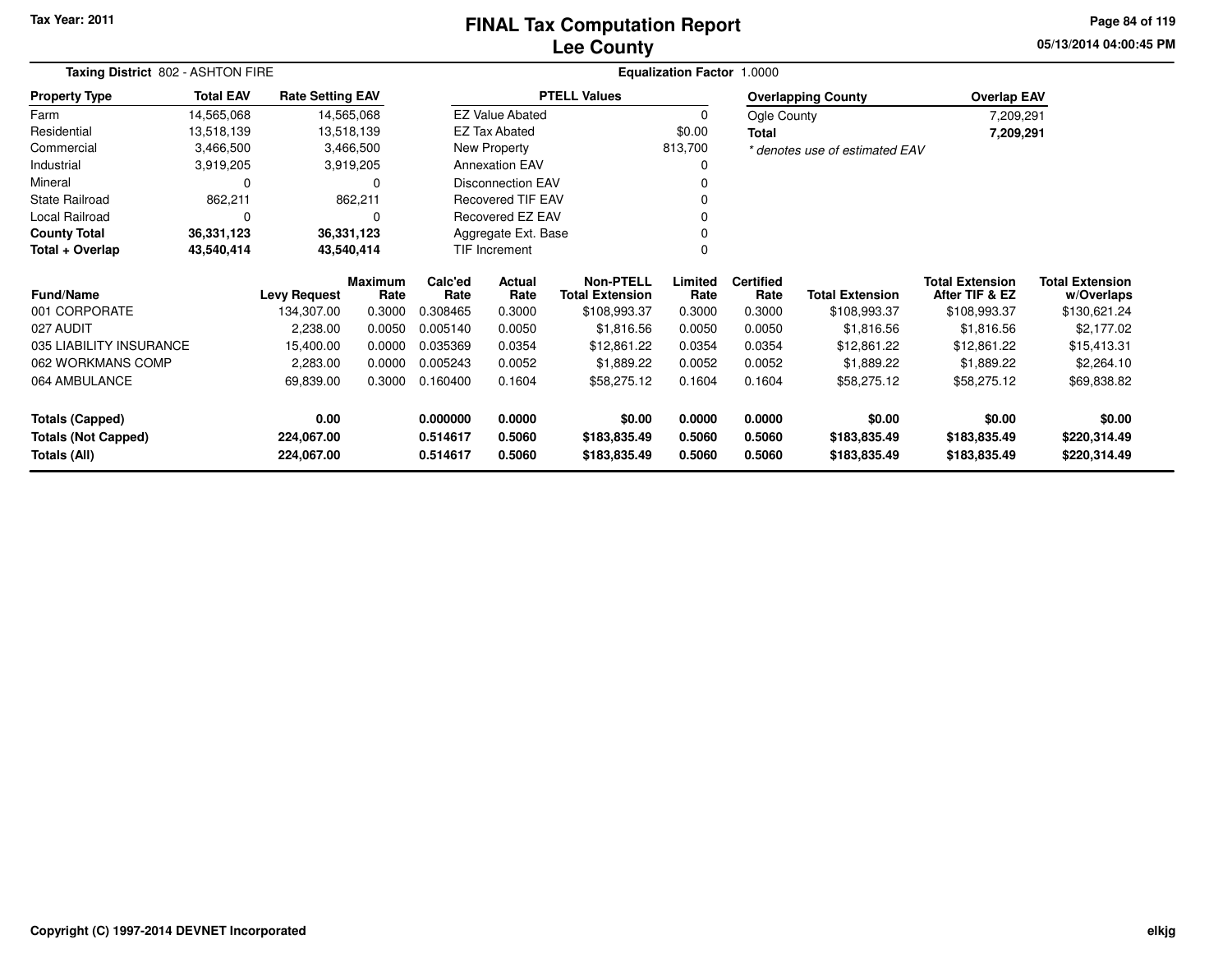# **Lee CountyFINAL Tax Computation Report**

**05/13/2014 04:00:45 PM Page 85 of 119**

| Taxing District 803 - COMPTON FIRE |                     |                         |                        |                     | <b>Equalization Factor 1.0000</b> |                                            |                 |                          |                        |                                          |                                      |
|------------------------------------|---------------------|-------------------------|------------------------|---------------------|-----------------------------------|--------------------------------------------|-----------------|--------------------------|------------------------|------------------------------------------|--------------------------------------|
| <b>Property Type</b>               | <b>Total EAV</b>    | <b>Rate Setting EAV</b> |                        |                     |                                   | <b>PTELL Values</b>                        |                 |                          |                        |                                          |                                      |
| Farm                               | 11,167,626          |                         | 11,167,626             |                     | <b>EZ Value Abated</b>            |                                            | 0               |                          |                        |                                          |                                      |
| Residential                        | 6,846,259           |                         | 6,846,259              |                     | <b>EZ Tax Abated</b>              |                                            | \$0.00          |                          |                        |                                          |                                      |
| Commercial                         | 1,735,566           |                         | 1,735,566              |                     | <b>New Property</b>               |                                            | 550,303         |                          |                        |                                          |                                      |
| Industrial                         | 310                 |                         | 310                    |                     | <b>Annexation EAV</b>             |                                            | 0               |                          |                        |                                          |                                      |
| Mineral                            | 1,116,593           |                         | 1,116,593              |                     | <b>Disconnection EAV</b>          |                                            | 0               |                          |                        |                                          |                                      |
| State Railroad                     | 0                   |                         | 0                      |                     | <b>Recovered TIF EAV</b>          |                                            | 0               |                          |                        |                                          |                                      |
| Local Railroad                     | 2,400<br>20,868,754 |                         | 2,400                  |                     | <b>Recovered EZ EAV</b>           |                                            | 0               |                          |                        |                                          |                                      |
| County Total                       | 20,868,754          |                         |                        | Aggregate Ext. Base |                                   |                                            | 82,417          |                          |                        |                                          |                                      |
| Total + Overlap<br>20,868,754      |                     |                         | 20,868,754             |                     | TIF Increment                     |                                            | 0               |                          |                        |                                          |                                      |
| Fund/Name                          |                     | <b>Levy Request</b>     | <b>Maximum</b><br>Rate | Calc'ed<br>Rate     | Actual<br>Rate                    | <b>Non-PTELL</b><br><b>Total Extension</b> | Limited<br>Rate | <b>Certified</b><br>Rate | <b>Total Extension</b> | <b>Total Extension</b><br>After TIF & EZ | <b>Total Extension</b><br>w/Overlaps |
| 001 CORPORATE                      |                     | 46,500.00               | 0.4000                 | 0.222821            | 0.2228                            | \$46,495.58                                | 0.2213          | 0.2213                   | \$46,182.55            | \$46,182.55                              | \$46,182.55                          |
| 035 LIABILITY INSURANCE            |                     | 25,000.00               | 0.0000                 | 0.119796            | 0.1198                            | \$25,000.77                                | 0.1190          | 0.1190                   | \$24,833.82            | \$24,833.82                              | \$24,833.82                          |
| 064 AMBULANCE                      |                     | 15,000.00               | 0.3000                 | 0.071878            | 0.0719                            | \$15,004.63                                | 0.0714          | 0.0714                   | \$14,900.29            | \$14,900.29                              | \$14,900.29                          |
| <b>Totals (Capped)</b>             |                     | 86,500.00               |                        | 0.414495            | 0.4145                            | \$86,500.98                                | 0.4117          | 0.4117                   | \$85,916.66            | \$85,916.66                              | \$85,916.66                          |
| <b>Totals (Not Capped)</b>         |                     | 0.00                    |                        | 0.000000            | 0.0000                            | \$0.00                                     | 0.0000          | 0.0000                   | \$0.00                 | \$0.00                                   | \$0.00                               |
| Totals (All)                       |                     | 86,500.00               |                        | 0.414495            | 0.4145                            | \$86,500.98                                | 0.4117          | 0.4117                   | \$85,916.66            | \$85,916.66                              | \$85,916.66                          |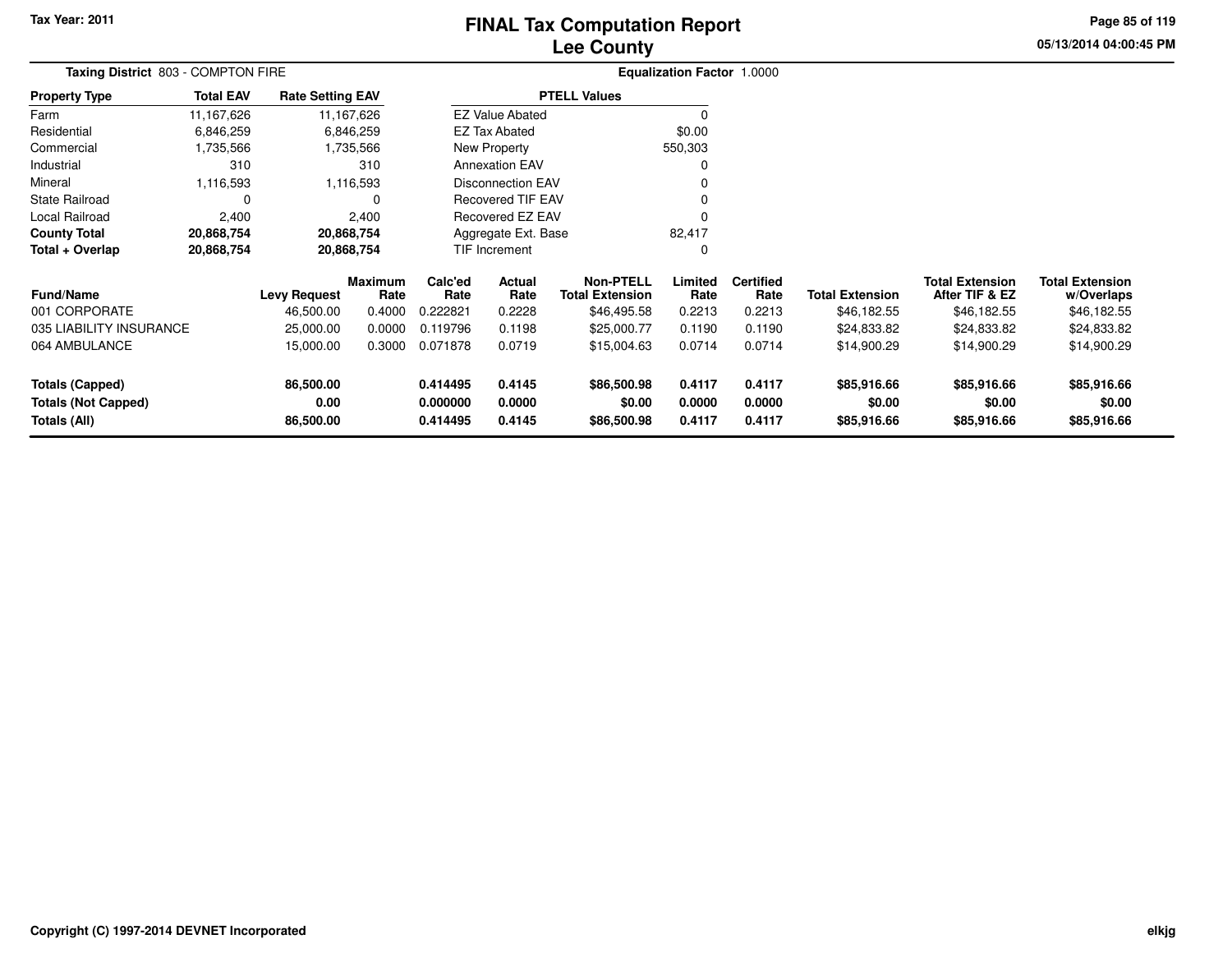#### **Lee CountyFINAL Tax Computation Report**

**05/13/2014 04:00:45 PM Page 86 of 119**

| Taxing District 804 - DIXON FIRE-RURAL |                  |                         |                        |                          |                          |                                     | Equalization Factor 1.0000 |                          |                                |                                          |                                      |
|----------------------------------------|------------------|-------------------------|------------------------|--------------------------|--------------------------|-------------------------------------|----------------------------|--------------------------|--------------------------------|------------------------------------------|--------------------------------------|
| <b>Property Type</b>                   | <b>Total EAV</b> | <b>Rate Setting EAV</b> |                        |                          |                          | <b>PTELL Values</b>                 |                            |                          | <b>Overlapping County</b>      | <b>Overlap EAV</b>                       |                                      |
| Farm                                   | 29,196,373       |                         | 29,136,320             |                          | <b>EZ Value Abated</b>   |                                     | 5,504,183                  | Ogle County              |                                | 33,310,758                               |                                      |
| Residential                            | 131,236,421      | 131,236,421             |                        |                          | <b>EZ Tax Abated</b>     |                                     | \$37,466.99                | <b>Total</b>             |                                | 33,310,758                               |                                      |
| Commercial                             | 35,723,234       |                         | 34,330,391             |                          | New Property             |                                     | 2,347,351                  |                          | * denotes use of estimated EAV |                                          |                                      |
| Industrial                             | 36,958,702       |                         | 32,859,004             |                          | <b>Annexation EAV</b>    |                                     | 23,038                     |                          |                                |                                          |                                      |
| Mineral                                | 0                |                         | 0                      | <b>Disconnection EAV</b> |                          |                                     |                            |                          |                                |                                          |                                      |
| <b>State Railroad</b>                  | 1,863,223        |                         | 1,863,223              |                          | <b>Recovered TIF EAV</b> |                                     | 0                          |                          |                                |                                          |                                      |
| <b>Local Railroad</b>                  | 2,900            |                         | 2,900                  |                          | Recovered EZ EAV         |                                     | 218,412                    |                          |                                |                                          |                                      |
| <b>County Total</b>                    | 234,980,853      |                         | 229,428,259            |                          | Aggregate Ext. Base      |                                     |                            |                          |                                |                                          |                                      |
| Total + Overlap                        | 268,291,611      |                         | 262,739,017            |                          | TIF Increment            |                                     | 48,411                     |                          |                                |                                          |                                      |
| <b>Fund/Name</b>                       |                  | <b>Levy Request</b>     | <b>Maximum</b><br>Rate | Calc'ed<br>Rate          | <b>Actual</b><br>Rate    | Non-PTELL<br><b>Total Extension</b> | Limited<br>Rate            | <b>Certified</b><br>Rate | <b>Total Extension</b>         | <b>Total Extension</b><br>After TIF & EZ | <b>Total Extension</b><br>w/Overlaps |
| 001 CORPORATE                          |                  | 786,099.00              | 0.3000                 | 0.299194                 | 0.2992                   | \$686,449.35                        | 0.2992                     | 0.2992                   | \$703,062.71                   | \$686,449.35                             | \$786,115.14                         |
| 013 FIREFIGHTERS PENSION               |                  | 185,000.00              | 0.0000                 | 0.070412                 | 0.0704                   | \$161,517.49                        | 0.0704                     | 0.0704                   | \$165,426.52                   | \$161,517.49                             | \$184,968.27                         |
| 027 AUDIT                              |                  | 13,070.00               | 0.0050                 | 0.004975                 | 0.0050                   | \$11.471.41                         | 0.0050                     | 0.0050                   | \$11.749.04                    | \$11,471.41                              | \$13,136.95                          |
| 035 LIABILITY INSURANCE                |                  | 18,363.00               | 0.0000                 | 0.006989                 | 0.0070                   | \$16,059.98                         | 0.0070                     | 0.0070                   | \$16,448.66                    | \$16,059.98                              | \$18,391.73                          |
| 060 UNEMPLOYMENT INSURANC              |                  | 3,500.00                | 0.0000                 | 0.001332                 | 0.0013                   | \$2,982.57                          | 0.0013                     | 0.0013                   | \$3,054.75                     | \$2,982.57                               | \$3,415.61                           |
| 062 WORKMENS COMP                      |                  | 55,000.00               | 0.0000                 | 0.020933                 | 0.0209                   | \$47,950.51                         | 0.0209                     | 0.0209                   | \$49.111.00                    | \$47.950.51                              | \$54,912.45                          |
| 064 AMBULANCE                          |                  | 727,580.00              | 0.3000                 | 0.276921                 | 0.2769                   | \$635,286.85                        | 0.2769                     | 0.2769                   | \$650,661.98                   | \$635,286.85                             | \$727,524.34                         |
| <b>Totals (Capped)</b>                 |                  | 0.00                    |                        | 0.000000                 | 0.0000                   | \$0.00                              | 0.0000                     | 0.0000                   | \$0.00                         | \$0.00                                   | \$0.00                               |
| <b>Totals (Not Capped)</b>             |                  | 1,788,612.00            |                        | 0.680756                 | 0.6807                   | \$1,561,718.16                      | 0.6807                     | 0.6807                   | \$1,599,514.66                 | \$1,561,718.16                           | \$1,788,464.49                       |
| Totals (All)                           |                  | 1,788,612.00            |                        | 0.680756                 | 0.6807                   | \$1,561,718.16                      | 0.6807                     | 0.6807                   | \$1,599,514.66                 | \$1,561,718.16                           | \$1,788,464.49                       |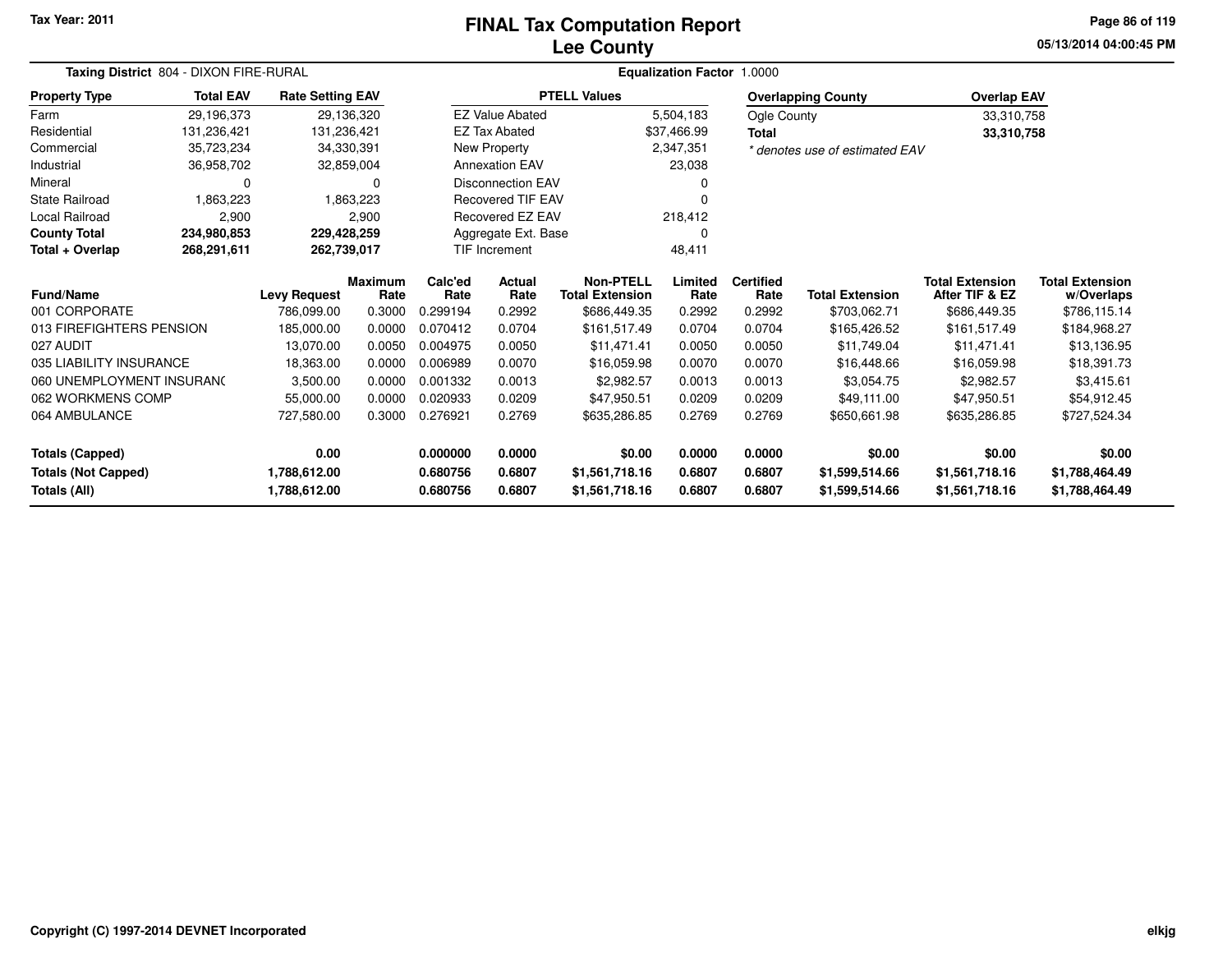### **Lee CountyFINAL Tax Computation Report**

**05/13/2014 04:00:45 PM Page 87 of 119**

|                                                                      | Taxing District 805 - EARLVILLE FIRE |                                  |                        |                                  |                                                              | <b>Equalization Factor</b><br>1.0000 |                            |                            |                                    |                                          |                                        |  |  |  |
|----------------------------------------------------------------------|--------------------------------------|----------------------------------|------------------------|----------------------------------|--------------------------------------------------------------|--------------------------------------|----------------------------|----------------------------|------------------------------------|------------------------------------------|----------------------------------------|--|--|--|
| <b>Property Type</b>                                                 | <b>Total EAV</b>                     | <b>Rate Setting EAV</b>          |                        |                                  |                                                              | <b>PTELL Values</b>                  |                            |                            | <b>Overlapping County</b>          | <b>Overlap EAV</b>                       |                                        |  |  |  |
| Farm                                                                 | 841,584                              |                                  | 841,584                |                                  | <b>EZ Value Abated</b>                                       |                                      | 0                          | DeKalb County              |                                    | 1,345,613                                |                                        |  |  |  |
| Residential                                                          | 82,460                               |                                  | 82,460                 |                                  | <b>EZ Tax Abated</b>                                         |                                      | \$0.00                     | LaSalle County             |                                    | *61,012,554                              |                                        |  |  |  |
| Commercial                                                           |                                      |                                  | O                      |                                  | <b>New Property</b>                                          |                                      | 0                          | <b>Total</b>               |                                    | 62,358,167                               |                                        |  |  |  |
| Industrial                                                           | 0                                    |                                  | 0                      |                                  | <b>Annexation EAV</b>                                        |                                      | 0                          |                            | * denotes use of estimated EAV     |                                          |                                        |  |  |  |
| Mineral                                                              |                                      |                                  | 0                      |                                  | <b>Disconnection EAV</b>                                     |                                      |                            |                            |                                    |                                          |                                        |  |  |  |
| <b>State Railroad</b>                                                |                                      |                                  | 0                      | Recovered TIF EAV                |                                                              |                                      | 0                          |                            |                                    |                                          |                                        |  |  |  |
| <b>Local Railroad</b>                                                |                                      |                                  | n                      | Recovered EZ EAV                 |                                                              |                                      | 0                          |                            |                                    |                                          |                                        |  |  |  |
| <b>County Total</b>                                                  | 924,044                              |                                  | 924,044                | Aggregate Ext. Base              |                                                              |                                      | 0                          |                            |                                    |                                          |                                        |  |  |  |
| Total + Overlap                                                      | 63,282,211                           | 63,282,211                       |                        |                                  | TIF Increment                                                |                                      | 0                          |                            |                                    |                                          |                                        |  |  |  |
| <b>Fund/Name</b>                                                     |                                      | <b>Levy Request</b>              | <b>Maximum</b><br>Rate | Calc'ed<br>Rate                  | <b>Non-PTELL</b><br>Actual<br>Rate<br><b>Total Extension</b> |                                      | Limited<br>Rate            | <b>Certified</b><br>Rate   | <b>Total Extension</b>             | <b>Total Extension</b><br>After TIF & EZ | <b>Total Extension</b><br>w/Overlaps   |  |  |  |
| 001 CORPORATE                                                        |                                      | 57,300.00                        | 0.3000                 | 0.090547                         | 0.0905                                                       | \$836.26                             | 0.0905                     | 0.0905                     | \$836.26                           | \$836.26                                 | \$57,270.40                            |  |  |  |
| 064 AMBULANCE                                                        |                                      | 61,150.00                        | 0.2500                 | 0.096631                         | 0.0966                                                       | \$892.63                             | 0.0966                     | 0.0966                     | \$892.63                           | \$892.63                                 | \$61,130.62                            |  |  |  |
| <b>Totals (Capped)</b><br><b>Totals (Not Capped)</b><br>Totals (All) |                                      | 0.00<br>118,450.00<br>118,450.00 |                        | 0.000000<br>0.187178<br>0.187178 | 0.0000<br>0.1871<br>0.1871                                   | \$0.00<br>\$1,728.89<br>\$1,728.89   | 0.0000<br>0.1871<br>0.1871 | 0.0000<br>0.1871<br>0.1871 | \$0.00<br>\$1,728.89<br>\$1,728.89 | \$0.00<br>\$1,728.89<br>\$1,728.89       | \$0.00<br>\$118,401.02<br>\$118,401.02 |  |  |  |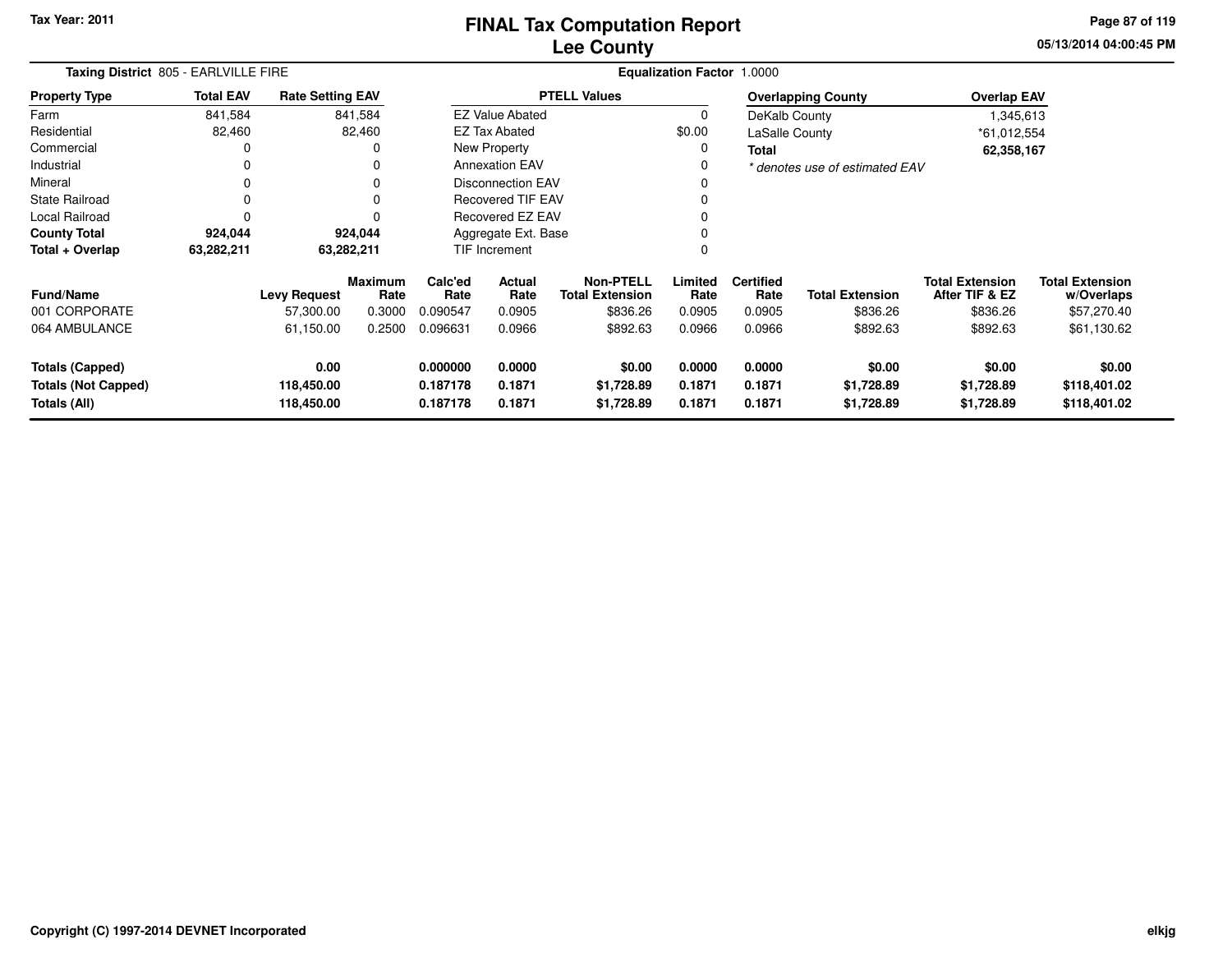### **Lee CountyFINAL Tax Computation Report**

**05/13/2014 04:00:45 PM Page 88 of 119**

| Taxing District 806 - FRANKLIN GROVE FIRE |                  |                         |                 |                      |                                            |                     | <b>Equalization Factor 1.0000</b> |                        |                                          |                                      |              |
|-------------------------------------------|------------------|-------------------------|-----------------|----------------------|--------------------------------------------|---------------------|-----------------------------------|------------------------|------------------------------------------|--------------------------------------|--------------|
| <b>Property Type</b>                      | <b>Total EAV</b> | <b>Rate Setting EAV</b> |                 |                      |                                            | <b>PTELL Values</b> |                                   |                        | <b>Overlapping County</b>                | <b>Overlap EAV</b>                   |              |
| Farm                                      | 12,844,954       |                         | 12,844,954      |                      | <b>EZ Value Abated</b>                     |                     | 0                                 | Ogle County            |                                          | 6,633,078                            |              |
| Residential                               | 13,198,883       |                         | 13,198,883      |                      | <b>EZ Tax Abated</b>                       |                     | \$0.00                            | Total                  |                                          | 6,633,078                            |              |
| Commercial                                | 2,657,751        |                         | 2,657,751       |                      | New Property                               |                     | 78,675                            |                        | * denotes use of estimated EAV           |                                      |              |
| Industrial                                | 2,457,121        |                         | 2,457,121       |                      | <b>Annexation EAV</b>                      |                     | 0                                 |                        |                                          |                                      |              |
| Mineral                                   | 0                |                         | 0               |                      | <b>Disconnection EAV</b>                   |                     | 23,038                            |                        |                                          |                                      |              |
| <b>State Railroad</b>                     | 968,928          |                         | 968,928         |                      | <b>Recovered TIF EAV</b>                   |                     | 0                                 |                        |                                          |                                      |              |
| Local Railroad                            | 0                |                         | 0               |                      | <b>Recovered EZ EAV</b>                    |                     |                                   |                        |                                          |                                      |              |
| <b>County Total</b>                       | 32,127,637       |                         | 32,127,637      | Aggregate Ext. Base  |                                            |                     |                                   |                        |                                          |                                      |              |
| Total + Overlap                           | 38,760,715       |                         | 38,760,715      | <b>TIF Increment</b> |                                            |                     | $\Omega$                          |                        |                                          |                                      |              |
| <b>Fund/Name</b><br><b>Levy Request</b>   |                  | <b>Maximum</b><br>Rate  | Calc'ed<br>Rate | Actual<br>Rate       | <b>Non-PTELL</b><br><b>Total Extension</b> | Limited<br>Rate     | <b>Certified</b><br>Rate          | <b>Total Extension</b> | <b>Total Extension</b><br>After TIF & EZ | <b>Total Extension</b><br>w/Overlaps |              |
| 001 CORPORATE                             |                  | 116,882.00              | 0.3000          | 0.301548             | 0.3000                                     | \$96,382.91         | 0.3000                            | 0.3000                 | \$96,382.91                              | \$96,382.91                          | \$116,282.15 |
| 027 AUDIT                                 |                  | 1,948.00                | 0.0050          | 0.005026             | 0.0050                                     | \$1,606.38          | 0.0050                            | 0.0050                 | \$1,606.38                               | \$1,606.38                           | \$1,938.04   |
| 035 LIABILITY INSURANCE                   |                  | 38,734.00               | 0.0000          | 0.099931             | 0.0999                                     | \$32,095.51         | 0.0999                            | 0.0999                 | \$32,095.51                              | \$32,095.51                          | \$38,721.95  |
| 047 SOCIAL SECURITY                       |                  | 3,000.00                | 0.0000          | 0.007740             | 0.0077                                     | \$2,473.83          | 0.0077                            | 0.0077                 | \$2,473.83                               | \$2,473.83                           | \$2,984.58   |
| 064 AMBULANCE                             |                  | 58,441.00               | 0.1500          | 0.150774             | 0.1500                                     | \$48,191.46         | 0.1500                            | 0.1500                 | \$48,191.46                              | \$48,191.46                          | \$58,141.07  |
| <b>Totals (Capped)</b>                    |                  | 0.00                    |                 | 0.000000             | 0.0000                                     | \$0.00              | 0.0000                            | 0.0000                 | \$0.00                                   | \$0.00                               | \$0.00       |
| <b>Totals (Not Capped)</b>                |                  | 219,005.00              |                 | 0.565019             | 0.5626                                     | \$180,750.09        | 0.5626                            | 0.5626                 | \$180,750.09                             | \$180,750.09                         | \$218,067.79 |
| Totals (All)                              |                  | 219,005.00              |                 | 0.565019             | 0.5626                                     | \$180,750.09        | 0.5626                            | 0.5626                 | \$180,750.09                             | \$180,750.09                         | \$218,067.79 |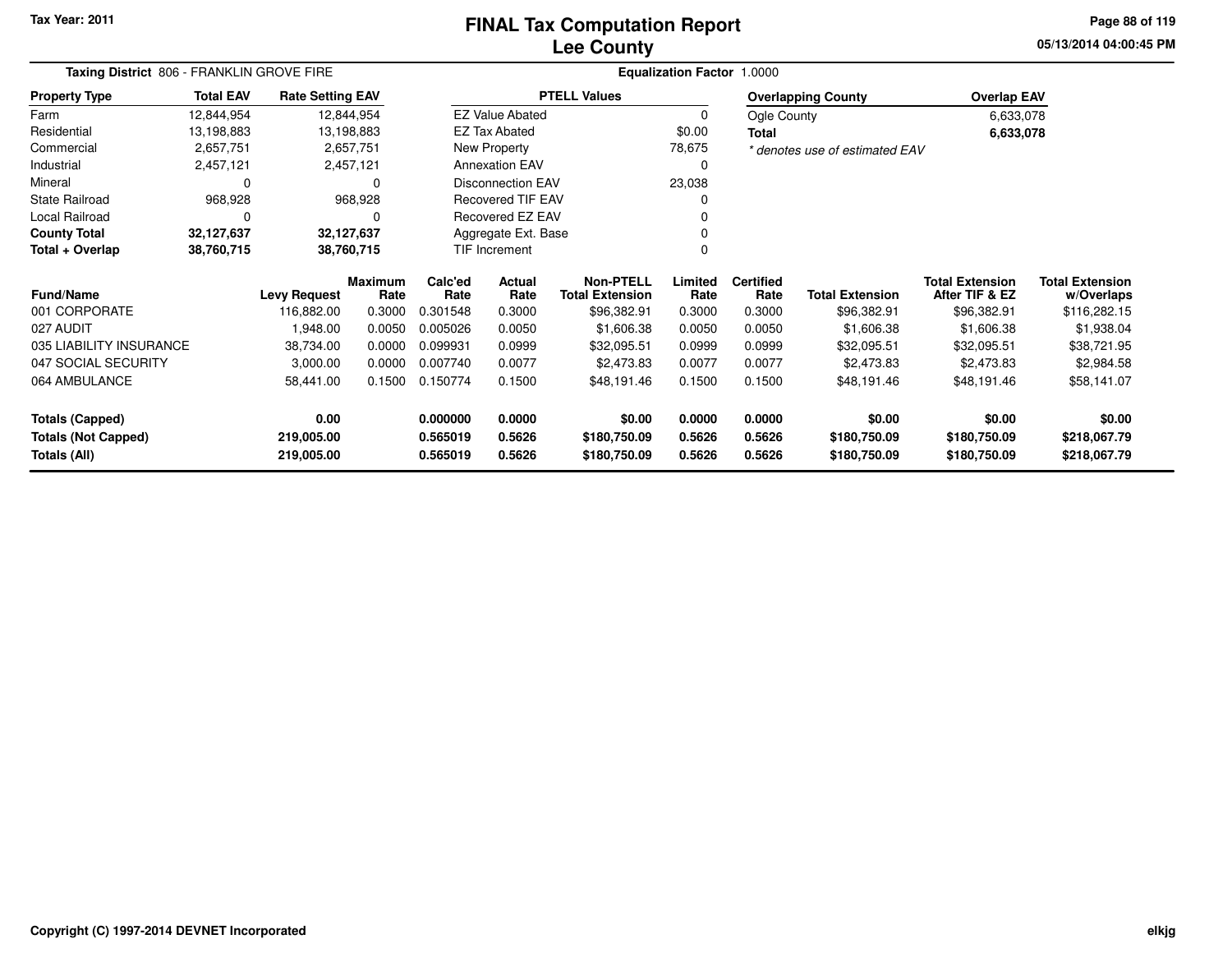### **Lee CountyFINAL Tax Computation Report**

**05/13/2014 04:00:45 PM Page 89 of 119**

| Taxing District 807 - LEE FIRE             |                  |                         |                 | <b>Equalization Factor 1.0000</b>        |                          |                                            |                  |                          |                                |                                          |                                      |  |  |
|--------------------------------------------|------------------|-------------------------|-----------------|------------------------------------------|--------------------------|--------------------------------------------|------------------|--------------------------|--------------------------------|------------------------------------------|--------------------------------------|--|--|
| <b>Property Type</b>                       | <b>Total EAV</b> | <b>Rate Setting EAV</b> |                 |                                          |                          | <b>PTELL Values</b>                        |                  |                          | <b>Overlapping County</b>      | <b>Overlap EAV</b>                       |                                      |  |  |
| Farm                                       | 5,983,688        |                         | 5,983,688       |                                          | <b>EZ Value Abated</b>   |                                            | $\Omega$         | DeKalb County            |                                | 9,290,960                                |                                      |  |  |
| Residential                                | 4,953,925        |                         | 4,953,925       |                                          | EZ Tax Abated            |                                            | \$0.00           | <b>Total</b>             |                                | 9,290,960                                |                                      |  |  |
| Commercial                                 | 328,575          |                         | 328,575         |                                          | New Property             |                                            | 165,092          |                          | * denotes use of estimated EAV |                                          |                                      |  |  |
| Industrial                                 | 452              |                         | 452             |                                          | <b>Annexation EAV</b>    |                                            |                  |                          |                                |                                          |                                      |  |  |
| Mineral                                    | 2,251,952        |                         | 2,251,952       |                                          | Disconnection EAV        |                                            |                  |                          |                                |                                          |                                      |  |  |
| State Railroad                             | 285,510          |                         | 285,510         |                                          | <b>Recovered TIF EAV</b> |                                            |                  |                          |                                |                                          |                                      |  |  |
| Local Railroad                             | 0                |                         | O               |                                          | <b>Recovered EZ EAV</b>  |                                            |                  |                          |                                |                                          |                                      |  |  |
| <b>County Total</b>                        | 13,804,102       |                         | 13,804,102      |                                          | Aggregate Ext. Base      |                                            | 111,939          |                          |                                |                                          |                                      |  |  |
| Total + Overlap                            | 23,095,062       |                         | 23,095,062      |                                          | TIF Increment            |                                            |                  |                          |                                |                                          |                                      |  |  |
| <b>Fund/Name</b>                           |                  | <b>Levy Request</b>     | Maximum<br>Rate | Calc'ed<br><b>Actual</b><br>Rate<br>Rate |                          | <b>Non-PTELL</b><br><b>Total Extension</b> | Limited<br>Rate  | <b>Certified</b><br>Rate | <b>Total Extension</b>         | <b>Total Extension</b><br>After TIF & EZ | <b>Total Extension</b><br>w/Overlaps |  |  |
| 001 CORPORATE                              |                  | 69,014.00               | 0.4000          | 0.298826                                 | 0.2988                   | \$41,246.66                                | 0.2988           | 0.2988                   | \$41,246.66                    | \$41,246.66                              | \$69,008.05                          |  |  |
| 035 LIABILITY INSURANCE                    |                  | 7,664.00                | 0.0000          | 0.033185                                 | 0.0332                   | \$4,582.96                                 | 0.0332           | 0.0332                   | \$4,582.96                     | \$4,582.96                               | \$7,667.56                           |  |  |
| 064 AMBULANCE                              |                  | 35,322.00               | 0.3000          | 0.152942                                 | 0.1529                   | \$21,106.47                                | 0.1529           | 0.1529                   | \$21,106.47                    | \$21,106.47                              | \$35,312.35                          |  |  |
| <b>Totals (Capped)</b>                     |                  | 112,000.00              |                 | 0.484953                                 | 0.4849                   | \$66,936.09                                | 0.4849           | 0.4849                   | \$66,936.09                    | \$66,936.09                              | \$111,987.96                         |  |  |
| <b>Totals (Not Capped)</b><br>Totals (All) |                  | 0.00<br>112,000.00      |                 | 0.000000<br>0.484953                     | 0.0000<br>0.4849         | \$0.00<br>\$66,936.09                      | 0.0000<br>0.4849 | 0.0000<br>0.4849         | \$0.00<br>\$66,936.09          | \$0.00<br>\$66,936.09                    | \$0.00<br>\$111,987.96               |  |  |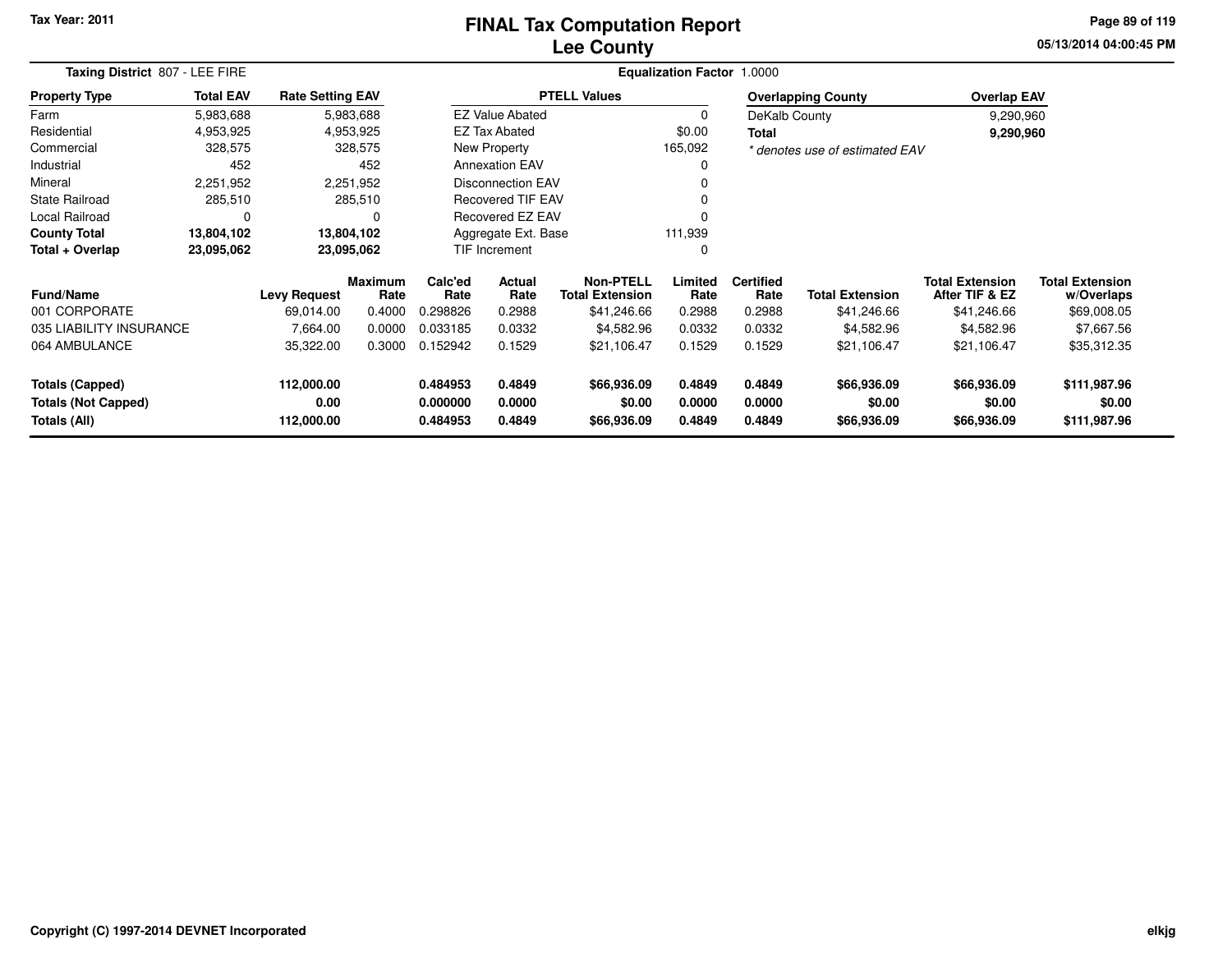### **Lee CountyFINAL Tax Computation Report**

**05/13/2014 04:00:45 PM Page 90 of 119**

| Taxing District 808 - OHIO FIRE |                  |                         | <b>Equalization Factor</b><br>1.0000 |                 |                          |                                            |                 |                          |                                |                                          |                                      |  |
|---------------------------------|------------------|-------------------------|--------------------------------------|-----------------|--------------------------|--------------------------------------------|-----------------|--------------------------|--------------------------------|------------------------------------------|--------------------------------------|--|
| <b>Property Type</b>            | <b>Total EAV</b> | <b>Rate Setting EAV</b> |                                      |                 |                          | <b>PTELL Values</b>                        |                 |                          | <b>Overlapping County</b>      | <b>Overlap EAV</b>                       |                                      |  |
| Farm                            | 6,189,180        |                         | 6,189,180                            |                 | <b>EZ Value Abated</b>   |                                            |                 | <b>Bureau County</b>     |                                | *28,198,025                              |                                      |  |
| Residential                     | 1,732,333        |                         | 1,732,333                            |                 | <b>EZ Tax Abated</b>     |                                            | \$0.00          | Total                    |                                | 28,198,025                               |                                      |  |
| Commercial                      | 0                |                         |                                      |                 | New Property             |                                            | 7,657,397       |                          | * denotes use of estimated EAV |                                          |                                      |  |
| Industrial                      | 120,368          |                         | 120,368                              |                 | <b>Annexation EAV</b>    |                                            | 0               |                          |                                |                                          |                                      |  |
| Mineral                         | 7,682,766        |                         | 7,682,766                            |                 | <b>Disconnection EAV</b> |                                            |                 |                          |                                |                                          |                                      |  |
| <b>State Railroad</b>           | 0                |                         |                                      |                 | Recovered TIF EAV        |                                            |                 |                          |                                |                                          |                                      |  |
| Local Railroad                  |                  |                         |                                      |                 | Recovered EZ EAV         |                                            |                 |                          |                                |                                          |                                      |  |
| <b>County Total</b>             | 15,724,647       | 15,724,647              |                                      |                 | Aggregate Ext. Base      |                                            | 0               |                          |                                |                                          |                                      |  |
| Total + Overlap                 | 43,922,672       | 43,922,672              |                                      |                 | TIF Increment            |                                            | 0               |                          |                                |                                          |                                      |  |
| <b>Fund/Name</b>                |                  | <b>Levy Request</b>     | <b>Maximum</b><br>Rate               | Calc'ed<br>Rate | Actual<br>Rate           | <b>Non-PTELL</b><br><b>Total Extension</b> | Limited<br>Rate | <b>Certified</b><br>Rate | <b>Total Extension</b>         | <b>Total Extension</b><br>After TIF & EZ | <b>Total Extension</b><br>w/Overlaps |  |
| 001 CORPORATE                   |                  | 62,500.00               | 0.3000                               | 0.142296        | 0.1423                   | \$22,376.17                                | 0.1423          | 0.1423                   | \$22,376.17                    | \$22,376.17                              | \$62,501.96                          |  |
| 064 AMBULANCE                   |                  | 25,000.00               | 0.2500                               | 0.056918        | 0.0569                   | \$8,947.32                                 | 0.0569          | 0.0569                   | \$8,947.32                     | \$8,947.32                               | \$24,992.00                          |  |
| <b>Totals (Capped)</b>          |                  | 0.00                    |                                      | 0.000000        | 0.0000                   | \$0.00                                     | 0.0000          | 0.0000                   | \$0.00                         | \$0.00                                   | \$0.00                               |  |
| <b>Totals (Not Capped)</b>      |                  | 87,500.00               |                                      | 0.199214        | 0.1992                   | \$31,323.49                                | 0.1992          | 0.1992                   | \$31,323.49                    | \$31,323.49                              | \$87,493.96                          |  |
| Totals (All)                    |                  | 87,500.00               |                                      | 0.199214        | 0.1992                   | \$31,323.49                                | 0.1992          | 0.1992                   | \$31,323.49                    | \$31,323.49                              | \$87,493.96                          |  |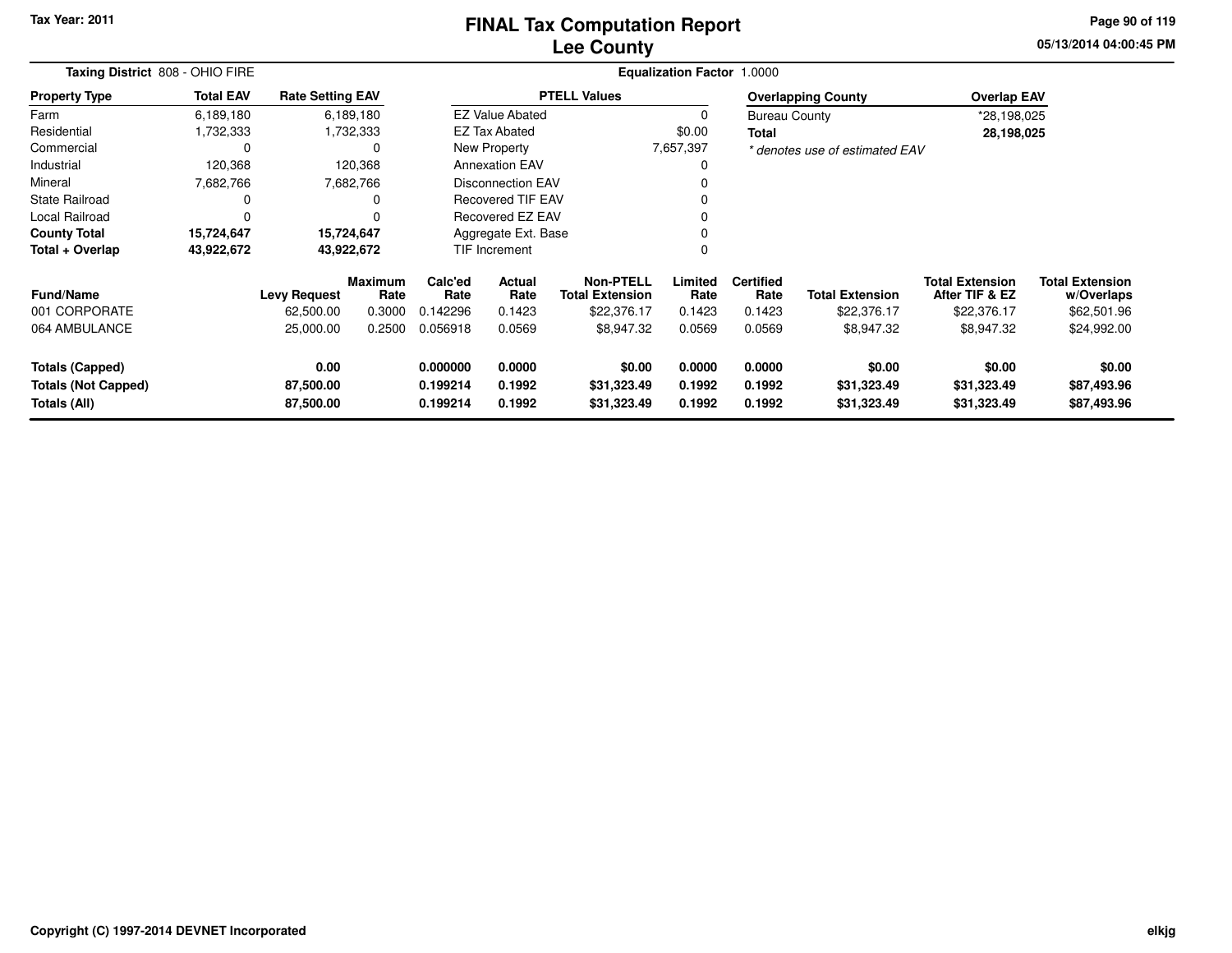# **Lee CountyFINAL Tax Computation Report**

**05/13/2014 04:00:45 PM Page 91 of 119**

| Taxing District 809 - OGLE LEE FIRE        |                  |                          |                        |                      |                          |                                            | Equalization Factor 1.0000 |                          |                                |                                          |                                      |
|--------------------------------------------|------------------|--------------------------|------------------------|----------------------|--------------------------|--------------------------------------------|----------------------------|--------------------------|--------------------------------|------------------------------------------|--------------------------------------|
| <b>Property Type</b>                       | <b>Total EAV</b> | <b>Rate Setting EAV</b>  |                        |                      |                          | <b>PTELL Values</b>                        |                            |                          | <b>Overlapping County</b>      | <b>Overlap EAV</b>                       |                                      |
| Farm                                       | 11,107,623       | 11,107,623               |                        |                      | <b>EZ Value Abated</b>   |                                            | 0                          | Ogle County              |                                | 95,761,286                               |                                      |
| Residential                                | 7,301,424        |                          | 7,301,424              |                      | <b>EZ Tax Abated</b>     |                                            | \$0.00                     | <b>Total</b>             |                                | 95,761,286                               |                                      |
| Commercial                                 | 1,068,888        |                          | 1,068,888              |                      | New Property             |                                            | 237,568                    |                          | * denotes use of estimated EAV |                                          |                                      |
| Industrial                                 | 69,231           |                          | 69,231                 |                      | <b>Annexation EAV</b>    |                                            | 0                          |                          |                                |                                          |                                      |
| Mineral                                    | 0                |                          | $\Omega$               |                      | <b>Disconnection EAV</b> |                                            |                            |                          |                                |                                          |                                      |
| <b>State Railroad</b>                      | 564,456          |                          | 564,456                |                      | <b>Recovered TIF EAV</b> |                                            | $\Omega$                   |                          |                                |                                          |                                      |
| Local Railroad                             | 0<br>20,111,622  |                          | 0                      |                      | Recovered EZ EAV         |                                            |                            |                          |                                |                                          |                                      |
| <b>County Total</b>                        | 20,111,622       |                          |                        |                      | Aggregate Ext. Base      |                                            |                            |                          |                                |                                          |                                      |
| Total + Overlap                            | 115,872,908      | 115,872,908              |                        | TIF Increment        |                          |                                            | $\Omega$                   |                          |                                |                                          |                                      |
| <b>Fund/Name</b>                           |                  | <b>Levy Request</b>      | <b>Maximum</b><br>Rate | Calc'ed<br>Rate      | <b>Actual</b><br>Rate    | <b>Non-PTELL</b><br><b>Total Extension</b> | Limited<br>Rate            | <b>Certified</b><br>Rate | <b>Total Extension</b>         | <b>Total Extension</b><br>After TIF & EZ | <b>Total Extension</b><br>w/Overlaps |
| 001 CORPORATE                              |                  | 312,000.00               | 0.3000                 | 0.269261             | 0.2693                   | \$54,160.60                                | 0.2693                     | 0.2693                   | \$54,160.60                    | \$54,160.60                              | \$312,045.74                         |
| 027 AUDIT                                  |                  | 5,000.00                 | 0.0050                 | 0.004315             | 0.0043                   | \$864.80                                   | 0.0043                     | 0.0043                   | \$864.80                       | \$864.80                                 | \$4,982.54                           |
| 035 LIABILITY INSURANCE                    |                  | 6,000.00                 | 0.0000                 | 0.005178             | 0.0052                   | \$1,045.80                                 | 0.0052                     | 0.0052                   | \$1,045.80                     | \$1,045.80                               | \$6,025.39                           |
| 062 WORKMANS COMP<br>15,000.00             |                  | 0.0000                   | 0.012945               | 0.0129               | \$2,594.40               | 0.0129                                     | 0.0129                     | \$2,594.40               | \$2,594.40                     | \$14,947.61                              |                                      |
| <b>Totals (Capped)</b>                     |                  | 0.00                     |                        | 0.000000             | 0.0000                   | \$0.00                                     | 0.0000                     | 0.0000                   | \$0.00                         | \$0.00                                   | \$0.00                               |
| <b>Totals (Not Capped)</b><br>Totals (All) |                  | 338,000.00<br>338,000.00 |                        | 0.291699<br>0.291699 | 0.2917<br>0.2917         | \$58,665.60<br>\$58,665.60                 | 0.2917<br>0.2917           | 0.2917<br>0.2917         | \$58,665.60<br>\$58,665.60     | \$58,665.60<br>\$58,665.60               | \$338,001.28<br>\$338,001.28         |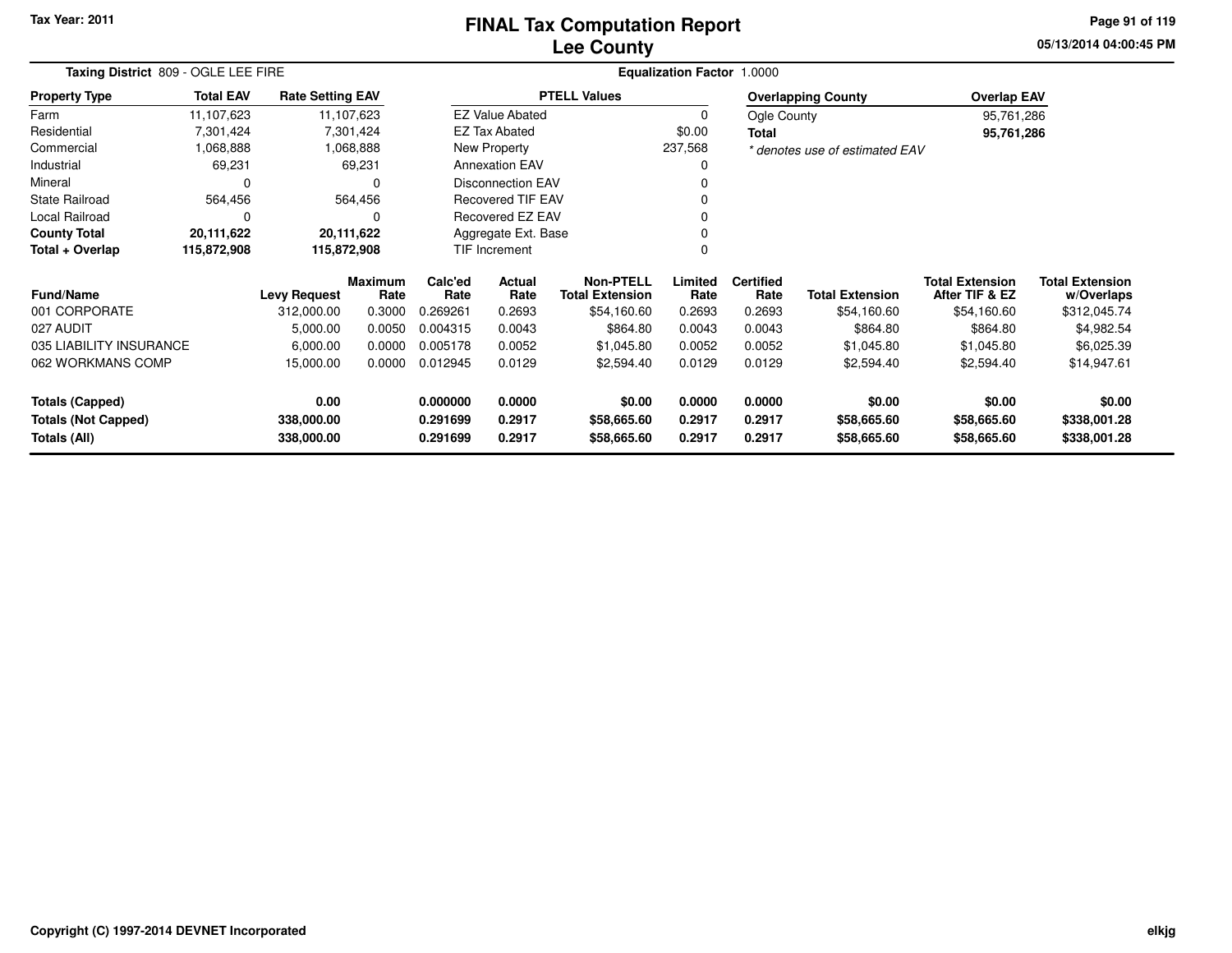### **Lee CountyFINAL Tax Computation Report**

**05/13/2014 04:00:45 PM Page 92 of 119**

| Taxing District 810 - PAW PAW FIRE                                   |                  |                                   |                                  |                                  | <b>Equalization Factor 1.0000</b> |                                                    |                            |                                    |                                        |                                                         |                                                      |
|----------------------------------------------------------------------|------------------|-----------------------------------|----------------------------------|----------------------------------|-----------------------------------|----------------------------------------------------|----------------------------|------------------------------------|----------------------------------------|---------------------------------------------------------|------------------------------------------------------|
| <b>Property Type</b>                                                 | <b>Total EAV</b> | <b>Rate Setting EAV</b>           |                                  |                                  |                                   | <b>PTELL Values</b>                                |                            |                                    | <b>Overlapping County</b>              | <b>Overlap EAV</b>                                      |                                                      |
| Farm                                                                 | 14,453,729       |                                   | 14,452,395                       |                                  | <b>EZ Value Abated</b>            |                                                    | 0                          | DeKalb County                      |                                        | 10,868,495                                              |                                                      |
| Residential                                                          | 16,639,613       |                                   | 14,356,272                       |                                  | <b>EZ Tax Abated</b>              |                                                    | \$0.00                     | Total                              |                                        | 10,868,495                                              |                                                      |
| Commercial                                                           | 1,596,679        |                                   | 1,339,092                        |                                  | New Property                      |                                                    | 236,802                    |                                    | * denotes use of estimated EAV         |                                                         |                                                      |
| Industrial                                                           | 0                |                                   | 0                                |                                  | <b>Annexation EAV</b>             |                                                    | 0                          |                                    |                                        |                                                         |                                                      |
| Mineral                                                              | 5,225,436        |                                   | 5,225,436                        |                                  | Disconnection EAV                 |                                                    | 0                          |                                    |                                        |                                                         |                                                      |
| <b>State Railroad</b>                                                | 0                |                                   | $\Omega$                         |                                  | <b>Recovered TIF EAV</b>          |                                                    | 0                          |                                    |                                        |                                                         |                                                      |
| Local Railroad                                                       | $\Omega$         |                                   | $\Omega$                         |                                  | Recovered EZ EAV                  |                                                    | $\Omega$                   |                                    |                                        |                                                         |                                                      |
| <b>County Total</b>                                                  | 37,915,457       |                                   | 35,373,195                       | Aggregate Ext. Base              |                                   |                                                    | 133,319                    |                                    |                                        |                                                         |                                                      |
| Total + Overlap                                                      | 48,783,952       |                                   | 46,241,690                       | TIF Increment                    |                                   |                                                    | 2,542,262                  |                                    |                                        |                                                         |                                                      |
| <b>Fund/Name</b><br>001 CORPORATE                                    |                  | <b>Levy Request</b><br>118,500.00 | <b>Maximum</b><br>Rate<br>0.4000 | Calc'ed<br>Rate<br>0.256262      | Actual<br>Rate<br>0.2563          | Non-PTELL<br><b>Total Extension</b><br>\$90,661.50 | Limited<br>Rate<br>0.2563  | <b>Certified</b><br>Rate<br>0.2563 | <b>Total Extension</b><br>\$97,177.32  | <b>Total Extension</b><br>After TIF & EZ<br>\$90,661.50 | <b>Total Extension</b><br>w/Overlaps<br>\$118,517.45 |
| 035 LIABILITY INSURANCE                                              |                  | 13,500.00                         | 0.0000                           | 0.029194                         | 0.0292                            | \$10,328.97                                        | 0.0292                     | 0.0292                             | \$11,071.31                            | \$10,328.97                                             | \$13,502.57                                          |
| <b>Totals (Capped)</b><br><b>Totals (Not Capped)</b><br>Totals (All) |                  | 132,000.00<br>0.00<br>132,000.00  |                                  | 0.285456<br>0.000000<br>0.285456 | 0.2855<br>0.0000<br>0.2855        | \$100,990.47<br>\$0.00<br>\$100,990.47             | 0.2855<br>0.0000<br>0.2855 | 0.2855<br>0.0000<br>0.2855         | \$108,248.63<br>\$0.00<br>\$108,248.63 | \$100,990.47<br>\$0.00<br>\$100,990.47                  | \$132,020.02<br>\$0.00<br>\$132,020.02               |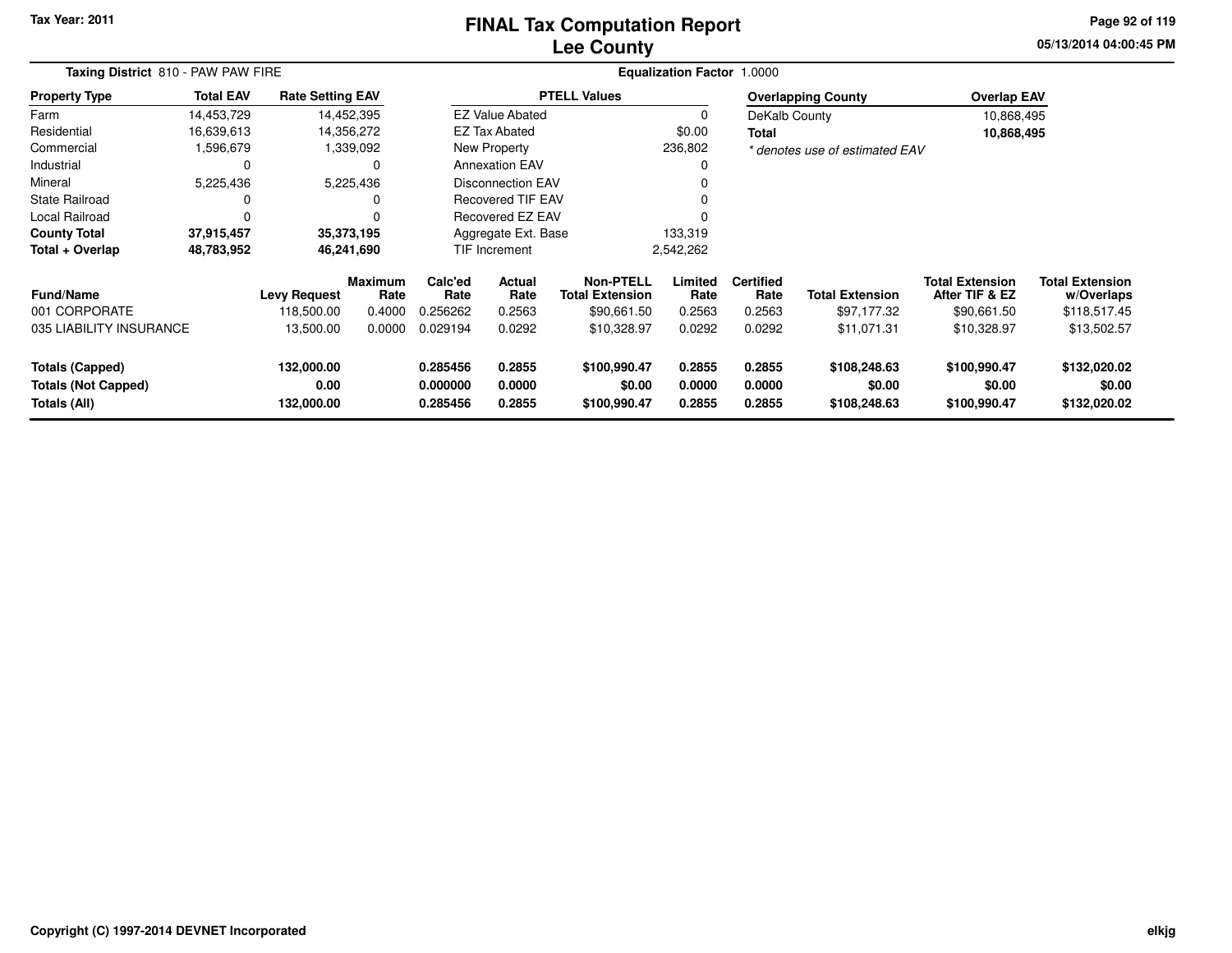### **Lee CountyFINAL Tax Computation Report**

**05/13/2014 04:00:45 PM Page 93 of 119**

| Taxing District 811 - POLO FIRE                                                                          |                  |                         |                                  | <b>Equalization Factor 1.0000</b> |                                    |                                            |                            |                                    |                                    |                                          |                                      |  |  |  |
|----------------------------------------------------------------------------------------------------------|------------------|-------------------------|----------------------------------|-----------------------------------|------------------------------------|--------------------------------------------|----------------------------|------------------------------------|------------------------------------|------------------------------------------|--------------------------------------|--|--|--|
| <b>Property Type</b>                                                                                     | <b>Total EAV</b> | <b>Rate Setting EAV</b> |                                  |                                   |                                    | <b>PTELL Values</b>                        |                            |                                    | <b>Overlapping County</b>          | <b>Overlap EAV</b>                       |                                      |  |  |  |
| Farm                                                                                                     | 280,464          |                         | 280,464                          |                                   | <b>EZ Value Abated</b>             |                                            |                            | Carroll County                     |                                    | 409,172                                  |                                      |  |  |  |
| Residential                                                                                              | 0                |                         | 0                                |                                   | <b>EZ Tax Abated</b>               |                                            | \$0.00                     | Ogle County                        |                                    | 71,464,644                               |                                      |  |  |  |
| Commercial                                                                                               | 15,277           |                         | 15,277                           |                                   | New Property                       |                                            |                            |                                    | <b>Whiteside County</b>            | 439,091                                  |                                      |  |  |  |
| Industrial                                                                                               | $\Omega$         |                         | 0                                |                                   | <b>Annexation EAV</b>              |                                            | $\Omega$                   | Total                              |                                    | 72,312,907                               |                                      |  |  |  |
| Mineral                                                                                                  | 0                |                         | 0                                |                                   | <b>Disconnection EAV</b>           |                                            |                            |                                    | * denotes use of estimated EAV     |                                          |                                      |  |  |  |
| <b>State Railroad</b>                                                                                    | 0                |                         | 0                                | <b>Recovered TIF EAV</b>          |                                    |                                            |                            |                                    |                                    |                                          |                                      |  |  |  |
| Local Railroad                                                                                           | $\Omega$         |                         | ŋ                                | Recovered EZ EAV                  |                                    |                                            |                            |                                    |                                    |                                          |                                      |  |  |  |
| <b>County Total</b>                                                                                      | 295,741          |                         | 295,741                          |                                   | Aggregate Ext. Base                |                                            |                            |                                    |                                    |                                          |                                      |  |  |  |
| Total + Overlap                                                                                          | 72,608,648       |                         | 72,608,648                       |                                   | TIF Increment                      |                                            |                            |                                    |                                    |                                          |                                      |  |  |  |
| <b>Fund/Name</b>                                                                                         |                  | <b>Levy Request</b>     | <b>Maximum</b><br>Rate           | Calc'ed<br>Actual<br>Rate<br>Rate |                                    | <b>Non-PTELL</b><br><b>Total Extension</b> | Limited<br>Rate            | <b>Certified</b><br>Rate           | <b>Total Extension</b>             | <b>Total Extension</b><br>After TIF & EZ | <b>Total Extension</b><br>w/Overlaps |  |  |  |
| 001 CORPORATE                                                                                            |                  | 196.000.00              | 0.3000                           | 0.269940                          | 0.2699                             | \$798.20                                   | 0.2699                     | 0.2699                             | \$798.20                           | \$798.20                                 | \$195,970.74                         |  |  |  |
| 035 LIABILITY INSURANCE                                                                                  |                  | 79,000.00               | 0.0000                           | 0.108803                          | 0.1088                             | \$321.77                                   | 0.1088                     | 0.1088                             | \$321.77                           | \$321.77                                 | \$78,998.21                          |  |  |  |
| 064 AMBULANCE                                                                                            |                  | 219,000.00              | 0.3000                           | 0.301617                          | 0.3000                             | \$887.22                                   | 0.3000                     | 0.3000                             | \$887.22                           | \$887.22                                 | \$217,825.94                         |  |  |  |
| 0.00<br><b>Totals (Capped)</b><br>494,000.00<br><b>Totals (Not Capped)</b><br>Totals (All)<br>494,000.00 |                  |                         | 0.000000<br>0.680360<br>0.680360 | 0.0000<br>0.6787<br>0.6787        | \$0.00<br>\$2,007.19<br>\$2,007.19 | 0.0000<br>0.6787<br>0.6787                 | 0.0000<br>0.6787<br>0.6787 | \$0.00<br>\$2,007.19<br>\$2,007.19 | \$0.00<br>\$2,007.19<br>\$2,007.19 | \$0.00<br>\$492,794.89<br>\$492,794.89   |                                      |  |  |  |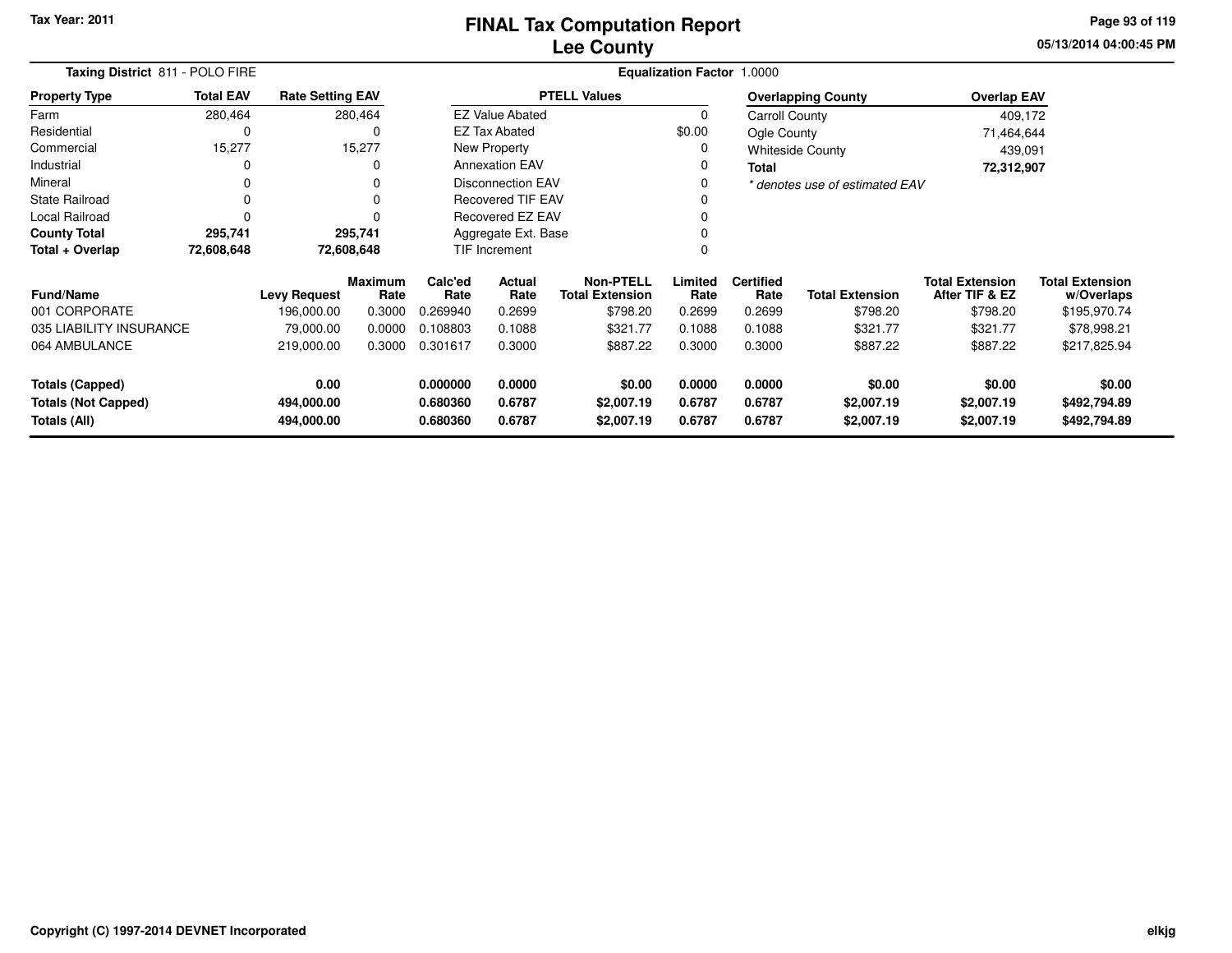### **Lee CountyFINAL Tax Computation Report**

**05/13/2014 04:00:45 PM Page 94 of 119**

|                                                                      | Taxing District 812 - ROCK FALLS FIRE |                                   |                                  |                                  |                                                    |                                      | Equalization Factor 1.0000 |                                    |                                       |                                                         |                                                      |  |
|----------------------------------------------------------------------|---------------------------------------|-----------------------------------|----------------------------------|----------------------------------|----------------------------------------------------|--------------------------------------|----------------------------|------------------------------------|---------------------------------------|---------------------------------------------------------|------------------------------------------------------|--|
| <b>Property Type</b>                                                 | <b>Total EAV</b>                      | <b>Rate Setting EAV</b>           |                                  |                                  |                                                    | <b>PTELL Values</b>                  |                            |                                    | <b>Overlapping County</b>             | <b>Overlap EAV</b>                                      |                                                      |  |
| Farm                                                                 | 2,543,523                             | 2,543,523                         |                                  |                                  | <b>EZ Value Abated</b>                             |                                      | 0                          |                                    | <b>Whiteside County</b>               | 62,124,195                                              |                                                      |  |
| Residential                                                          | 4,170,641                             | 4,170,641                         |                                  |                                  | <b>EZ Tax Abated</b>                               |                                      | \$0.00                     | <b>Total</b>                       |                                       | 62,124,195                                              |                                                      |  |
| Commercial                                                           | 475,986                               |                                   | 475,986                          |                                  | New Property                                       |                                      | 66,095                     |                                    | * denotes use of estimated EAV        |                                                         |                                                      |  |
| Industrial                                                           | 3,826,114                             |                                   | 3,826,114                        |                                  | <b>Annexation EAV</b>                              |                                      | 13,157                     |                                    |                                       |                                                         |                                                      |  |
| Mineral                                                              | $\Omega$                              |                                   | $\Omega$                         |                                  | Disconnection EAV                                  |                                      | 0                          |                                    |                                       |                                                         |                                                      |  |
| <b>State Railroad</b>                                                | 1,966,962                             |                                   | 1,966,962                        |                                  | <b>Recovered TIF EAV</b>                           |                                      | $\Omega$                   |                                    |                                       |                                                         |                                                      |  |
| Local Railroad                                                       |                                       |                                   | $\Omega$                         |                                  | Recovered EZ EAV                                   |                                      | $\mathbf 0$                |                                    |                                       |                                                         |                                                      |  |
| <b>County Total</b>                                                  | 12,983,226                            | 12,983,226                        |                                  |                                  | Aggregate Ext. Base                                |                                      | 0                          |                                    |                                       |                                                         |                                                      |  |
| Total + Overlap                                                      | 75,107,421                            | 75,107,421                        |                                  |                                  | <b>TIF Increment</b>                               |                                      | 0                          |                                    |                                       |                                                         |                                                      |  |
| <b>Fund/Name</b><br>001 CORPORATE                                    |                                       | <b>Levy Request</b><br>132,735.00 | <b>Maximum</b><br>Rate<br>0.3000 | Calc'ed<br>Rate<br>0.176727      | Actual<br>Rate<br><b>Total Extension</b><br>0.1767 |                                      | Limited<br>Rate<br>0.1767  | <b>Certified</b><br>Rate<br>0.1767 | <b>Total Extension</b><br>\$22,941.36 | <b>Total Extension</b><br>After TIF & EZ<br>\$22,941.36 | <b>Total Extension</b><br>w/Overlaps<br>\$132,714.81 |  |
| <b>Totals (Capped)</b><br><b>Totals (Not Capped)</b><br>Totals (All) |                                       | 0.00<br>132,735.00<br>132,735.00  |                                  | 0.000000<br>0.176727<br>0.176727 | 0.0000<br>0.1767<br>0.1767                         | \$0.00<br>\$22,941.36<br>\$22,941.36 | 0.0000<br>0.1767<br>0.1767 | 0.0000<br>0.1767<br>0.1767         | \$0.00<br>\$22,941.36<br>\$22,941.36  | \$0.00<br>\$22,941.36<br>\$22,941.36                    | \$0.00<br>\$132,714.81<br>\$132,714.81               |  |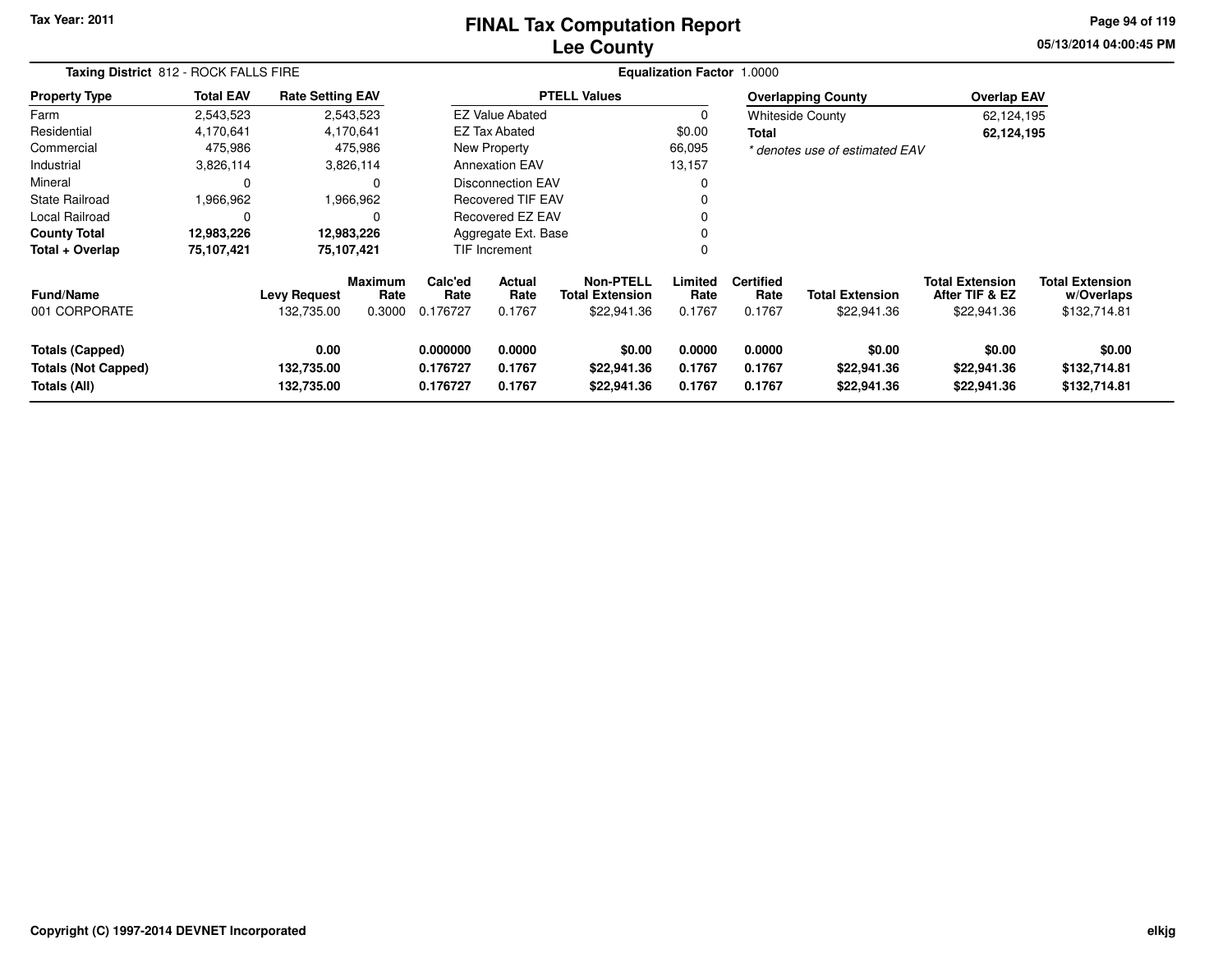### **Lee CountyFINAL Tax Computation Report**

**05/13/2014 04:00:45 PM Page 95 of 119**

| Taxing District 813 - STERLING FIRE                                  |                  |                                   |                                  |                                  |                                                    |                                      | Equalization Factor 1.0000 |                                    |                                       |                                                         |                                                      |
|----------------------------------------------------------------------|------------------|-----------------------------------|----------------------------------|----------------------------------|----------------------------------------------------|--------------------------------------|----------------------------|------------------------------------|---------------------------------------|---------------------------------------------------------|------------------------------------------------------|
| <b>Property Type</b>                                                 | <b>Total EAV</b> | <b>Rate Setting EAV</b>           |                                  |                                  |                                                    | <b>PTELL Values</b>                  |                            |                                    | <b>Overlapping County</b>             | <b>Overlap EAV</b>                                      |                                                      |
| Farm                                                                 | 3,254,548        |                                   | 3,254,548                        |                                  | <b>EZ Value Abated</b>                             |                                      | 0                          |                                    | <b>Whiteside County</b>               | 115,043,173                                             |                                                      |
| Residential                                                          | 15,020,779       |                                   | 15,020,779                       |                                  | EZ Tax Abated                                      |                                      | \$0.00                     | <b>Total</b>                       |                                       | 115,043,173                                             |                                                      |
| Commercial                                                           | 192,562          |                                   | 192,562                          |                                  | New Property                                       |                                      | 145,186                    |                                    | * denotes use of estimated EAV        |                                                         |                                                      |
| Industrial                                                           |                  |                                   |                                  |                                  | <b>Annexation EAV</b>                              |                                      | 0                          |                                    |                                       |                                                         |                                                      |
| Mineral                                                              |                  |                                   |                                  |                                  | Disconnection EAV                                  |                                      | 0                          |                                    |                                       |                                                         |                                                      |
| <b>State Railroad</b>                                                |                  |                                   |                                  |                                  | <b>Recovered TIF EAV</b>                           |                                      | 0                          |                                    |                                       |                                                         |                                                      |
| Local Railroad                                                       |                  |                                   |                                  |                                  | Recovered EZ EAV                                   |                                      | 0                          |                                    |                                       |                                                         |                                                      |
| <b>County Total</b>                                                  | 18,467,889       |                                   | 18,467,889                       |                                  | Aggregate Ext. Base                                |                                      | $\Omega$                   |                                    |                                       |                                                         |                                                      |
| Total + Overlap                                                      | 133,511,062      | 133,511,062                       |                                  |                                  | TIF Increment                                      |                                      | 0                          |                                    |                                       |                                                         |                                                      |
| <b>Fund/Name</b><br>001 CORPORATE                                    |                  | <b>Levy Request</b><br>242,604.00 | <b>Maximum</b><br>Rate<br>0.3000 | Calc'ed<br>Rate<br>0.181711      | Actual<br>Rate<br><b>Total Extension</b><br>0.1817 |                                      | Limited<br>Rate<br>0.1817  | <b>Certified</b><br>Rate<br>0.1817 | <b>Total Extension</b><br>\$33,556.15 | <b>Total Extension</b><br>After TIF & EZ<br>\$33,556.15 | <b>Total Extension</b><br>w/Overlaps<br>\$242,589.60 |
| <b>Totals (Capped)</b><br><b>Totals (Not Capped)</b><br>Totals (All) |                  | 0.00<br>242,604.00<br>242,604.00  |                                  | 0.000000<br>0.181711<br>0.181711 | 0.0000<br>0.1817<br>0.1817                         | \$0.00<br>\$33,556.15<br>\$33,556.15 | 0.0000<br>0.1817<br>0.1817 | 0.0000<br>0.1817<br>0.1817         | \$0.00<br>\$33,556.15<br>\$33,556.15  | \$0.00<br>\$33,556.15<br>\$33,556.15                    | \$0.00<br>\$242,589.60<br>\$242,589.60               |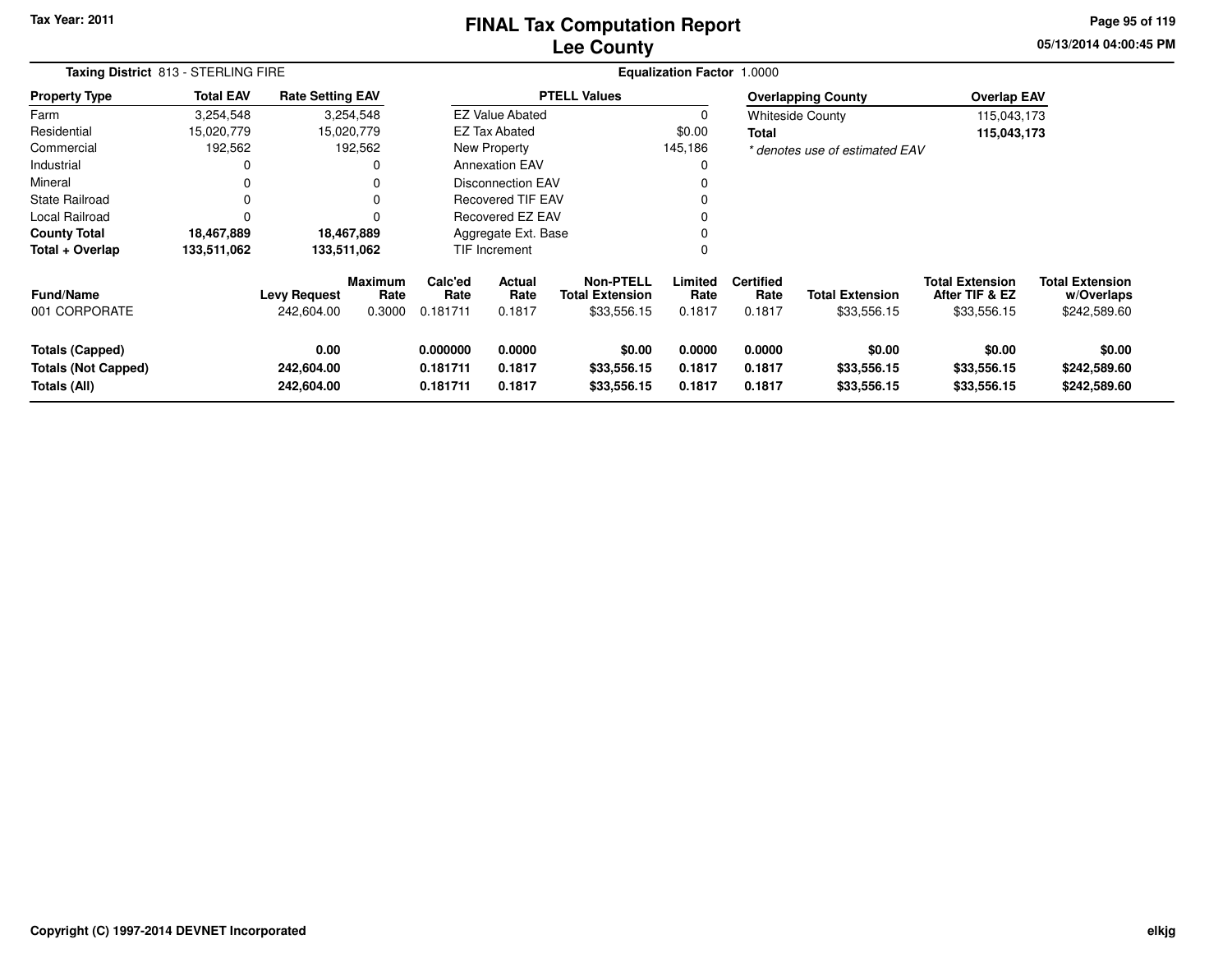# **Lee CountyFINAL Tax Computation Report**

**05/13/2014 04:00:45 PM Page 96 of 119**

| Taxing District 814 - SUBLETTE FIRE                                  |                  |                                  |                        |                                   |                            |                                            | Equalization Factor 1.0000 |                            |                                        |                                          |                                        |  |
|----------------------------------------------------------------------|------------------|----------------------------------|------------------------|-----------------------------------|----------------------------|--------------------------------------------|----------------------------|----------------------------|----------------------------------------|------------------------------------------|----------------------------------------|--|
| <b>Property Type</b>                                                 | <b>Total EAV</b> | <b>Rate Setting EAV</b>          |                        |                                   |                            | <b>PTELL Values</b>                        |                            |                            |                                        |                                          |                                        |  |
| Farm                                                                 | 17,784,893       |                                  | 17,784,893             |                                   | <b>EZ Value Abated</b>     |                                            | 0                          |                            |                                        |                                          |                                        |  |
| Residential                                                          | 21,850,654       |                                  | 21,850,654             |                                   | <b>EZ Tax Abated</b>       |                                            | \$0.00                     |                            |                                        |                                          |                                        |  |
| Commercial                                                           | 3,709,906        |                                  | 3,709,906              |                                   | New Property               |                                            | 8,284,718                  |                            |                                        |                                          |                                        |  |
| Industrial                                                           | 293,897          |                                  | 293,897                |                                   | <b>Annexation EAV</b>      |                                            | 0                          |                            |                                        |                                          |                                        |  |
| Mineral                                                              | 11,233,812       |                                  | 11,233,812             |                                   | <b>Disconnection EAV</b>   |                                            | 0                          |                            |                                        |                                          |                                        |  |
| <b>State Railroad</b>                                                | 7,283            |                                  | 7,283                  |                                   | <b>Recovered TIF EAV</b>   |                                            | $\Omega$                   |                            |                                        |                                          |                                        |  |
| Local Railroad                                                       | 8,090            |                                  | 8,090                  |                                   | Recovered EZ EAV           |                                            | $\Omega$                   |                            |                                        |                                          |                                        |  |
| <b>County Total</b>                                                  | 54,888,535       |                                  | 54,888,535             |                                   | Aggregate Ext. Base        |                                            | 135,328                    |                            |                                        |                                          |                                        |  |
| Total + Overlap                                                      | 54,888,535       |                                  | 54,888,535             |                                   | TIF Increment              |                                            | 0                          |                            |                                        |                                          |                                        |  |
| <b>Fund/Name</b>                                                     |                  | <b>Levy Request</b>              | <b>Maximum</b><br>Rate | Calc'ed<br>Actual<br>Rate<br>Rate |                            | <b>Non-PTELL</b><br><b>Total Extension</b> | Limited<br>Rate            | <b>Certified</b><br>Rate   | <b>Total Extension</b>                 | <b>Total Extension</b><br>After TIF & EZ | <b>Total Extension</b><br>w/Overlaps   |  |
| 001 CORPORATE                                                        |                  | 67,300.00                        | 0.4000                 | 0.122612                          | 0.1226                     | \$67,293.34                                | 0.1226                     | 0.1226                     | \$67,293.34                            | \$67,293.34                              | \$67,293.34                            |  |
| 064 AMBULANCE                                                        |                  | 68,000.00                        | 0.3000                 | 0.123887                          | 0.1239                     | \$68,006.89                                | 0.1239                     | 0.1239                     | \$68,006.89                            | \$68,006.89                              | \$68,006.89                            |  |
| <b>Totals (Capped)</b><br><b>Totals (Not Capped)</b><br>Totals (All) |                  | 135,300.00<br>0.00<br>135,300.00 |                        | 0.246499<br>0.000000<br>0.246499  | 0.2465<br>0.0000<br>0.2465 | \$135,300.23<br>\$0.00<br>\$135,300.23     | 0.2465<br>0.0000<br>0.2465 | 0.2465<br>0.0000<br>0.2465 | \$135,300.23<br>\$0.00<br>\$135,300.23 | \$135,300.23<br>\$0.00<br>\$135,300.23   | \$135,300.23<br>\$0.00<br>\$135,300.23 |  |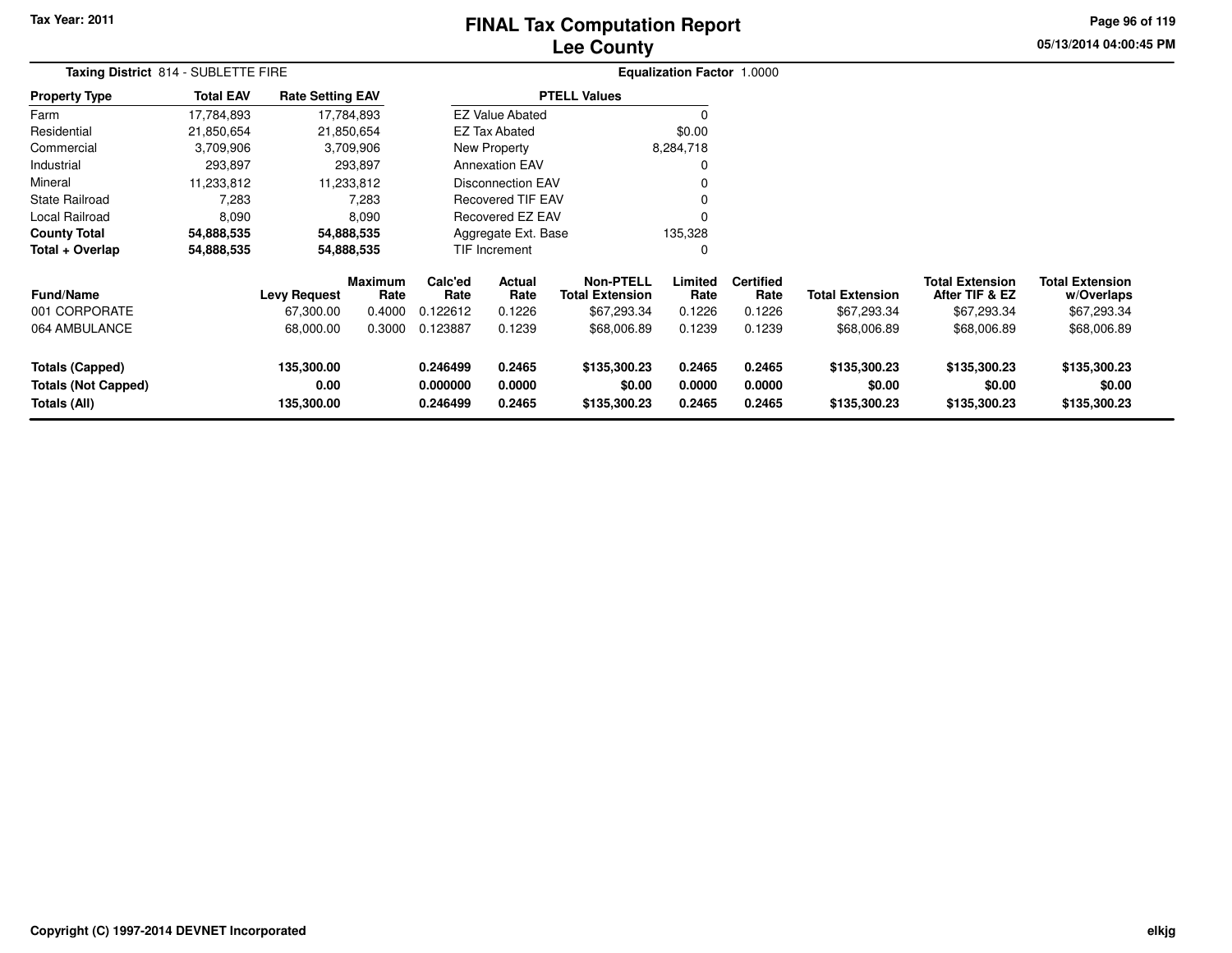# **Lee CountyFINAL Tax Computation Report**

**05/13/2014 04:00:45 PM Page 97 of 119**

| Taxing District 815 - WEST BROOKLYN FIRE                             |                  |                                |                        |                                  |                            |                                            | <b>Equalization Factor 1.0000</b> |                            |                                      |                                          |                                      |
|----------------------------------------------------------------------|------------------|--------------------------------|------------------------|----------------------------------|----------------------------|--------------------------------------------|-----------------------------------|----------------------------|--------------------------------------|------------------------------------------|--------------------------------------|
| <b>Property Type</b>                                                 | <b>Total EAV</b> | <b>Rate Setting EAV</b>        |                        |                                  |                            | <b>PTELL Values</b>                        |                                   |                            |                                      |                                          |                                      |
| Farm                                                                 | 12,743,987       |                                | 12,743,987             |                                  | <b>EZ Value Abated</b>     |                                            |                                   |                            |                                      |                                          |                                      |
| Residential                                                          | 3,242,869        |                                | 3,242,869              |                                  | <b>EZ Tax Abated</b>       |                                            | \$0.00                            |                            |                                      |                                          |                                      |
| Commercial                                                           | 347,498          |                                | 347,498                |                                  | <b>New Property</b>        |                                            | 291,589                           |                            |                                      |                                          |                                      |
| Industrial                                                           | 118,978          |                                | 118,978                |                                  | <b>Annexation EAV</b>      |                                            |                                   |                            |                                      |                                          |                                      |
| Mineral                                                              | 1,376,190        |                                | 1,376,190              |                                  | <b>Disconnection EAV</b>   |                                            |                                   |                            |                                      |                                          |                                      |
| <b>State Railroad</b>                                                | 0                |                                |                        |                                  | <b>Recovered TIF EAV</b>   |                                            |                                   |                            |                                      |                                          |                                      |
| Local Railroad                                                       | 0                |                                |                        |                                  | Recovered EZ EAV           |                                            |                                   |                            |                                      |                                          |                                      |
| <b>County Total</b>                                                  | 17,829,522       |                                | 17,829,522             |                                  | Aggregate Ext. Base        |                                            | 78,475                            |                            |                                      |                                          |                                      |
| Total + Overlap                                                      | 17,829,522       |                                | 17,829,522             |                                  | TIF Increment              |                                            | 0                                 |                            |                                      |                                          |                                      |
| <b>Fund/Name</b>                                                     |                  | <b>Levy Request</b>            | <b>Maximum</b><br>Rate | Calc'ed<br>Rate                  | Actual<br>Rate             | <b>Non-PTELL</b><br><b>Total Extension</b> | Limited<br>Rate                   | <b>Certified</b><br>Rate   | <b>Total Extension</b>               | <b>Total Extension</b><br>After TIF & EZ | <b>Total Extension</b><br>w/Overlaps |
| 001 CORPORATE                                                        |                  | 49,000.00                      | 0.4000                 | 0.274825                         | 0.2748                     | \$48,995.53                                | 0.2747                            | 0.2747                     | \$48,977.70                          | \$48,977.70                              | \$48,977.70                          |
| 064 AMBULANCE                                                        |                  | 32,000.00                      | 0.3000                 | 0.179478                         | 0.1795                     | \$32,003.99                                | 0.1795                            | 0.1795                     | \$32,003.99                          | \$32,003.99                              | \$32,003.99                          |
| <b>Totals (Capped)</b><br><b>Totals (Not Capped)</b><br>Totals (All) |                  | 81,000.00<br>0.00<br>81,000.00 |                        | 0.454303<br>0.000000<br>0.454303 | 0.4543<br>0.0000<br>0.4543 | \$80,999.52<br>\$0.00<br>\$80,999.52       | 0.4542<br>0.0000<br>0.4542        | 0.4542<br>0.0000<br>0.4542 | \$80,981.69<br>\$0.00<br>\$80,981.69 | \$80,981.69<br>\$0.00<br>\$80,981.69     | \$80,981.69<br>\$0.00<br>\$80,981.69 |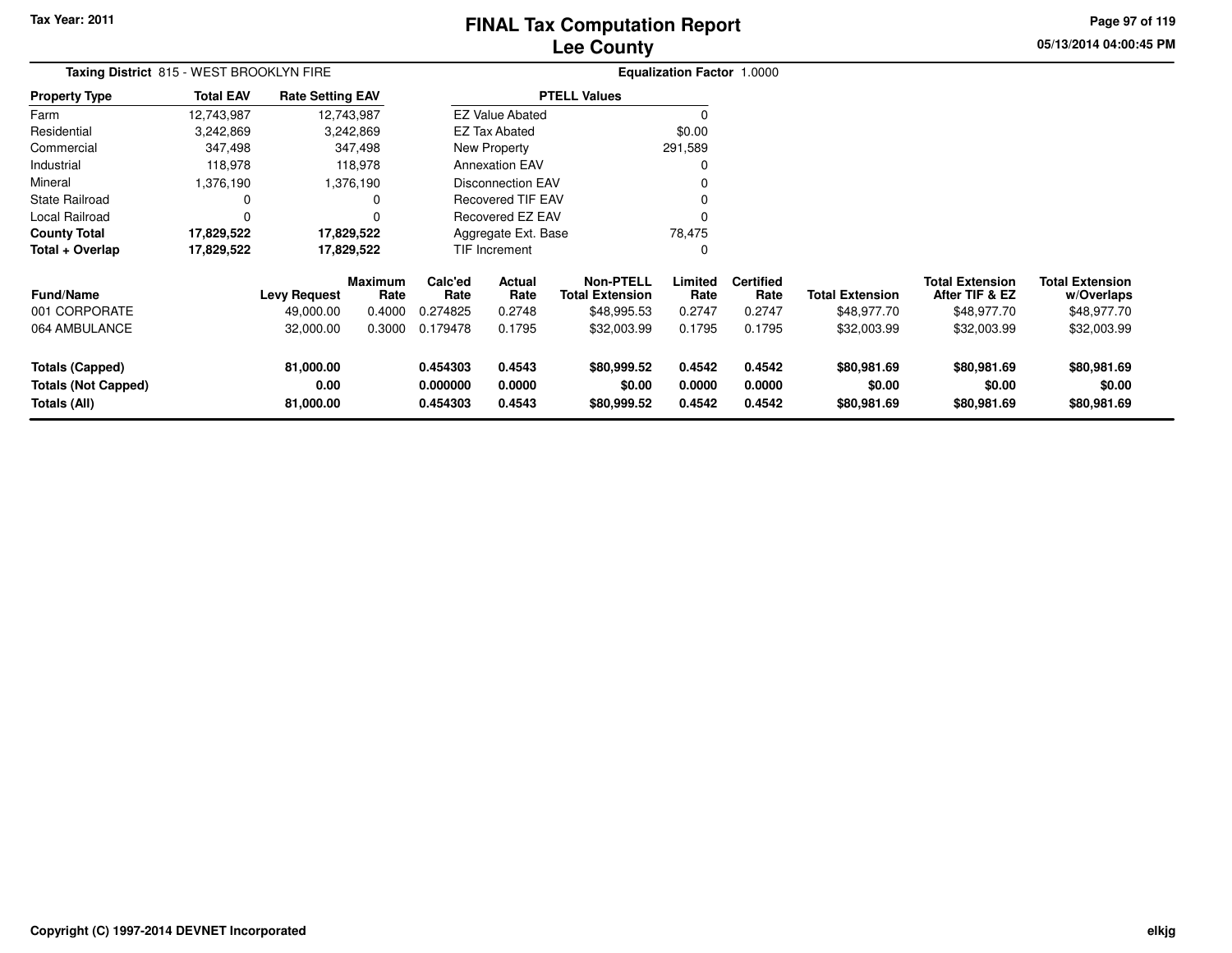# **Lee CountyFINAL Tax Computation Report**

**05/13/2014 04:00:45 PM Page 98 of 119**

| Taxing District 816 - DIXON FIRE-CITY                                |                  |                                  |                                  |                                  | <b>Equalization Factor 1.0000</b> |                                                           |                            |                                    |                                        |                                                         |                                                     |  |
|----------------------------------------------------------------------|------------------|----------------------------------|----------------------------------|----------------------------------|-----------------------------------|-----------------------------------------------------------|----------------------------|------------------------------------|----------------------------------------|---------------------------------------------------------|-----------------------------------------------------|--|
| <b>Property Type</b>                                                 | <b>Total EAV</b> | <b>Rate Setting EAV</b>          |                                  |                                  |                                   | <b>PTELL Values</b>                                       |                            |                                    |                                        |                                                         |                                                     |  |
| Farm                                                                 | 3,887            |                                  | 3,860                            |                                  | <b>EZ Value Abated</b>            |                                                           |                            |                                    |                                        |                                                         |                                                     |  |
| Residential                                                          | 74,242,409       |                                  | 73,576,082                       |                                  | <b>EZ Tax Abated</b>              |                                                           | \$0.00                     |                                    |                                        |                                                         |                                                     |  |
| Commercial                                                           | 21,671,062       |                                  | 16,939,662                       |                                  | New Property                      |                                                           | 50,900                     |                                    |                                        |                                                         |                                                     |  |
| Industrial                                                           | 1,917,294        |                                  | 1,917,294                        |                                  | <b>Annexation EAV</b>             |                                                           | 0                          |                                    |                                        |                                                         |                                                     |  |
| Mineral                                                              | 0                |                                  | 0                                |                                  | Disconnection EAV                 |                                                           | $\Omega$                   |                                    |                                        |                                                         |                                                     |  |
| <b>State Railroad</b>                                                | 0                |                                  | 0                                |                                  | <b>Recovered TIF EAV</b>          |                                                           | 63,881                     |                                    |                                        |                                                         |                                                     |  |
| Local Railroad                                                       | 0                |                                  | 0                                |                                  | Recovered EZ EAV                  |                                                           | 8,180                      |                                    |                                        |                                                         |                                                     |  |
| <b>County Total</b>                                                  | 97,834,652       |                                  | 92,436,898                       |                                  | Aggregate Ext. Base               |                                                           | 442,982                    |                                    |                                        |                                                         |                                                     |  |
| Total + Overlap                                                      | 97,834,652       |                                  | 92,436,898                       | TIF Increment<br>5,397,754       |                                   |                                                           |                            |                                    |                                        |                                                         |                                                     |  |
| <b>Fund/Name</b><br>012 FIRE PROTECTION                              |                  | <b>Levy Request</b><br>98,957.00 | <b>Maximum</b><br>Rate<br>0.6000 | Calc'ed<br>Rate<br>0.107054      | Actual<br>Rate<br>0.1071          | <b>Non-PTELL</b><br><b>Total Extension</b><br>\$98,999.92 | Limited<br>Rate<br>0.1037  | <b>Certified</b><br>Rate<br>0.1037 | <b>Total Extension</b><br>\$101,454.53 | <b>Total Extension</b><br>After TIF & EZ<br>\$95,857.06 | <b>Total Extension</b><br>w/Overlaps<br>\$95,857.06 |  |
| 013 FIRE PENSION                                                     |                  | 366,173.00                       | 0.0000                           | 0.396133                         | 0.3961                            | \$366,142.55                                              | 0.3834                     | 0.3834                             | \$375,098.06                           | \$354,403.07                                            | \$354,403.07                                        |  |
| <b>Totals (Capped)</b><br><b>Totals (Not Capped)</b><br>Totals (All) |                  | 465,130.00<br>0.00<br>465,130.00 |                                  | 0.503187<br>0.000000<br>0.503187 | 0.5032<br>0.0000<br>0.5032        | \$465,142.47<br>\$0.00<br>\$465,142.47                    | 0.4871<br>0.0000<br>0.4871 | 0.4871<br>0.0000<br>0.4871         | \$476,552.59<br>\$0.00<br>\$476,552.59 | \$450,260.13<br>\$0.00<br>\$450,260.13                  | \$450,260.13<br>\$0.00<br>\$450,260.13              |  |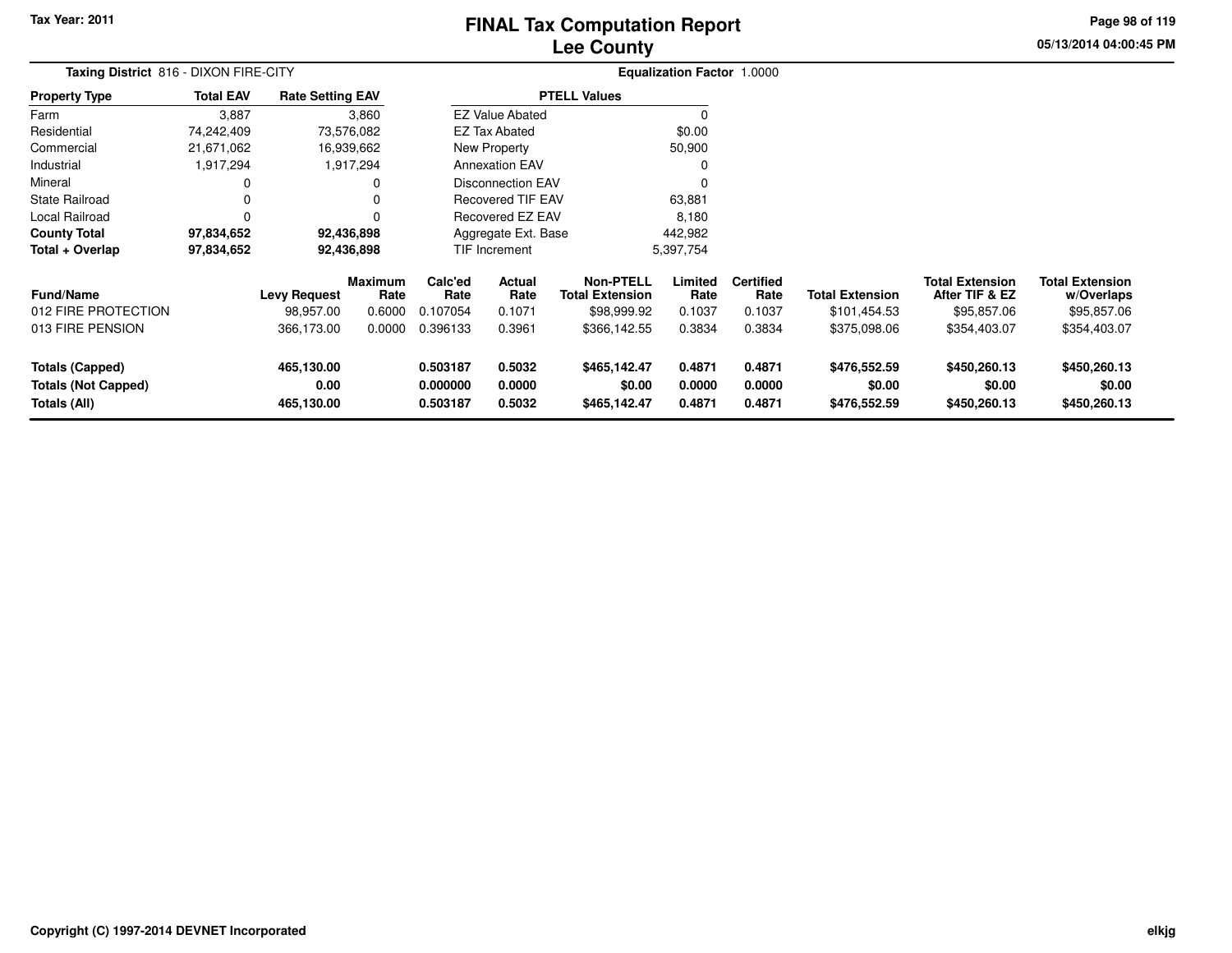**05/13/2014 04:00:45 PM Page 99 of 119**

| Taxing District 817 - WALNUT FIRE PROTECTION DISTRICT |                  |                         |                        |                 | <b>Equalization Factor 1.0000</b> |                                            |                 |                          |                                |                                          |                                      |  |  |
|-------------------------------------------------------|------------------|-------------------------|------------------------|-----------------|-----------------------------------|--------------------------------------------|-----------------|--------------------------|--------------------------------|------------------------------------------|--------------------------------------|--|--|
| <b>Property Type</b>                                  | <b>Total EAV</b> | <b>Rate Setting EAV</b> |                        |                 |                                   | <b>PTELL Values</b>                        |                 |                          | <b>Overlapping County</b>      | <b>Overlap EAV</b>                       |                                      |  |  |
| Farm                                                  | 5,324,075        |                         | 5,324,075              |                 | <b>EZ Value Abated</b>            |                                            | 0               | <b>Bureau County</b>     |                                | *28,540,239                              |                                      |  |  |
| Residential                                           | 726,146          |                         | 726,146                |                 | <b>EZ Tax Abated</b>              |                                            | \$0.00          |                          | <b>Whiteside County</b>        | 2,907,847                                |                                      |  |  |
| Commercial                                            | 0                |                         |                        |                 | New Property                      |                                            | 70,522          | Total                    |                                | 31,448,086                               |                                      |  |  |
| Industrial                                            | 941              |                         | 941                    |                 | <b>Annexation EAV</b>             |                                            | 0               |                          | * denotes use of estimated EAV |                                          |                                      |  |  |
| Mineral                                               | 0                |                         | 0                      |                 | <b>Disconnection EAV</b>          |                                            | 0               |                          |                                |                                          |                                      |  |  |
| <b>State Railroad</b>                                 | 0                |                         |                        |                 | <b>Recovered TIF EAV</b>          |                                            | 0               |                          |                                |                                          |                                      |  |  |
| Local Railroad                                        | 0                |                         |                        |                 | Recovered EZ EAV                  |                                            | 0               |                          |                                |                                          |                                      |  |  |
| <b>County Total</b>                                   | 6,051,162        |                         | 6,051,162              |                 | Aggregate Ext. Base               |                                            | 0               |                          |                                |                                          |                                      |  |  |
| Total + Overlap                                       | 37,499,248       |                         | 37,499,248             |                 | TIF Increment<br>0                |                                            |                 |                          |                                |                                          |                                      |  |  |
| <b>Fund/Name</b>                                      |                  | <b>Levy Request</b>     | <b>Maximum</b><br>Rate | Calc'ed<br>Rate | Actual<br>Rate                    | <b>Non-PTELL</b><br><b>Total Extension</b> | Limited<br>Rate | <b>Certified</b><br>Rate | <b>Total Extension</b>         | <b>Total Extension</b><br>After TIF & EZ | <b>Total Extension</b><br>w/Overlaps |  |  |
| 001 CORPORATE                                         |                  | 127,928.00              | 0.4000                 | 0.341148        | 0.3411                            | \$20,640.51                                | 0.3411          | 0.3411                   | \$20,640.51                    | \$20,640.51                              | \$127,909.93                         |  |  |
| 035 LIABILITY INSURANCE                               |                  | 0.00                    | 0.0000                 | 0.000000        | 0.0000                            | \$0.00                                     | 0.0000          | 0.0000                   | \$0.00                         | \$0.00                                   | \$0.00                               |  |  |
| 064 AMBULANCE                                         |                  | 42,223.00               | 0.3000                 | 0.112597        | 0.1126                            | \$6,813.61                                 | 0.1126          | 0.1126                   | \$6,813.61                     | \$6,813.61                               | \$42,224.15                          |  |  |
| <b>Totals (Capped)</b>                                |                  | 0.00                    |                        | 0.000000        | 0.0000                            | \$0.00                                     | 0.0000          | 0.0000                   | \$0.00                         | \$0.00                                   | \$0.00                               |  |  |
| <b>Totals (Not Capped)</b>                            |                  | 170,151.00              |                        | 0.453745        | 0.4537                            | \$27,454.12                                | 0.4537          | 0.4537                   | \$27,454.12                    | \$27,454.12                              | \$170,134.08                         |  |  |
| Totals (All)                                          |                  | 170,151.00              |                        | 0.453745        | 0.4537                            | \$27,454.12                                | 0.4537          | 0.4537                   | \$27,454.12                    | \$27,454.12                              | \$170,134.08                         |  |  |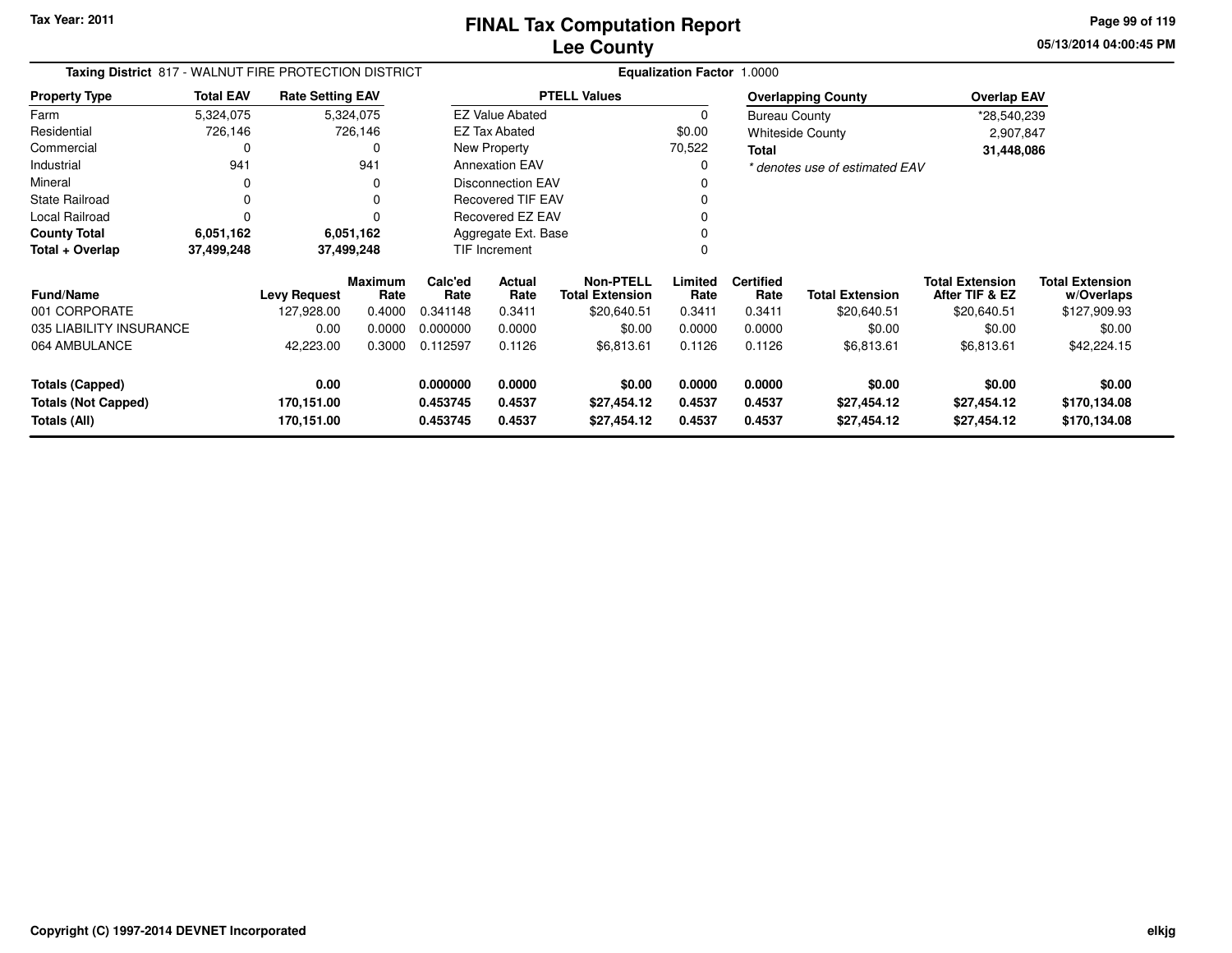**Page 100 of 119**

**05/13/2014 04:00:45 PM**

| <b>Taxing District</b> 821 - NACHUSA-FRANKLIN GROVE MTD       |                  |                                  |                           |                                  |                            |                                                           | <b>Equalization Factor 1.0000</b> |                                    |                                       |                                                         |                                                     |
|---------------------------------------------------------------|------------------|----------------------------------|---------------------------|----------------------------------|----------------------------|-----------------------------------------------------------|-----------------------------------|------------------------------------|---------------------------------------|---------------------------------------------------------|-----------------------------------------------------|
| <b>Property Type</b>                                          | <b>Total EAV</b> | <b>Rate Setting EAV</b>          |                           |                                  |                            | <b>PTELL Values</b>                                       |                                   |                                    |                                       |                                                         |                                                     |
| Farm                                                          | 15,784,803       |                                  | 15,784,803                |                                  | <b>EZ Value Abated</b>     |                                                           |                                   |                                    |                                       |                                                         |                                                     |
| Residential                                                   | 15,282,347       |                                  | 15,282,347                |                                  | EZ Tax Abated              |                                                           | \$0.00                            |                                    |                                       |                                                         |                                                     |
| Commercial                                                    | 3,194,777        |                                  | 3,194,777                 |                                  | New Property               |                                                           | 114,110                           |                                    |                                       |                                                         |                                                     |
| Industrial                                                    | 14,803           |                                  | 14,803                    |                                  | <b>Annexation EAV</b>      |                                                           | 0                                 |                                    |                                       |                                                         |                                                     |
| Mineral                                                       |                  |                                  | 0                         |                                  | Disconnection EAV          |                                                           |                                   |                                    |                                       |                                                         |                                                     |
| <b>State Railroad</b>                                         | 973,677          |                                  | 973,677                   |                                  | <b>Recovered TIF EAV</b>   |                                                           |                                   |                                    |                                       |                                                         |                                                     |
| Local Railroad                                                | 1,630            |                                  | 1,630                     |                                  | <b>Recovered EZ EAV</b>    |                                                           |                                   |                                    |                                       |                                                         |                                                     |
| <b>County Total</b>                                           | 35,252,037       |                                  | 35,252,037                |                                  | Aggregate Ext. Base        |                                                           | 11,395                            |                                    |                                       |                                                         |                                                     |
| Total + Overlap                                               | 35,252,037       |                                  | 35,252,037                |                                  | TIF Increment              |                                                           | 0                                 |                                    |                                       |                                                         |                                                     |
| <b>Fund/Name</b><br><b>147 CORPORATE</b>                      |                  | <b>Levy Request</b><br>11,964.00 | Maximum<br>Rate<br>0.0000 | Calc'ed<br>Rate<br>0.033939      | Actual<br>Rate<br>0.0339   | <b>Non-PTELL</b><br><b>Total Extension</b><br>\$11,950.44 | Limited<br>Rate<br>0.0329         | <b>Certified</b><br>Rate<br>0.0329 | <b>Total Extension</b><br>\$11,597.92 | <b>Total Extension</b><br>After TIF & EZ<br>\$11,597.92 | <b>Total Extension</b><br>w/Overlaps<br>\$11,597.92 |
| Totals (Capped)<br><b>Totals (Not Capped)</b><br>Totals (All) |                  | 11,964.00<br>0.00<br>11,964.00   |                           | 0.033939<br>0.000000<br>0.033939 | 0.0339<br>0.0000<br>0.0339 | \$11,950.44<br>\$0.00<br>\$11,950.44                      | 0.0329<br>0.0000<br>0.0329        | 0.0329<br>0.0000<br>0.0329         | \$11,597.92<br>\$0.00<br>\$11,597.92  | \$11,597.92<br>\$0.00<br>\$11,597.92                    | \$11,597.92<br>\$0.00<br>\$11,597.92                |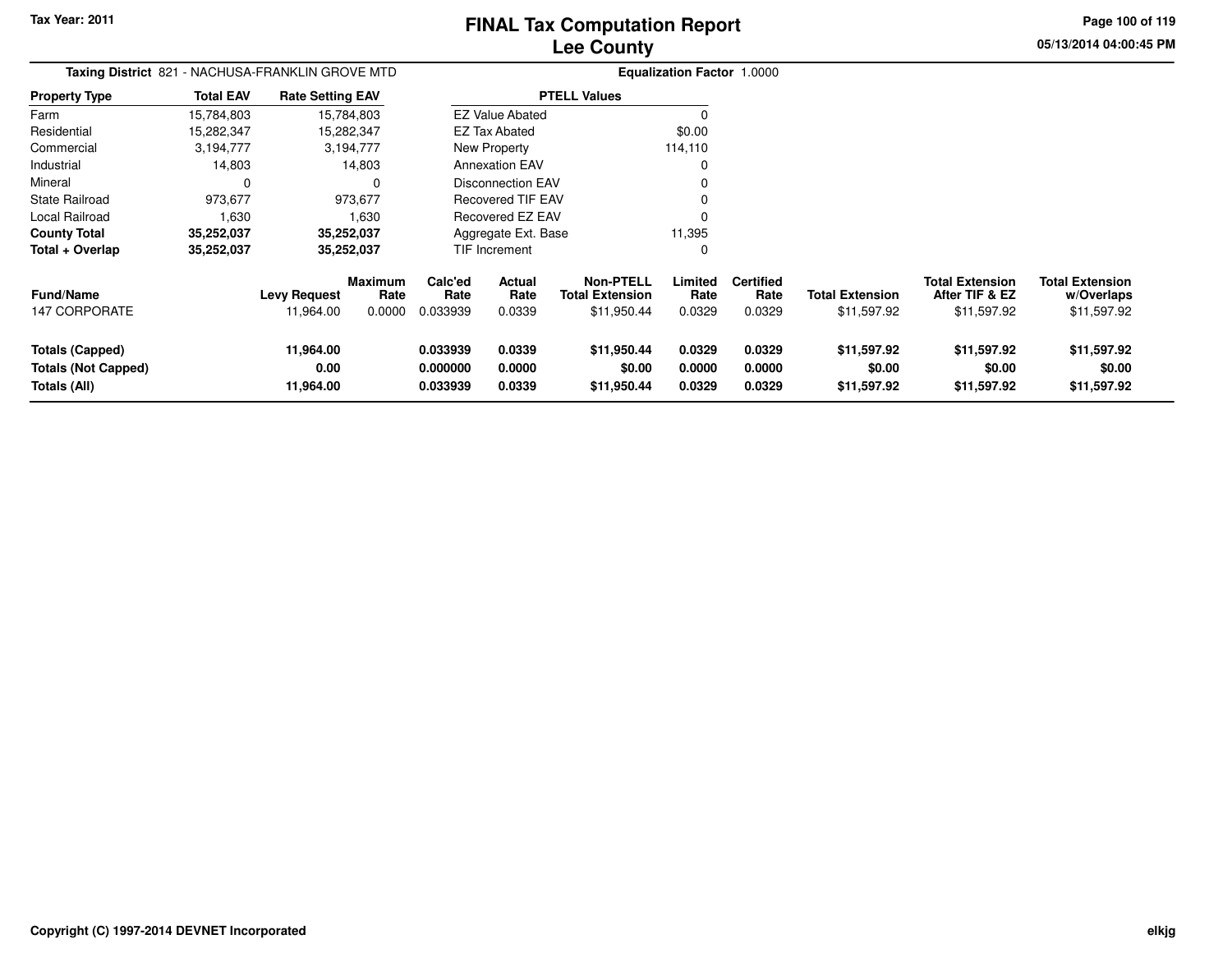# **Lee CountyFINAL Tax Computation Report**

**Page 101 of 119**

**05/13/2014 04:00:45 PM**

| Taxing District 822 - ASHTON-BRADFORD MTD                     |                  |                                  |                           |                                  |                                 |                                                           | Equalization Factor 1.0000 |                                    |                                      |                                                         |                                                     |
|---------------------------------------------------------------|------------------|----------------------------------|---------------------------|----------------------------------|---------------------------------|-----------------------------------------------------------|----------------------------|------------------------------------|--------------------------------------|---------------------------------------------------------|-----------------------------------------------------|
| <b>Property Type</b>                                          | <b>Total EAV</b> | <b>Rate Setting EAV</b>          |                           |                                  |                                 | <b>PTELL Values</b>                                       |                            |                                    |                                      |                                                         |                                                     |
| Farm                                                          | 14,702,058       |                                  | 14,702,058                |                                  | <b>EZ Value Abated</b>          |                                                           |                            |                                    |                                      |                                                         |                                                     |
| Residential                                                   | 13,274,021       |                                  | 13,274,021                |                                  | EZ Tax Abated                   |                                                           | \$0.00                     |                                    |                                      |                                                         |                                                     |
| Commercial                                                    | 3,554,445        |                                  | 3,554,445                 |                                  | New Property                    |                                                           | 727,110                    |                                    |                                      |                                                         |                                                     |
| Industrial                                                    | 6,376,326        |                                  | 6,376,326                 |                                  | <b>Annexation EAV</b>           |                                                           |                            |                                    |                                      |                                                         |                                                     |
| Mineral                                                       | 0                |                                  |                           |                                  | Disconnection EAV               |                                                           |                            |                                    |                                      |                                                         |                                                     |
| State Railroad                                                | 888,107          |                                  | 888,107                   |                                  | <b>Recovered TIF EAV</b>        |                                                           |                            |                                    |                                      |                                                         |                                                     |
| Local Railroad                                                | $\mathbf 0$      |                                  |                           |                                  | Recovered EZ EAV                |                                                           |                            |                                    |                                      |                                                         |                                                     |
| <b>County Total</b>                                           | 38,794,957       |                                  | 38,794,957                |                                  | Aggregate Ext. Base             |                                                           | 12,790                     |                                    |                                      |                                                         |                                                     |
| Total + Overlap                                               | 38,794,957       |                                  | 38,794,957                |                                  | TIF Increment                   |                                                           |                            |                                    |                                      |                                                         |                                                     |
| <b>Fund/Name</b><br><b>147 CORPORATE</b>                      |                  | <b>Levy Request</b><br>13,429.00 | Maximum<br>Rate<br>0.0000 | Calc'ed<br>Rate<br>0.034615      | <b>Actual</b><br>Rate<br>0.0346 | <b>Non-PTELL</b><br><b>Total Extension</b><br>\$13,423.06 | Limited<br>Rate<br>0.0341  | <b>Certified</b><br>Rate<br>0.0341 | Total Extension<br>\$13,229.08       | <b>Total Extension</b><br>After TIF & EZ<br>\$13,229.08 | <b>Total Extension</b><br>w/Overlaps<br>\$13,229.08 |
| Totals (Capped)<br><b>Totals (Not Capped)</b><br>Totals (All) |                  | 13,429.00<br>0.00<br>13,429.00   |                           | 0.034615<br>0.000000<br>0.034615 | 0.0346<br>0.0000<br>0.0346      | \$13,423.06<br>\$0.00<br>\$13,423.06                      | 0.0341<br>0.0000<br>0.0341 | 0.0341<br>0.0000<br>0.0341         | \$13,229.08<br>\$0.00<br>\$13,229.08 | \$13,229.08<br>\$0.00<br>\$13,229.08                    | \$13,229.08<br>\$0.00<br>\$13,229.08                |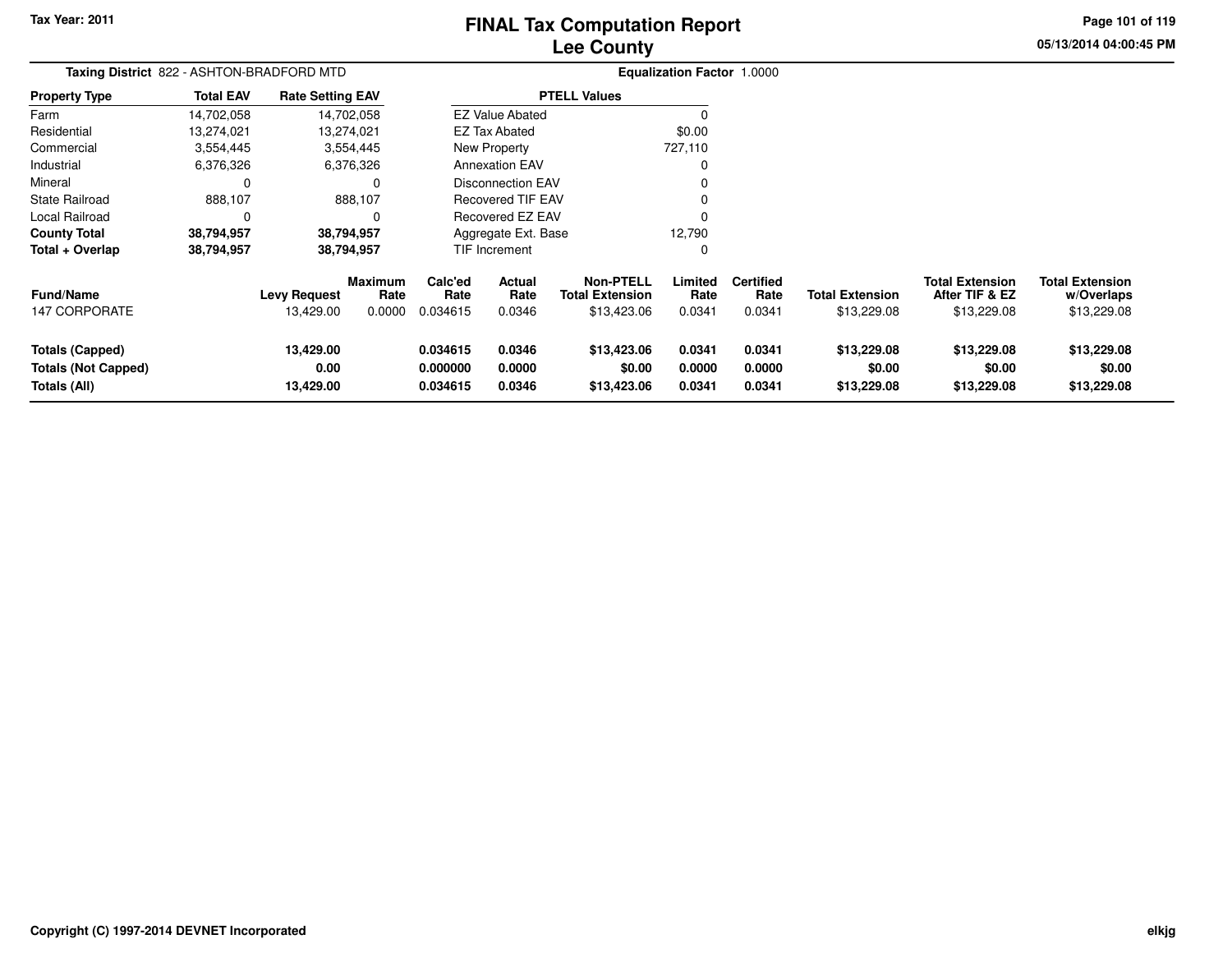# **Lee CountyFINAL Tax Computation Report**

**05/13/2014 04:00:45 PM Page 102 of 119**

| Taxing District 823 - REY-ALTO-VI-WC MTD                             |                  |                                  |                                  |                                  |                                 |                                                           | <b>Equalization Factor 1.0000</b> |                                    |                                       |                                                         |                                                     |
|----------------------------------------------------------------------|------------------|----------------------------------|----------------------------------|----------------------------------|---------------------------------|-----------------------------------------------------------|-----------------------------------|------------------------------------|---------------------------------------|---------------------------------------------------------|-----------------------------------------------------|
| <b>Property Type</b>                                                 | <b>Total EAV</b> | <b>Rate Setting EAV</b>          |                                  |                                  |                                 | <b>PTELL Values</b>                                       |                                   |                                    |                                       |                                                         |                                                     |
| Farm                                                                 | 37,129,127       |                                  | 37,129,127                       |                                  | <b>EZ Value Abated</b>          |                                                           |                                   |                                    |                                       |                                                         |                                                     |
| Residential                                                          | 19,111,969       |                                  | 19,111,969                       |                                  | <b>EZ Tax Abated</b>            |                                                           | \$0.00                            |                                    |                                       |                                                         |                                                     |
| Commercial                                                           | 2,881,689        |                                  | 2,881,689                        |                                  | New Property                    |                                                           | 1,113,165                         |                                    |                                       |                                                         |                                                     |
| Industrial                                                           | 69,993           |                                  | 69,993                           |                                  | <b>Annexation EAV</b>           |                                                           |                                   |                                    |                                       |                                                         |                                                     |
| Mineral                                                              | 7,077,886        |                                  | 7,077,886                        |                                  | <b>Disconnection EAV</b>        |                                                           |                                   |                                    |                                       |                                                         |                                                     |
| State Railroad                                                       | 1,113,065        |                                  | 1,113,065                        |                                  | <b>Recovered TIF EAV</b>        |                                                           |                                   |                                    |                                       |                                                         |                                                     |
| Local Railroad                                                       |                  |                                  | 0                                |                                  | Recovered EZ EAV                |                                                           |                                   |                                    |                                       |                                                         |                                                     |
| <b>County Total</b>                                                  | 67,383,729       |                                  | 67,383,729                       |                                  | Aggregate Ext. Base             |                                                           | 15,281                            |                                    |                                       |                                                         |                                                     |
| Total + Overlap                                                      | 67,383,729       |                                  | 67,383,729                       |                                  | TIF Increment                   |                                                           | $\Omega$                          |                                    |                                       |                                                         |                                                     |
| Fund/Name<br>147 CORPORATE                                           |                  | <b>Levy Request</b><br>16,045.00 | <b>Maximum</b><br>Rate<br>0.0000 | Calc'ed<br>Rate<br>0.023811      | <b>Actual</b><br>Rate<br>0.0238 | <b>Non-PTELL</b><br><b>Total Extension</b><br>\$16,037.33 | Limited<br>Rate<br>0.0234         | <b>Certified</b><br>Rate<br>0.0234 | <b>Total Extension</b><br>\$15,767.79 | <b>Total Extension</b><br>After TIF & EZ<br>\$15,767.79 | <b>Total Extension</b><br>w/Overlaps<br>\$15,767.79 |
| <b>Totals (Capped)</b><br><b>Totals (Not Capped)</b><br>Totals (All) |                  | 16,045.00<br>0.00<br>16,045.00   |                                  | 0.023811<br>0.000000<br>0.023811 | 0.0238<br>0.0000<br>0.0238      | \$16,037.33<br>\$0.00<br>\$16,037.33                      | 0.0234<br>0.0000<br>0.0234        | 0.0234<br>0.0000<br>0.0234         | \$15,767.79<br>\$0.00<br>\$15,767.79  | \$15,767.79<br>\$0.00<br>\$15,767.79                    | \$15,767.79<br>\$0.00<br>\$15,767.79                |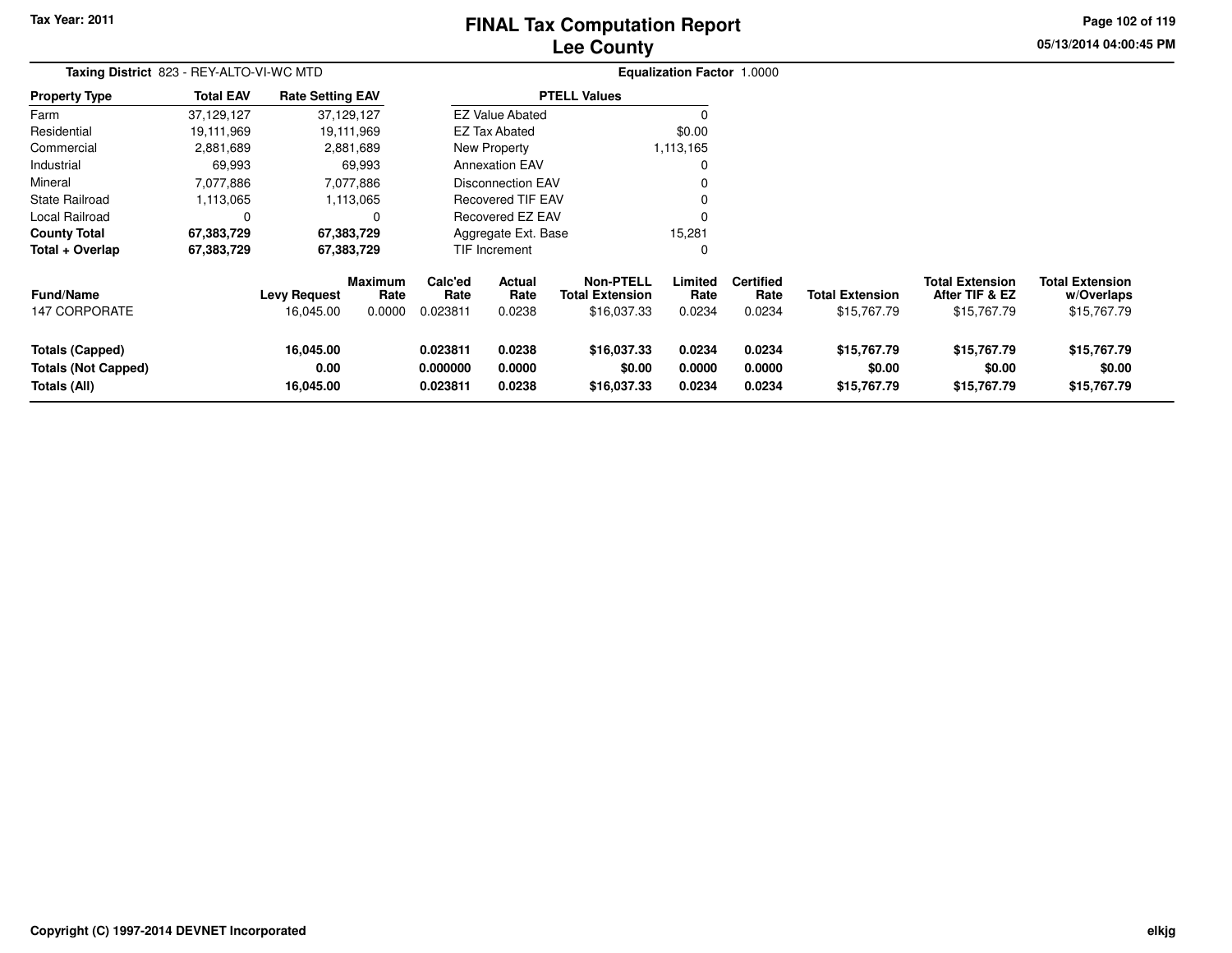# **Lee CountyFINAL Tax Computation Report**

**Page 103 of 119**

**05/13/2014 04:00:45 PM**

|                                                                      | Taxing District 824 - NELSON-HARMON MTD |                                  |                           |                                  |                                 |                                                           | <b>Equalization Factor 1.0000</b> |                                    |                                       |                                                         |                                                     |  |
|----------------------------------------------------------------------|-----------------------------------------|----------------------------------|---------------------------|----------------------------------|---------------------------------|-----------------------------------------------------------|-----------------------------------|------------------------------------|---------------------------------------|---------------------------------------------------------|-----------------------------------------------------|--|
| <b>Property Type</b>                                                 | <b>Total EAV</b>                        | <b>Rate Setting EAV</b>          |                           |                                  |                                 | <b>PTELL Values</b>                                       |                                   |                                    |                                       |                                                         |                                                     |  |
| Farm                                                                 | 8,722,541                               | 8,722,541                        |                           |                                  | <b>EZ Value Abated</b>          |                                                           |                                   |                                    |                                       |                                                         |                                                     |  |
| Residential                                                          | 12,625,629                              | 12,625,629                       |                           |                                  | <b>EZ Tax Abated</b>            |                                                           | \$0.00                            |                                    |                                       |                                                         |                                                     |  |
| Commercial                                                           | 1,876,488                               |                                  | 1,876,488                 |                                  | New Property                    |                                                           | 403,702                           |                                    |                                       |                                                         |                                                     |  |
| Industrial                                                           | 3,964,935                               | 3,964,935                        |                           |                                  | <b>Annexation EAV</b>           |                                                           |                                   |                                    |                                       |                                                         |                                                     |  |
| Mineral                                                              | 0                                       |                                  |                           |                                  | <b>Disconnection EAV</b>        |                                                           |                                   |                                    |                                       |                                                         |                                                     |  |
| <b>State Railroad</b>                                                | 2,718,730                               | 2,718,730                        |                           |                                  | <b>Recovered TIF EAV</b>        |                                                           |                                   |                                    |                                       |                                                         |                                                     |  |
| <b>Local Railroad</b>                                                | 0                                       |                                  | 0                         |                                  | Recovered EZ EAV                |                                                           |                                   |                                    |                                       |                                                         |                                                     |  |
| <b>County Total</b>                                                  | 29,908,323                              | 29,908,323                       |                           |                                  | Aggregate Ext. Base             |                                                           | 15,844                            |                                    |                                       |                                                         |                                                     |  |
| Total + Overlap                                                      | 29,908,323                              | 29,908,323                       |                           |                                  | TIF Increment<br>0              |                                                           |                                   |                                    |                                       |                                                         |                                                     |  |
| <b>Fund/Name</b><br><b>147 CORPORATE</b>                             |                                         | <b>Levy Request</b><br>16,706.00 | Maximum<br>Rate<br>0.0000 | Calc'ed<br>Rate<br>0.055857      | <b>Actual</b><br>Rate<br>0.0559 | <b>Non-PTELL</b><br><b>Total Extension</b><br>\$16,718.75 | Limited<br>Rate<br>0.0545         | <b>Certified</b><br>Rate<br>0.0545 | <b>Total Extension</b><br>\$16,300.04 | <b>Total Extension</b><br>After TIF & EZ<br>\$16,300.04 | <b>Total Extension</b><br>w/Overlaps<br>\$16,300.04 |  |
| <b>Totals (Capped)</b><br><b>Totals (Not Capped)</b><br>Totals (All) |                                         | 16,706.00<br>0.00<br>16,706.00   |                           | 0.055857<br>0.000000<br>0.055857 | 0.0559<br>0.0000<br>0.0559      | \$16,718.75<br>\$0.00<br>\$16,718.75                      | 0.0545<br>0.0000<br>0.0545        | 0.0545<br>0.0000<br>0.0545         | \$16,300.04<br>\$0.00<br>\$16,300.04  | \$16,300.04<br>\$0.00<br>\$16,300.04                    | \$16,300.04<br>\$0.00<br>\$16,300.04                |  |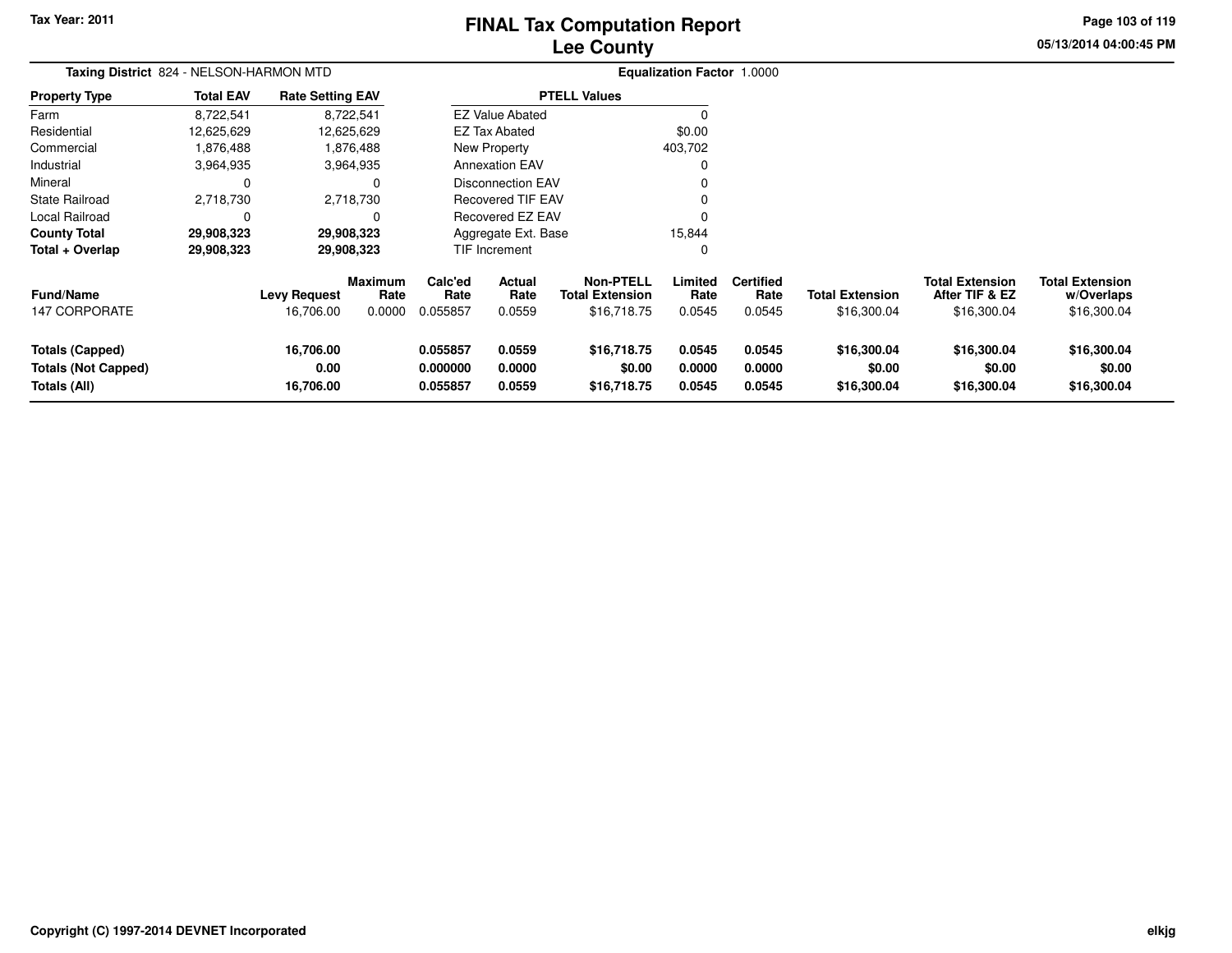# **Lee CountyFINAL Tax Computation Report**

**Page 104 of 119**

**05/13/2014 04:00:45 PM**

| Taxing District 825 - E GR-HAM-MAR-SO DIX MTD                        |                  |                                |                           |                                  |                            |                                                           | <b>Equalization Factor 1.0000</b> |                                    |                                       |                                                         |                                                     |
|----------------------------------------------------------------------|------------------|--------------------------------|---------------------------|----------------------------------|----------------------------|-----------------------------------------------------------|-----------------------------------|------------------------------------|---------------------------------------|---------------------------------------------------------|-----------------------------------------------------|
| <b>Property Type</b>                                                 | <b>Total EAV</b> | <b>Rate Setting EAV</b>        |                           |                                  |                            | <b>PTELL Values</b>                                       |                                   |                                    |                                       |                                                         |                                                     |
| Farm                                                                 | 24,308,331       |                                | 24,308,331                |                                  | <b>EZ Value Abated</b>     |                                                           |                                   |                                    |                                       |                                                         |                                                     |
| Residential                                                          | 15,017,571       |                                | 15,017,571                |                                  | EZ Tax Abated              |                                                           | \$0.00                            |                                    |                                       |                                                         |                                                     |
| Commercial                                                           | 11,234,525       |                                | 11,234,525                |                                  | New Property               |                                                           | 7,167,233                         |                                    |                                       |                                                         |                                                     |
| Industrial                                                           | 29,285,581       |                                | 29,285,581                |                                  | <b>Annexation EAV</b>      |                                                           | 0                                 |                                    |                                       |                                                         |                                                     |
| Mineral                                                              | 6,410,177        |                                | 6,410,177                 |                                  | <b>Disconnection EAV</b>   |                                                           |                                   |                                    |                                       |                                                         |                                                     |
| <b>State Railroad</b>                                                | 579,631          |                                | 579,631                   |                                  | <b>Recovered TIF EAV</b>   |                                                           |                                   |                                    |                                       |                                                         |                                                     |
| Local Railroad                                                       | 1,270            |                                | 1,270                     |                                  | Recovered EZ EAV           |                                                           | 0                                 |                                    |                                       |                                                         |                                                     |
| <b>County Total</b>                                                  | 86,837,086       |                                | 86,837,086                |                                  | Aggregate Ext. Base        |                                                           | 15,688                            |                                    |                                       |                                                         |                                                     |
| Total + Overlap                                                      | 86,837,086       |                                | 86,837,086                |                                  | TIF Increment              |                                                           | 0                                 |                                    |                                       |                                                         |                                                     |
| <b>Fund/Name</b><br><b>147 CORPORATE</b>                             |                  | Levy Request<br>17,347.00      | Maximum<br>Rate<br>0.0000 | Calc'ed<br>Rate<br>0.019977      | Actual<br>Rate<br>0.0200   | <b>Non-PTELL</b><br><b>Total Extension</b><br>\$17,367.42 | Limited<br>Rate<br>0.0200         | <b>Certified</b><br>Rate<br>0.0200 | <b>Total Extension</b><br>\$17,367.42 | <b>Total Extension</b><br>After TIF & EZ<br>\$17,367.42 | <b>Total Extension</b><br>w/Overlaps<br>\$17,367.42 |
| <b>Totals (Capped)</b><br><b>Totals (Not Capped)</b><br>Totals (All) |                  | 17,347.00<br>0.00<br>17,347.00 |                           | 0.019977<br>0.000000<br>0.019977 | 0.0200<br>0.0000<br>0.0200 | \$17,367.42<br>\$0.00<br>\$17,367.42                      | 0.0200<br>0.0000<br>0.0200        | 0.0200<br>0.0000<br>0.0200         | \$17,367.42<br>\$0.00<br>\$17,367.42  | \$17,367.42<br>\$0.00<br>\$17,367.42                    | \$17,367.42<br>\$0.00<br>\$17,367.42                |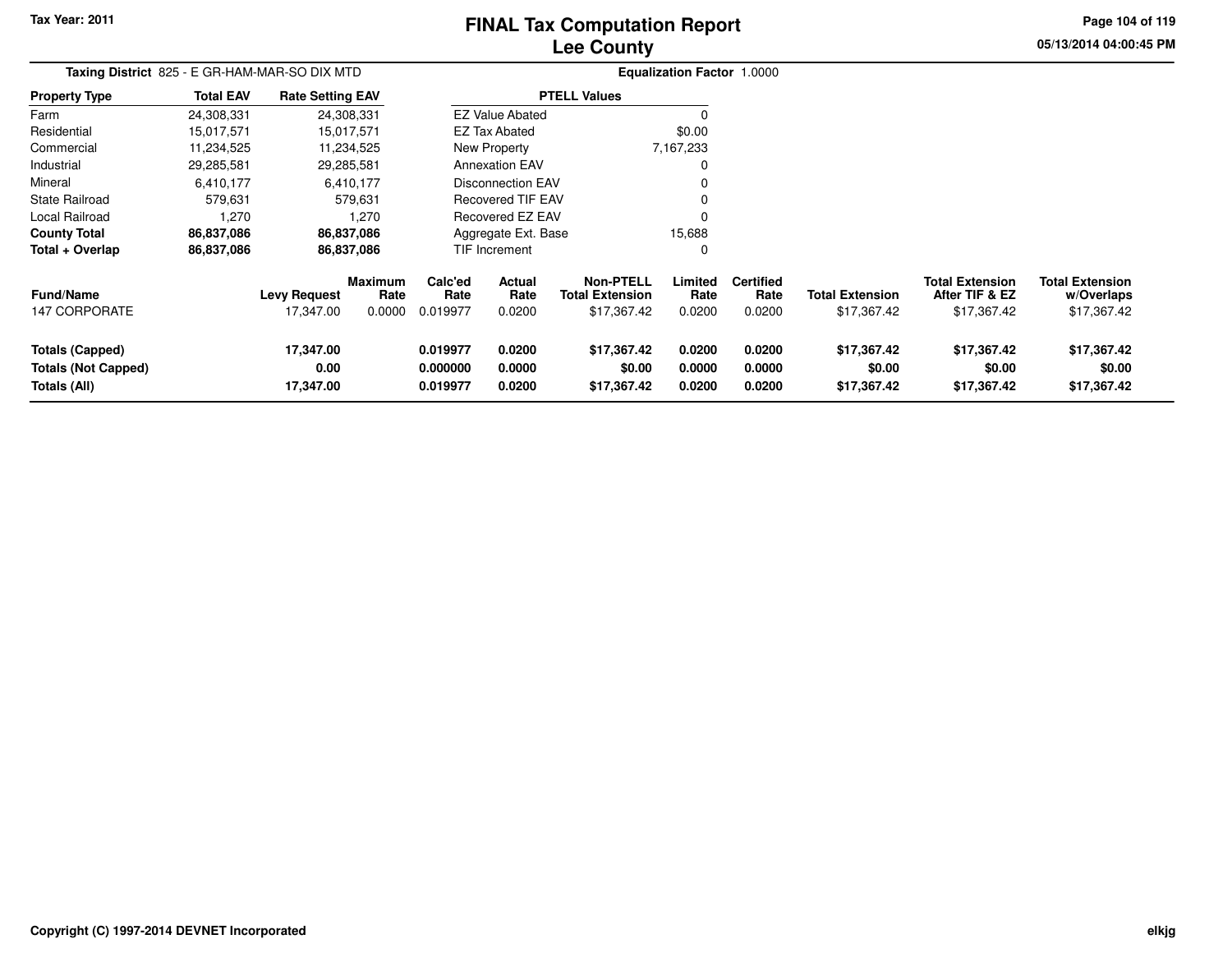# **Lee CountyFINAL Tax Computation Report**

**05/13/2014 04:00:45 PM Page 105 of 119**

| Taxing District 826 - AMBOY-LEE CENTER MTD                    |                  |                                  |                                  |                                  |                                 |                                                           | <b>Equalization Factor 1.0000</b> |                                    |                                       |                                                         |                                                     |
|---------------------------------------------------------------|------------------|----------------------------------|----------------------------------|----------------------------------|---------------------------------|-----------------------------------------------------------|-----------------------------------|------------------------------------|---------------------------------------|---------------------------------------------------------|-----------------------------------------------------|
| <b>Property Type</b>                                          | <b>Total EAV</b> | <b>Rate Setting EAV</b>          |                                  |                                  |                                 | <b>PTELL Values</b>                                       |                                   |                                    |                                       |                                                         |                                                     |
| Farm                                                          | 14,118,685       |                                  | 14,118,685                       |                                  | <b>EZ Value Abated</b>          |                                                           |                                   |                                    |                                       |                                                         |                                                     |
| Residential                                                   | 31,260,119       |                                  | 31,260,119                       |                                  | <b>EZ Tax Abated</b>            |                                                           | \$0.00                            |                                    |                                       |                                                         |                                                     |
| Commercial                                                    | 6,767,214        |                                  | 6,767,214                        |                                  | New Property                    |                                                           | 160,710                           |                                    |                                       |                                                         |                                                     |
| Industrial                                                    | 6,684,611        |                                  | 6,684,611                        |                                  | <b>Annexation EAV</b>           |                                                           |                                   |                                    |                                       |                                                         |                                                     |
| Mineral                                                       | 2,064,287        |                                  | 2,064,287                        |                                  | <b>Disconnection EAV</b>        |                                                           | $\mathbf 0$                       |                                    |                                       |                                                         |                                                     |
| <b>State Railroad</b>                                         | 7,283            |                                  | 7,283                            |                                  | <b>Recovered TIF EAV</b>        |                                                           | 4,249                             |                                    |                                       |                                                         |                                                     |
| Local Railroad                                                | 1,800            |                                  | 1,800                            |                                  | <b>Recovered EZ EAV</b>         |                                                           | $\Omega$                          |                                    |                                       |                                                         |                                                     |
| <b>County Total</b>                                           | 60,903,999       |                                  | 60,903,999                       |                                  | Aggregate Ext. Base             |                                                           | 27,790                            |                                    |                                       |                                                         |                                                     |
| Total + Overlap                                               | 60,903,999       |                                  | 60,903,999                       |                                  | <b>TIF Increment</b>            |                                                           | 0                                 |                                    |                                       |                                                         |                                                     |
| <b>Fund/Name</b><br>147 CORPORATE                             |                  | <b>Levy Request</b><br>28,100.00 | <b>Maximum</b><br>Rate<br>0.0000 | Calc'ed<br>Rate<br>0.046138      | <b>Actual</b><br>Rate<br>0.0461 | <b>Non-PTELL</b><br><b>Total Extension</b><br>\$28,076.74 | Limited<br>Rate<br>0.0461         | <b>Certified</b><br>Rate<br>0.0461 | <b>Total Extension</b><br>\$28,076.74 | <b>Total Extension</b><br>After TIF & EZ<br>\$28,076.74 | <b>Total Extension</b><br>w/Overlaps<br>\$28,076.74 |
| Totals (Capped)<br><b>Totals (Not Capped)</b><br>Totals (All) |                  | 28,100.00<br>0.00<br>28,100.00   |                                  | 0.046138<br>0.000000<br>0.046138 | 0.0461<br>0.0000<br>0.0461      | \$28,076.74<br>\$0.00<br>\$28,076.74                      | 0.0461<br>0.0000<br>0.0461        | 0.0461<br>0.0000<br>0.0461         | \$28,076.74<br>\$0.00<br>\$28,076.74  | \$28,076.74<br>\$0.00<br>\$28,076.74                    | \$28,076.74<br>\$0.00<br>\$28,076.74                |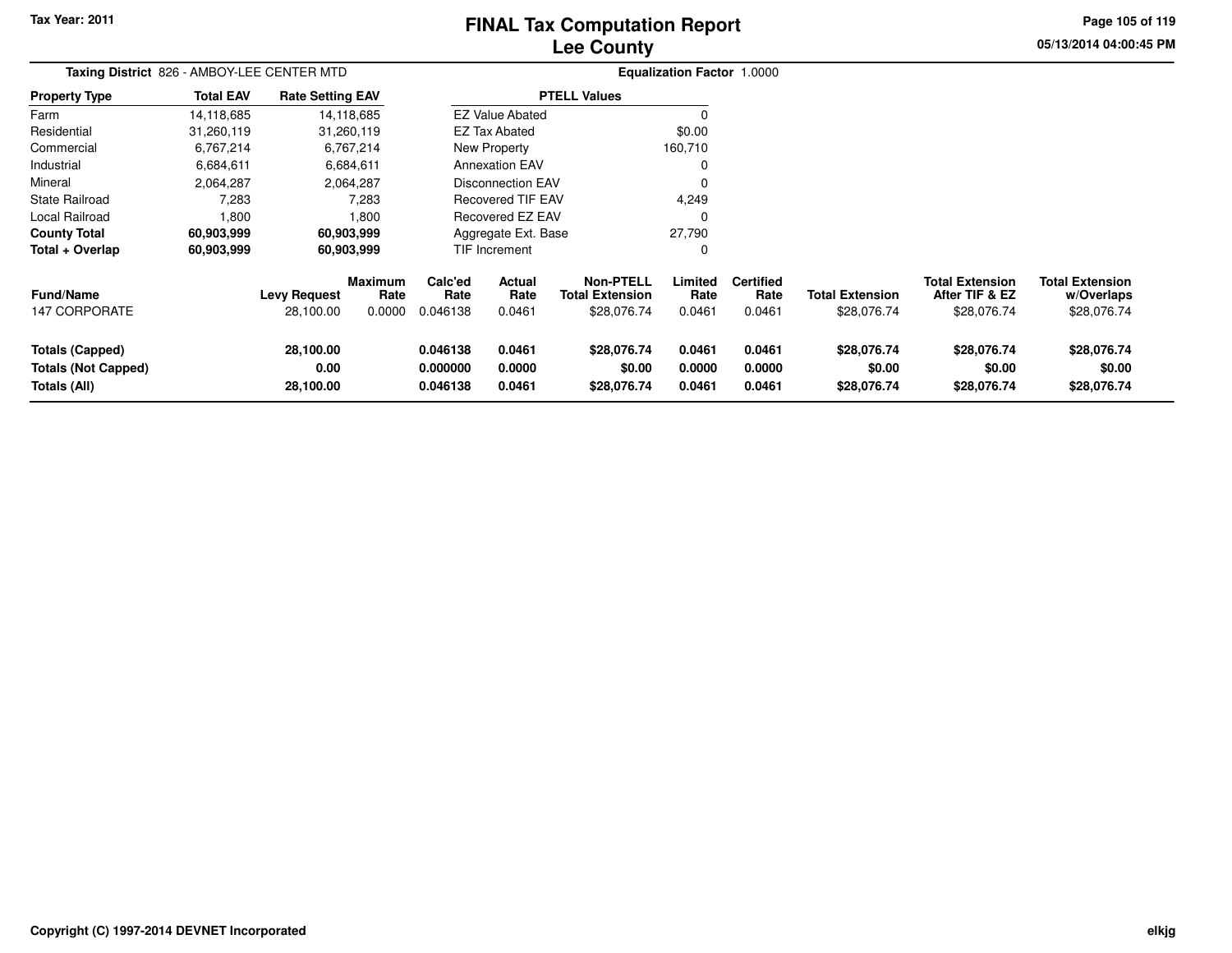# **Lee CountyFINAL Tax Computation Report**

**05/13/2014 04:00:45 PM Page 106 of 119**

| Taxing District 827 - MAY-SUBLETTE MTD                               |                  |                                  |                                  |                                  |                                 |                                                           | <b>Equalization Factor 1.0000</b> |                                    |                                       |                                                         |                                                     |
|----------------------------------------------------------------------|------------------|----------------------------------|----------------------------------|----------------------------------|---------------------------------|-----------------------------------------------------------|-----------------------------------|------------------------------------|---------------------------------------|---------------------------------------------------------|-----------------------------------------------------|
| <b>Property Type</b>                                                 | <b>Total EAV</b> | <b>Rate Setting EAV</b>          |                                  |                                  |                                 | <b>PTELL Values</b>                                       |                                   |                                    |                                       |                                                         |                                                     |
| Farm                                                                 | 18,279,151       |                                  | 18,279,151                       |                                  | <b>EZ Value Abated</b>          |                                                           | 0                                 |                                    |                                       |                                                         |                                                     |
| Residential                                                          | 23,697,464       |                                  | 23,697,464                       |                                  | <b>EZ Tax Abated</b>            |                                                           | \$0.00                            |                                    |                                       |                                                         |                                                     |
| Commercial                                                           | 4,057,350        |                                  | 4,057,350                        |                                  | New Property                    |                                                           | 9,571,668                         |                                    |                                       |                                                         |                                                     |
| Industrial                                                           | 293,897          |                                  | 293,897                          |                                  | <b>Annexation EAV</b>           |                                                           | 0                                 |                                    |                                       |                                                         |                                                     |
| Mineral                                                              | 10,442,114       |                                  | 10,442,114                       |                                  | <b>Disconnection EAV</b>        |                                                           | 0                                 |                                    |                                       |                                                         |                                                     |
| State Railroad                                                       | 0                |                                  |                                  |                                  | <b>Recovered TIF EAV</b>        |                                                           | 0                                 |                                    |                                       |                                                         |                                                     |
| Local Railroad                                                       | 8,090            |                                  | 8,090                            |                                  | <b>Recovered EZ EAV</b>         |                                                           | 0                                 |                                    |                                       |                                                         |                                                     |
| <b>County Total</b>                                                  | 56,778,066       |                                  | 56,778,066                       |                                  | Aggregate Ext. Base             |                                                           | 18,272                            |                                    |                                       |                                                         |                                                     |
| Total + Overlap                                                      | 56,778,066       |                                  | 56,778,066                       |                                  | <b>TIF Increment</b>            |                                                           | 0                                 |                                    |                                       |                                                         |                                                     |
| <b>Fund/Name</b><br><b>147 CORPORATE</b>                             |                  | <b>Levy Request</b><br>19,476.00 | <b>Maximum</b><br>Rate<br>0.0000 | Calc'ed<br>Rate<br>0.034302      | <b>Actual</b><br>Rate<br>0.0343 | <b>Non-PTELL</b><br><b>Total Extension</b><br>\$19,474.88 | Limited<br>Rate<br>0.0343         | <b>Certified</b><br>Rate<br>0.0343 | <b>Total Extension</b><br>\$19,474.88 | <b>Total Extension</b><br>After TIF & EZ<br>\$19,474.88 | <b>Total Extension</b><br>w/Overlaps<br>\$19,474.88 |
|                                                                      |                  |                                  |                                  |                                  |                                 |                                                           |                                   |                                    |                                       |                                                         |                                                     |
| <b>Totals (Capped)</b><br><b>Totals (Not Capped)</b><br>Totals (All) |                  | 19,476.00<br>0.00<br>19,476.00   |                                  | 0.034302<br>0.000000<br>0.034302 | 0.0343<br>0.0000<br>0.0343      | \$19,474.88<br>\$0.00<br>\$19,474.88                      | 0.0343<br>0.0000<br>0.0343        | 0.0343<br>0.0000<br>0.0343         | \$19,474.88<br>\$0.00<br>\$19,474.88  | \$19,474.88<br>\$0.00<br>\$19,474.88                    | \$19,474.88<br>\$0.00<br>\$19,474.88                |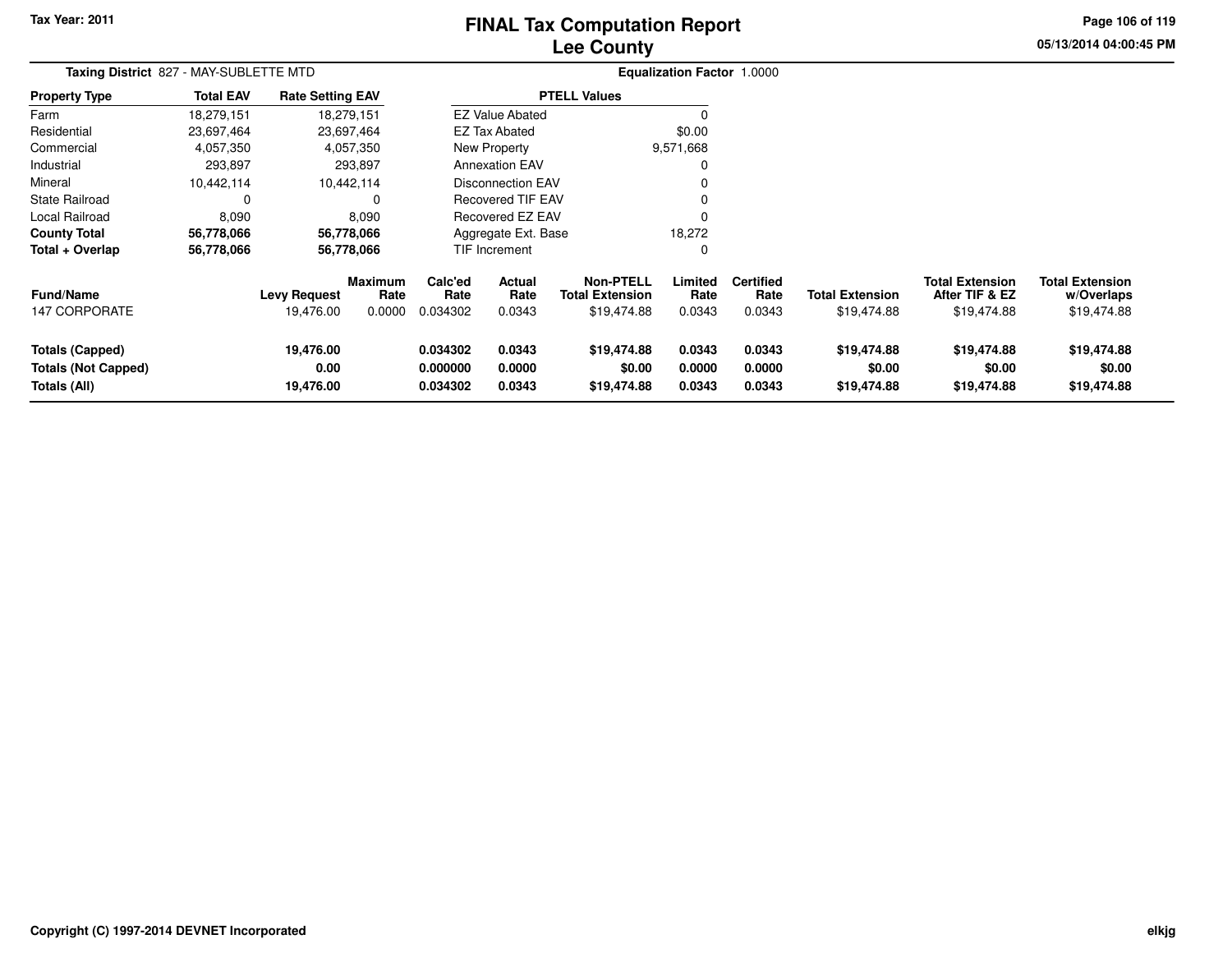# **Lee CountyFINAL Tax Computation Report**

**05/13/2014 04:00:45 PM Page 107 of 119**

| Taxing District 828 - BROOKLYN-WYOMING MTD                           |                  |                                  |                                  |                                  |                                 |                                                           | <b>Equalization Factor 1.0000</b> |                                    |                                       |                                                         |                                                     |
|----------------------------------------------------------------------|------------------|----------------------------------|----------------------------------|----------------------------------|---------------------------------|-----------------------------------------------------------|-----------------------------------|------------------------------------|---------------------------------------|---------------------------------------------------------|-----------------------------------------------------|
| <b>Property Type</b>                                                 | <b>Total EAV</b> | <b>Rate Setting EAV</b>          |                                  |                                  |                                 | <b>PTELL Values</b>                                       |                                   |                                    |                                       |                                                         |                                                     |
| Farm                                                                 | 20,587,454       |                                  | 20,586,120                       |                                  | <b>EZ Value Abated</b>          |                                                           |                                   |                                    |                                       |                                                         |                                                     |
| Residential                                                          | 20,950,508       |                                  | 18,667,167                       |                                  | <b>EZ Tax Abated</b>            |                                                           | \$0.00                            |                                    |                                       |                                                         |                                                     |
| Commercial                                                           | 2,138,336        |                                  | 1,880,749                        |                                  | New Property                    |                                                           | 401,527                           |                                    |                                       |                                                         |                                                     |
| Industrial                                                           | 118,978          |                                  | 118.978                          |                                  | <b>Annexation EAV</b>           |                                                           | 0                                 |                                    |                                       |                                                         |                                                     |
| Mineral                                                              | 2,892,285        |                                  | 2,892,285                        |                                  | <b>Disconnection EAV</b>        |                                                           | 0                                 |                                    |                                       |                                                         |                                                     |
| <b>State Railroad</b>                                                | 0                |                                  | 0                                |                                  | <b>Recovered TIF EAV</b>        |                                                           |                                   |                                    |                                       |                                                         |                                                     |
| Local Railroad                                                       | 2,400            |                                  | 2,400                            |                                  | Recovered EZ EAV                |                                                           | O                                 |                                    |                                       |                                                         |                                                     |
| <b>County Total</b>                                                  | 46,689,961       |                                  | 44,147,699                       |                                  | Aggregate Ext. Base             |                                                           | 19,129                            |                                    |                                       |                                                         |                                                     |
| Total + Overlap                                                      | 46,689,961       |                                  | 44,147,699                       |                                  | <b>TIF Increment</b>            |                                                           | 2,542,262                         |                                    |                                       |                                                         |                                                     |
| <b>Fund/Name</b><br>147 CORPORATE                                    |                  | <b>Levy Request</b><br>20,390.00 | <b>Maximum</b><br>Rate<br>0.0000 | Calc'ed<br>Rate<br>0.046186      | <b>Actual</b><br>Rate<br>0.0462 | <b>Non-PTELL</b><br><b>Total Extension</b><br>\$20,396.24 | Limited<br>Rate<br>0.0444         | <b>Certified</b><br>Rate<br>0.0444 | <b>Total Extension</b><br>\$20,730.34 | <b>Total Extension</b><br>After TIF & EZ<br>\$19,601.58 | <b>Total Extension</b><br>w/Overlaps<br>\$19,601.58 |
| <b>Totals (Capped)</b><br><b>Totals (Not Capped)</b><br>Totals (All) |                  | 20,390.00<br>0.00<br>20,390.00   |                                  | 0.046186<br>0.000000<br>0.046186 | 0.0462<br>0.0000<br>0.0462      | \$20,396.24<br>\$0.00<br>\$20,396.24                      | 0.0444<br>0.0000<br>0.0444        | 0.0444<br>0.0000<br>0.0444         | \$20,730.34<br>\$0.00<br>\$20,730.34  | \$19,601.58<br>\$0.00<br>\$19,601.58                    | \$19,601.58<br>\$0.00<br>\$19,601.58                |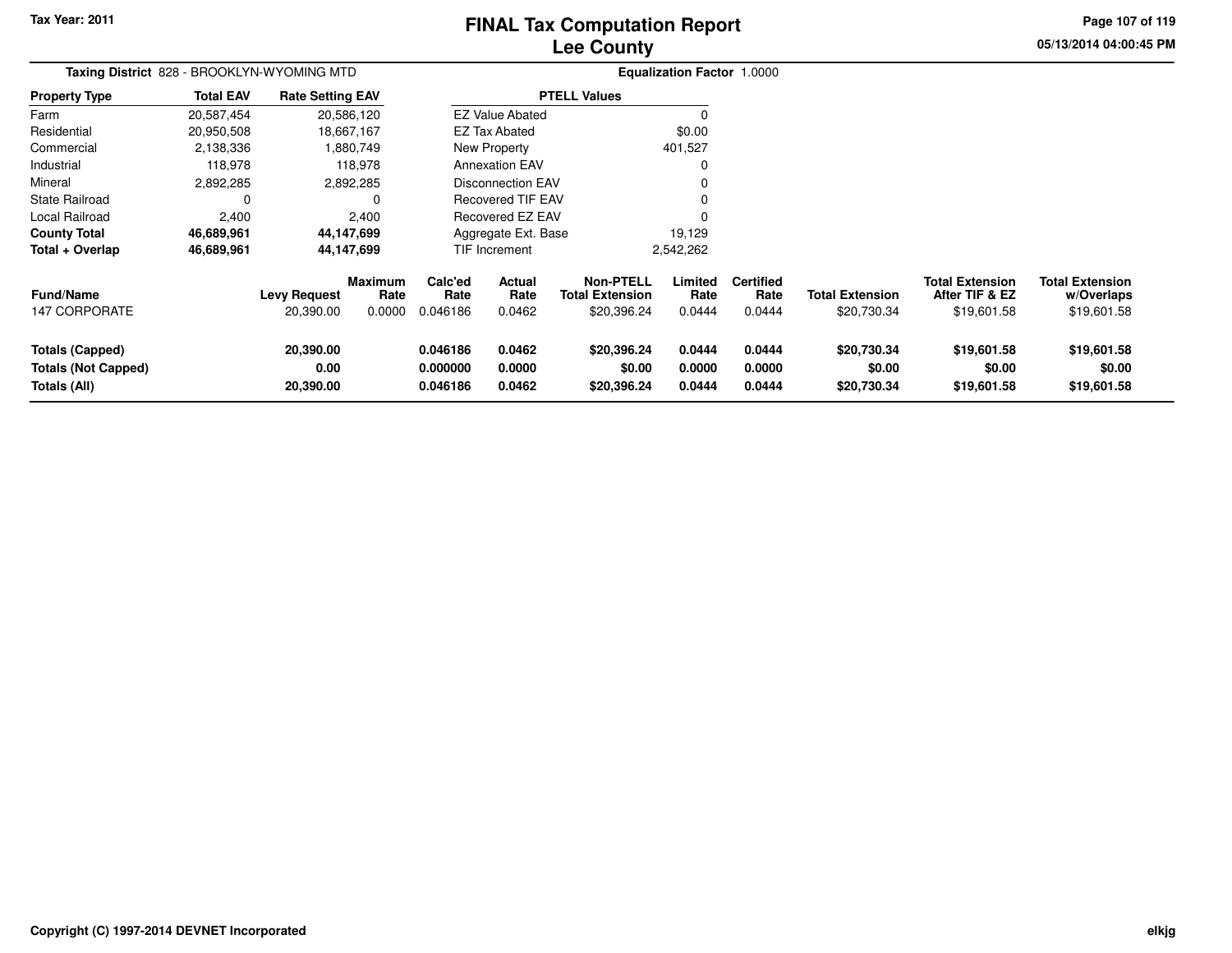**Page 108 of 119**

| <b>Taxing District 851 - DIXON PARK DISTRICT</b> |                  |                         |                 | <b>Equalization Factor 1.0000</b> |                          |                                            |                 |                          |                        |                                          |                                      |
|--------------------------------------------------|------------------|-------------------------|-----------------|-----------------------------------|--------------------------|--------------------------------------------|-----------------|--------------------------|------------------------|------------------------------------------|--------------------------------------|
| <b>Property Type</b>                             | <b>Total EAV</b> | <b>Rate Setting EAV</b> |                 |                                   |                          | <b>PTELL Values</b>                        |                 |                          |                        |                                          |                                      |
| Farm                                             | 809,284          |                         | 809,257         |                                   | <b>EZ Value Abated</b>   |                                            | 5,254,872       |                          |                        |                                          |                                      |
| Residential                                      | 113,056,307      | 112,389,980             |                 |                                   | <b>EZ Tax Abated</b>     |                                            | \$24,524.51     |                          |                        |                                          |                                      |
| Commercial                                       | 47,682,762       | 41,772,777              |                 |                                   | New Property             |                                            | 1,006,091       |                          |                        |                                          |                                      |
| Industrial                                       | 25,898,649       | 21,773,951              |                 |                                   | <b>Annexation EAV</b>    |                                            | O               |                          |                        |                                          |                                      |
| Mineral                                          | 0                |                         | 0               |                                   | <b>Disconnection EAV</b> |                                            | $\Omega$        |                          |                        |                                          |                                      |
| <b>State Railroad</b>                            | 718,255          |                         | 718,255         |                                   | <b>Recovered TIF EAV</b> |                                            | 63,881          |                          |                        |                                          |                                      |
| <b>Local Railroad</b>                            | $\Omega$         |                         | $\Omega$        |                                   | <b>Recovered EZ EAV</b>  |                                            | 253,774         |                          |                        |                                          |                                      |
| <b>County Total</b>                              | 188, 165, 257    | 177,464,220             |                 |                                   | Aggregate Ext. Base      |                                            | 599,946         |                          |                        |                                          |                                      |
| Total + Overlap                                  | 188, 165, 257    | 177,464,220             |                 | <b>TIF Increment</b>              |                          |                                            | 5,446,165       |                          |                        |                                          |                                      |
| <b>Fund/Name</b>                                 |                  | <b>Levy Request</b>     | Maximum<br>Rate | Calc'ed<br>Rate                   | Actual<br>Rate           | <b>Non-PTELL</b><br><b>Total Extension</b> | Limited<br>Rate | <b>Certified</b><br>Rate | <b>Total Extension</b> | <b>Total Extension</b><br>After TIF & EZ | <b>Total Extension</b><br>w/Overlaps |
| 001 CORPORATE                                    |                  | 165,000.00              | 0.1000          | 0.092977                          | 0.0930                   | \$165,041.72                               | 0.0930          | 0.0930                   | \$174,993.69           | \$165,041.72                             | \$165,041.72                         |
| 003 BONDS & INTEREST                             |                  | 149,095.00              | 0.0000          | 0.084014                          | 0.0840                   | \$149,069.94                               | 0.0844          | 0.0844                   | \$158,811.48           | \$149,779.80                             | \$149,779.80                         |
| 005 I.M.R.F.                                     |                  | 45,000.00               | 0.0000          | 0.025357                          | 0.0254                   | \$45,075.91                                | 0.0254          | 0.0254                   | \$47,793.98            | \$45,075.91                              | \$45,075.91                          |
| 014 POLICE SYSTEM                                |                  | 18,000.00               | 0.0250          | 0.010143                          | 0.0101                   | \$17,923.89                                | 0.0101          | 0.0101                   | \$19,004.69            | \$17,923.89                              | \$17,923.89                          |
| 027 AUDIT                                        |                  | 5,000.00                | 0.0050          | 0.002818                          | 0.0028                   | \$4,969.00                                 | 0.0028          | 0.0028                   | \$5,268.63             | \$4,969.00                               | \$4,969.00                           |
| 035 LIABILITY INSURANCE                          |                  | 40,000.00               | 0.0000          | 0.022540                          | 0.0225                   | \$39,929.45                                | 0.0225          | 0.0225                   | \$42,337.18            | \$39,929.45                              | \$39,929.45                          |
| 047 SOCIAL SECURITY                              |                  | 30,000.00               | 0.0000          | 0.016905                          | 0.0169                   | \$29,991.45                                | 0.0169          | 0.0169                   | \$31,799.93            | \$29,991.45                              | \$29,991.45                          |
| 060 UNEMPLOYMENT INSURANC                        |                  | 5,000.00                | 0.0000          | 0.002818                          | 0.0028                   | \$4,969.00                                 | 0.0028          | 0.0028                   | \$5,268.63             | \$4,969.00                               | \$4,969.00                           |
| 062 WORKMANS COMP                                |                  | 20,000.00               | 0.0000          | 0.011270                          | 0.0113                   | \$20,053.46                                | 0.0113          | 0.0113                   | \$21,262.67            | \$20,053.46                              | \$20,053.46                          |
| <b>122 RECREATIONAL PROGRAMS</b>                 |                  | 196,000.00              | 0.1200          | 0.110445                          | 0.1104                   | \$195,920.50                               | 0.1104          | 0.1104                   | \$207,734.44           | \$195,920.50                             | \$195,920.50                         |
| 123 AQUARIUM & MUSEUM                            |                  | 80,000.00               | 0.0700          | 0.045080                          | 0.0451                   | \$80,036.36                                | 0.0451          | 0.0451                   | \$84,862.53            | \$80,036.36                              | \$80,036.36                          |
| <b>125 PAVING LIGHTS</b>                         |                  | 5,000.00                | 0.0050          | 0.002818                          | 0.0028                   | \$4,969.00                                 | 0.0028          | 0.0028                   | \$5,268.63             | \$4,969.00                               | \$4,969.00                           |
| 126 HANDICAPPED-JOINT RECR                       |                  | 69,500.00               | 0.0400          | 0.039163                          | 0.0392                   | \$69,565.97                                | 0.0392          | 0.0392                   | \$73,760.78            | \$69,565.97                              | \$69,565.97                          |
| Totals (Capped)                                  |                  | 609,000.00              |                 | 0.343171                          | 0.3431                   | \$608,879.74                               | 0.3431          | 0.3431                   | \$645,595.00           | \$608,879.74                             | \$608,879.74                         |
| <b>Totals (Not Capped)</b>                       |                  | 218,595.00              |                 | 0.123177                          | 0.1232                   | \$218,635.91                               | 0.1236          | 0.1236                   | \$232,572.26           | \$219,345.77                             | \$219,345.77                         |
| <b>Totals (All)</b>                              |                  | 827,595.00              |                 | 0.466348                          | 0.4663                   | \$827,515.65                               | 0.4667          | 0.4667                   | \$878,167.26           | \$828,225.51                             | \$828,225.51                         |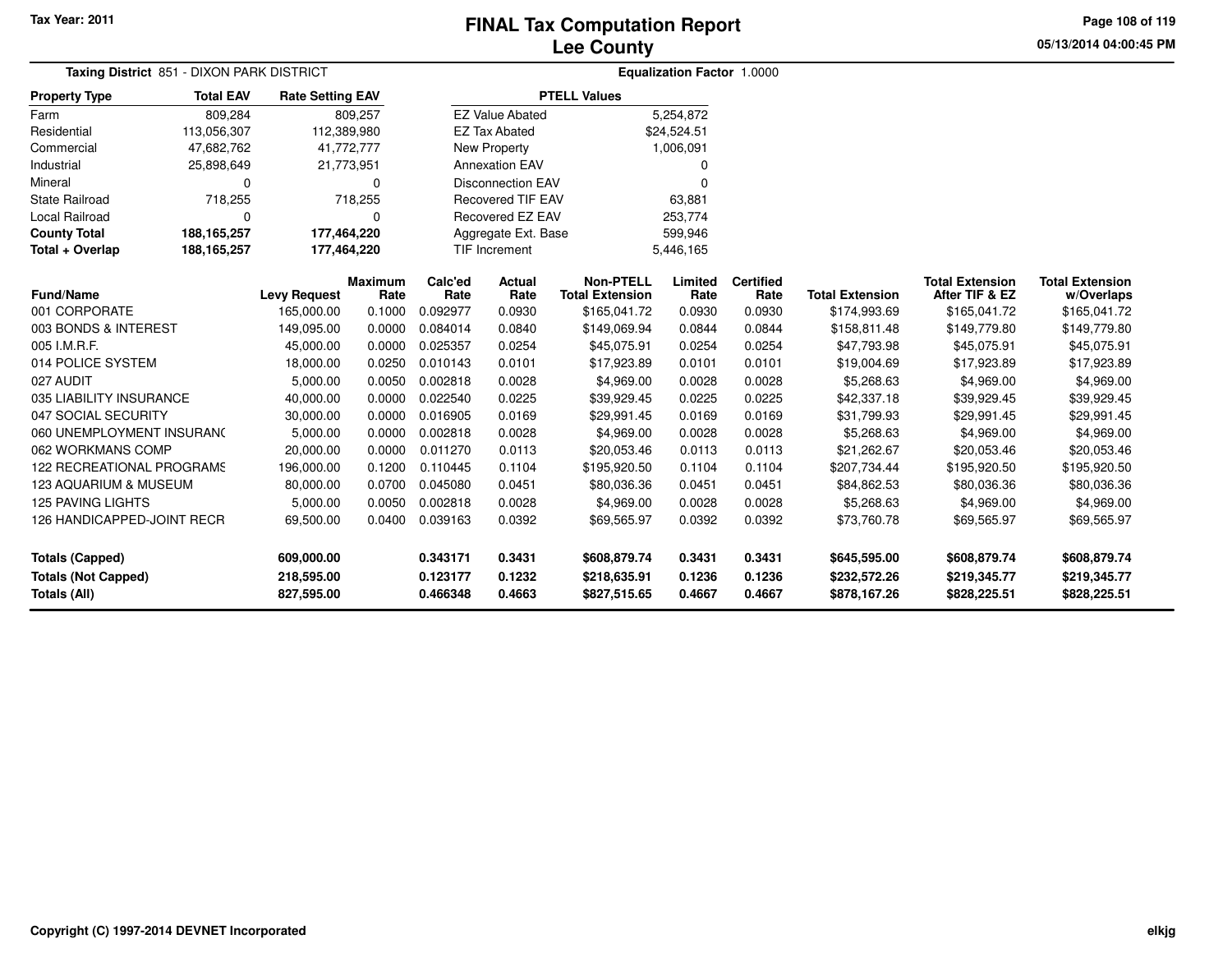**05/13/2014 04:00:45 PM Page 109 of 119**

| Taxing District 852 - WALNUT PARK DISTRICT  |                  |                          |                        |                      | <b>Equalization Factor 1.0000</b> |                                            |                  |                          |                                |                                          |                                      |  |  |
|---------------------------------------------|------------------|--------------------------|------------------------|----------------------|-----------------------------------|--------------------------------------------|------------------|--------------------------|--------------------------------|------------------------------------------|--------------------------------------|--|--|
| <b>Property Type</b>                        | <b>Total EAV</b> | <b>Rate Setting EAV</b>  |                        |                      |                                   | <b>PTELL Values</b>                        |                  |                          | <b>Overlapping County</b>      | <b>Overlap EAV</b>                       |                                      |  |  |
| Farm                                        | 5,851,306        |                          | 5,851,306              |                      | <b>EZ Value Abated</b>            |                                            | 0                | <b>Bureau County</b>     |                                | *25,890,224                              |                                      |  |  |
| Residential                                 | 934,500          |                          | 934,500                |                      | <b>EZ Tax Abated</b>              |                                            | \$0.00           |                          | <b>Whiteside County</b>        | 654,114                                  |                                      |  |  |
| Commercial                                  | 0                |                          | 0                      |                      | New Property                      |                                            | 88,656           | Total                    |                                | 26,544,338                               |                                      |  |  |
| Industrial                                  | 18,980           |                          | 18,980                 |                      | <b>Annexation EAV</b>             |                                            | 0                |                          | * denotes use of estimated EAV |                                          |                                      |  |  |
| Mineral                                     | 0                |                          | 0                      |                      | <b>Disconnection EAV</b>          |                                            |                  |                          |                                |                                          |                                      |  |  |
| <b>State Railroad</b>                       | 266,585          |                          | 266,585                |                      | Recovered TIF EAV                 |                                            |                  |                          |                                |                                          |                                      |  |  |
| Local Railroad                              | 0                |                          | $\Omega$               |                      | Recovered EZ EAV                  |                                            |                  |                          |                                |                                          |                                      |  |  |
| <b>County Total</b>                         | 7,071,371        |                          | 7,071,371              |                      | Aggregate Ext. Base               |                                            |                  |                          |                                |                                          |                                      |  |  |
| Total + Overlap<br>33,615,709<br>33,615,709 |                  |                          |                        |                      | TIF Increment                     |                                            |                  |                          |                                |                                          |                                      |  |  |
| <b>Fund/Name</b>                            |                  | <b>Levy Request</b>      | <b>Maximum</b><br>Rate | Calc'ed<br>Rate      | Actual<br>Rate                    | <b>Non-PTELL</b><br><b>Total Extension</b> | Limited<br>Rate  | <b>Certified</b><br>Rate | <b>Total Extension</b>         | <b>Total Extension</b><br>After TIF & EZ | <b>Total Extension</b><br>w/Overlaps |  |  |
| 001 CORPORATE                               |                  | 35,500.00                | 0.1000                 | 0.105605             | 0.1000                            | \$7,071.37                                 | 0.1000           | 0.1000                   | \$7,071.37                     | \$7,071.37                               | \$33,615.71                          |  |  |
| 003 BONDS & INTEREST                        |                  | 56,413.00                | 0.0000                 | 0.167817             | 0.1678                            | \$11,865.76                                | 0.1686           | 0.1686                   | \$11,922.33                    | \$11,922.33                              | \$56,676.09                          |  |  |
| 035 LIABILITY INSURANCE                     |                  | 29,250.00                | 0.0000                 | 0.087013             | 0.0870                            | \$6,152.09                                 | 0.0870           | 0.0870                   | \$6,152.09                     | \$6,152.09                               | \$29,245.67                          |  |  |
| 047 SOCIAL SECURITY                         |                  | 8,650.00                 | 0.0000                 | 0.025732             | 0.0257                            | \$1,817.34                                 | 0.0257           | 0.0257                   | \$1,817.34                     | \$1,817.34                               | \$8,639.24                           |  |  |
| 122 RECREATIONAL PROGRAMS                   |                  | 26,600.00                | 0.0750                 | 0.079130             | 0.0750                            | \$5,303.53                                 | 0.0750           | 0.0750                   | \$5,303.53                     | \$5,303.53                               | \$25,211.78                          |  |  |
| <b>Totals (Capped)</b>                      |                  | 0.00                     |                        | 0.000000             | 0.0000                            | \$0.00                                     | 0.0000           | 0.0000                   | \$0.00                         | \$0.00                                   | \$0.00                               |  |  |
| <b>Totals (Not Capped)</b><br>Totals (All)  |                  | 156,413.00<br>156,413.00 |                        | 0.465297<br>0.465297 | 0.4555<br>0.4555                  | \$32,210.09<br>\$32,210.09                 | 0.4563<br>0.4563 | 0.4563<br>0.4563         | \$32,266.66<br>\$32,266.66     | \$32,266.66<br>\$32,266.66               | \$153,388.49<br>\$153,388.49         |  |  |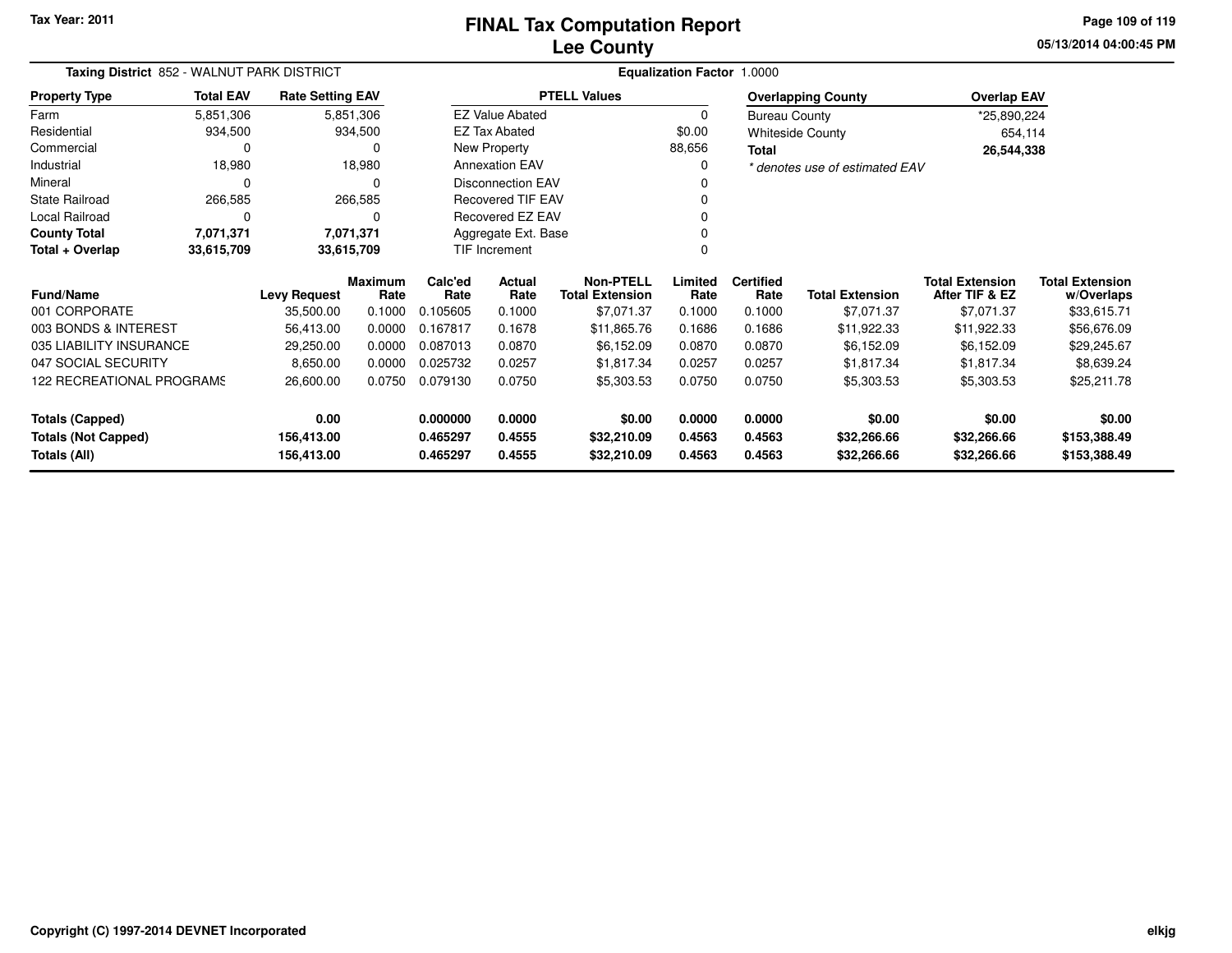**05/13/2014 04:00:45 PMPage 110 of 119**

| Taxing District 853 - FRANKLIN GROVE SANITARY                        |                  |                              |                 |                                  |                            |                                            | <b>Equalization Factor 1.0000</b> |                            |                                    |                                          |                                      |
|----------------------------------------------------------------------|------------------|------------------------------|-----------------|----------------------------------|----------------------------|--------------------------------------------|-----------------------------------|----------------------------|------------------------------------|------------------------------------------|--------------------------------------|
| <b>Property Type</b>                                                 | <b>Total EAV</b> | <b>Rate Setting EAV</b>      |                 |                                  |                            | <b>PTELL Values</b>                        |                                   |                            |                                    |                                          |                                      |
| Farm                                                                 | 10,160           |                              | 10,160          |                                  | <b>EZ Value Abated</b>     |                                            | $\Omega$                          |                            |                                    |                                          |                                      |
| Residential                                                          | 7,715,337        |                              | 7,715,337       |                                  | EZ Tax Abated              |                                            | \$0.00                            |                            |                                    |                                          |                                      |
| Commercial                                                           | 2,377,516        |                              | 2,377,516       |                                  | New Property               |                                            | 5,564                             |                            |                                    |                                          |                                      |
| Industrial                                                           | 0                |                              | 0               |                                  | <b>Annexation EAV</b>      |                                            | $\Omega$                          |                            |                                    |                                          |                                      |
| Mineral                                                              | 0                |                              |                 |                                  | <b>Disconnection EAV</b>   |                                            |                                   |                            |                                    |                                          |                                      |
| <b>State Railroad</b>                                                | 86,914           |                              | 86,914          |                                  | <b>Recovered TIF EAV</b>   |                                            |                                   |                            |                                    |                                          |                                      |
| Local Railroad                                                       | 0                |                              | $\Omega$        |                                  | <b>Recovered EZ EAV</b>    |                                            | $\Omega$                          |                            |                                    |                                          |                                      |
| <b>County Total</b>                                                  | 10,189,927       |                              | 10,189,927      |                                  | Aggregate Ext. Base        |                                            | 4,731                             |                            |                                    |                                          |                                      |
| Total + Overlap                                                      | 10,189,927       |                              | 10,189,927      |                                  | TIF Increment              |                                            | 0                                 |                            |                                    |                                          |                                      |
| <b>Fund/Name</b>                                                     |                  | <b>Levy Request</b>          | Maximum<br>Rate | Calc'ed<br>Rate                  | Actual<br>Rate             | <b>Non-PTELL</b><br><b>Total Extension</b> | Limited<br>Rate                   | <b>Certified</b><br>Rate   | <b>Total Extension</b>             | <b>Total Extension</b><br>After TIF & EZ | <b>Total Extension</b><br>w/Overlaps |
| 001 CORPORATE                                                        |                  | 3,910.00                     | 0.2000          | 0.038371                         | 0.0384                     | \$3,912.93                                 | 0.0371                            | 0.0371                     | \$3,780.46                         | \$3,780.46                               | \$3,780.46                           |
| 073 CHLOR OF SEWAGE                                                  |                  | 1,057.00                     | 0.0500          | 0.010373                         | 0.0104                     | \$1,059.75                                 | 0.0101                            | 0.0101                     | \$1,029.18                         | \$1,029.18                               | \$1,029.18                           |
| <b>Totals (Capped)</b><br><b>Totals (Not Capped)</b><br>Totals (All) |                  | 4,967.00<br>0.00<br>4,967.00 |                 | 0.048744<br>0.000000<br>0.048744 | 0.0488<br>0.0000<br>0.0488 | \$4,972.68<br>\$0.00<br>\$4,972.68         | 0.0472<br>0.0000<br>0.0472        | 0.0472<br>0.0000<br>0.0472 | \$4,809.64<br>\$0.00<br>\$4,809.64 | \$4,809.64<br>\$0.00<br>\$4,809.64       | \$4,809.64<br>\$0.00<br>\$4,809.64   |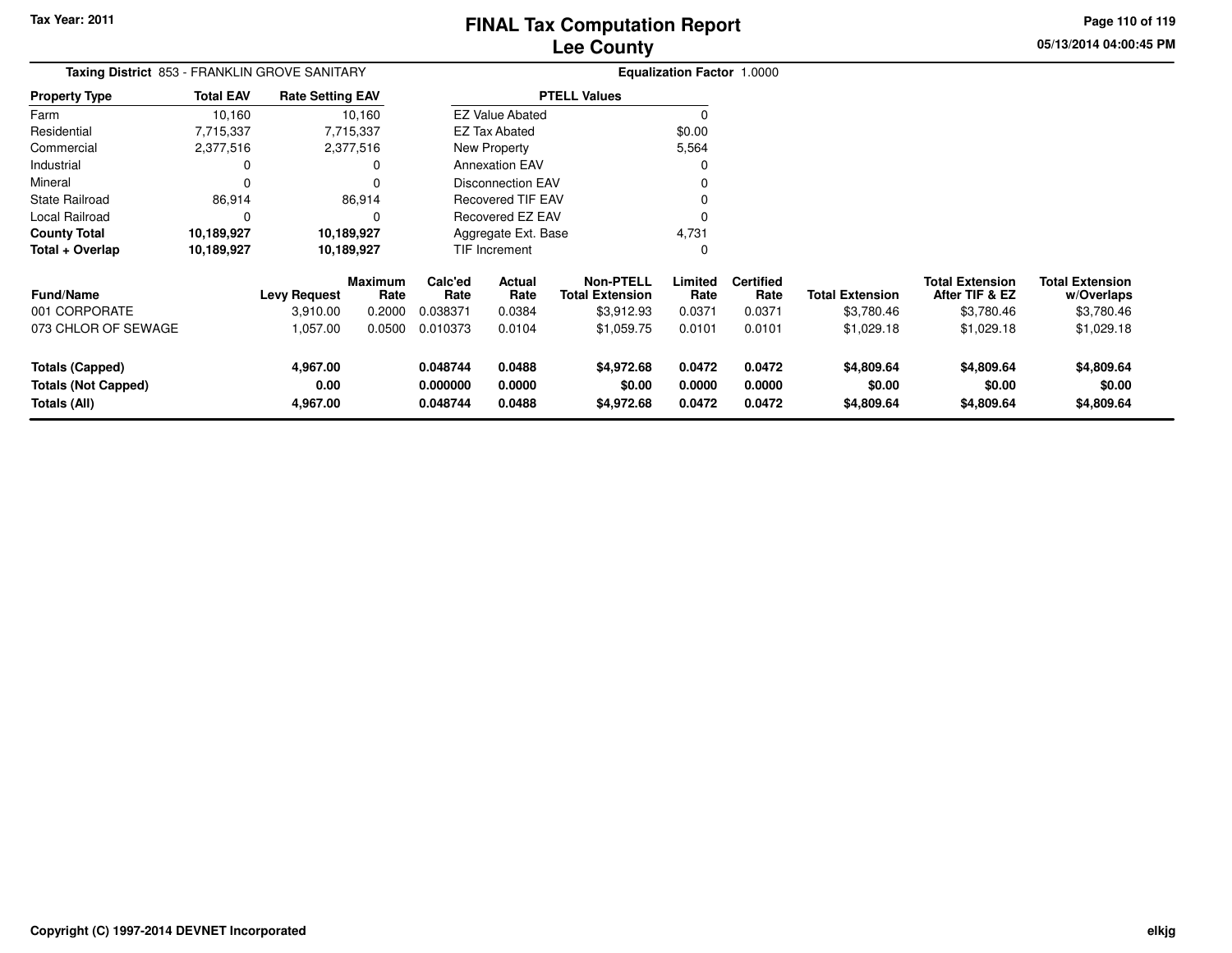**05/13/2014 04:00:45 PMPage 111 of 119**

| <b>Taxing District 855 - PAW PAW SANITARY DISTRICT</b>               |                  |                                 |                           |                                  |                            | <b>Equalization Factor 1.0000</b>                        |                            |                                    |                                      |                                                        |                                                    |
|----------------------------------------------------------------------|------------------|---------------------------------|---------------------------|----------------------------------|----------------------------|----------------------------------------------------------|----------------------------|------------------------------------|--------------------------------------|--------------------------------------------------------|----------------------------------------------------|
| Property Type                                                        | <b>Total EAV</b> | <b>Rate Setting EAV</b>         |                           |                                  |                            | <b>PTELL Values</b>                                      |                            |                                    |                                      |                                                        |                                                    |
| Farm                                                                 | 60,851           |                                 | 59,517                    |                                  | <b>EZ Value Abated</b>     |                                                          | $\Omega$                   |                                    |                                      |                                                        |                                                    |
| Residential                                                          | 10,211,007       |                                 | 7,927,666                 |                                  | <b>EZ Tax Abated</b>       |                                                          | \$0.00                     |                                    |                                      |                                                        |                                                    |
| Commercial                                                           | 1,084,012        |                                 | 826,425                   |                                  | New Property               |                                                          | 9,275                      |                                    |                                      |                                                        |                                                    |
| Industrial                                                           | 0                |                                 |                           |                                  | <b>Annexation EAV</b>      |                                                          |                            |                                    |                                      |                                                        |                                                    |
| Mineral                                                              | 0                |                                 |                           |                                  | Disconnection EAV          |                                                          |                            |                                    |                                      |                                                        |                                                    |
| State Railroad                                                       | 0                |                                 |                           |                                  | <b>Recovered TIF EAV</b>   |                                                          |                            |                                    |                                      |                                                        |                                                    |
| Local Railroad                                                       | 0                |                                 |                           |                                  | Recovered EZ EAV           |                                                          |                            |                                    |                                      |                                                        |                                                    |
| County Total                                                         | 11,355,870       |                                 | 8,813,608                 |                                  | Aggregate Ext. Base        |                                                          | 3,796                      |                                    |                                      |                                                        |                                                    |
| Total + Overlap                                                      | 11,355,870       |                                 | 8,813,608                 |                                  | TIF Increment              |                                                          | 2,542,262                  |                                    |                                      |                                                        |                                                    |
| <b>Fund/Name</b><br>001 CORPORATE                                    |                  | <b>Levy Request</b><br>3,800.00 | Maximum<br>Rate<br>0.2000 | Calc'ed<br>Rate<br>0.043115      | Actual<br>Rate<br>0.0431   | <b>Non-PTELL</b><br><b>Total Extension</b><br>\$3,798.67 | Limited<br>Rate<br>0.0431  | <b>Certified</b><br>Rate<br>0.0431 | <b>Total Extension</b><br>\$4,894.38 | <b>Total Extension</b><br>After TIF & EZ<br>\$3,798.67 | <b>Total Extension</b><br>w/Overlaps<br>\$3,798.67 |
| <b>Totals (Capped)</b><br><b>Totals (Not Capped)</b><br>Totals (All) |                  | 3,800.00<br>0.00<br>3,800.00    |                           | 0.043115<br>0.000000<br>0.043115 | 0.0431<br>0.0000<br>0.0431 | \$3,798.67<br>\$0.00<br>\$3,798.67                       | 0.0431<br>0.0000<br>0.0431 | 0.0431<br>0.0000<br>0.0431         | \$4,894.38<br>\$0.00<br>\$4,894.38   | \$3,798.67<br>\$0.00<br>\$3,798.67                     | \$3,798.67<br>\$0.00<br>\$3,798.67                 |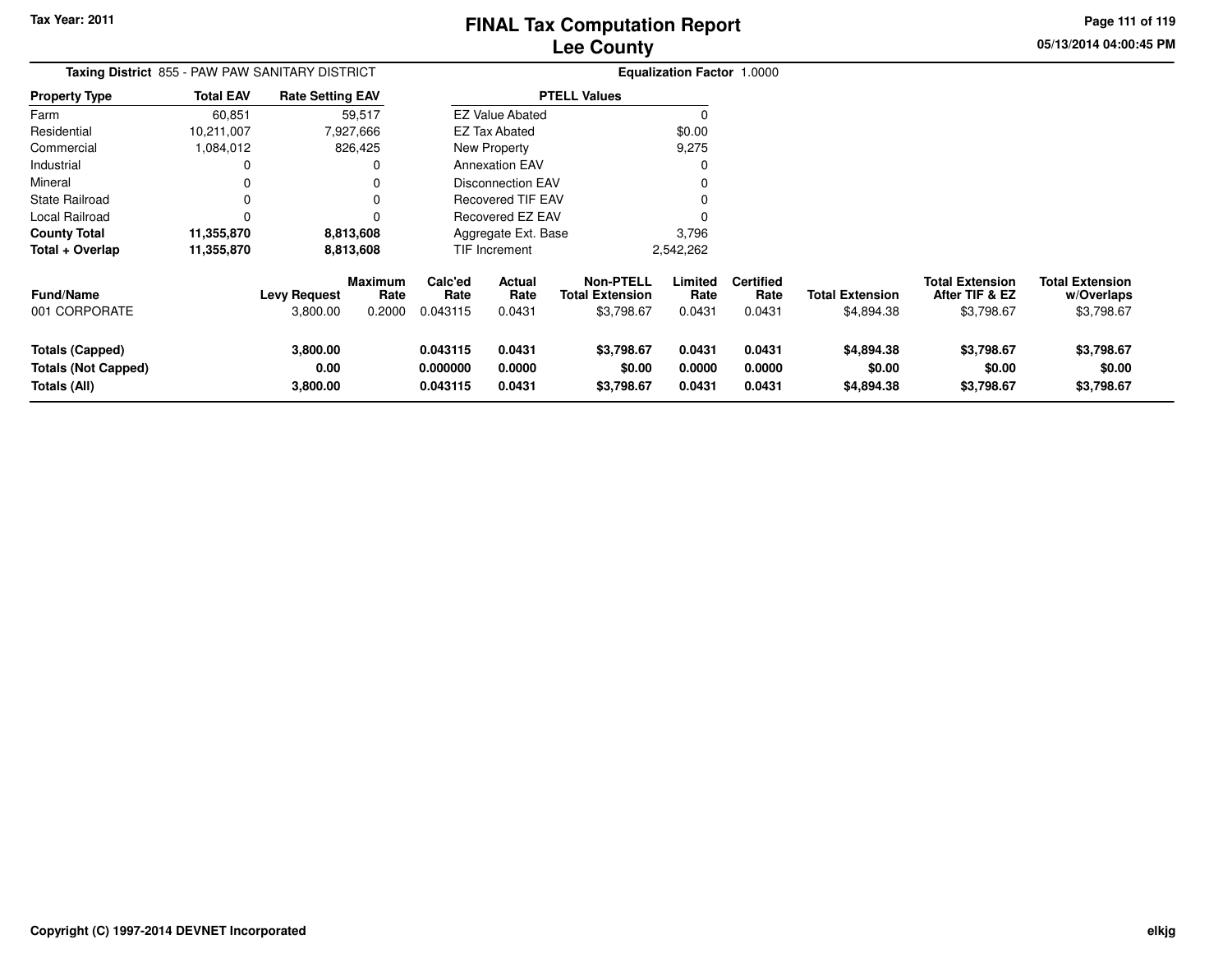**05/13/2014 04:00:45 PM Page 112 of 119**

| Taxing District 856 - LEE CENTER CEMETERY DIST |                  |                         |                        |                      |                          |                                            | <b>Equalization Factor 1.0000</b> |                          |                        |                                          |                                      |
|------------------------------------------------|------------------|-------------------------|------------------------|----------------------|--------------------------|--------------------------------------------|-----------------------------------|--------------------------|------------------------|------------------------------------------|--------------------------------------|
| <b>Property Type</b>                           | <b>Total EAV</b> | <b>Rate Setting EAV</b> |                        |                      |                          | <b>PTELL Values</b>                        |                                   |                          |                        |                                          |                                      |
| Farm                                           | 3,522,444        |                         | 3,522,444              |                      | <b>EZ Value Abated</b>   |                                            |                                   |                          |                        |                                          |                                      |
| Residential                                    | 1,790,687        |                         | 1,790,687              |                      | <b>EZ Tax Abated</b>     |                                            | \$0.00                            |                          |                        |                                          |                                      |
| Commercial                                     | 1,159,451        |                         | 1,159,451              |                      | New Property             |                                            | 71,562                            |                          |                        |                                          |                                      |
| Industrial                                     | 377              |                         | 377                    |                      | <b>Annexation EAV</b>    |                                            |                                   |                          |                        |                                          |                                      |
| Mineral                                        |                  |                         |                        |                      | <b>Disconnection EAV</b> |                                            |                                   |                          |                        |                                          |                                      |
| State Railroad                                 | $\Omega$         |                         |                        |                      | <b>Recovered TIF EAV</b> |                                            |                                   |                          |                        |                                          |                                      |
| Local Railroad                                 |                  |                         |                        |                      | Recovered EZ EAV         |                                            |                                   |                          |                        |                                          |                                      |
| <b>County Total</b>                            | 6,472,959        |                         | 6,472,959              |                      | Aggregate Ext. Base      |                                            | 4,410                             |                          |                        |                                          |                                      |
| Total + Overlap                                | 6,472,959        |                         | 6,472,959              |                      | TIF Increment            |                                            | 0                                 |                          |                        |                                          |                                      |
| Fund/Name                                      |                  | <b>Levy Request</b>     | <b>Maximum</b><br>Rate | Calc'ed<br>Rate      | Actual<br>Rate           | <b>Non-PTELL</b><br><b>Total Extension</b> | Limited<br>Rate                   | <b>Certified</b><br>Rate | <b>Total Extension</b> | <b>Total Extension</b><br>After TIF & EZ | <b>Total Extension</b><br>w/Overlaps |
| 001 CORPORATE                                  |                  | 7,539.00                | 0.0600                 | 0.116469             | 0.0600                   | \$3,883.78                                 | 0.0592                            | 0.0592                   | \$3,831.99             | \$3,831.99                               | \$3,831.99                           |
| 035 LIABILITY INSURANCE                        |                  | 700.00                  | 0.0000                 | 0.010814             | 0.0108                   | \$699.08                                   | 0.0107                            | 0.0107                   | \$692.61               | \$692.61                                 | \$692.61                             |
| <b>Totals (Capped)</b>                         |                  | 8,239.00                |                        | 0.127283             | 0.0708                   | \$4,582.86                                 | 0.0699                            | 0.0699                   | \$4,524.60             | \$4,524.60                               | \$4,524.60                           |
| <b>Totals (Not Capped)</b><br>Totals (All)     |                  | 0.00<br>8,239.00        |                        | 0.000000<br>0.127283 | 0.0000<br>0.0708         | \$0.00<br>\$4,582.86                       | 0.0000<br>0.0699                  | 0.0000<br>0.0699         | \$0.00<br>\$4,524.60   | \$0.00<br>\$4,524.60                     | \$0.00<br>\$4,524.60                 |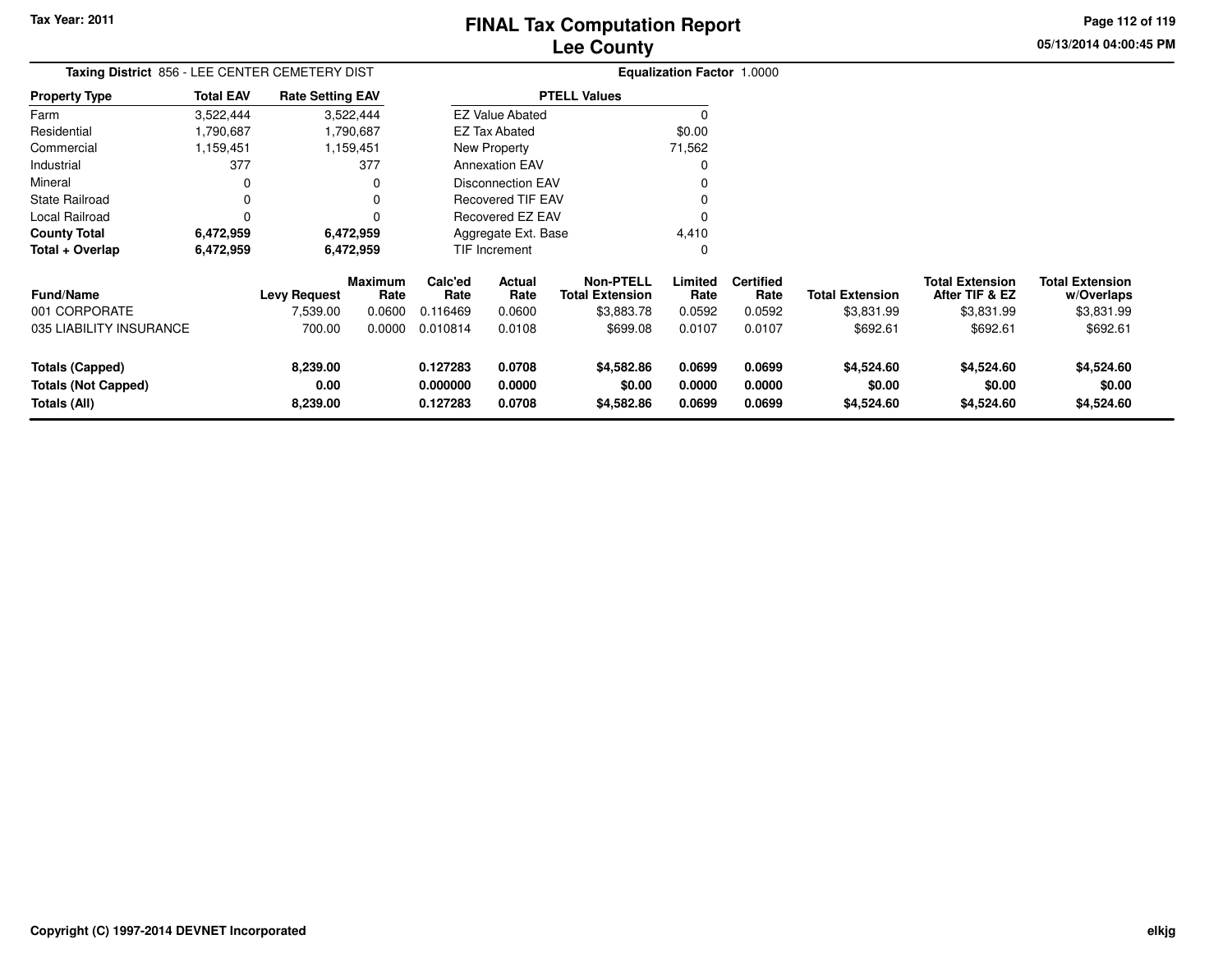**Tax Year: 2011**

# **Lee CountyFINAL Tax Computation Report**

**05/13/2014 04:00:45 PM Page 113 of 119**

| Taxing District 857 - OHIO PUBLIC LIBRARY DIST |                  |                         |                        |                      |                          | Equalization Factor 1.0000                 |                 |                          |                                |                                          |                                      |
|------------------------------------------------|------------------|-------------------------|------------------------|----------------------|--------------------------|--------------------------------------------|-----------------|--------------------------|--------------------------------|------------------------------------------|--------------------------------------|
| <b>Property Type</b>                           | <b>Total EAV</b> | <b>Rate Setting EAV</b> |                        |                      |                          | <b>PTELL Values</b>                        |                 |                          | <b>Overlapping County</b>      | <b>Overlap EAV</b>                       |                                      |
| Farm                                           | 2,881,760        |                         | 2,881,760              |                      | <b>EZ Value Abated</b>   |                                            | $\Omega$        | <b>Bureau County</b>     |                                | *27,143,764                              |                                      |
| Residential                                    | 541,203          |                         | 541,203                |                      | <b>EZ Tax Abated</b>     |                                            | \$0.00          | Total                    |                                | 27,143,764                               |                                      |
| Commercial                                     |                  |                         | 0                      |                      | New Property             |                                            | 6,359,187       |                          | * denotes use of estimated EAV |                                          |                                      |
| Industrial                                     | 120,368          |                         | 120,368                |                      | <b>Annexation EAV</b>    |                                            |                 |                          |                                |                                          |                                      |
| Mineral                                        | 6,410,177        |                         | 6,410,177              |                      | <b>Disconnection EAV</b> |                                            |                 |                          |                                |                                          |                                      |
| <b>State Railroad</b>                          |                  |                         | 0                      |                      | <b>Recovered TIF EAV</b> |                                            |                 |                          |                                |                                          |                                      |
| Local Railroad                                 |                  |                         |                        |                      | Recovered EZ EAV         |                                            |                 |                          |                                |                                          |                                      |
| <b>County Total</b>                            | 9,953,508        |                         | 9,953,508              |                      | Aggregate Ext. Base      |                                            |                 |                          |                                |                                          |                                      |
| Total + Overlap                                | 37,097,272       |                         | 37,097,272             | <b>TIF Increment</b> |                          |                                            | 0               |                          |                                |                                          |                                      |
| <b>Fund/Name</b>                               |                  | <b>Levy Request</b>     | <b>Maximum</b><br>Rate | Calc'ed<br>Rate      | Actual<br>Rate           | <b>Non-PTELL</b><br><b>Total Extension</b> | Limited<br>Rate | <b>Certified</b><br>Rate | <b>Total Extension</b>         | <b>Total Extension</b><br>After TIF & EZ | <b>Total Extension</b><br>w/Overlaps |
| 001 CORPORATE                                  |                  | 42,701.00               | 0.1500                 | 0.115106             | 0.1151                   | \$11,456.49                                | 0.1151          | 0.1151                   | \$11,456.49                    | \$11,456.49                              | \$42,698.96                          |
| 035 LIABILITY INSURANCE                        |                  | 1,000.00                | 0.0000                 | 0.002696             | 0.0027                   | \$268.74                                   | 0.0027          | 0.0027                   | \$268.74                       | \$268.74                                 | \$1,001.63                           |
| 047 SOCIAL SECURITY                            |                  | 1,300.00                | 0.0000                 | 0.003504             | 0.0035                   | \$348.37                                   | 0.0035          | 0.0035                   | \$348.37                       | \$348.37                                 | \$1,298.40                           |
| <b>Totals (Capped)</b>                         |                  | 0.00                    |                        | 0.000000             | 0.0000                   | \$0.00                                     | 0.0000          | 0.0000                   | \$0.00                         | \$0.00                                   | \$0.00                               |
| <b>Totals (Not Capped)</b>                     |                  | 45,001.00               |                        | 0.121306             | 0.1213                   | \$12,073.60                                | 0.1213          | 0.1213                   | \$12,073.60                    | \$12,073.60                              | \$44,998.99                          |
| Totals (All)<br>45,001.00                      |                  |                         |                        | 0.121306             | 0.1213                   | \$12,073.60                                | 0.1213          | 0.1213                   | \$12,073.60                    | \$12,073.60                              | \$44,998.99                          |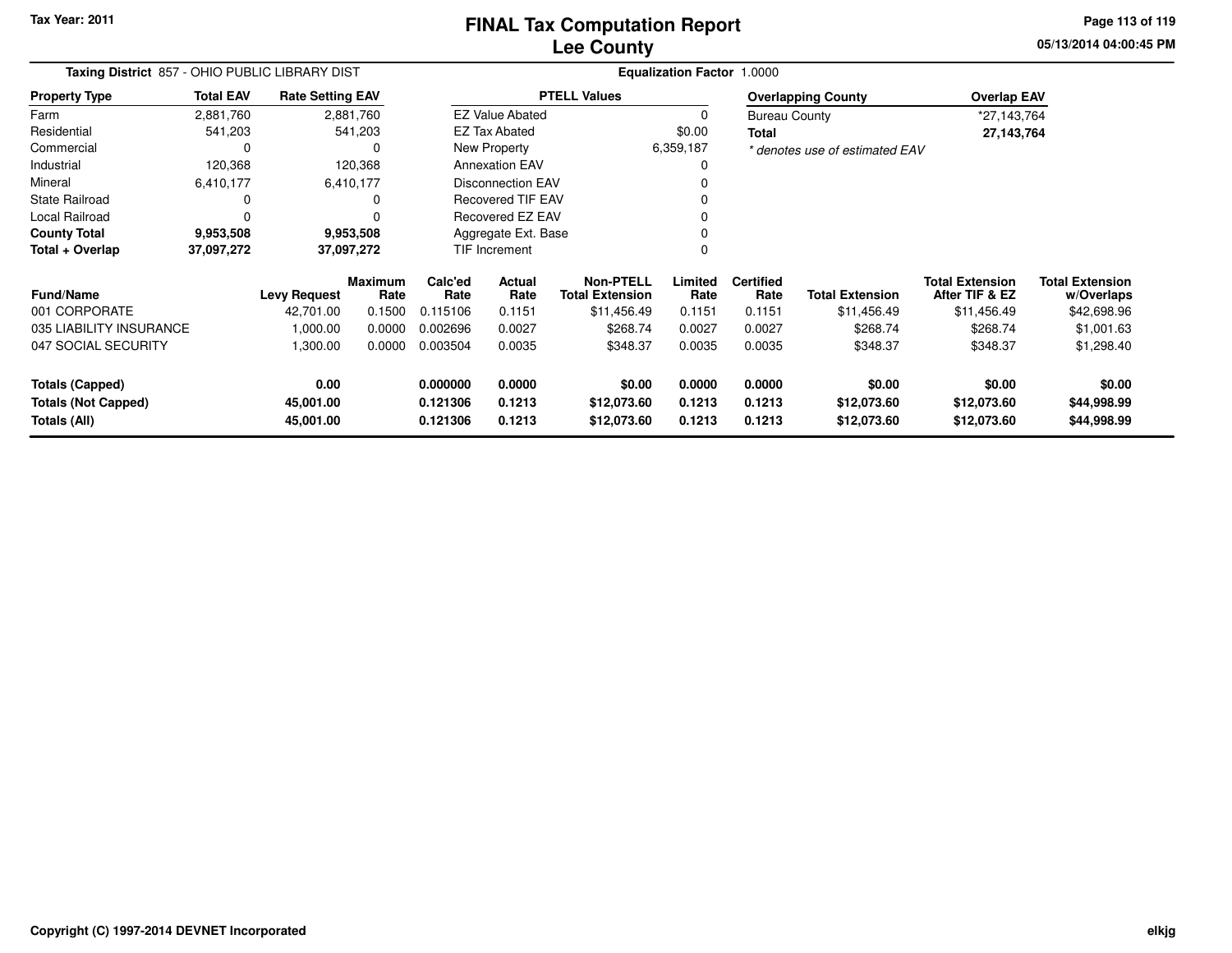**Totals (All)**

# **Lee CountyFINAL Tax Computation Report**

**0.231529 0.2316 \$20,412.31 0.2240 0.2240 \$25,437.15 \$19,742.49 \$19,742.49**

**05/13/2014 04:00:45 PMPage 114 of 119**

| Taxing District 858 - PAW PAW PUBLIC LIB DIST |                  |                         |                        |                 | <b>Equalization Factor 1.0000</b> |                                            |                 |                          |                        |                                          |                                      |
|-----------------------------------------------|------------------|-------------------------|------------------------|-----------------|-----------------------------------|--------------------------------------------|-----------------|--------------------------|------------------------|------------------------------------------|--------------------------------------|
| <b>Property Type</b>                          | <b>Total EAV</b> | <b>Rate Setting EAV</b> |                        |                 |                                   | <b>PTELL Values</b>                        |                 |                          |                        |                                          |                                      |
| Farm                                          | 60,851           |                         | 59,517                 |                 | <b>EZ Value Abated</b>            |                                            | $\Omega$        |                          |                        |                                          |                                      |
| Residential                                   | 10,211,007       |                         | 7,927,666              |                 | <b>EZ Tax Abated</b>              |                                            | \$0.00          |                          |                        |                                          |                                      |
| Commercial                                    | 1,084,012        |                         | 826,425                |                 | New Property                      |                                            | 9,275           |                          |                        |                                          |                                      |
| Industrial                                    |                  |                         | <sup>0</sup>           |                 | <b>Annexation EAV</b>             |                                            | 0               |                          |                        |                                          |                                      |
| Mineral                                       |                  |                         | 0                      |                 | Disconnection EAV                 |                                            | 0               |                          |                        |                                          |                                      |
| <b>State Railroad</b>                         |                  |                         | $\Omega$               |                 | <b>Recovered TIF EAV</b>          |                                            | 0               |                          |                        |                                          |                                      |
| Local Railroad                                |                  |                         | $\Omega$               |                 | Recovered EZ EAV                  |                                            | 0               |                          |                        |                                          |                                      |
| <b>County Total</b>                           | 11,355,870       |                         | 8,813,608              |                 | Aggregate Ext. Base               |                                            | 19,434          |                          |                        |                                          |                                      |
| Total + Overlap                               | 11,355,870       |                         | 8,813,608              |                 | TIF Increment                     |                                            | 2,542,262       |                          |                        |                                          |                                      |
| <b>Fund/Name</b>                              |                  | <b>Levy Request</b>     | <b>Maximum</b><br>Rate | Calc'ed<br>Rate | Actual<br>Rate                    | <b>Non-PTELL</b><br><b>Total Extension</b> | Limited<br>Rate | <b>Certified</b><br>Rate | <b>Total Extension</b> | <b>Total Extension</b><br>After TIF & EZ | <b>Total Extension</b><br>w/Overlaps |
| 001 CORPORATE                                 |                  | 17,890.00               | 0.6000                 | 0.202982        | 0.2030                            | \$17,891.62                                | 0.1964          | 0.1964                   | \$22,302.93            | \$17,309.93                              | \$17,309.93                          |
| 005 I.M.R.F.                                  |                  | 745.00                  | 0.0000                 | 0.008453        | 0.0085                            | \$749.16                                   | 0.0082          | 0.0082                   | \$931.18               | \$722.72                                 | \$722.72                             |
| 035 LIABILITY INSURANCE                       |                  | 228.00                  | 0.0000                 | 0.002587        | 0.0026                            | \$229.15                                   | 0.0025          | 0.0025                   | \$283.90               | \$220.34                                 | \$220.34                             |
| 047 SOCIAL SECURITY                           |                  | 1,543.00                | 0.0000                 | 0.017507        | 0.0175                            | \$1,542.38                                 | 0.0169          | 0.0169                   | \$1,919.14             | \$1,489.50                               | \$1,489.50                           |
| <b>Totals (Capped)</b>                        |                  | 20,406.00               |                        | 0.231529        | 0.2316                            | \$20,412.31                                | 0.2240          | 0.2240                   | \$25,437.15            | \$19,742.49                              | \$19,742.49                          |
| <b>Totals (Not Capped)</b>                    |                  | 0.00                    |                        | 0.000000        | 0.0000                            | \$0.00                                     | 0.0000          | 0.0000                   | \$0.00                 | \$0.00                                   | \$0.00                               |

**20,406.00**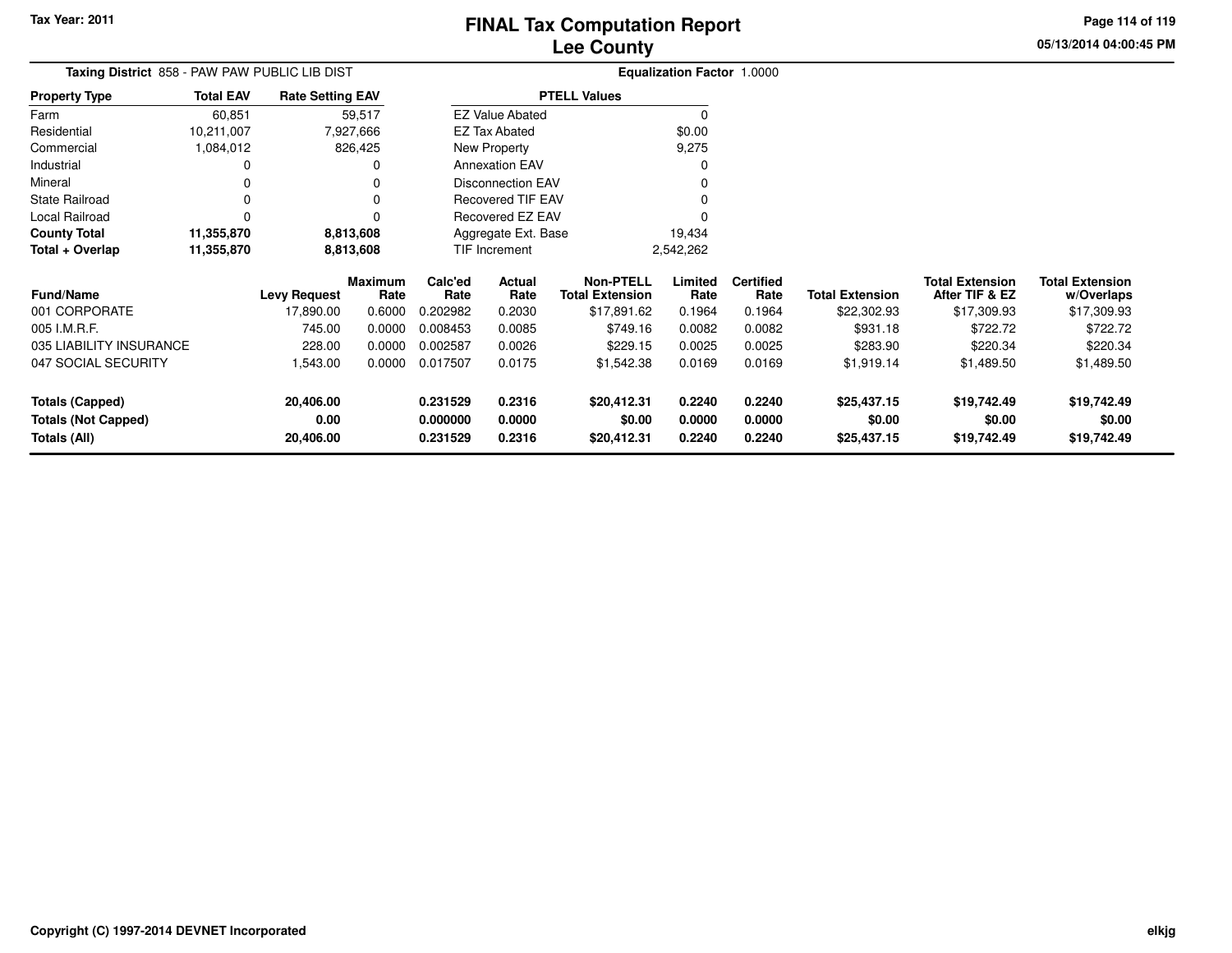**05/13/2014 04:00:45 PMPage 115 of 119**

| Taxing District 859 - EARLVILLE LIBRARY DISTRICT |                          |                         |                 |                          | <b>Equalization Factor 1.0000</b> |                                            |                 |                          |                                |                                          |                                      |  |
|--------------------------------------------------|--------------------------|-------------------------|-----------------|--------------------------|-----------------------------------|--------------------------------------------|-----------------|--------------------------|--------------------------------|------------------------------------------|--------------------------------------|--|
| <b>Property Type</b>                             | <b>Total EAV</b>         | <b>Rate Setting EAV</b> |                 |                          |                                   | <b>PTELL Values</b>                        |                 |                          | <b>Overlapping County</b>      | <b>Overlap EAV</b>                       |                                      |  |
| Farm                                             | 398,776                  |                         | 398,776         |                          | <b>EZ Value Abated</b>            |                                            | $\Omega$        | DeKalb County            |                                | 1,535,905                                |                                      |  |
| Residential                                      | 67,503                   |                         | 67,503          |                          | <b>EZ Tax Abated</b>              |                                            | \$0.00          | LaSalle County           |                                | *54,019,884                              |                                      |  |
| Commercial                                       |                          |                         | 0               |                          | New Property                      |                                            | $\Omega$        | <b>Total</b>             |                                | 55,555,789                               |                                      |  |
| Industrial                                       |                          |                         |                 |                          | <b>Annexation EAV</b>             |                                            | 0               |                          | * denotes use of estimated EAV |                                          |                                      |  |
| Mineral                                          |                          |                         |                 | <b>Disconnection EAV</b> |                                   |                                            |                 |                          |                                |                                          |                                      |  |
| <b>State Railroad</b>                            |                          |                         | 0               |                          | <b>Recovered TIF EAV</b>          |                                            | $\mathbf 0$     |                          |                                |                                          |                                      |  |
| Local Railroad                                   |                          |                         | $\Omega$        |                          | <b>Recovered EZ EAV</b>           |                                            | 0               |                          |                                |                                          |                                      |  |
| <b>County Total</b>                              | 466,279                  |                         | 466,279         |                          | Aggregate Ext. Base               |                                            |                 |                          |                                |                                          |                                      |  |
| Total + Overlap                                  | 56,022,068<br>56,022,068 |                         |                 | <b>TIF Increment</b>     |                                   |                                            | $\Omega$        |                          |                                |                                          |                                      |  |
| <b>Fund/Name</b>                                 |                          | <b>Levy Request</b>     | Maximum<br>Rate | Calc'ed<br>Rate          | <b>Actual</b><br>Rate             | <b>Non-PTELL</b><br><b>Total Extension</b> | Limited<br>Rate | <b>Certified</b><br>Rate | <b>Total Extension</b>         | <b>Total Extension</b><br>After TIF & EZ | <b>Total Extension</b><br>w/Overlaps |  |
| 001 CORPORATE                                    |                          | 88,100.00               | 0.1500          | 0.157260                 | 0.1500                            | \$699.42                                   | 0.1500          | 0.1500                   | \$699.42                       | \$699.42                                 | \$84,033.10                          |  |
| 004 BUILDINGS, EQUIPMENT AN                      |                          | 11,750.00               | 0.0200          | 0.020974                 | 0.0200                            | \$93.26                                    | 0.0200          | 0.0200                   | \$93.26                        | \$93.26                                  | \$11,204.41                          |  |
| 027 AUDIT                                        |                          | 2,500.00                | 0.0050          | 0.004463                 | 0.0045                            | \$20.98                                    | 0.0045          | 0.0045                   | \$20.98                        | \$20.98                                  | \$2,520.99                           |  |
| 031 WORKING CASH                                 |                          | 29,350.00               | 0.0500          | 0.052390                 | 0.0500                            | \$233.14                                   | 0.0500          | 0.0500                   | \$233.14                       | \$233.14                                 | \$28,011.03                          |  |
| 035 LIABILITY INSURANCE                          |                          | 5,850.00                | 0.0000          | 0.010442                 | 0.0104                            | \$48.49                                    | 0.0104          | 0.0104                   | \$48.49                        | \$48.49                                  | \$5,826.30                           |  |
| 047 SOCIAL SECURITY                              |                          | 7,100.00                | 0.0000          | 0.012674                 | 0.0127                            | \$59.22                                    | 0.0127          | 0.0127                   | \$59.22                        | \$59.22                                  | \$7,114.80                           |  |
| <b>Totals (Capped)</b>                           |                          | 0.00                    |                 | 0.000000                 | 0.0000                            | \$0.00                                     | 0.0000          | 0.0000                   | \$0.00                         | \$0.00                                   | \$0.00                               |  |
| <b>Totals (Not Capped)</b>                       |                          | 144,650.00              |                 | 0.258203                 | 0.2476                            | \$1,154.51                                 | 0.2476          | 0.2476                   | \$1,154.51                     | \$1,154.51                               | \$138,710.63                         |  |
| 144,650.00<br>Totals (All)                       |                          |                         | 0.258203        | 0.2476                   | \$1,154.51                        | 0.2476                                     | 0.2476          | \$1,154.51               | \$1,154.51                     | \$138,710.63                             |                                      |  |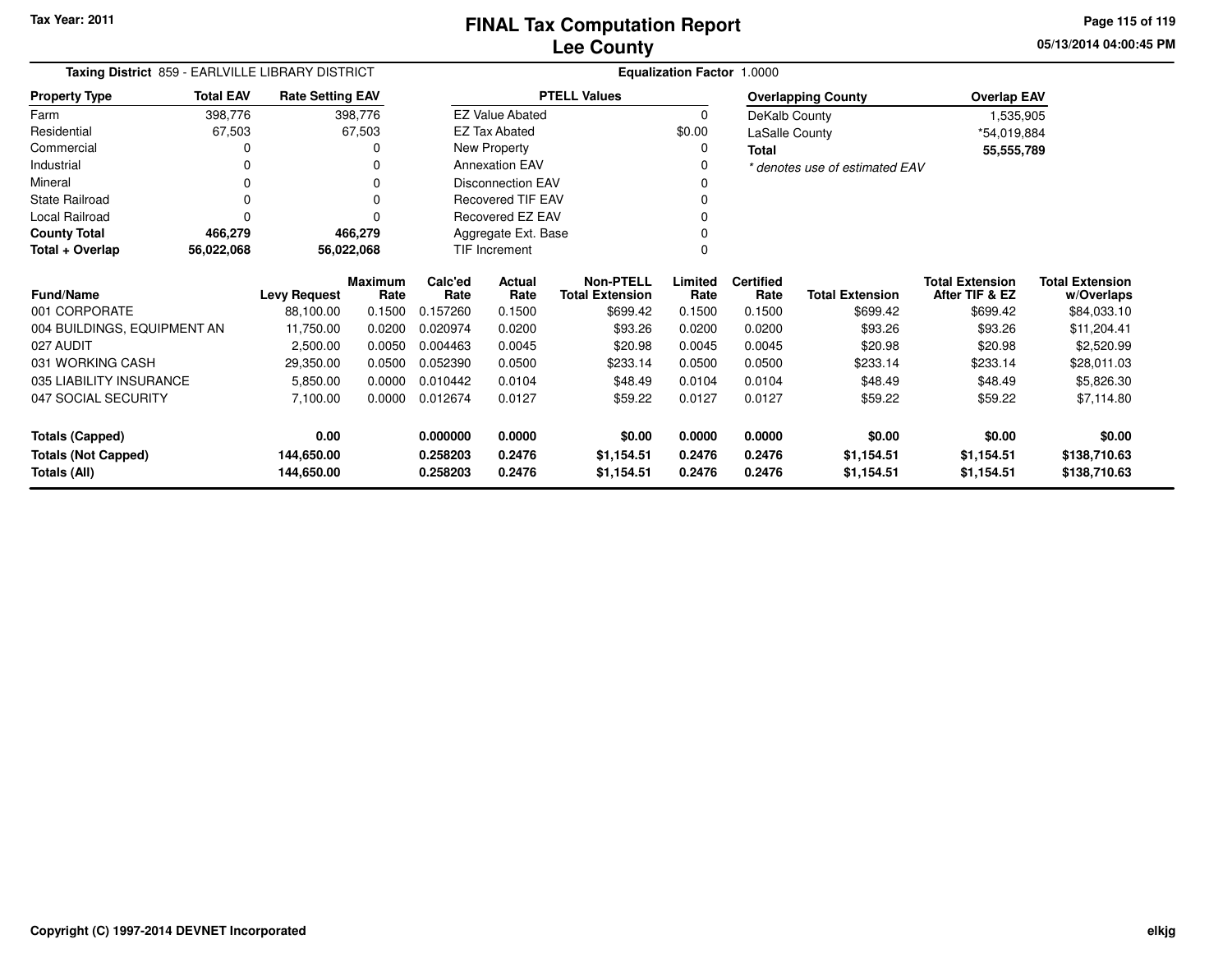**05/13/2014 04:00:45 PM Page 116 of 119**

| <b>Taxing District</b> TIF1 - DIXON CENTRAL BUSINESS (TIF1)   |                  |                      |                           |                                  |                            |                                                      | <b>Equalization Factor 1.0000</b> |                                    |                                  |                                                          |                                                      |
|---------------------------------------------------------------|------------------|----------------------|---------------------------|----------------------------------|----------------------------|------------------------------------------------------|-----------------------------------|------------------------------------|----------------------------------|----------------------------------------------------------|------------------------------------------------------|
| <b>Property Type</b>                                          | <b>Total EAV</b> | <b>TIF Base EAV</b>  |                           |                                  |                            | <b>PTELL Values</b>                                  |                                   |                                    |                                  |                                                          |                                                      |
| Farm                                                          |                  |                      |                           |                                  | <b>EZ Value Abated</b>     |                                                      |                                   |                                    |                                  |                                                          |                                                      |
| Residential                                                   | 84,592           |                      | 34,660                    |                                  | EZ Tax Abated              |                                                      | \$0.00                            |                                    |                                  |                                                          |                                                      |
| Commercial                                                    | 6,267,546        | 2,688,973            |                           |                                  | New Property               |                                                      |                                   |                                    |                                  |                                                          |                                                      |
| Industrial                                                    |                  |                      |                           |                                  | <b>Annexation EAV</b>      |                                                      |                                   |                                    |                                  |                                                          |                                                      |
| Mineral                                                       |                  |                      |                           |                                  | <b>Disconnection EAV</b>   |                                                      | 110,874                           |                                    |                                  |                                                          |                                                      |
| <b>State Railroad</b>                                         | 11,425           |                      |                           |                                  | <b>Recovered TIF EAV</b>   |                                                      |                                   |                                    |                                  |                                                          |                                                      |
| Local Railroad                                                |                  |                      |                           |                                  | <b>Recovered EZ EAV</b>    |                                                      |                                   |                                    |                                  |                                                          |                                                      |
| <b>County Total</b>                                           | 6,363,563        | 2,723,633            |                           |                                  | Aggregate Ext. Base        |                                                      |                                   |                                    |                                  |                                                          |                                                      |
| Total + Overlap                                               | 6,363,563        | 2,723,633            |                           |                                  | TIF Increment              |                                                      | 3,639,930                         |                                    |                                  |                                                          |                                                      |
| <b>Fund/Name</b><br>098 INCREMENT FUND                        |                  | Levy Request<br>0.00 | Maximum<br>Rate<br>0.0000 | Calc'ed<br>Rate<br>0.000000      | Actual<br>Rate<br>0.0000   | <b>Non-PTELL</b><br><b>Total Extension</b><br>\$0.00 | Limited<br>Rate<br>0.0000         | <b>Certified</b><br>Rate<br>0.0000 | <b>Total Extension</b><br>\$0.00 | <b>Total Extension</b><br>After TIF & EZ<br>\$321,136.76 | <b>Total Extension</b><br>w/Overlaps<br>\$321,136.76 |
| Totals (Capped)<br><b>Totals (Not Capped)</b><br>Totals (All) |                  | 0.00<br>0.00<br>0.00 |                           | 0.000000<br>0.000000<br>0.000000 | 0.0000<br>0.0000<br>0.0000 | \$0.00<br>\$0.00<br>\$0.00                           | 0.0000<br>0.0000<br>0.0000        | 0.0000<br>0.0000<br>0.0000         | \$0.00<br>\$0.00<br>\$0.00       | \$0.00<br>\$321,136.76<br>\$321,136.76                   | \$0.00<br>\$321,136.76<br>\$321,136.76               |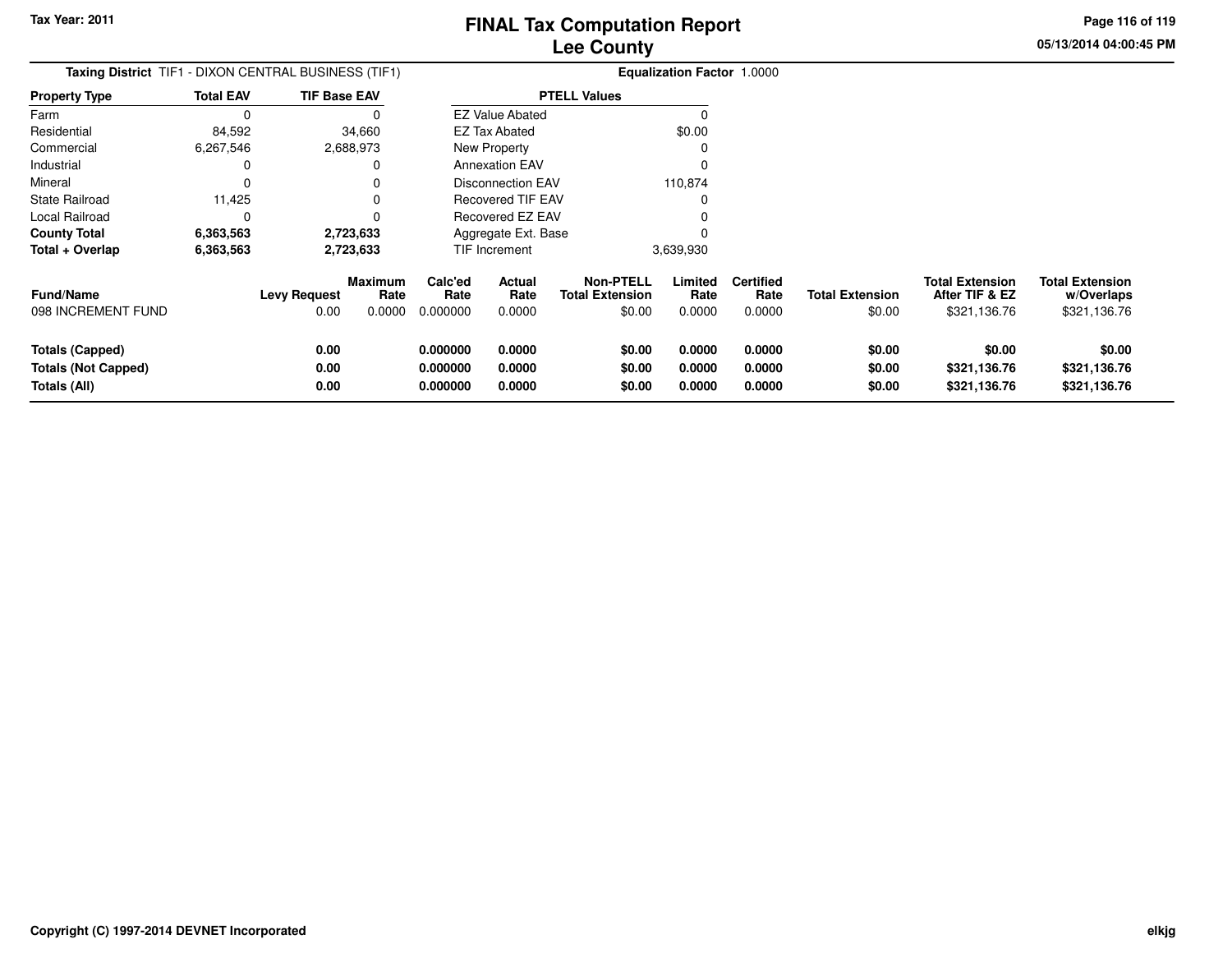**05/13/2014 04:00:45 PM Page 117 of 119**

| Taxing District TIF2 - VILLAGE OF PAW PAW (TIF2)              |                  |                             |                                  |                                  |                            |                                                      | <b>Equalization Factor 1.0000</b> |                                    |                                  |                                                          |                                                      |
|---------------------------------------------------------------|------------------|-----------------------------|----------------------------------|----------------------------------|----------------------------|------------------------------------------------------|-----------------------------------|------------------------------------|----------------------------------|----------------------------------------------------------|------------------------------------------------------|
| <b>Property Type</b>                                          | <b>Total EAV</b> | <b>TIF Base EAV</b>         |                                  |                                  |                            | <b>PTELL Values</b>                                  |                                   |                                    |                                  |                                                          |                                                      |
| Farm                                                          | 15,522           |                             | 14,188                           |                                  | <b>EZ Value Abated</b>     |                                                      | $\Omega$                          |                                    |                                  |                                                          |                                                      |
| Residential                                                   | 4,345,949        |                             | 2,062,608                        |                                  | EZ Tax Abated              |                                                      | \$0.00                            |                                    |                                  |                                                          |                                                      |
| Commercial                                                    | 876,890          |                             | 619,303                          |                                  | New Property               |                                                      | C                                 |                                    |                                  |                                                          |                                                      |
| Industrial                                                    | 0                |                             | 0                                |                                  | <b>Annexation EAV</b>      |                                                      |                                   |                                    |                                  |                                                          |                                                      |
| Mineral                                                       | 0                |                             |                                  |                                  | <b>Disconnection EAV</b>   |                                                      |                                   |                                    |                                  |                                                          |                                                      |
| <b>State Railroad</b>                                         | 0                |                             | 0                                |                                  | <b>Recovered TIF EAV</b>   |                                                      |                                   |                                    |                                  |                                                          |                                                      |
| Local Railroad                                                | $\Omega$         |                             | 0                                |                                  | Recovered EZ EAV           |                                                      |                                   |                                    |                                  |                                                          |                                                      |
| <b>County Total</b>                                           | 5,238,361        |                             | 2,696,099                        |                                  | Aggregate Ext. Base        |                                                      |                                   |                                    |                                  |                                                          |                                                      |
| Total + Overlap                                               | 5,238,361        |                             | 2,696,099                        |                                  | TIF Increment              |                                                      | 2,542,262                         |                                    |                                  |                                                          |                                                      |
| <b>Fund/Name</b><br>098 INCREMENT FUND                        |                  | <b>Levy Request</b><br>0.00 | <b>Maximum</b><br>Rate<br>0.0000 | Calc'ed<br>Rate<br>0.000000      | Actual<br>Rate<br>0.0000   | <b>Non-PTELL</b><br><b>Total Extension</b><br>\$0.00 | Limited<br>Rate<br>0.0000         | <b>Certified</b><br>Rate<br>0.0000 | <b>Total Extension</b><br>\$0.00 | <b>Total Extension</b><br>After TIF & EZ<br>\$251,623.74 | <b>Total Extension</b><br>w/Overlaps<br>\$251,623.74 |
| Totals (Capped)<br><b>Totals (Not Capped)</b><br>Totals (All) |                  | 0.00<br>0.00<br>0.00        |                                  | 0.000000<br>0.000000<br>0.000000 | 0.0000<br>0.0000<br>0.0000 | \$0.00<br>\$0.00<br>\$0.00                           | 0.0000<br>0.0000<br>0.0000        | 0.0000<br>0.0000<br>0.0000         | \$0.00<br>\$0.00<br>\$0.00       | \$0.00<br>\$251,623.74<br>\$251,623.74                   | \$0.00<br>\$251,623.74<br>\$251,623.74               |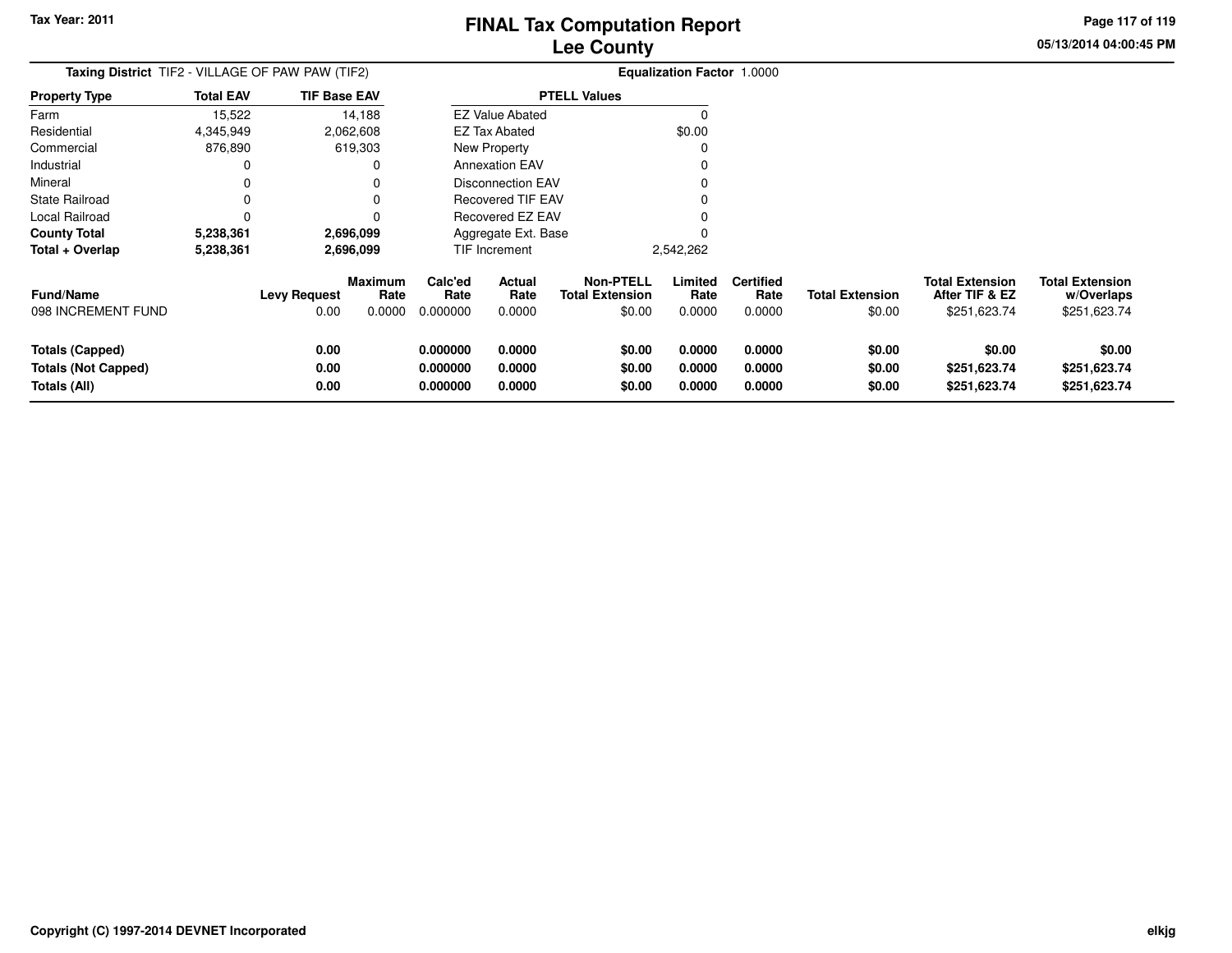**05/13/2014 04:00:45 PMPage 118 of 119**

| Taxing District TIF3 - DIXON-CITY-RIVERFRONT (TIF3)                  |                  |                             |                           | <b>Equalization Factor 1.0000</b> |                            |                                                      |                            |                                    |                                  |                                                          |                                                      |
|----------------------------------------------------------------------|------------------|-----------------------------|---------------------------|-----------------------------------|----------------------------|------------------------------------------------------|----------------------------|------------------------------------|----------------------------------|----------------------------------------------------------|------------------------------------------------------|
| Property Type                                                        | <b>Total EAV</b> | <b>TIF Base EAV</b>         |                           |                                   |                            | <b>PTELL Values</b>                                  |                            |                                    |                                  |                                                          |                                                      |
| Farm                                                                 | 209              |                             | 182                       |                                   | <b>EZ Value Abated</b>     |                                                      | 0                          |                                    |                                  |                                                          |                                                      |
| Residential                                                          | 1,671,297        |                             | 1,054,902                 |                                   | <b>EZ Tax Abated</b>       |                                                      | \$0.00                     |                                    |                                  |                                                          |                                                      |
| Commercial                                                           | 4,220,028        |                             | 3,018,790                 |                                   | New Property               |                                                      |                            |                                    |                                  |                                                          |                                                      |
| Industrial                                                           | 0                |                             |                           |                                   | <b>Annexation EAV</b>      |                                                      |                            |                                    |                                  |                                                          |                                                      |
| Mineral                                                              | 0                |                             |                           |                                   | <b>Disconnection EAV</b>   |                                                      |                            |                                    |                                  |                                                          |                                                      |
| State Railroad                                                       | 0                |                             |                           |                                   | <b>Recovered TIF EAV</b>   |                                                      |                            |                                    |                                  |                                                          |                                                      |
| Local Railroad                                                       | 0                |                             |                           |                                   | Recovered EZ EAV           |                                                      |                            |                                    |                                  |                                                          |                                                      |
| County Total                                                         | 5,891,534        |                             | 4,073,874                 |                                   | Aggregate Ext. Base        |                                                      |                            |                                    |                                  |                                                          |                                                      |
| Total + Overlap                                                      | 5,891,534        |                             | 4,073,874                 |                                   | TIF Increment              |                                                      | 1,817,660                  |                                    |                                  |                                                          |                                                      |
| <b>Fund/Name</b><br>098 INCREMENT FUND                               |                  | <b>Levy Request</b><br>0.00 | Maximum<br>Rate<br>0.0000 | Calc'ed<br>Rate<br>0.000000       | Actual<br>Rate<br>0.0000   | <b>Non-PTELL</b><br><b>Total Extension</b><br>\$0.00 | Limited<br>Rate<br>0.0000  | <b>Certified</b><br>Rate<br>0.0000 | <b>Total Extension</b><br>\$0.00 | <b>Total Extension</b><br>After TIF & EZ<br>\$160,458.98 | <b>Total Extension</b><br>w/Overlaps<br>\$160,458.98 |
| <b>Totals (Capped)</b><br><b>Totals (Not Capped)</b><br>Totals (All) |                  | 0.00<br>0.00<br>0.00        |                           | 0.000000<br>0.000000<br>0.000000  | 0.0000<br>0.0000<br>0.0000 | \$0.00<br>\$0.00<br>\$0.00                           | 0.0000<br>0.0000<br>0.0000 | 0.0000<br>0.0000<br>0.0000         | \$0.00<br>\$0.00<br>\$0.00       | \$0.00<br>\$160,458.98<br>\$160,458.98                   | \$0.00<br>\$160,458.98<br>\$160,458.98               |